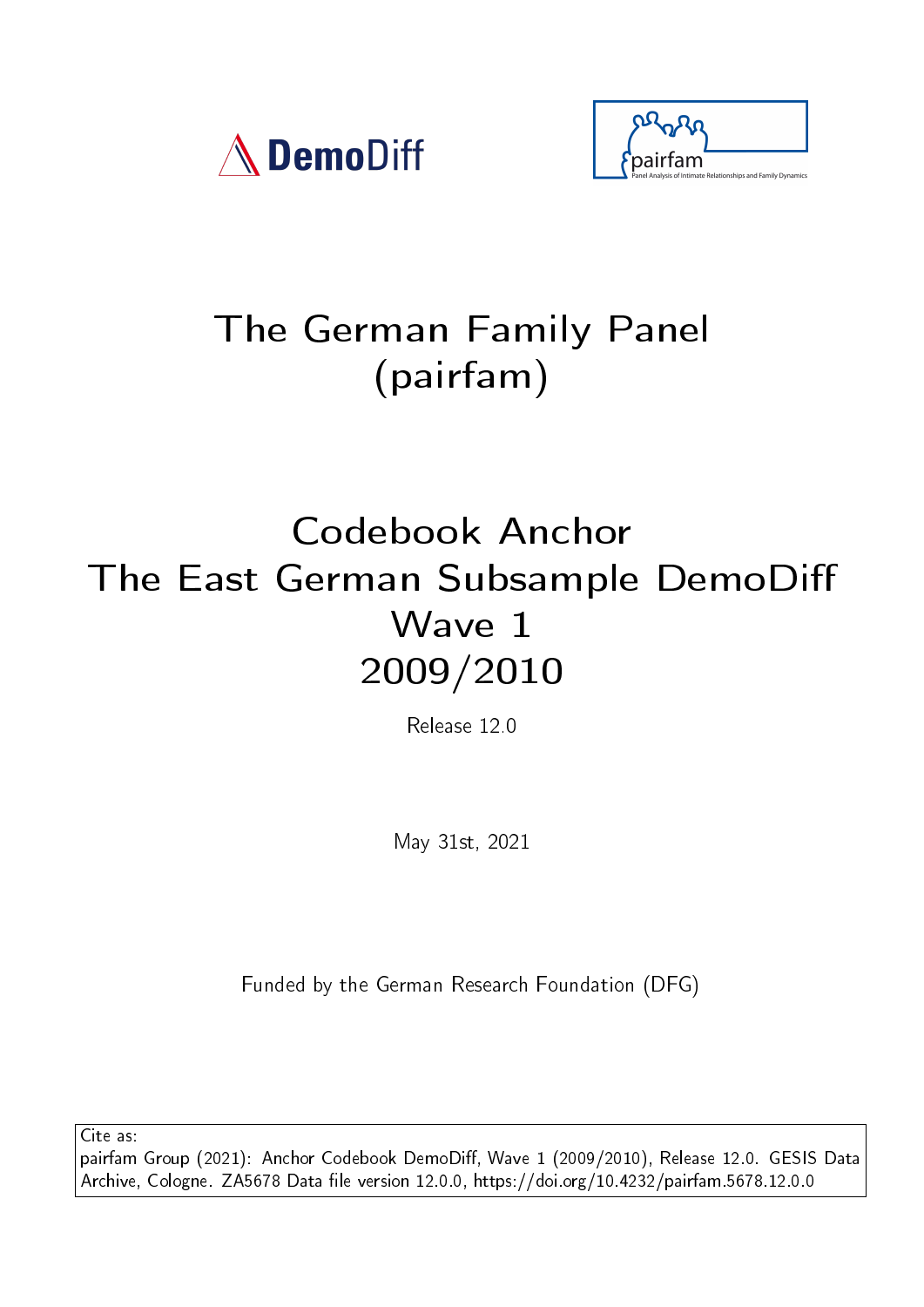# **Contents**

| <b>Identification of Respondent</b>                                                                                                                                                                                            | $\mathbf{1}$   |
|--------------------------------------------------------------------------------------------------------------------------------------------------------------------------------------------------------------------------------|----------------|
| Values, Preferences, and Satisfaction                                                                                                                                                                                          | $\overline{2}$ |
| <b>Current Partnership I</b>                                                                                                                                                                                                   | 4              |
| Relationship episodes and a contract the contract of the contract of the contract of the contract of                                                                                                                           | $\overline{4}$ |
|                                                                                                                                                                                                                                | $\overline{7}$ |
| Marital status the company of the contract of the company of the company of the company of the company of the company of the company of the company of the company of the company of the company of the company of the company | 9              |
| <b>Past Partnerships</b>                                                                                                                                                                                                       | 11             |
| Relationship history and a subsequently and a subsequently and a subsequently set of the set of the set of the                                                                                                                 | 11             |
|                                                                                                                                                                                                                                | 14             |
| Marriages and divorces with a state of the state of the state of the state of the state of the state of the state of the state of the state of the state of the state of the state of the state of the state of the state of t | 16             |
| Children                                                                                                                                                                                                                       | 20             |
|                                                                                                                                                                                                                                | 21             |
| Dates of birth the common contract of the common contract of the common contract of the common contract of the                                                                                                                 | 22             |
| Living in the same household and a contract the contract of the contract of the same house of the                                                                                                                              | 22             |
| Value of Partnership                                                                                                                                                                                                           | 28             |
| <b>Module for Singles</b>                                                                                                                                                                                                      | 29             |
| <b>Current Partnership II</b>                                                                                                                                                                                                  | 32             |
| Meeting a potential partner and a contract of the contract of the contract of the contract of the contract of                                                                                                                  | 32             |
| Partner's date of birth <b>English Community Control</b>                                                                                                                                                                       | 33             |
|                                                                                                                                                                                                                                | 34             |
| Institutionalization of partnership and all contained and all contained and the set of the set of the set of t                                                                                                                 | 36             |
| Partner's education research and contain the contract of the contract of the contract of the contract of the contract of the contract of the contract of the contract of the contract of the contract of the contract of the c | 41             |
| Partner's occupation with the state of the state of the state of the state of the state of the state of the state of the state of the state of the state of the state of the state of the state of the state of the state of t | 43             |
|                                                                                                                                                                                                                                | 45             |
| Consent to partner survey we are also assessed as a conservation of the conservation of the conservation of the                                                                                                                | 46             |
|                                                                                                                                                                                                                                | 48             |
| <b>Sexuality and Contraception (CASI)</b>                                                                                                                                                                                      | 57             |
|                                                                                                                                                                                                                                | 57             |
| Pregnancy described and a consequence of the contract of the consequence of the consequence of the consequence of the consequence of the consequence of the consequence of the consequence of the consequence of the consequen | 58             |
| Contraception the contract of the contract of the contract of the contract of the contract of the contract of the contract of the contract of the contract of the contract of the contract of the contract of the contract of  | 58             |
|                                                                                                                                                                                                                                | 60             |
| Infertility a consequence of a consequence of the consequence of the consequence of the consequence of the consequence                                                                                                         | 60             |
| Procreation during the past year and a contract to contract the contract of the contract of the past year.                                                                                                                     | 61             |
| Fertility                                                                                                                                                                                                                      | 63             |
|                                                                                                                                                                                                                                | 63             |
|                                                                                                                                                                                                                                | 64             |
| Fertility plans II and a constant of the contract of the construction of the constant of the constant of                                                                                                                       | 65             |
| Influences from the social context with a subsequently and a subsequently and the set of the set of the set of                                                                                                                 | 66             |
|                                                                                                                                                                                                                                | 67             |
|                                                                                                                                                                                                                                | 68             |
| Reasons against having children the contract of the contract of the contract of the contract of the contract of                                                                                                                | 69             |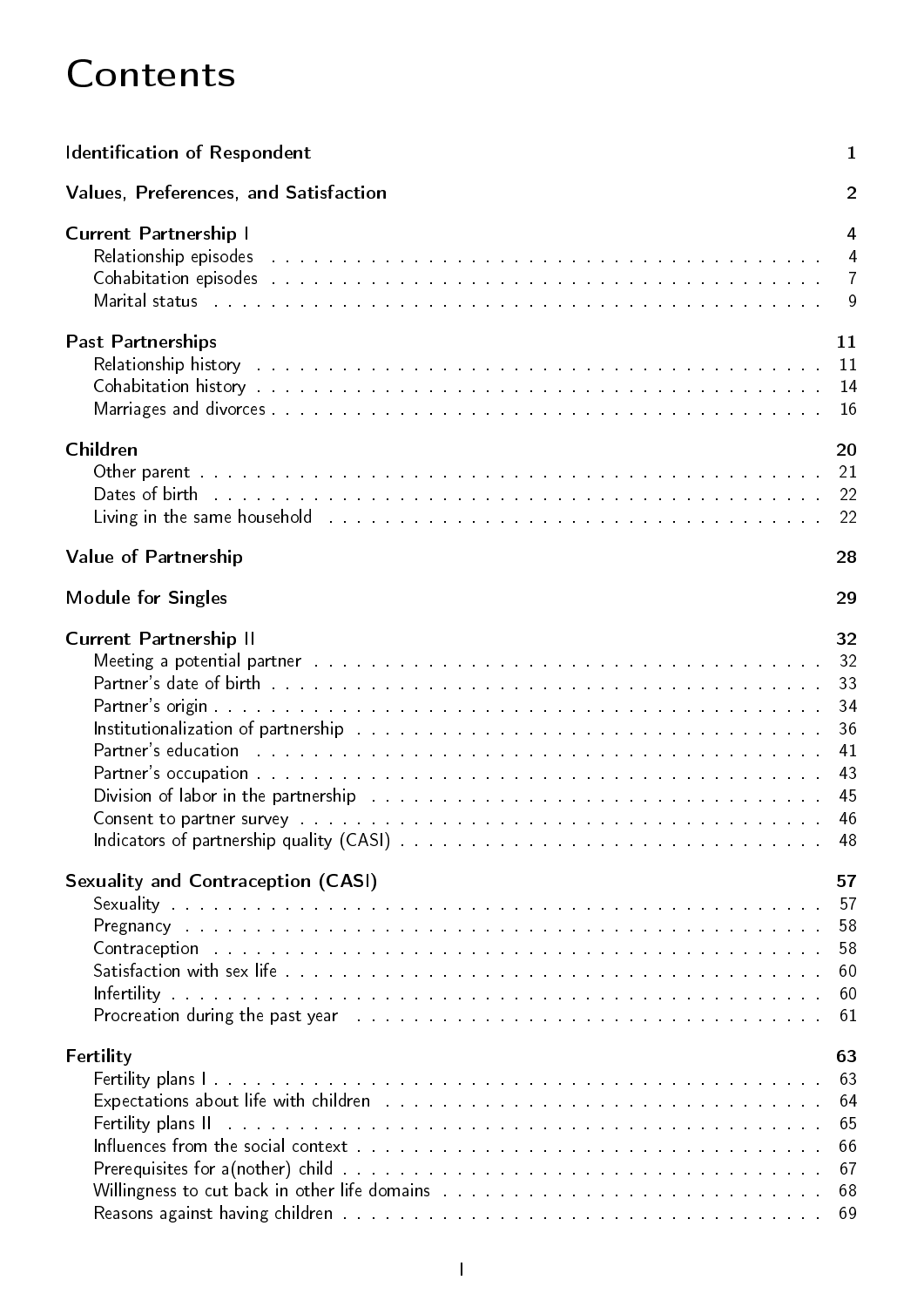| <b>Leisure Time</b><br>Leisure time activities and and an annual material contract of the contract of the contract of the contract of<br>Leisure time activities with partner and account of the contract of the state of the state of the state of the                                                                                                                                                                                                                                                                                                                                                                                                                                                                                           | 70<br>70<br>71<br>72                   |
|---------------------------------------------------------------------------------------------------------------------------------------------------------------------------------------------------------------------------------------------------------------------------------------------------------------------------------------------------------------------------------------------------------------------------------------------------------------------------------------------------------------------------------------------------------------------------------------------------------------------------------------------------------------------------------------------------------------------------------------------------|----------------------------------------|
| Place(s) of Residence                                                                                                                                                                                                                                                                                                                                                                                                                                                                                                                                                                                                                                                                                                                             | 73                                     |
| Household and Dwelling (Main Residence)<br>Household description the contract of the contract of the contract of the contract of the contract of the contr<br>Frequency of use the contract of the contract of the contract of the contract of the contract of the contract of<br>Costs of housing the community of the contract of the contract of the community of the community of the community of the community of the community of the community of the community of the community of the community of the<br>Size of dwelling the contract of the contract of the contract of the contract of the contract of the contract of the contract of the contract of the contract of the contract of the contract of the contract of the contract | 75<br>75<br>76<br>76<br>77<br>80<br>81 |
| Household and Dwelling (Second Residence)<br>Household type research and a series are a series and a series and a series are a series of the series of the<br>Ownership of dwelling the state of the state of the state of the state of the state of the state of the state of the state of the state of the state of the state of the state of the state of the state of the state of the s<br>Frequency of use the contract of the contract of the contract of the contract of the contract of the<br>Costs of housing the contract of the contract of the contract of the contract of the contract of the contract of<br>Size of dwelling the contract of the contract of the contract of the contract of the contract of                      | 82<br>82<br>82<br>83<br>83<br>86<br>87 |
| Partner's Residence(s) and Travel Time from Anchor's Residence                                                                                                                                                                                                                                                                                                                                                                                                                                                                                                                                                                                                                                                                                    | 88                                     |
| <b>Anchor: Descent</b>                                                                                                                                                                                                                                                                                                                                                                                                                                                                                                                                                                                                                                                                                                                            | 93                                     |
| <b>Intergenerational Relationships</b><br>Parents' dates of birth with a contract to the contract of the contract of the contract of the contract of the<br><b>Parents' places of birth</b> the contract of the contract of the contract of the contract of the contract of the contract of the contract of the contract of the contract of the contract of the contract of the contract of the<br>Parents' deaths and a communication of the community of the community and a community of the community of the community of the community of the community of the community of the community of the community of the community<br>Parents' citizenship and a contract the contract of the contract of the contract of the contract of the 101   | 97<br>97<br>98<br>99                   |
| <b>Siblings</b>                                                                                                                                                                                                                                                                                                                                                                                                                                                                                                                                                                                                                                                                                                                                   | 107                                    |
| <b>Education and Employment</b><br>Current education and employment activity the substitution of the substitution of the 108<br>Educational attainment the service of the service of the service of the service of the service of the service of the service of the service of the service of the service of the service of the service of the service of the<br>Commuting                                                                                                                                                                                                                                                                                                                                                                        | 108<br>118                             |
| Income<br>Gross income the contract of the contract of the contract of the contract of the contract of the 120<br>Income from investments decomposed and the contract of the contract of the contract of the set of the set of t<br>Social benefits we are assessed as a conservation of the conservation of the set of the set of the set of the s                                                                                                                                                                                                                                                                                                                                                                                               | 120                                    |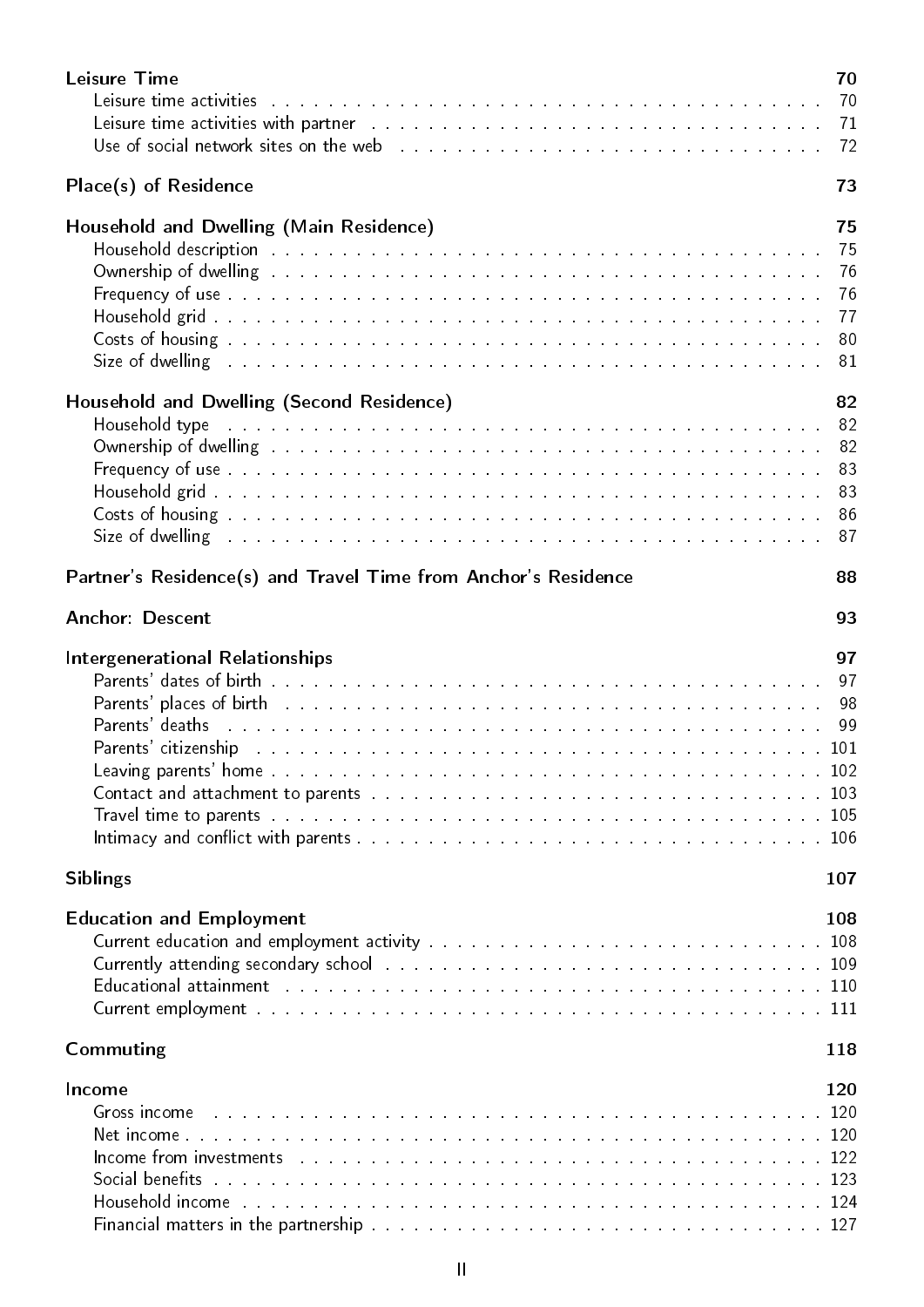| Religiosity                           | 128 |
|---------------------------------------|-----|
| Personality                           | 129 |
| Health, Satisfaction                  | 130 |
| End of Interview                      | 133 |
| Assessments by the Interviewer        | 136 |
| <b>Checks for Implausible Answers</b> | 138 |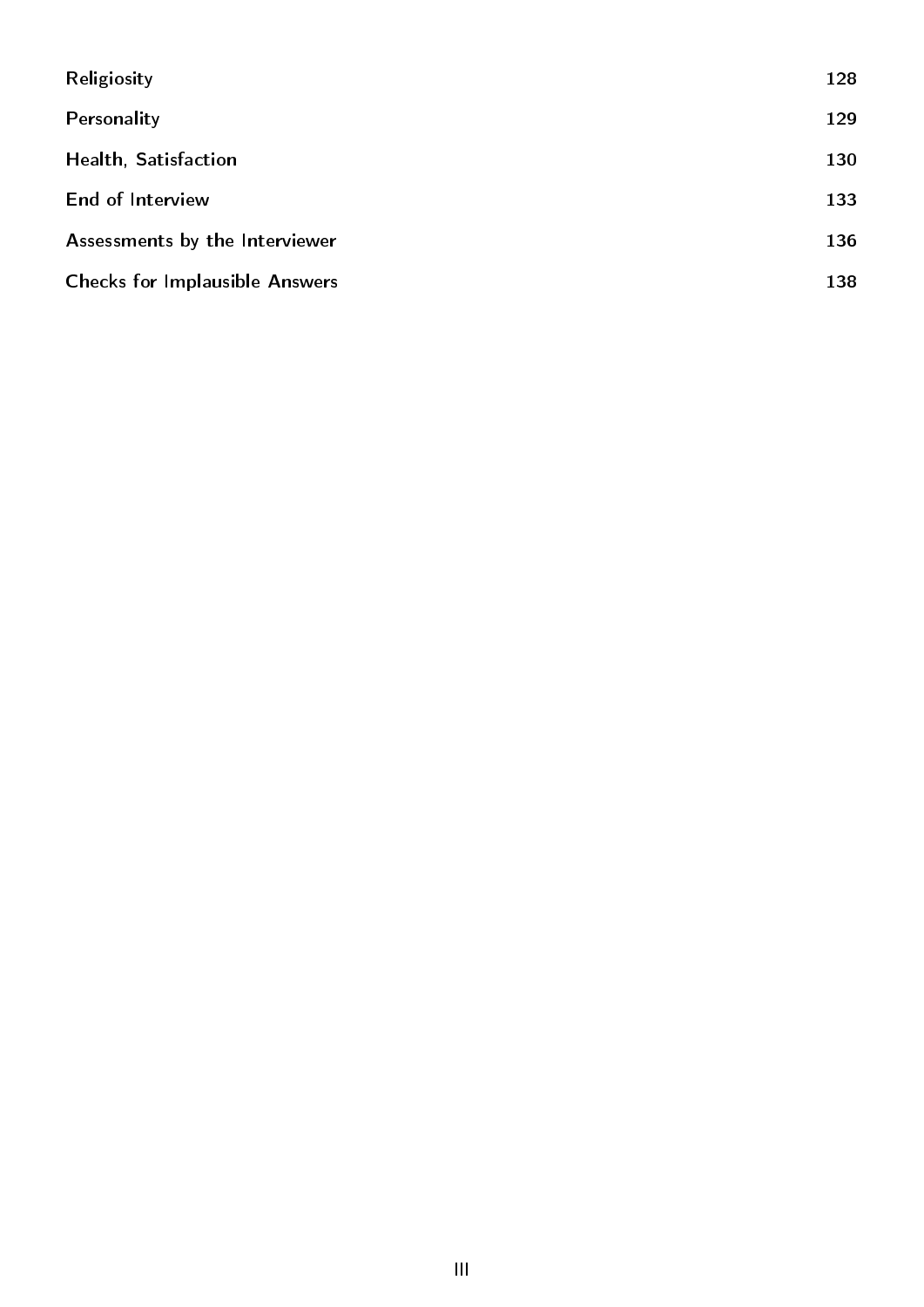# <span id="page-4-0"></span>Identification of Respondent

|                    | $ $ Question $ $ Int.: Indicate sex of respondent.    |  |
|--------------------|-------------------------------------------------------|--|
|                    |                                                       |  |
|                    |                                                       |  |
| $\sqrt{}$ Variable | Female $\ldots$ . $\ldots$ . $\ldots$ . $\Box$ $\Box$ |  |
| $\vert_{\rm sex}$  |                                                       |  |

Thank you very much for participating in our study!

First, I will briefly explain how the interview will be conducted. I will read questions to you referring to the topics of family, relationships, children, work, and daily life.

Some questions are about your personal opinion on a certain topic. There are no right or wrong answers to these questions - only your personal assessment is of importance to us.

Your participation is voluntary but nevertheless very important. All information you are providing will be treated as strictly confidential and in full compliance with all privacy policies.

Do you have any questions? If not, let us begin the interview.

| $\vert$ Question $\vert$ |      |        |  | When were you born? Please tell me the day, month, and year. |
|--------------------------|------|--------|--|--------------------------------------------------------------|
|                          | dobd | Dav:   |  |                                                              |
| $\big\vert$ Variable     | dobm | Month: |  |                                                              |
| dob                      | doby | Year:  |  |                                                              |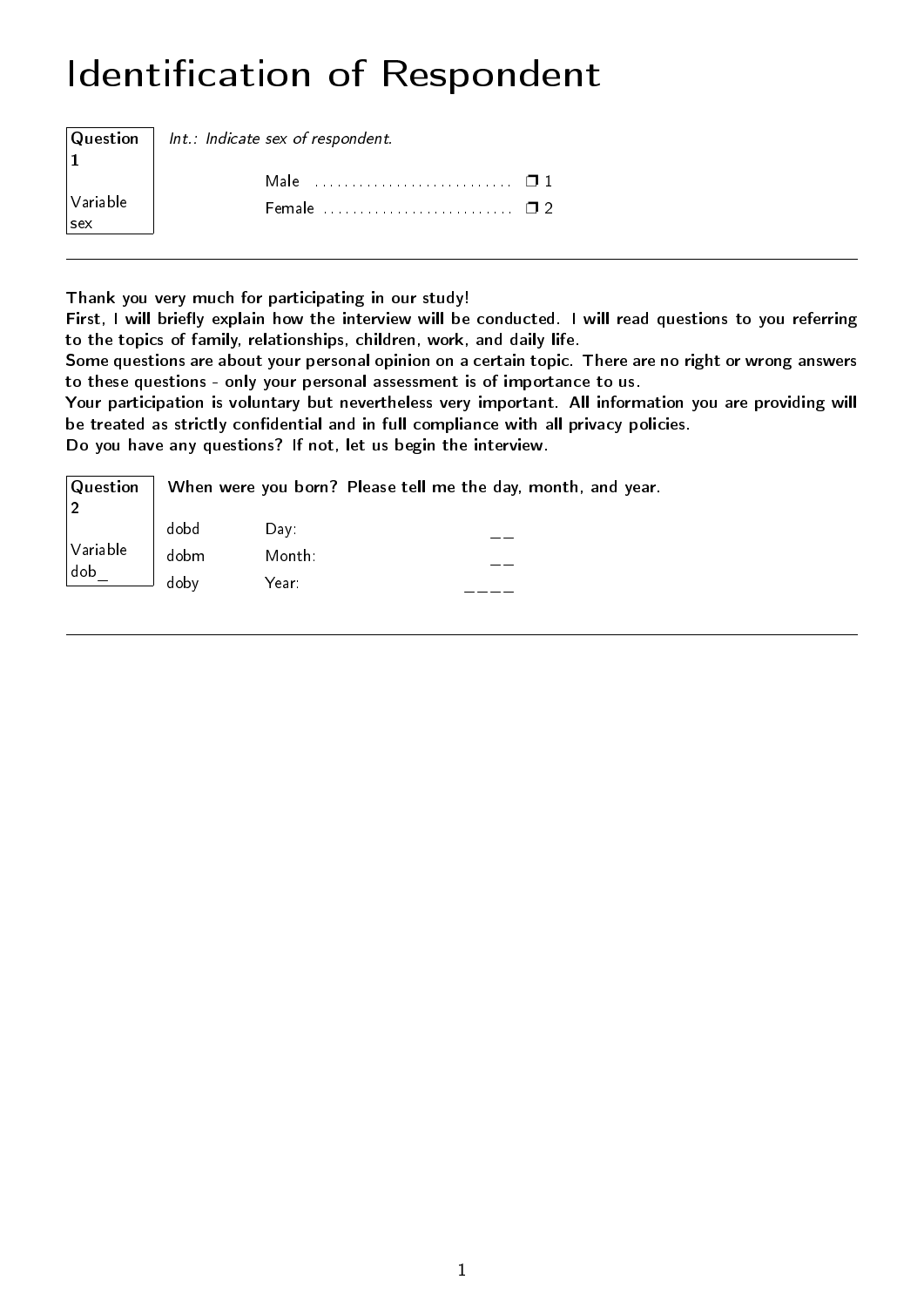## <span id="page-5-0"></span>Values, Preferences, and Satisfaction

| Question<br>3    | This first section is about general attitudes toward family and family life.<br>To what extent you personally agree with the following statements. |                                                                |                                                                            |             |   |             |              |                                                                          |  |  |  |  |  |  |
|------------------|----------------------------------------------------------------------------------------------------------------------------------------------------|----------------------------------------------------------------|----------------------------------------------------------------------------|-------------|---|-------------|--------------|--------------------------------------------------------------------------|--|--|--|--|--|--|
| Variable<br>val1 | Int.: Show list 1                                                                                                                                  |                                                                |                                                                            |             |   |             |              |                                                                          |  |  |  |  |  |  |
|                  | val1i1                                                                                                                                             |                                                                |                                                                            |             |   |             |              | Parents and children should support each other mutually for a lifetime.  |  |  |  |  |  |  |
|                  | val1i2                                                                                                                                             |                                                                | You should get married if you permanently live with your partner.          |             |   |             |              |                                                                          |  |  |  |  |  |  |
|                  | val1i3                                                                                                                                             |                                                                | Women should be more concerned about their family than about their career. |             |   |             |              |                                                                          |  |  |  |  |  |  |
|                  | val1i4                                                                                                                                             |                                                                | Men should participate in housework to the same extent as women.           |             |   |             |              |                                                                          |  |  |  |  |  |  |
|                  | val1i5                                                                                                                                             | A child under age 6 will suffer from having a working mother.  |                                                                            |             |   |             |              |                                                                          |  |  |  |  |  |  |
|                  | val1i6                                                                                                                                             |                                                                |                                                                            |             |   |             |              | Children often suffer because their fathers spend too much time at work. |  |  |  |  |  |  |
|                  | val1i7                                                                                                                                             | Marriage is a lifelong union that should not be broken.        |                                                                            |             |   |             |              |                                                                          |  |  |  |  |  |  |
|                  | val1i8                                                                                                                                             | Couples should marry at the latest after a child is born.      |                                                                            |             |   |             |              |                                                                          |  |  |  |  |  |  |
|                  | Disagree completely                                                                                                                                |                                                                | 1<br>⊓                                                                     | 2<br>Π.     | ⊓ | 4<br>$\Box$ | 5<br>$\Box$  | Agree completely                                                         |  |  |  |  |  |  |
|                  |                                                                                                                                                    |                                                                |                                                                            |             |   | $\Box$ -1   |              |                                                                          |  |  |  |  |  |  |
|                  |                                                                                                                                                    |                                                                |                                                                            |             |   | $\Box$ -2   |              |                                                                          |  |  |  |  |  |  |
| Question         |                                                                                                                                                    | How satisfied are you with the following domains of your life? |                                                                            |             |   |             |              |                                                                          |  |  |  |  |  |  |
| 4                | Int.: Show list 2                                                                                                                                  |                                                                |                                                                            |             |   |             |              |                                                                          |  |  |  |  |  |  |
| Variable         |                                                                                                                                                    |                                                                |                                                                            |             |   |             |              |                                                                          |  |  |  |  |  |  |
| sat1             | sat1i1                                                                                                                                             | School, education, career                                      |                                                                            |             |   |             |              |                                                                          |  |  |  |  |  |  |
|                  | sat1i2                                                                                                                                             | Leisure activities, hobbies, interests                         |                                                                            |             |   |             |              |                                                                          |  |  |  |  |  |  |
|                  | sat1i3                                                                                                                                             | Friends, social contacts                                       |                                                                            |             |   |             |              |                                                                          |  |  |  |  |  |  |
|                  | sat1i4                                                                                                                                             | Family                                                         |                                                                            |             |   |             |              |                                                                          |  |  |  |  |  |  |
|                  | Very dissatisfied                                                                                                                                  |                                                                | 0.                                                                         | $2 \quad 3$ | 4 |             | 5 6 7 8 9 10 | Very satisfied                                                           |  |  |  |  |  |  |

❐ ❐ ❐ ❐ ❐ ❐ ❐ ❐ ❐ ❐ ❐

Don't know . . . . . . . . . . . . . . . . . . . . . ❐ -1 No answer  $\dots\dots\dots\dots\dots\dots \quad \Box$  -2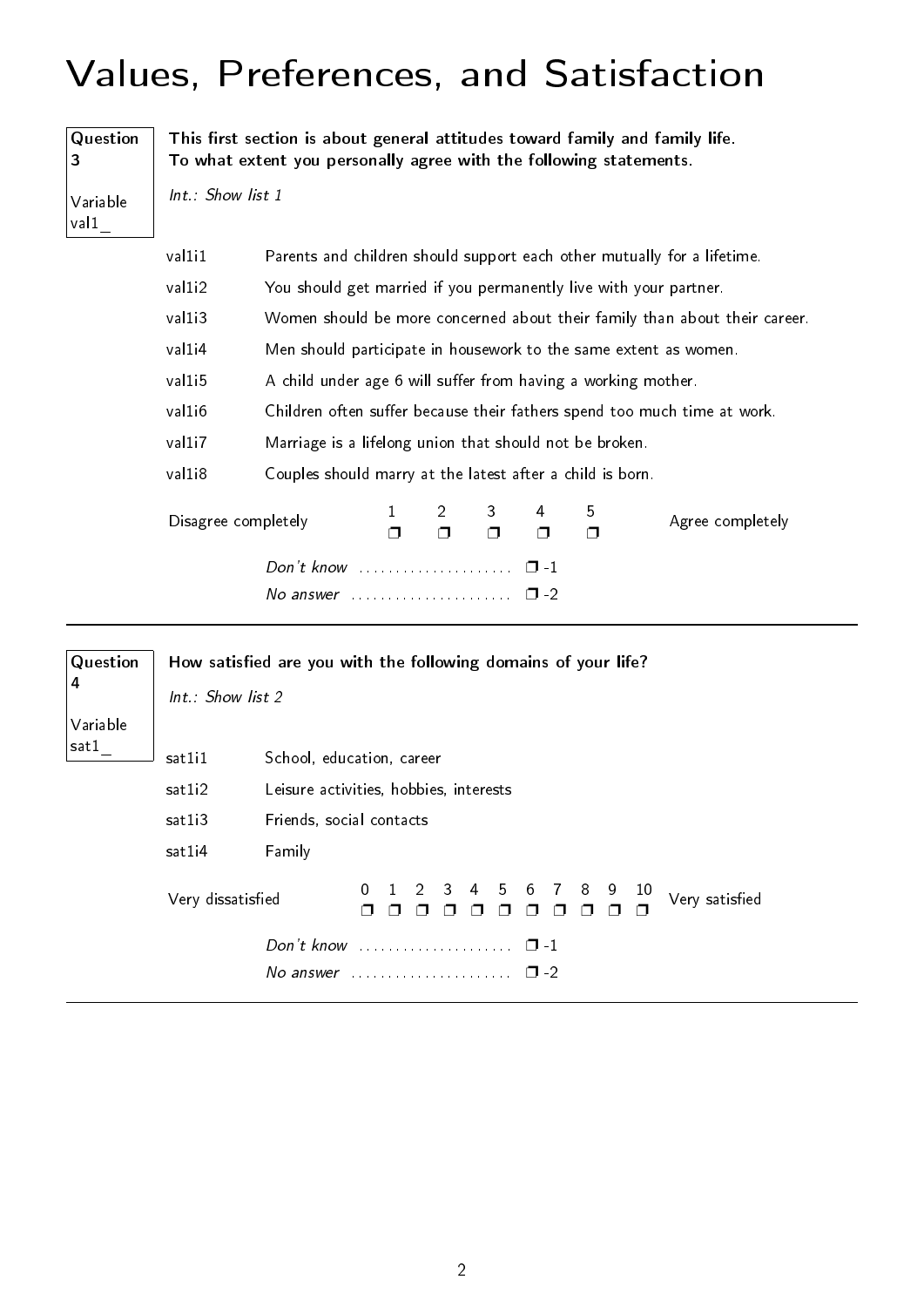| Frage 5              | Thinking about the future, how important is it to you to                                                    |  |  |  |  |  |
|----------------------|-------------------------------------------------------------------------------------------------------------|--|--|--|--|--|
| Variable<br>$-$      | $Int.:$ Show list $3-$                                                                                      |  |  |  |  |  |
|                      | be successful in your job<br>$-$                                                                            |  |  |  |  |  |
|                      | coli2 have children                                                                                         |  |  |  |  |  |
|                      | be employed, even if it was not financially necessary<br>$-6$                                               |  |  |  |  |  |
|                      | 1 2 3 4 5 6 7 8 9<br>10<br>$\overline{0}$<br>Not important at all<br>Very important<br><b>------</b><br>n n |  |  |  |  |  |
|                      | $\Box$ -1                                                                                                   |  |  |  |  |  |
|                      | No answer<br>$\Box$ -2                                                                                      |  |  |  |  |  |
| Cohort 1 (doby≥1990) |                                                                                                             |  |  |  |  |  |
|                      |                                                                                                             |  |  |  |  |  |

| Question<br>6<br>Variable<br>srs1 | you should give it. | Please look at these five life goals and life domains. How important are these to you<br>personally at the moment?<br>You have 15 importance-points to distribute among the five goals and domains. The<br>more important a goal or domain is to you at the moment, the more importance-points<br>If something is absolutely unimportant to you at the moment, don't give it any points. |
|-----------------------------------|---------------------|------------------------------------------------------------------------------------------------------------------------------------------------------------------------------------------------------------------------------------------------------------------------------------------------------------------------------------------------------------------------------------------|
|                                   |                     | Int.: Let the respondent look at the screen!<br>If 0 points are assigned, leave the field EMPTY!]                                                                                                                                                                                                                                                                                        |
|                                   | srs1i1              | Pursuing my education or career interests points                                                                                                                                                                                                                                                                                                                                         |
|                                   | srs1i2              | Pursuing my hobbies and personal interests points                                                                                                                                                                                                                                                                                                                                        |
|                                   | srs1i3              | Keeping in touch with friends points                                                                                                                                                                                                                                                                                                                                                     |

srs1i4 Living in a partnership \_\_ points

srs1i5 Having a(nother) child \_\_ points

Don't know . . . . . . . . . . . . . . . . . . . . . ❐ -1

| Answer refused | . |  |
|----------------|---|--|
|                |   |  |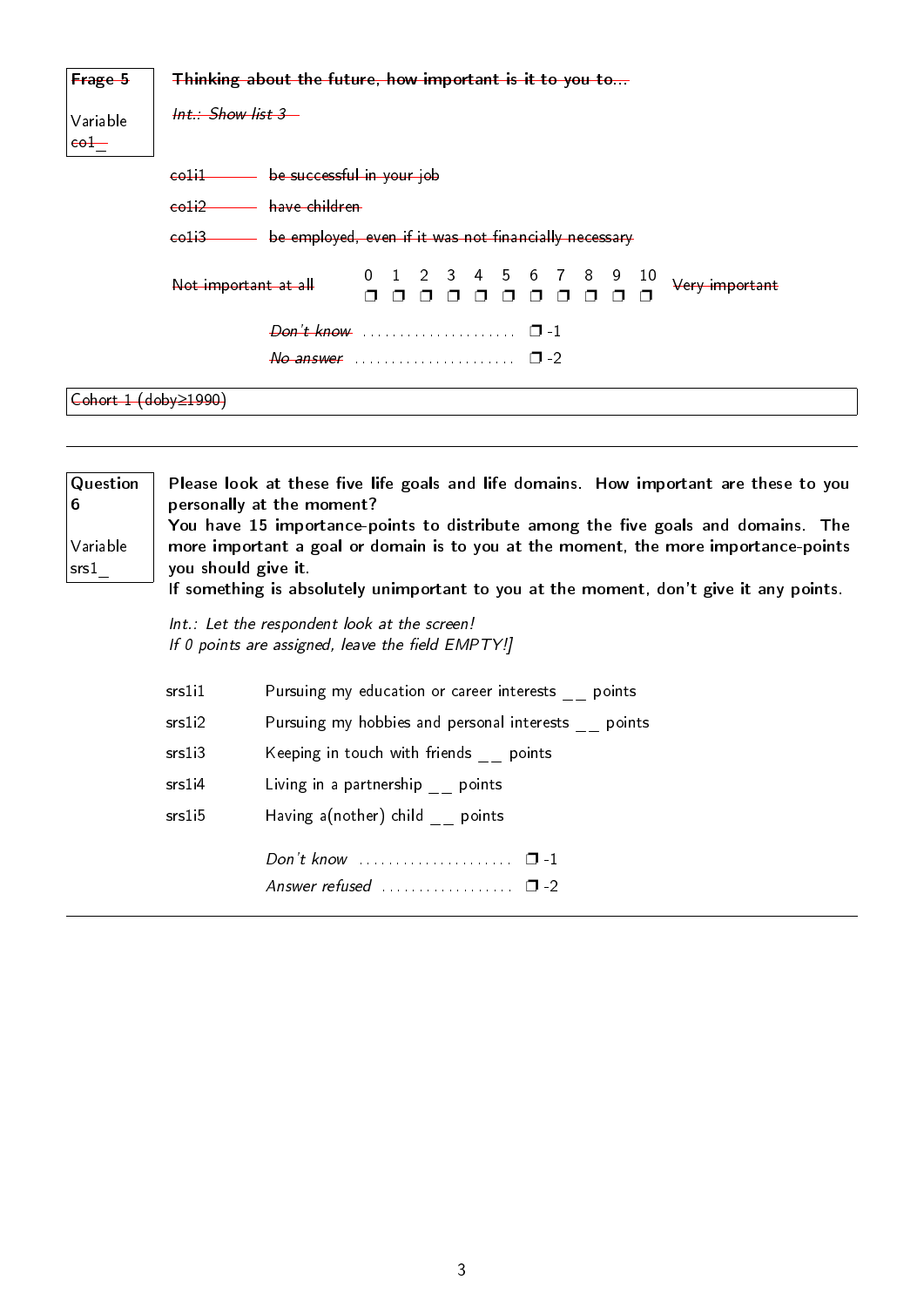# <span id="page-7-0"></span>Current Partnership I

| $ $ Question<br>$\vert$ 7                                                   | In the following, I'll ask you about intimate relationships.<br>Do you currently have a partner in this sense? |
|-----------------------------------------------------------------------------|----------------------------------------------------------------------------------------------------------------|
| $\left  \begin{array}{c} \text{Variable} \\ \text{sd3} \end{array} \right $ |                                                                                                                |
|                                                                             |                                                                                                                |
|                                                                             |                                                                                                                |

| $\sqrt{2}$ No answer expressions in the $\sqrt{2}$ -2 |  |  |  |  |  |  |  |  |  |  |  |  |
|-------------------------------------------------------|--|--|--|--|--|--|--|--|--|--|--|--|

| Question                                                                                                         | Please tell me your partner's name: |                                                                                                                                         |  |  |  |  |  |  |  |
|------------------------------------------------------------------------------------------------------------------|-------------------------------------|-----------------------------------------------------------------------------------------------------------------------------------------|--|--|--|--|--|--|--|
|                                                                                                                  | 'sd4n                               | Name mentioned $\ldots \ldots \ldots \ldots \ldots \ldots \ldots \ldots \ldots \ldots \ldots \ldots \square 1$                          |  |  |  |  |  |  |  |
| $\begin{bmatrix} \downarrow \\ \downarrow \\ \downarrow \\ \downarrow \\ \downarrow \\ \downarrow \end{bmatrix}$ |                                     |                                                                                                                                         |  |  |  |  |  |  |  |
|                                                                                                                  |                                     | No answer $\ldots$ $\ldots$ $\ldots$ $\ldots$ $\ldots$ $\ldots$ $\ldots$ $\ldots$ $\ldots$ $\ldots$ $\ldots$ $\ldots$ $\ldots$ $\ldots$ |  |  |  |  |  |  |  |

 $Int.:$  Insert sex of partner. If not sure, ask: "Is [name partner (sd4n)] a woman or a man?"

Comment: sex of partner has to be inserted, even if name of partner was not provided ( $sd4n=1$  $| sd4n == 2)$ . sd4g Male . . . . . . . . . . . . . . . . . . . . . . . . . . . . . . . . . . . . . . . . . . . . . . . . . . . . . . . . . . . . . . . . ❐ 1 Female . . . . . . . . . . . . . . . . . . . . . . . . . . . . . . . . . . . . . . . . . . . . . . . . . . . . . . . . . . . . . . ❐ 2

Respondents with a partner  $(sd3=1)$ 

### <span id="page-7-1"></span>Relationship episodes

#### INFOBOX

Questions 9 to 13 are about relationship episodes with the current partner. Z stands for the z-th episode of the relationship. Information is gathered for each episode on how the relationship began (sd5ezb), whether it ended in separation (sd6ez), and if it did, when the separation took place (sd5eze). The wording of the question regarding the first episode is different in some aspects from that of the questions regarding subsequent episodes (see questions 9 and 12 and as well as questions 10 and 13).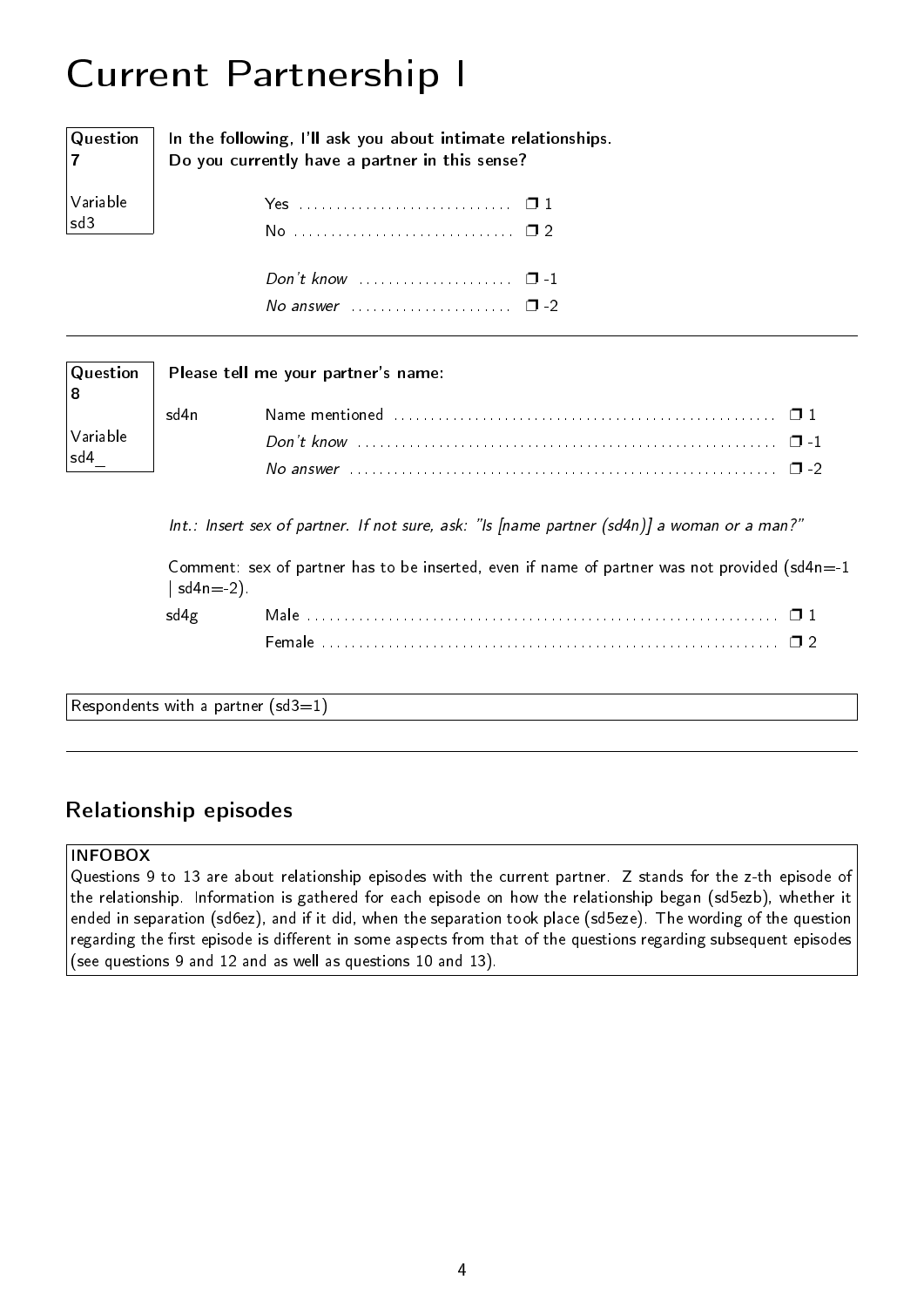| Question<br>⊺9     | When did your relationship with [name partner (sd4n)] start? If you have ever been<br>separated from [name partner], please tell me the date that refers to the first time you<br>were together with [name partner].       |
|--------------------|----------------------------------------------------------------------------------------------------------------------------------------------------------------------------------------------------------------------------|
| Variable<br>sd5ezb | Int.: If respondent doesn't provide month and year: "Please try to indicate the date as precisely<br>as possible. If you don't remember exactly, please try to tell me at least the season and year, or<br>only the year." |
| $ $ für z $=1$     | If respondent only remembers seasons, please enter the following codes in the field "Month":                                                                                                                               |

21 Beginning of the year / winter 24 Spring / Easter 27 Middle of the year / summer 30 Fall 32 End of the year

Comment: If only a month or only a year was provided, the variable with the missing information was coded to "no answer."

| sd5ezbm Month: |                    |  |
|----------------|--------------------|--|
| sd5ezby Year:  |                    |  |
|                |                    |  |
|                | No answer $\Box$ 2 |  |

Respondents with a partner  $(sd3=1)$ 

| $ $ Question<br>$\vert$ 10          | Have you ever been separated from [name partner (sd4n)]?          |  |  |
|-------------------------------------|-------------------------------------------------------------------|--|--|
|                                     |                                                                   |  |  |
| $ {\sf Variable} $<br>$ $ sd $6$ ez |                                                                   |  |  |
| $\vert$ für z $=$ 1                 | Don't know $\ldots$ $\ldots$ $\ldots$ $\ldots$ $\ldots$ $\Box$ -1 |  |  |
|                                     | No answer $\ldots$ $\ldots$ $\ldots$ $\ldots$ $\Box$ -2           |  |  |
|                                     | Respondents with a partner (sd3=1)                                |  |  |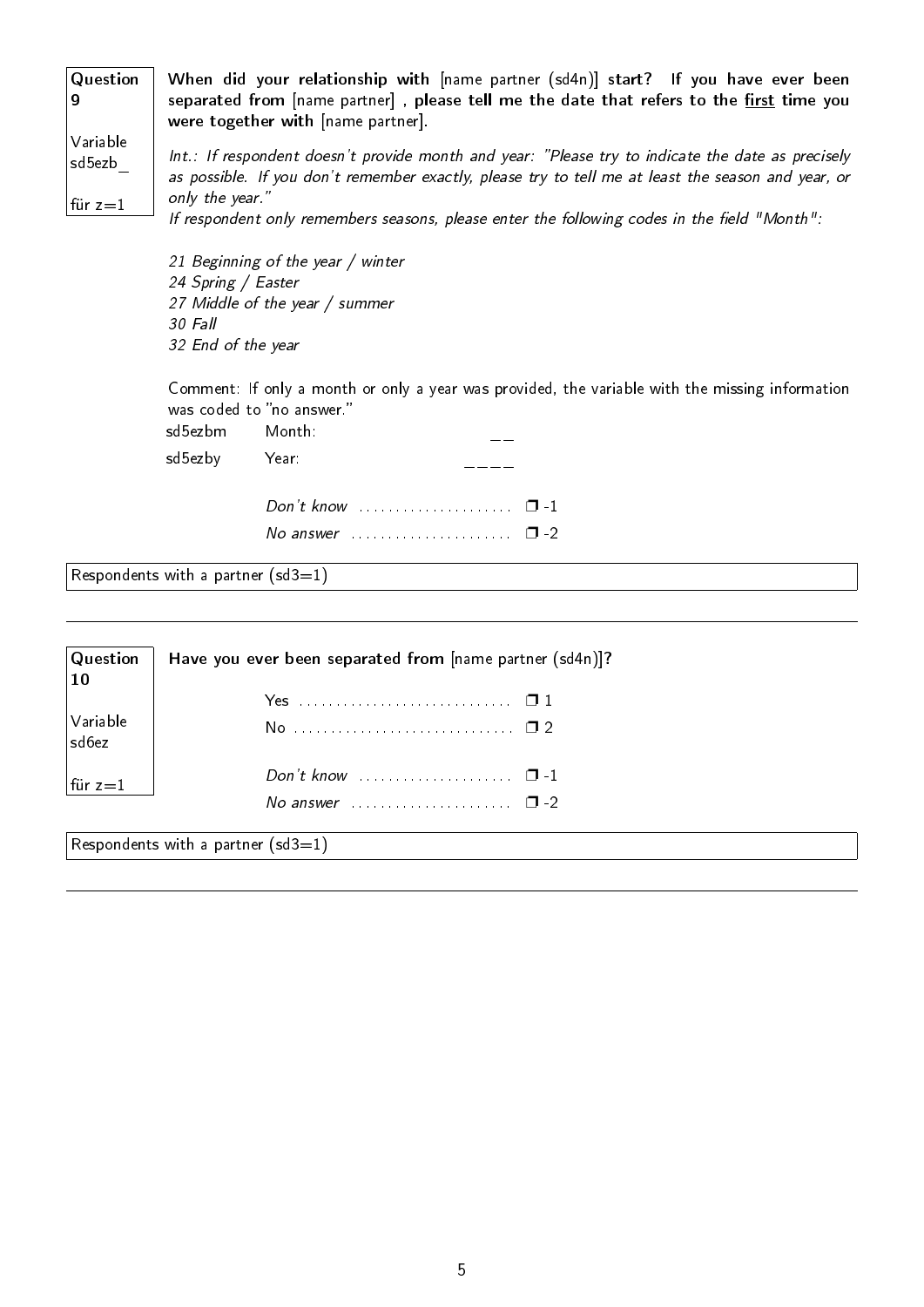| <b>Question</b>          | When did you separate from [name partner (sd4n)]?                                                                                                                                                                          |  |  |
|--------------------------|----------------------------------------------------------------------------------------------------------------------------------------------------------------------------------------------------------------------------|--|--|
| 11<br>Variable<br>sd5eze | Int.: If respondent doesn't provide month and year: "Please try to indicate the date as precisely<br>as possible. If you don't remember exactly, please try to tell me at least the season and year, or<br>only the year." |  |  |
|                          | Comment: Codes for seasons: see question no. 9.                                                                                                                                                                            |  |  |
| für z $=1/Z$             | Comment: If only a month or only a year was provided, the variable with the missing information<br>was coded to "no answer."<br>sd5ezem<br>Month:<br>sd5ezey<br>Year:                                                      |  |  |
|                          | Don't know $\ldots \ldots \ldots \ldots \ldots \quad \Box -1$<br>No answer $\cdots$ $\Box$ -2                                                                                                                              |  |  |
|                          | $ z{=}1/Z$ : Respondents with a partner, with whom they have broken up before at least once (sd3=1 & sd6ez=1) $\,$                                                                                                         |  |  |

| <b>Question</b><br>12 | When did you get back together again with [name partner (sd4n)], that is, when did your<br>separation end?                                                                                                                 |  |  |
|-----------------------|----------------------------------------------------------------------------------------------------------------------------------------------------------------------------------------------------------------------------|--|--|
| Variable<br>sd5ezb    | Int.: If respondent doesn't provide month and year: "Please try to indicate the date as precisely<br>as possible. If you don't remember exactly, please try to tell me at least the season and year, or<br>only the year." |  |  |
| für z $=2/Z$          | Comment: Codes for seasons: see question no. 9.                                                                                                                                                                            |  |  |
|                       | Comment: If only a month or only a year was provided, the variable with the missing information<br>was coded to "no answer."<br>sd5ezbm<br>Month:<br>sd5ezby<br>Year:                                                      |  |  |
|                       |                                                                                                                                                                                                                            |  |  |

 $\sqrt{z=2/Z}$ : Respondents with a partner, with whom they have broken up before  $(z-1)$  times  $(sd3=1 \& sd6e(z-1)=1)$ 

No answer  $\dots\dots\dots\dots\dots\dots$   $\square$  -2

| Question<br>$\vert$ 13    | Have you and [name partner (sd4n)] been separated at another point in time?                                   |
|---------------------------|---------------------------------------------------------------------------------------------------------------|
|                           |                                                                                                               |
| $\big $ Variable<br>sd6ez |                                                                                                               |
| für z=2/Z                 | Don't know $\ldots$ $\ldots$ $\ldots$ $\ldots$ $\Box$ -1                                                      |
|                           | No answer $\ldots$ $\ldots$ $\ldots$ $\ldots$ $\Box$ -2                                                       |
|                           | $ z=2/Z$ : Respondents with a partner, with whom they have broken up before (z-1) times (sd3=1 & sd6e(z-1)=1) |

6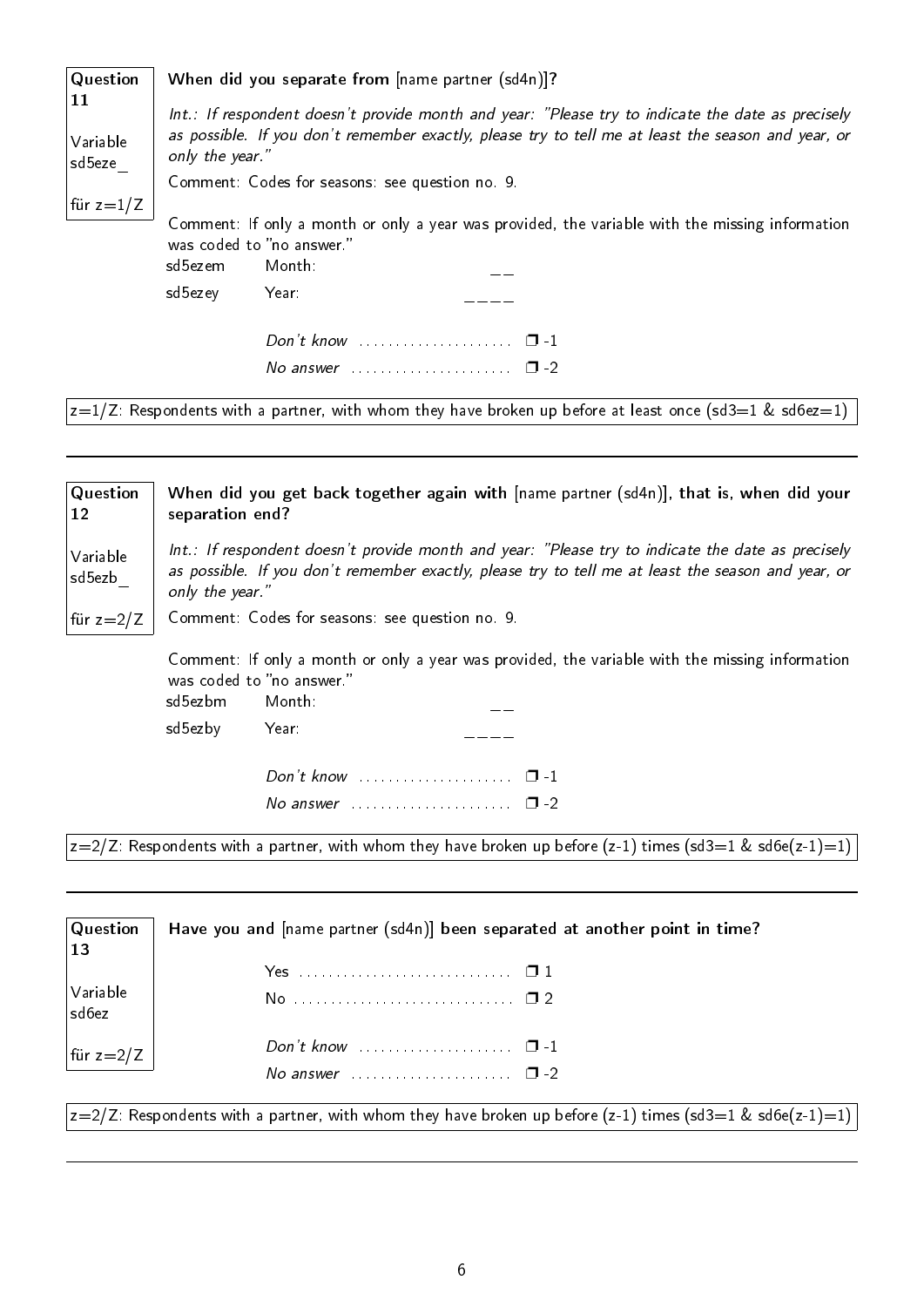## <span id="page-10-0"></span>Cohabitation episodes

#### INFOBOX

Questions 14 to 19 are about cohabitation episodes of the respondent with their current partner. Z stands for the z-th cohabitation episode, sd7ez indicates whether the respondent lives together with their current partner. In sd8ezb and sd9eze, the beginning and the end of this cohabitation episode are recorded. The wording for the first episode is different from that for subsequent episodes (see questions 14, 16 and 19 as well as questions 15 and 17).

The current cohabitation episode is documented first. If the respondent mentions currently living together with the partner, the starting point but not the ending point of this cohabitation episode is asked for, since it is still ongoing. Consequently, the variables sd8e1e\_ do not exist. If the respondent lived together with their partner in the past but not at present, no first cohabitation period  $(z=1)$  exists. Past cohabitation periods are recorded in higher-level cohabitation episodes  $(z>1)$ .

| $\mid$ Question $\mid$<br>14 | Do you live together with $[name\ partner (sd4n)]$ in the same dwelling? |  |  |  |
|------------------------------|--------------------------------------------------------------------------|--|--|--|
|                              |                                                                          |  |  |  |
| Variable<br> sd7ez           |                                                                          |  |  |  |
| for $z=1$                    |                                                                          |  |  |  |
|                              | No answer $\ldots \ldots \ldots \ldots \ldots \square$ -2                |  |  |  |

Respondents with a partner  $(sd3=1)$ 

| $\sqrt{Q}$ uestion<br><b>15</b><br>Variable<br>sd8ezb | When did you and [name partner (sd4n)] start living together?<br>Int.: The beginning of the current cohabitation episode if of relevance.<br>If respondent doesn't provide month and year: "Please try to indicate the date as precisely as<br>possible. If you don't remember exactly, please try to tell me at least the season and year, or only<br>the year." |                                     |                                                                                                 |  |
|-------------------------------------------------------|-------------------------------------------------------------------------------------------------------------------------------------------------------------------------------------------------------------------------------------------------------------------------------------------------------------------------------------------------------------------|-------------------------------------|-------------------------------------------------------------------------------------------------|--|
| $ $ für z $=1$                                        | Comment: Codes for seasons: see question no. 9.                                                                                                                                                                                                                                                                                                                   |                                     |                                                                                                 |  |
|                                                       | sd8exbm                                                                                                                                                                                                                                                                                                                                                           | was coded to "no answer."<br>Month: | Comment: If only a month or only a year was provided, the variable with the missing information |  |
|                                                       | sd8exby                                                                                                                                                                                                                                                                                                                                                           | Year:                               |                                                                                                 |  |
|                                                       |                                                                                                                                                                                                                                                                                                                                                                   |                                     |                                                                                                 |  |
|                                                       |                                                                                                                                                                                                                                                                                                                                                                   |                                     | No answer $\ldots \ldots \ldots \ldots \ldots \square$ -2                                       |  |
|                                                       |                                                                                                                                                                                                                                                                                                                                                                   |                                     | Respondents cohabitating with their partner (sd3=1 & sd7e1=1)                                   |  |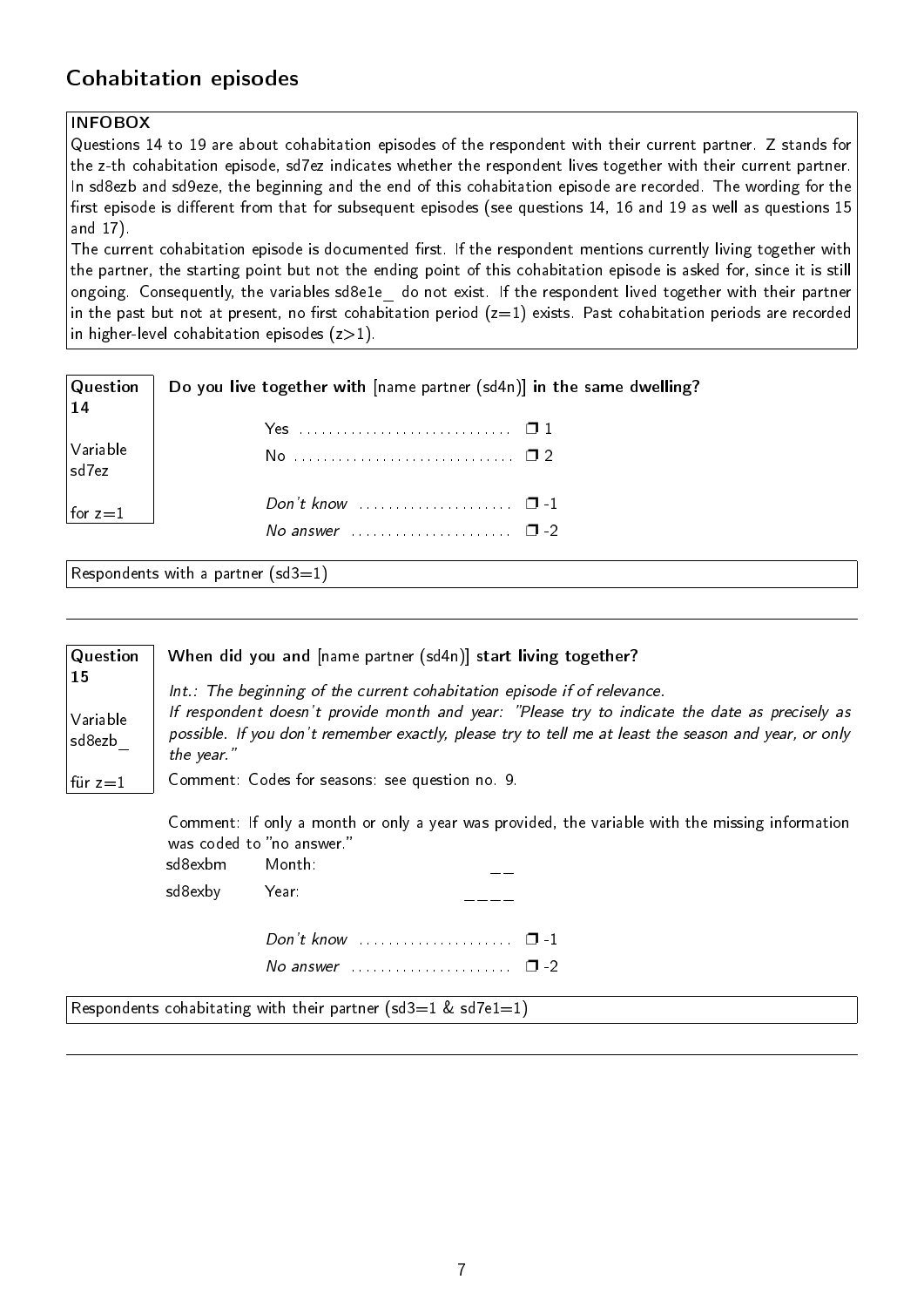| $\vert$ Question<br> 16                                                 | Did you ever live together with [name partner (sd4n)] before that time? |
|-------------------------------------------------------------------------|-------------------------------------------------------------------------|
|                                                                         |                                                                         |
| $\begin{array}{ l } \hline \text{Variable} \\ \text{sd7ez} \end{array}$ |                                                                         |
| $\vert$ für z=2                                                         | Don't know $\ldots$ $\ldots$ $\ldots$ $\ldots$ $\Box$ -1                |
|                                                                         | No answer $\ldots$ $\ldots$ $\ldots$ $\ldots$ $\Box$ -2                 |
| $\triangleright$                                                        | the company's company's problems.                                       |

Respondents with a partner (sd3=1)

| Question                 | When did you start living together with [name partner (sd4n)] back then?                                                                                                                                                   |  |  |  |
|--------------------------|----------------------------------------------------------------------------------------------------------------------------------------------------------------------------------------------------------------------------|--|--|--|
| 17<br>Variable<br>sd8ezb | Int.: If respondent doesn't provide month and year: "Please try to indicate the date as precisely<br>as possible. If you don't remember exactly, please try to tell me at least the season and year, or<br>only the year." |  |  |  |
|                          | Comment: Codes for seasons: see question no. 9.                                                                                                                                                                            |  |  |  |
| für z $=2/Z$             | Comment: If only a month or only a year was provided, the variable with the missing information<br>was coded to "no answer."<br>sd8ezbm<br>Month:                                                                          |  |  |  |
|                          | sd8ezby<br>Year:                                                                                                                                                                                                           |  |  |  |
|                          | No answer $\ldots \ldots \ldots \ldots \ldots \square$ -2                                                                                                                                                                  |  |  |  |

Respondents with a partner with whom they cohabit for the z-th time (sd3=1 & sd7ez=1)

| <b>Question</b>          |                                                                                                                                                                                                                            |                                     | When did you and [name partner (sd4n)] stop living together at this time?                       |
|--------------------------|----------------------------------------------------------------------------------------------------------------------------------------------------------------------------------------------------------------------------|-------------------------------------|-------------------------------------------------------------------------------------------------|
| 18<br>Variable<br>sd8eze | Int.: If respondent doesn't provide month and year: "Please try to indicate the date as precisely<br>as possible. If you don't remember exactly, please try to tell me at least the season and year, or<br>only the year." |                                     |                                                                                                 |
|                          |                                                                                                                                                                                                                            |                                     | Comment: Codes for seasons: see question no. 9.                                                 |
| für z $=2/Z$             | sd8ezem                                                                                                                                                                                                                    | was coded to "no answer."<br>Month: | Comment: If only a month or only a year was provided, the variable with the missing information |
|                          | sd8ezey                                                                                                                                                                                                                    | Year:                               |                                                                                                 |
|                          |                                                                                                                                                                                                                            |                                     |                                                                                                 |
|                          |                                                                                                                                                                                                                            |                                     | No answer $\ldots \ldots \ldots \ldots \ldots \square$ -2                                       |
|                          |                                                                                                                                                                                                                            |                                     | Respondents with a partner with whom they cohabit for the z-th time (sd3=1 & sd7ez=1)           |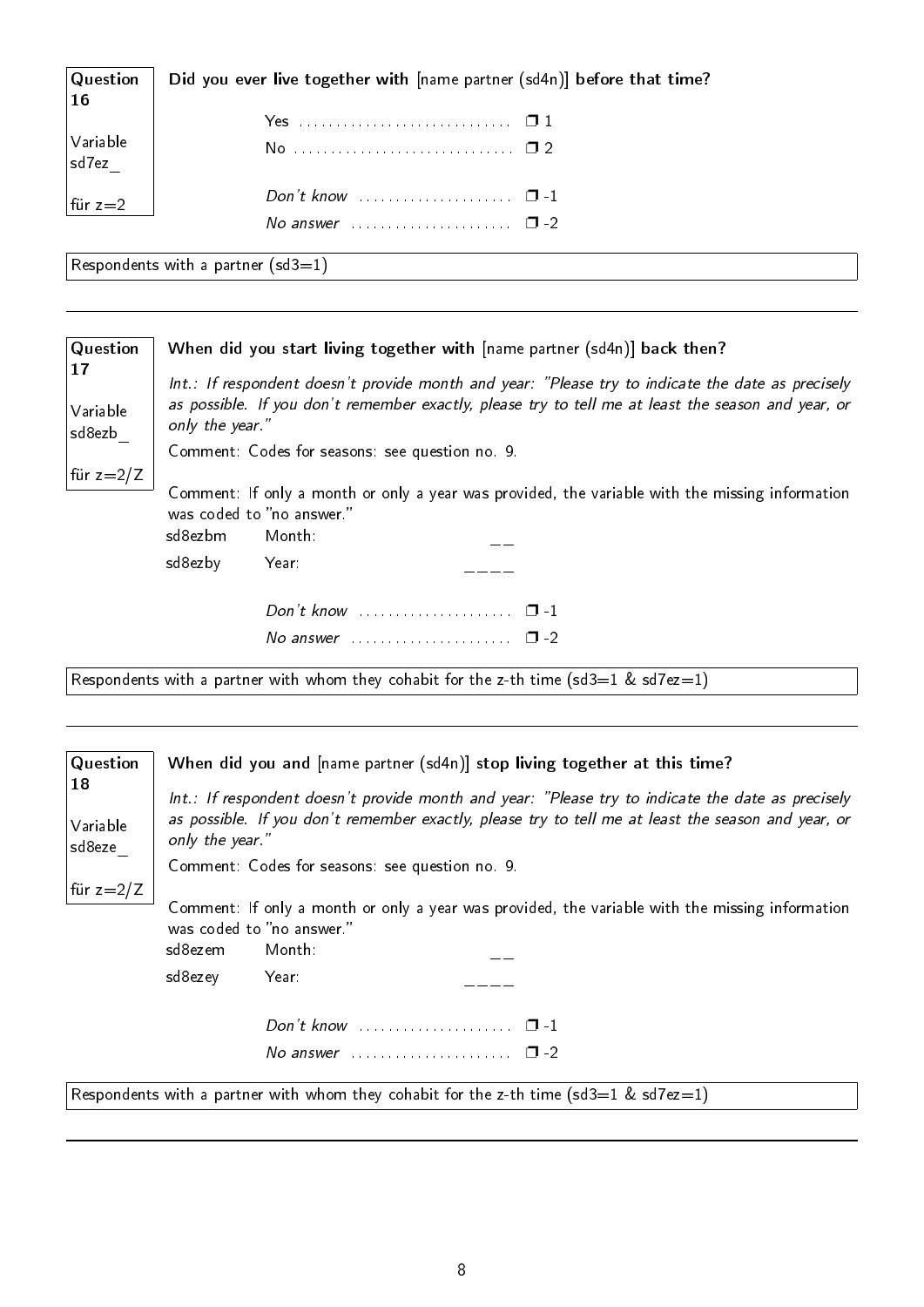| $\vert$ Question<br>19 | Did you live with [name partner (sd4n)] at any other time?           |
|------------------------|----------------------------------------------------------------------|
|                        |                                                                      |
| Variable<br> sd7ez     |                                                                      |
| für z=3/Z              | Don't know $\ldots \ldots \ldots \ldots \ldots \ldots \quad \Box$ -1 |
|                        | No answer $\ldots \ldots \ldots \ldots \ldots \quad \Box -2$         |

Respondents with a partner with whom they cohabitat for the (z-1)-th time (sd3=1 & sd7e(z-1)=1)

### <span id="page-12-0"></span>Marital status

| $\sqrt{Q}$ uestion | What is your current marital status?              |
|--------------------|---------------------------------------------------|
| 20                 | Int.: Enter married and separated under "married" |
| $\sqrt{}$ Variable | Show list 4                                       |
| sd10               |                                                   |
|                    |                                                   |
|                    |                                                   |
|                    |                                                   |
|                    |                                                   |
|                    |                                                   |

| $\sqrt{Q}$ uestion | [For same-sex partners $(sd4g=sex)$ ]:                                                     |
|--------------------|--------------------------------------------------------------------------------------------|
| 21                 | Is the relationship between you and [name partner (sd4n)] officially registered as a civil |
|                    | union?                                                                                     |
| Variable<br> sd11  | [Otherwise (sd4g $\neq$ sex)]: Are you and [name partner] married?                         |
|                    |                                                                                            |

| Don't know $\cdots$ $\cdots$ $\cdots$                   |  |
|---------------------------------------------------------|--|
| No answer $\ldots$ $\ldots$ $\ldots$ $\ldots$ $\Box$ -2 |  |

Respondents with a partner who are married or in a registered civil union  $(sd3=1 \& sd10=2)$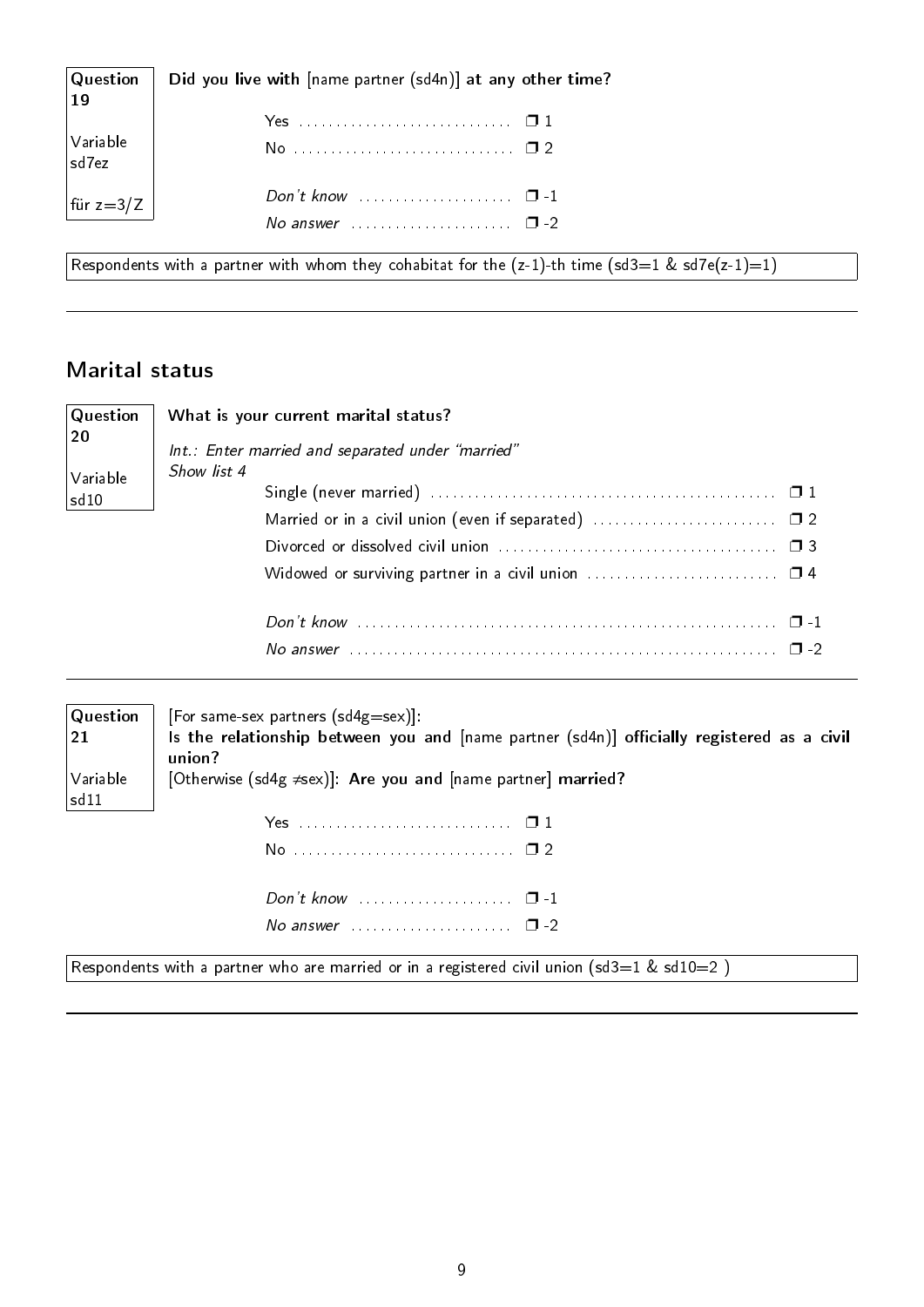| Question<br>22<br>Variable<br>5d12 |                                                 | [For same-sex partners (sd4g=sex)]: When did you and $[name$ partner $(sd4n)]$ officially<br>register your relationship as a civil union?<br>[Otherwise (sd4g=sex)]: When did you get married to [name partner]? |  |
|------------------------------------|-------------------------------------------------|------------------------------------------------------------------------------------------------------------------------------------------------------------------------------------------------------------------|--|
|                                    | only the year."                                 | Int.: If respondent doesn't provide month and year: "Please try to indicate the date as precisely<br>as possible. If you don't remember exactly, please try to tell me at least the season and year, or          |  |
|                                    | Comment: Codes for seasons: see question no. 9. |                                                                                                                                                                                                                  |  |
|                                    |                                                 | Comment: If only a month or only a year was provided, the variable with the missing information<br>was coded to "no answer."                                                                                     |  |
|                                    | sd12m                                           | Month:                                                                                                                                                                                                           |  |
|                                    | sd12y                                           | Year:                                                                                                                                                                                                            |  |
|                                    |                                                 | Don't know $\ldots \ldots \ldots \ldots \ldots \quad \Box$ -1                                                                                                                                                    |  |
|                                    |                                                 | No answer $\ldots \ldots \ldots \ldots \ldots \quad \Box$ -2                                                                                                                                                     |  |

Respondents with a partner who are married or in a registered civil union  $(sd3=1 \& sd10=2 \& sd11=1)$ 

| Question     | [For same-sex partners (sd4g=sex)]: How did you join in your civil union with [name partner                                                                                           |  |
|--------------|---------------------------------------------------------------------------------------------------------------------------------------------------------------------------------------|--|
| $ 23\rangle$ | (sd4n)]?                                                                                                                                                                              |  |
| Variable     | [Otherwise (sd4g $\neq$ sex)]: How did you marry [name partner]?                                                                                                                      |  |
| sd13         | $Int.$ : Show list 5                                                                                                                                                                  |  |
|              | Only a civil ceremony $\ldots$ $\ldots$ $\Box$ 1<br>A civil and a religious ceremony $\Box$ 2<br>Only a religious ceremony $\Box$ 3<br>No answer $\cdots$ $\cdots$ $\cdots$ $\Box$ -2 |  |

Respondents with a partner who are married or in a registered civil union  $(sd3=1 \& sd10=2 \& sd11=1)$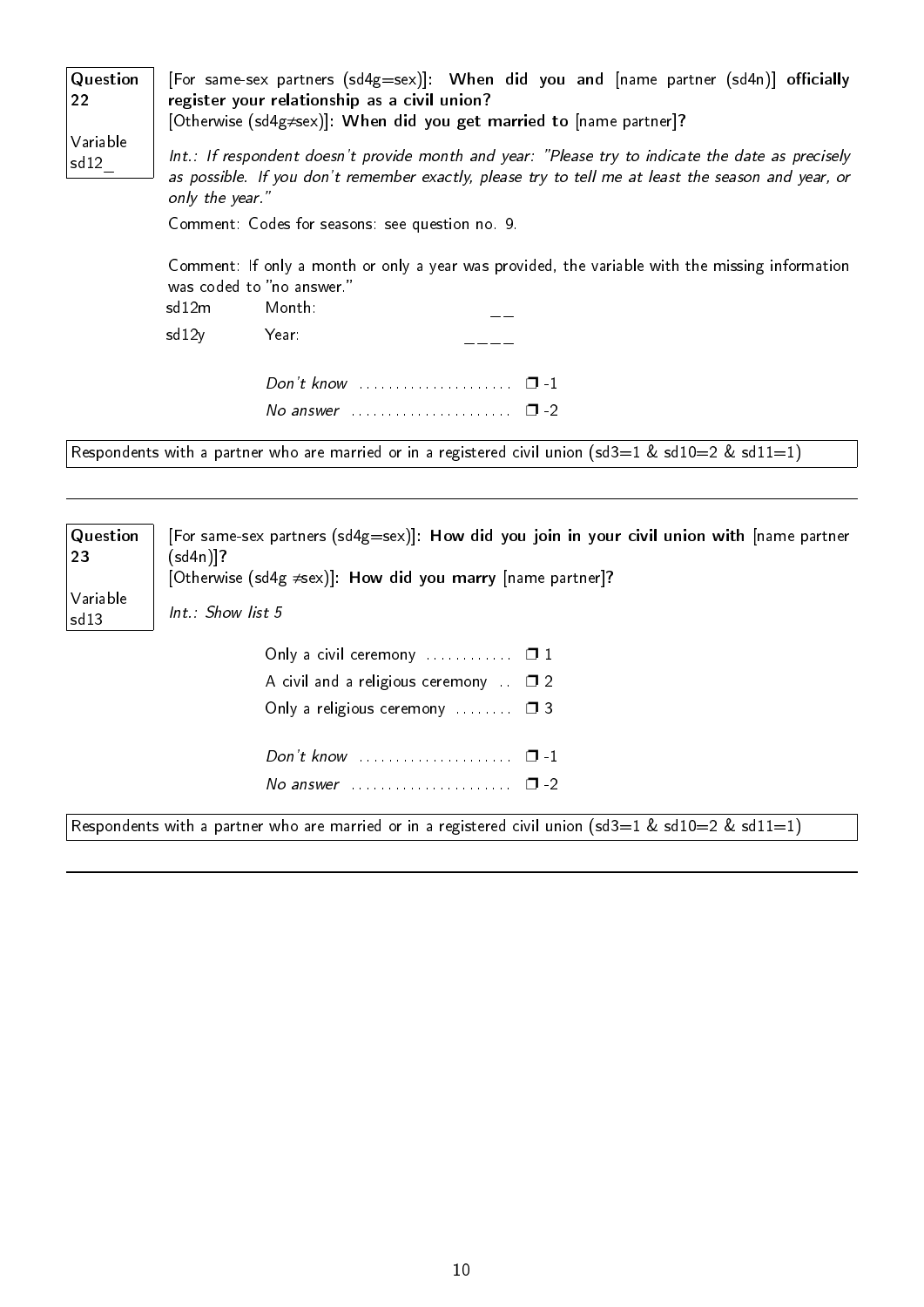## <span id="page-14-0"></span>Past Partnerships

Now I would like to ask you about your partnerships, beginning with the age of 14 [respondents with a partner  $(sd3=1)$ : with the exception of your current relationship].

With whom did you have a relationship? We are interested in all relationships that were important to you. This means relationships that lasted longer than 6 months, or those in which you lived with your partner, or those that led to the birth of a child, or those that were important to you for other reasons.

| Question                           | Please tell me the name of the [x-th] partner.                                                                                                                                                                                                                                                       |                                                                                                                                                                                                                                                                          |  |  |
|------------------------------------|------------------------------------------------------------------------------------------------------------------------------------------------------------------------------------------------------------------------------------------------------------------------------------------------------|--------------------------------------------------------------------------------------------------------------------------------------------------------------------------------------------------------------------------------------------------------------------------|--|--|
| 24                                 | Int.: If the same name is mentioned more than once, ask whether it is indeed the same person,                                                                                                                                                                                                        |                                                                                                                                                                                                                                                                          |  |  |
| Variable<br>rtr1px                 | or whether it is a different person who happens to have the same name. If it is a different<br>person, indicate it in such a way that all persons can be clearly distinguished from each other<br>and are identifiable. If it is the same person, enter the information only once. Ask and guarantee |                                                                                                                                                                                                                                                                          |  |  |
| $\left  \text{für } x=1/X \right $ | anonymity!                                                                                                                                                                                                                                                                                           |                                                                                                                                                                                                                                                                          |  |  |
|                                    |                                                                                                                                                                                                                                                                                                      | Comment: Names of partners that have already been mentioned are displayed here.<br>"don't know" and "no response" can only be entered for name and sex at the same time. This<br>means if you entered "no response" for the name, this also automatically refers to sex. |  |  |
|                                    | rtr1pxn                                                                                                                                                                                                                                                                                              |                                                                                                                                                                                                                                                                          |  |  |
|                                    | rtr1pxg                                                                                                                                                                                                                                                                                              |                                                                                                                                                                                                                                                                          |  |  |
|                                    |                                                                                                                                                                                                                                                                                                      |                                                                                                                                                                                                                                                                          |  |  |
|                                    |                                                                                                                                                                                                                                                                                                      |                                                                                                                                                                                                                                                                          |  |  |
|                                    |                                                                                                                                                                                                                                                                                                      | No partner before current relationship / never had partner (only if $x=1$ )<br>□ 6                                                                                                                                                                                       |  |  |
|                                    |                                                                                                                                                                                                                                                                                                      |                                                                                                                                                                                                                                                                          |  |  |
|                                    |                                                                                                                                                                                                                                                                                                      |                                                                                                                                                                                                                                                                          |  |  |
|                                    |                                                                                                                                                                                                                                                                                                      |                                                                                                                                                                                                                                                                          |  |  |
|                                    |                                                                                                                                                                                                                                                                                                      | for $x=2/X$ : Respondents who have an $(x-1)$ -th partner $(rtr1p(x-1)g \neq 6, 7,-1,-2)$                                                                                                                                                                                |  |  |

#### <span id="page-14-1"></span>Relationship history

#### INFOBOX

X stands for the x-th partner, z for the z-th relationship episode. The following questions 25 to 29 are asked for each partner mentioned by the respondent. The set of questions is asked separately for each partner. When questions are completed for one partner, the same questions will be asked for the next partner. For all relationship episodes with a partner, the beginning (rtr2pxezb) and end (rtr2pxeze) are recorded. Information on possible additional episodes with the same partner is stored in rtr3pxez. To some extent, the same information is requested in different questions; see questions 25 and 28.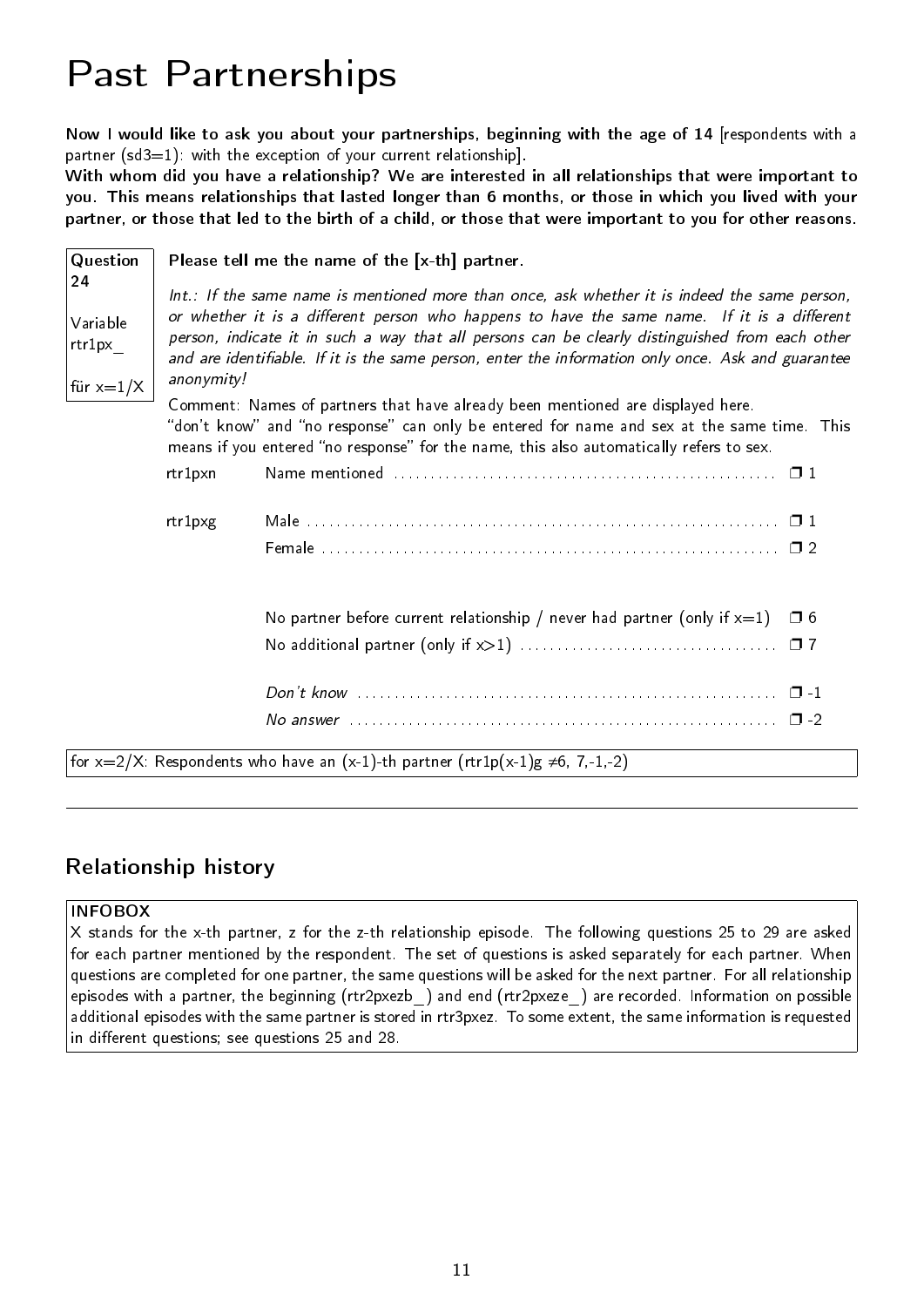Question 25 Variable rtr2pxezb\_ für  $x=1/X$  $& z=1$ For the first partner  $(x=1)$ : First, I'll ask you about your relationship with [name of 1st partner (rtr1p1n)]. When did your relationship with [name of 1st partner] start? For all following partners  $(x>1)$ : Now we'll continue with your relationship with [name of x-th partner (rtr1pxn)]. When did your relationship with [name of x-th partner] start? Int.: If respondent doesn't provide month and year: "Please try to indicate the date as precisely as possible. If you don't remember exactly, please try to tell me at least the season and year, or only the year." Comment: Codes for seasons: see question no. 9.

> Comment: If only a month or only a year was provided, the variable with the missing information was coded to "no answer."<br>rtr2pxezbm Month

| rtr2pxezbm Month: |                    |  |
|-------------------|--------------------|--|
| rtr2pxezby Year:  |                    |  |
|                   |                    |  |
|                   | No answer $\Box$ 2 |  |

Respondents who have an x-th ex-partner (rtr1pxg  $\neq 6$ , 7, -1, -2)

| Question              | When did your relationship with [name of x-th partner (rtr1pxn)] end?                                                                                                                                   |  |  |
|-----------------------|---------------------------------------------------------------------------------------------------------------------------------------------------------------------------------------------------------|--|--|
| 26                    | Int.: If respondent doesn't provide month and year: "Please try to indicate the date as precisely<br>as possible. If you don't remember exactly, please try to tell me at least the season and year, or |  |  |
| Variable<br>rtr2pxeze | only the year."                                                                                                                                                                                         |  |  |
|                       | Comment: Codes for seasons: see question no. 9.                                                                                                                                                         |  |  |
| for $x=1/X$           |                                                                                                                                                                                                         |  |  |
| $\&z=1/Z$             | Comment: If only a month or only a year was provided, the variable with the missing information                                                                                                         |  |  |
|                       | was coded to "no answer."                                                                                                                                                                               |  |  |
|                       | rtr2pxezem<br>Month :                                                                                                                                                                                   |  |  |
|                       | rtr2pxezey<br>Year:                                                                                                                                                                                     |  |  |
|                       | Don't know $\ldots \ldots \ldots \ldots \ldots \quad \Box -1$                                                                                                                                           |  |  |
|                       | No answer $\ldots \ldots \ldots \ldots \ldots \square$ -2                                                                                                                                               |  |  |
|                       | For $x=1/X$ $\& z=1$ Respondents who have an x-th ex-partner (rtr1pxg $\neq$ 6 7 -1 -2)                                                                                                                 |  |  |

 $\mathsf{for}~\mathsf{x}{=}1/\mathsf{X}~\&~\mathsf{z}{=}1$ : Respondents who have an x-th ex-partner (rtr $1$ pxg ≠6, 7, -1, -2) for  $x=1/X$  &  $z=2/Z$ : Respondents who have an x-th ex-partner and have a z-th relationship episode with this partner (rtr1pxg  $\neq 6, 7, -1, -2$  & rtr3pxe(z-1)=1)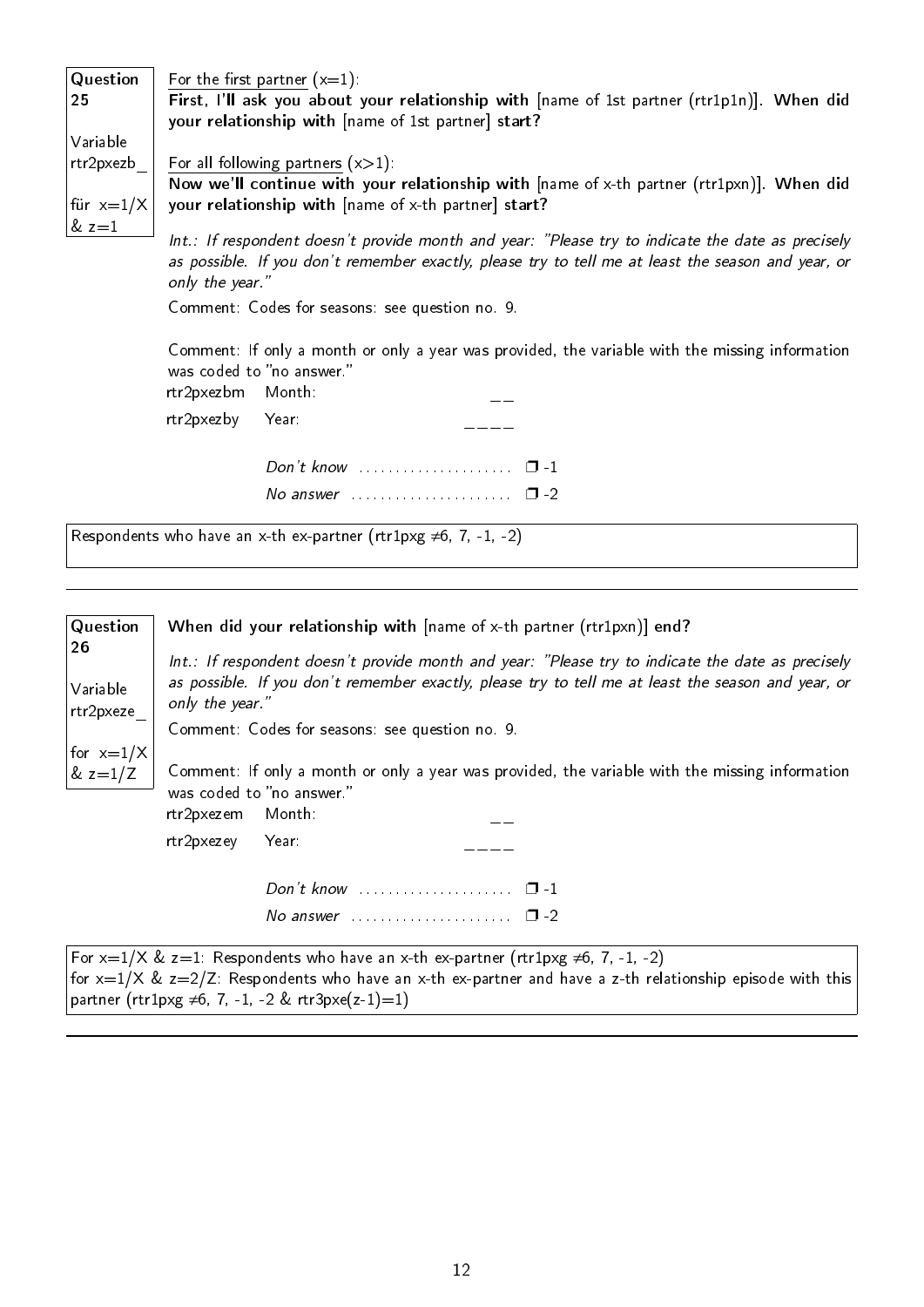| $\mid$ Question<br> 27                                                      | Did you have a relationship with [name of x-th partner (rtr1pxn)] at any other time? |
|-----------------------------------------------------------------------------|--------------------------------------------------------------------------------------|
|                                                                             |                                                                                      |
| $\begin{array}{c} \big \,\text{Variable} \atop \text{rtr3pxez} \end{array}$ |                                                                                      |
|                                                                             |                                                                                      |
| $\begin{vmatrix} \text{for } x=1/X \\ \text{& } z=1/Z \end{vmatrix}$        | No answer $\ldots$ $\ldots$ $\ldots$ $\ldots$ $\Box$ -2                              |

for  $x=1/X$  &  $z=1$ : Respondents who have an x-th ex-partner (rtr1pxg  $\neq 6$ , 7, -1, -2) for  $x=1/X$  &  $z=2/Z$ : Respondents who have an x-th ex-partner and have a z-th relationship episode with this partner (rtr1pxg ≠6, 7, -1, -2 & rtr3pxe(z-1)=1)



Respondents who have an x-th ex-partner and have a z-th relationship episode with this partner (rtr1pxg  $\neq 6, 7$ , -1, -2 & rtr3pxe(z-1)=1)

| Question<br>29                                                        | A relationship can end in different ways: through separation, divorce, or death of<br>partner. How did your relationship with [name of x-th partner (rtr1pxn)] end? |  |
|-----------------------------------------------------------------------|---------------------------------------------------------------------------------------------------------------------------------------------------------------------|--|
| Variable                                                              | Through separation $\ldots$ $\Box$ 1                                                                                                                                |  |
| rtr4px                                                                |                                                                                                                                                                     |  |
| for $x=1/X$                                                           | Through death of partner $\ldots \ldots \square$ 3                                                                                                                  |  |
|                                                                       |                                                                                                                                                                     |  |
|                                                                       | No answer $\ldots \ldots \ldots \ldots \ldots \square$ -2                                                                                                           |  |
| Respondents who have an x-th ex-partner (rtr1pxg $\neq$ 6, 7, -1, -2) |                                                                                                                                                                     |  |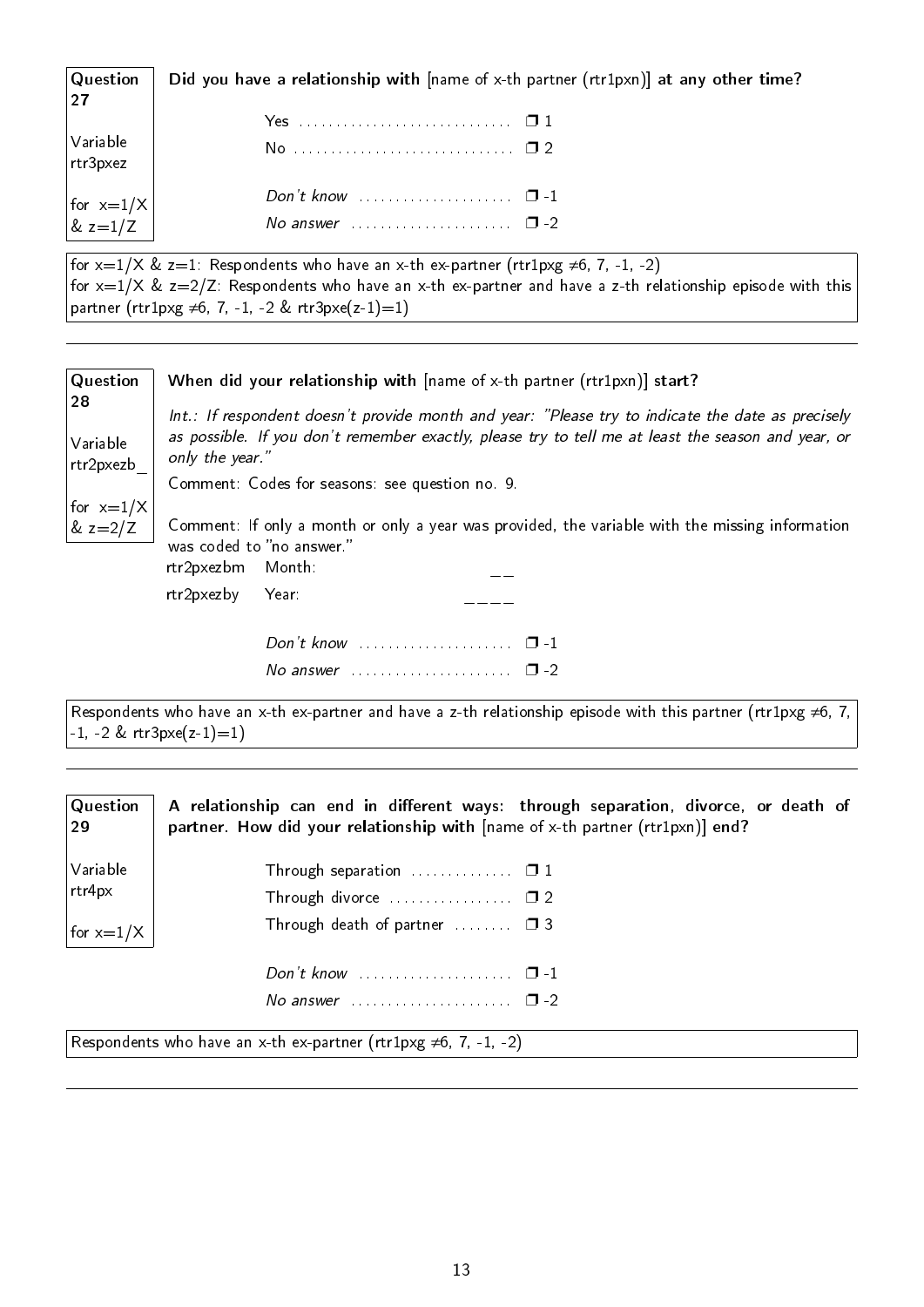## <span id="page-17-0"></span>Cohabitation history

**Question** 30 Have you ever [respondent cohabiting with his/her partner (sd7e1=1): except for your current situation], lived together with one of your partners since you turned 14?

| Variable  <br>rtr5 |                                                              |  |
|--------------------|--------------------------------------------------------------|--|
|                    | No answer $\ldots \ldots \ldots \ldots \ldots \quad \Box -2$ |  |

Respondents who have at least one ex-partner ( $rtr1p1g \neq 6,-1,-2$ )

| Question<br>31    |        | With which one of your past partners did you live together as a couple in the past?                           |
|-------------------|--------|---------------------------------------------------------------------------------------------------------------|
|                   | rtr6p1 | [Name partner 1 (rtr1p1n)]                                                                                    |
| Variable<br>rtr6p | rtr6p2 | [Name partner 2 (rtr1p2n)]<br>$\alpha$ and                                                                    |
|                   | rtr6pX | [Name partner X (rtr1pXn)]                                                                                    |
|                   |        |                                                                                                               |
|                   |        |                                                                                                               |
|                   |        | Don't know (Note: applying to the whole question) $\ldots$ $\Box$ -1                                          |
|                   |        |                                                                                                               |
|                   |        | Respondents who have at least one ex-partner and who previously had already cohabited with a partner (rtr1p1g |

≠6,-1,-2 & rtr5=1)

#### INFOBOX

X stands for the x-th ex-partner, z stands for the z-th cohabitation period. The set of cohabitation history questions is asked separately for all partners with whom the respondent lived together (for each rtr1px=1, see question 31). For all cohabitation episodes with a partner, the beginning (rtr7pxezb ) and end (rtr7pxeze) are recorded. Information on a possible additional episode is stored in rtr8pxez.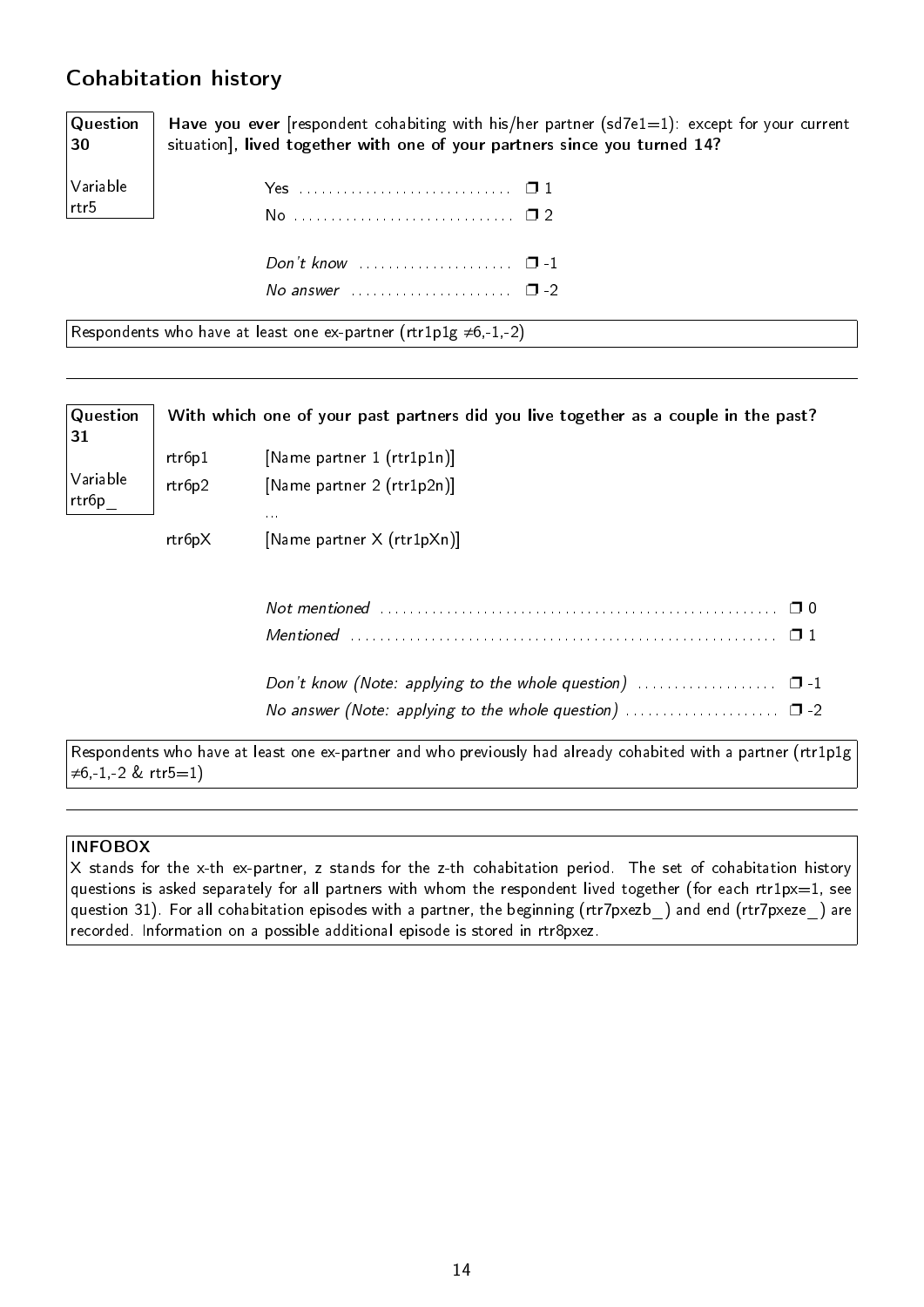| Question                    | When did you and [name of x-th partner (rtr1pxn)] start living together?                                                                                                                                                                                                      |
|-----------------------------|-------------------------------------------------------------------------------------------------------------------------------------------------------------------------------------------------------------------------------------------------------------------------------|
| 32<br>Variable<br>rtr7pxezb | Int.: If respondent doesn't provide month and year: "Please try to indicate the date as precisely<br>as possible. If you don't remember exactly, please try to tell me at least the season and year, or<br>only the year."<br>Comment: Codes for seasons: see question no. 9. |
| for $x=1/X$<br>& $z=1/Z$    | Comment: If only a month or only a year was provided, the variable with the missing information<br>was coded to "no answer."<br>rtr7pxezbm<br>Month:<br>rtr7pxezby<br>Year:                                                                                                   |
|                             | Don't know $\cdots$ $\Box$ $\Box$<br>No answer $\ldots \ldots \ldots \ldots \ldots \quad \Box$ -2<br>For $x=1/X$ and $z=1$ : Respondents who have at least one ex-partner, have already cohabited with an ex-partner,                                                         |

and also cohabited with the x-th ex-partner (rtr1p1g  $\neq$ 6,-1,-2 & rtr5=1 & rtr6px=1) For  $x=1/X$  and  $z=2/Z$ : Respondents who, additionally to the previous conditions, have a z-th cohabitation episode with partner x (rtr1p1g  $\neq 6, -1, -2$  & rtr5=1 & rtr6px=1 & rtr8pxe(z-1)=1)

| Question                    | When did your relationship with $[name of x-th partner (rtr1pxn)]$ end?                                                                                                                                                    |  |  |
|-----------------------------|----------------------------------------------------------------------------------------------------------------------------------------------------------------------------------------------------------------------------|--|--|
| 33<br>Variable<br>rtr7pxeze | Int.: If respondent doesn't provide month and year: "Please try to indicate the date as precisely<br>as possible. If you don't remember exactly, please try to tell me at least the season and year, or<br>only the year." |  |  |
|                             | Comment: Codes for seasons: see question no. 9.                                                                                                                                                                            |  |  |
|                             | Comment: If only a month or only a year was provided, the variable with the missing information<br>was coded to "no answer."<br>Month:<br>rtr7pxezem                                                                       |  |  |
|                             | rtr7pxezey<br>Year:                                                                                                                                                                                                        |  |  |
|                             | Don't know $\cdots$ $\cdots$ $\cdots$<br>No answer $\ldots \ldots \ldots \ldots \ldots \square$ -2                                                                                                                         |  |  |
|                             | For $x=1/X$ and $z=1$ : Respondents who have at least one ex-partner, have already cohabited with an ex-partner,<br>and also cohabited with the x-th ex-partner (rtr1p1g $\neq$ 6 -1 -2 & rtr5 -1 & rtr6px -1)             |  |  |

d with the x-th ex-partner (rtr1p1g ≠6,-1,-2 & rtr5=1 & rtr6px=1) For  $x=1/X$  and  $z=2/Z$ : Respondents who, additionally to the previous conditions, have a z-th cohabitation episode with partner x (rtr1p1g  $\neq 6, -1, -2$  & rtr5=1 & rtr6px=1 & rtr8pxe(z-1)=1)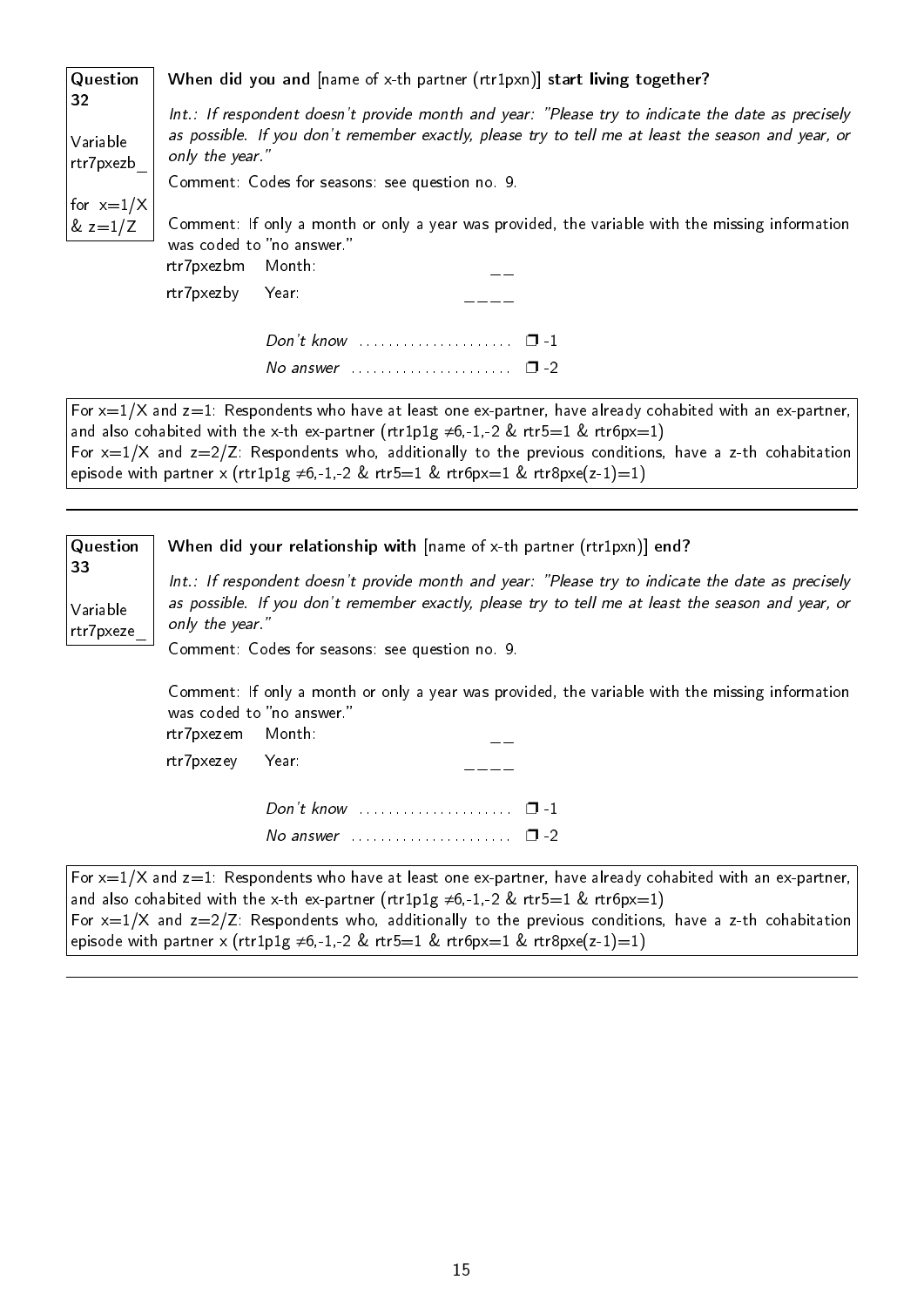| $\mathsf{Q}$ uestion<br>34 | Did you live together with [name of x-th partner (rtr1pxn)] at any other time? |
|----------------------------|--------------------------------------------------------------------------------|
|                            |                                                                                |
| Variable<br>rtr8pxez       |                                                                                |
|                            |                                                                                |
|                            | No answer $\ldots \ldots \ldots \ldots \ldots \ldots \square$ -2               |

For  $x=1/X$  and  $z=1$ : Respondents who have at least one ex-partner, have already cohabited with an ex-partner, and also cohabited with the x-th ex-partner (rtr1p1g  $\neq$ 6,-1,-2 & rtr5=1 & rtr6px=1) For  $x=1/X$  and  $z=2/Z$ : Respondents who, additionally to the previous conditions, have a z-th cohabitation episode with partner x (rtr1p1g  $\neq$ 6,-1,-2 & rtr5=1 & rtr6px=1 & rtr8pxe(z-1)=1)

#### <span id="page-19-0"></span>Marriages and divorces

| Question<br>35              | To whom are you married or with whom are you in an officially registered civil union? |
|-----------------------------|---------------------------------------------------------------------------------------|
|                             |                                                                                       |
| Variable<br>$\vert$ rtr $9$ | 1.1.1                                                                                 |
|                             |                                                                                       |
|                             |                                                                                       |
|                             |                                                                                       |

Respondents who are married, but who don't have a partner or are not married to their current partner ((sd10=2 & sd3≠1) | (sd10=2 & sd11=2,-1,-2))

| Question<br>36       | When did you get married to $[name space (rt1pxn, x=rtr9)]$ or when was your civil union<br>with [name spouse] officially registered ?                                                                                     |                                                                       |  |
|----------------------|----------------------------------------------------------------------------------------------------------------------------------------------------------------------------------------------------------------------------|-----------------------------------------------------------------------|--|
| Variable<br>rtr $10$ | Int.: If respondent doesn't provide month and year: "Please try to indicate the date as precisely<br>as possible. If you don't remember exactly, please try to tell me at least the season and year, or<br>only the year." |                                                                       |  |
|                      | Comment: Codes for seasons: see question no. 9.                                                                                                                                                                            |                                                                       |  |
|                      | Comment: If only a month or only a year was provided, the variable with the missing information<br>was coded to "no answer."                                                                                               |                                                                       |  |
|                      | rtr10m                                                                                                                                                                                                                     | Month:                                                                |  |
|                      | rtr10y                                                                                                                                                                                                                     | Year:                                                                 |  |
|                      |                                                                                                                                                                                                                            | Don't know $\ldots \ldots \ldots \ldots \ldots \ldots \quad \Box - 1$ |  |
|                      |                                                                                                                                                                                                                            | No answer $\ldots \ldots \ldots \ldots \ldots \quad \Box -2$          |  |
|                      |                                                                                                                                                                                                                            |                                                                       |  |

Respondents who are married, but who currently don't have a partner or are not married to the current partner, and who mentioned their spouse (((sd10=2 & sd3≠1) | (sd10=2 & sd11=2,-1,-2)) & rtr9>0)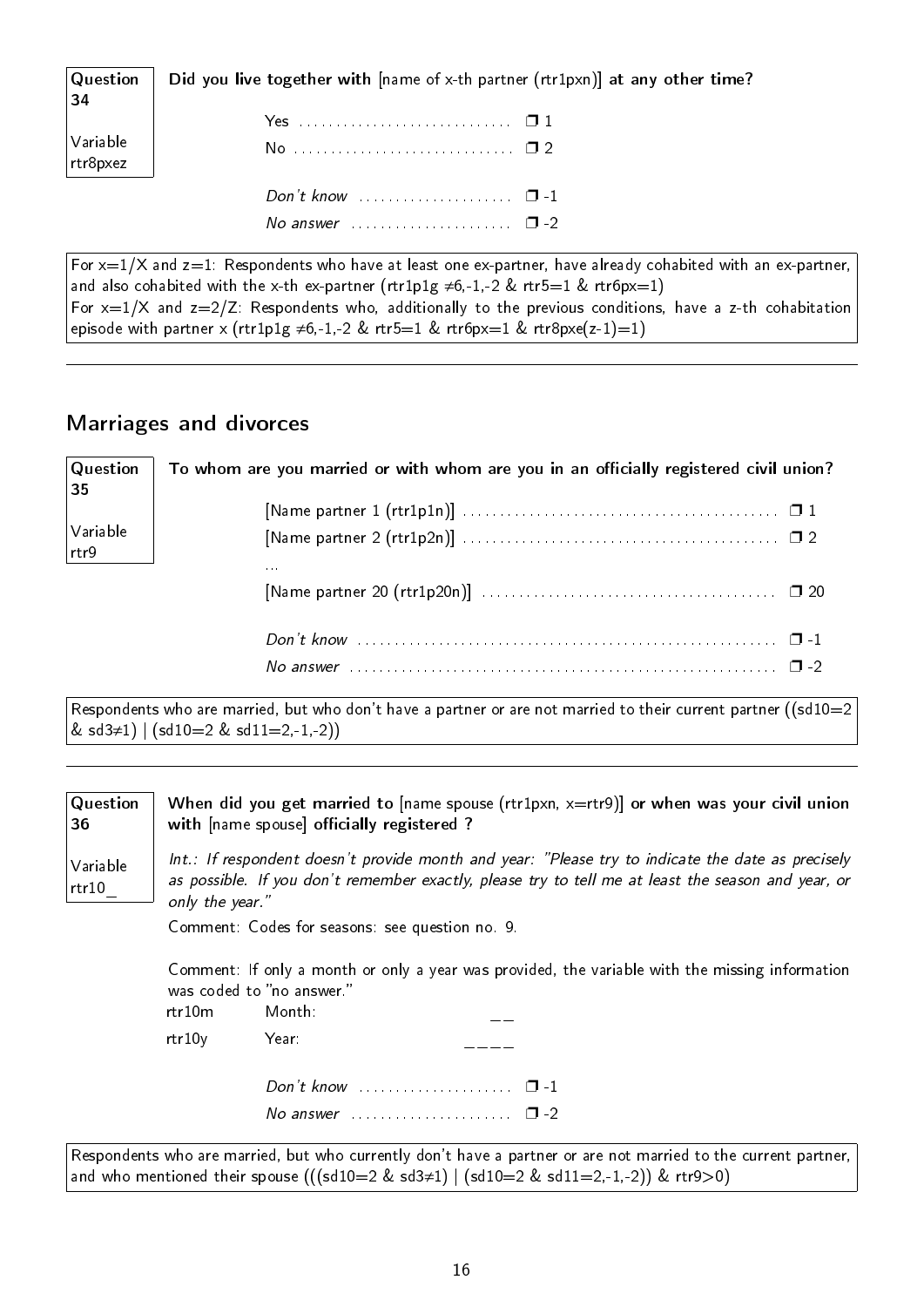| $\mid$ Question<br> 37   | How did you and $[name space (rtr1pxn, x=rtr9)]$ get married or join in a civil union?                                                           |
|--------------------------|--------------------------------------------------------------------------------------------------------------------------------------------------|
|                          | Int.: Show list 5!                                                                                                                               |
| Variable<br>$ $ rtr $11$ | Only a civil ceremony $\ldots \ldots \ldots \square 1$<br>A civil and a religious ceremony $\Box$ 2<br>Only a religious ceremony $\Box$ $\Box$ 3 |
|                          | Don't know $\ldots$ $\ldots$ $\ldots$ $\ldots$ $\ldots$ $\Box$ -1<br>No answer $\ldots \ldots \ldots \ldots \ldots \square$ -2                   |

 $\sqrt{\frac{1}{100}}$  Respondents who are married, but who don't have a partner or are not married to their current partner (((sd10=2) & sd3≠1) | (sd10=2 & sd11=2,-1,-2)) & rtr9>0)

| $\sqrt{Q}$ uestion<br>38                                                                           | Have you ever been married or have you ever lived in an officially registered civil union<br>before? |  |
|----------------------------------------------------------------------------------------------------|------------------------------------------------------------------------------------------------------|--|
| $\sqrt{}$ Variable<br>rtr12                                                                        |                                                                                                      |  |
|                                                                                                    | Don't know $\ldots \ldots \ldots \ldots \ldots \quad \Box -1$                                        |  |
|                                                                                                    | No answer $\cdots$ $\cdots$ $\cdots$                                                                 |  |
| Respondents who are married and who had a different partner before this one (sd10=2 & rtr1p1g ≠6)) |                                                                                                      |  |

| Question<br>39     | union before? | To whom were you married or with whom did you live in an officially registered civil                                                                                             |
|--------------------|---------------|----------------------------------------------------------------------------------------------------------------------------------------------------------------------------------|
| Variable<br>rtr13p |               | Int.: Multiple responses allowed.                                                                                                                                                |
|                    | rtr13p1       | [Name partner 1 (rtr1p1n)]                                                                                                                                                       |
|                    | rtr13p2       | [Name partner 2 (rtr1p2n)]<br>0.0.0                                                                                                                                              |
|                    | rtr13pX       | [Name partner X (rtr1pXn)]                                                                                                                                                       |
|                    |               | Mentioned                                                                                                                                                                        |
|                    |               |                                                                                                                                                                                  |
|                    |               | Respondents who already had a partner and are divorced, widowed, or married, and were married before at least<br>once (rtr1p1 $\neq$ 6) & (sd10=3   sd10=4   (sd10=2 & rtr12=1)) |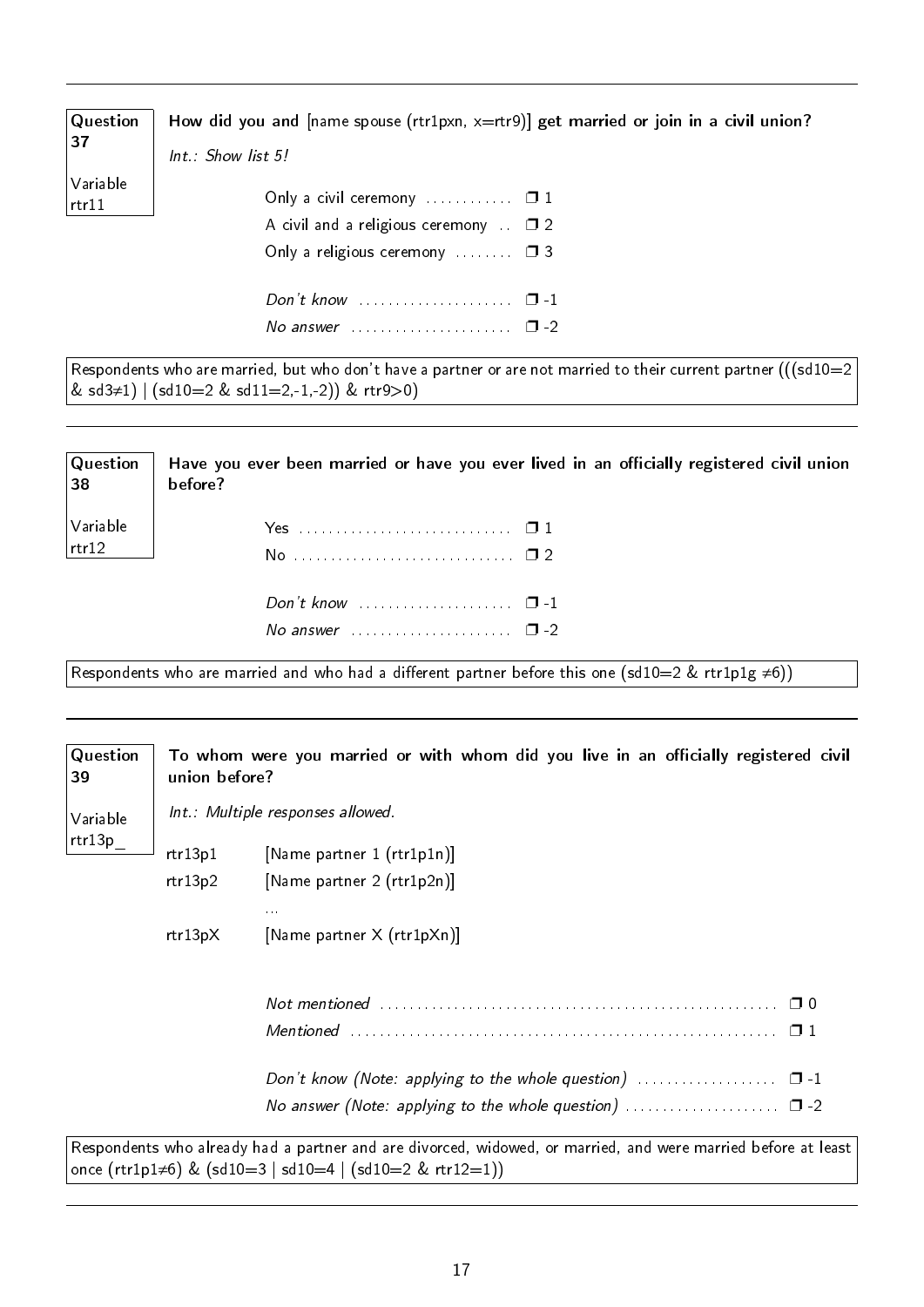| Question<br>40       | When did you get married to $[name ex-spouse (rtr1pxn, rtr13px=1)]$ or when was your civil<br>union with [name ex-spouse] officially registered?                                                                           |  |  |
|----------------------|----------------------------------------------------------------------------------------------------------------------------------------------------------------------------------------------------------------------------|--|--|
| Variable<br>rtr14pxb | Int.: If respondent doesn't provide month and year: "Please try to indicate the date as precisely<br>as possible. If you don't remember exactly, please try to tell me at least the season and year, or<br>only the year." |  |  |
| for $x=1/X$          | Comment: Codes for seasons: see question no. 9.                                                                                                                                                                            |  |  |
|                      | Comment: If only a month or only a year was provided, the variable with the missing information<br>was coded to "no answer."<br>rtr14pxbm<br>Month:                                                                        |  |  |
|                      | rtr14pxby<br>Year:                                                                                                                                                                                                         |  |  |
|                      |                                                                                                                                                                                                                            |  |  |
|                      | No answer $\ldots \ldots \ldots \ldots \ldots \quad \Box$ -2                                                                                                                                                               |  |  |
|                      | Decondents who already had a partner and are diversed widewed or married and were married before at least                                                                                                                  |  |  |

 $\vert$  Respondents who already had a partner and are divorced, widowed, or married, and were married before at least once, and who were married to the x-th ex-partner ((rtr1p1≠6) & ((sd10=3) | (sd10=4 | (sd10=2 & rtr12=1))) & (rtr13px=1))

| $\sqrt{Q}$ uestion                             | How did you and $[name ex-spouse (rtr1pxn, rtr13px=1)]$ get married or join in a civil union                          |  |  |
|------------------------------------------------|-----------------------------------------------------------------------------------------------------------------------|--|--|
| 41                                             | $[name ex-spouse]$ ?                                                                                                  |  |  |
| Variable                                       | $Int.:$ Still showing list 5                                                                                          |  |  |
| $ $ rtr $15$ px                                | Only a civil ceremony $\ldots \ldots \ldots \square 1$                                                                |  |  |
| $ $ for<br>all<br>$x$ with<br>$ $ rtr $13px=1$ | A civil and a religious ceremony $\Box$ 2<br>Only a religious ceremony $\Box$ $\Box$ 3                                |  |  |
|                                                | Don't know $\ldots$ $\ldots$ $\ldots$ $\ldots$ $\Box$ -1<br>No answer $\ldots \ldots \ldots \ldots \ldots \square$ -2 |  |  |

Respondents who already had a partner and are divorced, widowed, or married, and were married before at least once, and who were married to the x-th ex-partner ((rtr1p1≠6) & ((sd10=3) | (sd10=4 | (sd10=2 & rtr12=1)))  $& (rtr13px=1))$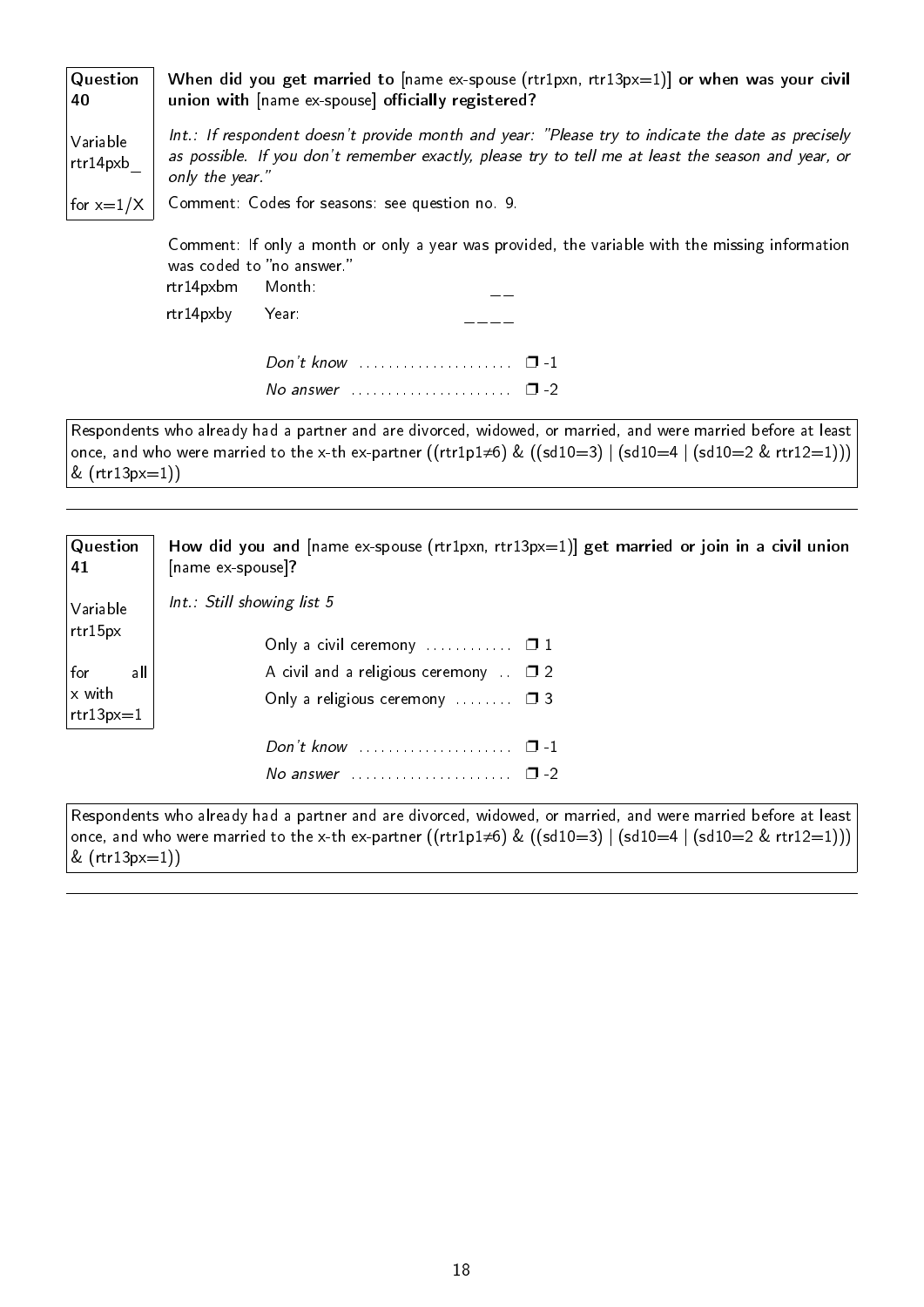| Question<br>42        | When did your marriage to $[name ex-spouse (rtr1pxn, rtr13px=1)]$ end, either by divorce or<br>by death, or when did your civil union end?                                                                                        |  |  |
|-----------------------|-----------------------------------------------------------------------------------------------------------------------------------------------------------------------------------------------------------------------------------|--|--|
| Variable<br>rtr14pxe  | Int.: If respondent doesn't provide month and year: "Please try to indicate the date as precisely<br>as possible. If you don't remember exactly, please try to tell me at least the season and year, or<br>only the year."        |  |  |
| all<br>for            | Comment: Codes for seasons: see question no. 9.                                                                                                                                                                                   |  |  |
| x with<br>$rtr13px=1$ | Comment: If only a month or only a year was provided, the variable with the missing information<br>was coded to "no answer."<br>rtr14pxem<br>Month:                                                                               |  |  |
|                       | rtr14pxey<br>Year:                                                                                                                                                                                                                |  |  |
|                       | Don't know $\ldots \ldots \ldots \ldots \ldots \quad \Box$ -1                                                                                                                                                                     |  |  |
|                       | No answer $\cdots$ $\cdots$ $\cdots$                                                                                                                                                                                              |  |  |
|                       | Respondents who already had a partner and are divorced, widowed or married, and were married before at least<br>once, and who were married to the x-th ex-partner ((rtr1p1 $\neq$ 6) & ((sd10=3)   (sd10=4   (sd10=2 & rtr12=1))) |  |  |

 $\kappa$  (rtr13px=1))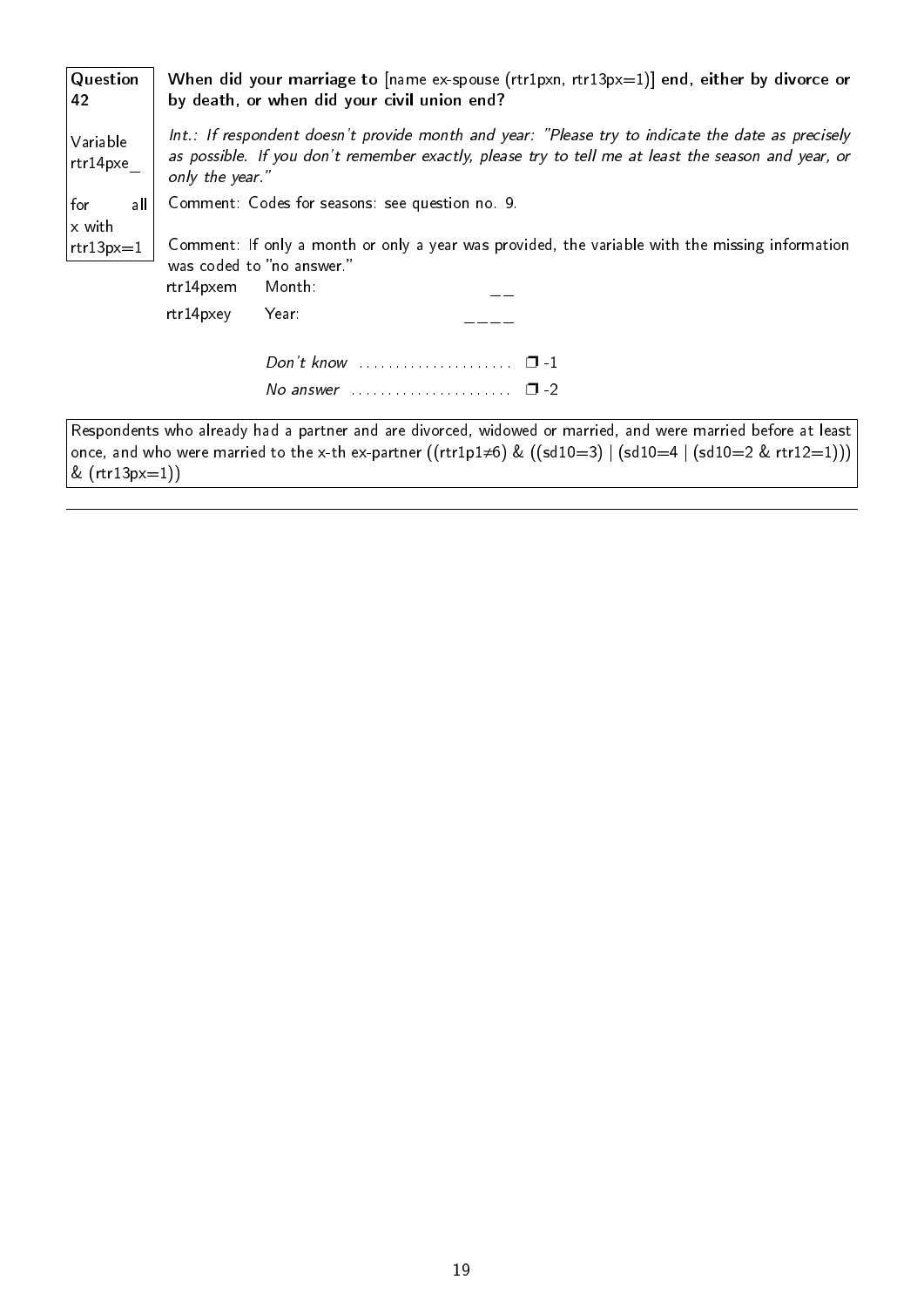# <span id="page-23-0"></span>Children

Now I would like to know if you have or had children.

By that I mean all biological children, whether they live with you or not.

Also adopted children, children of a partner, or foster children are recorded here, if they currently live with you or have ever lived with you.

In case of foster children: only foster children in full-time care

| Question           | Please tell me the name and sex of your [x-th] child.                                                                                                                                    |                                                                             |  |  |
|--------------------|------------------------------------------------------------------------------------------------------------------------------------------------------------------------------------------|-----------------------------------------------------------------------------|--|--|
| 43                 | Int.: Enter sex yourself, if not sure ask respondent!                                                                                                                                    |                                                                             |  |  |
| Variable<br>sd14kx | Comment: Name and sex of the child each had to be entered or omitted. This means that the<br>option "don't know/no answer" was allowed only if neither the name nor the sex was entered. |                                                                             |  |  |
| for $x=1/X$        | Comment: If only the name or only the sex was entered, the respective missing entry was recorded<br>after the fact as "No answer."                                                       |                                                                             |  |  |
|                    | sd14kxn                                                                                                                                                                                  |                                                                             |  |  |
|                    | sd14kxg                                                                                                                                                                                  |                                                                             |  |  |
|                    |                                                                                                                                                                                          |                                                                             |  |  |
|                    |                                                                                                                                                                                          |                                                                             |  |  |
|                    |                                                                                                                                                                                          |                                                                             |  |  |
|                    |                                                                                                                                                                                          |                                                                             |  |  |
|                    |                                                                                                                                                                                          |                                                                             |  |  |
|                    |                                                                                                                                                                                          | For $x=2/X$ : respondents who have an $(x-1)$ -th child $(sd14k(x-1)g=1,2)$ |  |  |

#### INFOBOX

Questions 44 to 59 will be completed for the first child, afterwards for the second child, etc.

| Question<br>44                                       | Now I would like to ask you for some information about your child [name of the x-th child<br>(sd14kxn)]. Is [name of the x-th child] your biological, adopted, or foster child, or the child<br>of your partner (stepchild)? |  |  |
|------------------------------------------------------|------------------------------------------------------------------------------------------------------------------------------------------------------------------------------------------------------------------------------|--|--|
| Variable<br>sd15kx                                   | $Int :$ Show list 6                                                                                                                                                                                                          |  |  |
| for $x=1/X$                                          |                                                                                                                                                                                                                              |  |  |
|                                                      | Adopted child  02                                                                                                                                                                                                            |  |  |
|                                                      | Partner's child / Stepchild $\Box$ 3                                                                                                                                                                                         |  |  |
|                                                      |                                                                                                                                                                                                                              |  |  |
|                                                      |                                                                                                                                                                                                                              |  |  |
|                                                      | No answer $\ldots \ldots \ldots \ldots \ldots \square$ -2                                                                                                                                                                    |  |  |
| Respondents who have an x-th child (sd14 $kxg=1,2$ ) |                                                                                                                                                                                                                              |  |  |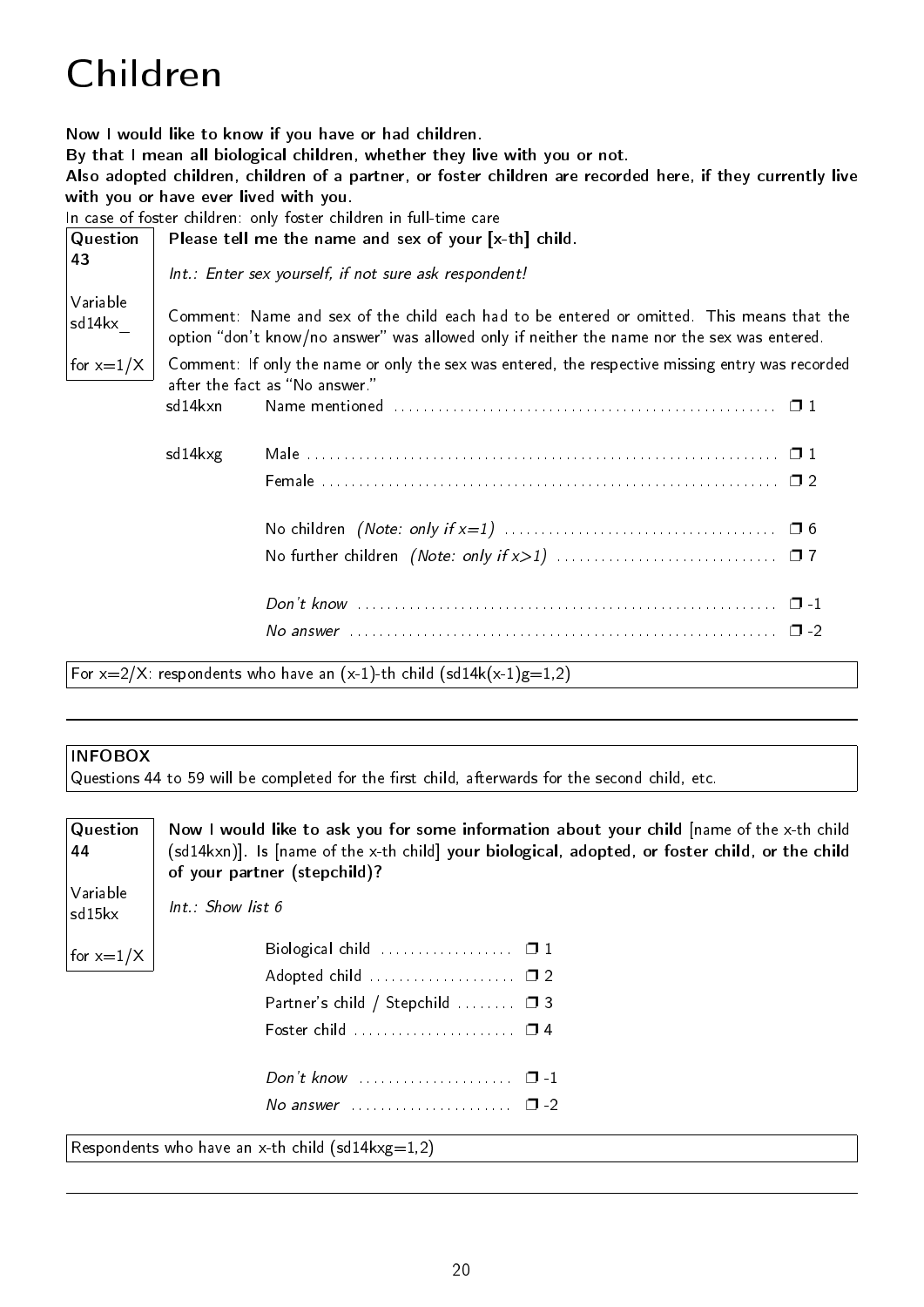### <span id="page-24-0"></span>Other parent

| Question<br>45 | Who is the biological mother [female respondent ( $sex=2$ ): the biological father] of [name of<br>the x-th child $(sd14kxn)$ ? |
|----------------|---------------------------------------------------------------------------------------------------------------------------------|
| Variable       |                                                                                                                                 |
| sd16kx         |                                                                                                                                 |
| for $x=1/X$    | 1.1.1                                                                                                                           |
|                |                                                                                                                                 |
|                |                                                                                                                                 |
|                |                                                                                                                                 |
|                |                                                                                                                                 |

Respondents who have an x-th biological child (sd14kxg=1,2 & sd15kx=1)

| $\sf Q$ uestion<br>46 | What is the name of this person?                                                                                                                                                                  |
|-----------------------|---------------------------------------------------------------------------------------------------------------------------------------------------------------------------------------------------|
|                       | Name mentioned $\ldots$ $\Box$ 1                                                                                                                                                                  |
| Variable<br> sd17kx   |                                                                                                                                                                                                   |
| for $x=1/X$           | No answer $\ldots \ldots \ldots \ldots \ldots \square$ -2                                                                                                                                         |
|                       | Respondents who have an x-th biological child, and who did not indicate the other parent as an (ex-)partner<br>$\left( \frac{\text{sd14kxg}=1.2 \text{ \& sd15kx}=1 \text{ \& sd16kx}=97 \right)$ |

| $ $ Question<br> 47        | Did you have a permanent relationship with $[name of the other parent(sd17kx)]$ ?                         |  |  |  |
|----------------------------|-----------------------------------------------------------------------------------------------------------|--|--|--|
|                            |                                                                                                           |  |  |  |
| $\big $ Variable<br>sd18kx |                                                                                                           |  |  |  |
| for $x=1/X$                | Don't know $\cdots$ $\cdots$ $\cdots$ $\cdots$<br>No answer $\ldots$ $\ldots$ $\ldots$ $\ldots$ $\Box$ -2 |  |  |  |

Respondents who have an x-th biological child, and who did not indicate the other parent as an (ex-)partner, but who now mentioned the name of the other parent (sd14kxg=1,2 & sd15kx=1 & sd16kx=97 & sd17kx $\neq$ 1|-2)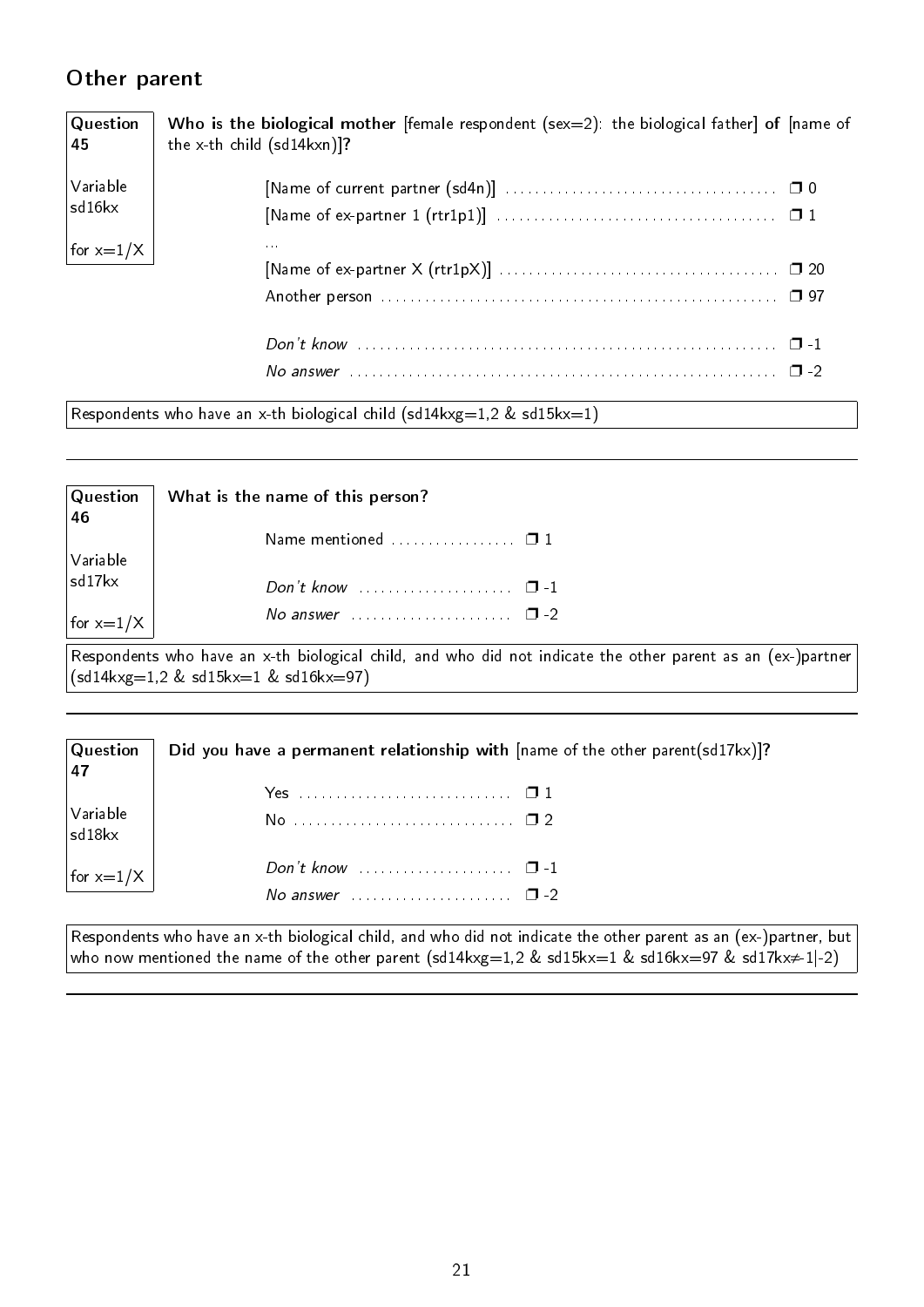## <span id="page-25-0"></span>Dates of birth

| Question                                                                                               | When was [name of the x-th child (sd14kx)] born?<br>Int.: If respondent doesn't provide month and year: "Please try to indicate the date as precisely<br>as possible. If you don't remember exactly, please try to tell me at least the season and year, or<br>only the year."<br>Comment: Codes for seasons: see question no. 9. |                                                                                                                            |  |  |
|--------------------------------------------------------------------------------------------------------|-----------------------------------------------------------------------------------------------------------------------------------------------------------------------------------------------------------------------------------------------------------------------------------------------------------------------------------|----------------------------------------------------------------------------------------------------------------------------|--|--|
| 48<br>Variable<br>sd19kx                                                                               |                                                                                                                                                                                                                                                                                                                                   |                                                                                                                            |  |  |
| for $x=1/X$<br>was coded to "no answer."<br>sd 19 kxd<br>Day:<br>sd19kxm<br>Month:<br>sd19kxy<br>Year: |                                                                                                                                                                                                                                                                                                                                   | Comment: If only a month or only a year was provided, the variable with the missing information                            |  |  |
|                                                                                                        |                                                                                                                                                                                                                                                                                                                                   | Don't know $\ldots \ldots \ldots \ldots \ldots \quad \Box$ -1<br>No answer $\ldots \ldots \ldots \ldots \ldots \square$ -2 |  |  |
|                                                                                                        |                                                                                                                                                                                                                                                                                                                                   | Respondents who have an x-th child (sd14 $kxg=1,2$ )                                                                       |  |  |

## <span id="page-25-1"></span>Living in the same household

| Question                                             | Does [name of the s-th child (sd14kxn)] currently live with you?                          |  |
|------------------------------------------------------|-------------------------------------------------------------------------------------------|--|
| 49                                                   | $Int.$ : Show list $7$                                                                    |  |
| Variable<br>sd20kx<br>for $x=1/X$                    | Yes, only with me / yes, only with<br>Yes, but not only with me / yes, but                |  |
|                                                      | $Don't know \dots \dots \dots \dots \dots \dots \dots$<br>$\Box$ -1<br>No answer $\Box$ 2 |  |
| Respondents who have an x-th child (sd14 $kxg=1,2$ ) |                                                                                           |  |

22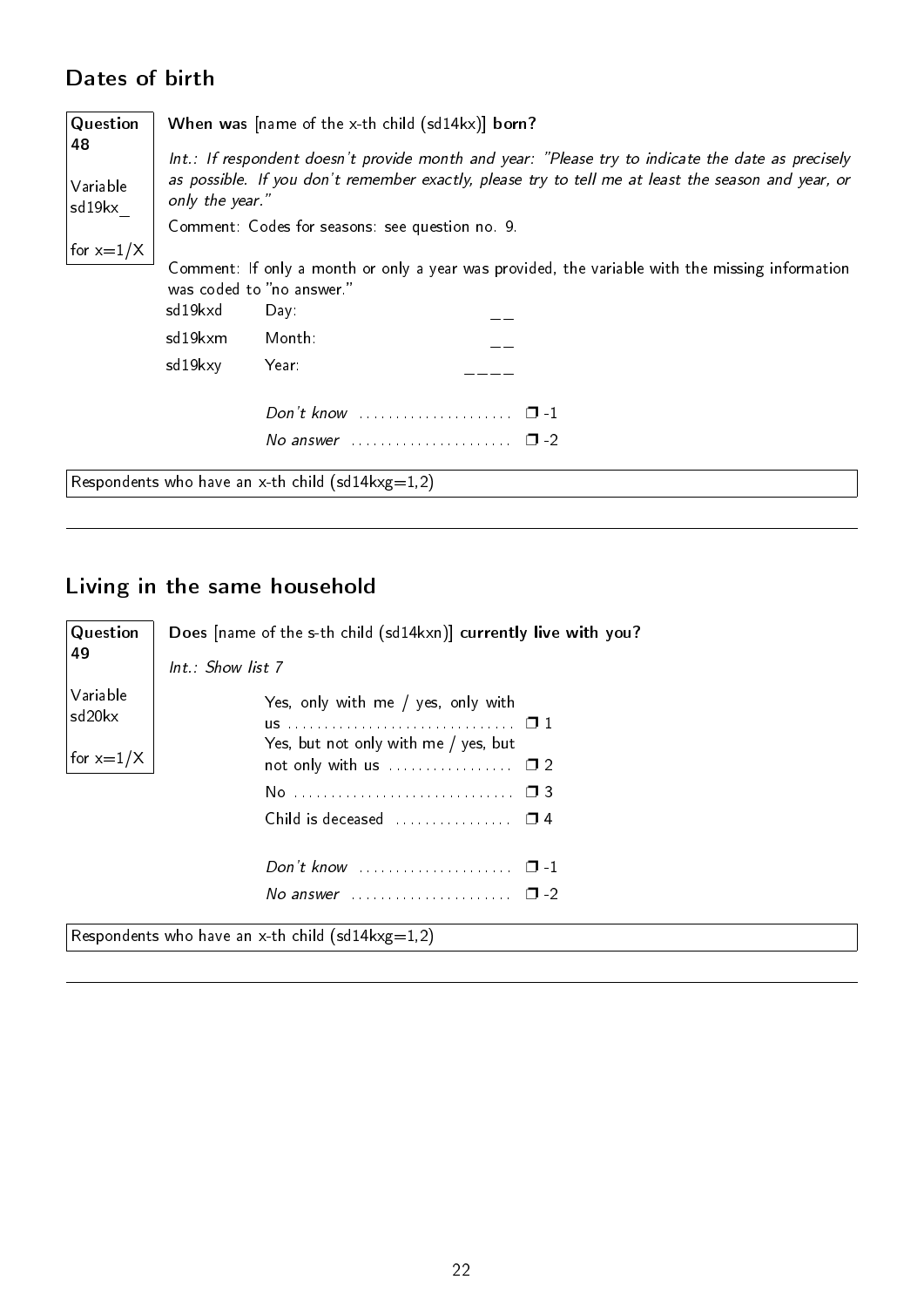| Question            | With whom does [name of the x-th child (sd14kxn)] currently live?                                         |
|---------------------|-----------------------------------------------------------------------------------------------------------|
| 50                  | $Int.$ : Show list 8                                                                                      |
| Variable<br> sd21kx |                                                                                                           |
|                     |                                                                                                           |
| for $x=1/X$         |                                                                                                           |
|                     |                                                                                                           |
|                     |                                                                                                           |
|                     |                                                                                                           |
|                     |                                                                                                           |
|                     | Respondents who have an x-th child that currently does not live with them (sd14 $kxg=1,2$ & sd20 $kx=3$ ) |

#### INFOBOX

Questions 51 to 54 are about episodes of living in the same household with a child who currently does not live together with the respondent. Z stands for the z-th period of living together with child x. For each child it is recorded whether there was a z-th episode of living together (rtr16kxez), and for each episode it is recorded when it started (rtr17kxezb\_) and ended (rtr17kxeze\_). The wording for the first episode is to some extent different from that for subsequent episodes (see questions 51 and 54).

| $\sqrt{Q}$ uestion<br>51                                    | Has [name of the x-th child (sd14kxn)] ever lived with you?                                        |
|-------------------------------------------------------------|----------------------------------------------------------------------------------------------------|
|                                                             |                                                                                                    |
| Variable<br>$\vert$ rtr16 $k$ xez                           |                                                                                                    |
|                                                             |                                                                                                    |
| $\begin{vmatrix} \text{for } x=1/X \\ \& z=1 \end{vmatrix}$ | No answer $\ldots \ldots \ldots \ldots \ldots \square$ -2                                          |
|                                                             | Respondents who have an x-th child that currently does not live with them (sd14kxg=1,2 & sd20kx=3) |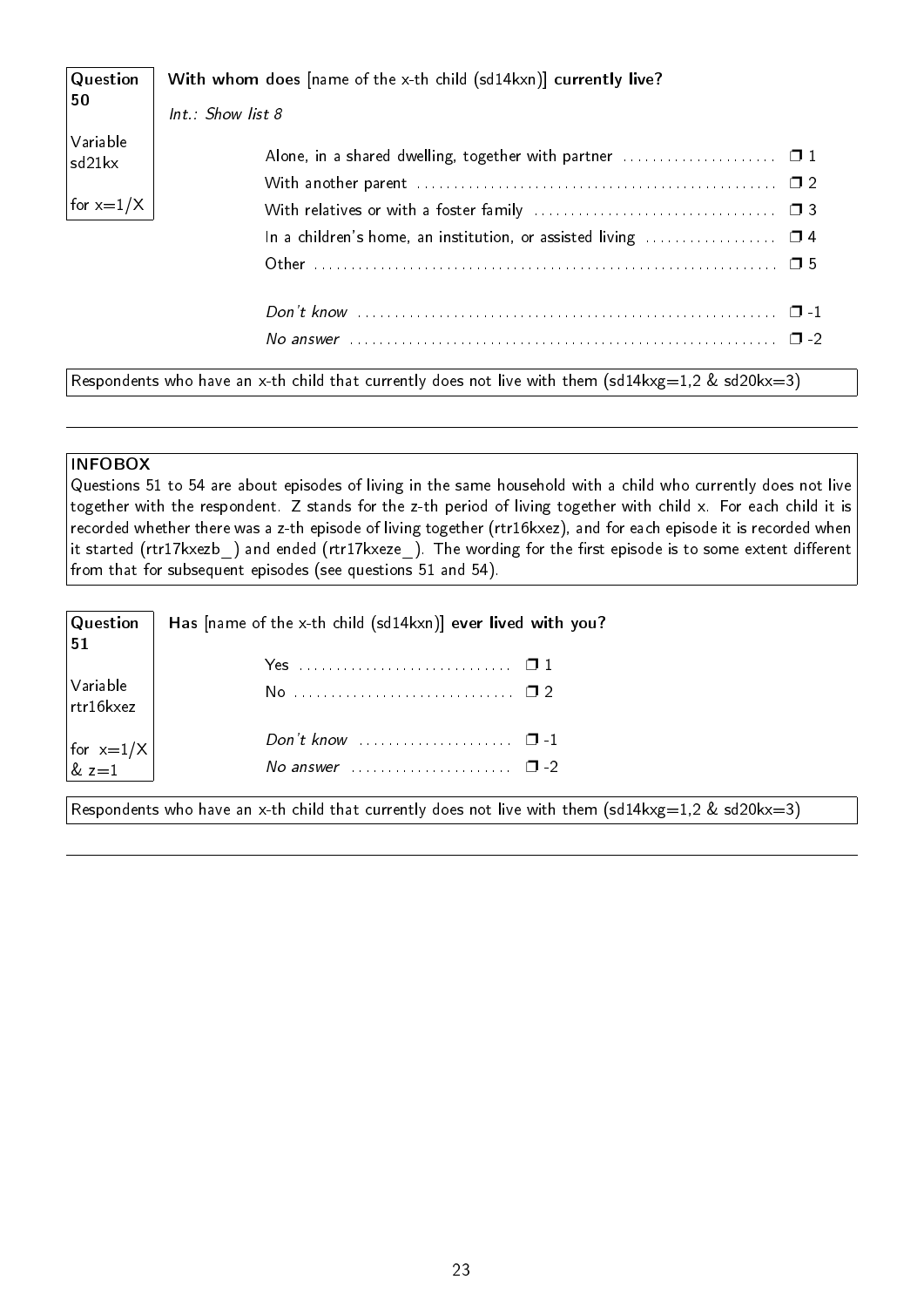| Question                     | When did [name of the x-th child (sd14kxn)] start living with you?                                                                                                                                                                                                            |  |  |  |
|------------------------------|-------------------------------------------------------------------------------------------------------------------------------------------------------------------------------------------------------------------------------------------------------------------------------|--|--|--|
| 52<br>Variable<br>rtr17kxezb | Int.: If respondent doesn't provide month and year: "Please try to indicate the date as precisely<br>as possible. If you don't remember exactly, please try to tell me at least the season and year, or<br>only the year."<br>Comment: Codes for seasons: see question no. 9. |  |  |  |
| for $x=1/X$<br>& $z=1/Z$     | Comment: If only a month or only a year was provided, the variable with the missing information<br>was coded to "no answer."<br>rtr17kxezb<br>Month:                                                                                                                          |  |  |  |
|                              | Ptr17kxezb y Year:                                                                                                                                                                                                                                                            |  |  |  |
|                              | At birth  □ 97                                                                                                                                                                                                                                                                |  |  |  |
|                              |                                                                                                                                                                                                                                                                               |  |  |  |
|                              | No answer $\ldots \ldots \ldots \ldots \ldots \ldots \square$ -2                                                                                                                                                                                                              |  |  |  |
|                              | Respondents who have an x-th child that currently does not live with them but with whom they had a z-th                                                                                                                                                                       |  |  |  |

<code> $|$ episode</code> of living together (sd14kxg=1,2 & sd20kx=3 & rtr16kxez=1)  $\,$ 

Question 53 Variable rtr17kxeze\_ for  $x=1/X$  $& z=1/Z$ When did [name of the x-th child (sd14kxn)] stop living with you? Int.: If respondent doesn't provide month and year: "Please try to indicate the date as precisely as possible. If you don't remember exactly, please try to tell me at least the season and year, or only the year." Comment: Codes for seasons: see question no. 9. Comment: If only a month or only a year was provided, the variable with the missing information was coded to "no answer." rtr17kxezem Month: \_\_ rtr17kxezey Year: \_\_\_\_ Still lives together with me . . . . . . □ 97 Don't know  $\ldots$ . . . . . . . . . . . . . .  $\Box$  -1 No answer  $\ldots$  . . . . . . . . . . . . . . .  $\Box$  -2 Respondents who have an x-th child that currently does not live with them but with whom they had a z-th episode of living together(sd14kxg=1,2 & sd20kx=3 & rtr16kxez=1)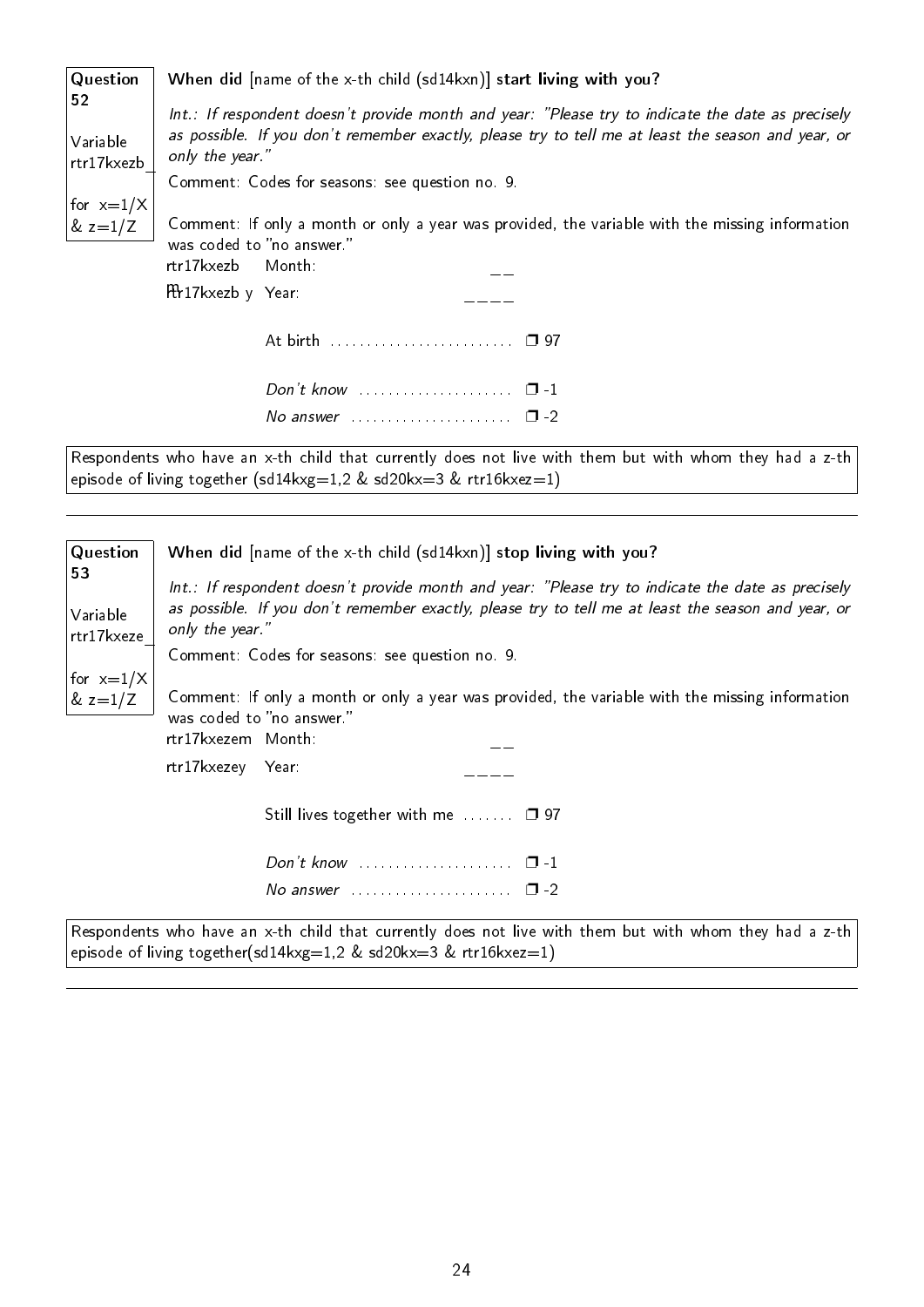| $\mid$ Question<br>54                                                | Did [name of the x-th child (sd14kxn)] also live with you at other times? |  |  |
|----------------------------------------------------------------------|---------------------------------------------------------------------------|--|--|
|                                                                      |                                                                           |  |  |
| Variable<br>$\vert$ rtr16 $k$ xez                                    |                                                                           |  |  |
|                                                                      |                                                                           |  |  |
| $\begin{vmatrix} \text{for } x=1/X \\ \text{& } z=2/Z \end{vmatrix}$ | No answer $\ldots \ldots \ldots \ldots \ldots \quad \Box -2$              |  |  |

Respondents who have an x-th child that currently does not live with them but with whom they had a (z-1)-th episode of living together (sd14kxg=1,2 & sd20kx=3 & rtr16kxe(z-1)=1)

| Question                  | When did [name of the x-th child (sd14kxn)] pass away?                                                                                                                                                                     |                                                                                                                                      |  |  |  |
|---------------------------|----------------------------------------------------------------------------------------------------------------------------------------------------------------------------------------------------------------------------|--------------------------------------------------------------------------------------------------------------------------------------|--|--|--|
| 55<br>Variable<br>rtr18kx | Int.: If respondent doesn't provide month and year: "Please try to indicate the date as precisely<br>as possible. If you don't remember exactly, please try to tell me at least the season and year, or<br>only the year." |                                                                                                                                      |  |  |  |
|                           | Comment: Codes for seasons: see question no. 9.                                                                                                                                                                            |                                                                                                                                      |  |  |  |
| for $x=1/X$               | rtr18kxd                                                                                                                                                                                                                   | Comment: If only a month or only a year was provided, the variable with the missing information<br>was coded to "no answer."<br>Day: |  |  |  |
|                           | rtr18kxm                                                                                                                                                                                                                   | Month:                                                                                                                               |  |  |  |
|                           | rtr18kxy                                                                                                                                                                                                                   | Year:                                                                                                                                |  |  |  |
|                           |                                                                                                                                                                                                                            |                                                                                                                                      |  |  |  |

| No answer | п. |
|-----------|----|
|           |    |

Respondents who have an x-th child that passed away (sd14kxg=1,2 & sd20kx=4)

| Question            | Where did [name of the x-th child(sd14kxn)] live until his/her death?                              |  |  |  |  |  |  |  |
|---------------------|----------------------------------------------------------------------------------------------------|--|--|--|--|--|--|--|
| 56                  | Int.: Read answers out loud!                                                                       |  |  |  |  |  |  |  |
| Variable<br>rtr19kx |                                                                                                    |  |  |  |  |  |  |  |
| for $x=1/X$         |                                                                                                    |  |  |  |  |  |  |  |
|                     | Don't know $\ldots \ldots \ldots \ldots \ldots \quad \Box$ -1                                      |  |  |  |  |  |  |  |
|                     | No answer $\cdots$ $\cdots$ $\cdots$ $\Box$ -2                                                     |  |  |  |  |  |  |  |
| D.                  | <b>The Community of the Community of the Community</b><br>$\sqrt{111}$<br>1001<br>100<br>$\lambda$ |  |  |  |  |  |  |  |

Respondents who have an x-th child that passed away (sd14kxg=1,2 & sd20kx=4)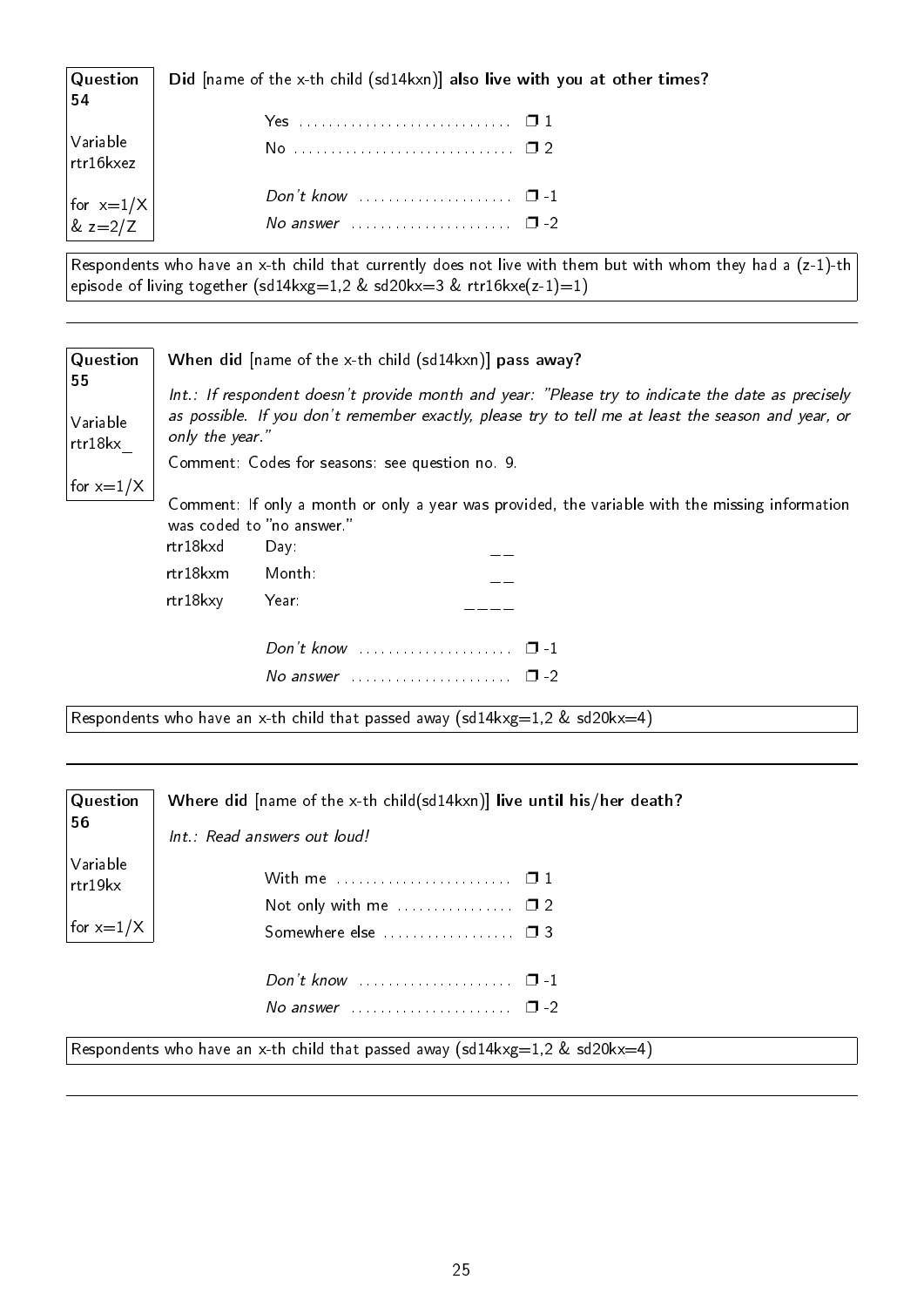| Question                  | When did [name of the x-th child (sd14kxn)] start living with you?                                                                                                                                                         |  |  |  |  |  |  |  |  |
|---------------------------|----------------------------------------------------------------------------------------------------------------------------------------------------------------------------------------------------------------------------|--|--|--|--|--|--|--|--|
| 57<br>Variable<br>rtr20kx | Int.: If respondent doesn't provide month and year: "Please try to indicate the date as precisely<br>as possible. If you don't remember exactly, please try to tell me at least the season and year, or<br>only the year." |  |  |  |  |  |  |  |  |
|                           | Comment: Codes for seasons: see question no. 9.                                                                                                                                                                            |  |  |  |  |  |  |  |  |
| for $x=1/X$               | Comment: If only a month or only a year was provided, the variable with the missing information<br>was coded to "no answer."<br>rtr20kxm<br>Month:<br>rtr20kxy<br>Year:                                                    |  |  |  |  |  |  |  |  |
|                           |                                                                                                                                                                                                                            |  |  |  |  |  |  |  |  |
|                           | Don't know $\ldots \ldots \ldots \ldots \ldots \quad \Box -1$                                                                                                                                                              |  |  |  |  |  |  |  |  |
|                           | No answer $\ldots \ldots \ldots \ldots \ldots \square$ -2                                                                                                                                                                  |  |  |  |  |  |  |  |  |

Respondents who have an x-th child that currently lives with them (sd14kxg=1,2 & sd20kx=1|2)

| Question            | Where did [name of the x-th child (sd14kxn)] live previously?                                                                                                                                           |
|---------------------|---------------------------------------------------------------------------------------------------------------------------------------------------------------------------------------------------------|
| 58                  | $Int.:$ Please show list 8 (again)!                                                                                                                                                                     |
| Variable<br>rtr21kx | Alone, in a shared dwelling, together with partner $\ldots \ldots \ldots \ldots \ldots$                                                                                                                 |
|                     |                                                                                                                                                                                                         |
| for $x=1/X$         |                                                                                                                                                                                                         |
|                     |                                                                                                                                                                                                         |
|                     |                                                                                                                                                                                                         |
|                     |                                                                                                                                                                                                         |
|                     |                                                                                                                                                                                                         |
|                     | Respondents who have an x-th child that currently lives with them but not since birth (sd14kxg=1,2 &<br>sd20kx=1,2 & rtr20kx≠97,-1,-2 & ((rtr20kxy>sd19kxy)   ((rtr20kxy=sd19kxy) & rtr20kxm>sd19kxm))) |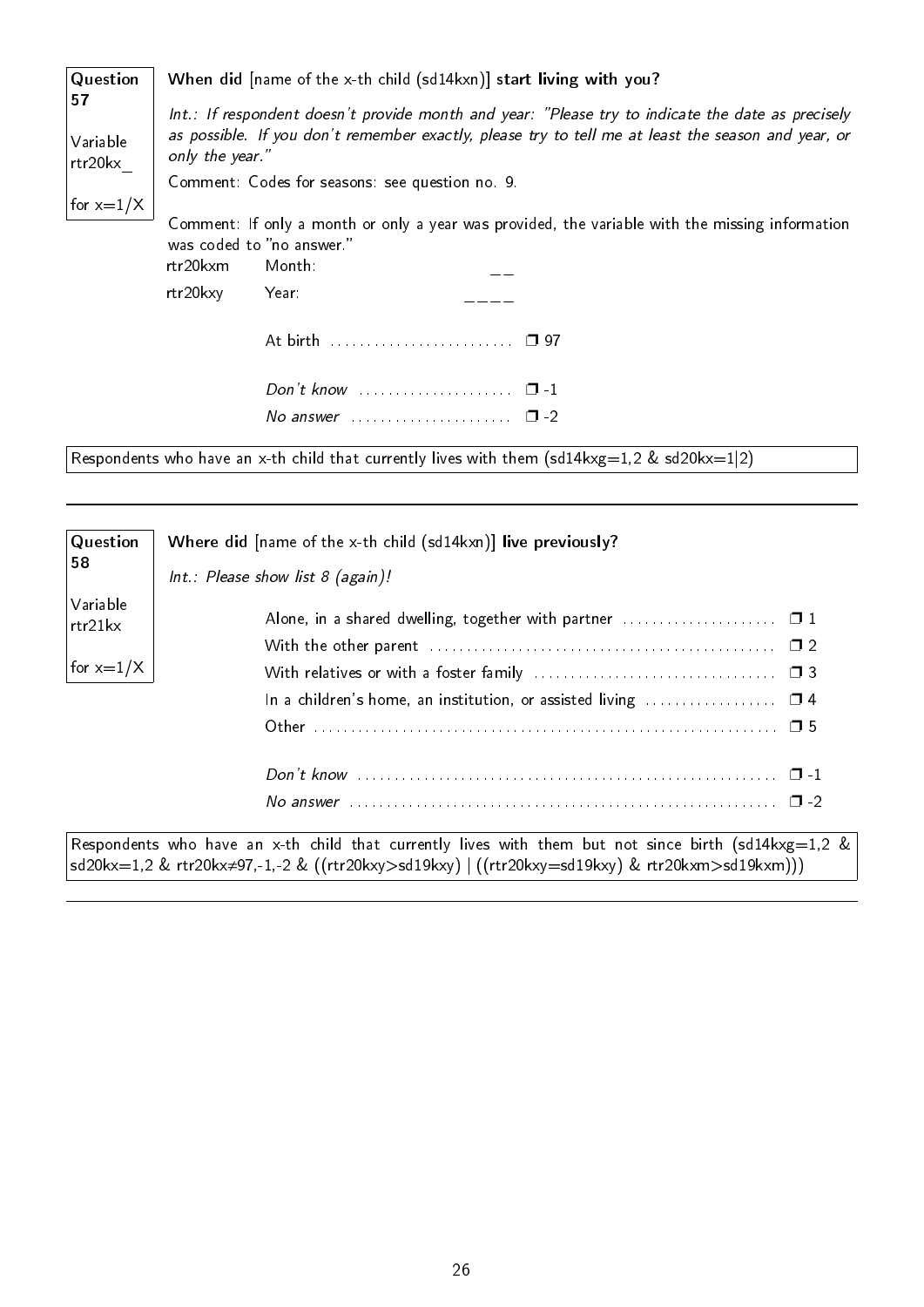| Question           | With whom does [name of the x-th child (sd14kxn)] live when he/she is not with you?                           |
|--------------------|---------------------------------------------------------------------------------------------------------------|
| 59                 | Int.: Please show list $8$ (again)!                                                                           |
| Variable<br>sd22kx |                                                                                                               |
|                    |                                                                                                               |
| for $x=1/X$        |                                                                                                               |
|                    | In a children's home, an institution, or assisted living $\Box$ 4                                             |
|                    |                                                                                                               |
|                    |                                                                                                               |
|                    |                                                                                                               |
|                    | Respondents who have an x-th child that currently doesn't live exclusively with them (sd14kxg=1,2 & sd20kx=2) |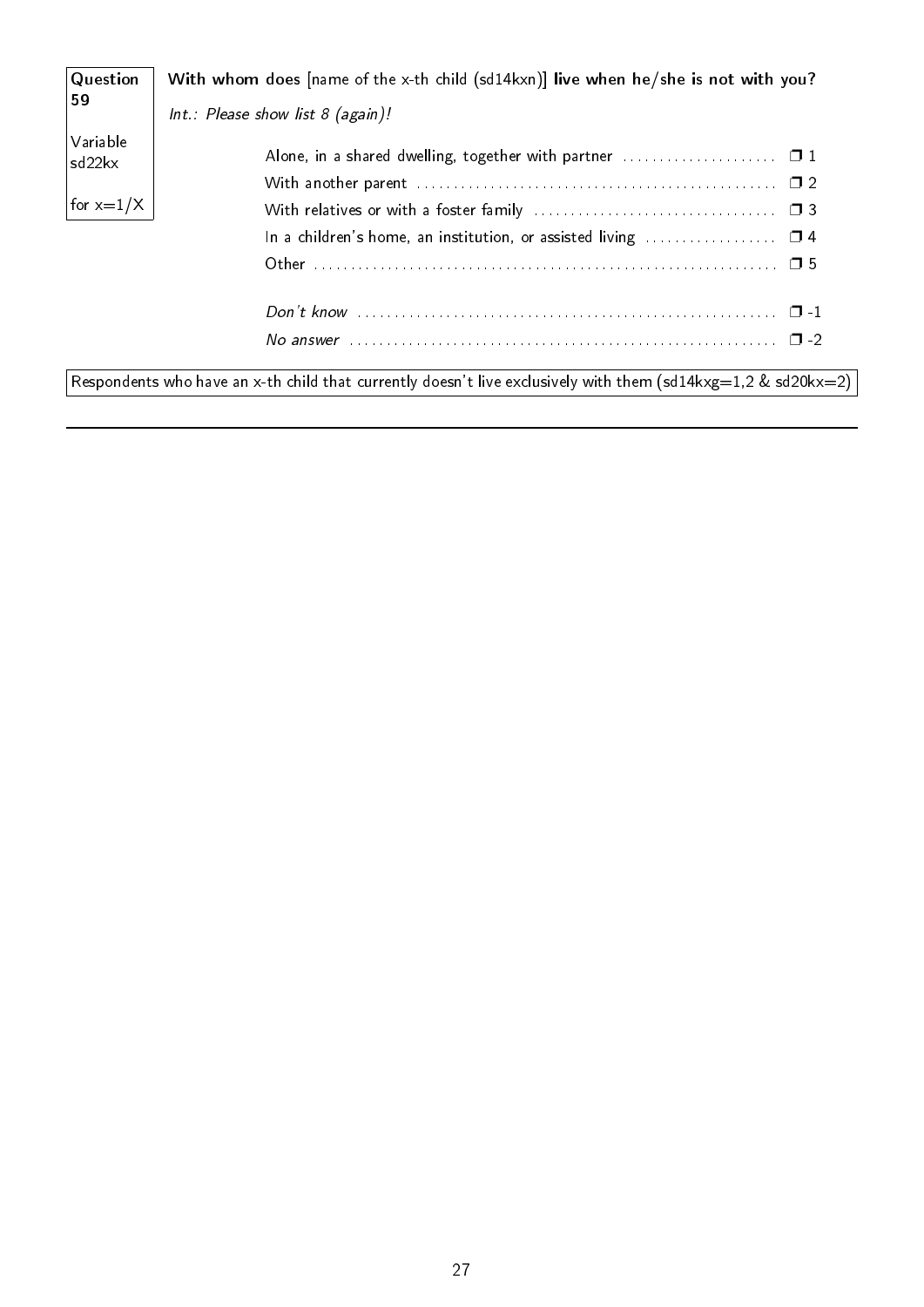# <span id="page-31-0"></span>Value of Partnership

| Frage 60<br>Variable<br>$bee1$ — | How about you?<br>$Int.:$ Show list $9-$                                                                                                                                                                                                | How strongly do you expect                                                                                                                                                                                                                                       |                        |                          |             |             |             | One can have different positive or negative expectations regarding a partnership. |  |
|----------------------------------|-----------------------------------------------------------------------------------------------------------------------------------------------------------------------------------------------------------------------------------------|------------------------------------------------------------------------------------------------------------------------------------------------------------------------------------------------------------------------------------------------------------------|------------------------|--------------------------|-------------|-------------|-------------|-----------------------------------------------------------------------------------|--|
|                                  |                                                                                                                                                                                                                                         | bcelil to undertake activities with a partner?<br>bce1i2 - to obtain support from a partner if you need help or become ill?<br>bce1i3 to experience an increased social status because of your partner?<br>bceli4 to have financial advantages in a partnership? |                        |                          |             |             |             |                                                                                   |  |
|                                  | bce1i5 - to obtain affection and a feeling of safety in a partnership?<br>bce1i6 - to obtain the freedom to follow your own interests through a partnership?                                                                            |                                                                                                                                                                                                                                                                  |                        |                          |             |             |             |                                                                                   |  |
|                                  | Not at all                                                                                                                                                                                                                              |                                                                                                                                                                                                                                                                  | $\mathbf{1}$<br>$\Box$ | $\overline{2}$<br>$\Box$ | 3<br>$\Box$ | 4<br>$\Box$ | 5<br>$\Box$ | Very Strongly                                                                     |  |
|                                  |                                                                                                                                                                                                                                         |                                                                                                                                                                                                                                                                  |                        |                          |             |             |             |                                                                                   |  |
|                                  | How strongly do you worry                                                                                                                                                                                                               |                                                                                                                                                                                                                                                                  |                        |                          |             |             |             |                                                                                   |  |
|                                  | Int.: List 9 is already being shown!                                                                                                                                                                                                    |                                                                                                                                                                                                                                                                  |                        |                          |             |             |             |                                                                                   |  |
|                                  | bce1i7 about experiencing stress in a partnership?<br>bceli8 about a partnership becoming boring or routine?<br>about family and friends rejecting or disliking a partner?<br>bee1i9<br>bce1i10 - about being constrained by a partner? |                                                                                                                                                                                                                                                                  |                        |                          |             |             |             |                                                                                   |  |
|                                  | Not at all                                                                                                                                                                                                                              |                                                                                                                                                                                                                                                                  | $\mathbf{1}$<br>Π      | $\overline{2}$<br>σ      | 3<br>$\Box$ | 4<br>$\Box$ | 5<br>$\Box$ | Very Strongly                                                                     |  |
|                                  |                                                                                                                                                                                                                                         |                                                                                                                                                                                                                                                                  |                        |                          |             |             |             |                                                                                   |  |
|                                  |                                                                                                                                                                                                                                         |                                                                                                                                                                                                                                                                  |                        |                          |             |             |             |                                                                                   |  |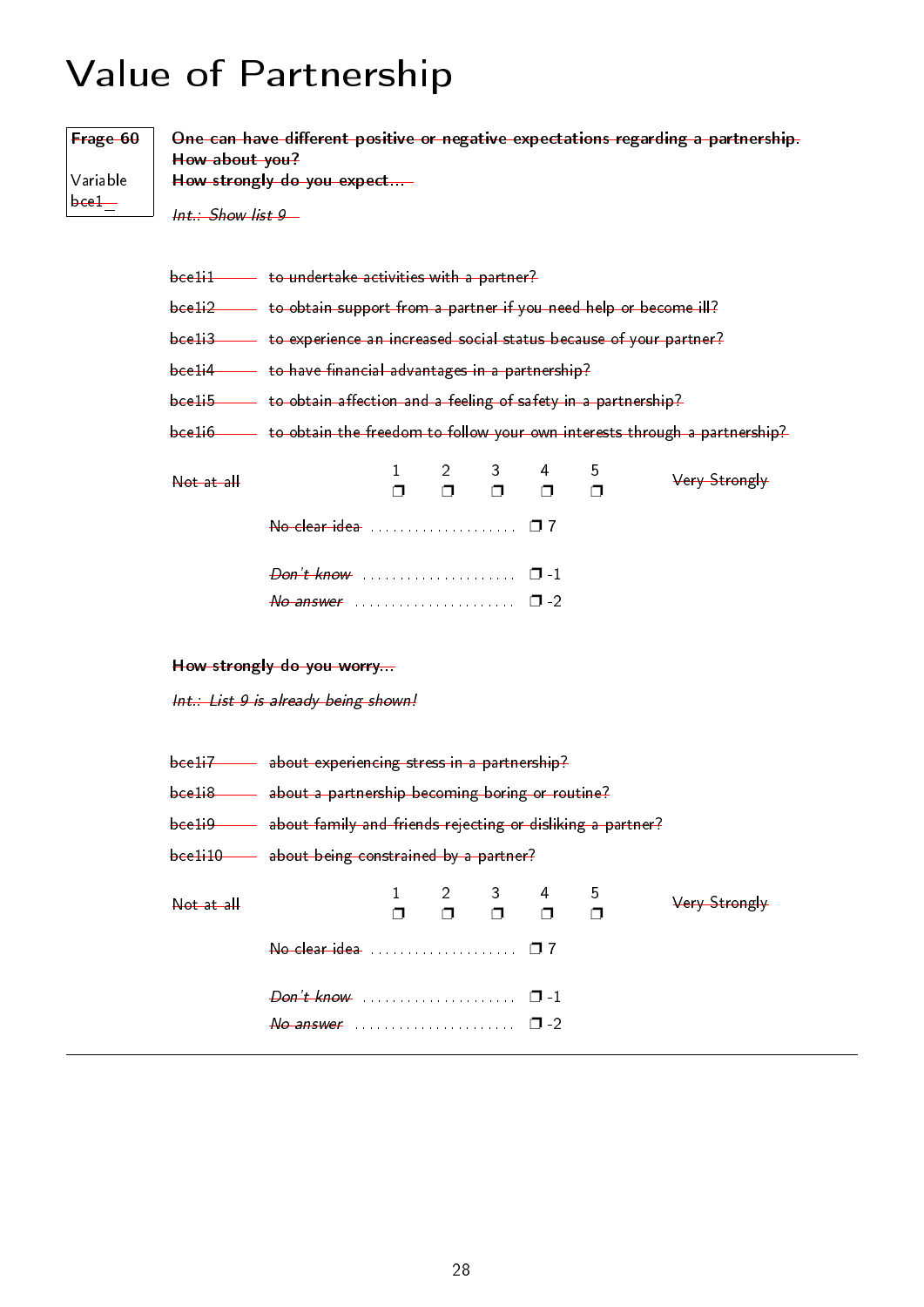## <span id="page-32-0"></span>Module for Singles

You indicated that you are not in a partnership currently. In the following, I will ask you about your attitudes toward meeting a potential partner.

| <b>Frage 61</b>         | Is there anyone who is interested in you as a potential partner? |
|-------------------------|------------------------------------------------------------------|
| Variable                | $\frac{1}{2}$                                                    |
| $\frac{1}{\sin \theta}$ | $\theta$                                                         |
|                         |                                                                  |
|                         |                                                                  |
|                         | Respondents without a partner $(sd3\neq 1)$                      |

Frage 62 Variable sin2 Is there anyone you are interested in? Yes . . . . . . . . . . . . . . . . . . . . . . . . . . . . . ❐ 1 No . . . . . . . . . . . . . . . . . . . . . . . . . . . . . . ❐ 2 Don't know . . . . . . . . . . . . . . . . . . . . . ❐ -1  $N_o$  answer  $\cdots$  . . . . . . . . . . . . . . . .  $\Box$  -2 Respondents without a partner (sd3≠1)

| Question<br>63   | How do you currently feel as a single? To what extent do the following statements apply<br>to your situation?  |                                              |  |  |  |  |  |                                                                                      |
|------------------|----------------------------------------------------------------------------------------------------------------|----------------------------------------------|--|--|--|--|--|--------------------------------------------------------------------------------------|
| Variable<br>sin3 | Int.: Show list 10                                                                                             |                                              |  |  |  |  |  |                                                                                      |
|                  | sin3i1                                                                                                         | considerate and to adjust to another person. |  |  |  |  |  | Being a single, I find many things easier, because one doesn't constantly need to be |
|                  | sin3i2                                                                                                         | I would like to have a partner.              |  |  |  |  |  |                                                                                      |
|                  | 5<br>$\begin{array}{ccccccc}\n2 & 3 & 4 \\ \Box & \Box & \Box & \Box\n\end{array}$<br>Absolutely<br>Not at all |                                              |  |  |  |  |  |                                                                                      |
|                  |                                                                                                                |                                              |  |  |  |  |  |                                                                                      |
|                  | No answer $\ldots \ldots \ldots \ldots \ldots \quad \Box -2$                                                   |                                              |  |  |  |  |  |                                                                                      |
|                  | Respondents without a partner (sd3 $\neq$ 1)                                                                   |                                              |  |  |  |  |  |                                                                                      |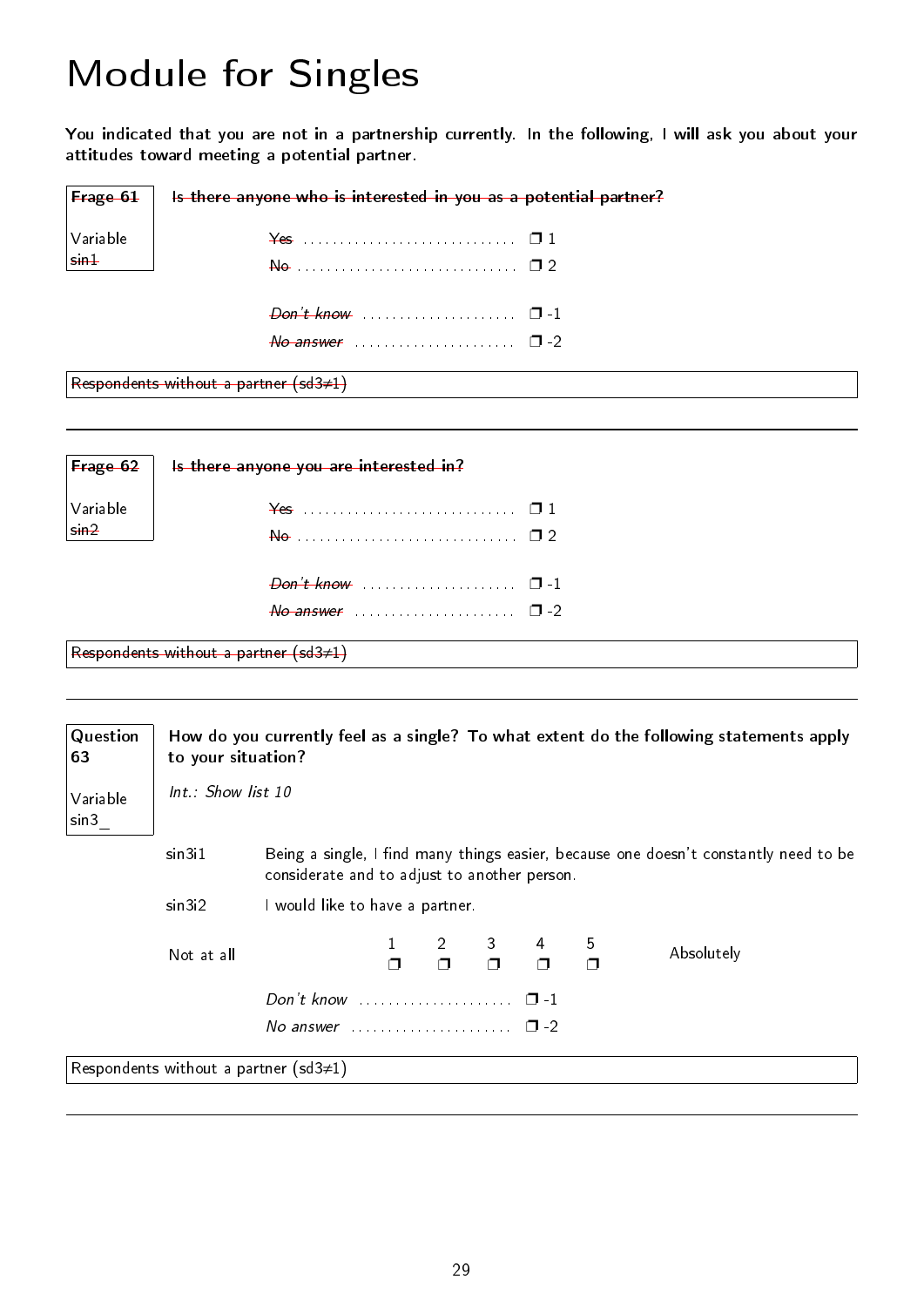| Question         | How satisfied are you with your situation as a single?                                                                               |                |  |  |  |  |  |  |  |
|------------------|--------------------------------------------------------------------------------------------------------------------------------------|----------------|--|--|--|--|--|--|--|
| 64               | Int.: Show list 11                                                                                                                   |                |  |  |  |  |  |  |  |
| Variable<br>sat2 | 0 1 2 3 4 5 6 7 8 9 10<br>חחחחחחחחח<br>Very dissatisfied                                                                             | Very satisfied |  |  |  |  |  |  |  |
|                  |                                                                                                                                      |                |  |  |  |  |  |  |  |
|                  | No answer $\cdots$ $\Box$ -2                                                                                                         |                |  |  |  |  |  |  |  |
|                  | Respondents without a partner (sd3 $\neq$ 1)                                                                                         |                |  |  |  |  |  |  |  |
|                  |                                                                                                                                      |                |  |  |  |  |  |  |  |
| Frage 65         | Now I will read to you a few ways singles can find a partner. To what extent do the<br>following statements apply to your situation? |                |  |  |  |  |  |  |  |

 $sin4i2$   $+try$  to openly approach people and to make many different contacts.

3  $\Box$ 

4 ❐ 5  $\Box$ 

Absolutely

2  $\Box$ 

sin5\_ Int.: Show list 12! sin5i1 **I filter interest ind out something about his [male respondents: her] interests and personality.** sin5i2 **I also try to get to know his [male respondents: her] weaknesses.** 

 $sin4i3$   $\longrightarrow$   $tan$  open to dating parties or chat rooms.

 $\Box$ 

Respondents without a partner, who would like to have a partner (sd3≠1 & sin3i2=-1,-2,3,4,5)

what extent do the following statements apply to your situation?

Don't know . . . . . . . . . . . . . . . . . . □ -1  $N\sigma$  answer  $\ldots \ldots \ldots \ldots \ldots \square$  -2

Variable sin4\_

Frage 66

Variable

Int.: Show list 12

 $sin4i1$   $\longrightarrow$   $tan$  open to flirting.

 $\begin{array}{ccc} \text{Not at all} & 1 \\ \end{array}$ 

 $sin5i3$   $+try$  to find out if we are mutually compatible.

 $sin5i4$   $\longrightarrow$   $\pm$ try to find out as much as possible about my expectations in regard to a potential partner.

What do you do if there is someone you are interested in as a potential partner? To

| -Not-at-all |                                             | 1 2 3 4<br>п п п п |  | h | Absolutely |
|-------------|---------------------------------------------|--------------------|--|---|------------|
|             | $Don't know$ $\Box$                         |                    |  |   |            |
|             | $\theta$ answer expressions and $\theta$ -2 |                    |  |   |            |

Respondents without a partner, who would like to have a partner (sd3≠1 & sin3i2=-1,-2,3,4,5)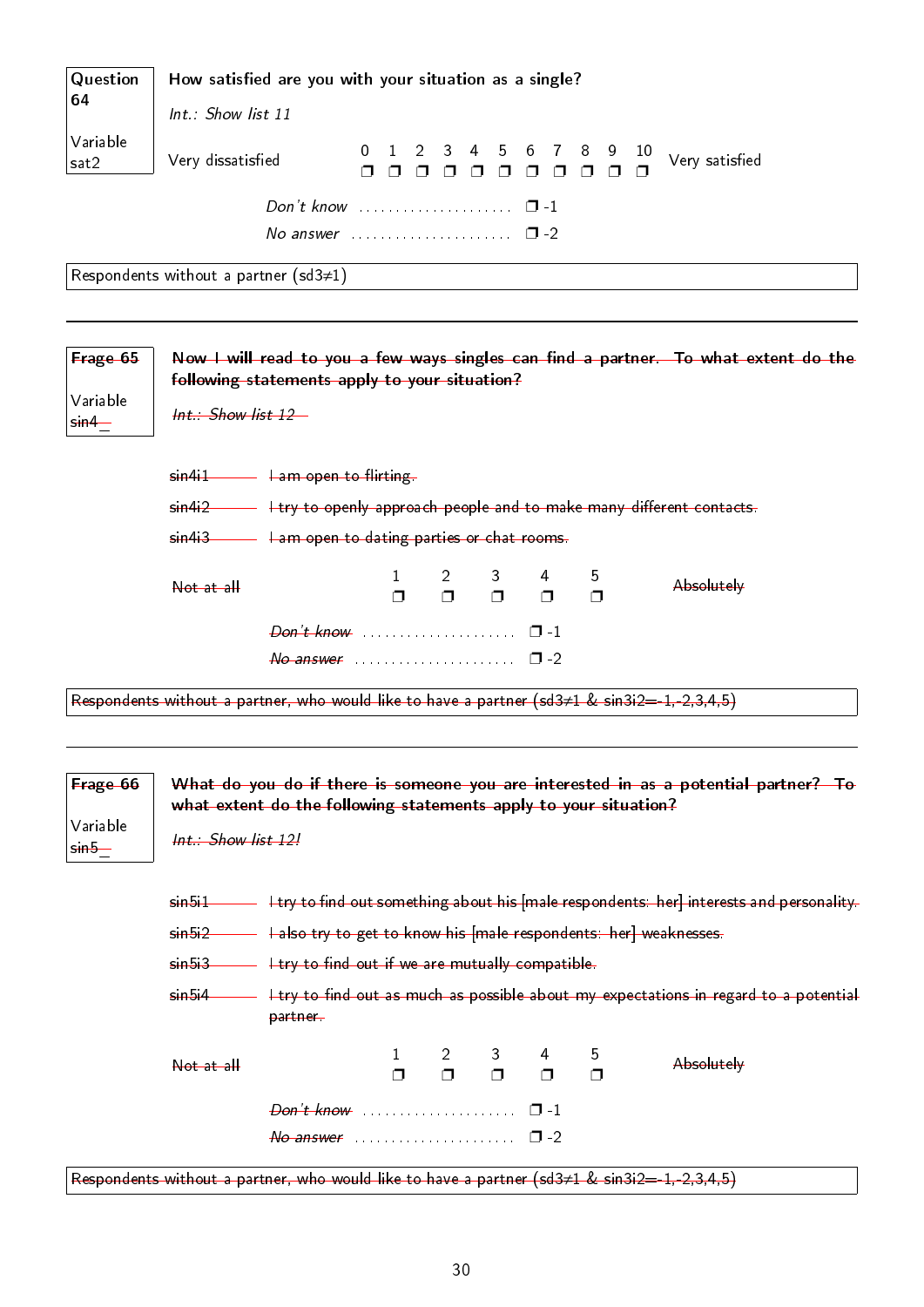| Frage 67<br>Variable<br>$\frac{1}{\sin \theta}$ | And now to your chances of meeting a partner. To what extent the following statements<br>apply to your situation<br>Int.: Still showing list 12! |                                                                                                     |        |        |             |   |             |                                                                                |
|-------------------------------------------------|--------------------------------------------------------------------------------------------------------------------------------------------------|-----------------------------------------------------------------------------------------------------|--------|--------|-------------|---|-------------|--------------------------------------------------------------------------------|
|                                                 | $sin6+1$                                                                                                                                         | Somebody like me always finds a partner                                                             |        |        |             |   |             |                                                                                |
|                                                 | $sin6+2$                                                                                                                                         | partner                                                                                             |        |        |             |   |             | There are many men [male respondents: women] who would find me attractive as a |
|                                                 | I meet more women than men [male respondents: men than women].<br>sin6i3                                                                         |                                                                                                     |        |        |             |   |             |                                                                                |
|                                                 | sin6 <sub>i4</sub>                                                                                                                               |                                                                                                     |        |        |             |   |             | Other women [male respondents: men] are more attractive than I am.             |
|                                                 | sin6i5                                                                                                                                           |                                                                                                     |        |        |             |   |             | Most men [male respondents: women] I know are already in a relationship.       |
|                                                 | Not at all                                                                                                                                       |                                                                                                     | $\Box$ | $\Box$ | 3<br>$\Box$ | Π | 5<br>$\Box$ | Absolutely                                                                     |
|                                                 |                                                                                                                                                  |                                                                                                     |        |        |             |   |             |                                                                                |
|                                                 | $\theta$ answer expansion $\Box$ -2                                                                                                              |                                                                                                     |        |        |             |   |             |                                                                                |
|                                                 |                                                                                                                                                  | Respondents without a partner, who would like to have a partner (sd3 $\neq$ 1 & sin3i2=-1,-2,3,4,5) |        |        |             |   |             |                                                                                |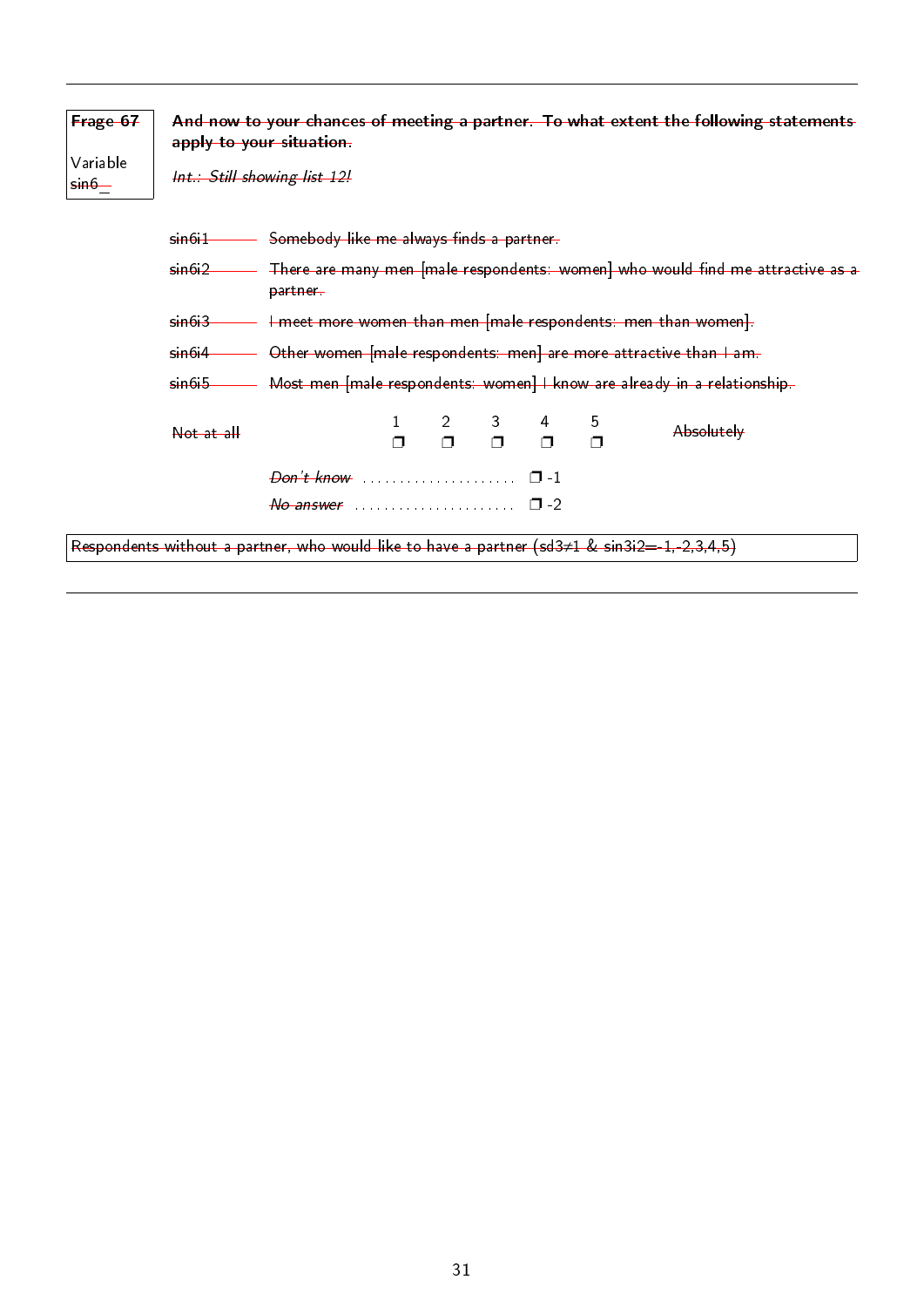# <span id="page-35-0"></span>Current Partnership II

## <span id="page-35-1"></span>Meeting a potential partner

Now I would like to ask you some questions about your current partnership.

| Frage 68<br>Variable | What was the situation like as you began developing an interest in [name partner (sd4n)]?<br>I will read you a few statements. To what extent do these statements apply to your<br>situation? |                                                                   |  |  |  |  |             |                                                                                                      |  |
|----------------------|-----------------------------------------------------------------------------------------------------------------------------------------------------------------------------------------------|-------------------------------------------------------------------|--|--|--|--|-------------|------------------------------------------------------------------------------------------------------|--|
| $p$ a $+$            | $Int$ Show list 13                                                                                                                                                                            |                                                                   |  |  |  |  |             |                                                                                                      |  |
|                      | <del>pail</del>                                                                                                                                                                               | interests and personality                                         |  |  |  |  |             | I tried to find out as much as possible about his [female partner (sd4g=2): her]                     |  |
|                      | $par2$                                                                                                                                                                                        | I also tried to get to know his [female partner: her] weaknesses- |  |  |  |  |             |                                                                                                      |  |
|                      | $Not$ at all                                                                                                                                                                                  |                                                                   |  |  |  |  | 5<br>$\Box$ | Absolutely                                                                                           |  |
|                      |                                                                                                                                                                                               |                                                                   |  |  |  |  |             |                                                                                                      |  |
|                      |                                                                                                                                                                                               |                                                                   |  |  |  |  |             |                                                                                                      |  |
|                      |                                                                                                                                                                                               |                                                                   |  |  |  |  |             | Respondents who have a partner with whom they have not been together longer than one year before the |  |

interview (sd3=1 & sd5e1by>=Year of interview-1)

| Question<br>69<br>Variable<br>pa2 | I recorded earlier that you and [name partner (sd4n)] have been together since [start of<br>relationship (sd5e1bm, sd5e1by).<br>When did you become acquainted with [name partner]?                                        |                                                                                                                                        |  |  |  |  |  |  |  |
|-----------------------------------|----------------------------------------------------------------------------------------------------------------------------------------------------------------------------------------------------------------------------|----------------------------------------------------------------------------------------------------------------------------------------|--|--|--|--|--|--|--|
|                                   | Int.: If respondent doesn't provide month and year: "Please try to indicate the date as precisely<br>as possible. If you don't remember exactly, please try to tell me at least the season and year, or<br>only the year." |                                                                                                                                        |  |  |  |  |  |  |  |
|                                   |                                                                                                                                                                                                                            | Comment: Codes for seasons: see question no 9.                                                                                         |  |  |  |  |  |  |  |
|                                   | pa2m                                                                                                                                                                                                                       | Comment: If only a month or only a year was provided, the variable with the missing information<br>was coded to "no answer."<br>Month: |  |  |  |  |  |  |  |
|                                   | pa2y                                                                                                                                                                                                                       | Year:                                                                                                                                  |  |  |  |  |  |  |  |
|                                   |                                                                                                                                                                                                                            | Don't know $\ldots$ $\ldots$ $\ldots$ $\ldots$ $\Box$ -1                                                                               |  |  |  |  |  |  |  |
|                                   |                                                                                                                                                                                                                            | No answer $\ldots \ldots \ldots \ldots \ldots \quad \Box -2$                                                                           |  |  |  |  |  |  |  |
|                                   |                                                                                                                                                                                                                            | Respondents with a partner (sd3=1)                                                                                                     |  |  |  |  |  |  |  |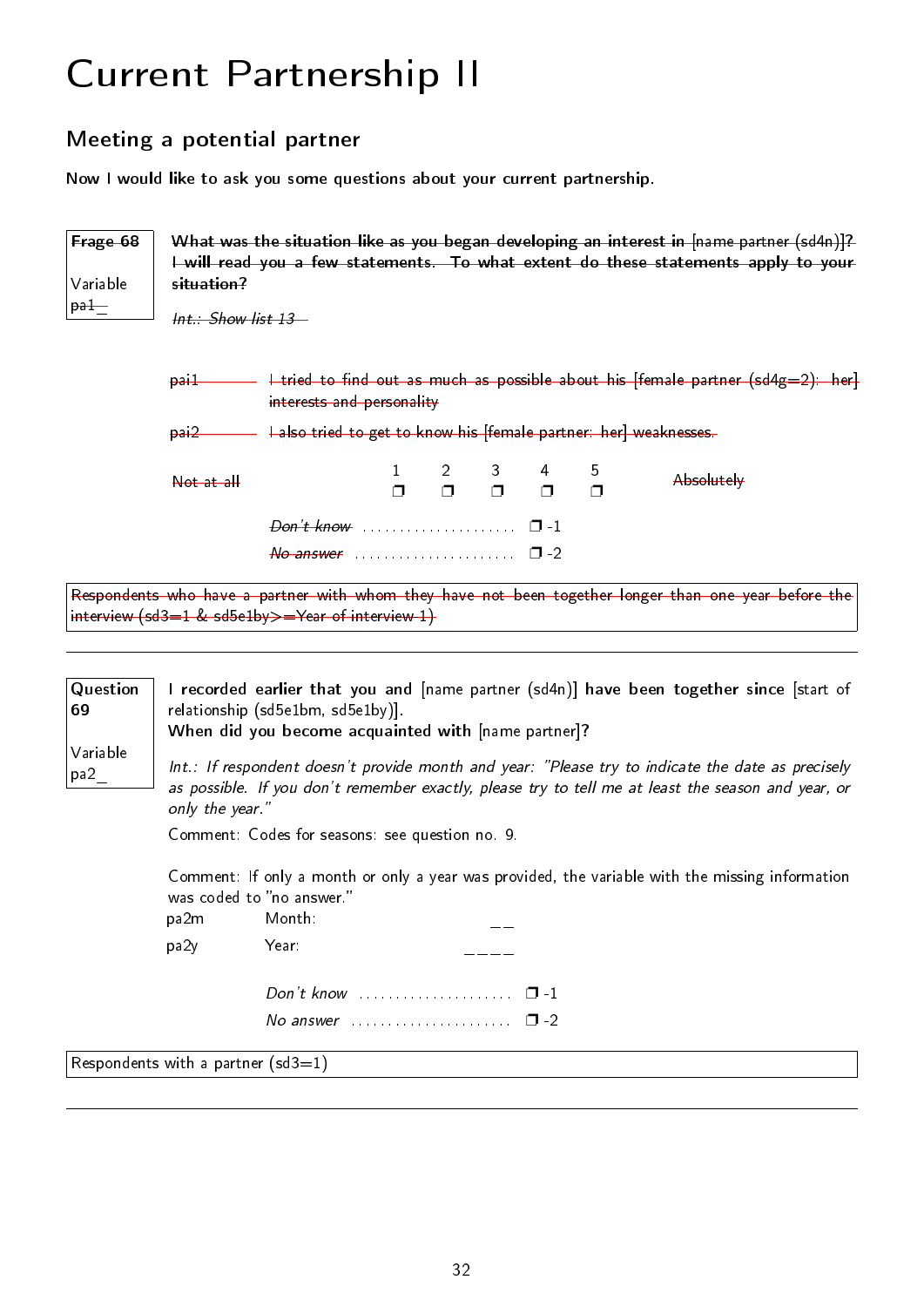| Question        | How did you meet?                                                                                                                                                                                                                                                   |
|-----------------|---------------------------------------------------------------------------------------------------------------------------------------------------------------------------------------------------------------------------------------------------------------------|
| 70              | Int.: Show list 14                                                                                                                                                                                                                                                  |
| Variable<br>pa3 | Through school, training, work $\Box$ 1<br>Hobby, club, sports $\ldots$ , $\Box$ 2<br>Through friends or acquaintances $\Box$ 4<br>Through relatives $\ldots$ $\Box$ 5<br>Through a personal ad $\ldots \ldots \square 6$<br>Through the Internet $\ldots$ $\Box$ 7 |
|                 | No answer $\ldots \ldots \ldots \ldots \ldots \square$ -2                                                                                                                                                                                                           |
|                 | Respondents with a partner (sd3=1)                                                                                                                                                                                                                                  |

### Partner's date of birth

**Question** 71 Variable sdp1\_

When was [name partner (sd4n)] born? Please tell me the day, month and year.

Int.: If respondent doesn't provide month and year: "Please try to indicate the date as precisely as possible. If you don't remember exactly, please try to tell me at least the season and year, or only the year."

Comment: Codes for seasons: see question no. 9.

Comment: If only a month or only a year was provided, the variable with the missing information was coded to no answer.

| sdp1d | Day:                                                                                                                                                                                                                          |          |
|-------|-------------------------------------------------------------------------------------------------------------------------------------------------------------------------------------------------------------------------------|----------|
| sdp1m | Month:                                                                                                                                                                                                                        |          |
| sdp1y | Year:                                                                                                                                                                                                                         |          |
|       |                                                                                                                                                                                                                               | $\Box$ 1 |
|       | No answer contained and the manufacturers and the manufacturers and the manufacturers are the manufacturers and the manufacturers and the manufacturers and the manufacturers are the manufacturers and the manufacturers and | ר ⊓      |

Respondents with a partner  $(sd3=1)$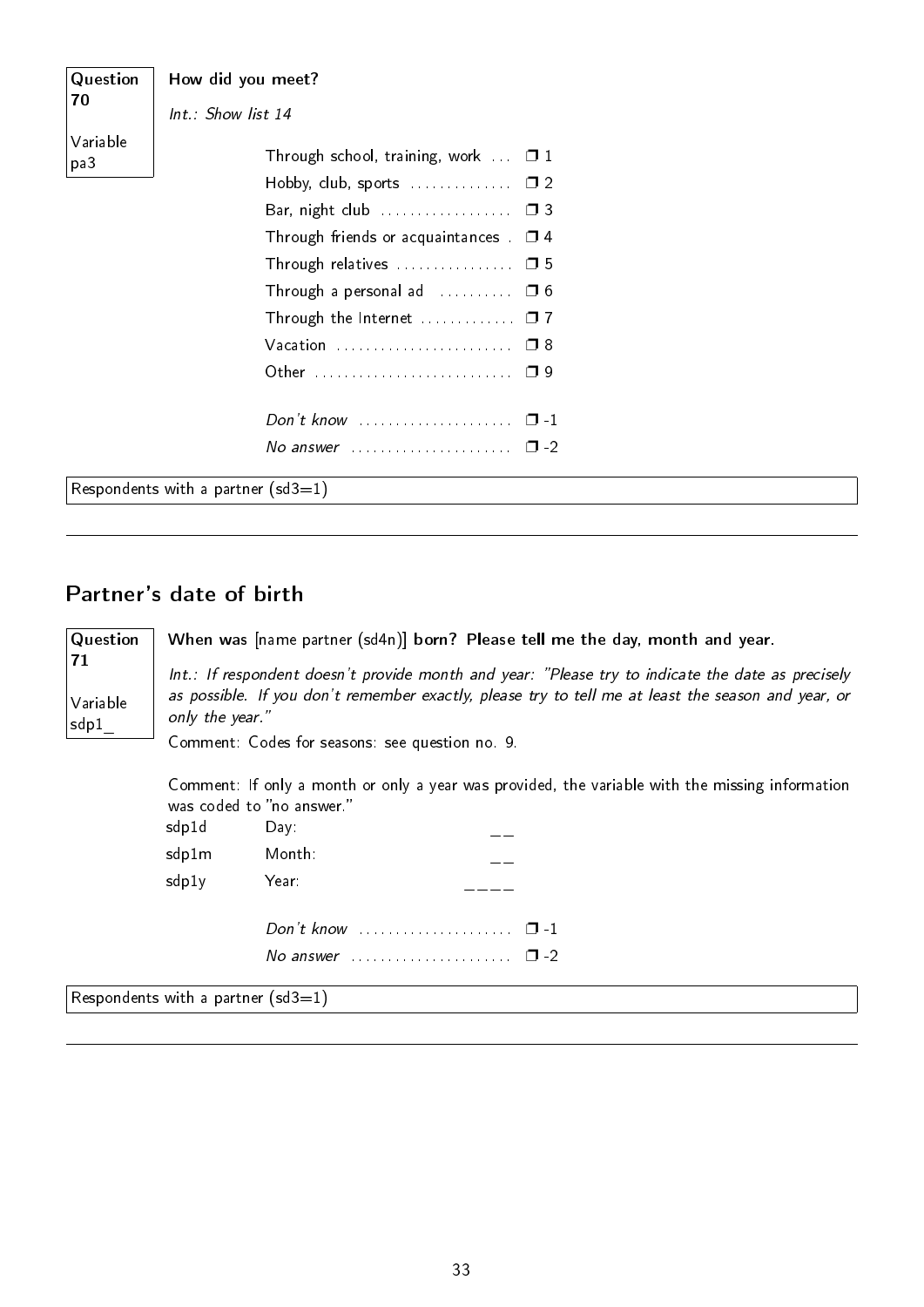# Partner's origin

| Question<br>72                  |                                       | Of which country or countries is he ffemale partner $(sd4g=2)$ : she a citizen? Please<br>indicate all applicable countries. |
|---------------------------------|---------------------------------------|------------------------------------------------------------------------------------------------------------------------------|
| Variable<br>$sdp2$ <sub>_</sub> |                                       | Int.: Multiple responses possible! Show list 15                                                                              |
|                                 | sdp2i1                                | Federal Republic of Germany                                                                                                  |
|                                 | sdp2i2                                | Turkey                                                                                                                       |
|                                 | sdp2i3                                | Russian Federation                                                                                                           |
|                                 | sdp2i4                                | Poland                                                                                                                       |
|                                 | sdp2i5                                | Italy                                                                                                                        |
|                                 | sdp2i6                                | Serbia                                                                                                                       |
|                                 | sdp2i7                                | Croatia                                                                                                                      |
|                                 | sdp2i8                                | Greece                                                                                                                       |
|                                 | sdp2i9                                | Romania                                                                                                                      |
|                                 | sdp2i10                               | Kazakhstan                                                                                                                   |
|                                 | sdp2i11                               | Bosnia-Herzegovina                                                                                                           |
|                                 | sdp2i12                               | From another country, namely: $\frac{1}{2}$ __________(sdp2i12o)                                                             |
|                                 |                                       | Not mentioned<br>$\Box$ 0                                                                                                    |
|                                 |                                       | Mentioned $\ldots \ldots \ldots \ldots \ldots \ldots \square 1$                                                              |
|                                 |                                       | Don't know<br>$\Box$ 1                                                                                                       |
|                                 |                                       | $\Box$ -2                                                                                                                    |
|                                 | $Bogonodontc with a partor (cd3 - 1)$ |                                                                                                                              |

 $\vert$  Respondents with a partner (sd3=1)

| Question | Does your partner descend from a family of ethnic German immigrants, meaning an                                   |
|----------|-------------------------------------------------------------------------------------------------------------------|
| 73       | ethnic German family from an eastern European country?                                                            |
| Variable |                                                                                                                   |
| sdp3     |                                                                                                                   |
|          | Don't know $\cdots$ $\cdots$ $\cdots$                                                                             |
|          | No answer $\cdots$ $\cdots$ $\Box$ -2<br>Respondents with a partner who has German citizenship (sd3=1 & sdp2i1=1) |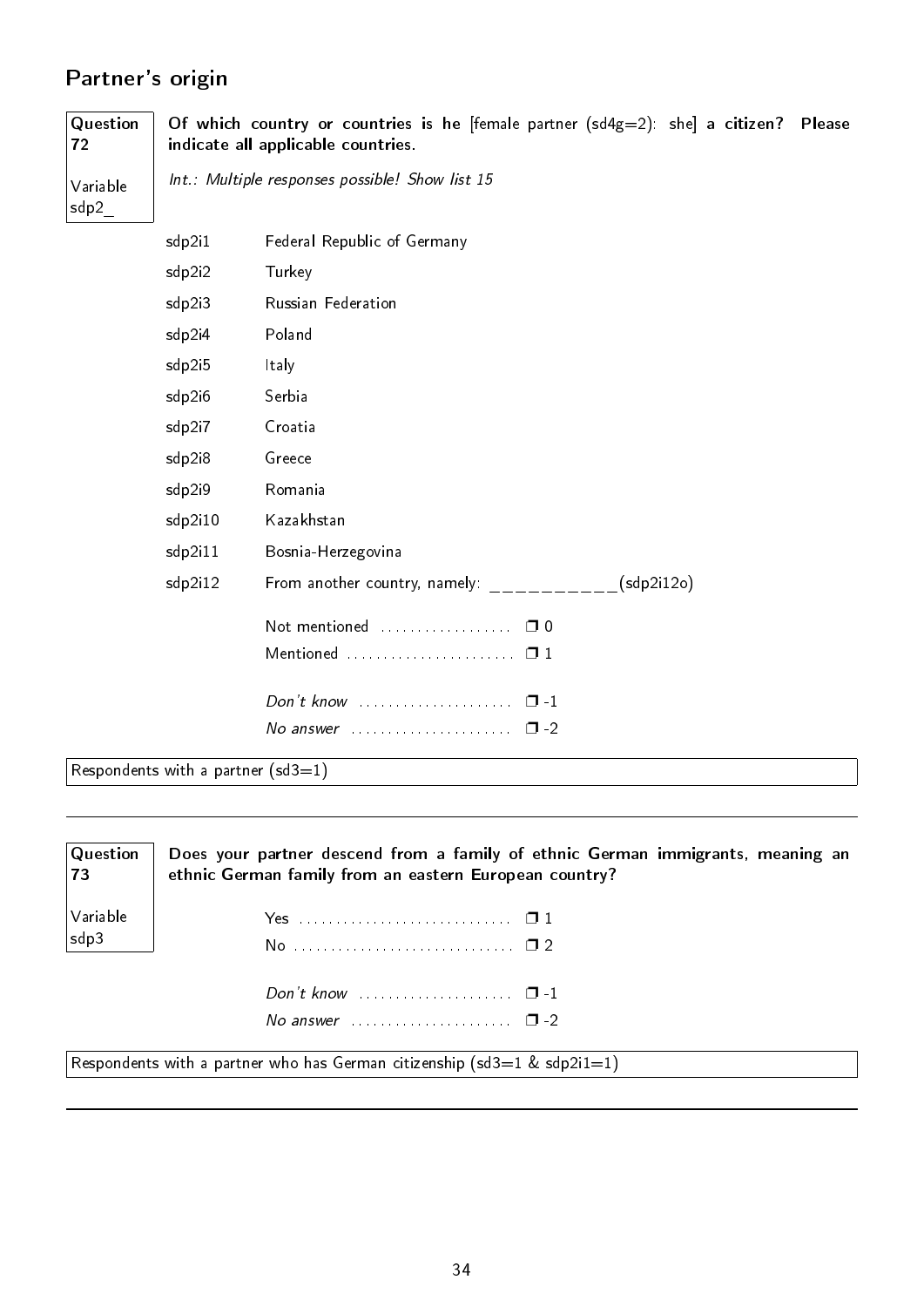| Question<br> 74                  | Does [name partner (sd4n)] live in Germany?   |  |
|----------------------------------|-----------------------------------------------|--|
| $\vert$ Variable<br>$\vert$ sdp4 |                                               |  |
|                                  | No answer $\cdots$ $\cdots$ $\cdots$ $\cdots$ |  |

Respondents with a partner who don't cohabit with their partner (sd3=1 & sd7e1≠1)

| Question  <br> 75     | In what country does he [female partner ( $sd4g=2$ ): she] live? |
|-----------------------|------------------------------------------------------------------|
| Variable              | Country: $\qquad \qquad \overline{\qquad}$                       |
| $\frac{1}{1}$ sdp $5$ | Don't know $\cdots$ $\cdots$ $\cdots$                            |
|                       | No answer $\cdots$ , $\cdots$ , $\Box$ -2                        |

Respondents with a partner, who don't cohabit with their partner, and whose partner doesn't live in Germany (sd3=1 & sd7e1≠1 & sdp4=2)

| Question<br>76   | In what country was he [female partner $(sd4g=2)$ : she] born? Please use the name by<br>which the country is known today. |          |
|------------------|----------------------------------------------------------------------------------------------------------------------------|----------|
| Variable<br>sdp6 | Int.: Show list 16                                                                                                         |          |
|                  |                                                                                                                            |          |
|                  |                                                                                                                            |          |
|                  |                                                                                                                            |          |
|                  |                                                                                                                            |          |
|                  |                                                                                                                            |          |
|                  |                                                                                                                            |          |
|                  |                                                                                                                            |          |
|                  |                                                                                                                            | $\Box$ 8 |
|                  |                                                                                                                            | $\Box$ 9 |
|                  |                                                                                                                            |          |
|                  |                                                                                                                            |          |
|                  |                                                                                                                            |          |
|                  | In another country, namely: ____________________(sdp60) $\Box$ 13                                                          |          |
|                  |                                                                                                                            |          |
|                  |                                                                                                                            |          |
|                  | Respondents with a partner ( $sd3=1$ )                                                                                     |          |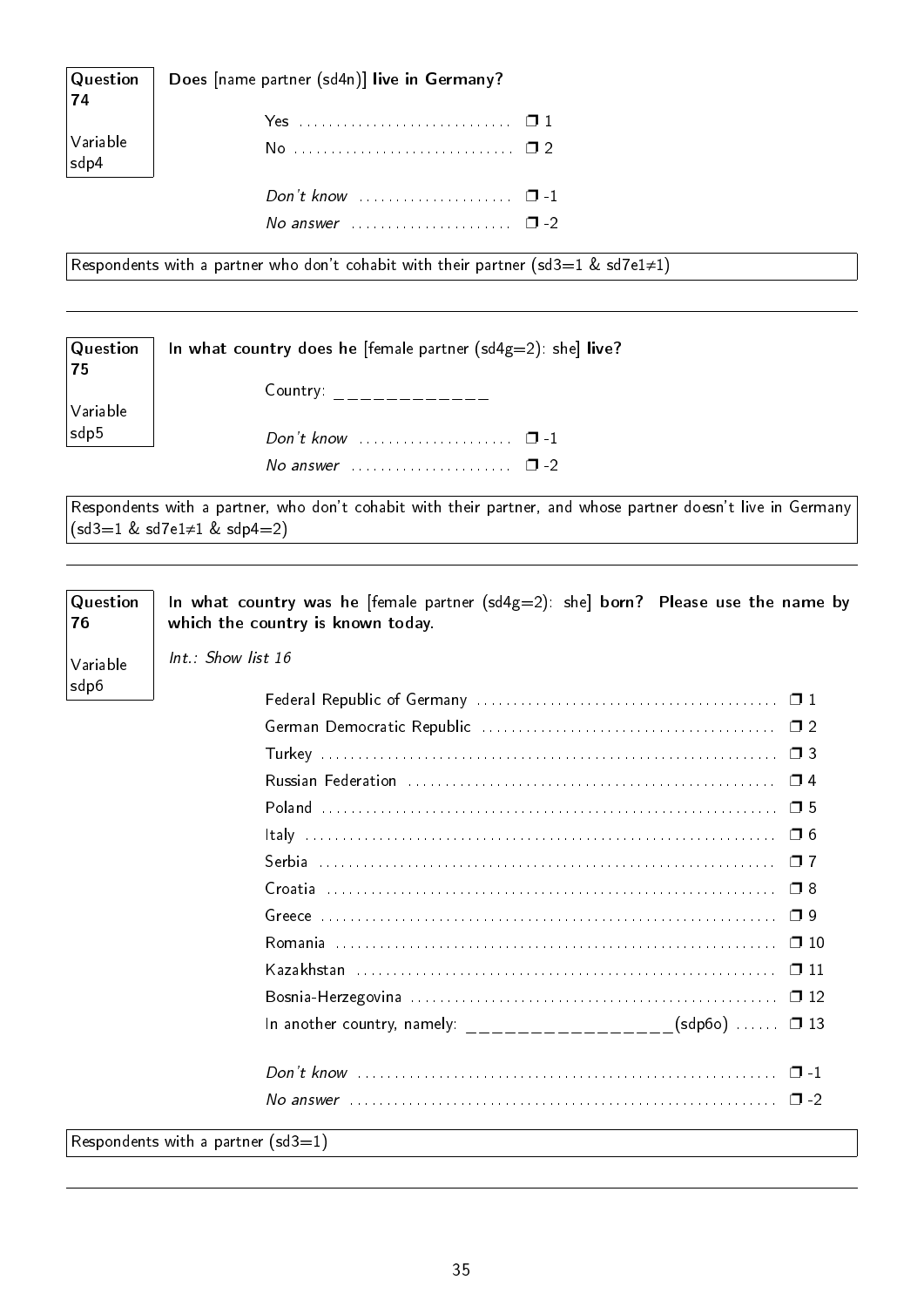| <b>Additional</b><br>question | In which state (Bundesland) he [female partner $(sd4g=2)$ : she] was born in? In case he<br>[female partner $(sd4g=2)$ : she] was born in the GDR, please name the state (it's current<br>name). |
|-------------------------------|--------------------------------------------------------------------------------------------------------------------------------------------------------------------------------------------------|
| Variable                      |                                                                                                                                                                                                  |
| gebop                         |                                                                                                                                                                                                  |
|                               |                                                                                                                                                                                                  |
|                               |                                                                                                                                                                                                  |
|                               |                                                                                                                                                                                                  |
|                               |                                                                                                                                                                                                  |
|                               |                                                                                                                                                                                                  |
|                               |                                                                                                                                                                                                  |
|                               | $\Box$ 7                                                                                                                                                                                         |
|                               |                                                                                                                                                                                                  |
|                               |                                                                                                                                                                                                  |
|                               |                                                                                                                                                                                                  |
|                               | $\Box$ 11                                                                                                                                                                                        |
|                               | Mecklenburg-Vorpommern (Mecklenburg-Western Pomerania)<br>$\Box$ 12                                                                                                                              |
|                               | $\square$ 13                                                                                                                                                                                     |
|                               | $\Box$ 14                                                                                                                                                                                        |
|                               | $\Box$ 15                                                                                                                                                                                        |
|                               |                                                                                                                                                                                                  |
|                               |                                                                                                                                                                                                  |
|                               |                                                                                                                                                                                                  |

# Institutionalization of partnership

| $F$ rage 78    | Has $[name path]$ already introduced you to his $[female path]$ hands $[644g=2)$ . |
|----------------|------------------------------------------------------------------------------------|
|                | parents and/or have you already introduced [name partner] to your parents?         |
| Variable       |                                                                                    |
| <sub>pa4</sub> | $\frac{1}{2}$                                                                      |
|                | $\theta$                                                                           |
|                | $\theta$ on't know                                                                 |

Respondents with a partner, who are not married to their partner and don't cohabit (sd3=1 & (sd10≠2 | (sd10=2 & sd11≠1)) & sd7e1≠1)

 $N_o$  answer  $\ldots$  . . . . . . . . . . . . . .  $\Box$  -2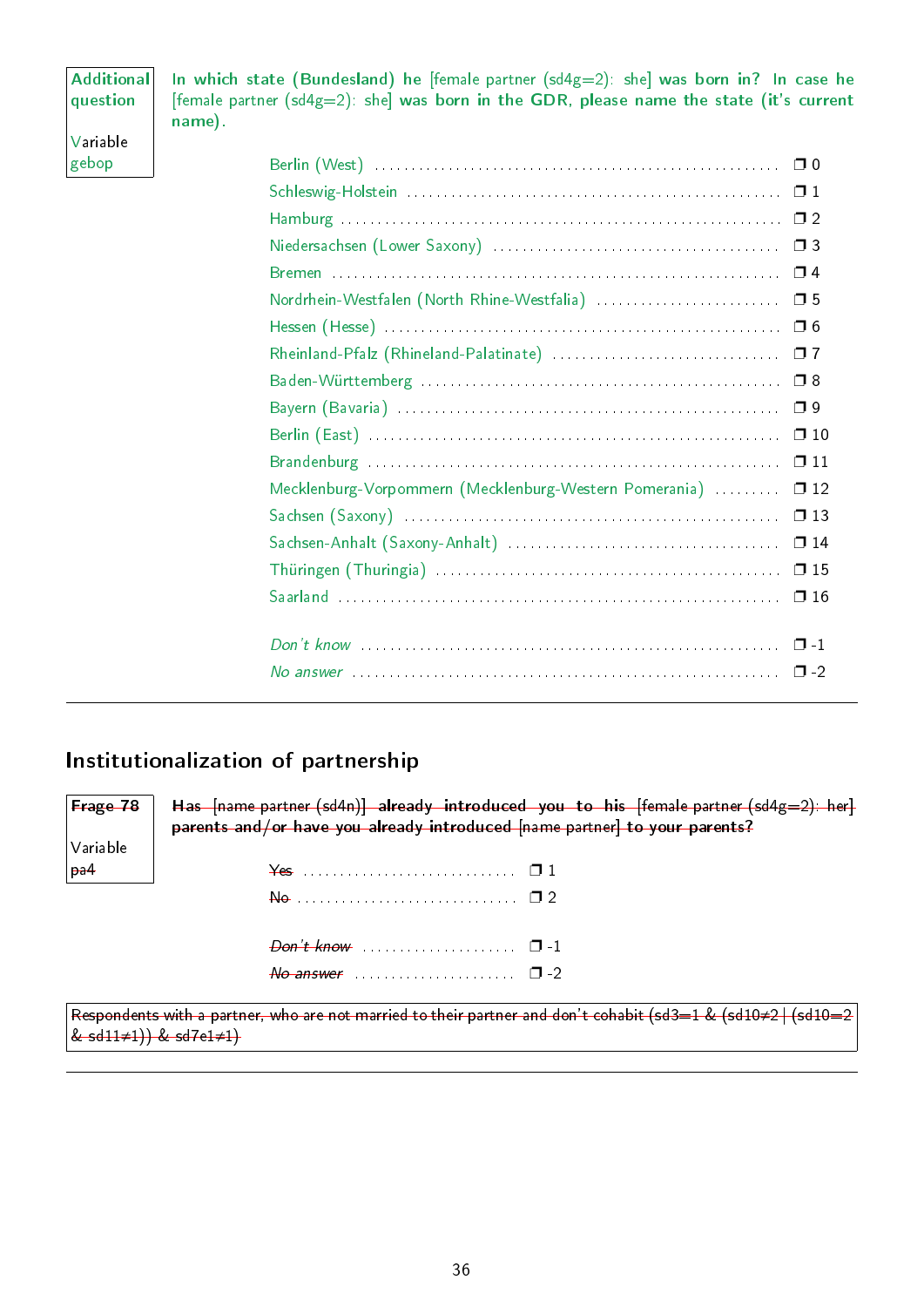Question Have you and [name partner (sd4n)] already told each other that you love one another?

| $\begin{array}{ l } \textsf{Variable} \ \hline \textsf{pa5} \end{array}$ | Yes  □ 1<br>No <u>0</u> 2 |  |
|--------------------------------------------------------------------------|---------------------------|--|
|                                                                          |                           |  |

Respondents with a partner, who are not married to their partner and don't cohabit (sd3=1 & (sd10≠2 | (sd10=2) & sd11≠1)) & sd7e1≠1)

No answer  $\ldots$  . . . . . . . . . . . . . . .  $\Box$  -2

No answer  $\cdots$  .  $\Box$  -2

| $\mid$ Question  | Do you keep things in [name partner (sd4n)]'s dwelling and/or does [Name of partner] keep |
|------------------|-------------------------------------------------------------------------------------------|
| $\vert 80 \vert$ | things in your dwelling (e.g., cosmetics, clothes)?                                       |
| Variable         |                                                                                           |
| pa6              | No  1 2                                                                                   |
|                  |                                                                                           |

Respondents with a partner, who are not married to their partner and don't cohabit (sd3=1 & (sd10≠2 | (sd10=2) & sd11≠1)) & sd7e1≠1)

| $\sqrt{\mathsf{Q}}$ uestion<br>81 | Since the start of your relationship with $[name of partner (sd4n)],$ have you ever stayed<br>overnight together at your or at his [female partner $(sd4g=2)$ : her] dwelling? |
|-----------------------------------|--------------------------------------------------------------------------------------------------------------------------------------------------------------------------------|
| Variable<br>$ $ pa $7$            |                                                                                                                                                                                |
|                                   | Don't know $\ldots$ $\ldots$ $\ldots$ $\ldots$ $\Box$ -1                                                                                                                       |
|                                   | No answer $\ldots$ , $\ldots$ , $\Box$ -2                                                                                                                                      |
|                                   | Respondents with a partner, who are not married to their partner and don't cohabit (sd3=1 & (sd10≠2   (sd10=2                                                                  |

& sd11≠1)) & sd7e1≠1)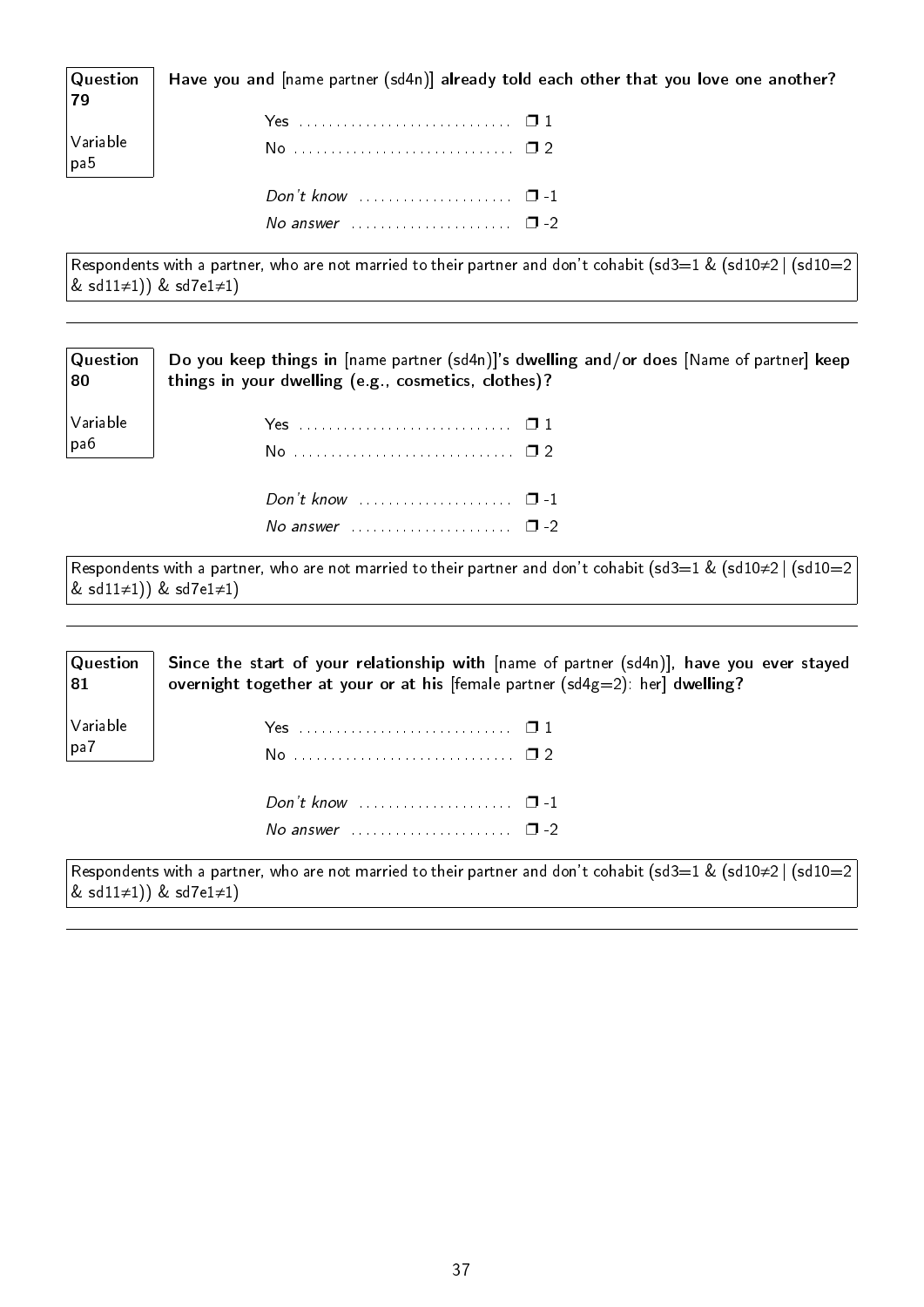#### How often did this occur last month?

| Question        | How often did this occur last month?                                                                                                                        |
|-----------------|-------------------------------------------------------------------------------------------------------------------------------------------------------------|
| 82              | Int.: This is about the total number of nights that both spent together.                                                                                    |
| Variable<br>pa8 | Show list 17<br>Rarely or irregularly (not every<br>week) $\ldots \ldots \ldots \ldots \ldots \ldots \ldots \ldots \square 2$<br>About 1 night per week  03 |
|                 | 2-3 nights per week $\ldots$ $\Box$ 4                                                                                                                       |
|                 | 4-5 nights per week  05                                                                                                                                     |
|                 |                                                                                                                                                             |
|                 | Don't know $\ldots$ $\ldots$ $\ldots$ $\ldots$ $\Box$ -1                                                                                                    |
|                 | No answer $\ldots \ldots \ldots \ldots \ldots \ldots \square$ -2                                                                                            |
|                 |                                                                                                                                                             |

Respondents with a partner, who are not married to their partner and don't cohabit, but who have already spent a night together (sd3=1 & (sd10≠2 | (sd10=2 & sd11≠1)) & sd7e1≠1 & pa7=1)

| Question<br>83 | Do you intend to move in with [name partner (sd4n)] or to establish a common household<br>within the next 12 months? |
|----------------|----------------------------------------------------------------------------------------------------------------------|
| Variable       | $Int: Show$ list 18                                                                                                  |
| pa9            |                                                                                                                      |
|                | Yes, perhaps $\ldots$ $\ldots$ $\ldots$ $\ldots$ $\ldots$ $\Box$ 2                                                   |
|                | No, probably not $\ldots$ $\Box$ 3                                                                                   |
|                | No, definitely not $\ldots$ $\Box$ 4                                                                                 |
|                | We haven't discussed that yet $\Box$ 5                                                                               |
|                | $Don't know \dots \dots \dots \dots \dots \dots$<br>$\Box$ 1                                                         |
|                | $\Box$                                                                                                               |
|                |                                                                                                                      |

Respondents of legal age with a partner, who are not married to their partner, and who don't cohabit (sd3=1 &  $\vert$ (sd10≠2 |(sd10=2 & sd11≠1)) & sd7e1≠1 & year of interview-doby>17)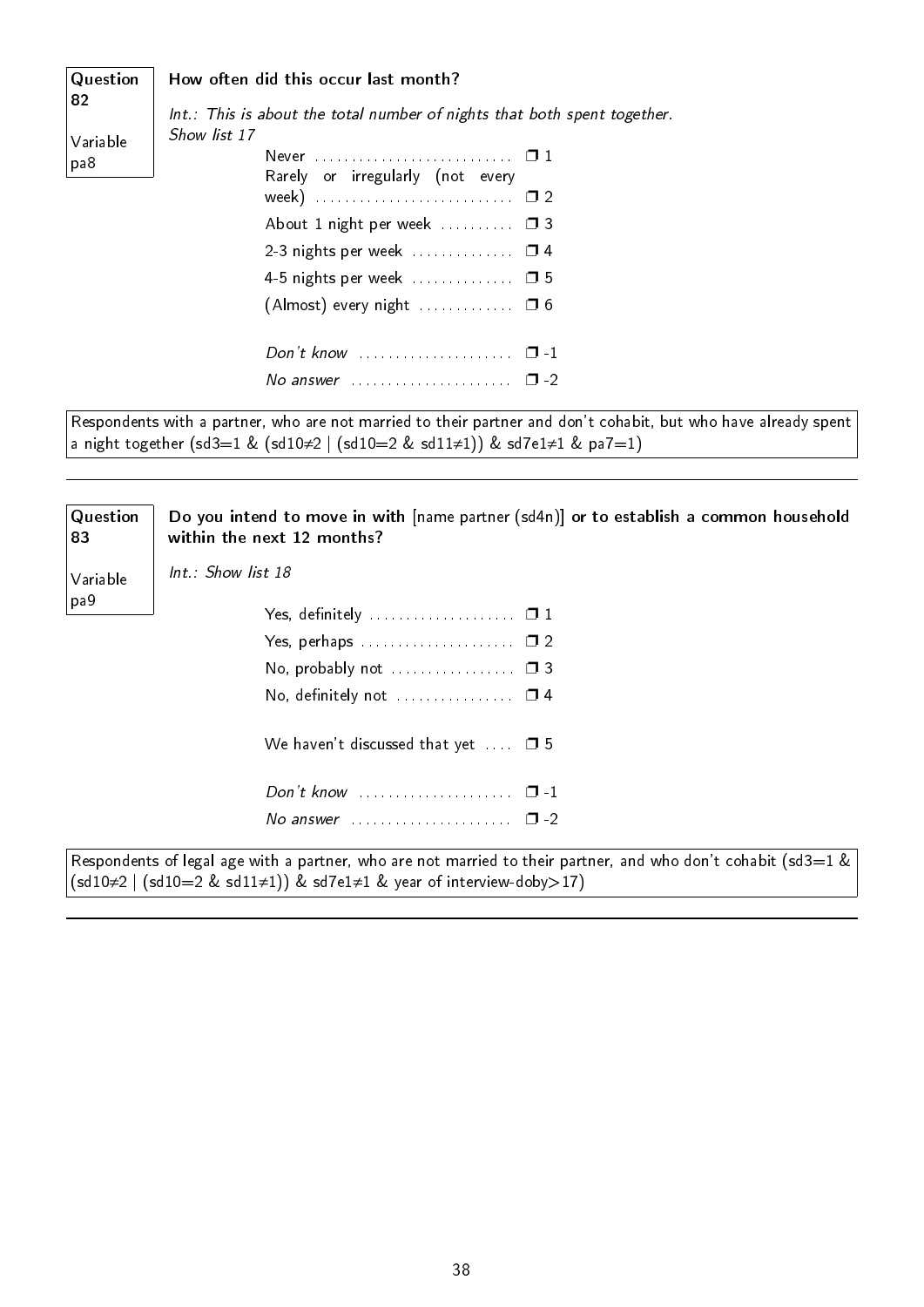| Frage 84<br>Variable<br>$p=10$ |                                     | How do you feel about this decision?<br>I will now read you a few statements. Please let me know to what extent these<br>statements apply to your situation.<br>$Int$ Show list 19 |        |                             |             |             |             |                                                                                                                                                                                                                                                |
|--------------------------------|-------------------------------------|------------------------------------------------------------------------------------------------------------------------------------------------------------------------------------|--------|-----------------------------|-------------|-------------|-------------|------------------------------------------------------------------------------------------------------------------------------------------------------------------------------------------------------------------------------------------------|
|                                |                                     | pa10i1 - Have mixed feelings                                                                                                                                                       |        |                             |             |             |             |                                                                                                                                                                                                                                                |
|                                |                                     | pa10i2 - Ham undecided                                                                                                                                                             |        |                             |             |             |             |                                                                                                                                                                                                                                                |
|                                |                                     | pa10i3 - Ham having difficulties deciding                                                                                                                                          |        |                             |             |             |             |                                                                                                                                                                                                                                                |
|                                | Not at all                          |                                                                                                                                                                                    | $\Box$ | $2 \qquad \qquad$<br>$\Box$ | 3<br>$\Box$ | 4<br>$\Box$ | 5<br>$\Box$ | Absolutely                                                                                                                                                                                                                                     |
|                                |                                     |                                                                                                                                                                                    |        |                             |             |             |             |                                                                                                                                                                                                                                                |
|                                |                                     | $\theta$ answer expressions and $\Box$ -2                                                                                                                                          |        |                             |             |             |             |                                                                                                                                                                                                                                                |
|                                | of interview-doby > 17 & $pa9=2 3)$ |                                                                                                                                                                                    |        |                             |             |             |             | Respondents of legal age with a partner, who are not married to their partner, don't cohabit, and are not sure<br>whether they want to move in with their partner. $(sd3=1 \& (sd10\neq 2 \mid (sd10=2 \& sd11\neq 1)) \& sd7e1\neq 1 \& year$ |
| Question<br>n r                |                                     |                                                                                                                                                                                    |        |                             |             |             |             | Are you and [name partner (sd4n)] planning to get married within the next 12 months?                                                                                                                                                           |

| 85       |  |
|----------|--|
| Variable |  |
| pa 11    |  |

Int.: Show list 20

| Yes, definitely $\dots\dots\dots\dots\dots\dots\quad\Box$ 1 |  |
|-------------------------------------------------------------|--|
| Yes, perhaps $\ldots$ $\ldots$ $\ldots$ $\ldots$ $\Box$ 2   |  |
|                                                             |  |
|                                                             |  |
| We haven't discussed that yet $\Box$ 5                      |  |
| $Don't know$ $\Box$                                         |  |
| No answer $\ldots$ $\square$ -2                             |  |

| Respondents of legal age who have a partner, and are married to a previous partner or are not married at           |
|--------------------------------------------------------------------------------------------------------------------|
| all. Programming error in filter: question posed when: $(sd3=1 \& (pa10i1\neq 3 \mid (rtr9=-3 \& pa9=1))$ (year of |
| interview-doby>17 & sd7e1=1 & $(sd11=2,-1,-2   sd10=1,3,4,-1,-2))   pa9=4,5,-1,-2)$                                |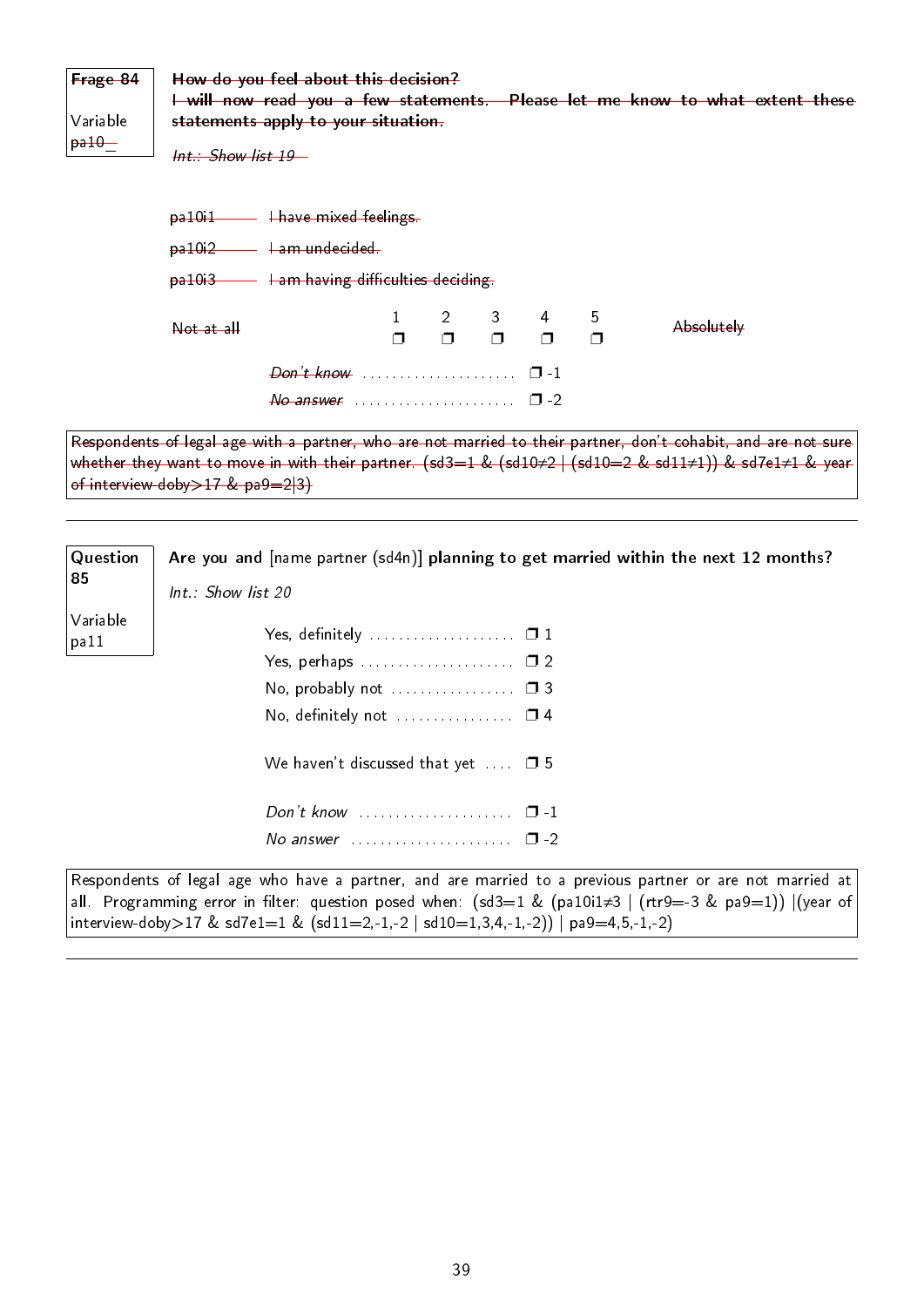| Frage 86<br>Variable<br>$p=12$ |            | How do you feel about this decision?<br>I will now read you a few statements. Please let me know to what extent these<br>statements apply to your situation-<br>Int.: Show list 21 – |  |   |   |   |             |                                                                                                                                                                                                                              |
|--------------------------------|------------|--------------------------------------------------------------------------------------------------------------------------------------------------------------------------------------|--|---|---|---|-------------|------------------------------------------------------------------------------------------------------------------------------------------------------------------------------------------------------------------------------|
|                                |            | pa12i1 - Have mixed feelings<br>pa12i2 - Ham undecided<br>$p_0$ a 12i3 $\longrightarrow$ Lam having difficulties deciding                                                            |  |   |   |   |             |                                                                                                                                                                                                                              |
|                                | Not at all |                                                                                                                                                                                      |  | Π | 3 | 4 | 5<br>$\Box$ | Absolutely                                                                                                                                                                                                                   |
|                                |            |                                                                                                                                                                                      |  |   |   |   |             |                                                                                                                                                                                                                              |
|                                |            |                                                                                                                                                                                      |  |   |   |   |             |                                                                                                                                                                                                                              |
|                                |            |                                                                                                                                                                                      |  |   |   |   |             | Respondents of legal age who have a partner, who are not married to their partner, and who are not sure whether<br>or not they want to marry their partner (sd3=1 & (sd10≠2   (sd10=2 & sd11≠1)) & year of interview-doby>17 |

 $&$  pa $11=2|3)$ 

**Question** 87 Variable pa13 Have you and [name partner (sd4n)] seriously considered having children together? Yes . . . . . . . . . . . . . . . . . . . . . . . . . . . . . ❐ 1 No . . . . . . . . . . . . . . . . . . . . . . . . . . . . . . ❐ 2 Don't know  $\ldots$  . . . . . . . . . . . . . .  $\Box$  -1 No answer  $\ldots$ . . . . . . . . . . . . . . .  $\Box$  -2

Respondents of legal age who have a partner, and are married to a previous partner or are not married at all, and don't have joint children yet. Programming error in filter: question posed when: (sd3=1 & (pa10i1≠-3 | rtr9=-3 & pa9=1) | Interviewjahr-doby>17 & sd7e1=1 & (sd11=2,-1,-2 | sd10=1,3,4,-1,-2)) | pa9=4,5,-1,-2 &  $(sd15kx\neq1 | sd16kx\neq1 for all x)$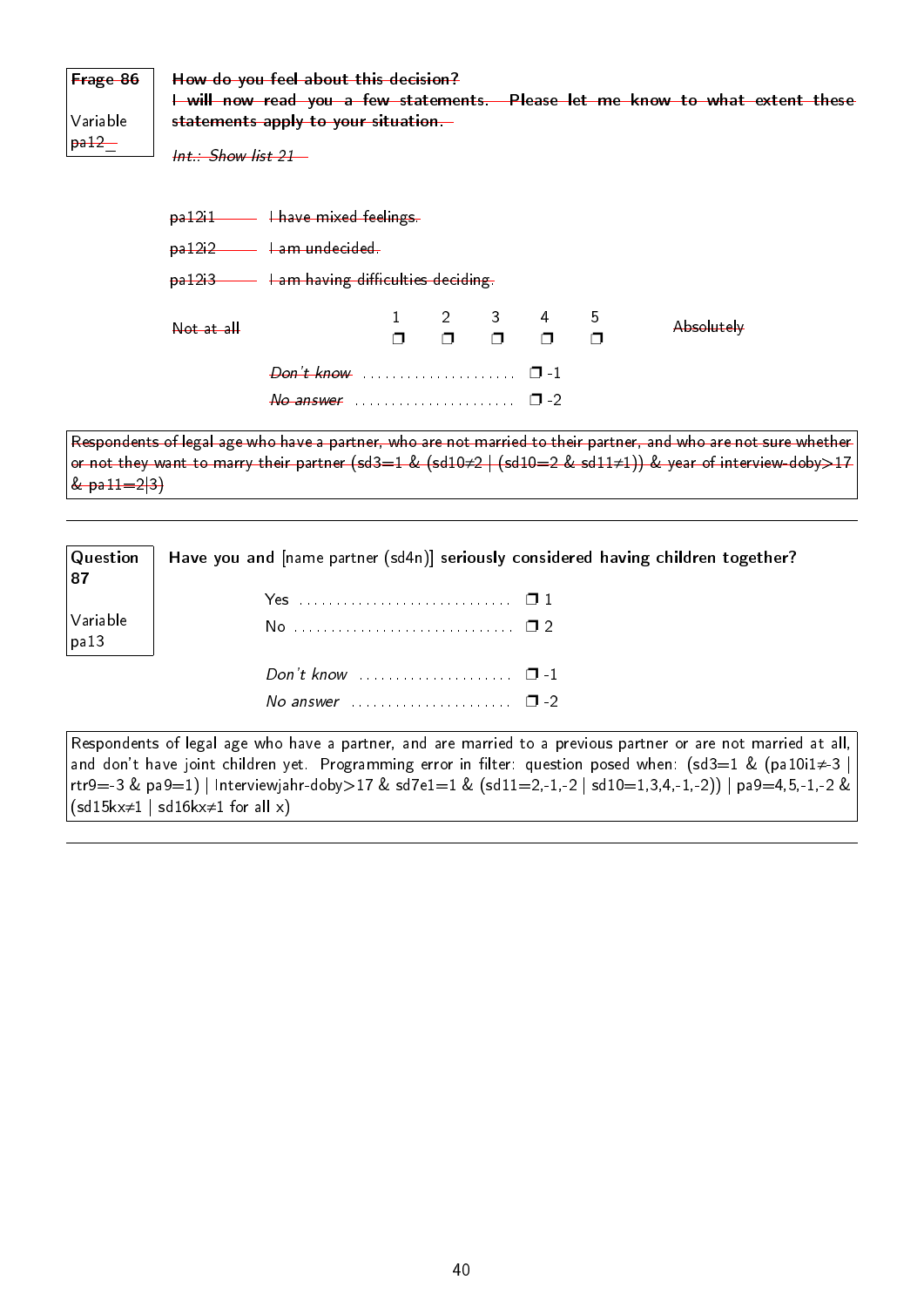### Partner's education

**Question** I would now like to ask you for some information about your partner. What is the highest level of school education [name partner (sd4n)] attained?

Variable sdp7

Variable sdp8

88

Int.: Show list 22

| Pupil, currently attending a general-education school full-time $\Box$ 1<br>Pupil, currently attending a school of continuing education, advanced vo-   |          |
|---------------------------------------------------------------------------------------------------------------------------------------------------------|----------|
|                                                                                                                                                         |          |
|                                                                                                                                                         |          |
| Secondary general school leaving certificate (Hauptschule, Volksschule)                                                                                 | $\Box$ 4 |
| Intermediate school leaving certificate (Realschule, Mittlere Reife) $\Box$ 5<br>School leaving certificate from lower secondary school (Polytechnische |          |
| School leaving certificate from medium-level secondary school (Polytech-                                                                                |          |
| Entrance qualification for universities of applied sciences (also Fachober-                                                                             |          |
| General or subject-specific university entrance qualification (Abitur, Gym-                                                                             |          |
| nasium or EOS, also EOS with apprenticeship)  □ 9                                                                                                       |          |
|                                                                                                                                                         |          |
|                                                                                                                                                         |          |
|                                                                                                                                                         |          |
| $\sim$ $\sim$ $\sim$                                                                                                                                    |          |

Respondents with a partner  $(sd3=1)$ 

**Question** 89 Did [name partner (sd4n)] complete some kind of vocational training or earn a university degree?

| Don't know $\ldots$ $\ldots$ $\ldots$ $\ldots$ $\Box$ -1<br>No answer $\ldots$ , $\ldots$ , $\Box$ -2 |  |
|-------------------------------------------------------------------------------------------------------|--|

Respondents with a partner who doesn't attend school (sd3=1 & sdp7≠1,2)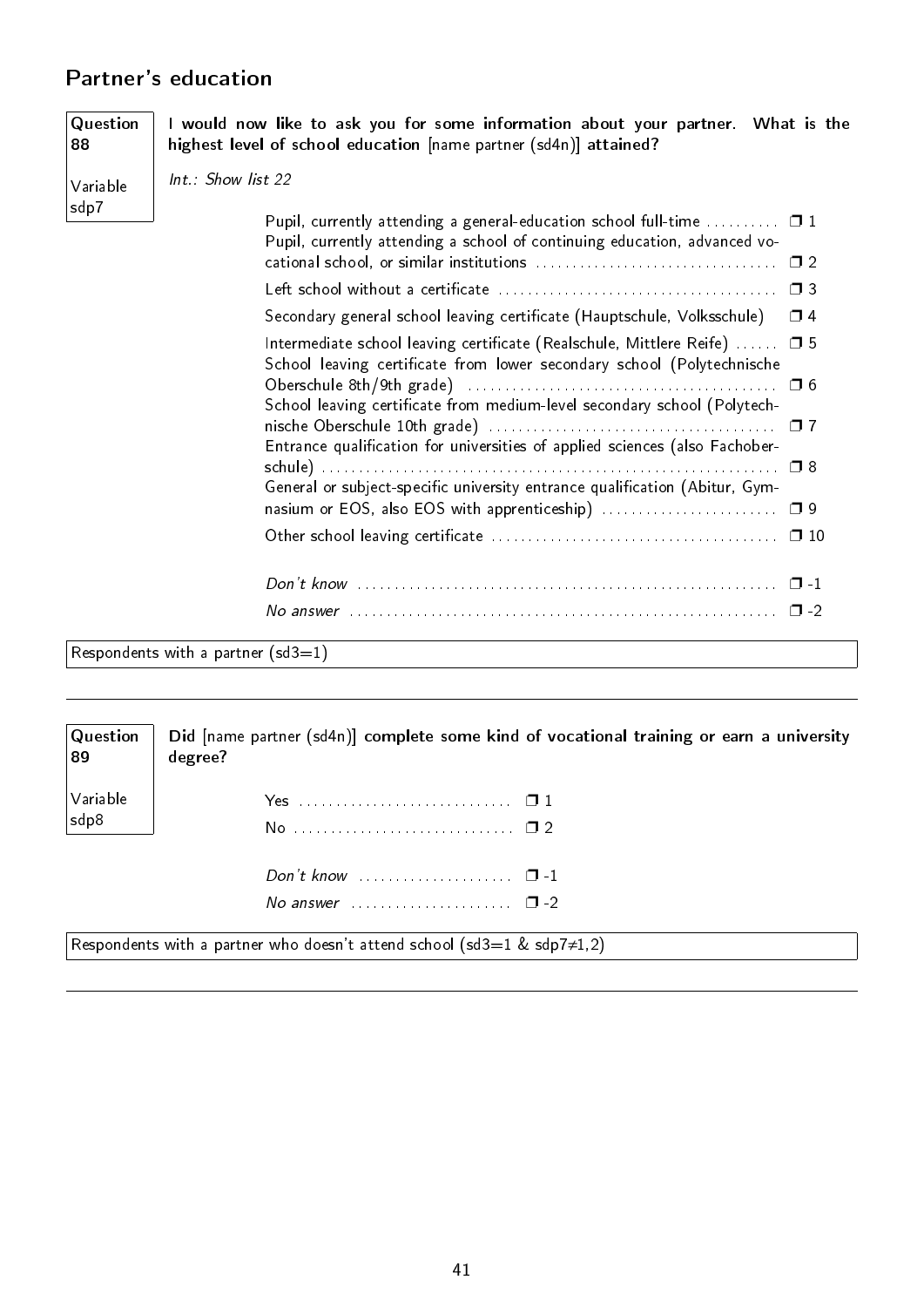| Question            | With reference to this list, what certificate(s) or degree(s) has your partner attained? |                                                                                                                                                                                                                    |  |  |  |  |  |
|---------------------|------------------------------------------------------------------------------------------|--------------------------------------------------------------------------------------------------------------------------------------------------------------------------------------------------------------------|--|--|--|--|--|
| 90                  | Int.: Show list 23 Multiple responses allowed!                                           |                                                                                                                                                                                                                    |  |  |  |  |  |
| Variable            |                                                                                          |                                                                                                                                                                                                                    |  |  |  |  |  |
| $\mathsf{sdp9}_{-}$ | sdp9i1                                                                                   | Apprenticeship (GDR: certified skilled worker)                                                                                                                                                                     |  |  |  |  |  |
|                     | sdp9i2                                                                                   | Vocational school (general, trade, health-care related)                                                                                                                                                            |  |  |  |  |  |
|                     | sdp9i3                                                                                   | Advanced vocational school (e.g., certified master craftsman, certified technician)                                                                                                                                |  |  |  |  |  |
|                     | sdp9i4                                                                                   | Civil service apprenticeship                                                                                                                                                                                       |  |  |  |  |  |
|                     | sdp9i5                                                                                   | University of applied sciences / University of cooperative education (also "Beruf-<br>sakademie") (previously: engineering school, teacher training; GDR: engineering and<br>higher vocational school certificate) |  |  |  |  |  |
|                     | sdp9i6                                                                                   | University degree without doctorate                                                                                                                                                                                |  |  |  |  |  |
|                     | sdp9i7                                                                                   | Doctorate                                                                                                                                                                                                          |  |  |  |  |  |
|                     |                                                                                          |                                                                                                                                                                                                                    |  |  |  |  |  |
|                     |                                                                                          |                                                                                                                                                                                                                    |  |  |  |  |  |
|                     |                                                                                          | Don't know $\cdots$ $\cdots$ $\cdots$                                                                                                                                                                              |  |  |  |  |  |
|                     |                                                                                          | No answer $\ldots \ldots \ldots \ldots \ldots \quad \Box$ -2                                                                                                                                                       |  |  |  |  |  |

 $\vert$  or university degree (sd3=1 & sdp7≠1,2 & sdp8=1)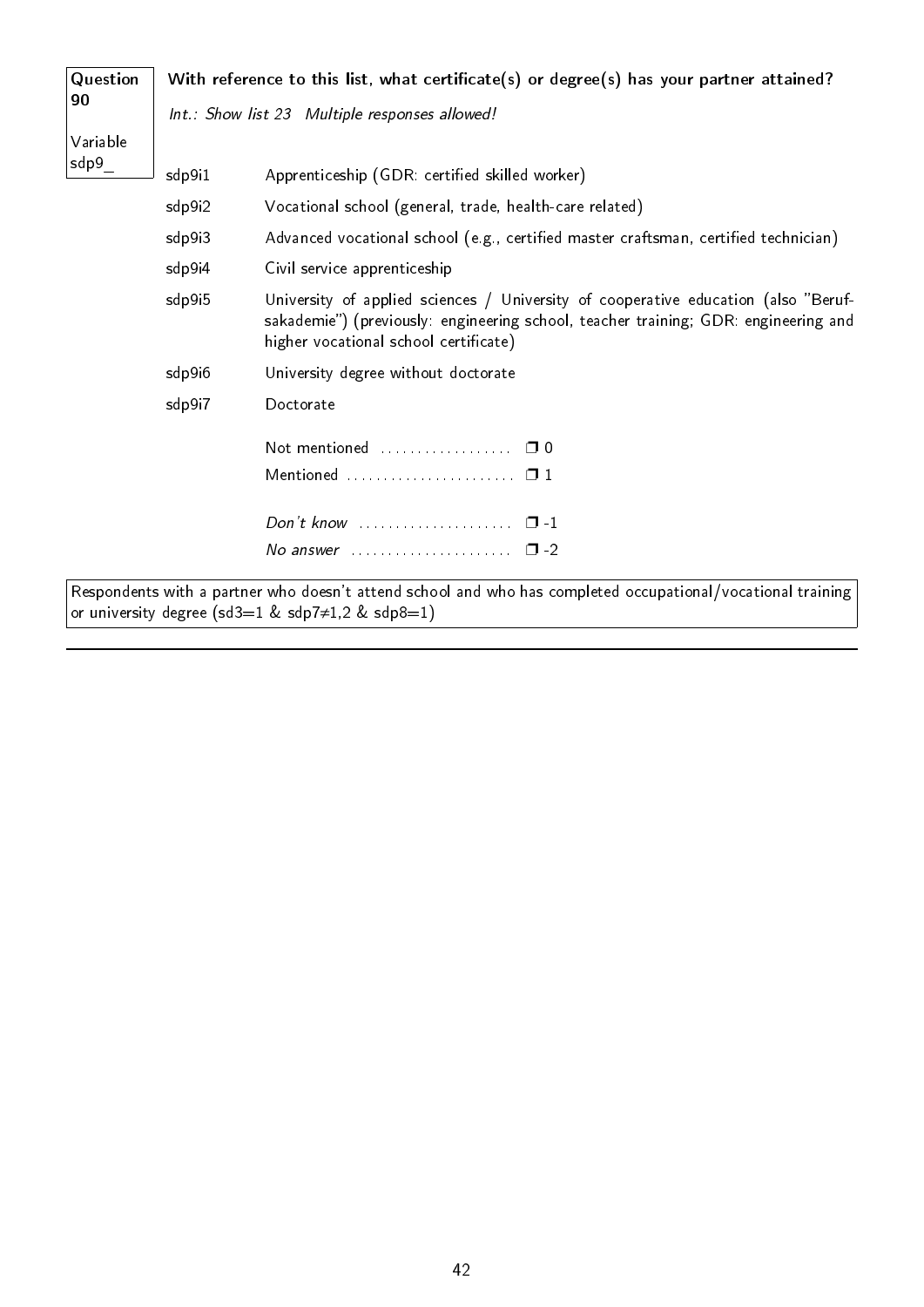# Partner's occupation

| Question                         | Which descriptions fit [name partner (sd4n)]'s current general employment situation? |                                                                                                                   |              |  |  |  |  |
|----------------------------------|--------------------------------------------------------------------------------------|-------------------------------------------------------------------------------------------------------------------|--------------|--|--|--|--|
| 91                               |                                                                                      | Int.: Show list 24 Multiple responses allowed!                                                                    |              |  |  |  |  |
| Variable<br>$\mathsf{sdp10}_{-}$ |                                                                                      |                                                                                                                   |              |  |  |  |  |
|                                  | sdp10i1                                                                              | Full-time employment                                                                                              |              |  |  |  |  |
|                                  | sdp10i2                                                                              | Self-employment                                                                                                   |              |  |  |  |  |
|                                  | sdp10i3                                                                              | Part-time employment (also multiple part-time jobs)                                                               |              |  |  |  |  |
|                                  | sdp10i4                                                                              | Internships, traineeship, including unpaid work                                                                   |              |  |  |  |  |
|                                  | sdp10i5                                                                              | Marginal part-time employment, mini-job, "Ein-Euro-Job" ("one-euro job" while<br>receiving unemployment benefits) |              |  |  |  |  |
|                                  | sdp10i6                                                                              | Occasional or irregular employment                                                                                |              |  |  |  |  |
|                                  | sdp10i7                                                                              | Vocational training / apprenticeship                                                                              |              |  |  |  |  |
|                                  | sdp10i8                                                                              | Maternity or paternity leave or other leave of absence for childcare                                              |              |  |  |  |  |
|                                  | sdp10i9                                                                              | Student (higher education)                                                                                        |              |  |  |  |  |
|                                  | sdp10i10                                                                             | Military service, alternative civilian service, voluntary social service year                                     |              |  |  |  |  |
|                                  | sdp10i11                                                                             | Unemployed, seeking employment                                                                                    |              |  |  |  |  |
|                                  | sdp10i12                                                                             | Housewife / Househusband                                                                                          |              |  |  |  |  |
|                                  | sdp10i13                                                                             | Other type of employment (namely:                                                                                 | (sdp10i130)) |  |  |  |  |
|                                  | sdp10i14                                                                             | Other type of non-employment                                                                                      |              |  |  |  |  |
|                                  | sdp10i15                                                                             | Early retirement, retirement, occupational disability                                                             |              |  |  |  |  |
|                                  |                                                                                      |                                                                                                                   |              |  |  |  |  |
|                                  |                                                                                      |                                                                                                                   |              |  |  |  |  |
|                                  |                                                                                      |                                                                                                                   |              |  |  |  |  |
|                                  |                                                                                      | No answer $\ldots \ldots \ldots \ldots \ldots \square$ -2                                                         |              |  |  |  |  |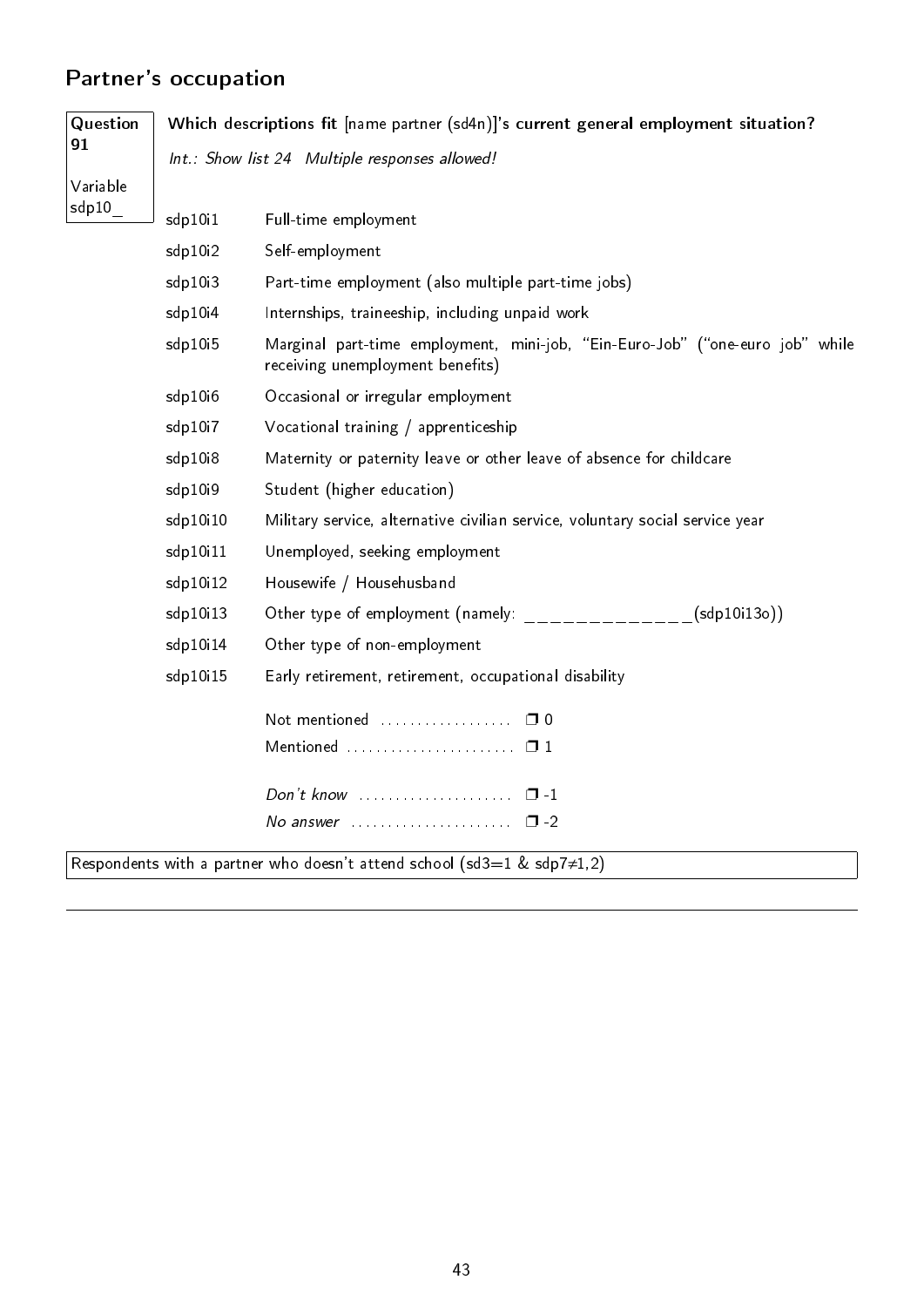### What is [name of partner (sd4n)]'s current occupational status?

Int.: Show list 25 Enter respective code!

Variable sdp11

92

**Question** 

| $\square$ 10<br>Self-employed farmers with 1 - 9 employees<br>$\Box$ 11<br>Self-employed farmers with 10 and more employees<br>$\Box$ 12<br>Self-employed academic professionals / "freie Berufe" with no employees<br>$\Box$ 13<br>Self-employed academic professionals / "freie Berufe" with 1 - 9 employees<br>$\Box$ 14<br>Self-employed academic professionals / "freie Berufe" with 10 or more<br>$\square$ 15<br>$\square$ 20<br>Other self-employed with 1 - 9 employees<br>$\square$ 21<br>Other self-employed with 10 or more employees<br>$\square$ 22<br>$\square$ 30<br>Civil servants / public administration (incl. judges and career sol-<br>diers)<br>Lower level (up to and including "Oberamtsmeister")<br>$\Box$ 40<br>Middle level (from "Assistent" up to and including "Hauptsekretär /<br>$\Box$ 41<br>Upper level (from "Inspektor" up to and including "Oberamtmann / Ober-<br>$\Box$ 42<br>White-collar workers<br>Industry and works foremen in a salaried position [1] [1] Industry and works foremen in a salaried position [1<br>$\square$ 50<br>Employees with simple duties (e.g., salesperson, clerk, stenographer)<br>$\square$ 51<br>Employees with qualified duties (e.g., executive officer, accountant, tech-<br>nical draftsman) (1999) (1999) (1999) (1999) (1999) (1999) (1999) (1999) (1999) (1999) (1999) (1999)<br>$\square$ 52<br>Employees with highly qualified duties or managerial functions (e.g., sci-<br>$\square$ 53<br>Employees with extensive executive duties (e.g., manager, managing di-<br>Blue-collar workers (also in farming)<br>$\Box$ 60<br>$\Box$ 61<br>$\Box$ 62<br>$\Box$ 63<br>Foremen<br>$\square$ 64<br>Apprentices / Trainees and interns<br>Apprentices/ trainees in trade, commerce, or public administration<br>$\square$ 70<br>Apprentices/ trainees in crafts and production<br>$\Box$ 71<br>Apprentices/ trainees in home economics or agriculture<br>$\Box$ 72<br>$\Box$ 73<br>$\Box$ 74<br>$\Box$ -1<br>$\Box$ -2 | Self-employed (also: unpaid family workers) |  |
|----------------------------------------------------------------------------------------------------------------------------------------------------------------------------------------------------------------------------------------------------------------------------------------------------------------------------------------------------------------------------------------------------------------------------------------------------------------------------------------------------------------------------------------------------------------------------------------------------------------------------------------------------------------------------------------------------------------------------------------------------------------------------------------------------------------------------------------------------------------------------------------------------------------------------------------------------------------------------------------------------------------------------------------------------------------------------------------------------------------------------------------------------------------------------------------------------------------------------------------------------------------------------------------------------------------------------------------------------------------------------------------------------------------------------------------------------------------------------------------------------------------------------------------------------------------------------------------------------------------------------------------------------------------------------------------------------------------------------------------------------------------------------------------------------------------------------------------------------------------------------------------------------------------------------------------------------------------------------------------------------|---------------------------------------------|--|
|                                                                                                                                                                                                                                                                                                                                                                                                                                                                                                                                                                                                                                                                                                                                                                                                                                                                                                                                                                                                                                                                                                                                                                                                                                                                                                                                                                                                                                                                                                                                                                                                                                                                                                                                                                                                                                                                                                                                                                                                    |                                             |  |
|                                                                                                                                                                                                                                                                                                                                                                                                                                                                                                                                                                                                                                                                                                                                                                                                                                                                                                                                                                                                                                                                                                                                                                                                                                                                                                                                                                                                                                                                                                                                                                                                                                                                                                                                                                                                                                                                                                                                                                                                    |                                             |  |
|                                                                                                                                                                                                                                                                                                                                                                                                                                                                                                                                                                                                                                                                                                                                                                                                                                                                                                                                                                                                                                                                                                                                                                                                                                                                                                                                                                                                                                                                                                                                                                                                                                                                                                                                                                                                                                                                                                                                                                                                    |                                             |  |
|                                                                                                                                                                                                                                                                                                                                                                                                                                                                                                                                                                                                                                                                                                                                                                                                                                                                                                                                                                                                                                                                                                                                                                                                                                                                                                                                                                                                                                                                                                                                                                                                                                                                                                                                                                                                                                                                                                                                                                                                    |                                             |  |
|                                                                                                                                                                                                                                                                                                                                                                                                                                                                                                                                                                                                                                                                                                                                                                                                                                                                                                                                                                                                                                                                                                                                                                                                                                                                                                                                                                                                                                                                                                                                                                                                                                                                                                                                                                                                                                                                                                                                                                                                    |                                             |  |
|                                                                                                                                                                                                                                                                                                                                                                                                                                                                                                                                                                                                                                                                                                                                                                                                                                                                                                                                                                                                                                                                                                                                                                                                                                                                                                                                                                                                                                                                                                                                                                                                                                                                                                                                                                                                                                                                                                                                                                                                    |                                             |  |
|                                                                                                                                                                                                                                                                                                                                                                                                                                                                                                                                                                                                                                                                                                                                                                                                                                                                                                                                                                                                                                                                                                                                                                                                                                                                                                                                                                                                                                                                                                                                                                                                                                                                                                                                                                                                                                                                                                                                                                                                    |                                             |  |
|                                                                                                                                                                                                                                                                                                                                                                                                                                                                                                                                                                                                                                                                                                                                                                                                                                                                                                                                                                                                                                                                                                                                                                                                                                                                                                                                                                                                                                                                                                                                                                                                                                                                                                                                                                                                                                                                                                                                                                                                    |                                             |  |
|                                                                                                                                                                                                                                                                                                                                                                                                                                                                                                                                                                                                                                                                                                                                                                                                                                                                                                                                                                                                                                                                                                                                                                                                                                                                                                                                                                                                                                                                                                                                                                                                                                                                                                                                                                                                                                                                                                                                                                                                    |                                             |  |
|                                                                                                                                                                                                                                                                                                                                                                                                                                                                                                                                                                                                                                                                                                                                                                                                                                                                                                                                                                                                                                                                                                                                                                                                                                                                                                                                                                                                                                                                                                                                                                                                                                                                                                                                                                                                                                                                                                                                                                                                    |                                             |  |
|                                                                                                                                                                                                                                                                                                                                                                                                                                                                                                                                                                                                                                                                                                                                                                                                                                                                                                                                                                                                                                                                                                                                                                                                                                                                                                                                                                                                                                                                                                                                                                                                                                                                                                                                                                                                                                                                                                                                                                                                    |                                             |  |
|                                                                                                                                                                                                                                                                                                                                                                                                                                                                                                                                                                                                                                                                                                                                                                                                                                                                                                                                                                                                                                                                                                                                                                                                                                                                                                                                                                                                                                                                                                                                                                                                                                                                                                                                                                                                                                                                                                                                                                                                    |                                             |  |
|                                                                                                                                                                                                                                                                                                                                                                                                                                                                                                                                                                                                                                                                                                                                                                                                                                                                                                                                                                                                                                                                                                                                                                                                                                                                                                                                                                                                                                                                                                                                                                                                                                                                                                                                                                                                                                                                                                                                                                                                    |                                             |  |
|                                                                                                                                                                                                                                                                                                                                                                                                                                                                                                                                                                                                                                                                                                                                                                                                                                                                                                                                                                                                                                                                                                                                                                                                                                                                                                                                                                                                                                                                                                                                                                                                                                                                                                                                                                                                                                                                                                                                                                                                    |                                             |  |
|                                                                                                                                                                                                                                                                                                                                                                                                                                                                                                                                                                                                                                                                                                                                                                                                                                                                                                                                                                                                                                                                                                                                                                                                                                                                                                                                                                                                                                                                                                                                                                                                                                                                                                                                                                                                                                                                                                                                                                                                    |                                             |  |
|                                                                                                                                                                                                                                                                                                                                                                                                                                                                                                                                                                                                                                                                                                                                                                                                                                                                                                                                                                                                                                                                                                                                                                                                                                                                                                                                                                                                                                                                                                                                                                                                                                                                                                                                                                                                                                                                                                                                                                                                    |                                             |  |
|                                                                                                                                                                                                                                                                                                                                                                                                                                                                                                                                                                                                                                                                                                                                                                                                                                                                                                                                                                                                                                                                                                                                                                                                                                                                                                                                                                                                                                                                                                                                                                                                                                                                                                                                                                                                                                                                                                                                                                                                    |                                             |  |
|                                                                                                                                                                                                                                                                                                                                                                                                                                                                                                                                                                                                                                                                                                                                                                                                                                                                                                                                                                                                                                                                                                                                                                                                                                                                                                                                                                                                                                                                                                                                                                                                                                                                                                                                                                                                                                                                                                                                                                                                    |                                             |  |
|                                                                                                                                                                                                                                                                                                                                                                                                                                                                                                                                                                                                                                                                                                                                                                                                                                                                                                                                                                                                                                                                                                                                                                                                                                                                                                                                                                                                                                                                                                                                                                                                                                                                                                                                                                                                                                                                                                                                                                                                    |                                             |  |
|                                                                                                                                                                                                                                                                                                                                                                                                                                                                                                                                                                                                                                                                                                                                                                                                                                                                                                                                                                                                                                                                                                                                                                                                                                                                                                                                                                                                                                                                                                                                                                                                                                                                                                                                                                                                                                                                                                                                                                                                    |                                             |  |
|                                                                                                                                                                                                                                                                                                                                                                                                                                                                                                                                                                                                                                                                                                                                                                                                                                                                                                                                                                                                                                                                                                                                                                                                                                                                                                                                                                                                                                                                                                                                                                                                                                                                                                                                                                                                                                                                                                                                                                                                    |                                             |  |
|                                                                                                                                                                                                                                                                                                                                                                                                                                                                                                                                                                                                                                                                                                                                                                                                                                                                                                                                                                                                                                                                                                                                                                                                                                                                                                                                                                                                                                                                                                                                                                                                                                                                                                                                                                                                                                                                                                                                                                                                    |                                             |  |
|                                                                                                                                                                                                                                                                                                                                                                                                                                                                                                                                                                                                                                                                                                                                                                                                                                                                                                                                                                                                                                                                                                                                                                                                                                                                                                                                                                                                                                                                                                                                                                                                                                                                                                                                                                                                                                                                                                                                                                                                    |                                             |  |
|                                                                                                                                                                                                                                                                                                                                                                                                                                                                                                                                                                                                                                                                                                                                                                                                                                                                                                                                                                                                                                                                                                                                                                                                                                                                                                                                                                                                                                                                                                                                                                                                                                                                                                                                                                                                                                                                                                                                                                                                    |                                             |  |
|                                                                                                                                                                                                                                                                                                                                                                                                                                                                                                                                                                                                                                                                                                                                                                                                                                                                                                                                                                                                                                                                                                                                                                                                                                                                                                                                                                                                                                                                                                                                                                                                                                                                                                                                                                                                                                                                                                                                                                                                    |                                             |  |
|                                                                                                                                                                                                                                                                                                                                                                                                                                                                                                                                                                                                                                                                                                                                                                                                                                                                                                                                                                                                                                                                                                                                                                                                                                                                                                                                                                                                                                                                                                                                                                                                                                                                                                                                                                                                                                                                                                                                                                                                    |                                             |  |
|                                                                                                                                                                                                                                                                                                                                                                                                                                                                                                                                                                                                                                                                                                                                                                                                                                                                                                                                                                                                                                                                                                                                                                                                                                                                                                                                                                                                                                                                                                                                                                                                                                                                                                                                                                                                                                                                                                                                                                                                    |                                             |  |
|                                                                                                                                                                                                                                                                                                                                                                                                                                                                                                                                                                                                                                                                                                                                                                                                                                                                                                                                                                                                                                                                                                                                                                                                                                                                                                                                                                                                                                                                                                                                                                                                                                                                                                                                                                                                                                                                                                                                                                                                    |                                             |  |
|                                                                                                                                                                                                                                                                                                                                                                                                                                                                                                                                                                                                                                                                                                                                                                                                                                                                                                                                                                                                                                                                                                                                                                                                                                                                                                                                                                                                                                                                                                                                                                                                                                                                                                                                                                                                                                                                                                                                                                                                    |                                             |  |
|                                                                                                                                                                                                                                                                                                                                                                                                                                                                                                                                                                                                                                                                                                                                                                                                                                                                                                                                                                                                                                                                                                                                                                                                                                                                                                                                                                                                                                                                                                                                                                                                                                                                                                                                                                                                                                                                                                                                                                                                    |                                             |  |
|                                                                                                                                                                                                                                                                                                                                                                                                                                                                                                                                                                                                                                                                                                                                                                                                                                                                                                                                                                                                                                                                                                                                                                                                                                                                                                                                                                                                                                                                                                                                                                                                                                                                                                                                                                                                                                                                                                                                                                                                    |                                             |  |
|                                                                                                                                                                                                                                                                                                                                                                                                                                                                                                                                                                                                                                                                                                                                                                                                                                                                                                                                                                                                                                                                                                                                                                                                                                                                                                                                                                                                                                                                                                                                                                                                                                                                                                                                                                                                                                                                                                                                                                                                    |                                             |  |
|                                                                                                                                                                                                                                                                                                                                                                                                                                                                                                                                                                                                                                                                                                                                                                                                                                                                                                                                                                                                                                                                                                                                                                                                                                                                                                                                                                                                                                                                                                                                                                                                                                                                                                                                                                                                                                                                                                                                                                                                    |                                             |  |

Respondents with a partner who doesn't attend scho $q\nmid q$ and is employed (sd3=1 & sdp7≠1,2 & (sdp10i1=1 |  $\frac{44}{15}$ sdp10i2=1 | sdp10i3=1 | sdp10i4=1 | sdp10i5=1 | sdp $10i6=1$  | sdp $10i7=1$  | sdp $10i8=1$  | sdp $10i13=1$ ))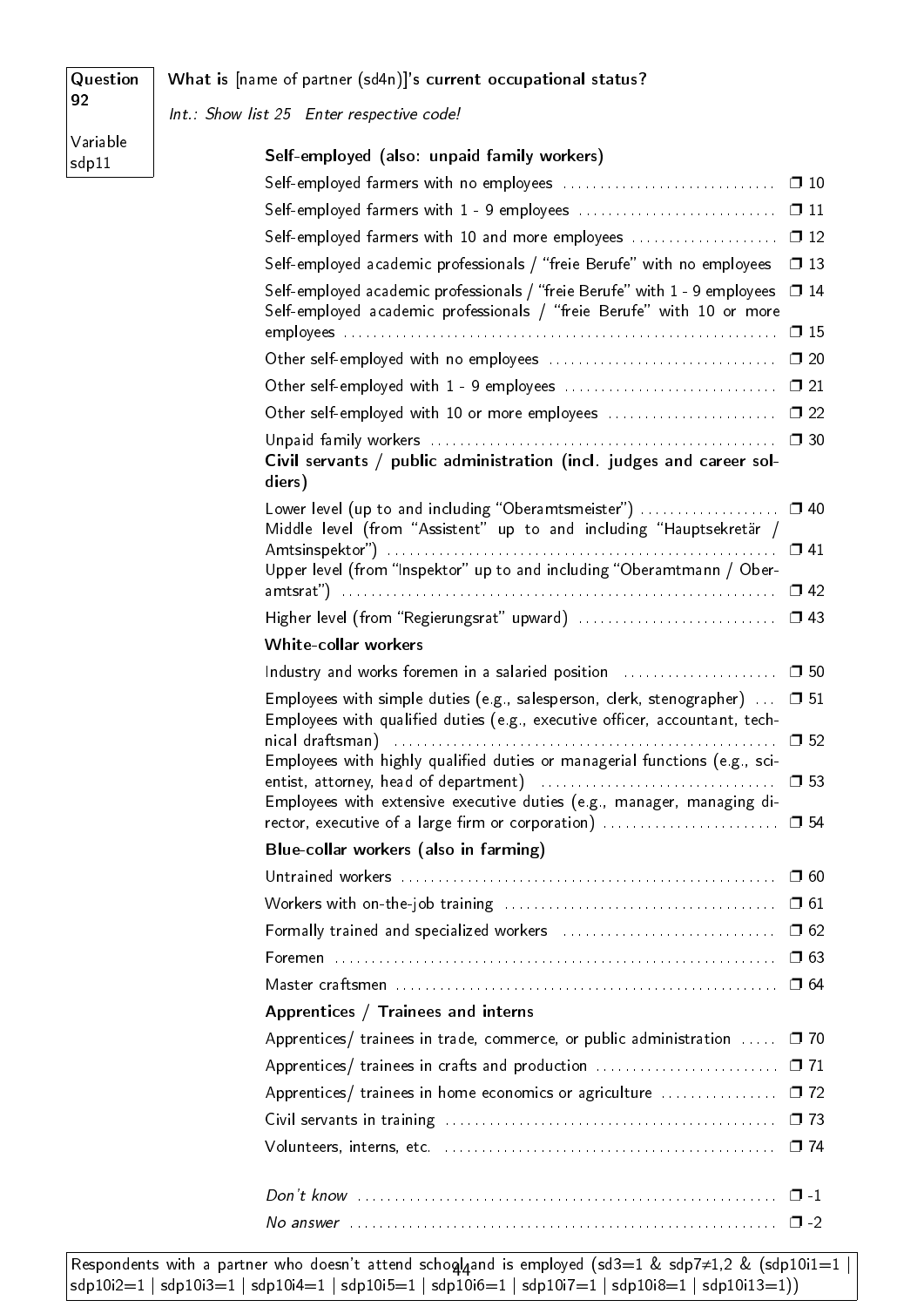| $\sqrt{Q}$ uestion<br> 93 | On average, how many hours does [name of partner (sd4n)] work per week including<br>overtime?              |
|---------------------------|------------------------------------------------------------------------------------------------------------|
| Variable<br>sdp12         | hours per week                                                                                             |
|                           |                                                                                                            |
|                           | No answer $\ldots \ldots \ldots \ldots \ldots \square$ -2                                                  |
|                           | Respondents with a partner who doesn't attend school and is employed (sd3=1 & sdp7 $\neq$ 1,2 & (sdp10i1=1 |

sdp10i2=1 | sdp10i3=1 | sdp10i4=1 | sdp10i5=1 | sdp10i6=1 | sdp10i7=1 | sdp10i8=1 | sdp10i13=1))

### Division of labor in the partnership

**Question** 94 Variable pa14\_

I would now like to ask you about how you and your partner organize your daily lives. To what extent do you and [name partner (sd4n)] share duties in the following domains? If you have a housemaid, nanny, or similar household help, then refer in your answers only to the portion of the work done by you and/or your partner.

Int.: Show list 26

| pa 14 i 1 | Housework (washing, cooking, cleaning)                           |  |
|-----------|------------------------------------------------------------------|--|
| pa 14i2   | Shopping                                                         |  |
| pa 14i3   | Home and auto repairs                                            |  |
| pa 14 i 4 | Financial and administrative matters                             |  |
| pa 14 i 5 | Taking care of the children                                      |  |
|           | (Almost) completely, my partner $\Box$ 1                         |  |
|           | For the most part, my partner $\dots$ $\Box$ 2                   |  |
|           | Split about 50/50 □ 3                                            |  |
|           | For the most part, me $\dots\dots\dots \square$ 4                |  |
|           | (Almost) completely, me $\ldots \ldots \square$ 5                |  |
|           |                                                                  |  |
|           | Doesn't apply to our situation $\Box$ 7                          |  |
|           |                                                                  |  |
|           | No answer $\ldots \ldots \ldots \ldots \ldots \ldots \square$ -2 |  |

Respondents with a partner who cohabit with their partner (sd3=1 & sd7e1=1) at pa14i5 an additional restriction: only those respondents with at least one child in household (sd20kx=1,2 for at least one x)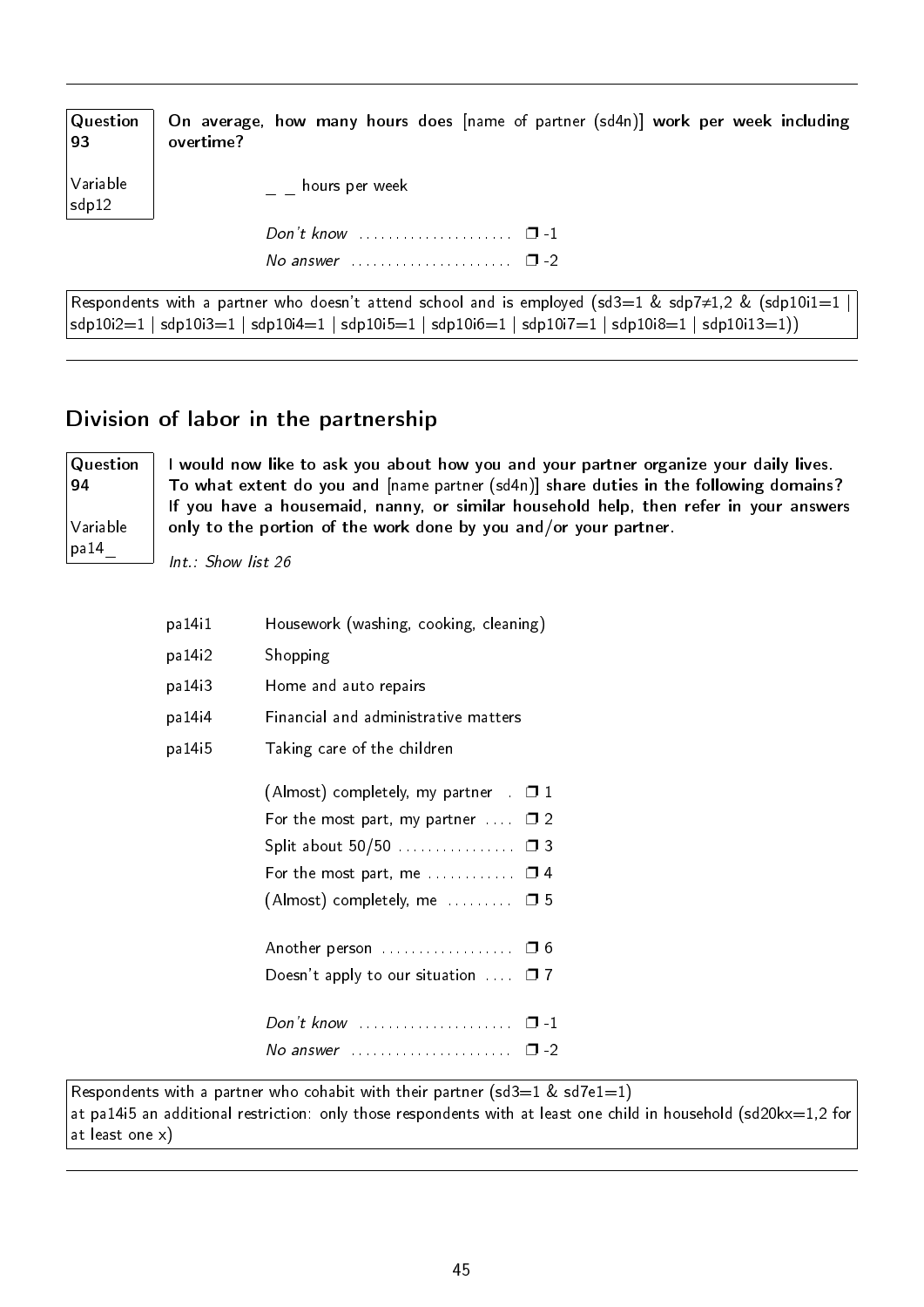| Question<br>95    | Looking at both housework and paid work: How fair is the division of labor between you<br>and your partner? |  |  |
|-------------------|-------------------------------------------------------------------------------------------------------------|--|--|
| Variable<br> pa15 | Int.: Show list 27                                                                                          |  |  |
|                   | I do much more than my fair share. $\ldots \ldots \ldots \ldots \ldots \ldots \ldots \ldots \quad \Box$ 1   |  |  |
|                   |                                                                                                             |  |  |
|                   | $\Box$ 3                                                                                                    |  |  |
|                   |                                                                                                             |  |  |
|                   |                                                                                                             |  |  |
|                   | $\Box$ 1                                                                                                    |  |  |
|                   | $\Box$ 2                                                                                                    |  |  |
|                   | Respondents with a partner who cohabit with their partner (sd3=1 & sd7e1=1)                                 |  |  |

### Consent to partner survey

| Question           | We would also like to include your partner in our survey and ask him fremale partner          |
|--------------------|-----------------------------------------------------------------------------------------------|
| 96                 | $(sd4g=2)$ : her] to fill out a questionnaire as well. The questions will be similar to those |
|                    | in this interview. For his/her participation he/she will receive a ticket for the ARD TV      |
| Variable           | lottery.                                                                                      |
| $\epsilon$ cps $1$ | Do you consent to your partner's participation in our survey?                                 |

Int.: In case of refusal: Participation of your partner is very important in order to obtain reliable and meaningful results. Certainly, all regulations regarding data privacy also apply for the survey of your partner, and we guarantee our strict compliance with these regulations.

Comment: This guideline was just displayed if the answer `no' was already chosen. Afterwards the question was displayed again. If `no' was chosen again, the interview continued with the next question.

| Don't know $\ldots$ $\ldots$ $\ldots$ $\ldots$ $\Box$ -1 |  |
|----------------------------------------------------------|--|
|                                                          |  |

Respondents with a partner  $(sd3=1)$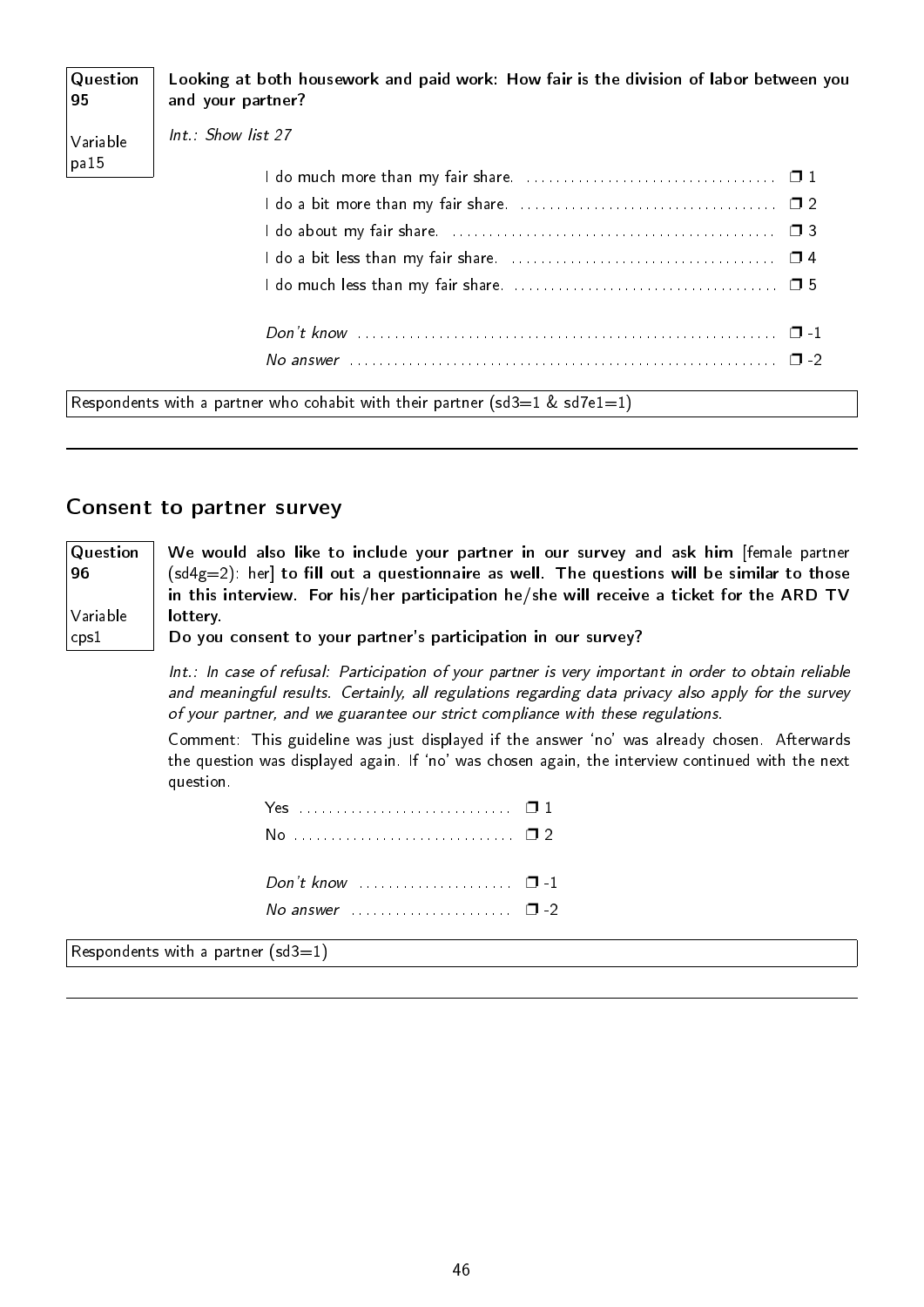## Frage 97

In addition to the German version, there are German, English, Russian, and Turkish versions of the questionnaire. Which one would be best for your partner?

| Variable         |
|------------------|
| eps <sub>2</sub> |

| German  01   |  |
|--------------|--|
|              |  |
| Turkish  □ 3 |  |
|              |  |
|              |  |
|              |  |
|              |  |
|              |  |

Respondents with a partner who have agreed to the partner interview (sd3=1 & cps1=1)

| Question<br>98   |                                         | Please give me your partner's name [respondents who don't cohabit with their partner<br>$(sd7e1\neq 1)$ and your partner's full address.                                                                                                                                                                             |  |  |
|------------------|-----------------------------------------|----------------------------------------------------------------------------------------------------------------------------------------------------------------------------------------------------------------------------------------------------------------------------------------------------------------------|--|--|
| Variable<br>cps3 | ticket by mail.                         | Int.: Name and address of partner are needed in order to send the questionnaire as well as the<br>If respondent doesn't say the first and last name: Please tell me at least the first and last name!                                                                                                                |  |  |
|                  | next question.                          | Comment: The fields "first name" and "last name" had to be filled in so as to continue on to the                                                                                                                                                                                                                     |  |  |
|                  | promptly requested.                     | If the address of the partner was not filled in, it was not necessary to mark "same address as respon-<br>dent" or "didn't get address" to continue with next question. If the interviewer filled in an address<br>and simultaniously marked "same address as respondent" or "didn't get address", clarification was |  |  |
|                  | cps3i1                                  | First Name:                                                                                                                                                                                                                                                                                                          |  |  |
|                  | cps3i2                                  | Last Name:                                                                                                                                                                                                                                                                                                           |  |  |
|                  | cps3i3                                  | Address<br>(Street, House<br>Code,<br>$City)$ :<br>Zip<br>no.<br>_ _ _ _ _ _ _ _ _ _ _ _ _ _ _                                                                                                                                                                                                                       |  |  |
|                  |                                         | Note: the following categories are just for the 3rd item (address)                                                                                                                                                                                                                                                   |  |  |
|                  |                                         |                                                                                                                                                                                                                                                                                                                      |  |  |
|                  |                                         |                                                                                                                                                                                                                                                                                                                      |  |  |
|                  |                                         |                                                                                                                                                                                                                                                                                                                      |  |  |
|                  | cps3i1, cps3i2 are not in the data set. | Respondents with a partner who have agreed to the partner interview (sd3=1 & cps1=1) Comment: Variables                                                                                                                                                                                                              |  |  |

| $\sf{Text}~1$                                                                                                   | The questionnaire will be sent to your partner by mail. He/she just needs to fill it out<br>and send it back to us; we pay for postage. |  |
|-----------------------------------------------------------------------------------------------------------------|-----------------------------------------------------------------------------------------------------------------------------------------|--|
| $ $ cps                                                                                                         |                                                                                                                                         |  |
| Respondents with a partner, who have agreed to partner interview, and who find a German, an English, a Russian, |                                                                                                                                         |  |
| or a Turkish questionnaire suitable (sd3=1 & cps1=1 & cps2>1) Comment: Variables cps are not in the data $\mid$ |                                                                                                                                         |  |
| $ $ set $ $                                                                                                     |                                                                                                                                         |  |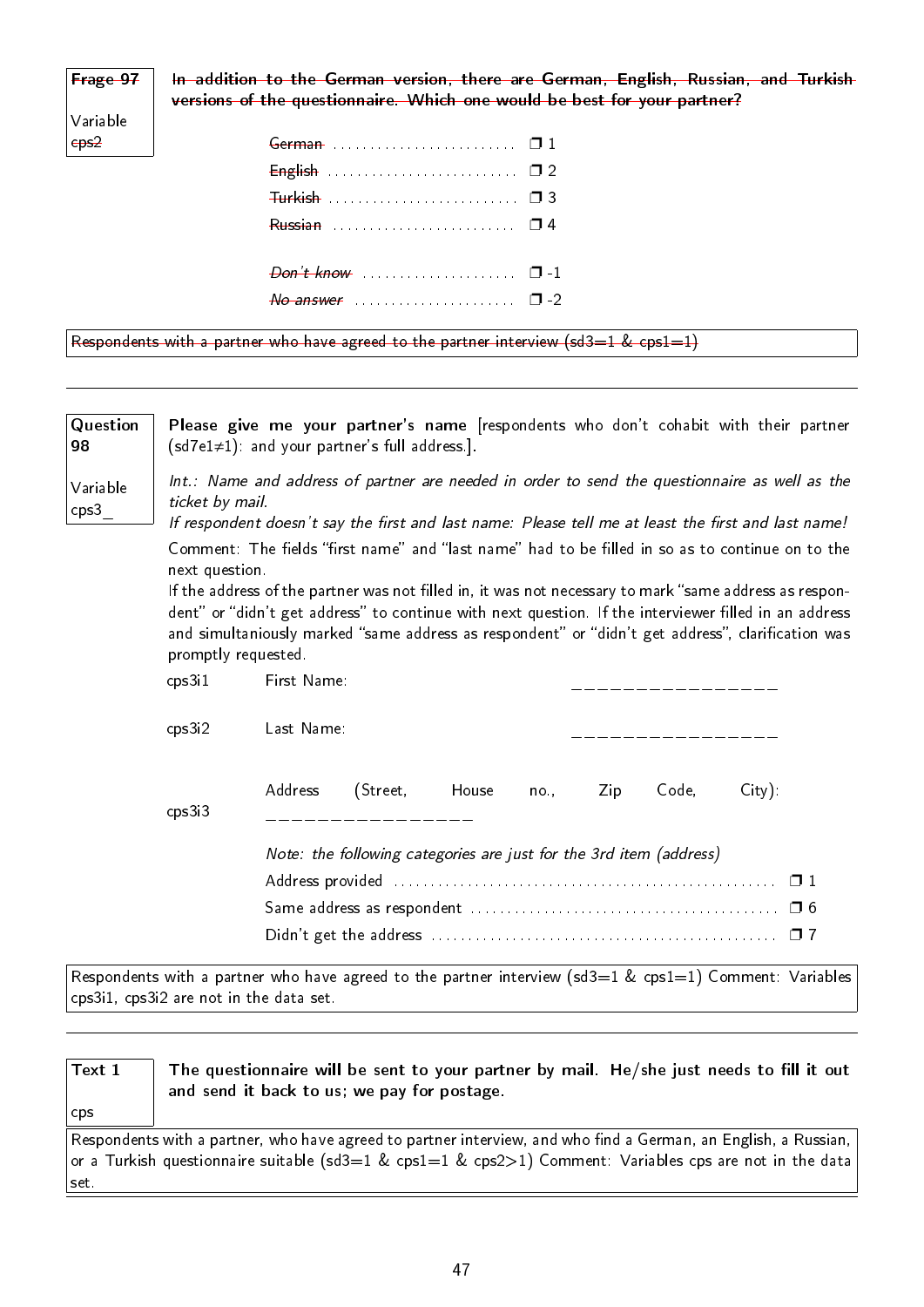Frage 99 Is [name partner (sd4n)] present at the moment, and can I give the questionnaire to him  $[female$  partner  $(sd4g=2)$ : her] right now?

| Variable |  |
|----------|--|
| eps4     |  |

| $\frac{1}{2}$ |  |
|---------------|--|
|               |  |
|               |  |

Respondents with a partner, who have agreed to partner interview, and who find a German questionnaire suitable  $(sd3=1 \& cps1=1 \& cps2=1)$ 

Text 2 cps Let me set you up to start the next part of the interview. For the following topics you can enter your answers yourself. After that, I will give the questionnaire to your partner. Should your partner finish filling out the questionnaire by the end of our interview, I can collect the questionnaire right away.

> Int.: Label partner questionaire with necessary information: Now please label the partner questionnaire. For that purpose please enter the following numbers on the front page of the questionnaire: Wave: ... List number: ... Serial number: ... Household number: ...

> Comment: In order to continue, the interviewer has to mark that the partner questionnaire was labeled correctly.

Respondents with a partner, who have agreed to partner interview, and who find a German questionnaire suitable, and whose partner is present at the moment  $(sd3=1 \& csp3=1 \& csp3=1 \& csp4=1)$ 

### Indicators of partnership quality (CASI)

For the following topics we would like you to answer the questions by yourself. I will now give you the computer so you can answer the following questions.

I will show you how to enter your answers and am available in case you have any questions.

Here you see a sample question.

If you are ready to begin with this part, please click `YES.'

If you have questions, please feel free to ask. Are you ready?

To continue with the next question, click `Go to next question.'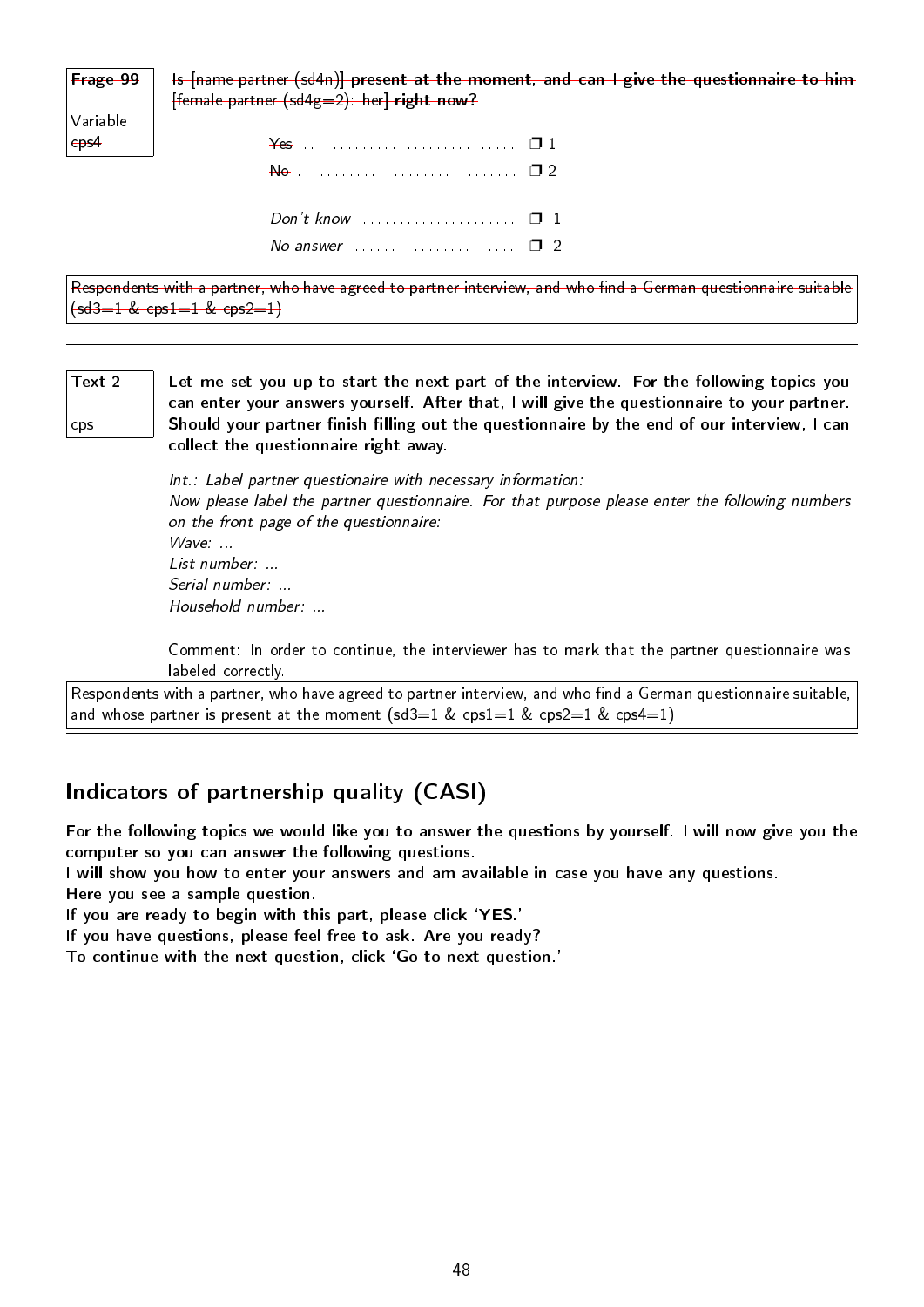| Frage 100        |                                      | When your partner is stressed out, how often do you do the following things?                                                     |
|------------------|--------------------------------------|----------------------------------------------------------------------------------------------------------------------------------|
| Variable         |                                      |                                                                                                                                  |
| <del>pa 16</del> |                                      | pa16i1 - Het [name partner (sd4n)] know that I understand him [female partner: her].                                             |
|                  |                                      | pa16i2 - Histen to [name partner] and give him [female partner: her] the chance to express<br>himself [female partner: herself]. |
|                  |                                      | pa16i3 - I support [Name of partner] in concrete ways when he ffemale partner: she] has a<br>problem-                            |
|                  |                                      | When you are stressed out, how often does your partner do the following things?                                                  |
|                  | <del>pa 16i 4 -</del>                | [Name partner] lets me know that he [female partner: she] understands me.                                                        |
|                  |                                      | pa16i5 - [Name partner] listens to me and gives me the chance to express myself.                                                 |
|                  |                                      | pa16i6 - [Name partner] supports me in concrete ways when I have a problem.                                                      |
|                  |                                      |                                                                                                                                  |
|                  |                                      |                                                                                                                                  |
|                  |                                      | Sometimes $\ldots$ $\ldots$ $\ldots$ $\ldots$ $\Box$ 3                                                                           |
|                  |                                      |                                                                                                                                  |
|                  |                                      |                                                                                                                                  |
|                  |                                      |                                                                                                                                  |
|                  |                                      | $\frac{1}{1}$ don't want to answer that $\ldots$ $\Box$ -2                                                                       |
|                  | Respondents with a partner $(sd3=1)$ |                                                                                                                                  |
|                  |                                      |                                                                                                                                  |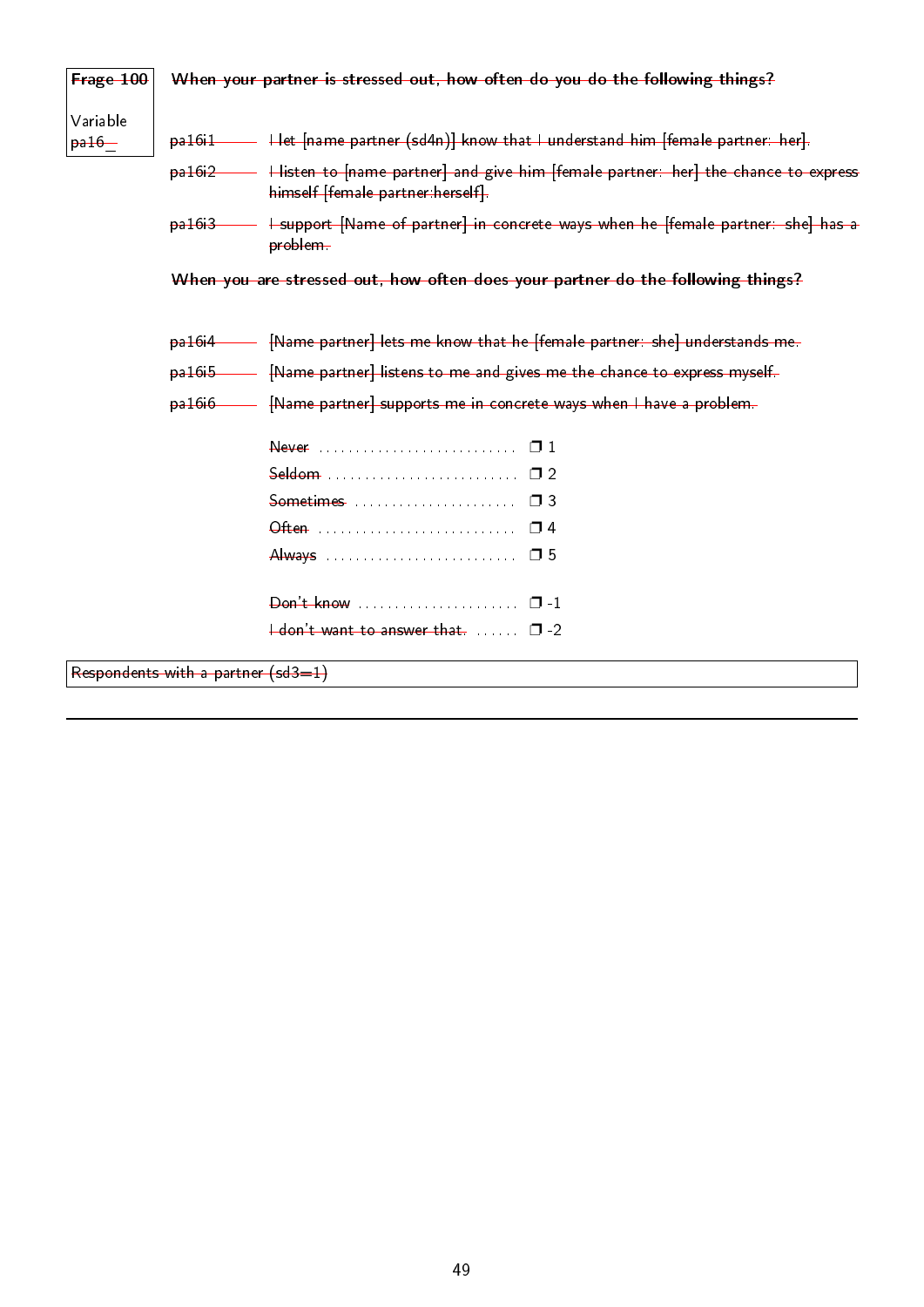| Frage 101           |                                      | How often do the following things happen in your partnership?                                            |
|---------------------|--------------------------------------|----------------------------------------------------------------------------------------------------------|
| Variable<br>$pa17-$ |                                      | pa17i1 - How often do you tell [name partner (sd4n)] what you're thinking?                               |
|                     |                                      | pa17i2 - How often does [name partner] express recognition for what you've done?                         |
|                     |                                      | pa17i3 - How often does [name partner] make you do things his [female partner (sd4g=2).<br>$her$ way $2$ |
|                     |                                      | pa17i4 - How often are you and [name partner] annoyed or angry with each other?                          |
|                     | $6a + 76$                            | —— How often does [name partner] show that he [female partner: she] appreciates you?                     |
|                     | $p_0 + 76$                           | - How often do you and [name partner] disagree and quarrel?                                              |
|                     | $p$ a $17+7$                         | How often does [name partner] get his [female partner: her] way when you can't<br>agree on something?    |
|                     | p <sub>a</sub> 17 <sub>i</sub> 8     | How often do you share your secrets and private feelings with [name partner]?                            |
|                     |                                      |                                                                                                          |
|                     |                                      | Seldom  02                                                                                               |
|                     |                                      | $S$ ometimes $\Box$                                                                                      |
|                     |                                      |                                                                                                          |
|                     |                                      |                                                                                                          |
|                     |                                      | Don't know $\ldots$ $\ldots$ $\ldots$ $\ldots$ $\ldots$ $\Box$ -1                                        |
|                     |                                      | $\dots$ $\Box$ -2                                                                                        |
|                     | Respondents with a partner $(sd3=1)$ |                                                                                                          |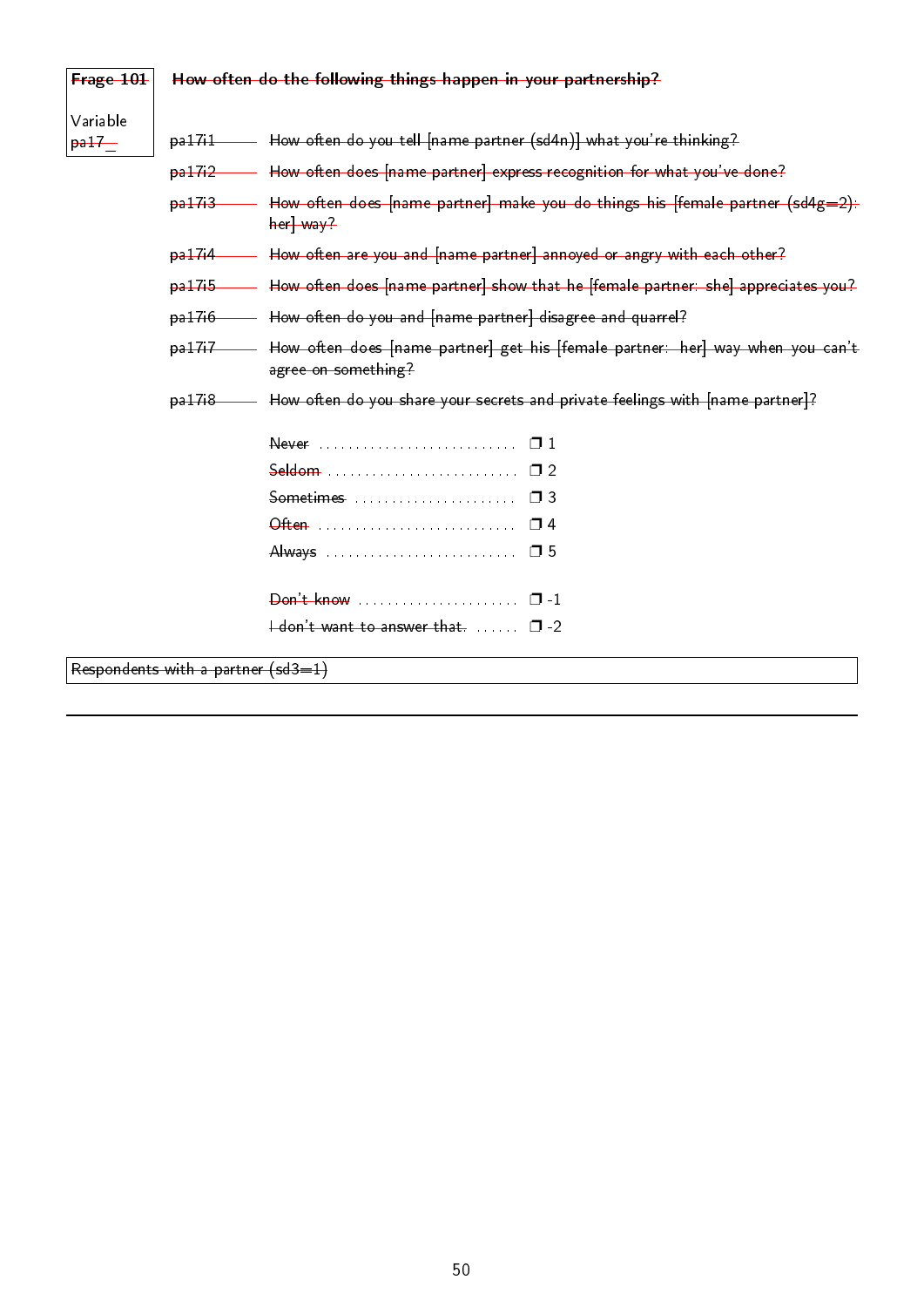## Frage 102 Variable

pa18\_

### When you think about your partnership, to what extent do the following statements apply to your situation?

pa18i1 [Name partner (sd4n)] finds it quite all right if I stand up for my own interests in our partnership.

- pa18i2 Sometimes I'm afraid that [name partner] would rather spend time with others than with me
- pa18i3 When we have a problem, [name partner] only thinks about his [female partner (sd4g=2): her] own needs.
- pa18i4 [Name partner] clings to me so much that I feel like I'm suffocating.
- pa18i5 It's up to me how I get along in my partnership.
- $p$ a18i6  $\longrightarrow$  I can settle my personal matters by myself without causing conflicts with [name partner].
- pa18i7 **I** have the feeling that I like [name partner] more than he [female partner: she] likes me.
- $p$ a18i8 If I address a problem, it just annoys him [female partner (sd4g=2): her] and makes him [female partner: her] angry.
- pa18i9 Fean fulfill [name partner]'s needs very well.
- pa18i10 Sometimes I'm not sure if [name partner] enjoys being with me as much as I enjoy being with him [female partner: her].
- pa18i11 In our partnership I can usually do what I want.
- pa18i12 I'm often afraid [name partner] will think I'm silly or stupid if I make a mistake.
- pa18i13 If I wanted to change something in our partnership, I know that [name partner] would not take my concerns seriously.
- pa18i14 [Name partner] clings to me so tightly that I can't do what I want.
- pa18i15 When I disappoint or annoy [name partner], I become afraid that he [female partner: she] won't like me anymore.
- pa18i16 **In our partnership I can follow my own interests without [name partner] getting upset.**
- pa18i17 When I plan something for our partnership, I am also able to realize it.
- pa18i18 [Name partner] can fulfill my needs very well.

| <del>Not at all</del> |                                                |  | $1 \t2 \t3 \t4 \t5$<br>п п п п |  | Absolutely |
|-----------------------|------------------------------------------------|--|--------------------------------|--|------------|
|                       | $\mathsf{Don't know}$ $\Box$                   |  |                                |  |            |
|                       | $\frac{1}{2}$ don't want to answer that $\Box$ |  |                                |  |            |

Respondents with a partner (sd3=1)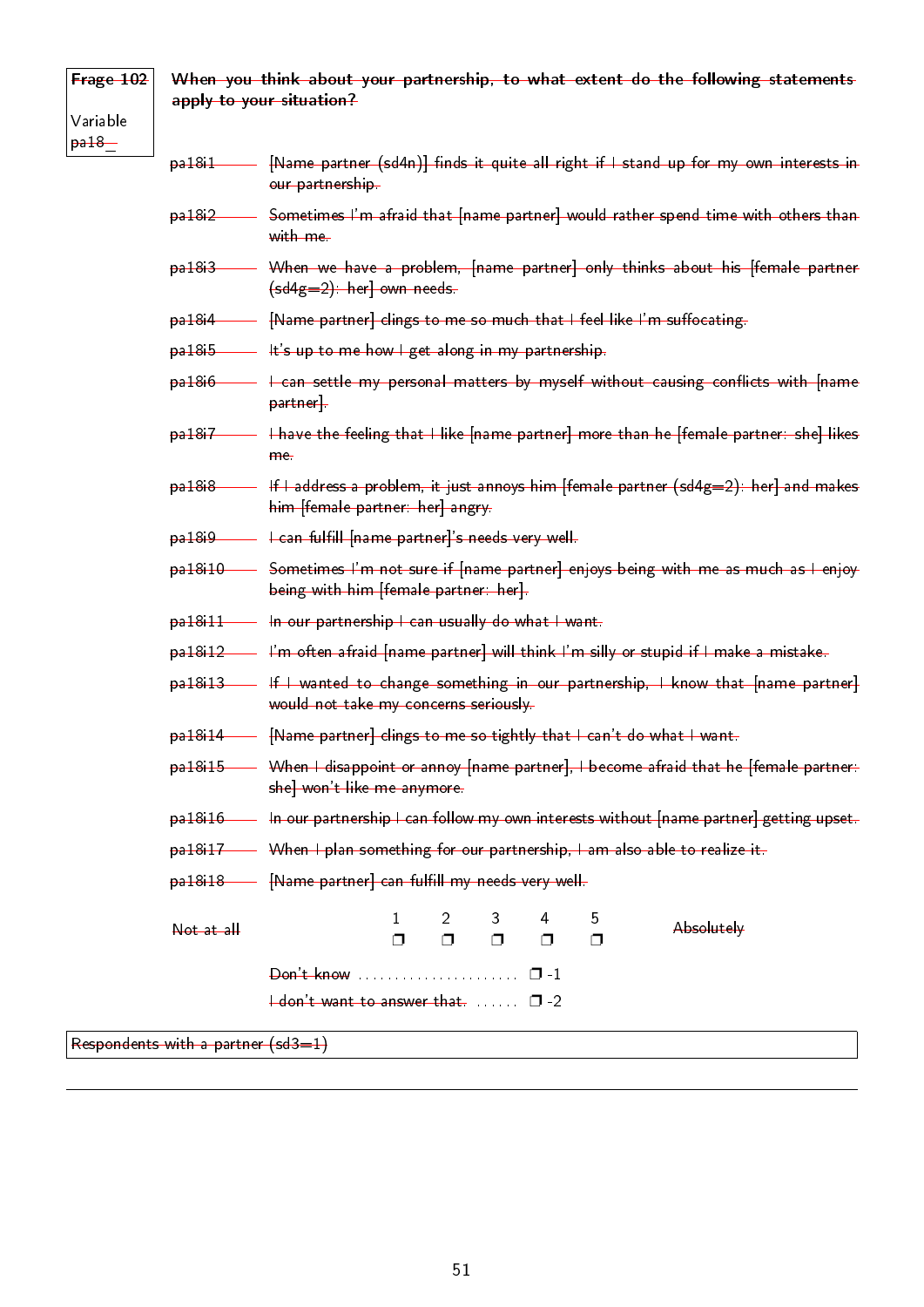| Question              | Overall, how satisfied are you with your relationship?                                                                                      |  |  |  |  |
|-----------------------|---------------------------------------------------------------------------------------------------------------------------------------------|--|--|--|--|
| 103<br>Variable       | 4<br>.5<br>6<br>89<br>-10<br>0<br>Very dissatisfied<br>Very satisfied<br>$\Box$<br>$\Box$<br>$\Box$<br>$\Box$<br>$\Box$<br>$\Box$<br>$\Box$ |  |  |  |  |
| sat3                  |                                                                                                                                             |  |  |  |  |
|                       | I don't want to answer that. $\Box$ $\Box$ -2                                                                                               |  |  |  |  |
|                       | Respondents with a partner (sd3=1)                                                                                                          |  |  |  |  |
|                       |                                                                                                                                             |  |  |  |  |
| Frage 104             | What do you think: how satisfied is [name partner (sd4n)] with your relationship?                                                           |  |  |  |  |
| Variable<br>sat4      | 4 5 6 7 8 9<br>3 <sup>2</sup><br>10<br>Very satisfied<br>Very dissatisfied<br>n n n<br>0000<br>$\Box$                                       |  |  |  |  |
|                       |                                                                                                                                             |  |  |  |  |
|                       | $\frac{1}{2}$ don't want to answer that $\ldots$ $\Box$ -2                                                                                  |  |  |  |  |
|                       | Respondents with a partner $(sd3=1)$                                                                                                        |  |  |  |  |
|                       |                                                                                                                                             |  |  |  |  |
| Frage 105<br>Variable | How do you see your partnership? To what extent do the following statements apply to<br>y <sub>0</sub> u <sup>2</sup>                       |  |  |  |  |

| <del>pa 19+1 -</del> |  | I would like for our partnership to last for a long time- |
|----------------------|--|-----------------------------------------------------------|
|                      |  |                                                           |

- pa19i2 **Often, I leave everything else aside in order to support [name partner (sd4n)]**.
- pa19i3 **If I give up something or give in to [name partner]**, I expect him [female partner (sd4g=2): her] to show appreciation.
- pa19i4 Usually I am willing to sacrifice my own desires for [name partner]'s desires.
- pa19i5 In case of serious problems with [name partner], I can imagine separating.
- pa19i6 If our partnership no longer makes us happy, then separation would be the only way out.
- pa19i7 When I do [name partner] a favor, I expect something in return.
- pa19i8 I'm counting on a long-term future together with [name partner].

| Not at all |                                                                 |  | 1 2 3 4 5<br>n n n n | $\Box$ | Absolutely |
|------------|-----------------------------------------------------------------|--|----------------------|--------|------------|
|            | $\theta$ on't know $\ldots$ $\ldots$ $\ldots$ $\ldots$ $\Box$ 1 |  |                      |        |            |
|            | $\frac{1}{2}$ don't want to answer that $\Box$ $\Box$           |  |                      |        |            |
|            | $\sim$ $\sim$ $\sim$ $\sim$ $\sim$ $\sim$ $\sim$                |  |                      |        |            |

Respondents with a partner (sd3=1)

pa19\_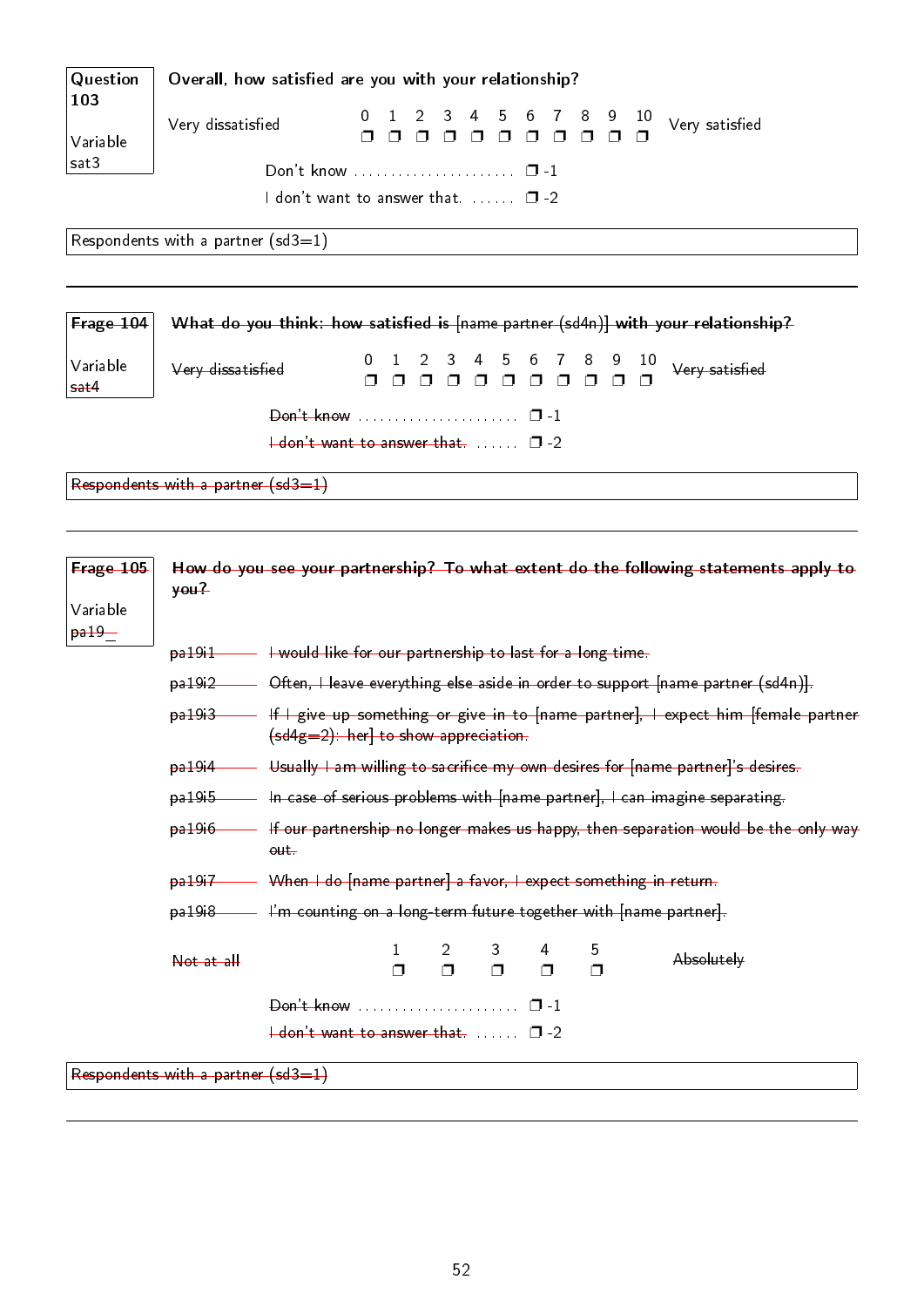| Frage 106<br>Variable<br>$pa20-$ | In a partnership there are occasional difficulties and problems that can be more or less<br>serious for those concerned<br>To what extent do you agree with the following statements? |                                                            |  |        |  |  |             |                                                                                      |
|----------------------------------|---------------------------------------------------------------------------------------------------------------------------------------------------------------------------------------|------------------------------------------------------------|--|--------|--|--|-------------|--------------------------------------------------------------------------------------|
|                                  | <del>pa20i1</del>                                                                                                                                                                     | problem for me-                                            |  |        |  |  |             | Problems with alcohol, medication, or other drugs would cause a serious relationship |
|                                  | <del>pa20i2</del>                                                                                                                                                                     |                                                            |  |        |  |  |             | An extra-marital affair would cause a serious relationship problem for me.           |
|                                  | pa20.3                                                                                                                                                                                |                                                            |  |        |  |  |             | Using violence during an argument would cause a serious relationship problem for me- |
|                                  | $Not$ at all                                                                                                                                                                          |                                                            |  | $\Box$ |  |  | 5<br>$\Box$ | Absolutely                                                                           |
|                                  |                                                                                                                                                                                       |                                                            |  |        |  |  |             |                                                                                      |
|                                  |                                                                                                                                                                                       | $\frac{1}{2}$ don't want to answer that $\ldots$ $\Box$ -2 |  |        |  |  |             |                                                                                      |
|                                  | Respondents with a partner $(sd3=1)$                                                                                                                                                  |                                                            |  |        |  |  |             |                                                                                      |

| Question<br>107 |                                                                                   |                                                                                        |  |                     |              |   |             | How often do you and [name partner (sd4n)] disagree in the following areas?       |
|-----------------|-----------------------------------------------------------------------------------|----------------------------------------------------------------------------------------|--|---------------------|--------------|---|-------------|-----------------------------------------------------------------------------------|
| Variable        | pa21i1                                                                            | Spending leisure time                                                                  |  |                     |              |   |             |                                                                                   |
| pa21            | pa21i2                                                                            |                                                                                        |  |                     |              |   |             | The division of chores between you and your partner (e.g., housework, child care) |
|                 | pa21i3                                                                            | Financial matters                                                                      |  |                     |              |   |             |                                                                                   |
|                 | pa21i4<br>Your involvement, or that of your partner, in career, education, school |                                                                                        |  |                     |              |   |             |                                                                                   |
|                 | pa21 <sub>15</sub>                                                                |                                                                                        |  |                     |              |   |             | The question of how you relate with each other (jealousy, fairness, respect)      |
|                 | pa21i6                                                                            | Questions concerning parenting                                                         |  |                     |              |   |             |                                                                                   |
|                 | Almost never or never                                                             |                                                                                        |  | $\overline{2}$<br>Π | $\mathbf{3}$ | 4 | 5<br>$\Box$ | Very often                                                                        |
|                 |                                                                                   | Don't know  0-1                                                                        |  |                     |              |   |             |                                                                                   |
|                 | I don't want to answer that. $\Box$ $\Box$ -2                                     |                                                                                        |  |                     |              |   |             |                                                                                   |
|                 |                                                                                   | Respondents with a partner who are members of cohort 2 or 3 (sd3=1 & doby $\leq$ 1990) |  |                     |              |   |             |                                                                                   |

pa21i6 additional restriction: Only respondents with living children (sd20kx=1,2,3 for at least one x)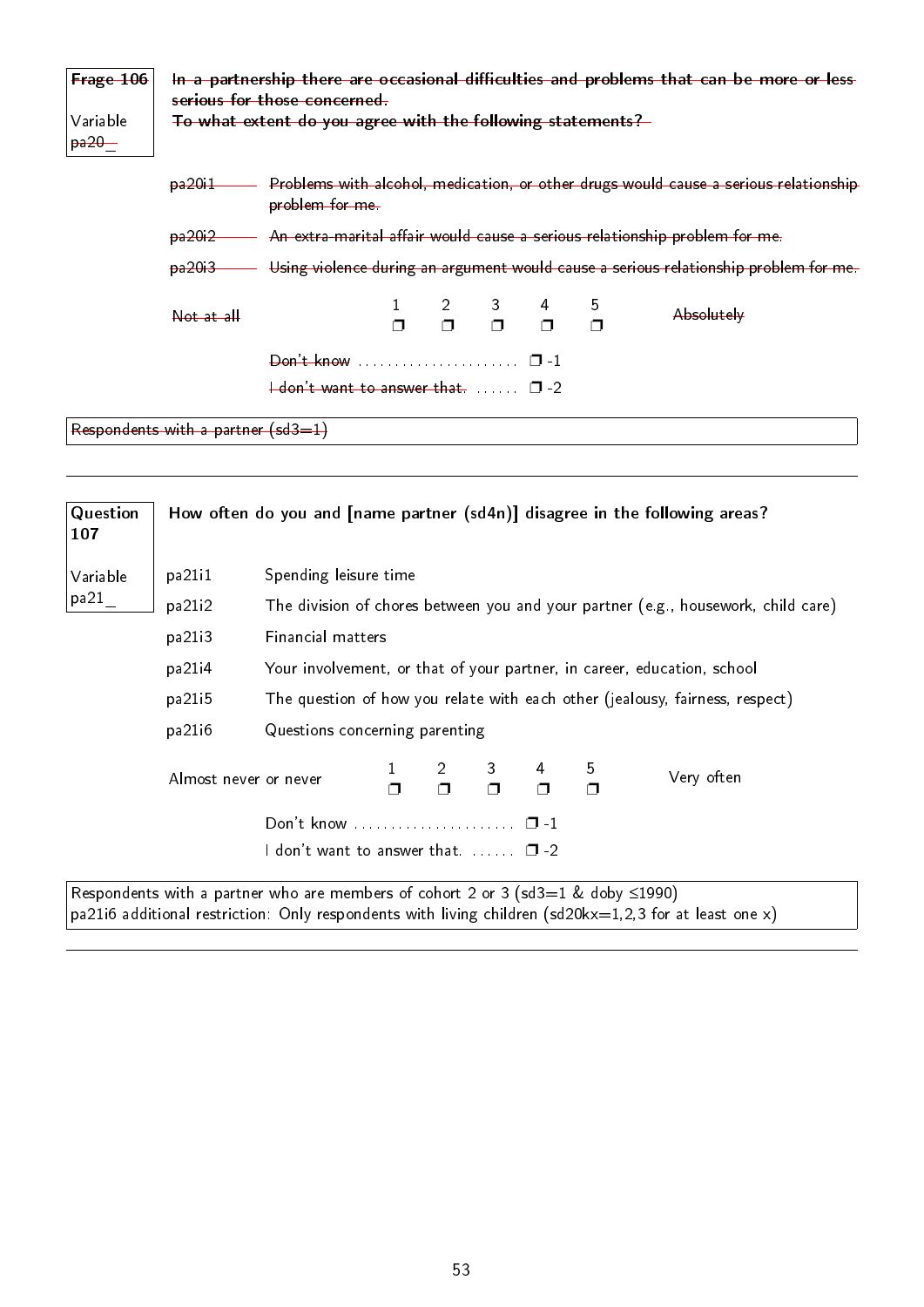## Frage 108 Variable pa22\_xiy

What happens when you have a disagreement with [name of partner (sd4n)]? Please indicate how often each of you engaged in the following behaviors. When answering, please refer to the past six months.

How often did [name partner (sd4n)] engage in any of these behaviors?

- pa22pi1 Insult or verbally abuse you
- pa22pi2 Remain silent
- pa22pi3 Yell at you
- pa22pi4 Listen to and ask questions of you in order to understand better
- pa22pi5 Refuse to talk about the subject
- pa22pi6 Immediately feel insulted
- pa<sub>22pi7</sub> Try to shift blame or guilt
- pa22pi8 Endeavor to clarify his or her own position to you

#### And how often did you engage in any of these behaviors?

- pa22ri1 Insult or verbally abuse your partner
- pa22ri2 Remain silent
- pa22ri3 Yell at your partner
- pa22ri4 Listen to and ask questions of your partner in order to understand better
- pa22ri5 Refuse to talk about the subject
- pa22ri6 Immediately feel insulted
- pa22ri7 Try to shift blame or guilt
- pa22ri8 Endeavor to clarify your own position to your partner

| Almost never or never |                                                                                                                  |  | $1 \quad 2 \quad 3 \quad 4$<br>п п п п | - 5 | <del>Very often</del> |
|-----------------------|------------------------------------------------------------------------------------------------------------------|--|----------------------------------------|-----|-----------------------|
|                       | $\theta$ on't know $\cdots$ $\cdots$ $\cdots$ $\cdots$ $\cdots$<br>$\pm$ don't want to answer that $\Box$ $\Box$ |  |                                        |     |                       |

Respondents with a partner (sd3=1)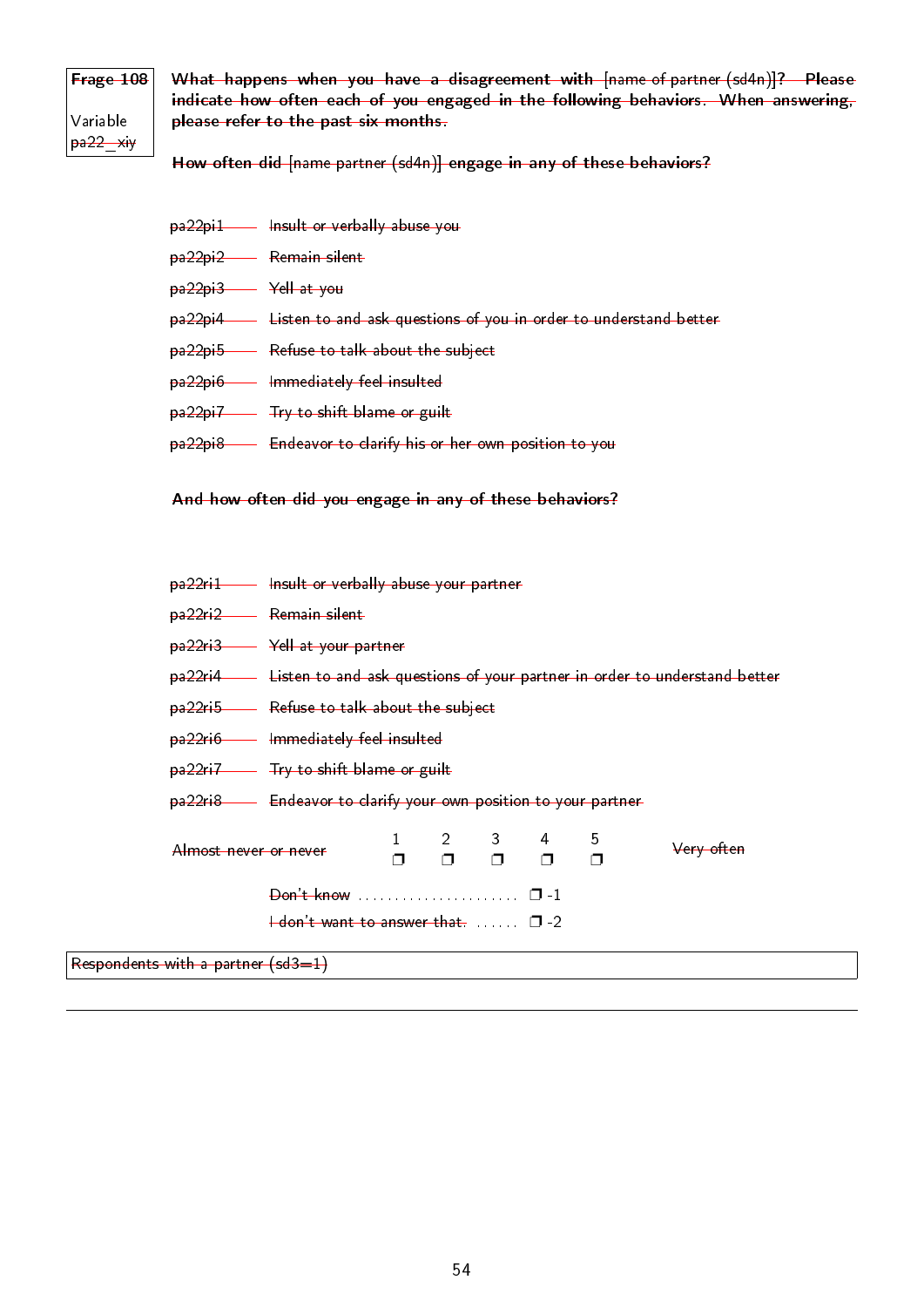| $F$ rage 109<br>  Variable<br>  Variable | In your relationship, did anyone have problems with alcohol, medication, or other drugs<br>during the last year?                                                                                                                                                                                                    |  |
|------------------------------------------|---------------------------------------------------------------------------------------------------------------------------------------------------------------------------------------------------------------------------------------------------------------------------------------------------------------------|--|
| pa23                                     | $\frac{1}{2}$ $\frac{1}{2}$ $\frac{1}{2}$ $\frac{1}{2}$ $\frac{1}{2}$ $\frac{1}{2}$ $\frac{1}{2}$ $\frac{1}{2}$ $\frac{1}{2}$ $\frac{1}{2}$ $\frac{1}{2}$ $\frac{1}{2}$ $\frac{1}{2}$ $\frac{1}{2}$ $\frac{1}{2}$ $\frac{1}{2}$ $\frac{1}{2}$ $\frac{1}{2}$ $\frac{1}{2}$ $\frac{1}{2}$ $\frac{1}{2}$ $\frac{1}{2}$ |  |
|                                          |                                                                                                                                                                                                                                                                                                                     |  |
|                                          |                                                                                                                                                                                                                                                                                                                     |  |
|                                          |                                                                                                                                                                                                                                                                                                                     |  |
|                                          |                                                                                                                                                                                                                                                                                                                     |  |
|                                          |                                                                                                                                                                                                                                                                                                                     |  |

 $\sqrt{\mathsf{Response}}$  Respondents with a partner  $\mathsf{(sd3=1)}$ 

| $ $ Frage $-110 $               | Did you or your partner have an extra-marital affair during the past year?                                                                                                                                                                                                                                          |
|---------------------------------|---------------------------------------------------------------------------------------------------------------------------------------------------------------------------------------------------------------------------------------------------------------------------------------------------------------------|
| Variable                        | $\frac{1}{2}$ $\frac{1}{2}$ $\frac{1}{2}$ $\frac{1}{2}$ $\frac{1}{2}$ $\frac{1}{2}$ $\frac{1}{2}$ $\frac{1}{2}$ $\frac{1}{2}$ $\frac{1}{2}$ $\frac{1}{2}$ $\frac{1}{2}$ $\frac{1}{2}$ $\frac{1}{2}$ $\frac{1}{2}$ $\frac{1}{2}$ $\frac{1}{2}$ $\frac{1}{2}$ $\frac{1}{2}$ $\frac{1}{2}$ $\frac{1}{2}$ $\frac{1}{2}$ |
| $\frac{1}{1}$ pa $\frac{24}{1}$ |                                                                                                                                                                                                                                                                                                                     |
|                                 |                                                                                                                                                                                                                                                                                                                     |
|                                 |                                                                                                                                                                                                                                                                                                                     |
|                                 |                                                                                                                                                                                                                                                                                                                     |
|                                 |                                                                                                                                                                                                                                                                                                                     |
|                                 | Decondente with a next ex $(d-1)$                                                                                                                                                                                                                                                                                   |

Respondents with a partner  $(sd3=1)$ 

| $F$ rage $111$ | In the past year, have there been any arguments between you and your partner during<br>which either of you used physical force? |  |
|----------------|---------------------------------------------------------------------------------------------------------------------------------|--|
| Variable       |                                                                                                                                 |  |
| pa25           |                                                                                                                                 |  |
|                | Yes, due to my partner $\ldots \ldots \ldots \ldots \ldots \ldots \ldots \ldots \ldots \ldots \ldots \ldots \square 2$          |  |
|                |                                                                                                                                 |  |
|                |                                                                                                                                 |  |
|                |                                                                                                                                 |  |
|                |                                                                                                                                 |  |
|                | Respondents with a partner (sd3=1)                                                                                              |  |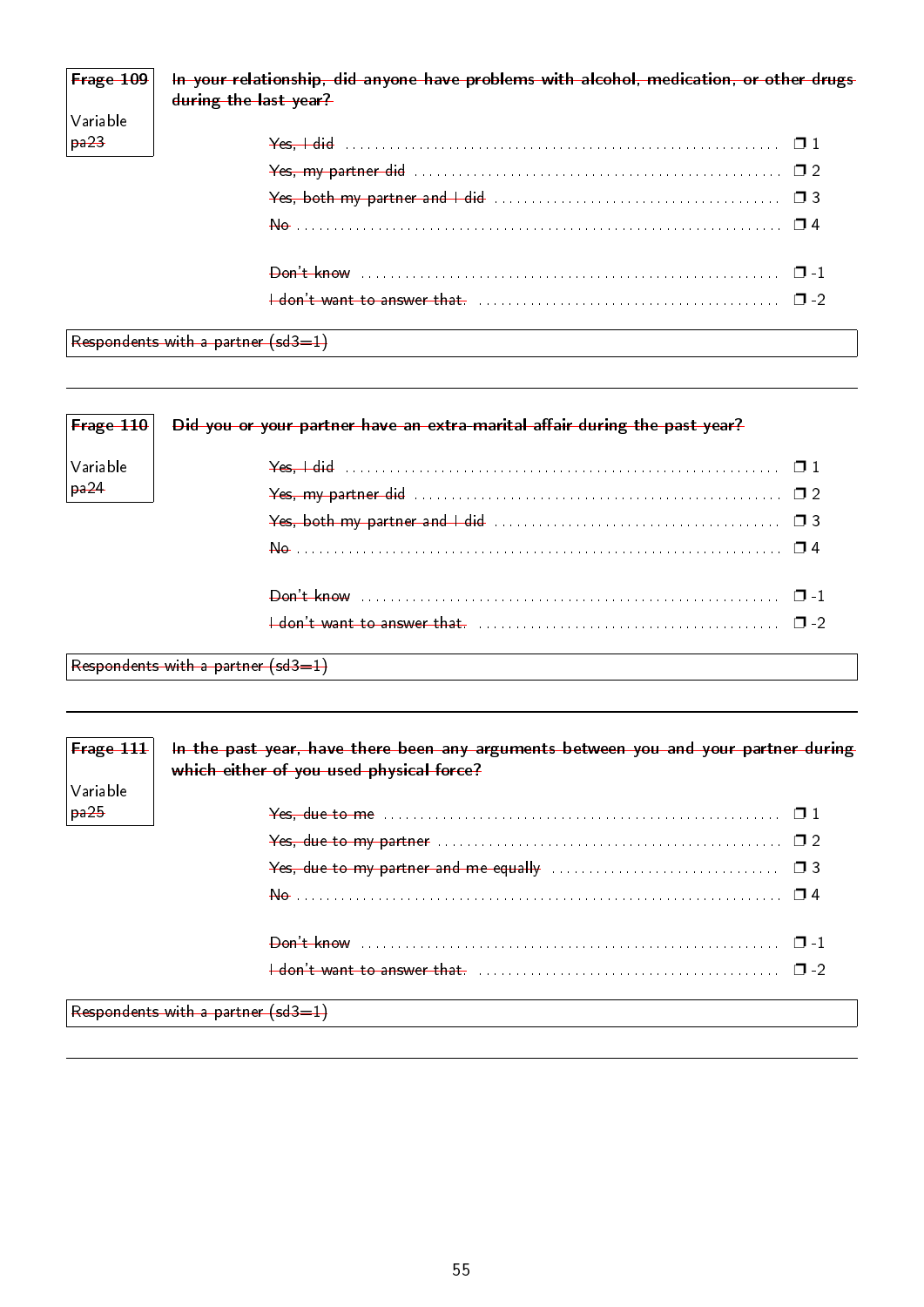| Question<br>112  | Did you think that your partnership (or marriage) was in trouble during the past year? |
|------------------|----------------------------------------------------------------------------------------|
|                  |                                                                                        |
| Variable<br>pa26 |                                                                                        |
|                  |                                                                                        |
|                  | $^{\prime}$ don't want to answer that. $\Box$ -2 $\Box$                                |

Respondents who have a partner who are members of cohorts 2 or 3 (sd3=1 & doby ≤1990)

**Question** 113 Variable pa27 Did you seriously consider a separation or a divorce during the past year? Yes . . . . . . . . . . . . . . . . . . . . . . . . . . . . . ❐ 1 No . . . . . . . . . . . . . . . . . . . . . . . . . . . . . . ❐ 2 Don't know . . . . . . . . . . . . . . . . . . . . . . ❐ -1 I don't want to answer that.  $\dots \dots$   $\Box$  -2

Respondents who have a partner who are members of cohorts 2 or 3 (sd3=1 & doby  $\leq$ 1990)

| Frage $114$ | Did you or [Name of partner (sd4n)] seriously propose a separation or divorce during the<br>past year? |
|-------------|--------------------------------------------------------------------------------------------------------|
| Variable    |                                                                                                        |
| pa28        | $\frac{1}{2}$                                                                                          |
|             |                                                                                                        |
|             | Don't know $\dots \dots \dots \dots \dots \dots \dots \square$ -1                                      |
|             | $+$ don't want to answer that. $\Box$ $-2$                                                             |
|             | Respondents who have a partner who are members of cohorts 2 or 3 (sd3=1 & doby $\leq$ 1990)            |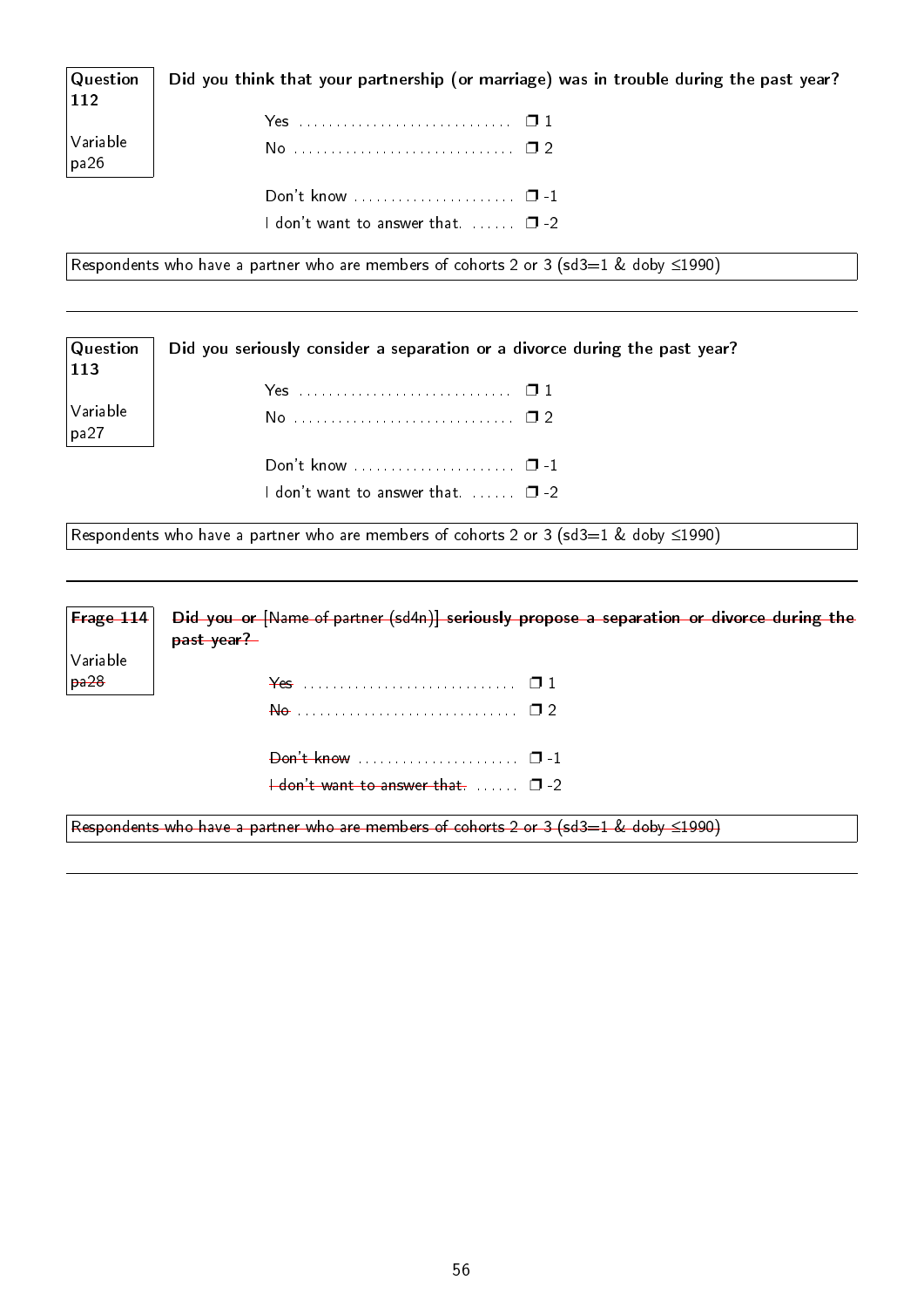# Sexuality and Contraception (CASI)

For the following topics we would like you to answer the questions by yourself. I will now hand the computer to you so you can answer the following questions. I will show you how to enter your answers and am available if you have any questions.

Here you see a sample question.

If you are ready to begin with this part, please click 'YES.'

If you have questions, please feel free to ask. Are you ready?

To continue with the next question click "next".

The following questions are about intimacy and sexuality.

### Sexuality

| Frage 115            | The first concerns your first-time experiences. Which of the following sexual experiences<br>have you experienced, and how old were you when you experienced them? |  |  |  |  |  |  |  |
|----------------------|--------------------------------------------------------------------------------------------------------------------------------------------------------------------|--|--|--|--|--|--|--|
| Variable<br>$sex1 -$ |                                                                                                                                                                    |  |  |  |  |  |  |  |
|                      | sex1i1 The first kiss                                                                                                                                              |  |  |  |  |  |  |  |
|                      | sex1i2 The first petting-                                                                                                                                          |  |  |  |  |  |  |  |
|                      | sex113 The first intercourse                                                                                                                                       |  |  |  |  |  |  |  |
|                      | $Age \_\_$                                                                                                                                                         |  |  |  |  |  |  |  |
|                      | Have no experience up to now. $\square$ 97                                                                                                                         |  |  |  |  |  |  |  |
|                      |                                                                                                                                                                    |  |  |  |  |  |  |  |
|                      | $\frac{1}{1}$ don't want to answer that $\ldots$ $\Box$ -2                                                                                                         |  |  |  |  |  |  |  |
|                      | Repondents from cohort 1 (doby ≥1990 & doby ≤1994)                                                                                                                 |  |  |  |  |  |  |  |

| Question<br> 116 | Assumimg you would be looking for a partner, would you be you looking for a male or<br>for a female partner? |
|------------------|--------------------------------------------------------------------------------------------------------------|
| Variable         |                                                                                                              |
| sex2             |                                                                                                              |
|                  | No clear preference $\ldots$ $\Box$ 3                                                                        |
|                  |                                                                                                              |
|                  | I don't want to answer that. $\Box$ $\Box$ -2                                                                |
|                  | Respondents without a partner (sd3 $\neq$ 1)                                                                 |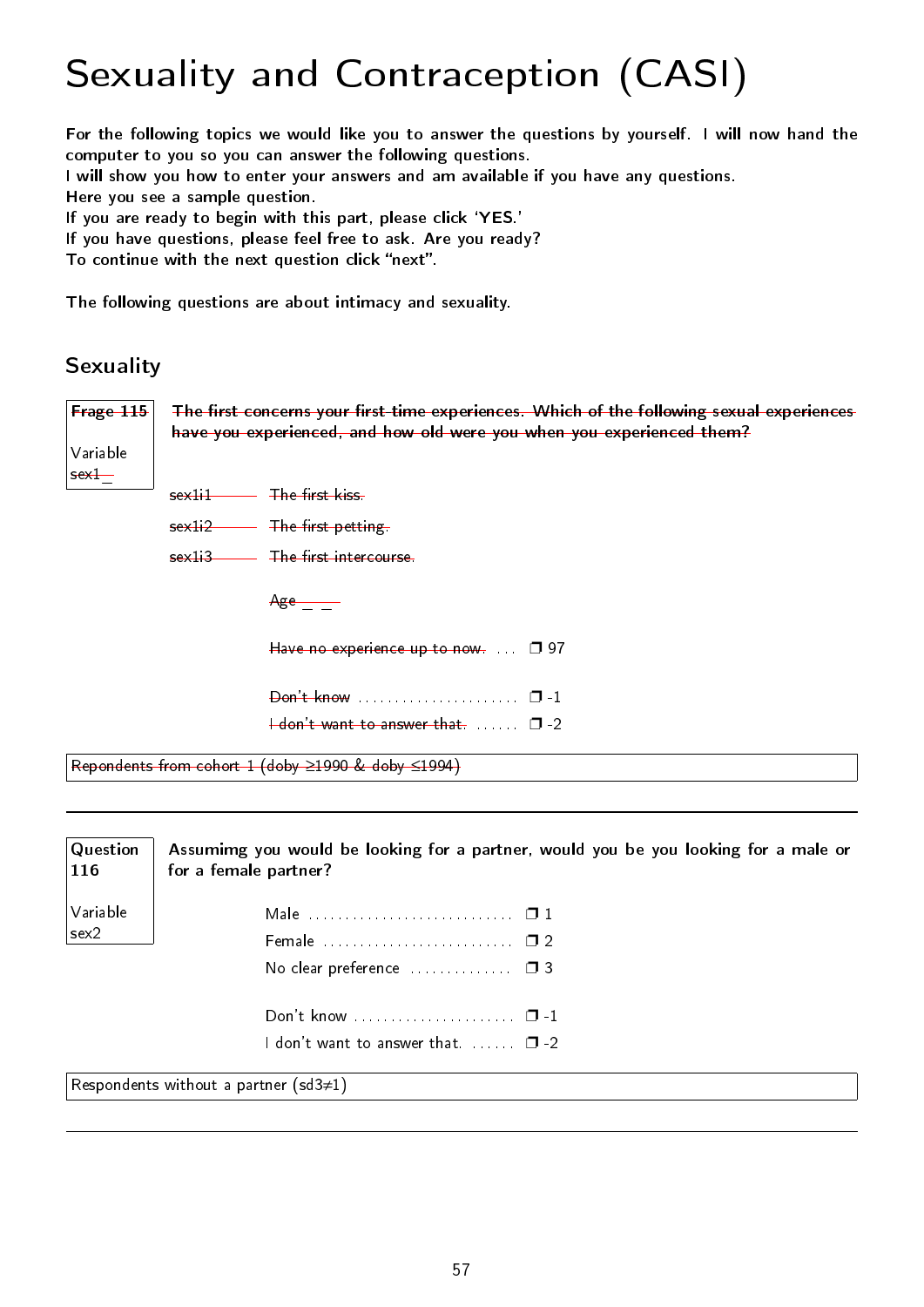### Pregnancy

|                                                                          | Question   Are you expecting a child?<br> 117 |
|--------------------------------------------------------------------------|-----------------------------------------------|
|                                                                          |                                               |
| $\begin{array}{ l } \text{Variable} \text{ } & \text{scale} \end{array}$ | No  1 2                                       |
|                                                                          | Don't know $\square$ -1                       |
|                                                                          | I don't want to answer that $\square$ -2      |

Female respondents from cohorts 2 or 3, or from cohort 1 and who have already had sex (sex=2) & (doby<1990 | (doby ≥1990 & sex1i3 ≠97,-1,-2))

| $\sqrt{Q}$ uestion $\sqrt{Q}$<br>$\vert$ 118 | Is your partner expecting a child?                                         |
|----------------------------------------------|----------------------------------------------------------------------------|
| $\sqrt{\frac{1}{2}}$<br>$ $ sex 4            | No  1 2                                                                    |
|                                              | Don't know $\square$ -1<br>I don't want to answer that. $\ldots$ $\Box$ -2 |

Respondents with a female partner, who are members of cohorts 2 or 3 or of cohort 1 and who have already had sex (sd4g=2) & (doby<1990 | (doby ≥1990 & sex1i3 ≠97,-1,-2))

## Contraception

Question 119 Variable sex5 Did you [respondents with a partner (sd3=1): or (name partner (sd4n))] use some form of contraception in the past three months? Yes . . . . . . . . . . . . . . . . . . . . . . . . . . . . . ❐ 1 No . . . . . . . . . . . . . . . . . . . . . . . . . . . . . . ❐ 2 Don't know . . . . . . . . . . . . . . . . . . . . . . ❐ -1 I don't want to answer that.  $\Box$ ...  $\Box$  -2 Respondents from cohorts 2 or 3, or from cohort 1 who have already had sex and who are (i) female and not pregnant and also don't have a female partner who is expecting a child, or

(ii) male and don't have a female partner who is expecting a child (doby<1990 | (doby ≥1990 & sex1i3 ≠97,-1,-2)) & (sex3 ≠1 & sex4 ≠1)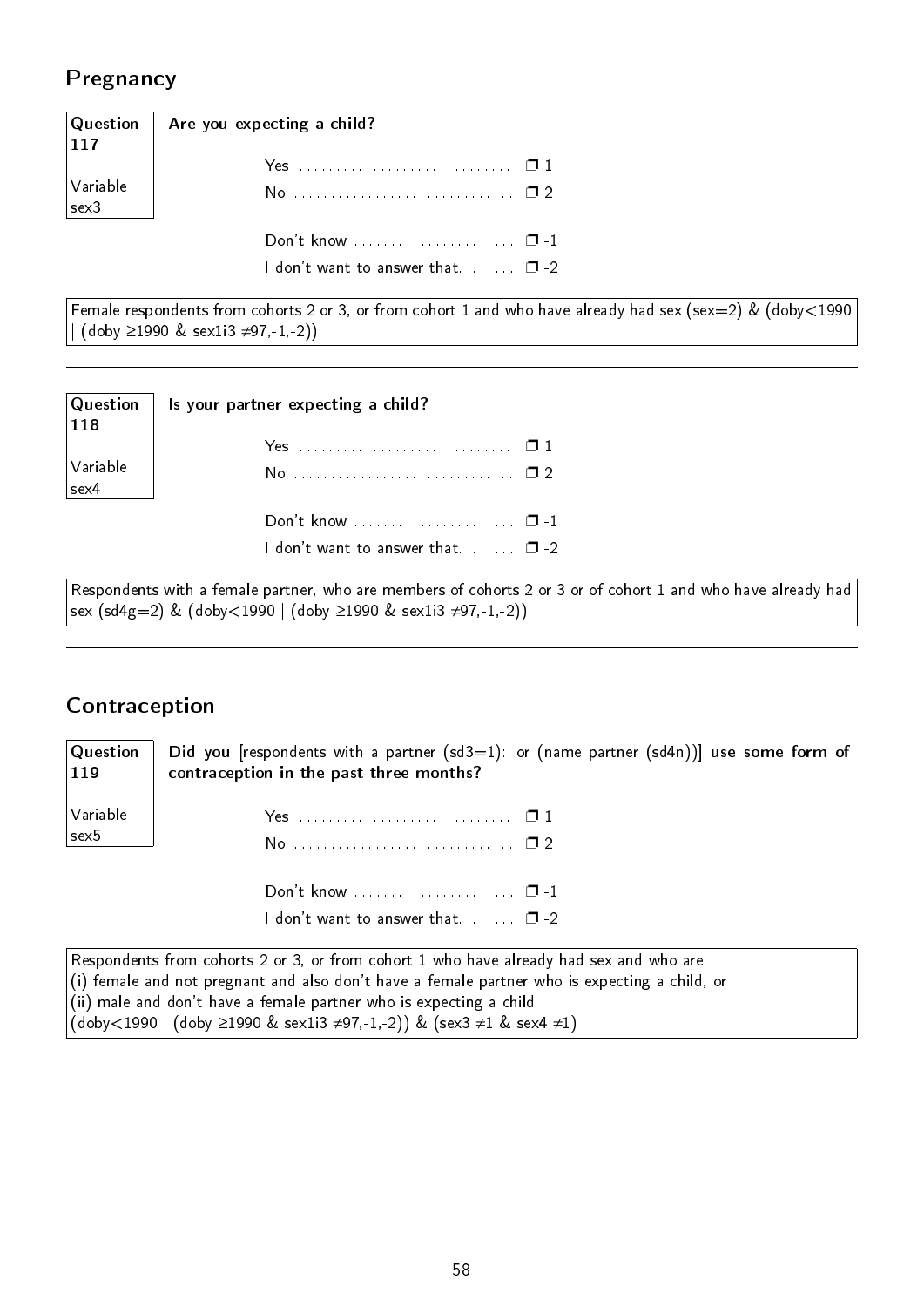| Question<br>120  | What method(s) did you [respondents with partner (sd3=1): or (name partner (sd4n))] use<br>primarily?<br>Multiple answers are possible. |                                                                                                                                                                     |  |  |  |  |  |
|------------------|-----------------------------------------------------------------------------------------------------------------------------------------|---------------------------------------------------------------------------------------------------------------------------------------------------------------------|--|--|--|--|--|
| Variable<br>sex6 |                                                                                                                                         |                                                                                                                                                                     |  |  |  |  |  |
|                  | sex6i1                                                                                                                                  | Birth control pill, mini-pill                                                                                                                                       |  |  |  |  |  |
|                  | sex6i2                                                                                                                                  | Condom                                                                                                                                                              |  |  |  |  |  |
|                  | sex6i3                                                                                                                                  | Hormone preparations                                                                                                                                                |  |  |  |  |  |
|                  | sex6i4                                                                                                                                  | Intrauterine device (IUD)                                                                                                                                           |  |  |  |  |  |
|                  | sex6i5                                                                                                                                  | Diaphragm, foam, suppository, gel                                                                                                                                   |  |  |  |  |  |
|                  | sex6i6                                                                                                                                  | Natural birth control (standard days method, rhythm method)                                                                                                         |  |  |  |  |  |
|                  | sex6i7<br>Hysterectomy (female sterilization)                                                                                           |                                                                                                                                                                     |  |  |  |  |  |
|                  | sex6i8                                                                                                                                  | Vasectomy (male sterilization)                                                                                                                                      |  |  |  |  |  |
|                  | sex6i9                                                                                                                                  | Withdrawal method, coitus interruptus                                                                                                                               |  |  |  |  |  |
|                  | sex6i10                                                                                                                                 | "The morning after pill"                                                                                                                                            |  |  |  |  |  |
|                  | sex6i11                                                                                                                                 | Something else                                                                                                                                                      |  |  |  |  |  |
|                  |                                                                                                                                         | Not mentioned<br>$\Box$ 0                                                                                                                                           |  |  |  |  |  |
|                  |                                                                                                                                         | Mentioned<br>$\Box$ 1                                                                                                                                               |  |  |  |  |  |
|                  |                                                                                                                                         | Don't know<br>$\Box$ $\Box$                                                                                                                                         |  |  |  |  |  |
|                  |                                                                                                                                         | I don't want to answer that. $\Box$ $\Box$ -2                                                                                                                       |  |  |  |  |  |
|                  |                                                                                                                                         | Heterosexual respondents who use contraception (otherwise same conditions as in question 120 (sex5))<br>((sd3=1 & sex≠sd4g)   (sd3≠1 & sex≠sex2 & sex2≠3)) & sex5=1 |  |  |  |  |  |
| Question         |                                                                                                                                         | Please think about the last 3 months:                                                                                                                               |  |  |  |  |  |

| $\vert$ 121             | contraception?                                                                                        |  |                    | How consistently did you [respondents with partner $(sd3=1)$ : or [name partner $(sd4n)$ ]] use |
|-------------------------|-------------------------------------------------------------------------------------------------------|--|--------------------|-------------------------------------------------------------------------------------------------|
| Variable<br>$ $ sex $7$ | Very inconsistently                                                                                   |  | $2 \t 3 \t 4 \t 5$ | Very consistently                                                                               |
|                         |                                                                                                       |  |                    |                                                                                                 |
|                         | <code>ldon't</code> want to answer that. $\Box$ -2 $\Box$                                             |  |                    |                                                                                                 |
|                         | Heterosexual respondents who use contraception (otherwise same conditions as for question 120 (sex5)) |  |                    |                                                                                                 |

((sd3=1 & sex≠sd4g) | (sd3≠1 & sex≠sex2 & sex2≠3)) & sex5=1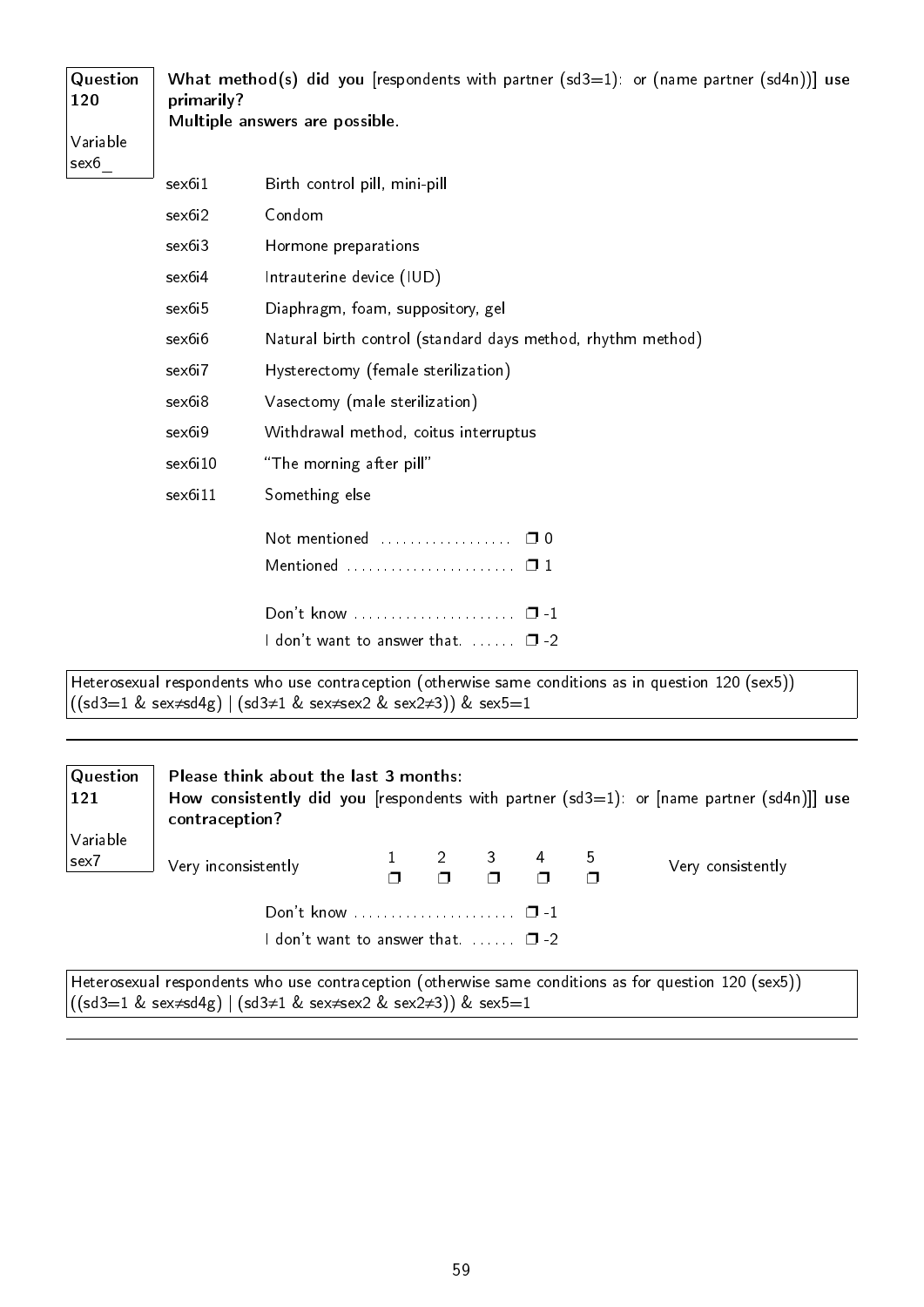### Satisfaction with sex life

|                    | $\mathsf{Frage}\ 122$ All in all, how satisfied are you with your sex life? |  |  |  |  |  |  |
|--------------------|-----------------------------------------------------------------------------|--|--|--|--|--|--|
| Variable  <br>sat5 | Very dissatisfied                                                           |  |  |  |  |  |  |
|                    | $\frac{1}{2}$ don't want to answer that $\Box$ $\Box$                       |  |  |  |  |  |  |
|                    |                                                                             |  |  |  |  |  |  |

## Infertility

| Question<br>123                               | Some people are not able to procreate naturally.<br>As far as you know, is it physically possible for you to procreate by natural means?                                                                       |
|-----------------------------------------------|----------------------------------------------------------------------------------------------------------------------------------------------------------------------------------------------------------------|
| Variable                                      | Definitely yes $\ldots$ $\Box$ 1                                                                                                                                                                               |
| frt1                                          | Probably yes $\ldots$ $\ldots$ $\ldots$ $\ldots$ $\Box$ 2                                                                                                                                                      |
|                                               | Probably not $\ldots \ldots \ldots \ldots \ldots \quad \Box$ 3                                                                                                                                                 |
|                                               |                                                                                                                                                                                                                |
|                                               |                                                                                                                                                                                                                |
|                                               | I don't want to answer that. $\Box$ -2                                                                                                                                                                         |
| $(doby < 1990 \& sex3 \neq 1 \& sex4 \neq 1)$ | Respondents from cohorts 2 or 3 who are<br>(i) female and not pregnant and also don't have a female partner who is expecting a child, or<br>(ii) male and don't have a female partner who is expecting a child |

| $\sqrt{Q}$ uestion<br> 124 | As far as you know, would your partner be able to procreate by natural means? |
|----------------------------|-------------------------------------------------------------------------------|
|                            | Definitely yes $\ldots$ $\Box$ 1                                              |
| Variable                   |                                                                               |
| $ $ frt $2$                | Probably not $\ldots \ldots \ldots \ldots \ldots \square$ 3                   |
|                            |                                                                               |
|                            | Don't know $\square$ -1                                                       |
|                            | <code>l</code> don't want to answer that. $\Box$ . $\Box$ -2 $\Box$           |

Respondents from cohorts 2 or 3 who have a partner and who are (i) female and not pregnant and also don't have a female partner who is expecting a child, or (ii) male and don't have a female partner who is expecting a child (doby<1990 & sd3=1 & sex3 ≠1 & sex4 ≠1)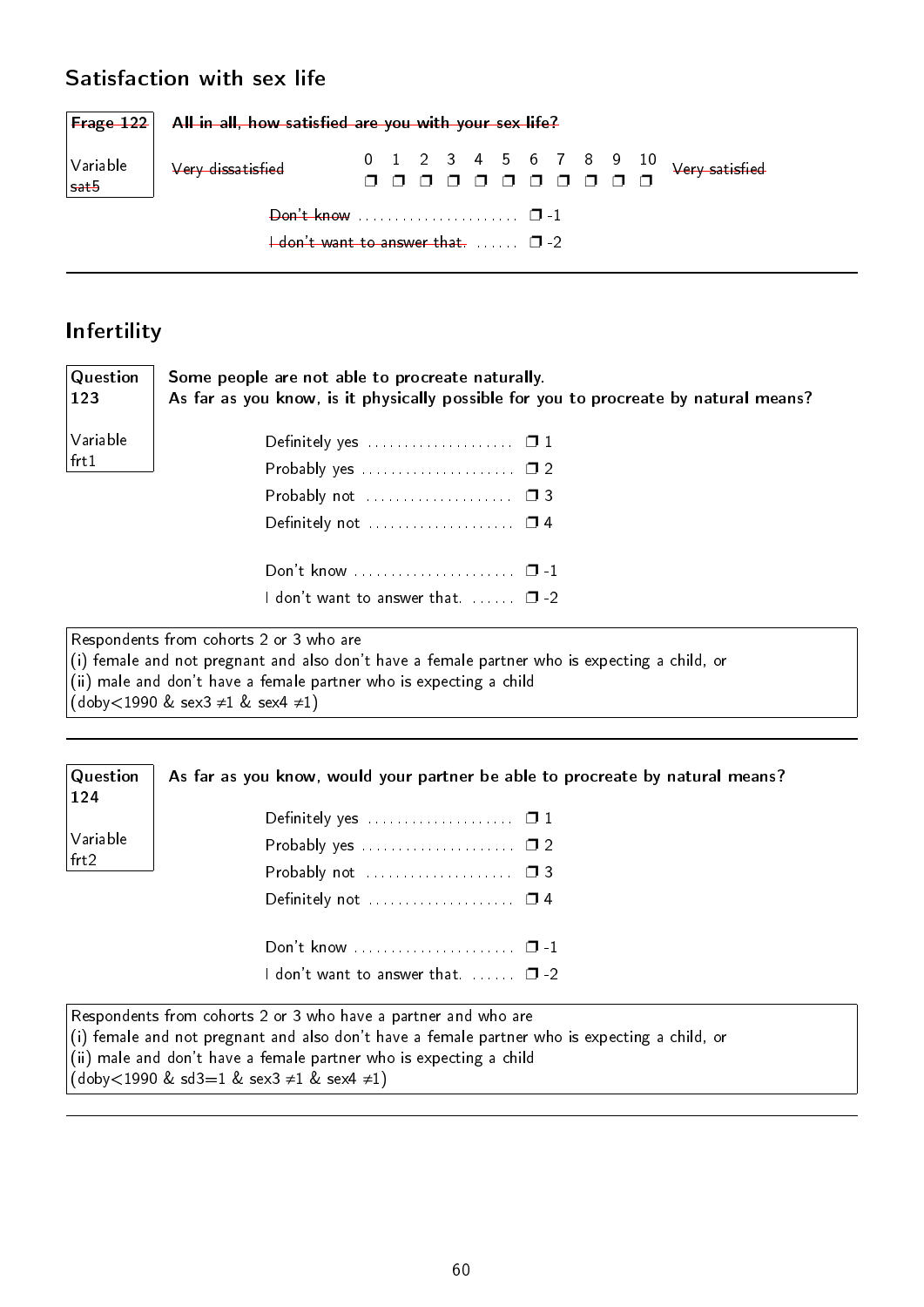### Procreation during the past year

| $\sqrt{Q}$ uestion | [Male respondents $(sex=1)$ ]:                                                                                                                                                                                                                |
|--------------------|-----------------------------------------------------------------------------------------------------------------------------------------------------------------------------------------------------------------------------------------------|
| 125                | Have you [respondents with a male partner (sd3=1 and sd4g=1): or your partner] tried to sire<br>a child within the past twelve months?                                                                                                        |
| Variable           |                                                                                                                                                                                                                                               |
| $ $ frt $3 $       | [Female respondents with a partner(sex=2) & sd3=1]:<br>Have you [respondents with a male partner: and your partner, respondents with a female partner<br>$(sd4g=2)$ : or your partner tried to become pregnant within the past twelve months? |

[Female respondents without a partner (sex=2) & sd3≠1]: Have you tried to become pregnant within the past twelve months?

| Don't know $\ldots$ $\ldots$ $\ldots$ $\ldots$ $\ldots$ $\Box$ -1 |  |
|-------------------------------------------------------------------|--|
| I don't want to answer that. $\Box$ -2                            |  |
|                                                                   |  |

Respondents from cohorts 2 or 3 who are (i) female and not pregnant and also don't have a female partner who is expecting a child, or (ii) male and don't have a female partner who is expecting a child  $(doby < 1990 \& \text{sex3} \neq 1 \& \text{sex4} \neq 1)$ 

| Question<br>126<br>Variable<br>frt4 | Did you or your partner use any of the following methods to induce a respondents<br>expecting a child (sex5i1=1 or sex5i2=1): this pregnancy within the past twelve months?<br>Please indicate all methods used. |                                                                                          |  |  |  |  |  |  |  |
|-------------------------------------|------------------------------------------------------------------------------------------------------------------------------------------------------------------------------------------------------------------|------------------------------------------------------------------------------------------|--|--|--|--|--|--|--|
|                                     | frt4i1                                                                                                                                                                                                           | Medication                                                                               |  |  |  |  |  |  |  |
|                                     | frt4i2                                                                                                                                                                                                           | Methods to determine the ovulation date                                                  |  |  |  |  |  |  |  |
|                                     | frt4i3                                                                                                                                                                                                           | In-Vitro-Fertilization (IVF) or Micro-Fertilization (ICSI)                               |  |  |  |  |  |  |  |
|                                     | $frt4$ <sub>i</sub> 4                                                                                                                                                                                            | Surgery                                                                                  |  |  |  |  |  |  |  |
|                                     | frt4i5                                                                                                                                                                                                           | Intrauterine Insemination                                                                |  |  |  |  |  |  |  |
|                                     | frt4i6                                                                                                                                                                                                           | Other treatment                                                                          |  |  |  |  |  |  |  |
|                                     | frt4i7                                                                                                                                                                                                           | None of these                                                                            |  |  |  |  |  |  |  |
|                                     |                                                                                                                                                                                                                  | Not mentioned<br>$\Box$ 0                                                                |  |  |  |  |  |  |  |
|                                     |                                                                                                                                                                                                                  | Mentioned $\ldots \ldots \ldots \ldots \ldots \ldots \square 1$                          |  |  |  |  |  |  |  |
|                                     |                                                                                                                                                                                                                  |                                                                                          |  |  |  |  |  |  |  |
|                                     | I don't want to answer that. $\Box$ -2                                                                                                                                                                           |                                                                                          |  |  |  |  |  |  |  |
|                                     | Respondents from cohorts 2 or 3                                                                                                                                                                                  |                                                                                          |  |  |  |  |  |  |  |
|                                     |                                                                                                                                                                                                                  | (i) who are not expecting a child, are infertile, and have tried to conceive a child, or |  |  |  |  |  |  |  |
|                                     |                                                                                                                                                                                                                  | (ii) who are female and pregnant, or                                                     |  |  |  |  |  |  |  |
|                                     | (iii) whose partner is pregnant                                                                                                                                                                                  | $(doby<1990 \& ((frt3=1 \& (frt1=3,4,-2 \mid frt2=3,4,-2))   (sex3=1 \mid sex4=1)))$     |  |  |  |  |  |  |  |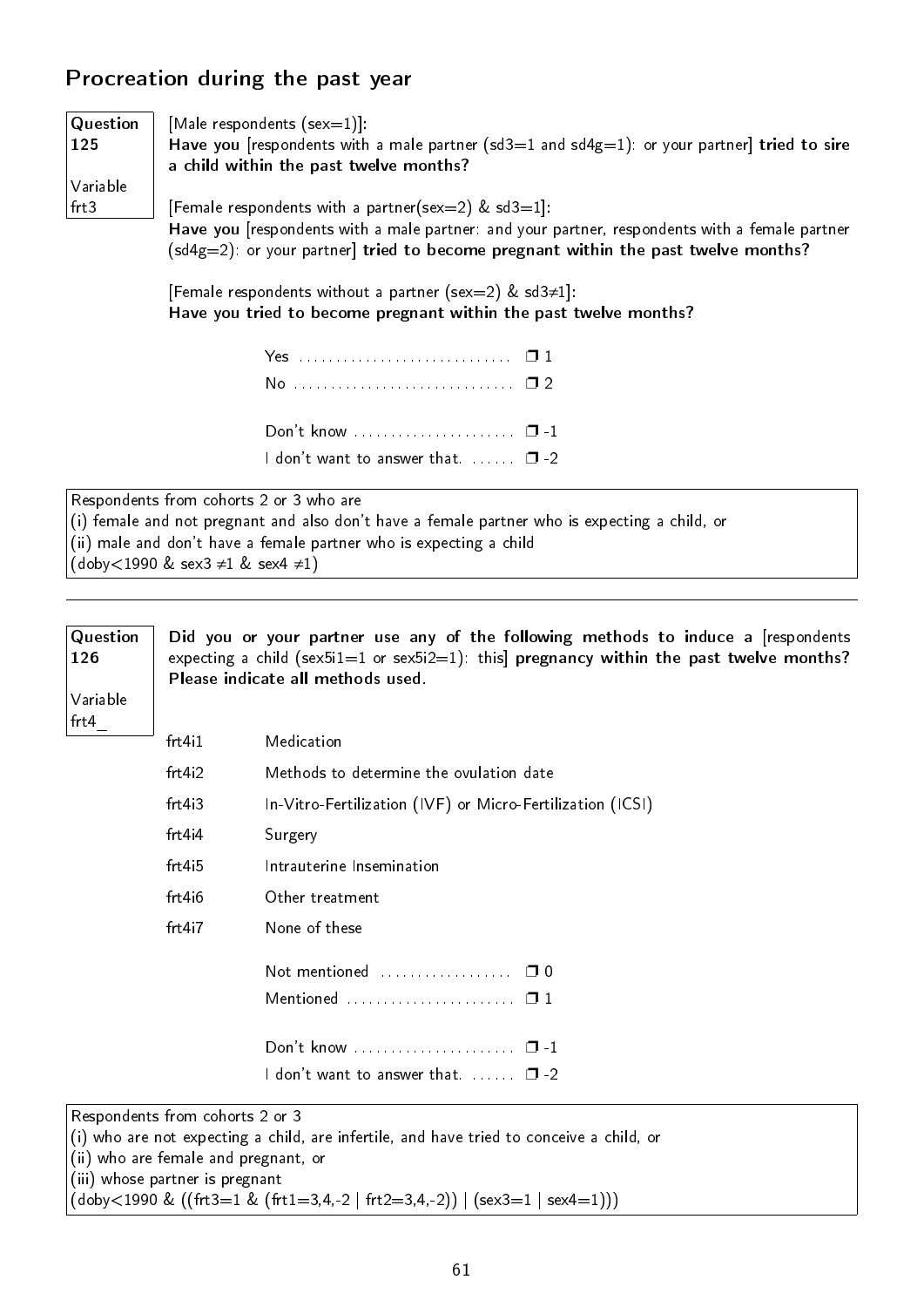[End of CASI-Section:] From here on, the interviewer will continue the interview. Please give the computer back to the interviewer. Thank you!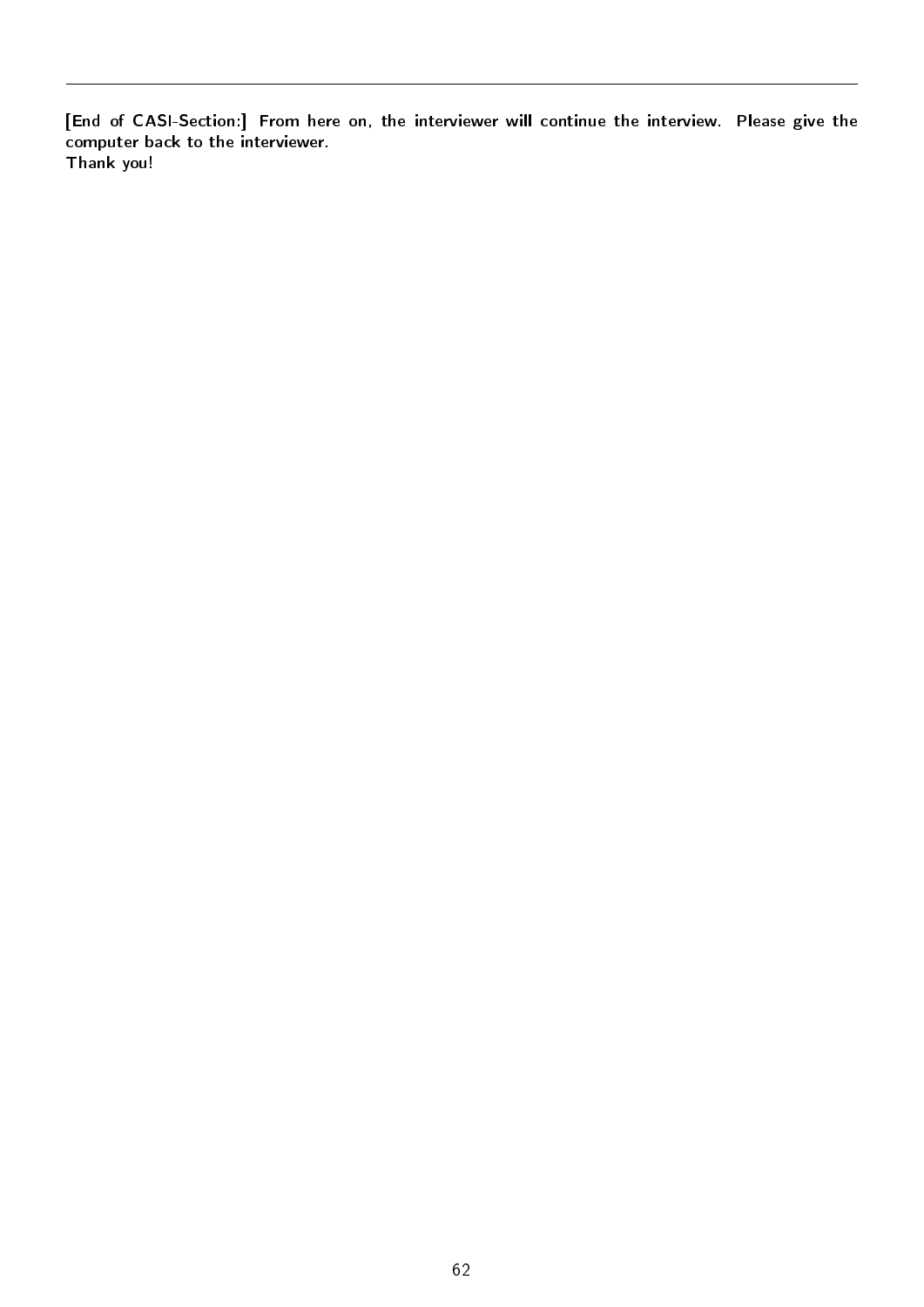# Fertility

The following questions are about your attitudes and plans regarding children.

### Fertility plans I

**Question** 127 Variable  $|$ frt $5$ Assuming ideal circumstances: How many children would you like to have altogether? Int.: This question is about the total number of children, including those children the respondent already has.  $=$   $-$  Children

> $Don't know$  . . . . . . . . . . . . . . . .  $\Box$  -1 No answer  $\cdots$  . . . . . . . . . . . . . . .  $\Box$  -2

| Question<br>128<br>Variable<br>frt6 | When you think realistically about having [respondents with at least one child<br>$(sd15kx=1,2$ for at least one x):additional] children, how many [respondents with at<br>least one child: more] children do you think you will have?<br>Int.: Show list 28<br>Here we mean children in addition to those the respondent already has or is expecting due to a<br>current pregnancy. |
|-------------------------------------|--------------------------------------------------------------------------------------------------------------------------------------------------------------------------------------------------------------------------------------------------------------------------------------------------------------------------------------------------------------------------------------|
|                                     | Two (additional) children $\ldots \ldots \ldots \ldots \ldots \ldots \ldots \ldots \ldots \ldots \ldots \ldots \square 2$                                                                                                                                                                                                                                                            |
|                                     | Three (additional) children $\ldots \ldots \ldots \ldots \ldots \ldots \ldots \ldots \ldots \ldots \ldots \ldots \quad \Box$ 3                                                                                                                                                                                                                                                       |
|                                     |                                                                                                                                                                                                                                                                                                                                                                                      |
|                                     | No answer $\ldots \ldots \ldots \ldots \ldots \ldots \ldots \ldots \ldots \ldots \ldots \ldots \ldots \quad \Box$ -2                                                                                                                                                                                                                                                                 |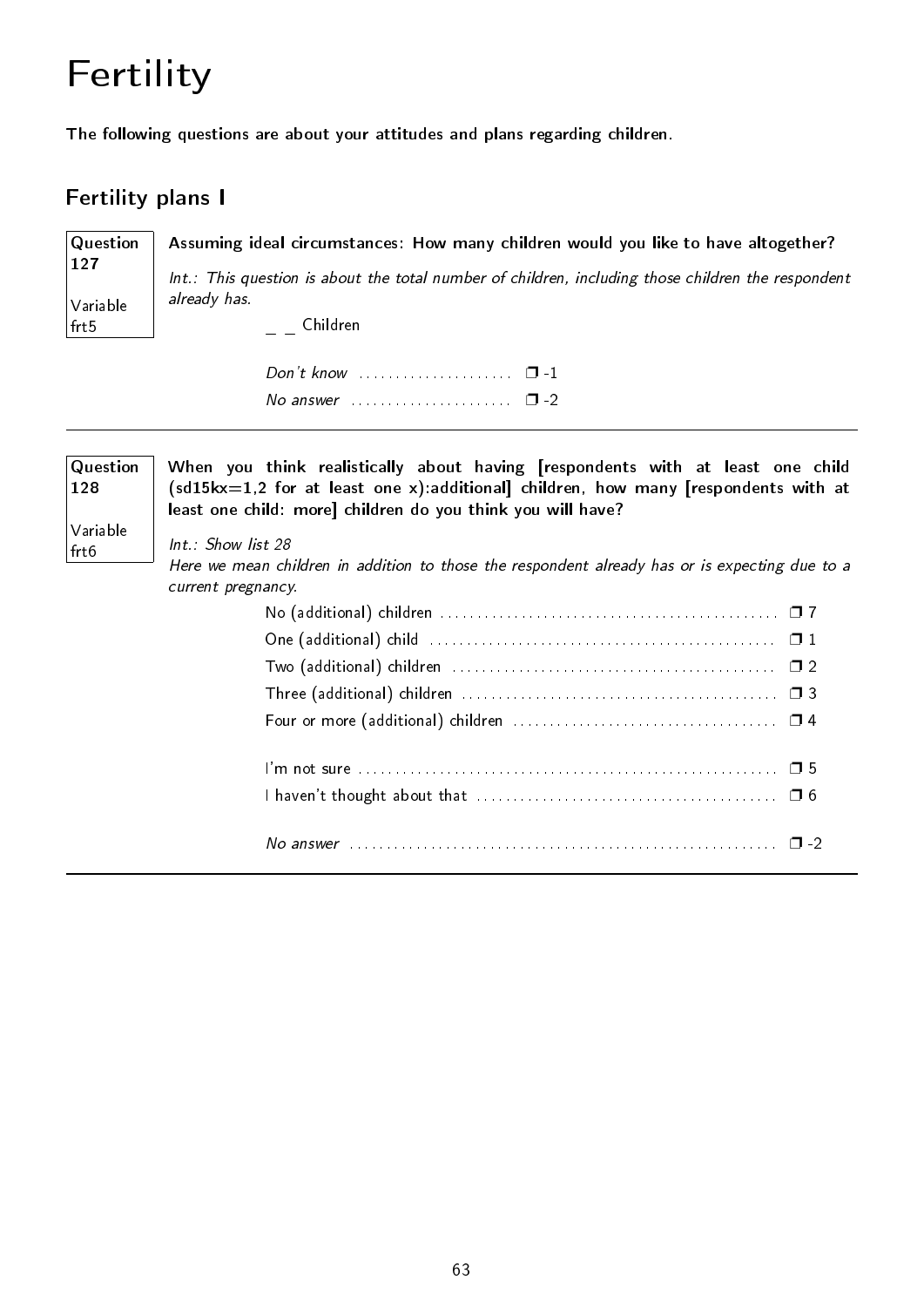### Expectations about life with children

**Question** 129 Variable bce2\_ Living with children can have both pleasant and unpleasant aspects. I will now show you a list with some expectations that you may or may not associate with children. Please indicate how strongly you expect or worry the following things will occur as a result of having children. How strongly do you expect...

 $Int.:$  Show list 29 The following five items will be displayed in random order.

| bce2i1 | that with children you will stay young longer?                                    |
|--------|-----------------------------------------------------------------------------------|
| bce2i2 | to have an especially close emotional relationship with your children?            |
| bce2i3 | that your standing in your social network will increase because of your children? |
| bce2i4 | that your adult children will be there for you when you are in need?              |
| bce2i5 | that you will get new ideas from your adult children?                             |

Let's now talk about the unpleasant aspects. How strongly do you worry...

Int.: Still showing list 29! The following five items will be displayed in random order.

| bce2i6     | that you will be able to afford less with children?                 |        |  |             |    |             |               |  |
|------------|---------------------------------------------------------------------|--------|--|-------------|----|-------------|---------------|--|
| bce2i7     | that children will put you under nervous strain?                    |        |  |             |    |             |               |  |
| bce2i8     | that with children you will not accomplish your professional goals? |        |  |             |    |             |               |  |
| bce2i9     | that with children you will stand out in a negative way in public?  |        |  |             |    |             |               |  |
| bce2i10    | that children will limit your personal freedom?                     |        |  |             |    |             |               |  |
| Not at all |                                                                     | $\Box$ |  | $1 \t2 \t3$ | -4 | 5<br>$\Box$ | Very strongly |  |
|            | No clear idea $\ldots \ldots \ldots \ldots \ldots \square 7$        |        |  |             |    |             |               |  |
|            | No answer $\ldots$ , $\ldots$ , $\ldots$ , $\Box$ -2                |        |  |             |    |             |               |  |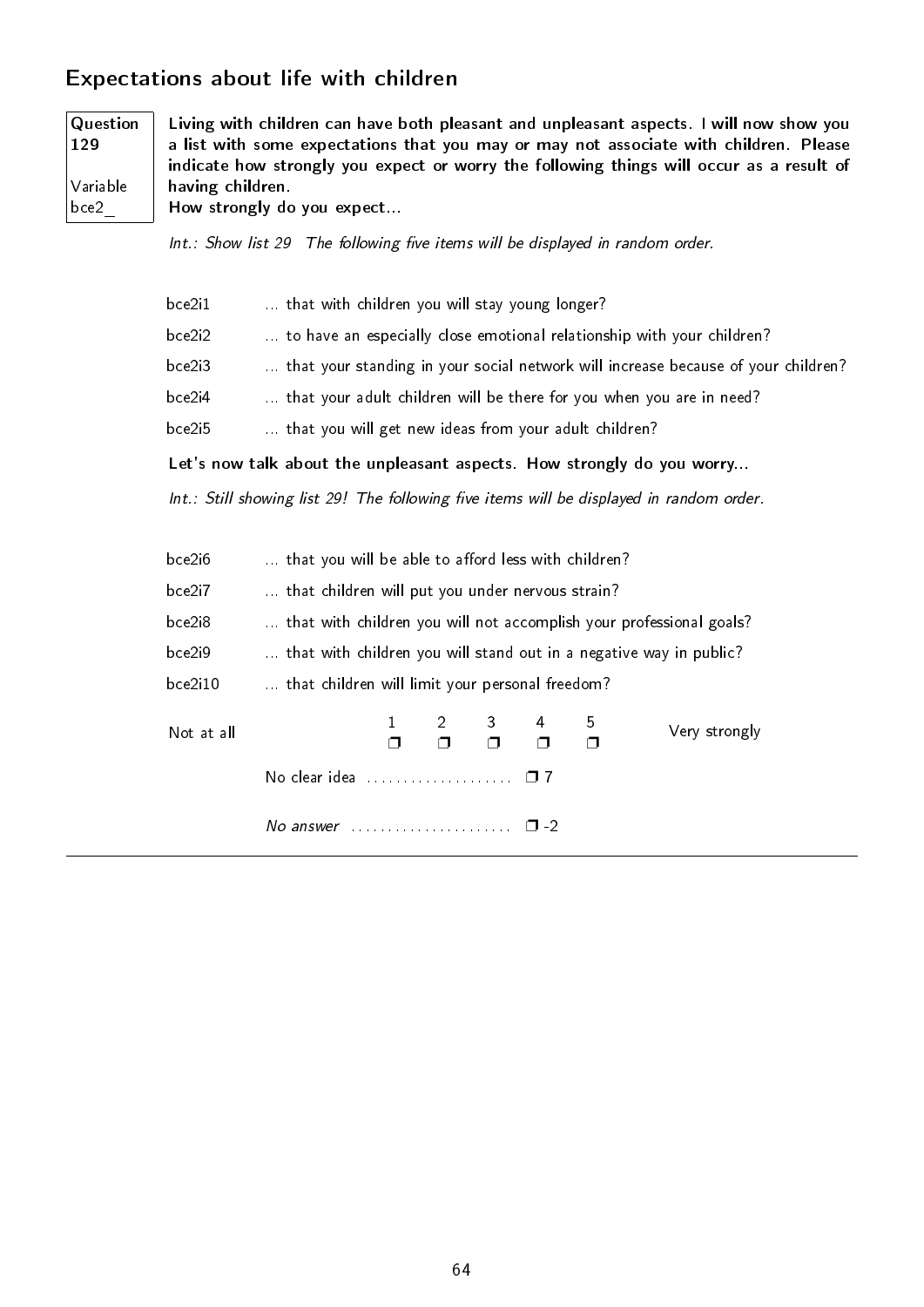### Fertility plans II

| $\mid$ Question | Female respondents (sex=2):                                                               |
|-----------------|-------------------------------------------------------------------------------------------|
| $\vert$ 130     | Do you intend to become a mother in the next two years?                                   |
|                 | [Respondents with child(ren) (sd15kx=1,2 with at least one x): to become a mother again?] |
| Variable        |                                                                                           |
| $ $ frt $7$     | [Male respondents $(sex=1)$ ]                                                             |
|                 | Do you intend to become a father within the next two years?                               |
|                 | [Respondents with child(ren) (): to become a father again?]                               |

Int.: Show list 30

Repondents from cohort 1 or respondents from the other cohorts who are not infertile and don't have an infertile partner, who are not pregnant or whose partner is not pregnant, and who are considering having a(nother) child ((doby ≥1990)|(doby<1990 & (sd3=1 & frt1=1,2,-1 & frt2=1,2,-1) | (sd3≠1 & frt1=1,2,-1)) & sex3≠1 & sex4≠1 & frt6 ≠6,7,-2)

| Question<br>131 | Do you have any plans to adopt a child or to become a foster parent within the next<br>two years?                                                                                                                       |
|-----------------|-------------------------------------------------------------------------------------------------------------------------------------------------------------------------------------------------------------------------|
| Variable        | Int.: Show list 30.                                                                                                                                                                                                     |
| $ $ frt $8 $    |                                                                                                                                                                                                                         |
|                 |                                                                                                                                                                                                                         |
|                 |                                                                                                                                                                                                                         |
|                 | No, definitely not $\dots\dots\dots\dots\dots\dots\dots\dots\dots\dots\dots\dots\dots\dots\dots\Box$ 4                                                                                                                  |
|                 |                                                                                                                                                                                                                         |
|                 |                                                                                                                                                                                                                         |
|                 | No answer $\ldots$ $\ldots$ $\ldots$ $\ldots$ $\ldots$ $\ldots$ $\ldots$ $\ldots$ $\ldots$ $\ldots$ $\ldots$ $\ldots$ $\ldots$ $\Box$ -2                                                                                |
|                 | Respondents from cohorts 2 or 3 who are not pregnant or whose female partner is not pregnant, and who are<br>considering having a(nother) child.<br>$(doby < 1990 \& sex3 \neq 1 \& sex4 \neq 1 \& frt6 \neq 6, 7, -2)$ |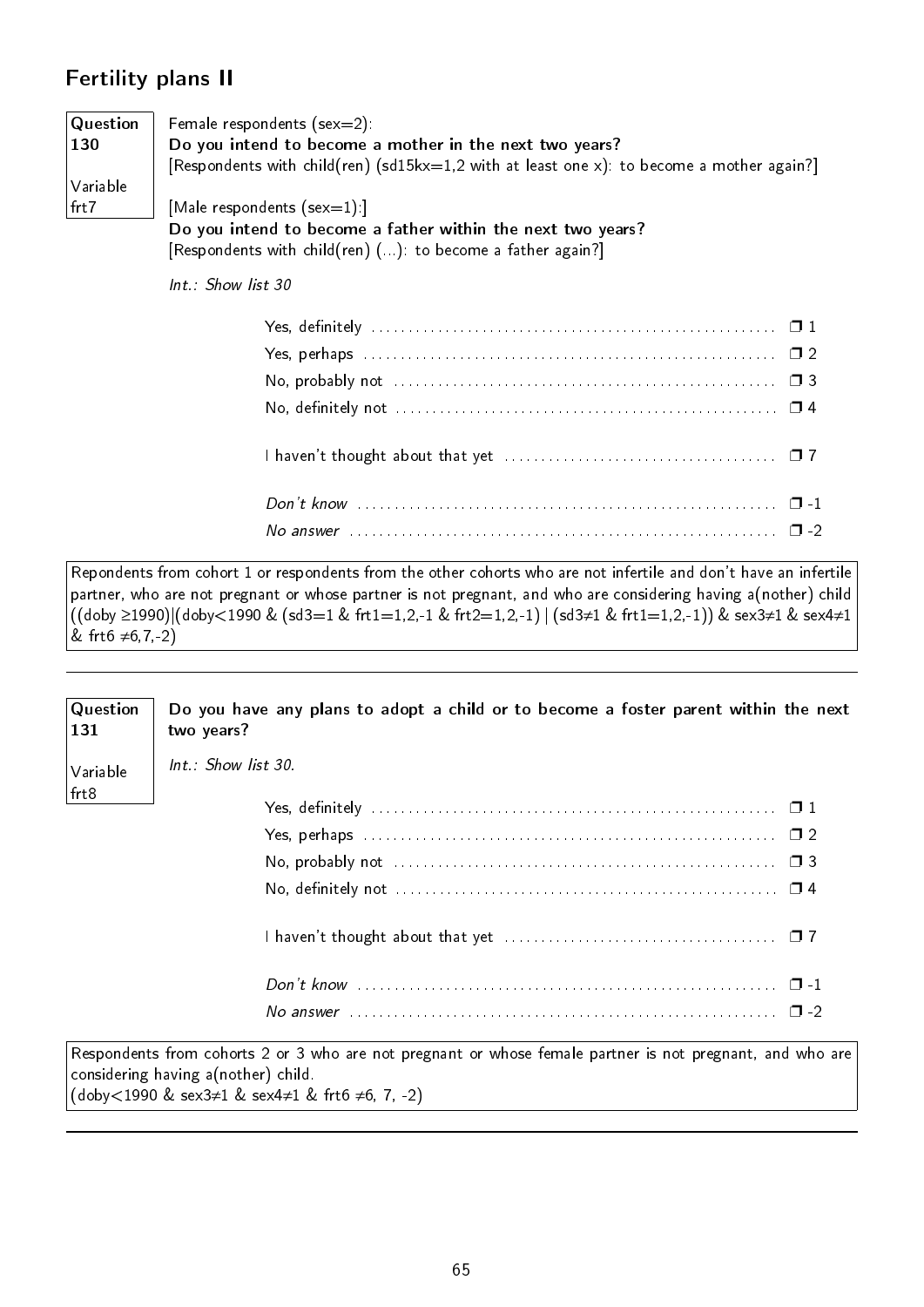| Question<br>  132 | When you think realistically about having [respondents with at least one child<br>$(sd15kx=1,2$ for at least one x): additional] children, how old do you think you will be<br>when you have your first [respondents with child(ren): your next] child? |
|-------------------|---------------------------------------------------------------------------------------------------------------------------------------------------------------------------------------------------------------------------------------------------------|
| Variable          |                                                                                                                                                                                                                                                         |
| frt9              | At the age of                                                                                                                                                                                                                                           |
|                   |                                                                                                                                                                                                                                                         |
|                   | I haven't thought about that. $\Box$ 97                                                                                                                                                                                                                 |
|                   |                                                                                                                                                                                                                                                         |
|                   |                                                                                                                                                                                                                                                         |
|                   | No answer $\Box$ -2                                                                                                                                                                                                                                     |

Respondents from cohort 1 or respondents from the other cohorts who are not infertile and don't have an infertile partner, who are not pregnant respictively whose partner is not pregnant and who are considering having a(nother) child (doby≥1990 | doby<1990) & (((sd3=1 & frt1=1,2,-1 & frt2=1,2,-1) | (sd3≠1 & frt1=1,2,-1)) & sex3≠1 &

sex4≠1 & frt6 ≠6, 7, -2)

### Influences from the social context

| Question<br>133<br>Variable<br>frt10 | [Respondents with a partner $(sd3=1)$ .]<br>Besides your partner and yourself, others may have an opinion about whether or not you<br>should have a child [respondents with child(ren) (sum(sd20 $kx=1,2$ )>0):  another child].<br>Please indicate how strongly you agree with the following statements.<br>[Respondents without a partner (sd3 $\neq$ 1).]<br>Other people may have an opinion about whether or not you should have a child<br>[respondents with child(ren):  another child].<br>Please indicate how strongly you agree with the following statements.<br>Int.: Show list 31 |                                                                                                |                     |                     |             |             |             |                                                                                                                                                                                                                  |  |
|--------------------------------------|------------------------------------------------------------------------------------------------------------------------------------------------------------------------------------------------------------------------------------------------------------------------------------------------------------------------------------------------------------------------------------------------------------------------------------------------------------------------------------------------------------------------------------------------------------------------------------------------|------------------------------------------------------------------------------------------------|---------------------|---------------------|-------------|-------------|-------------|------------------------------------------------------------------------------------------------------------------------------------------------------------------------------------------------------------------|--|
|                                      | frt1011                                                                                                                                                                                                                                                                                                                                                                                                                                                                                                                                                                                        | Most of my friends think that I should have a [respondents with child(ren): another]<br>child. |                     |                     |             |             |             |                                                                                                                                                                                                                  |  |
|                                      | frt10i2                                                                                                                                                                                                                                                                                                                                                                                                                                                                                                                                                                                        |                                                                                                |                     |                     |             |             |             | My parents think that I should have a [respondents with child(ren): another] child.                                                                                                                              |  |
|                                      | Disagree completely                                                                                                                                                                                                                                                                                                                                                                                                                                                                                                                                                                            |                                                                                                | $1 \quad$<br>$\Box$ | $2 \quad$<br>$\Box$ | 3<br>$\Box$ | 4<br>$\Box$ | 5<br>$\Box$ | Agree completely                                                                                                                                                                                                 |  |
|                                      |                                                                                                                                                                                                                                                                                                                                                                                                                                                                                                                                                                                                | Don't know $\cdots$ $\cdots$ $\cdots$                                                          |                     |                     |             |             |             |                                                                                                                                                                                                                  |  |
|                                      |                                                                                                                                                                                                                                                                                                                                                                                                                                                                                                                                                                                                | No answer $\ldots$ , $\ldots$ , $\Box$ -2                                                      |                     |                     |             |             |             |                                                                                                                                                                                                                  |  |
|                                      |                                                                                                                                                                                                                                                                                                                                                                                                                                                                                                                                                                                                | pregnant, respectively whose female partner is not pregnant                                    |                     |                     |             |             |             | Respondents from cohorts 2 or 3 who are not infertile and don't have an infertile partner and who are not<br>(doby<1990 & ((sd3=1 & frt1=1, 2, -1 & frt2=1, 2, -1)   (sd3≠1 & frt1=1, 2, -1)) & sex3≠1 & sex4≠1) |  |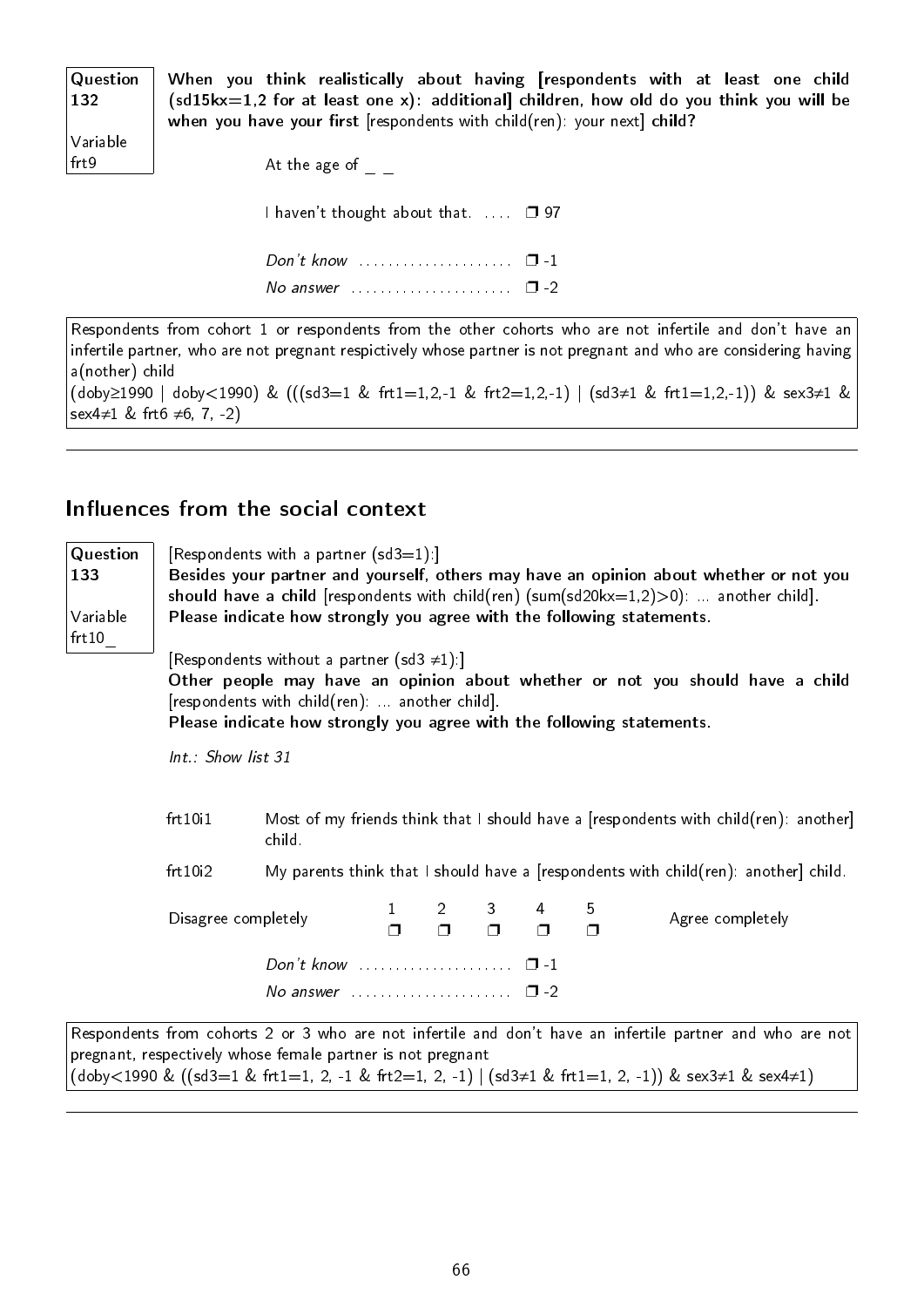## Prerequisites for a(nother) child

134

**Question** The decision for parenthood is often tied to certain preconditions. Please indicate how completely the following conditions would need to be met in order for you to have a child [respondents with child(ren) (sum(sd20kx=1,2)>0): ... an additional child]

| Variable<br>frt11 | Int.: Show list 32<br>"Should" | $^{\prime\prime}$ s $^{\prime\prime}$ |                                                                                                                                                                                 |
|-------------------|--------------------------------|---------------------------------------|---------------------------------------------------------------------------------------------------------------------------------------------------------------------------------|
|                   | frt11v1i1                      | frt11v2i1                             | I have to be able to afford to be a parent [respondents with child(ren):<br>be a parent to another child] financially.                                                          |
|                   | frt11v1i2                      | frt11v2i2                             | A [respondents with child(ren): An additional] child has to be com-<br>patible with my long-term life plans.                                                                    |
|                   | frt11v1i3                      | frt11v2i3                             | I need access to flexible child care options for the [respondent with<br>child(ren): additionall child.                                                                         |
|                   | frt11v1i4                      | frt11v2i4                             | Having a [respondents with child(ren): an additional] child has to be<br>compatible with my current employment situation.                                                       |
|                   | frt11v1i5                      | frt11v2i5                             | Having a [respondents with child(ren): an additional] child has to be<br>compatible with my leisure-time interests.                                                             |
|                   | frt11v1i6                      | frt11v2i6                             | [Respondents with a partner (sd3=1):] My partner has to be able to<br>combine having a [respondents with child(ren): an additional] child<br>with his/her employment situation. |
|                   | frt11v1i7                      | frt11v2i7                             | [Respondents with a partner $(sd3=1)$ .] My partner and I have to be<br>in agreement regarding the division of household labor and child care.                                  |
|                   | frt11v1i8                      | frt11v2i8                             | [Respondents with a partner $(sd3=1)$ .] My partner and I both have to<br>feel ready to have a [respondents with child(ren): an additional] child.                              |

To what extent does the prerequisite have to be fulfilled?

| Not at all |                                                           |  |  | $\Box$ | $1 \quad 2 \quad 3 \quad 4 \quad 5$ | $\Box$ | Completely |  |  |  |
|------------|-----------------------------------------------------------|--|--|--------|-------------------------------------|--------|------------|--|--|--|
|            |                                                           |  |  |        |                                     |        |            |  |  |  |
|            |                                                           |  |  |        |                                     |        |            |  |  |  |
|            | No answer $\ldots \ldots \ldots \ldots \ldots \square$ -2 |  |  |        |                                     |        |            |  |  |  |
|            | Is the prerequisite fulfilled?                            |  |  |        |                                     |        |            |  |  |  |

Is the prerequisite fulfilled?

| Yes $\ldots$ $\ldots$ $\ldots$ $\ldots$ $\ldots$         |  |
|----------------------------------------------------------|--|
|                                                          |  |
|                                                          |  |
| Don't know $\ldots$ $\ldots$ $\ldots$ $\ldots$ $\Box$ -1 |  |
| No answer $\cdots$ $\Box$ -2                             |  |

Heterosexual respondents who indicated that they are fertile and

(i) have fewer children than they ideally would like to have, or

(ii) have reached the desired ideal number of children and don't exclude the possibility of having a(nother) child  $((sd3=1 \& ((frtt1=1 \mid frt1=2 \mid frt1=-1) \& (frt2=1 \mid frt2=2 \mid frt2=-1))) | (sd3≠1 \& (frt1=1 \mid frt1=2 \mid frt1=2 \mid frt1=3))$ frt1=-1) | (doby ≥1990 | sex3=1 | sex4=1)) & (sd3=1 & sd4g=sex) | (sd3≠1 & (sex2=sex | sex2=3)) & (frt5>sum(sd15kx=1,2 & sd20kx ≠4)| (frt5 ≤sum(sd15kx=1,2 & sd20kx ≠4) & frt6 ≠7))) Additional conditions: Items 6-8: only respondents with a partner (sd3=1), Items 1-8: & doby<1990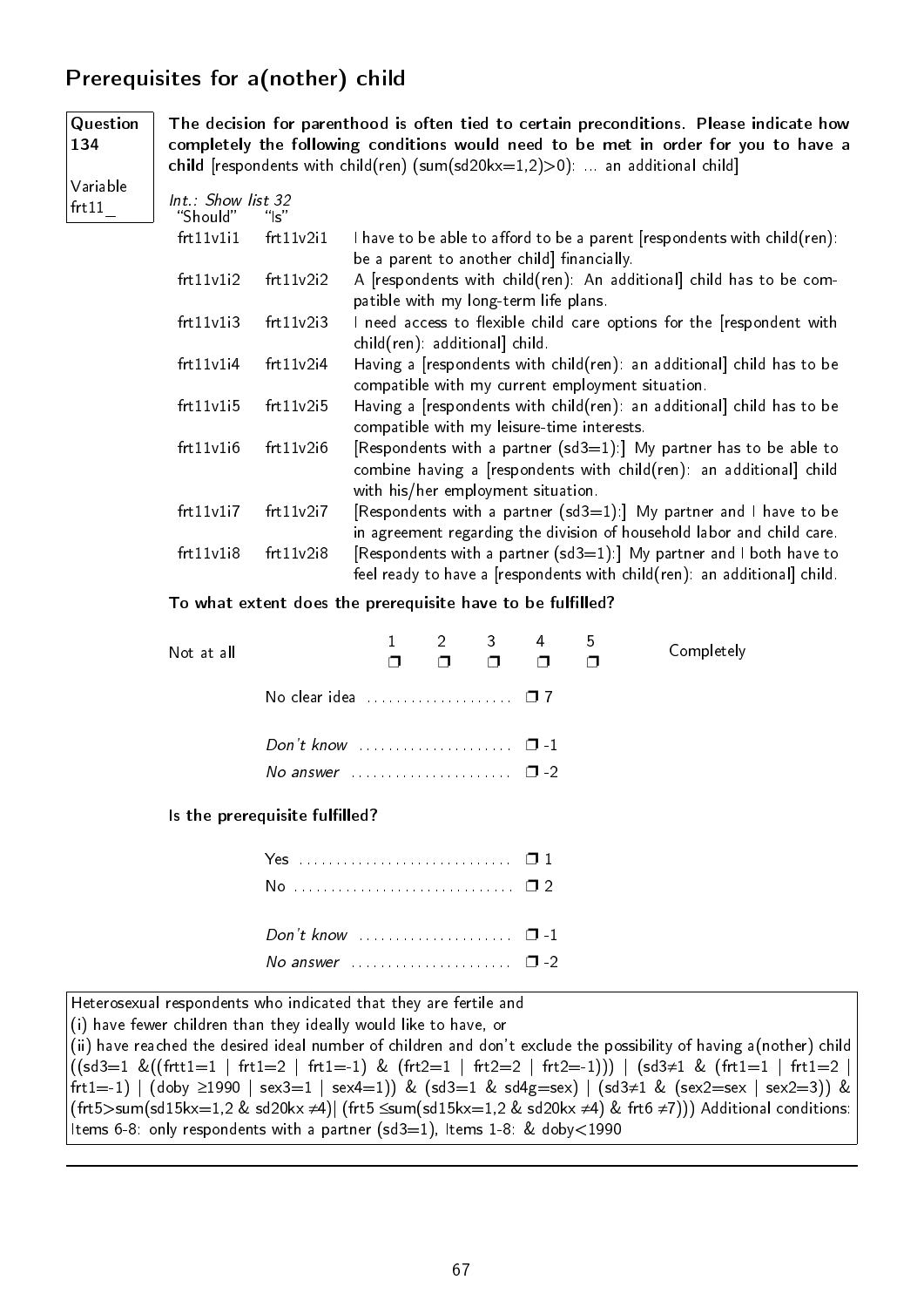### Willingness to cut back in other life domains

| Question<br>135   | In order to have a child [respondents with child(ren) (sd15kx=1,2 for at least one x):  an<br>additional child], it might be necessary to abstain from certain things. Currently, how<br>strongly would you be willing to cut back on or abstain from the following things? |                                                                                             |  |             |                          |             |             |                                                                                                                  |
|-------------------|-----------------------------------------------------------------------------------------------------------------------------------------------------------------------------------------------------------------------------------------------------------------------------|---------------------------------------------------------------------------------------------|--|-------------|--------------------------|-------------|-------------|------------------------------------------------------------------------------------------------------------------|
| Variable<br>frt12 | Int.: Show list 33                                                                                                                                                                                                                                                          |                                                                                             |  |             |                          |             |             |                                                                                                                  |
|                   | frt12 <sub>i</sub> 1                                                                                                                                                                                                                                                        | School, education, career                                                                   |  |             |                          |             |             |                                                                                                                  |
|                   | frt12i2                                                                                                                                                                                                                                                                     | Leisure time activities, hobbies, personal interests<br>frt12i3<br>Friends, social contacts |  |             |                          |             |             |                                                                                                                  |
|                   |                                                                                                                                                                                                                                                                             |                                                                                             |  |             |                          |             |             |                                                                                                                  |
|                   | frt12 <sub>1</sub> 4<br>Partnership                                                                                                                                                                                                                                         |                                                                                             |  |             |                          |             |             |                                                                                                                  |
|                   | Not at all                                                                                                                                                                                                                                                                  |                                                                                             |  | 2<br>$\Box$ | 3 <sup>7</sup><br>$\Box$ | 4<br>$\Box$ | 5<br>$\Box$ | Very strongly                                                                                                    |
|                   | Don't know $\ldots$ $\ldots$ $\ldots$ $\ldots$ $\ldots$ $\Box$ -1                                                                                                                                                                                                           |                                                                                             |  |             |                          |             |             |                                                                                                                  |
|                   | No answer $\ldots \ldots \ldots \ldots \ldots \square$ -2                                                                                                                                                                                                                   |                                                                                             |  |             |                          |             |             |                                                                                                                  |
|                   |                                                                                                                                                                                                                                                                             |                                                                                             |  |             |                          |             |             | Respondents from cohort 1 and respondents from cohorts 2 and 3 who are not infertile and don't have an infertile |

partner, who are not pregnant, respectively whose female partner is not pregnant and who

(i) have fewer children than they ideally would like to have, or

(ii) have reached the desired ideal number of children and don't exclude the possibility of having a(nother) child (doby ≥1990)  $|(((sd3=1 \& frt1=1,2,-1 \& frt2=1,2,-1) | (sd3≠1 \& frt1=1,2,-1)) \& ((sum(sd15kx=1,2 \& frt1=1,2,-1))$ sd20kx≠4)<frt5 | (sum(sd15kx=1,2 & sd20kx≠4)≥frt5 & frt6≠7)) & sex3≠1 & sex4≠1))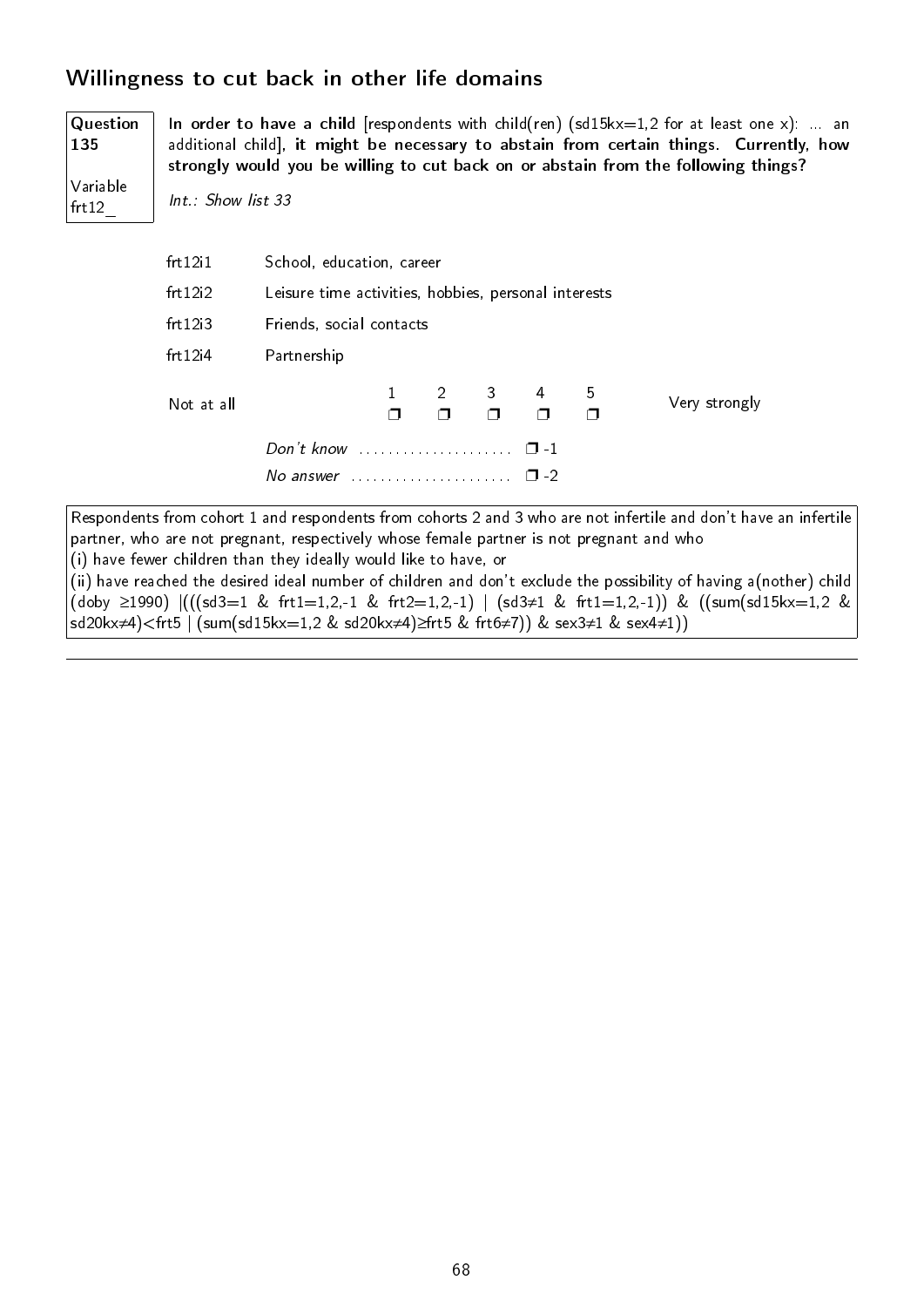#### Reasons against having children

| Question<br>$\vert$ 136 $\vert$ | You stated that you don't want to have children frespondents with child(ren)<br>$(Sum(sd20kx=1,2)>0)$ : any additional children]. |  |  |  |  |  |
|---------------------------------|-----------------------------------------------------------------------------------------------------------------------------------|--|--|--|--|--|
|                                 | What is the most important reason (or reasons) for this decision?                                                                 |  |  |  |  |  |
| Variable                        | You may indicate a maximum of three reasons.                                                                                      |  |  |  |  |  |
| $ $ frt $13$                    | If an important reason is missing on this list you can add it.                                                                    |  |  |  |  |  |
|                                 | Int.: Show list 34                                                                                                                |  |  |  |  |  |

| frt13i1  | My state of health does not permit it.                             |
|----------|--------------------------------------------------------------------|
| frt13i2  | I already have the number of children I would like to have.        |
| frt13i3  | I'm single and live alone.                                         |
| frt13i4  | It would conflict with my job goals.                               |
| frt13i5  | I would have to give up too much leisure time.                     |
| frt13i6  | It would reduce my personal freedom.                               |
| frt13i7  | I wouldn't be able to afford as much as I do now.                  |
| frt13i8  | I worry too much about what kind of future my children would have. |
| frt13i9  | I wouldn't be able to enjoy my life as much as before.             |
| frt13i10 | I'm too old / My partner is too old.                               |
| frt13i11 | My partner doesn't want (more) children.                           |
| frt13i12 | My relationship isn't working as well as I wish.                   |
| frt13i13 | An (additional) child would overburden me.                         |
| frt13i14 | Other: (frt13i14o)                                                 |
|          | Reason not mentioned $\ldots \ldots \square 0$                     |
|          | Reason mentioned $\ldots \ldots \ldots \quad \Box$ 1               |
|          | Don't know $\cdots$ $\cdots$ $\cdots$                              |
|          | $\square$ - 2                                                      |

Respondents who are not infertile (and whose partner is not infertile) and who exclude the possibility of having a(nother) child  $((\text{(sd3}=1 \& ((\text{frt1}=1 \mid \text{frt1}=2 \mid \text{frt1}=-1) \& (\text{frt2}=1 \mid \text{frt2}=2 \mid \text{frt2}=-1)))) \mid (\text{sd3}\neq 1 \& (\text{frt1}=1 \mid \text{frt1}=2 \mid \text{frt1}=-1))$  $|($  (doby≥1990  $|$  sex3=1  $|$  sex4=1)) & frt6=7)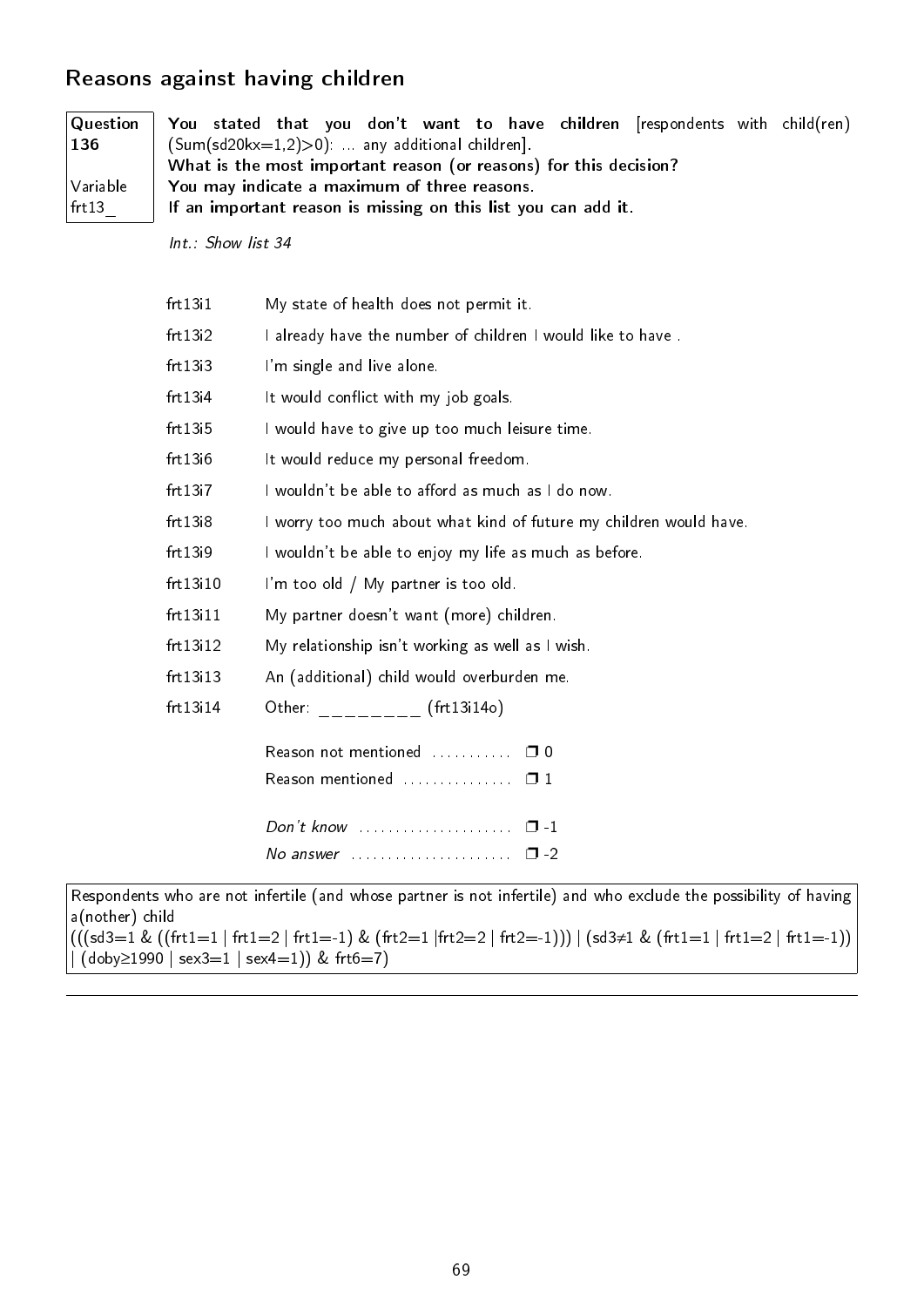### Leisure Time

#### Leisure time activities

Frage 137 Variable  $-$ Now we would like to know something about your leisure time activities. Please indicate how often you engage in each of the following activities. Int.: Show list 35 Isr1i1 Go to cafés, bars, restaurants Isr1i2 Do sports Isr1i3 **Go to a night club** Isr1i4 Meet with friends Daily . . . . . . . . . . . . . . . . . . . . . . . . . . . . ❐ 1 At least once a week . . . . . . . . . . . . 0 2 At least once a month  $\ldots$  .  $\Box$  3 Less often . . . . . . . . . . . . . . . . . . . . . . . ❐ 4 Never . . . . . . . . . . . . . . . . . . . . . . . . . . . ❐ 5  $Don't know$  . . . . . . . . . . . . . . . .  $\Box$  -1  $N_o$  answer  $\ldots$  . . . . . . . . . . . . . . . .  $\Box$  -2 Frage 138 Variable lsr2 How many hours did you watch TV during this past week? \_\_ \_ hours this past week Don't know . . . . . . . . . . . . . . . . . . . . . ❐ -1  $N_o$  answer  $\ldots$  . . . . . . . . . . . . . . . .  $\Box$  -2 Frage 139 Variable lsr3 How many hours did you spend on personal internet use during the past week? **\_\_\_\_\_\_\_\_hours** this past week  $Don't know$  . . . . . . . . . . . . . . . .  $\Box$  -1  $N_{\odot}$  answer  $\ldots \ldots \ldots \ldots \square$  -2 Frage 140 Variable lsr4 How many weeks did you go on vacation trips during this past year?  $\frac{\ }{2}$  weeks/year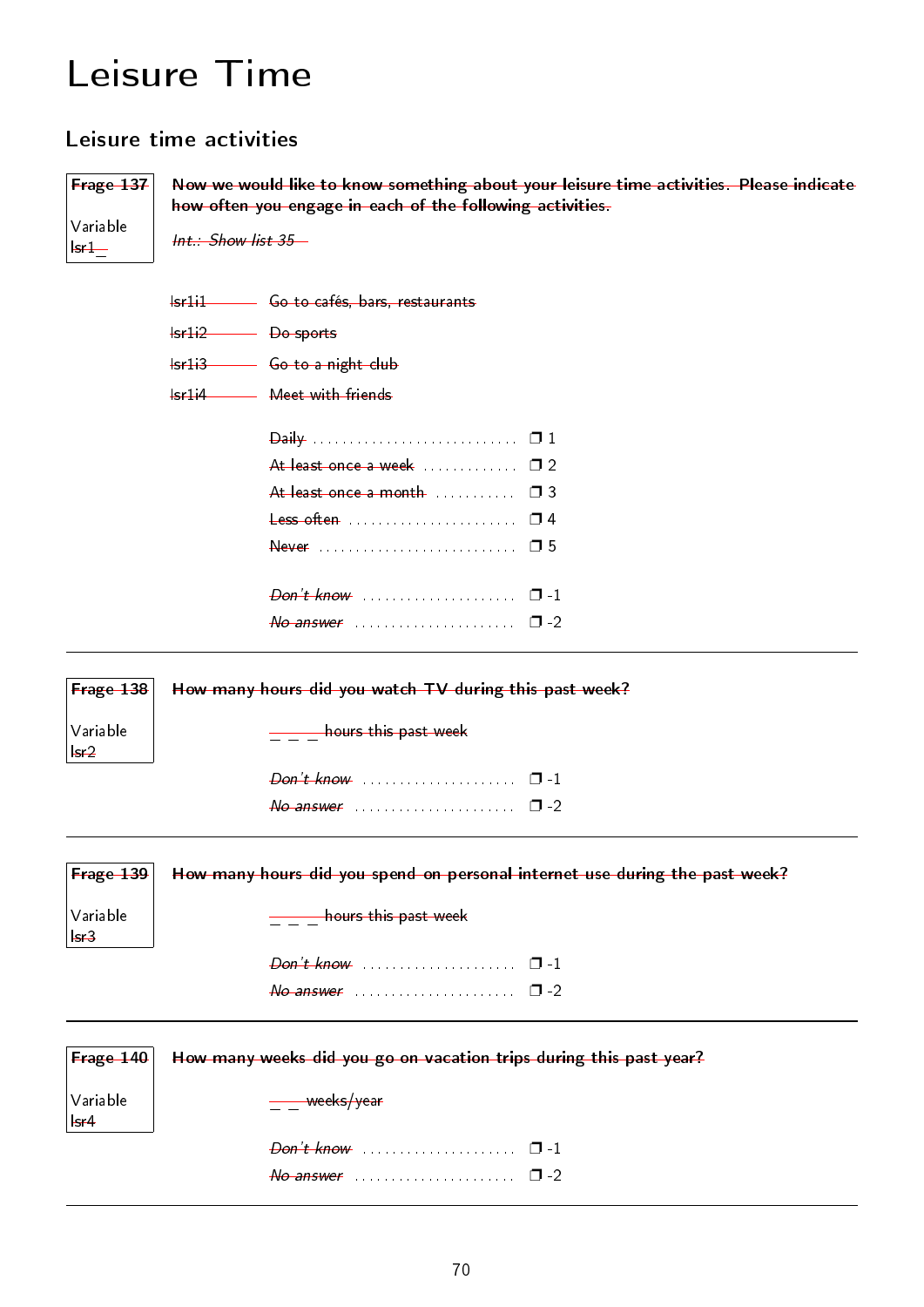#### Leisure time activities with partner



lsr5i3 Go to a night club

lsr5i4 Meet with friends

lsr5i5 Watch TV

lsr5i6 Use the internet

lsr5i7 Vacation trips

| Almost never or never  0 1 |  |
|----------------------------|--|
| Seldom  02                 |  |
|                            |  |
|                            |  |
|                            |  |
|                            |  |
|                            |  |
|                            |  |
|                            |  |

Respondents with a partner who indicated that they engaged in the respective leisure time activity at least once per month or more frequently (coffee shop, sports, night clubs, friends), or within the past week (TV, Internet), or during the last year (vacation) lsr5i1: lsr1i1=1,2,3 & sd3=1  $lsr5i2:$   $lsr1i2=1,2,3$  &  $sd3=1$  $lsr5i3: 1sr1i3=1,2,3 & s d3=1$  $lsr5i4:$   $lsr1i4=1,2,3$  &  $sd3=1$ lsr5i5: lsr2>0 & sd3=1 lsr5i6: lsr3>0 & sd3=1 lsr5i7: lsr4>0 & sd3=1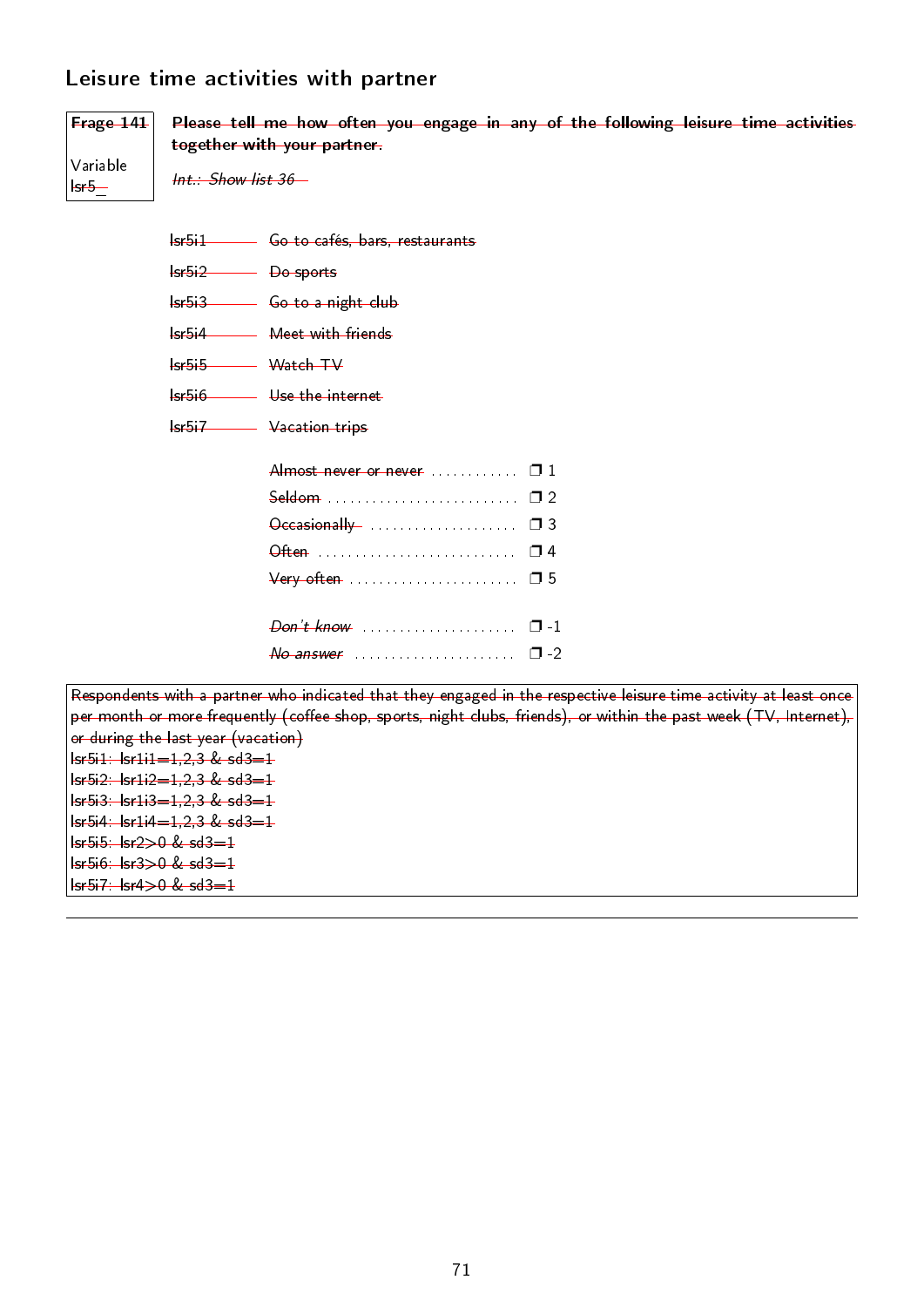#### Use of social network sites on the web

| $ $ Frage 142 $ $       | Have you ever created an online profile on a social network website like MySpace,     |
|-------------------------|---------------------------------------------------------------------------------------|
|                         | Facebook, or Schüler VZ for others to see?                                            |
| Variable                |                                                                                       |
| $  \cdot \cdot \cdot  $ |                                                                                       |
|                         |                                                                                       |
|                         |                                                                                       |
|                         | $\theta$ answer $\ldots$ $\ldots$ $\ldots$ $\ldots$ $\ldots$ $\theta$ -2              |
| (doby≥1990 & Isr3>0)    | Respondents from cohort 1 who indicated that they used the Internet during last week. |

| Frage 143         | Is the profile visible to everyone, or only to your friends? If you created more than one<br>profile, please refer to the profile that you use most frequently. |
|-------------------|-----------------------------------------------------------------------------------------------------------------------------------------------------------------|
| Variable          |                                                                                                                                                                 |
| H <sub>str</sub>  |                                                                                                                                                                 |
|                   | Only to friends $\ldots$ $\Box$ 2                                                                                                                               |
|                   |                                                                                                                                                                 |
|                   |                                                                                                                                                                 |
|                   | Respondents from cohort 1 who indicated that they have used the Internet during last week and have created                                                      |
| an online profile |                                                                                                                                                                 |
|                   | $\left(\frac{\text{doby}}{21990 \& \text{lsr3} > 0 \& \text{lsr6} = 1}\right)$                                                                                  |

| <b>Frage 144</b> How often do you visit these social network websites?                                                                                                                                                                                                                                              |
|---------------------------------------------------------------------------------------------------------------------------------------------------------------------------------------------------------------------------------------------------------------------------------------------------------------------|
| $\frac{1}{2}$ $\frac{1}{2}$ $\frac{1}{2}$ $\frac{1}{2}$ $\frac{1}{2}$ $\frac{1}{2}$ $\frac{1}{2}$ $\frac{1}{2}$ $\frac{1}{2}$ $\frac{1}{2}$ $\frac{1}{2}$ $\frac{1}{2}$ $\frac{1}{2}$ $\frac{1}{2}$ $\frac{1}{2}$ $\frac{1}{2}$ $\frac{1}{2}$ $\frac{1}{2}$ $\frac{1}{2}$ $\frac{1}{2}$ $\frac{1}{2}$ $\frac{1}{2}$ |

| Variable |
|----------|
| هيءا     |

Int.: Show list 37

| Several times per day  0 1        |  |
|-----------------------------------|--|
|                                   |  |
| 3-5 days per week  0 3            |  |
| $1-2$ days per week  0 4          |  |
| Every few weeks $\ldots$ $\Box$ 5 |  |
|                                   |  |
|                                   |  |
|                                   |  |
| $\theta$ answer $\cdots$ $\cdots$ |  |

Respondents from cohort 1 who indicated that they have used the Internet during last week and have created an online profile

(doby ≥1990 & lsr3>0 & lsr6=1)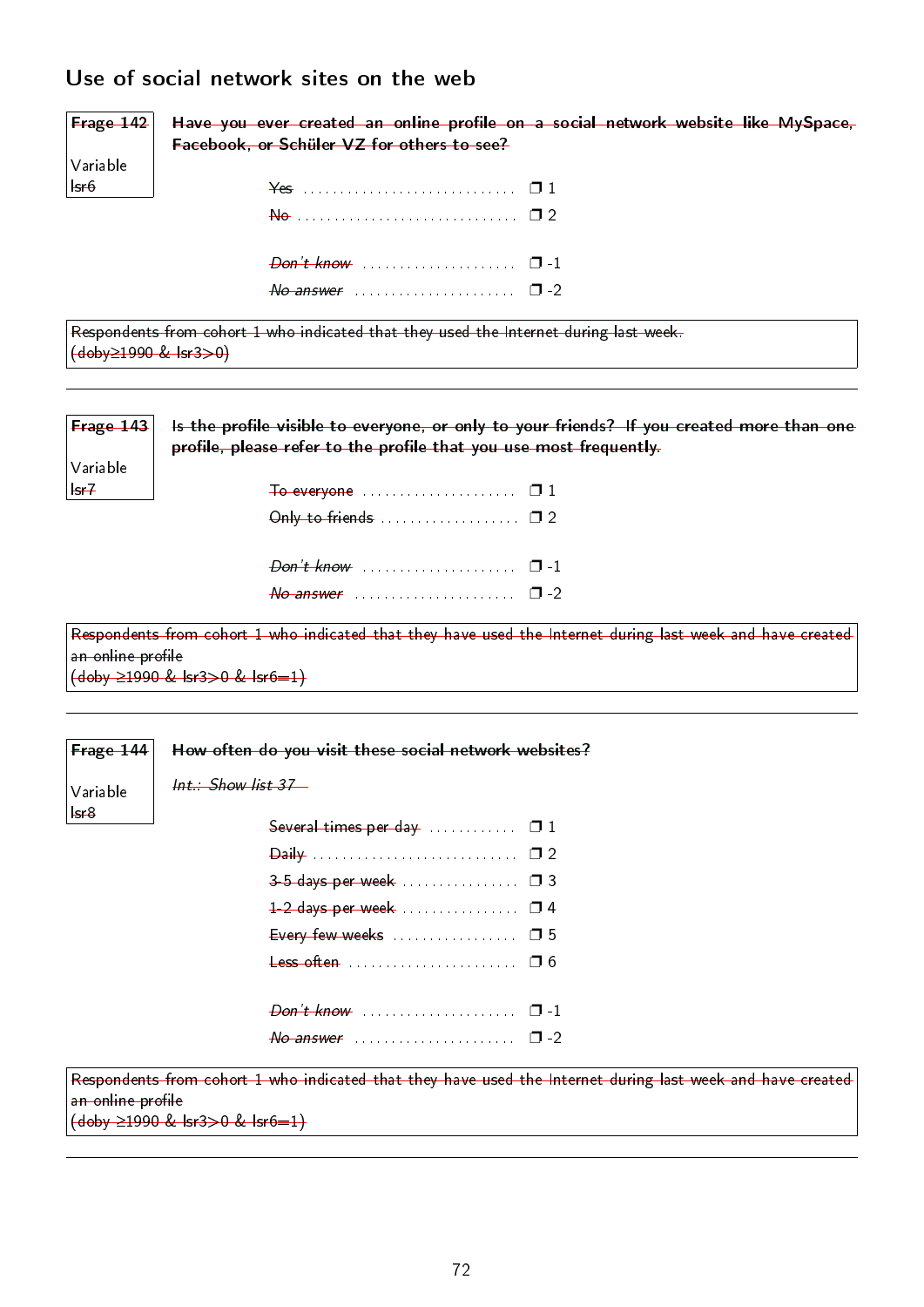# Place(s) of Residence

| Question<br>145<br>Variable |                                                                                                                                                                                                                                                                                                                | Now I'd like to know where you're currently living.<br>By that I mean all rooms, apartments, or houses where you regularly stay overnight.<br>[Respondents with a partner (sd3=1): This question is not about (name partner (sd4n))'s place.]<br>Please tell me the name of the city and the state for each residence.                                                                                                                                                                                     |              |  |  |  |  |  |  |  |  |
|-----------------------------|----------------------------------------------------------------------------------------------------------------------------------------------------------------------------------------------------------------------------------------------------------------------------------------------------------------|------------------------------------------------------------------------------------------------------------------------------------------------------------------------------------------------------------------------------------------------------------------------------------------------------------------------------------------------------------------------------------------------------------------------------------------------------------------------------------------------------------|--------------|--|--|--|--|--|--|--|--|
| hc1px<br>for $x=1/X$        |                                                                                                                                                                                                                                                                                                                | $Int.:$ If more than one residence per city is provided: also write down the district / street in order<br>to distinguish between them.<br>In case of foreign residences, fill in 'Country' under section 'State'.<br>If asked: I need the information about the street or district to be able to distinguish between<br>several homes in one city or town. This is important, because later in this interview I would like<br>to ask you some more specific question about your current living situation. |              |  |  |  |  |  |  |  |  |
|                             | Comment: Residences already collected will be displayed accordingly.<br>If "No further residence", "Don't know" oder "No answer" at hc1pxi1 is specified, it is automatically<br>used for hc1pxi2. If for hc1pxi1 a residence is specified, for hc1pxi2 the items "Don't know" or "No<br>answer" are possible. |                                                                                                                                                                                                                                                                                                                                                                                                                                                                                                            |              |  |  |  |  |  |  |  |  |
|                             |                                                                                                                                                                                                                                                                                                                |                                                                                                                                                                                                                                                                                                                                                                                                                                                                                                            |              |  |  |  |  |  |  |  |  |
|                             |                                                                                                                                                                                                                                                                                                                |                                                                                                                                                                                                                                                                                                                                                                                                                                                                                                            |              |  |  |  |  |  |  |  |  |
|                             |                                                                                                                                                                                                                                                                                                                |                                                                                                                                                                                                                                                                                                                                                                                                                                                                                                            |              |  |  |  |  |  |  |  |  |
|                             |                                                                                                                                                                                                                                                                                                                |                                                                                                                                                                                                                                                                                                                                                                                                                                                                                                            |              |  |  |  |  |  |  |  |  |
|                             | hc1pxi2                                                                                                                                                                                                                                                                                                        |                                                                                                                                                                                                                                                                                                                                                                                                                                                                                                            |              |  |  |  |  |  |  |  |  |
|                             |                                                                                                                                                                                                                                                                                                                |                                                                                                                                                                                                                                                                                                                                                                                                                                                                                                            |              |  |  |  |  |  |  |  |  |
|                             |                                                                                                                                                                                                                                                                                                                |                                                                                                                                                                                                                                                                                                                                                                                                                                                                                                            |              |  |  |  |  |  |  |  |  |
|                             |                                                                                                                                                                                                                                                                                                                |                                                                                                                                                                                                                                                                                                                                                                                                                                                                                                            |              |  |  |  |  |  |  |  |  |
|                             |                                                                                                                                                                                                                                                                                                                |                                                                                                                                                                                                                                                                                                                                                                                                                                                                                                            |              |  |  |  |  |  |  |  |  |
|                             |                                                                                                                                                                                                                                                                                                                | Nordrhein-Westfalen (North Rhine-Westfalia)  □ 5                                                                                                                                                                                                                                                                                                                                                                                                                                                           |              |  |  |  |  |  |  |  |  |
|                             |                                                                                                                                                                                                                                                                                                                |                                                                                                                                                                                                                                                                                                                                                                                                                                                                                                            |              |  |  |  |  |  |  |  |  |
|                             |                                                                                                                                                                                                                                                                                                                |                                                                                                                                                                                                                                                                                                                                                                                                                                                                                                            |              |  |  |  |  |  |  |  |  |
|                             |                                                                                                                                                                                                                                                                                                                |                                                                                                                                                                                                                                                                                                                                                                                                                                                                                                            |              |  |  |  |  |  |  |  |  |
|                             |                                                                                                                                                                                                                                                                                                                |                                                                                                                                                                                                                                                                                                                                                                                                                                                                                                            |              |  |  |  |  |  |  |  |  |
|                             |                                                                                                                                                                                                                                                                                                                |                                                                                                                                                                                                                                                                                                                                                                                                                                                                                                            | $\Box$ 10    |  |  |  |  |  |  |  |  |
|                             |                                                                                                                                                                                                                                                                                                                |                                                                                                                                                                                                                                                                                                                                                                                                                                                                                                            | $\Box$ 11    |  |  |  |  |  |  |  |  |
|                             |                                                                                                                                                                                                                                                                                                                | Mecklenburg-Vorpommern (Mecklenburg-Western Pomerania)                                                                                                                                                                                                                                                                                                                                                                                                                                                     | $\Box$ 12    |  |  |  |  |  |  |  |  |
|                             |                                                                                                                                                                                                                                                                                                                |                                                                                                                                                                                                                                                                                                                                                                                                                                                                                                            | $\Box$ 13    |  |  |  |  |  |  |  |  |
|                             |                                                                                                                                                                                                                                                                                                                |                                                                                                                                                                                                                                                                                                                                                                                                                                                                                                            | $\Box$ 14    |  |  |  |  |  |  |  |  |
|                             |                                                                                                                                                                                                                                                                                                                |                                                                                                                                                                                                                                                                                                                                                                                                                                                                                                            |              |  |  |  |  |  |  |  |  |
|                             |                                                                                                                                                                                                                                                                                                                |                                                                                                                                                                                                                                                                                                                                                                                                                                                                                                            | $\square$ 16 |  |  |  |  |  |  |  |  |
|                             |                                                                                                                                                                                                                                                                                                                | Country (please specify): __________________(hc1pxi2o)                                                                                                                                                                                                                                                                                                                                                                                                                                                     | $\square$ 17 |  |  |  |  |  |  |  |  |
|                             |                                                                                                                                                                                                                                                                                                                | No further residence (Comment: only for x>1)                                                                                                                                                                                                                                                                                                                                                                                                                                                               | 口 97         |  |  |  |  |  |  |  |  |
|                             |                                                                                                                                                                                                                                                                                                                |                                                                                                                                                                                                                                                                                                                                                                                                                                                                                                            | $\Box$ 1     |  |  |  |  |  |  |  |  |
|                             |                                                                                                                                                                                                                                                                                                                |                                                                                                                                                                                                                                                                                                                                                                                                                                                                                                            |              |  |  |  |  |  |  |  |  |

For  $x=3/X$ : respondents who indicated an  $(x-1)$ -th place of residence  $(hc1p(x-1)i1=1)$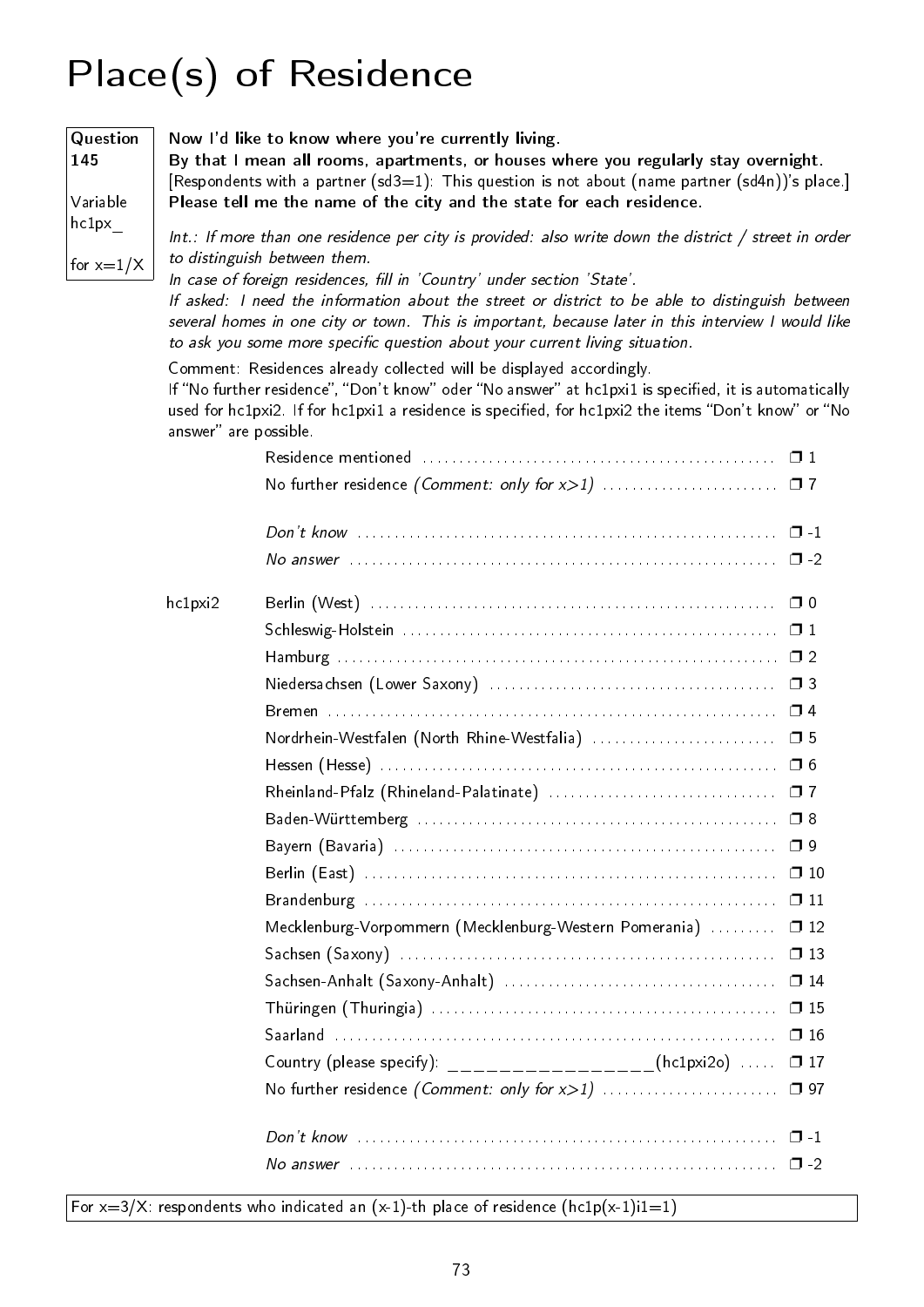| $\sqrt{Q}$ uestion<br>146     | Which of these places of residence do you consider to be your main residence? |
|-------------------------------|-------------------------------------------------------------------------------|
|                               | [Residence 1 (hc1p1i1)] $\ldots \ldots \ldots$ $\Box$ 1                       |
| $\sqrt{}$ Variable<br>$ $ hc2 | [Residence 2 (hc1p2i1)] $\ldots \ldots \ldots \square 2$<br>0.001             |
|                               | [Residence 10 (hc1p10i1)] $\Box$ $\Box$ 10                                    |
|                               | No answer $\ldots \ldots \ldots \ldots \ldots \quad \Box -2$                  |

Respondents who indicated having more than one place of residence where they regularly stay overnight  $(hc1p2i1=1)$ 

| Question<br>147 | And apart from the residence that you consider to be your main residence, at which<br>other residence do you spend most of your time? |
|-----------------|---------------------------------------------------------------------------------------------------------------------------------------|
| Variable<br>hc3 | Comment: The residence called the main residence (from hc2) will not be displayed again.                                              |
|                 | [Residence 1 (hc1p1i1)] $\ldots \ldots \ldots \square 1$                                                                              |
|                 | [Residence 2 (hc1p2i1)] $\ldots \ldots \ldots$ $\Box$ 2                                                                               |
|                 | 1.111                                                                                                                                 |
|                 | [Residence 10 (hc1p10i1)] $\Box$ $\Box$ 10                                                                                            |
|                 | Don't know $\ldots \ldots \ldots \ldots \ldots \quad \Box -1$                                                                         |
|                 | No answer $\ldots$ , $\ldots$ , $\Box$ -2                                                                                             |
| $(hc1p3i1=1)$   | Respondents who indicated having more than two places of residence where they regularly stay overnight                                |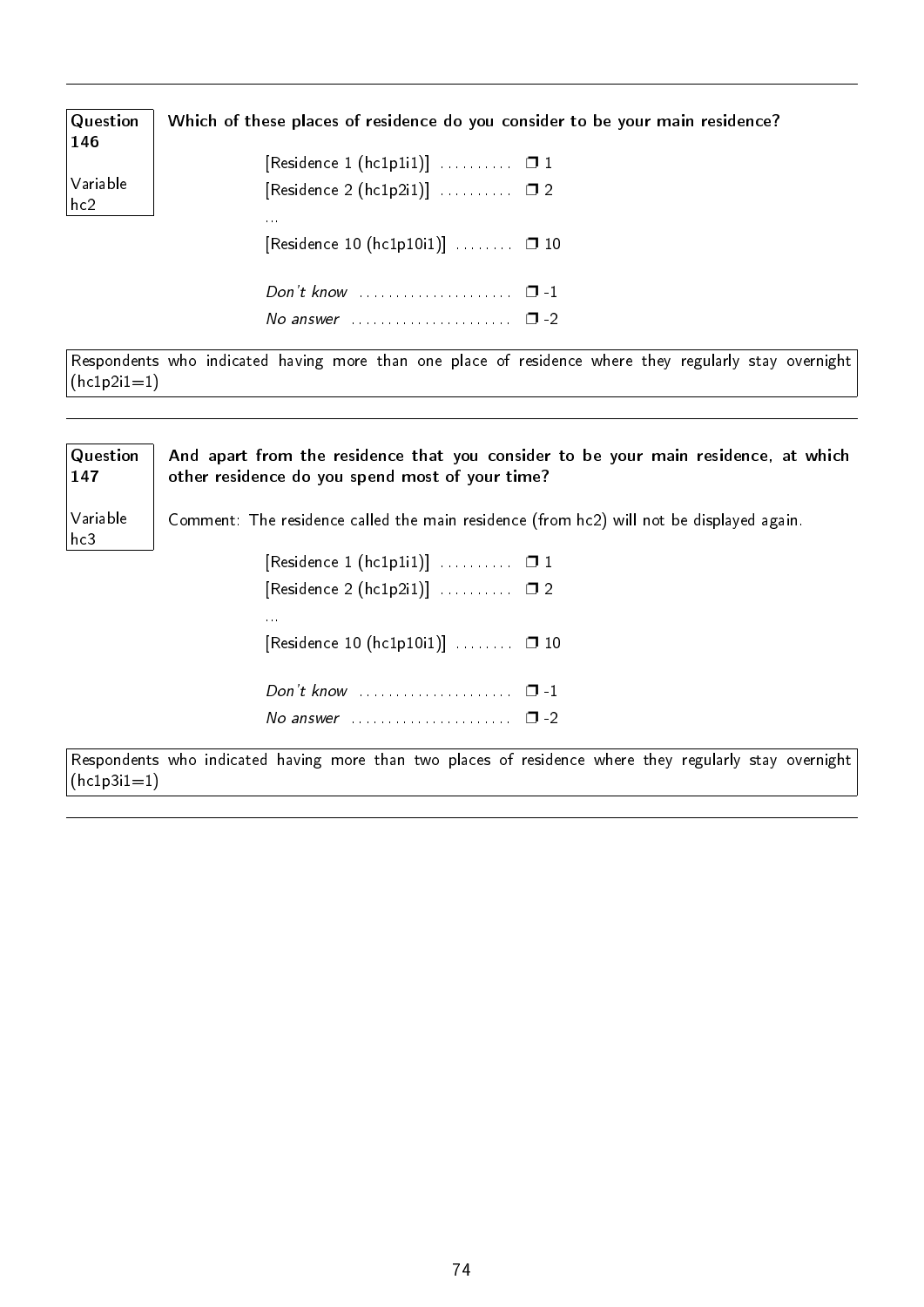# Household and Dwelling (Main Residence)

### Household description

| Question | Respondents who indicated having only one residence where they regularly stay overnight (hc1p2i1                                             |
|----------|----------------------------------------------------------------------------------------------------------------------------------------------|
| 148      | $\neq$ 1).<br>In which type of household are you living in [place of residence (main residence) (hc1p1i1)]?                                  |
| Variable |                                                                                                                                              |
| hc4h1    | Respondents who indicated having more than one residence where they regularly stay overnight                                                 |
|          | $(hc1p2i1=1)$ :                                                                                                                              |
|          | First, about your residence in [place of residence (main residence) (hc1pxi1 for $x = hc2$ )]?                                               |
|          | In which type of household are you living there?                                                                                             |
|          |                                                                                                                                              |
|          | Int.: Show list 38                                                                                                                           |
|          | "Other type of household" is, for example, household of parents-in-law or household of grandparents.                                         |
|          | Comment: Coding bug: If "Don't know" or "No answer" for main residence (hc2=-1,-2), no<br>residence has been displayed in the question text. |
|          |                                                                                                                                              |
|          | Parental household (father/mother/step-/foster parents)  □ 2                                                                                 |
|          |                                                                                                                                              |
|          | Dormitory, student dormitory, boarding school, or similar  04                                                                                |
|          |                                                                                                                                              |
|          |                                                                                                                                              |
|          |                                                                                                                                              |
|          |                                                                                                                                              |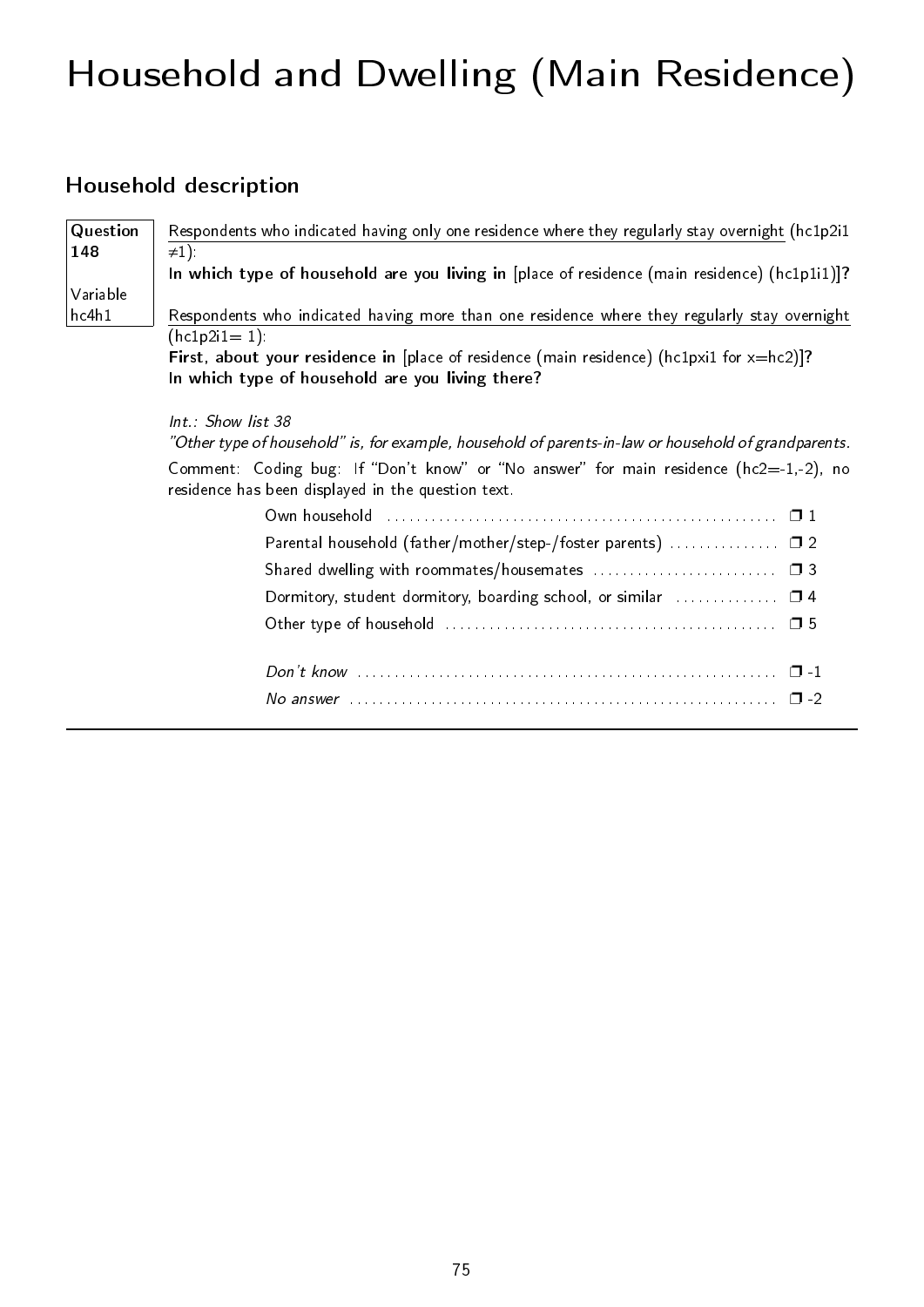#### Ownership of dwelling

| Question<br>149   | What is the ownership status of this dwelling?<br>Int.: Other persons may be, for example, parents-in-law or grandparents. |
|-------------------|----------------------------------------------------------------------------------------------------------------------------|
| Variable<br>hcbh1 | Show list 39                                                                                                               |
|                   | An apartment or house that is the property of my parents / one of my                                                       |
|                   | An apartment or house that is the property of another person $\dots\dots\dots\Box$ 5                                       |
|                   | If you are in a partnership:                                                                                               |
|                   | An apartment or house that is the property of my partner $\ldots \ldots \ldots \square 6$                                  |
|                   | An apartment or house that is the joint property of my partner and me $\Box$ 7                                             |
|                   |                                                                                                                            |
|                   |                                                                                                                            |
|                   |                                                                                                                            |

Respondents who don't live in a dormitory in their primary place of residence and who didn't indicate "Other  $|$ type of household" (hc4h1≠4 & hc4h1 ≠5)

### Frequency of use

| Question<br>150 | How often do you stay overnight in this dwelling?<br>Int.: Show list 40 |  |
|-----------------|-------------------------------------------------------------------------|--|
| Variable        |                                                                         |  |
| hcb1            | Several weeks per year $\dots\dots\dots \square$ 2                      |  |
|                 |                                                                         |  |
|                 | Several times per month $\ldots$ $\ldots$ $\Box$ 3                      |  |
|                 | 1-2 nights per week $\Box$ 4                                            |  |
|                 | 3-5 nights per week $\Box$ $\Box$ 5                                     |  |
|                 | Almost every night $\ldots$ $\Box$ 6                                    |  |
|                 |                                                                         |  |
|                 |                                                                         |  |
|                 |                                                                         |  |
|                 |                                                                         |  |

Respondents who indicated having more than one place of residence in which they regularly stay overnight  $(hc1p2i1=1)$  &  $hc3≠1,-2$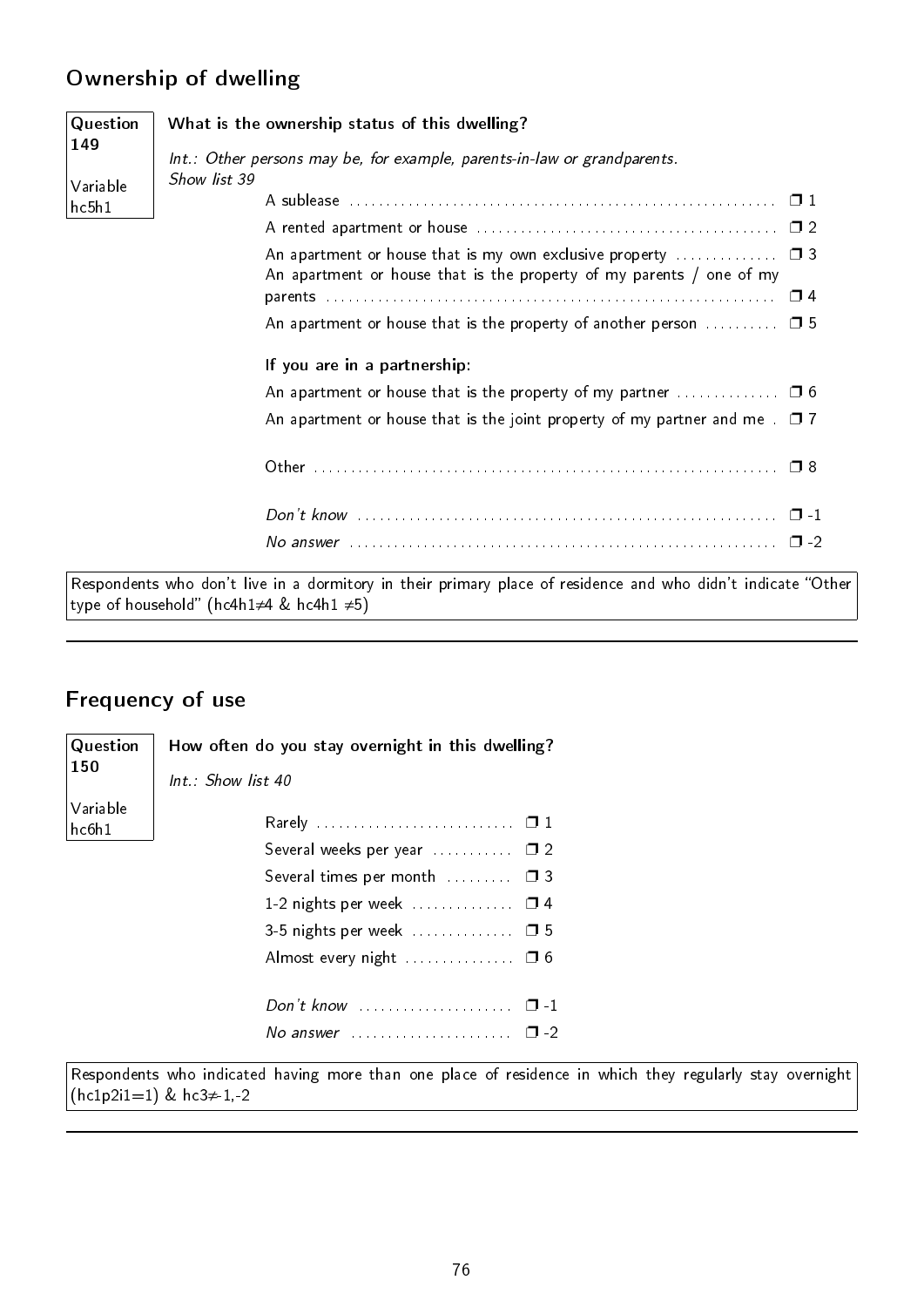### Household grid

| Question | Respondents who indicated having more than one dwelling where they regularly stay overnight,                                                                                      |
|----------|-----------------------------------------------------------------------------------------------------------------------------------------------------------------------------------|
| 151      | or who neither live together with a partner nor with children (hc1p2i1=1<br>$(sd7e1\neq 1 \&$                                                                                     |
|          | (sum(sd20kx=1,2)=0))).                                                                                                                                                            |
| Variable | Excluding yourself, how many other persons live in this household?                                                                                                                |
| hc7h1    | Respondents who indicated having only one dwelling where they regularly stay overnight, and who                                                                                   |
|          | live together with their partner and children (hc1p2i1 $\neq$ 1 & (sd7e1=1   sum(sd20kx=1,2)>0)):                                                                                 |
|          | You indicated that you live together with [name partner (sd4n)] and your [number of                                                                                               |
|          | children (sum(sd20kx=1,2))] children. Excluding this person / these persons and yourself,                                                                                         |
|          | how many persons live in this household?                                                                                                                                          |
|          | Respondents who indicated having only one dwelling where they regularly stay overnight, and who                                                                                   |
|          | live together with their partner without children (hc1p2i1 $\neq$ 1 & (sd7e1=1   sum(sd20kx=1,2)=0)):                                                                             |
|          | You indicated that you live together with [name partner (sd4n)]. Excluding these persons                                                                                          |
|          | and yourself, how many persons live in this household?                                                                                                                            |
|          | Respondents who indicated having only one dwelling where they regularly stay overnight,                                                                                           |
|          | and who live together with their children and without partner (hc1p2i1 $\neq$ 1 & (sd7e1 $\neq$ 1 &                                                                               |
|          | $sum(sd20kx=1,2)>0$ ):                                                                                                                                                            |
|          | You indicated that you live together with your $[number of children (sum(sd20kx=2))]$<br>children. Excluding these persons and yourself, how many persons live in this household? |
|          | All other respondents:                                                                                                                                                            |
|          | Excluding this person/these persons and yourself, how many persons live in this                                                                                                   |
|          | household?                                                                                                                                                                        |
|          |                                                                                                                                                                                   |
|          |                                                                                                                                                                                   |
|          | Int.: Number excluding the persons already named (partner and/or children)                                                                                                        |
|          | Int.: If asked by respondent: A household is a group of people who live together and share decision-                                                                              |
|          | making regarding household spending. This includes persons who live alone and make decisions on                                                                                   |

household spending for themselves, but it does not include persons living in institutional homes.

 $=$   $-$  Persons

| Don't know $\ldots$ $\ldots$ $\ldots$ $\ldots$ $\ldots$ $\Box$ -1 |  |  |  |  |  |  |  |  |  |  |  |
|-------------------------------------------------------------------|--|--|--|--|--|--|--|--|--|--|--|
| $\sqrt{2}$ No answer expressed to the set of $\sqrt{2}$ -2        |  |  |  |  |  |  |  |  |  |  |  |

Respondents who live in their primary place of residence in their own household, with their parents or with roommates in a shared dwelling  $(hc4h1=1, 2, 3)$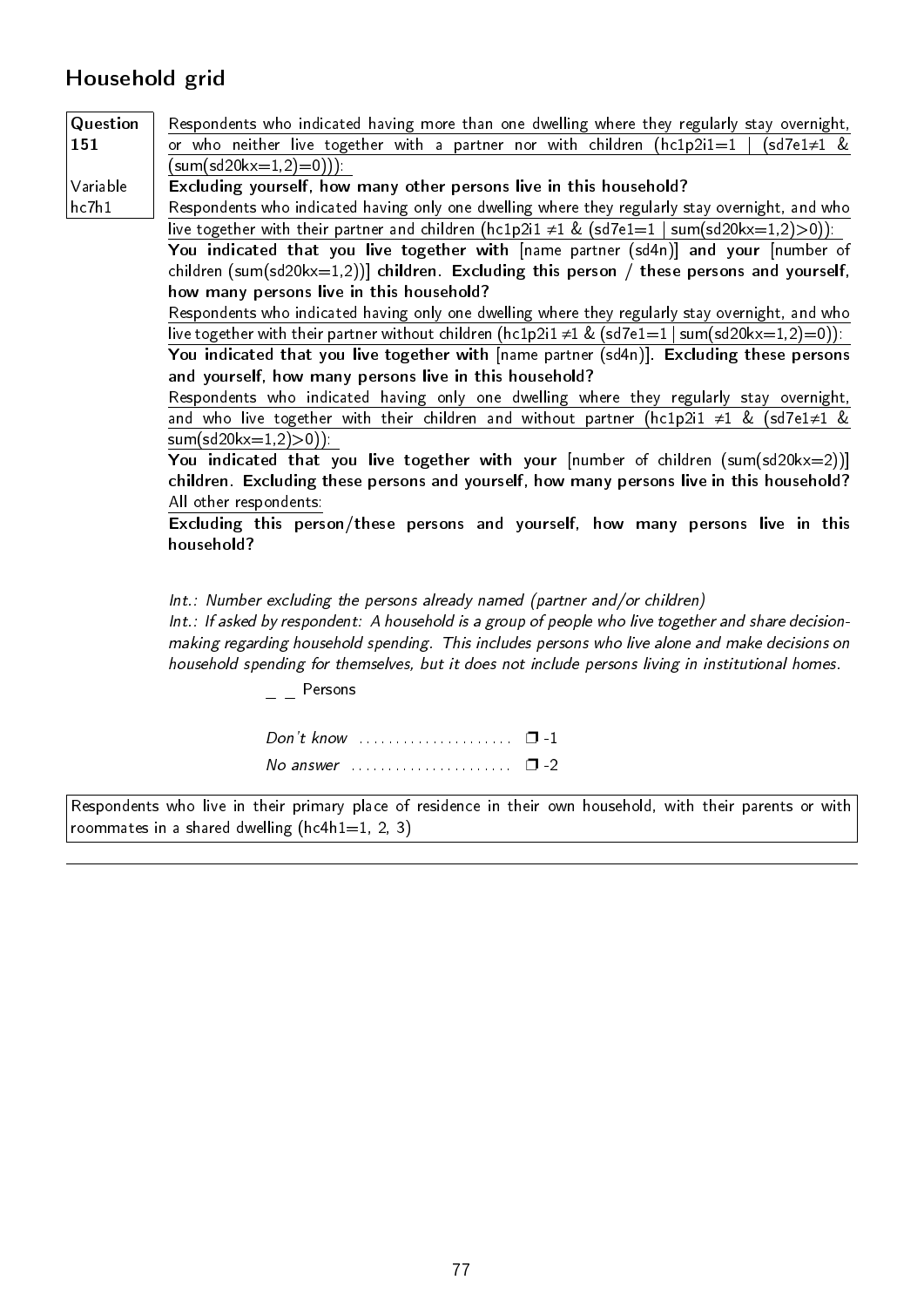| Question  | Respondents who indicated having more than one dwelling where they regularly stay overnight or  |
|-----------|-------------------------------------------------------------------------------------------------|
| 152       | who neither live together with their partner nor with their child / children                    |
|           | $(hclp2i1=1   (sd7e1 \neq 1 \& (sum(sd20kx=1,2)=0)))$ :                                         |
| Variable  | Now I would like to make a list of the persons who live with you in this household. What        |
| hc8h1px   | is the name of person 1?                                                                        |
|           | Respondents who indicated having only one dwelling where they regularly stay overnight, and who |
| for $x=1$ | live together with their partner and/or their child / children                                  |
|           | $(hclp2i1\neq 1 \& (sd7e1=1 \mid sum(sd20kx=1,2)>0)).$                                          |
|           | Now I would like to make a list of those persons with whom you live in this household.          |
|           | What is the name of person 1?                                                                   |
|           |                                                                                                 |
|           | Name mentioned  01                                                                              |
|           |                                                                                                 |
|           |                                                                                                 |
|           | No answer $\ldots \ldots \ldots \ldots \ldots \square$ -2                                       |

Respondents who live in their primary place of residence in their own household, with their parents or with roommates in a shared dwelling and who live together with additional persons (if there is only one place of residence: excluding partners and children) ( $h$ c4h1=1, 2, 3 & hc7h1>0)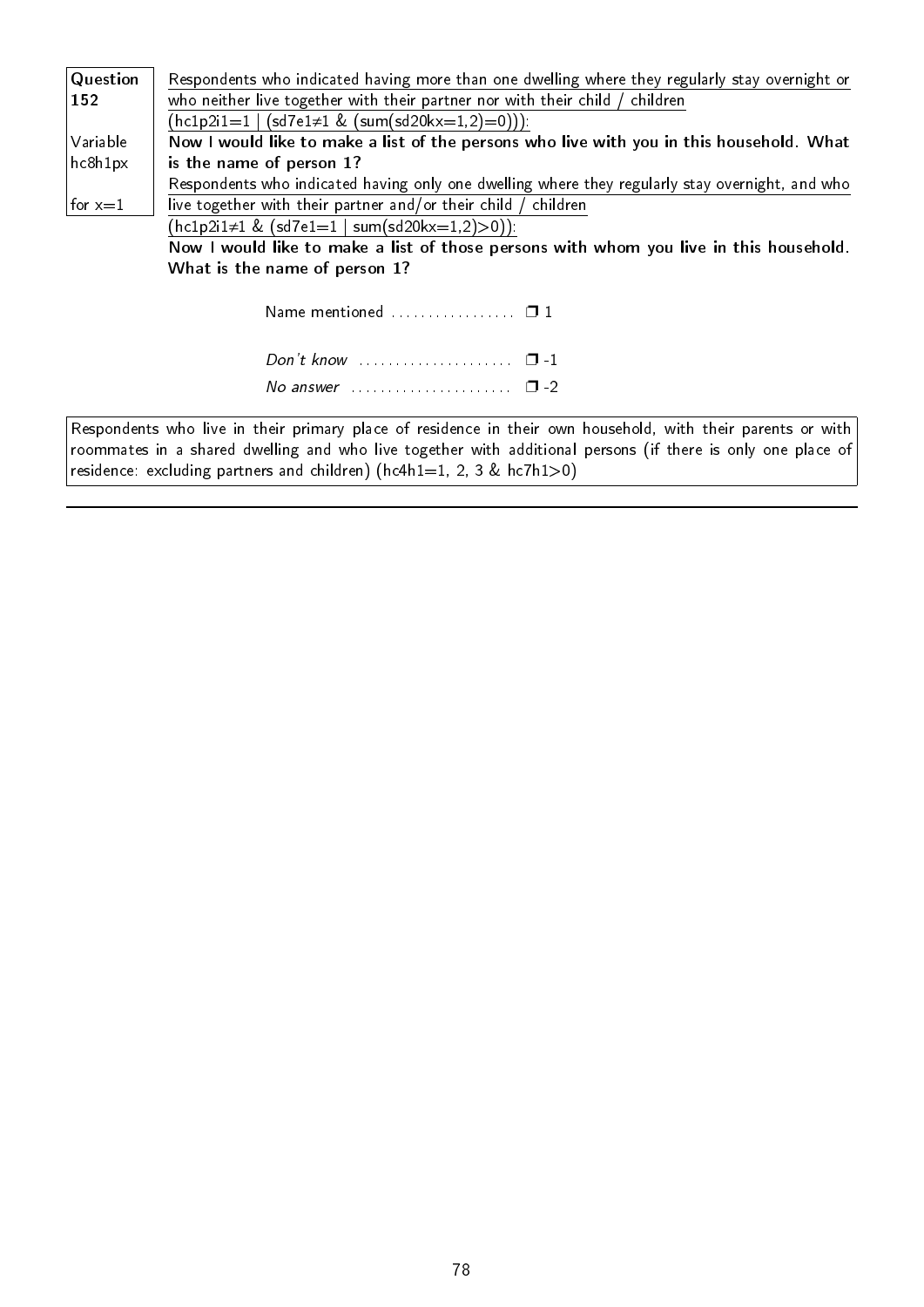| Question            | What is your relationship to this person?                                                                               |  |
|---------------------|-------------------------------------------------------------------------------------------------------------------------|--|
| 153                 | ([Name person x (hc8h1px)])                                                                                             |  |
| Variable<br>hc9h1px | Int.: Show list 41                                                                                                      |  |
|                     |                                                                                                                         |  |
| for $x=1/X$         |                                                                                                                         |  |
|                     |                                                                                                                         |  |
|                     | My adoptive mother $\ldots \ldots \ldots \ldots \ldots \ldots \ldots \ldots \ldots \ldots \ldots \ldots \square 4$      |  |
|                     |                                                                                                                         |  |
|                     |                                                                                                                         |  |
|                     | $\square$ 7                                                                                                             |  |
|                     |                                                                                                                         |  |
|                     |                                                                                                                         |  |
|                     | $\square$ 10<br>My child                                                                                                |  |
|                     | My partner's child $\ldots \ldots \ldots \ldots \ldots \ldots \ldots \ldots \ldots \ldots \ldots \ldots \ldots \Box 11$ |  |
|                     | $\Box$ 12                                                                                                               |  |
|                     | $\Box$ 13                                                                                                               |  |
|                     |                                                                                                                         |  |
|                     | My adoptive/foster sister or adoptive/foster brother  0 15                                                              |  |
|                     | $\square$ 16                                                                                                            |  |
|                     |                                                                                                                         |  |
|                     | My mother- or father-in-law (partner's parents)  0 18                                                                   |  |
|                     |                                                                                                                         |  |
|                     | $\Box$ 20                                                                                                               |  |
|                     |                                                                                                                         |  |
|                     |                                                                                                                         |  |
|                     | No answer $\ldots \ldots \ldots \ldots \ldots \ldots \ldots \ldots \ldots \ldots \ldots \ldots \ldots \square$ -2       |  |

Respondents who live in their primary place of residence in their own household, with their parents or with roommates in a shared apt. and who live together with an x-th person (if there is only one place of residence: excluding partners and children) (hc4h1=1, 2, 3 & hc7h1  $\geq$ x)

Question 154 Variable hc10h1px for  $x=1/X$ Int.: Please fill in, ask respondent if unsure: Is [Name person x (hc8hxpzx)] male or female ? Male . . . . . . . . . . . . . . . . . . . . . . . . . . . . ❐ 1 Female . . . . . . . . . . . . . . . . . . . . . . . . . . ❐ 2 Don't know . . . . . . . . . . . . . . . . . □ -1 No answer  $\ldots$ . . . . . . . . . . . . . . .  $\Box$  -2

Respondents who live in their primary place of residence in their own household, with their parents or with roommates in a shared apt. and who live together with an x-th person (if there is only one place of residence: excluding partners and children) and whose relation to the x-th person does not contain any information about the sex (hc4h1=1, 2, 3 & hc7h1≥x & 10≤hc9h1px ≤21)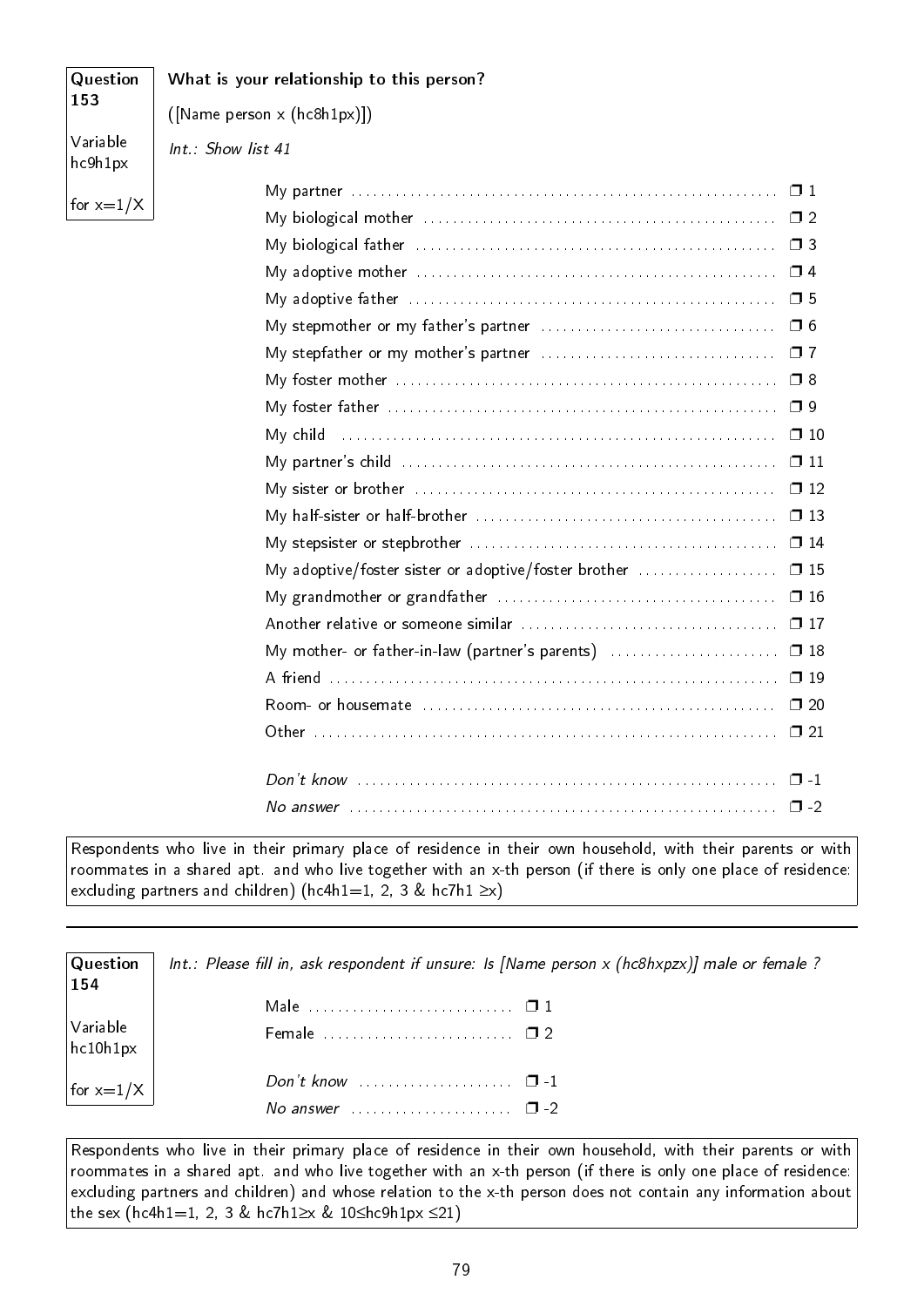| $\mid$ Question<br>155      | What is the name of this person x? |  |
|-----------------------------|------------------------------------|--|
|                             | Name mentioned $\ldots$ $\Box$ 1   |  |
| Variable<br>$\vert$ hc8h1px |                                    |  |
| for $x=2/X$                 | No answer<br>$\Box$                |  |

Respondents who live in their primary place of residence in their own household, with their parents or with roommates in a shared apt. and who live together with an x-th person (if there is only one place of residence: excluding partners and children) (hc4h1=1, 2, 3 & hc7h1≥x)

#### Costs of housing

| $ $ Frage 156 $ $ | What is the total amount of your monthly expenditures for this dwelling, that is, the |  |
|-------------------|---------------------------------------------------------------------------------------|--|
|                   | sum of your rent and the utilities (heat, electricity, water)?                        |  |
| Variable          |                                                                                       |  |
| he11h1            | <del>Luro</del>                                                                       |  |
|                   |                                                                                       |  |
|                   |                                                                                       |  |
|                   | $\theta$ answer expansion $\Box$ -2                                                   |  |

Respondents who live in their own, rented household or with roommates in a shared, rented apt. (hc4h1=1, 3  $& \text{hcbh1}=1, 2)$ 

Frage 157 Variable hc12h1 What is the total amount of your monthly expenditures for your self-owned dwelling, that is, the sum of the utilities (heat, electricity, water) and your financial obligations for mortgages or building loans?

 $\frac{\ }{\ }=\ \frac{\ }{\ }=\ \frac{\ }{\ }=\ \frac{\ }{\ }$  Euro

| $\theta$ answer expansion of $\Box$ -2 |  |  |  |  |  |  |  |  |  |  |  |  |  |  |
|----------------------------------------|--|--|--|--|--|--|--|--|--|--|--|--|--|--|

Respondents who live in a self-owned dwelling, and either live in their own household or share the apt. with roommates  $(hc4h1=1, 3 & hc5h1=3, 4, 5, 6, 7)$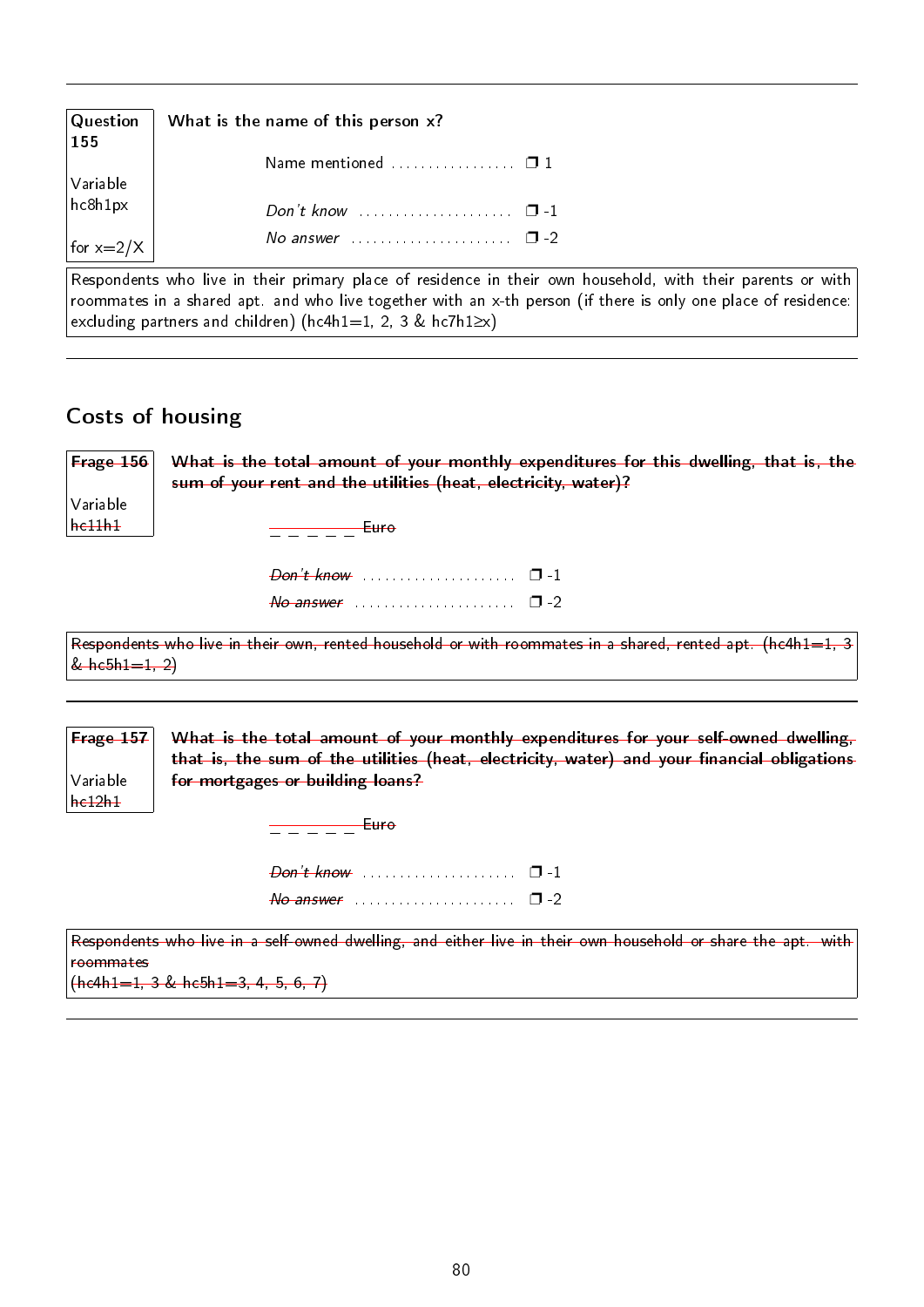#### Size of dwelling

**Question** 158 Variable hc13h1 How much total living space is in this dwelling?  $-$  sq.m. Don't know . . . . . . . . . . . . . . . . . . . . . ❐ -1 No answer  $\dots \dots \dots \dots \dots \square$  -2

Respondents who live in their own household or with roommates in a shared dwelling and who provided information about the ownership structure (hc4h1=1, 3 & hc5h1≠8,-1,-2)

| $\mid$ Question     | And how many rooms does this dwelling have?                                              |
|---------------------|------------------------------------------------------------------------------------------|
| $\vert$ 159         | Int.: If asked: Include only rooms larger than 6 sq.m. excluding bathrooms and kitchens. |
| Variable<br> hc14h1 | rooms                                                                                    |
|                     | Don't know $\ldots$ $\ldots$ $\ldots$ $\ldots$ $\Box$ -1                                 |
|                     | $\Box$ -2                                                                                |

 $\vert$  Respondents who live in their own household or with roommates in a shared dwelling and who provided information about the ownership structure (hc4h1=1, 3 & hc5h1 $\neq$ 8,-1,-2)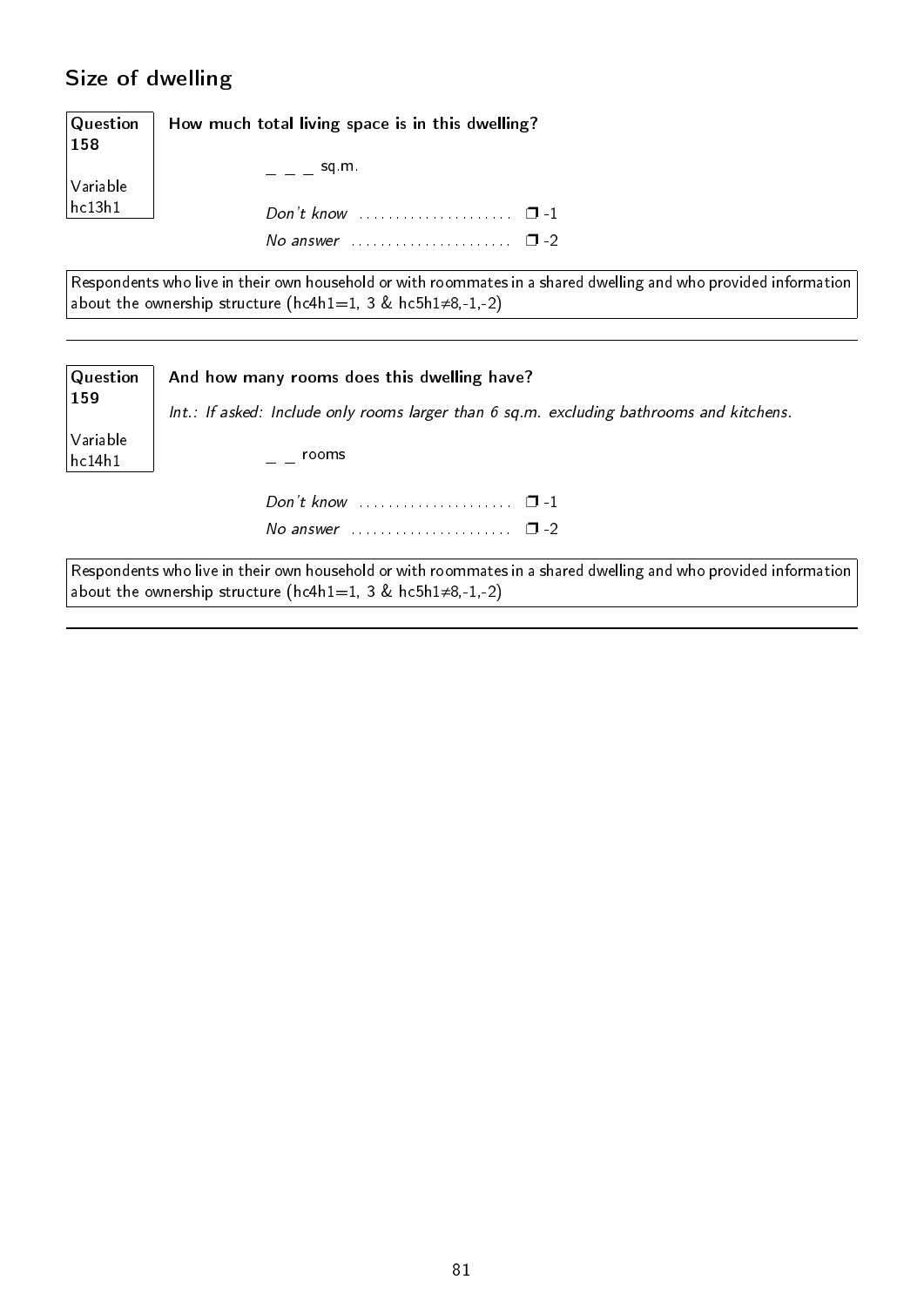# Household and Dwelling (Second Residence)

#### Household type

| Question<br>160   | In which type of household do you live in [place of second residence (if there are two dwellings:<br>hc1p2i1 if hc2=1, hc1p1i1 if hc2≠1; if there are more than two dwellings: hc1pxi1 for $x = h$ c3)]? |
|-------------------|----------------------------------------------------------------------------------------------------------------------------------------------------------------------------------------------------------|
| Variable<br>hc4h2 | $Int.$ Show list 42<br>Other type of household may, e.g., be household of parents-in-law, grandparents.                                                                                                  |
|                   |                                                                                                                                                                                                          |
|                   | Parental household (father/mother/step-/foster parents)  □ 2                                                                                                                                             |
|                   |                                                                                                                                                                                                          |
|                   | Dormitory, student dormitory, boarding school, or similar $\ldots$ $\Box$ 4                                                                                                                              |
|                   |                                                                                                                                                                                                          |
|                   |                                                                                                                                                                                                          |
|                   | No answer $\ldots$ and $\Box$ -2                                                                                                                                                                         |
|                   | Respondents who indicated two dwellings where they regularly stay overnight and respondents who indicated                                                                                                |

ents who indicated two dwellings where they regularly stay overnight and respondents who indicated more than two dwellings and provided information about which dwelling is their second most important one  $(hclp2i1=1 & hclp3i1\neq 1) | (hclp2i1=1 & hclp3i1=1 & hcl \neq -1,-2)$ 

#### Ownership of dwelling

| Question          | What is the ownership status of this dwelling?                                                                                           |
|-------------------|------------------------------------------------------------------------------------------------------------------------------------------|
| 161               | Int.: Other persons may, e.g., be parents-in-law or grandparents<br>Show list 43                                                         |
| Variable<br>hc5h2 |                                                                                                                                          |
|                   |                                                                                                                                          |
|                   | An apartment or house that is my own exclusive property $\Box$ 3<br>An apartment or house that is the property of my parents / one of my |
|                   |                                                                                                                                          |
|                   | An apartment or house that is the property of another person $\dots\dots\dots$ $\Box$ 5                                                  |
|                   | If you are in a partnership:                                                                                                             |
|                   | An apartment or house that is the property of my partner $\Box$ 6                                                                        |
|                   |                                                                                                                                          |
|                   |                                                                                                                                          |
|                   |                                                                                                                                          |
|                   | $\Box$                                                                                                                                   |

Respondents who indicated two dwellings where they regularly stay overnight and respondents who indicated more than two dwellings and provided information about which dwelling is their second most important one and whose second dwelling is not in a dormitory or "other type of household" ((hc1p2i1=1 & hc1p3i1≠1) | (hc1p2i1=1 & hc1p3i1=1 & hc3  $\neq$  1,-2)) & hc4h2 $\neq$ 4,5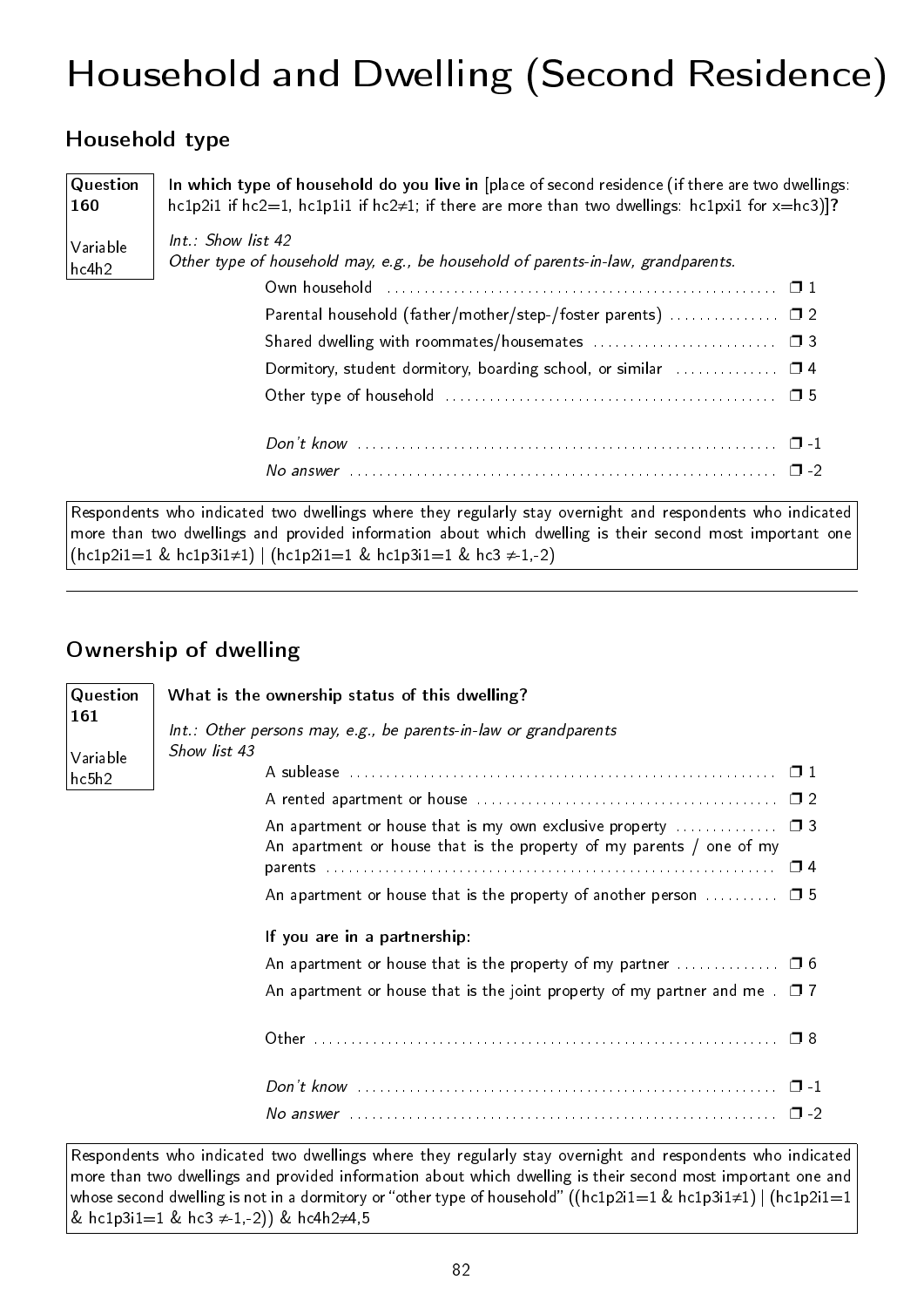#### Frequency of use

| Question          | How often do you stay overnight in this dwelling?                    |  |
|-------------------|----------------------------------------------------------------------|--|
| 162               | Int.: Show list 44                                                   |  |
| Variable<br>hc6h2 |                                                                      |  |
|                   | Several weeks per year $\dots\dots\dots \square$ 2                   |  |
|                   | Several times per month $\Box$                                       |  |
|                   | 1-2 nights per week $\Box$ 4                                         |  |
|                   | 3-5 nights per week $\ldots$ $\Box$ 5                                |  |
|                   | Almost every night $\ldots$ $\Box$ 6                                 |  |
|                   |                                                                      |  |
|                   | No answer $\ldots \ldots \ldots \ldots \ldots \square$ -2            |  |
|                   | Respondents who indicated two dwellings where they regularly stay of |  |

dents who indicated two dwellings where they regularly stay overnight and respondents who indicated more than two dwellings and provided information about which dwelling is their second most important one  $(hclp2i1=1 & hclp3i1\neq 1) | (hclp2i1=1 & hclp3i1=1 & hcl \neq 1,-2)$ 

#### Household grid

**Question** Apart from yourself, how many persons live in this household?

163 Variable hc7h2

Int.: If asked by respondent: A household is a group of people who live together and share decisionmaking regarding household spending. This includes persons who live alone and make decisions on household spending for themselves, but it does not include persons living in institutional homes.

Persons

Don't know . . . . . . . . . . . . . . . . . . . . . ❐ -1 No answer  $\ldots$  . . . . . . . . . . . . . . .  $\Box$  -2

Respondents who indicated two dwellings where they regularly stay overnight and respondents who indicated more than two dwellings and provided information about which dwelling is their second most important one and who live in their second place of residence in their own household, with their parents or with roommates in a shared apt. ((hc1p2i1=1 & hc1p3i1≠1) | (hc1p2i1=1 & hc1p3i1=1 & hc3 ≠-1,-2)) & hc4h2=1, 2, 3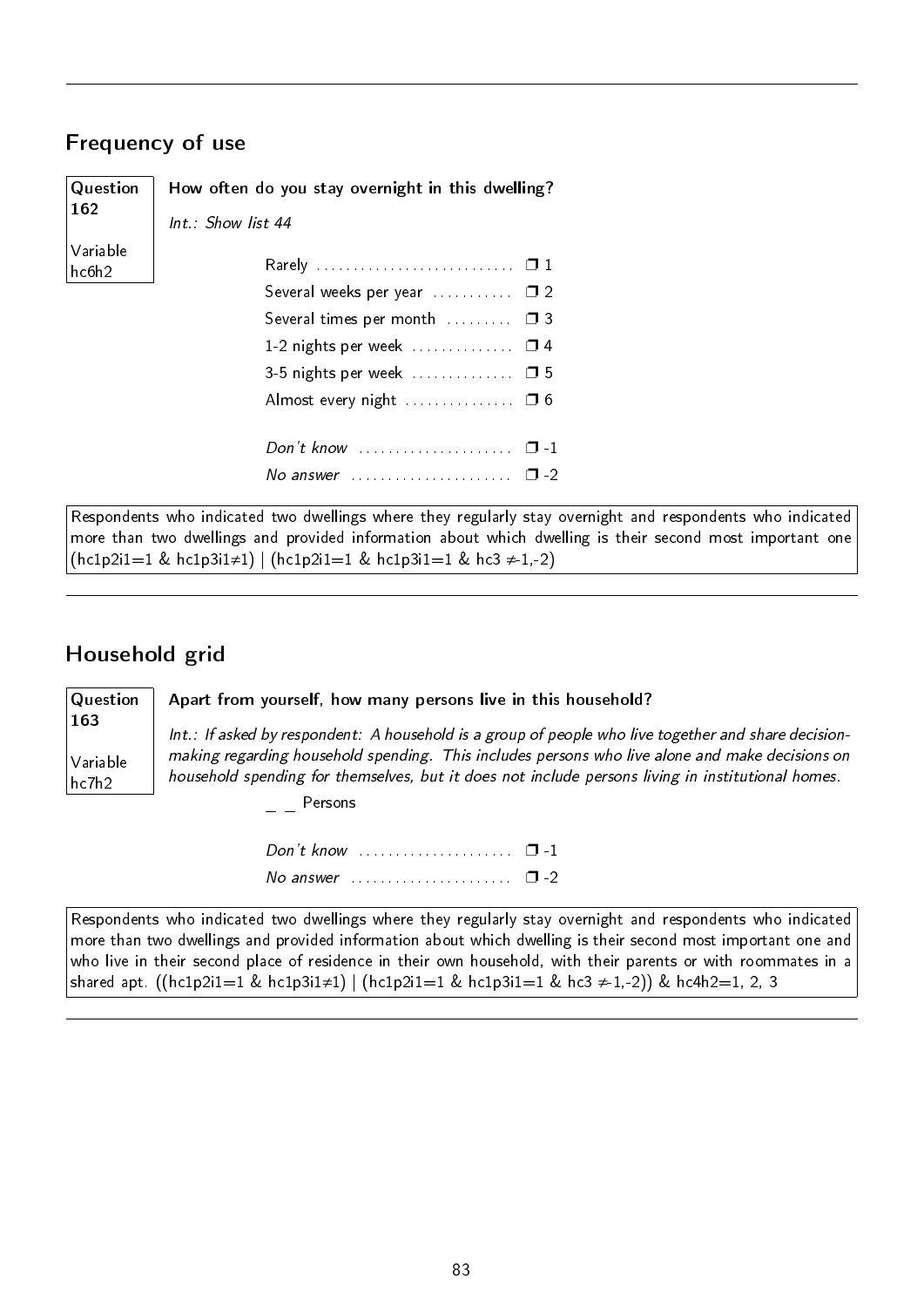| Question<br>$\mid$ 164 $\mid$ | Now I would like to make a list of the persons who live with you in this household.<br>What is the name of this person x? |  |  |
|-------------------------------|---------------------------------------------------------------------------------------------------------------------------|--|--|
| Variable<br> hc8h2px          | Name mentioned $\square$ 1                                                                                                |  |  |
| for $x=1$                     | Don't know $\cdots$ $\cdots$ $\cdots$ $\Box$ -1                                                                           |  |  |

Respondents who indicated two dwellings where they regularly stay overnight and respondents who indicated more than two dwellings and provided information about which dwelling is their second most important one and who live in their second place of residence in their own household, with their parents or with roommates in a shared apt. and cohabit with an x-th additional person ((hc1p2i1=1 & hc1p3i1≠1) | (hc1p2i1=1 & hc1p3i1=1 & hc3  $\neq$  1,-2)) & hc4h2=1, 2, 3 & hc7h2≥x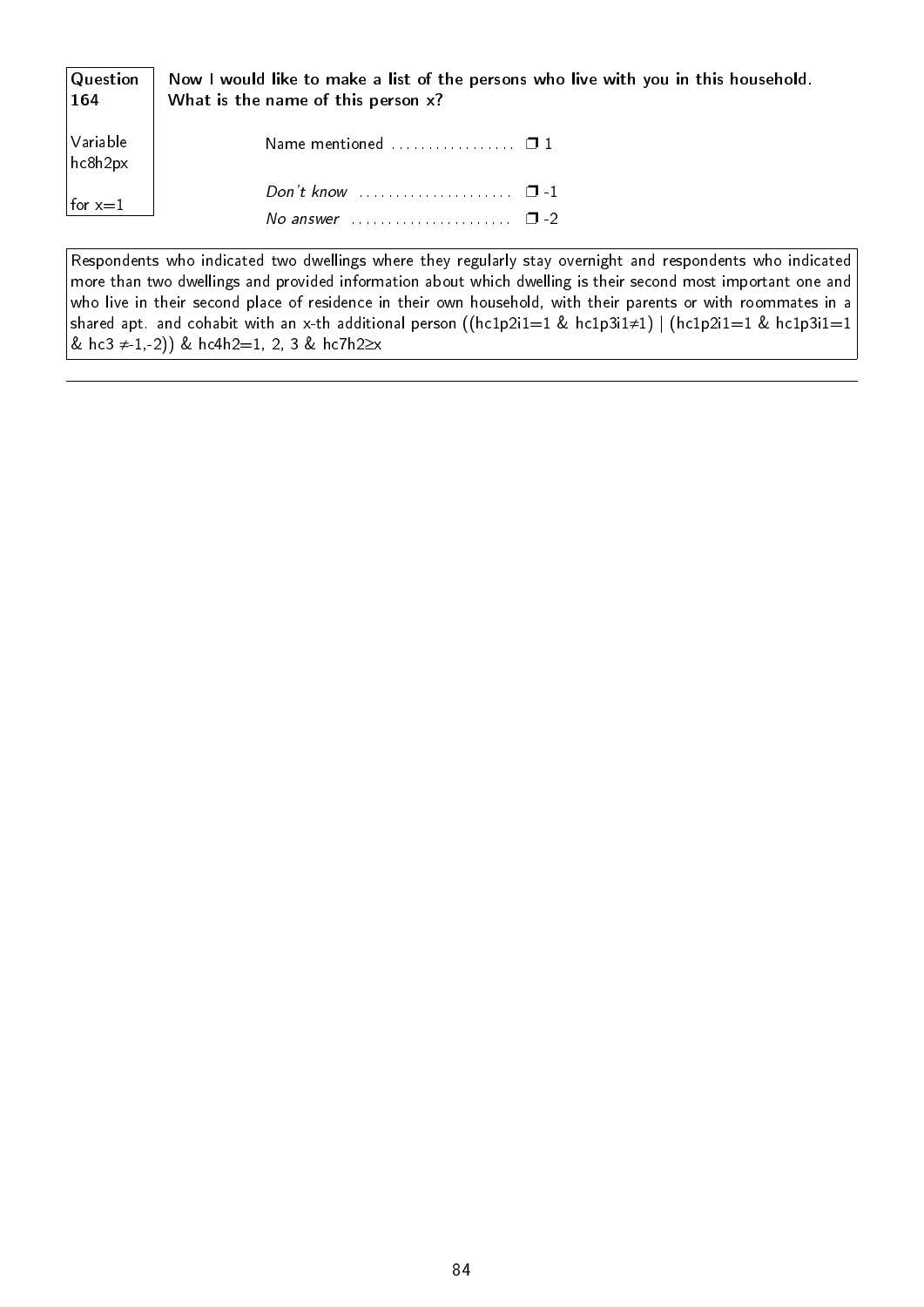| 165<br>([Name Person x (hc8h2px)])<br>Variable<br>Int.: Show list 45<br>hc9h2px<br>for $x=1/X$<br>My foster mother $\dots\dots\dots\dots\dots\dots\dots\dots\dots\dots\dots\dots\dots\Box$ 8<br>My foster father $\ldots \ldots \ldots \ldots \ldots \ldots \ldots \ldots \ldots \ldots \ldots \ldots \ldots \square$ 9<br>My child<br>My adoptive/foster sister or adoptive/foster brother<br>$\square$ 16<br>$\square$ 17<br>My mother- or father-in-law (partner's parents) | Question | What is the relationship between you and this person? |              |
|--------------------------------------------------------------------------------------------------------------------------------------------------------------------------------------------------------------------------------------------------------------------------------------------------------------------------------------------------------------------------------------------------------------------------------------------------------------------------------|----------|-------------------------------------------------------|--------------|
|                                                                                                                                                                                                                                                                                                                                                                                                                                                                                |          |                                                       |              |
|                                                                                                                                                                                                                                                                                                                                                                                                                                                                                |          |                                                       |              |
|                                                                                                                                                                                                                                                                                                                                                                                                                                                                                |          |                                                       |              |
|                                                                                                                                                                                                                                                                                                                                                                                                                                                                                |          |                                                       |              |
|                                                                                                                                                                                                                                                                                                                                                                                                                                                                                |          |                                                       |              |
|                                                                                                                                                                                                                                                                                                                                                                                                                                                                                |          |                                                       |              |
|                                                                                                                                                                                                                                                                                                                                                                                                                                                                                |          |                                                       |              |
|                                                                                                                                                                                                                                                                                                                                                                                                                                                                                |          |                                                       |              |
|                                                                                                                                                                                                                                                                                                                                                                                                                                                                                |          |                                                       |              |
|                                                                                                                                                                                                                                                                                                                                                                                                                                                                                |          |                                                       |              |
|                                                                                                                                                                                                                                                                                                                                                                                                                                                                                |          |                                                       |              |
|                                                                                                                                                                                                                                                                                                                                                                                                                                                                                |          |                                                       | $\Box$ 10    |
|                                                                                                                                                                                                                                                                                                                                                                                                                                                                                |          |                                                       | $\square$ 11 |
|                                                                                                                                                                                                                                                                                                                                                                                                                                                                                |          |                                                       | $\square$ 12 |
|                                                                                                                                                                                                                                                                                                                                                                                                                                                                                |          |                                                       | $\Box$ 13    |
|                                                                                                                                                                                                                                                                                                                                                                                                                                                                                |          |                                                       |              |
|                                                                                                                                                                                                                                                                                                                                                                                                                                                                                |          |                                                       | $\square$ 15 |
|                                                                                                                                                                                                                                                                                                                                                                                                                                                                                |          |                                                       |              |
|                                                                                                                                                                                                                                                                                                                                                                                                                                                                                |          |                                                       |              |
|                                                                                                                                                                                                                                                                                                                                                                                                                                                                                |          |                                                       | $\square$ 18 |
|                                                                                                                                                                                                                                                                                                                                                                                                                                                                                |          |                                                       | $\Box$ 19    |
|                                                                                                                                                                                                                                                                                                                                                                                                                                                                                |          |                                                       | $\square$ 20 |
|                                                                                                                                                                                                                                                                                                                                                                                                                                                                                |          |                                                       | $\square$ 21 |
|                                                                                                                                                                                                                                                                                                                                                                                                                                                                                |          |                                                       | $\Box$ 1     |
|                                                                                                                                                                                                                                                                                                                                                                                                                                                                                |          |                                                       | $\Box$ -2    |

Respondents who indicated two dwellings where they regularly stay overnight and respondents who indicated more than two dwellings and provided information about which dwelling is their second most important one and who live in their second place of residence in their own household, with their parents or with roommates in a shared apt. and cohabit with an x-th additional person ((hc1p2i1=1 & hc1p3i1≠1) | (hc1p2i1=1 & hc1p3i1=1 & hc3 ≠-1,-2)) & hc4h2=1, 2, 3 & hc7h2≥x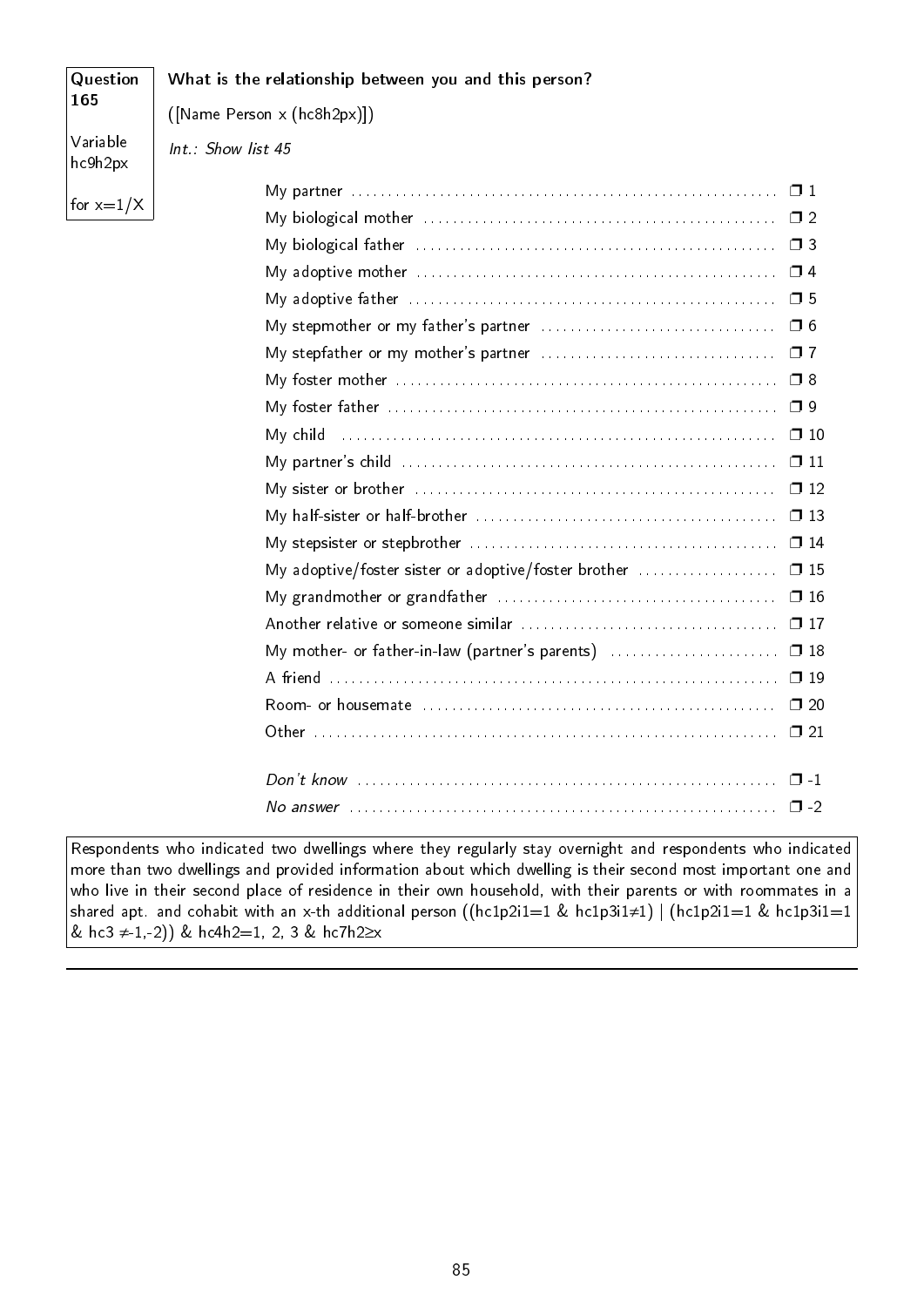| $\mid$ Question<br>166                                                 | Int.: Please fill in, ask respondent if unsure: Is [name of person x (hc8h2pzx)] male or female? |
|------------------------------------------------------------------------|--------------------------------------------------------------------------------------------------|
|                                                                        |                                                                                                  |
| $\bigg \begin{array}{c} \text{Variable} \ \text{hc10h2px} \end{array}$ |                                                                                                  |
| $ for x=1/X $                                                          |                                                                                                  |
|                                                                        | No answer $\Box$ -2                                                                              |

Respondents who indicated two dwellings where they regularly stay overnight and respondents who indicated more than two dwellings and provided information about which dwelling is their second most important one and who live in their second place of residence in their own household, with their parents or with roommates in a shared apt. and cohabit with an x-th additional person and whose relation to this person does not contain any information about the sex ((hc1p2i1=1 & hc1p3i1≠1) | (hc1p2i1=1 & hc1p3i1=1 & hc3  $\neq$  1,-2)) & hc4h2=1, 2, 3 & hc7h2≥x & 10≤hc9h2px ≤21

| $\sqrt{Q}$ uestion<br> 167 | What is the name of this person x?                                                                                                                                                                                                                                                                         |
|----------------------------|------------------------------------------------------------------------------------------------------------------------------------------------------------------------------------------------------------------------------------------------------------------------------------------------------------|
|                            | Name mentioned $\square$ 1                                                                                                                                                                                                                                                                                 |
| Variable<br>hc8h2px        |                                                                                                                                                                                                                                                                                                            |
|                            | Don't know $\ldots$ $\ldots$ $\ldots$ $\ldots$ $\Box$ -1                                                                                                                                                                                                                                                   |
| for $x=2/X$                | No answer $\ldots$ $\ldots$ $\ldots$ $\ldots$ $\Box$ -2                                                                                                                                                                                                                                                    |
| $\triangleright$           | the second contract of the second contract of the second second contract of the second second second second second second second second second second second second second second second second second second second second se<br>the contract of the contract of the<br>the company's company's company's |

Respondents who indicated two dwellings where they regularly stay overnight and respondents who indicated more than two dwellings and provided information about which dwelling is their second most important one and who live in their second place of residence in their own household, with their parents or with roommates in a shared apt. and cohabit with an x-th additional person ((hc1p2i1=1 & hc1p3i1≠1) | (hc1p2i1=1 & hc1p3i1=1 & hc3  $\neq$  1,-2)) & hc4h2=1, 2, 3 & hc7h2≥x

#### Costs of housing

Frage 168 Variable hc11h2 What is the total amount of your monthly expenditures for this dwelling, that is, the sum of your rent and the utilities (heat, electricity, water)?  $\frac{\overline{\phantom{a}}}{\phantom{a}-\phantom{a}-\phantom{a}-\phantom{a}}$ Euro Don't know . . . . . . . . . . . . . . . . . . . . . ❐ -1  $N$ o answer  $\ldots$ . . . . . . . . . . . . . . . .  $\Box$  -2 Respondents who indicated two dwellings where they regularly stay overnight and respondents who indicated more than two dwellings and provided information about which dwelling is their second most important one and

who live in their second place of residence in their own household or with roommates in a shared apt. and whose second residence is a rented apt. ((hc1p2i1=1 & hc1p3i1≠1) | (hc1p2i1=1 & hc1p3i1=1 & hc3 ≠-1,-2)) &  $he4h2=1, 3 \& he5h2=1, 2$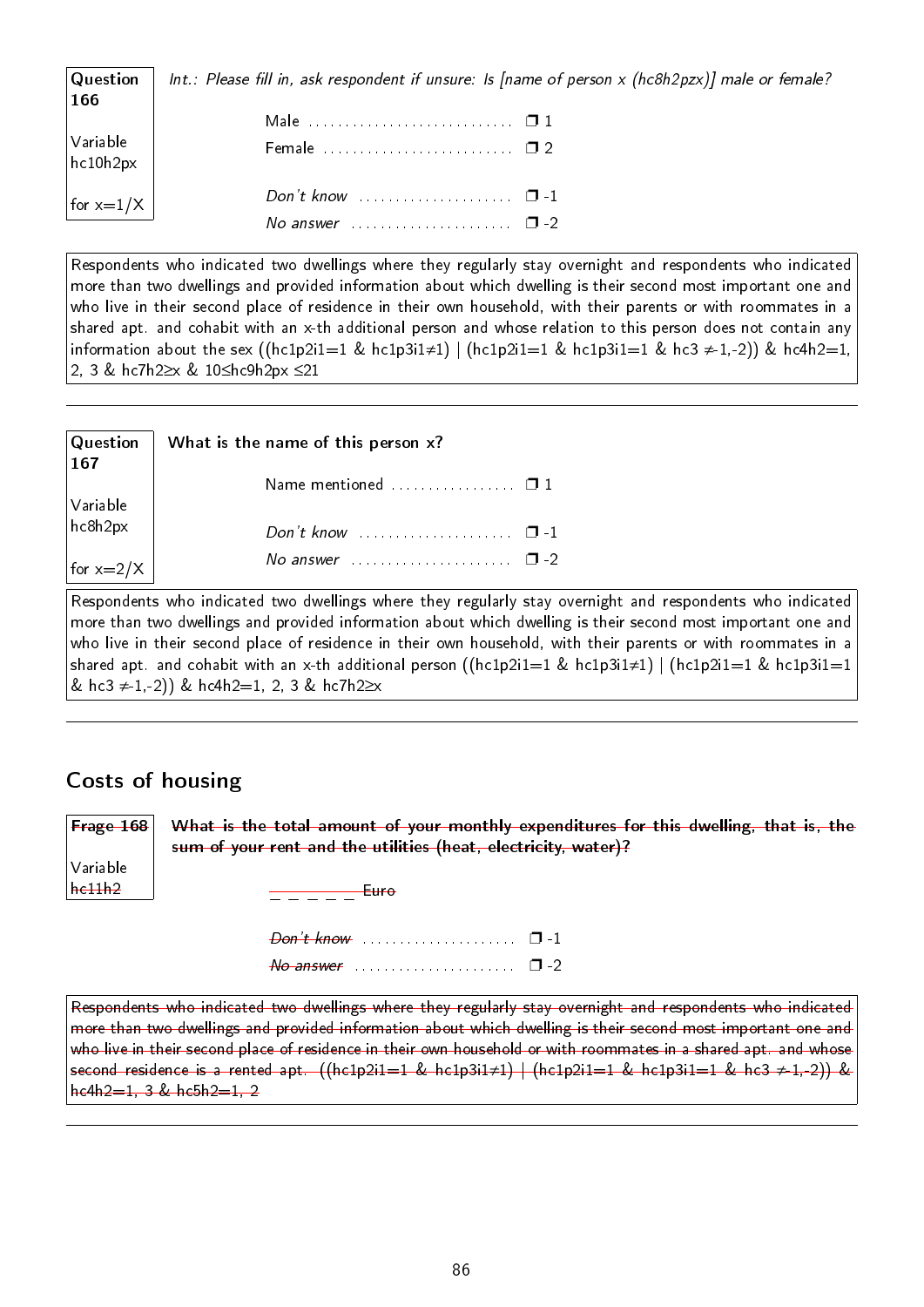| $F$ rage 169 | What is the total amount of your monthly expenditures for your self-owned dwelling,         |  |  |  |
|--------------|---------------------------------------------------------------------------------------------|--|--|--|
|              | that is, the sum of the utilities (heat, electricity, water) and your financial obligations |  |  |  |
| Variable     | for mortgages or building loans?                                                            |  |  |  |
| he12h2       |                                                                                             |  |  |  |
|              | <del>Euro</del>                                                                             |  |  |  |
|              |                                                                                             |  |  |  |

| $\theta$ $\theta$ answer $\theta$ . The summary set of $\theta$ -2 |  |
|--------------------------------------------------------------------|--|

Respondents who indicated two dwellings where they regularly stay overnight and respondents who indicated more than two dwellings and provided information about which dwelling is their second most important one and who live in their second place of residence in their own household or with roommates in a shared apt. and whose second residence is a condominium or their own house ((hc1p2i1=1 & hc1p3i1≠1) | (hc1p2i1=1 & hc1p3i1=1 & hc3  $\neq$  1,-2)) & hc4h2=1, 3 & hc5h2=3, 4, 5, 6, 7

#### Size of dwelling

| $\mid$ Question $\mid$<br> 170 | How much total living space is in this dwelling? |  |
|--------------------------------|--------------------------------------------------|--|
| Variable<br> hc13h2            | $=$ $=$ $\cdot$ sq.m.                            |  |
|                                | $Don't know$ $\Box$ -1                           |  |
|                                | No answer $\cdots$ , $\cdots$ , $\Box$ -2        |  |

Respondents who indicated two dwellings where they regularly stay overnight and respondents who indicated more than two dwellings and provided information about which dwelling is their second most important one and who live in their second place of residence in their own household or with roommates in a shared apt. and who provided information about the ownership structure (rented or owned) of the apt. ((hc1p2i1=1 & hc1p3i1≠1) |  $(hc1p2i1=1 \& hc1p3i1=1 \& hc3 ≠ 1,-2)$ ) & hc4h2=1, 3 & hc5h2≠8,-1,-2

| $\sqrt{Q}$ uestion<br>  171 | And how many rooms does this dwelling have?                                                                 |
|-----------------------------|-------------------------------------------------------------------------------------------------------------|
|                             | $Int.:$ If asked: Include rooms of 6 or more sq.m. excluding bathrooms and kitchens.                        |
| Variable<br> hc14h2         | rooms                                                                                                       |
|                             | Don't know $\ldots$ $\ldots$ $\ldots$ $\ldots$ $\Box$ -1                                                    |
|                             | No answer $\ldots \ldots \ldots \ldots \ldots \square$ -2                                                   |
|                             | Deen sudente uda indicatad tue duallism udava theu veruledu etau eus ministra na vecandente uda indicatad l |

Respondents who indicated two dwellings where they regularly stay overnight and respondents who indicated more than two dwellings and provided information about which dwelling is their second most important one and who live in their second place of residence in their own household or with roommates in a shared apt. and who provided information about the ownership structure (rented or owned) of the apt. ((hc1p2i1=1 & hc1p3i1≠1) |  $(hclp2i1=1 \& hclp3i1=1 \& hcl \neq 1,-2)$ ) & hc4h2=1, 3 & hc5h2≠8,-1,-2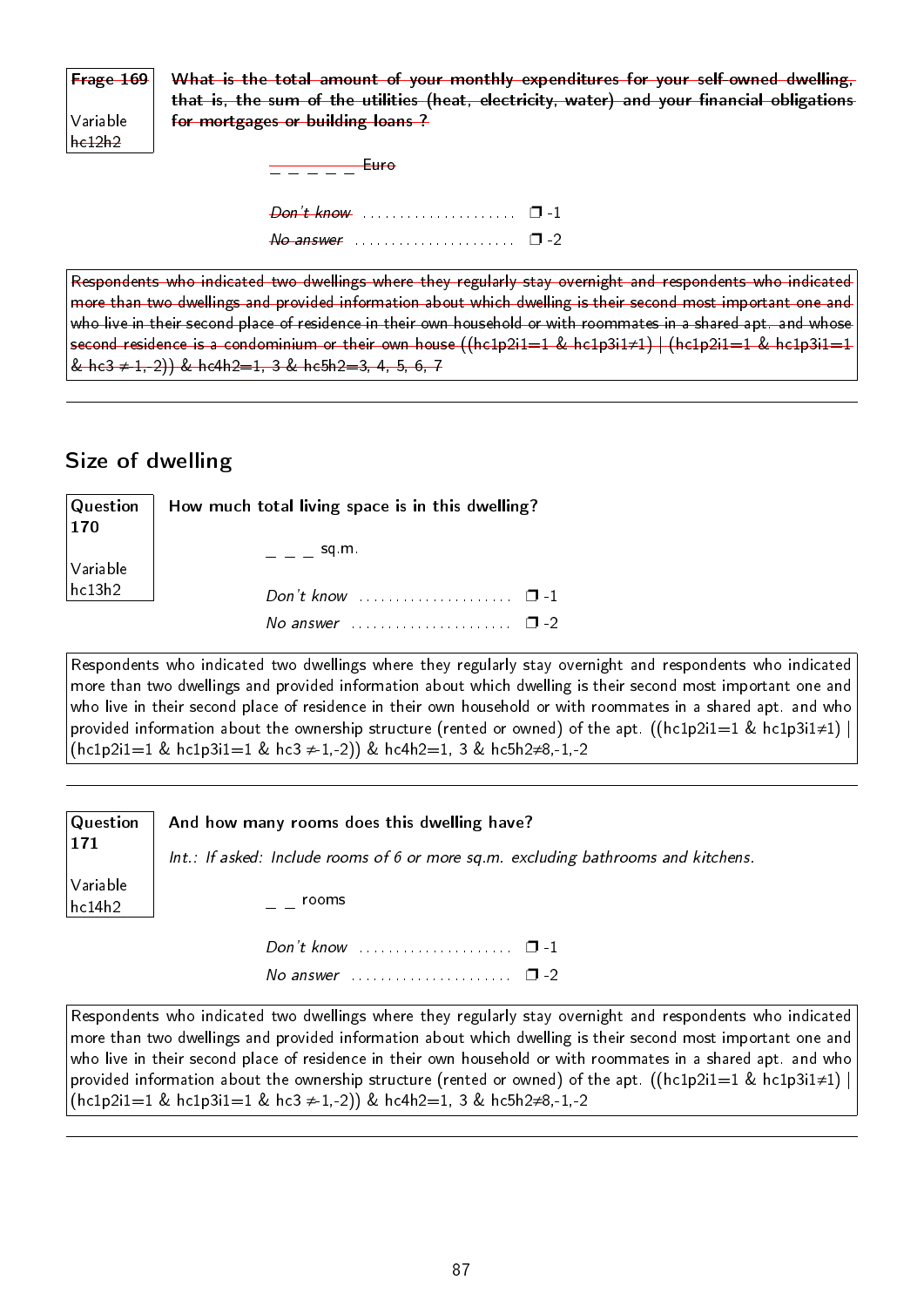## Partner's Residence(s) and Travel Time from Anchor's Residence

| Question<br>172                       |        | Where does your partner live? Please tell me the city and the federal state.                                                                                                                                                             |               |
|---------------------------------------|--------|------------------------------------------------------------------------------------------------------------------------------------------------------------------------------------------------------------------------------------------|---------------|
| Variable<br>$\lfloor$ hcp $1 \rfloor$ |        | Comment: If "in the same city as I do", "don't know" or "no answer" at hcplil is stated, it is<br>automatically the same in hcp1i2. If in hcp1i1 a living place is stated, a "don't know" or "no<br>answer" in hcp2i2 is still possible. |               |
|                                       | hcp111 |                                                                                                                                                                                                                                          |               |
|                                       |        |                                                                                                                                                                                                                                          |               |
|                                       |        |                                                                                                                                                                                                                                          |               |
|                                       |        |                                                                                                                                                                                                                                          |               |
|                                       | hcp1i2 |                                                                                                                                                                                                                                          |               |
|                                       |        |                                                                                                                                                                                                                                          |               |
|                                       |        |                                                                                                                                                                                                                                          |               |
|                                       |        |                                                                                                                                                                                                                                          |               |
|                                       |        |                                                                                                                                                                                                                                          |               |
|                                       |        | Nordrhein-Westfalen (North Rhine-Westphalia)  □ 5                                                                                                                                                                                        |               |
|                                       |        |                                                                                                                                                                                                                                          |               |
|                                       |        |                                                                                                                                                                                                                                          |               |
|                                       |        |                                                                                                                                                                                                                                          | $\square$ 8   |
|                                       |        |                                                                                                                                                                                                                                          | $\Box$ 9      |
|                                       |        |                                                                                                                                                                                                                                          | $\Box$ 10     |
|                                       |        |                                                                                                                                                                                                                                          | $\Box$ 11     |
|                                       |        | Mecklenburg-Vorpommern (Mecklenburg-Western Pomerania)                                                                                                                                                                                   | $\Box$ 12     |
|                                       |        |                                                                                                                                                                                                                                          |               |
|                                       |        |                                                                                                                                                                                                                                          |               |
|                                       |        |                                                                                                                                                                                                                                          |               |
|                                       |        |                                                                                                                                                                                                                                          |               |
|                                       |        | Country (please specifiy): __________________(hcp1i2o)  0 17                                                                                                                                                                             |               |
|                                       |        |                                                                                                                                                                                                                                          | $\Box$ $\Box$ |
|                                       |        | No answer $\ldots$ , $\ldots$ , $\ldots$ , $\ldots$ , $\ldots$ , $\ldots$ , $\ldots$ , $\ldots$ , $\ldots$ , $\ldots$ , $\Box$ -2                                                                                                        |               |

Respondents who have a partner with whom they don't cohabit  $(sd3=1 \& sd7e1=2,-1,-2)$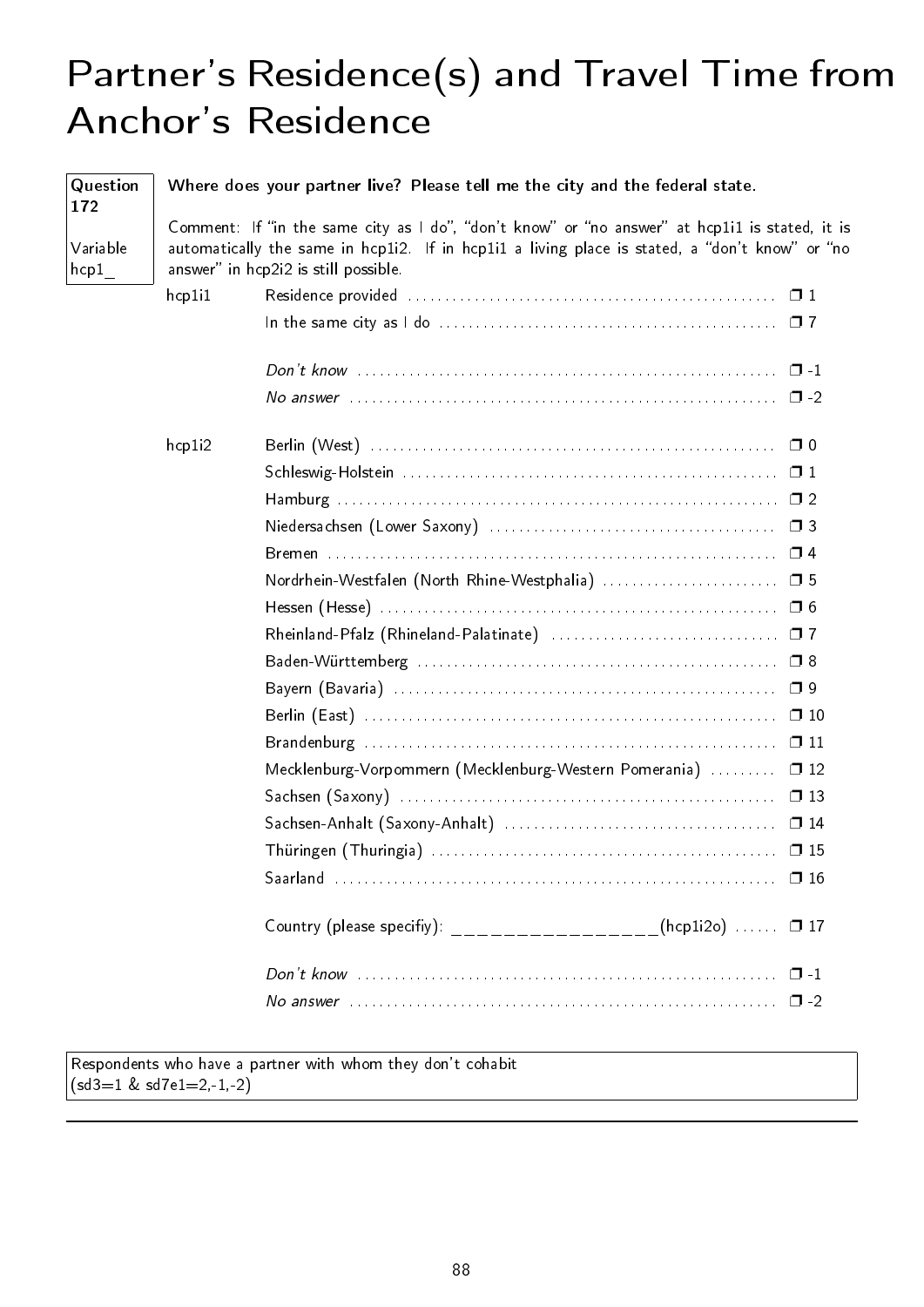| Question<br>173          | How often does your partner stay overnight in this dwelling?                           |
|--------------------------|----------------------------------------------------------------------------------------|
|                          | Int.: Show list 46                                                                     |
| Variable<br>$ $ hcp $2 $ |                                                                                        |
|                          | Several weeks per year $\ldots \ldots \square$ 2                                       |
|                          | Several times per month $\Box$ $\Box$ $\Box$ 3                                         |
|                          | 1-2 nights per week $\Box$ 4                                                           |
|                          | 3-5 nights per week $\ldots$ $\Box$ 5                                                  |
|                          |                                                                                        |
|                          | Don't know $\ldots$ $\ldots$ $\ldots$ $\ldots$ $\ldots$ $\Box$ -1                      |
|                          | No answer $\ldots \ldots \ldots \ldots \ldots \quad \Box -2$                           |
|                          | Respondents who have a partner with whom they don't cohabit $(sd3=1 \& sd7e1=2,-1,-2)$ |

| Question<br>174      | On average, how long does it take you to get from [place of residence (main residence)<br>(hc1p1i1)] to your partner in hours and minutes?                             |
|----------------------|------------------------------------------------------------------------------------------------------------------------------------------------------------------------|
| Variable             | Int.: On a normal day, means of transportation usually used                                                                                                            |
| $_1$ hcp $3_\perp$ . | Comment: Coding bug! If "don't know" oder "no answer" at the question for the main residence<br>$[hc2=1,-2]$ , there was no residence inserted into the question text. |
|                      | Comment: If only hours or only minutes were provided, the missing answer was coded to "no<br>answer."                                                                  |
|                      | hcp3h<br>$\epsilon = \epsilon$ hours                                                                                                                                   |
|                      | hcp3m<br>minutes                                                                                                                                                       |
|                      |                                                                                                                                                                        |
|                      | No answer $\ldots \ldots \ldots \ldots \ldots \square$ -2                                                                                                              |
|                      | Respondents who have a partner with whom they don't cohabit (sd3=1 & sd7e1=2,-1,-2)                                                                                    |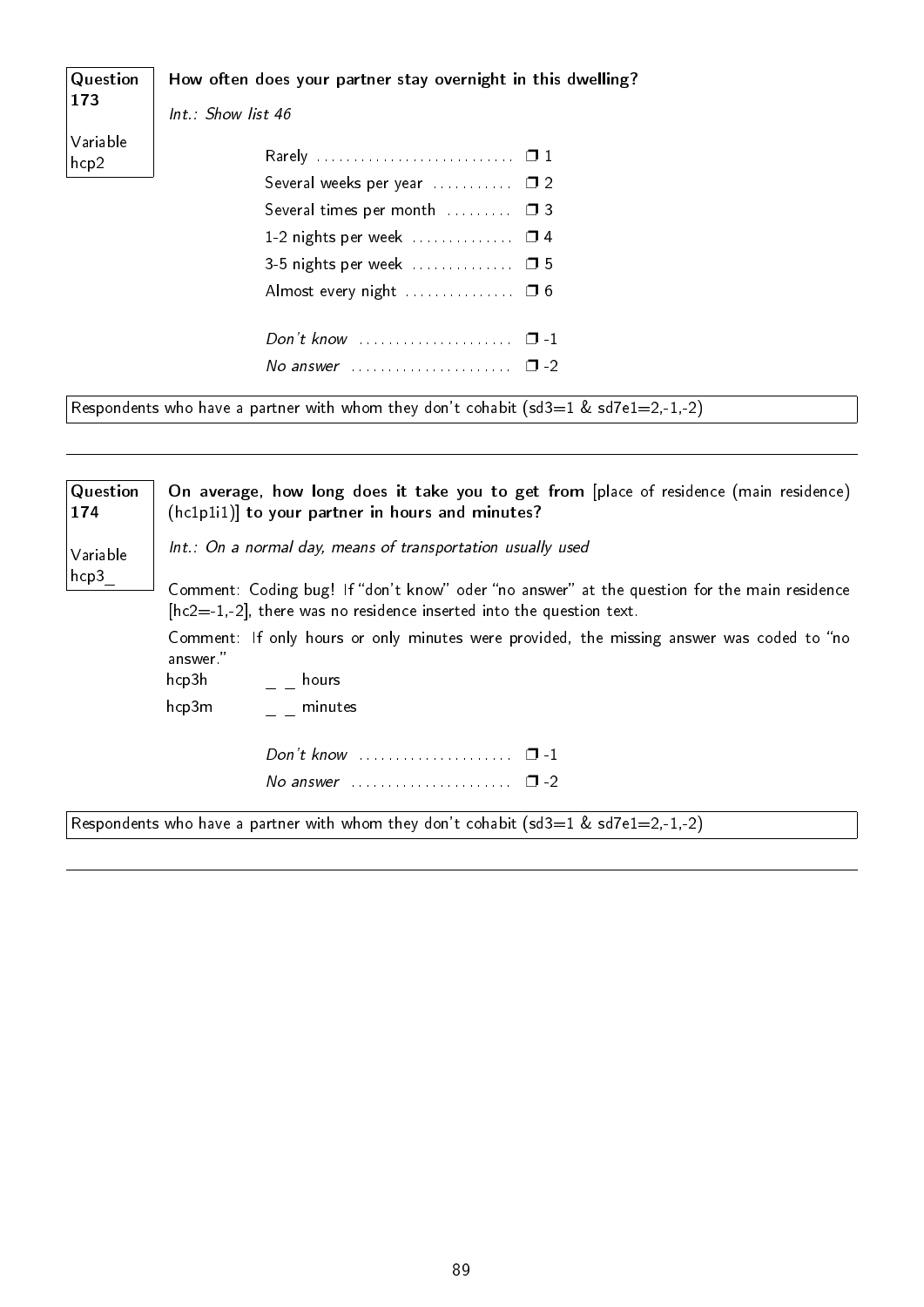| Question<br>175  | On average, how long does it take you to get from [place of second residence (if two<br>residences were provided: $hc1p2i1$ falls $hc2=1$ , $hc1p1i1$ falls $hc2\neq1$ ; if more than two dwellings<br>were provided: $hclpxi1$ for $x=hc3$ ] to your partner in hours and minutes? |
|------------------|-------------------------------------------------------------------------------------------------------------------------------------------------------------------------------------------------------------------------------------------------------------------------------------|
| Variable<br>hcp4 | Comment: If only hours or only minutes were provided, the missing answer was coded to "no<br>answer."                                                                                                                                                                               |
|                  | hcp4h<br>$\epsilon = \epsilon$ hours                                                                                                                                                                                                                                                |
|                  | hcp4m<br>minutes                                                                                                                                                                                                                                                                    |
|                  | Don't know $\ldots$ $\ldots$ $\ldots$ $\ldots$ $\ldots$ $\Box$ -1                                                                                                                                                                                                                   |
|                  | No answer $\ldots$ $\ldots$ $\ldots$ $\ldots$ $\Box$ -2                                                                                                                                                                                                                             |
|                  | Respondents who have a partner with whom they don't cohabit<br>and who indicated two dwellings or who indicated more than two dwellings and provided information about which<br>dwelling is their second most important one                                                         |
|                  | $(sd3=1 \& sd7e1=2,-1,-2 \& ((hc1p2i1=1 \& hc1p3i1≠1)   (hc1p2i1=1 \& hc1p3i1=1 \& hc3 ≠ 1,-2)))$                                                                                                                                                                                   |
| Question<br>176  | Does your partner have another dwelling where you do not live together?                                                                                                                                                                                                             |
|                  |                                                                                                                                                                                                                                                                                     |

No . . . . . . . . . . . . . . . . . . . . . . . . . . . . . . ❐ 2

Don't know . . . . . . . . . . . . . . . . . . . . . ❐ -1 No answer  $\dots\dots\dots\dots\dots\dots \quad \Box$  -2

Variable hcp5

Respondents who have a partner  $(sd3=1)$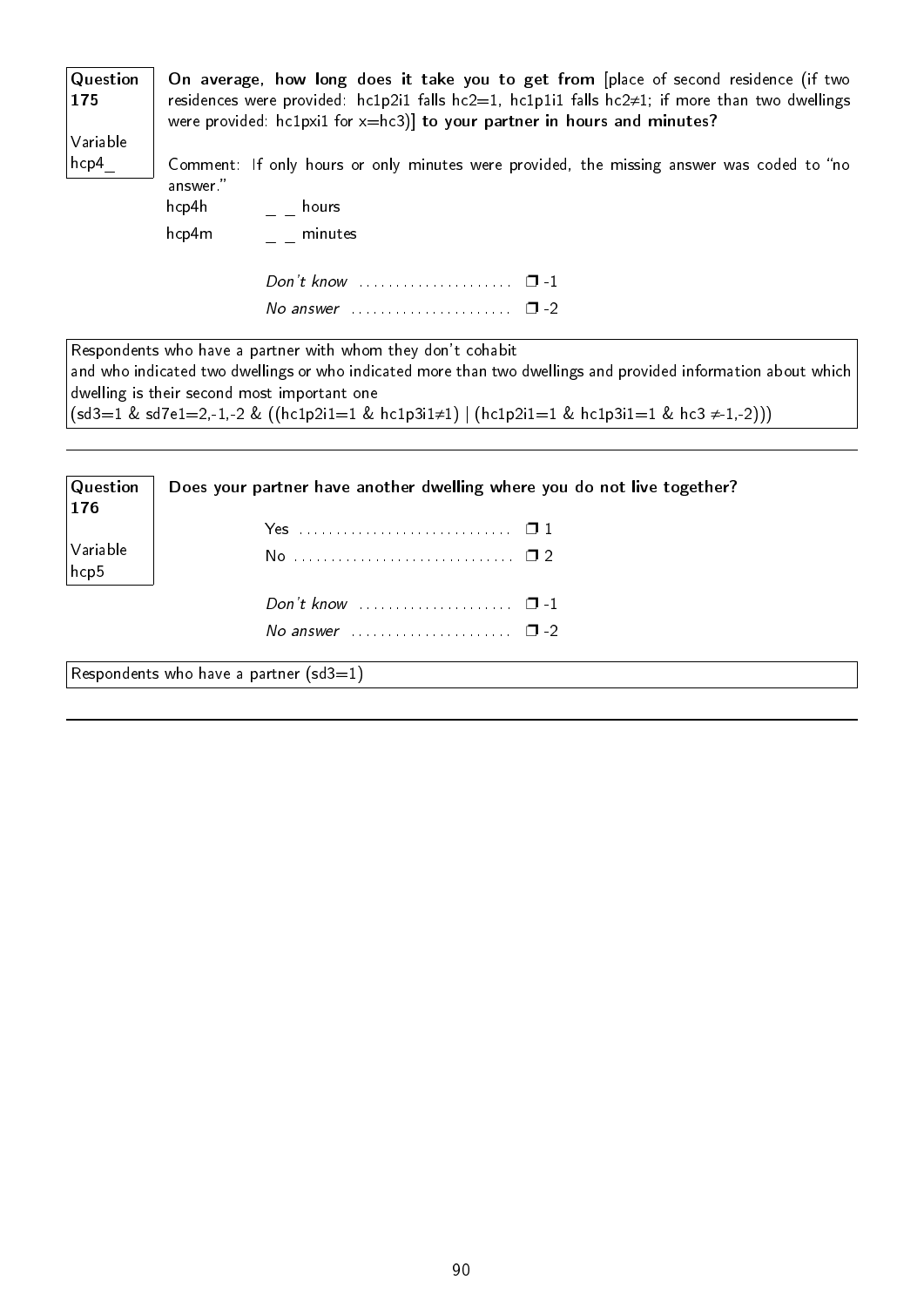| Question<br>177               | federal state. | Where does your partner have this other residence? Please tell me the city and the                                                 |  |
|-------------------------------|----------------|------------------------------------------------------------------------------------------------------------------------------------|--|
| Variable<br>$\mathsf{hcp6}_-$ |                | Comment: Coding bug: A place has to be mentioned. Answer options "Don't know" und "No<br>answer" were inactive in question hcp6i1. |  |
|                               | hcp6i1         |                                                                                                                                    |  |
|                               |                |                                                                                                                                    |  |
|                               |                |                                                                                                                                    |  |
|                               |                |                                                                                                                                    |  |
|                               | hcp6i2         |                                                                                                                                    |  |
|                               |                |                                                                                                                                    |  |
|                               |                |                                                                                                                                    |  |
|                               |                |                                                                                                                                    |  |
|                               |                |                                                                                                                                    |  |
|                               |                | Nordrhein-Westfalen (North Rhine-Westphalia)  □ 5                                                                                  |  |
|                               |                |                                                                                                                                    |  |
|                               |                |                                                                                                                                    |  |
|                               |                | $\square$ 8                                                                                                                        |  |
|                               |                | $\Box$ 9                                                                                                                           |  |
|                               |                | $\Box$ 10                                                                                                                          |  |
|                               |                | $\Box$ 11                                                                                                                          |  |
|                               |                | Mecklenburg-Vorpommern (Mecklenburg-Western Pomerania)<br>$\Box$ 12                                                                |  |
|                               |                |                                                                                                                                    |  |
|                               |                |                                                                                                                                    |  |
|                               |                |                                                                                                                                    |  |
|                               |                | $\Box$ 16                                                                                                                          |  |
|                               |                | Country (please specifiy): __________________(hcp1i2o)  0 17                                                                       |  |
|                               |                | $\Box$ -1                                                                                                                          |  |
|                               |                | $\square$ -2                                                                                                                       |  |

#### Respondents who have a partner and whose partner has another residence  $(sd3=1 \& rd)$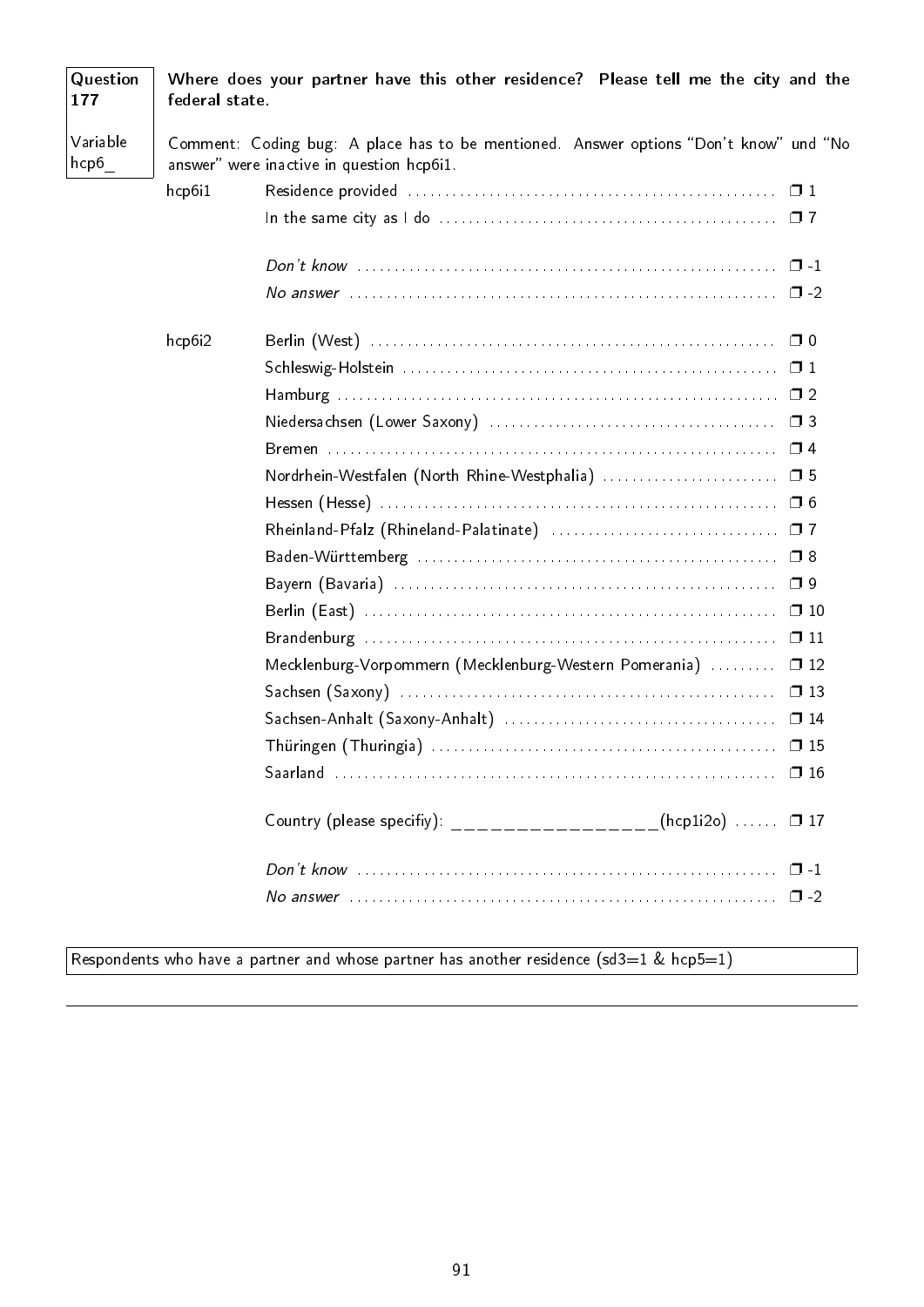| Question         | How often does your partner stay overnight in this residence?                           |
|------------------|-----------------------------------------------------------------------------------------|
| 178              | Int.: Show list 46!                                                                     |
| Variable<br>hcp7 |                                                                                         |
|                  | Several weeks per year $\ldots \ldots \ldots \square$ 2                                 |
|                  | Several times per month $\Box$ $\Box$ 3                                                 |
|                  | 1-2 nights per week $\Box$ $\Box$ 4                                                     |
|                  | 3-5 nights per week $\Box$ $\Box$ 5                                                     |
|                  |                                                                                         |
|                  |                                                                                         |
|                  | No answer $\ldots \ldots \ldots \ldots \ldots \ldots \square$ -2                        |
|                  | Respondents who have a partner and whose partner has another residence (sd3=1 & hcp5=1) |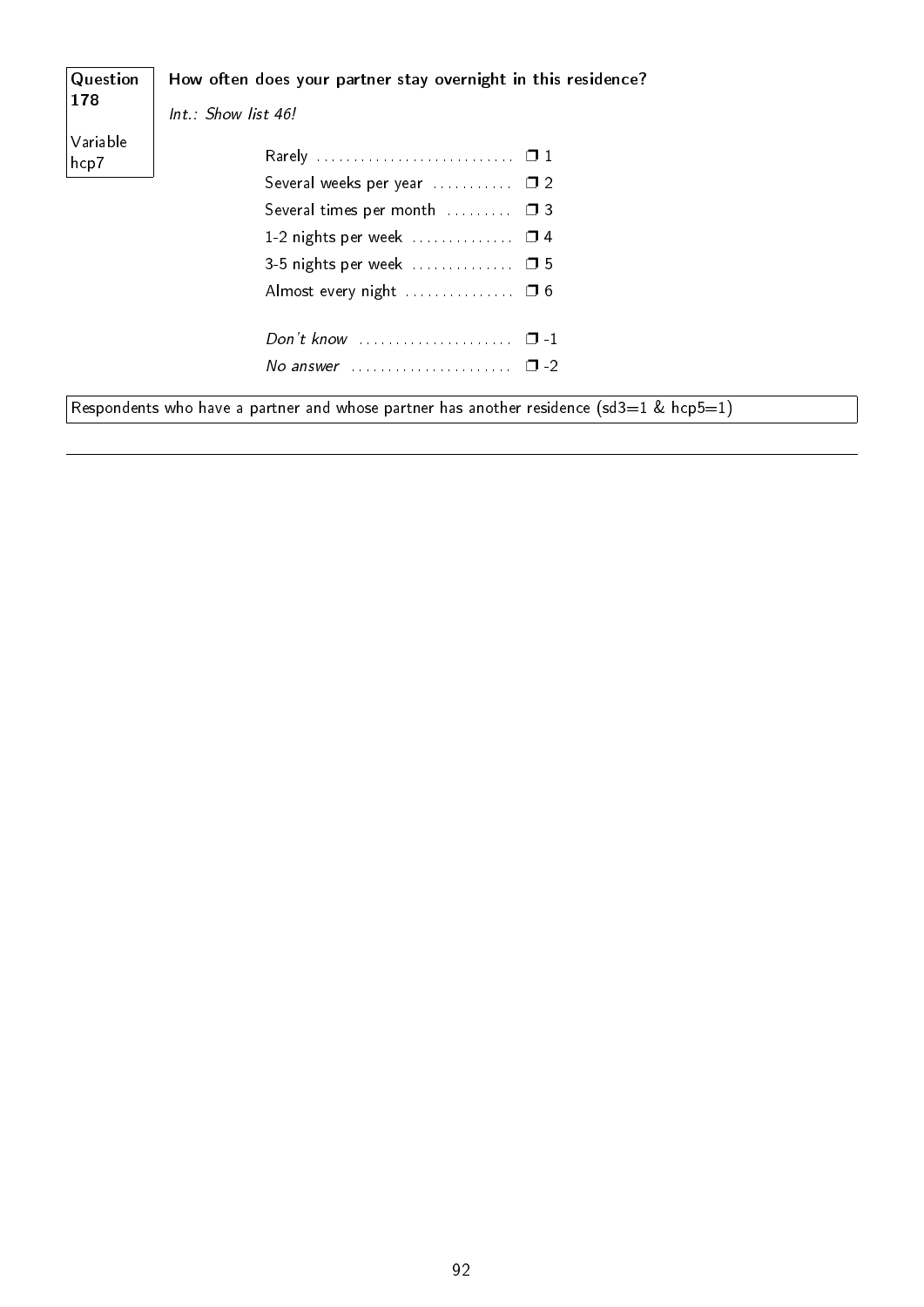## Anchor: Descent

The following questions are about your origins.

| Question         |                    | Of which country or countries are you a citizen? Please indicate all applicable countries. |
|------------------|--------------------|--------------------------------------------------------------------------------------------|
| 179              | Int.: Show list 47 |                                                                                            |
| Variable         |                    |                                                                                            |
| $\rm{mig1}_{\_}$ | mig1i1             | Federal Republic of Germany                                                                |
|                  | mig1i2             | Turkey                                                                                     |
|                  | mig1i3             | Russian Federation                                                                         |
|                  | mig1i4             | Poland                                                                                     |
|                  | mig1i5             | Italy                                                                                      |
|                  | mig1i6             | Serbia                                                                                     |
|                  | mig1i7             | Croatia                                                                                    |
|                  | mig1i8             | Greece                                                                                     |
|                  | mig1i9             | Romania                                                                                    |
|                  | mig1i10            | Kazakhstan                                                                                 |
|                  | mig1i11            | Bosnia-Herzegovina                                                                         |
|                  | mig1i12            | (mig1i12o)<br>Of another country, namely:                                                  |
|                  |                    | Not mentioned<br>$\Box$ 0                                                                  |
|                  |                    |                                                                                            |
|                  |                    | $\Box$ 1                                                                                   |
|                  |                    | $\square$ - 2                                                                              |
|                  |                    |                                                                                            |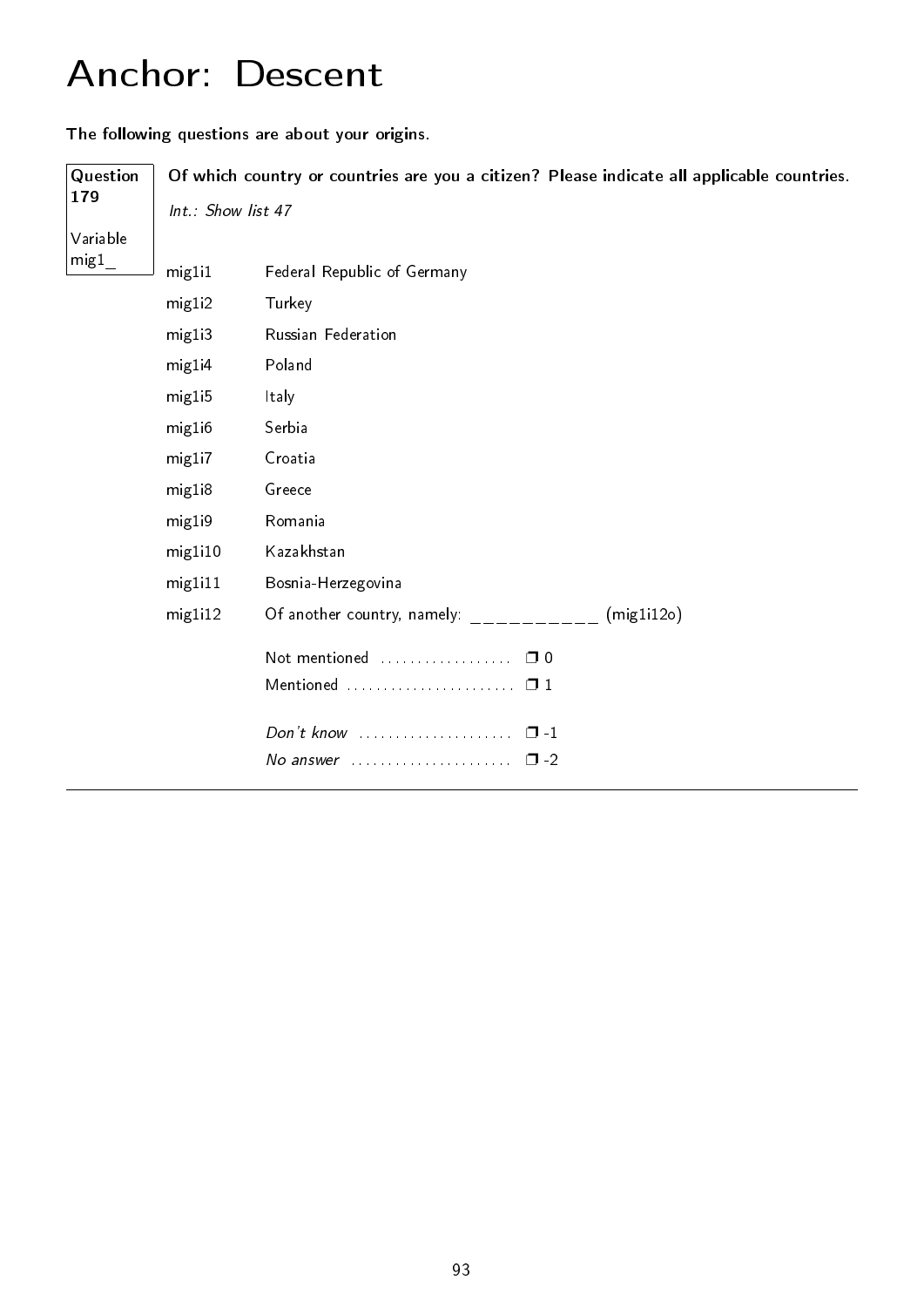| Question         | When did you receive German citizenship?                                                          |                                                                                                    |  |  |  |
|------------------|---------------------------------------------------------------------------------------------------|----------------------------------------------------------------------------------------------------|--|--|--|
| 180              | Int.: If respondent doesn't provide month and year: "Please try to indicate the date as precisely |                                                                                                    |  |  |  |
| Variable<br>mig2 | only the year".                                                                                   | as possible. If you don't remember exactly, please try to tell me at least the season and year, or |  |  |  |
|                  | Comment: Codes for seasons: see question no. 9.                                                   |                                                                                                    |  |  |  |
|                  | mig2m                                                                                             | Month:                                                                                             |  |  |  |
|                  | mig2y                                                                                             | Year:                                                                                              |  |  |  |
|                  |                                                                                                   |                                                                                                    |  |  |  |
|                  |                                                                                                   | Don't know $\ldots$ $\ldots$ $\ldots$ $\ldots$ $\Box$ -1                                           |  |  |  |
|                  |                                                                                                   | No answer $\cdots$ $\Box$ -2                                                                       |  |  |  |
|                  |                                                                                                   | Respondents with German citizenship (mig $1i1=1$ )                                                 |  |  |  |

| Question<br>$\mid$ 181 | Do you descend from a family of ethnic German immigrants, meaning an ethnic German<br>family from an eastern European country? |
|------------------------|--------------------------------------------------------------------------------------------------------------------------------|
| Variable               |                                                                                                                                |
| mig3                   |                                                                                                                                |
|                        | Don't know $\ldots$ $\ldots$ $\ldots$ $\ldots$ $\Box$ -1                                                                       |
|                        | No answer $\cdots$ $\cdots$ $\Box$ -2                                                                                          |
|                        | Respondents with German citizenship (mig $1i1=1$ )                                                                             |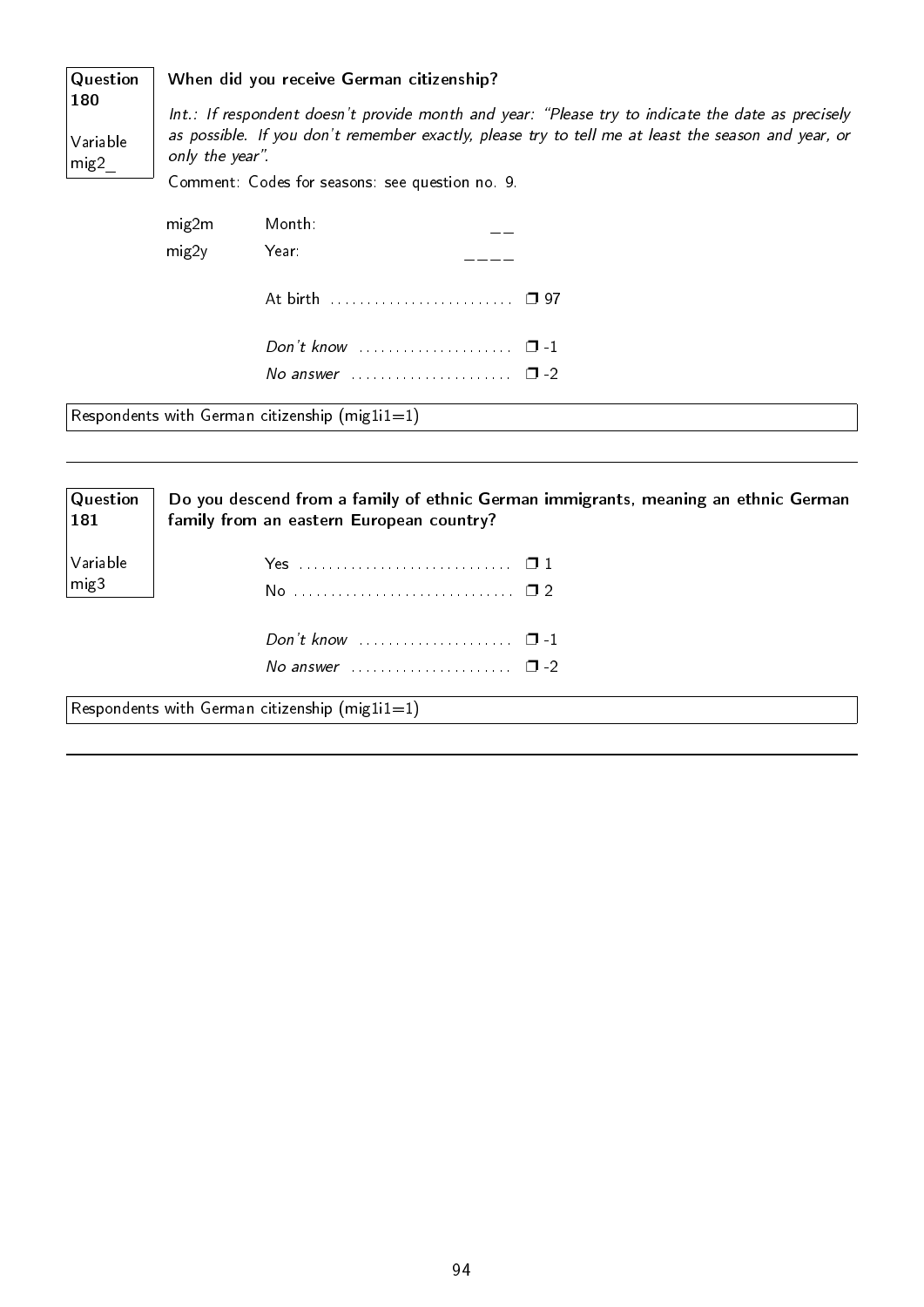#### Question In what country were you born? Please use the name by which the country is known today. 182  $Int : Show$  list 48 Variable  $mig4$ Russian Federation (1990) 74  $Don't know ...$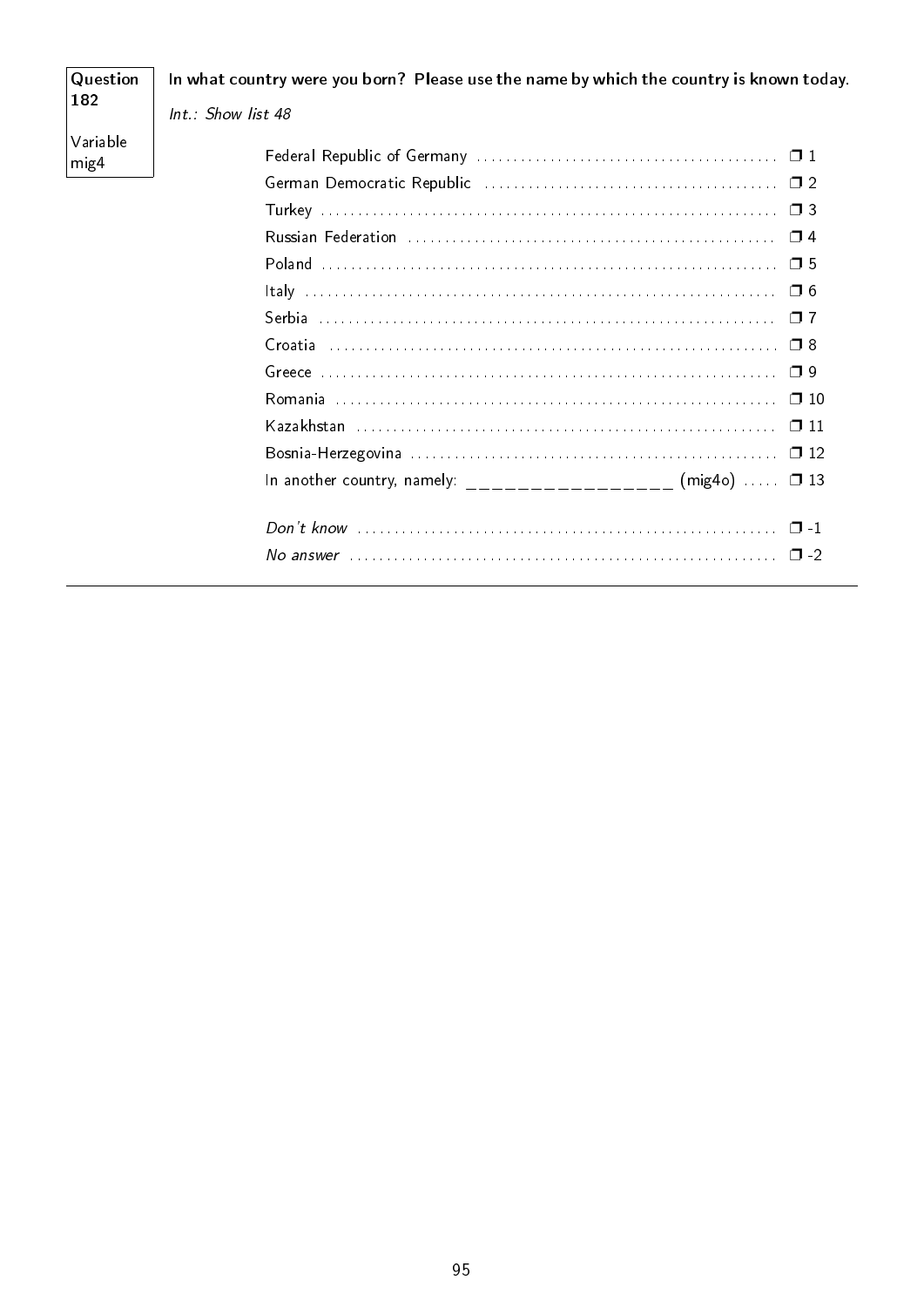#### Additional question

In which state (Bundesland) you were born in? In case you were born in the GDR, please name the state (it's current name).

Variable geboz Berlin (West) . . . . . . . . . . . . . . . . . . . . . . . . . . . . . . . . . . . . . . . . . . . . . . . . . . . . . . . ❐ 0 Schleswig-Holstein . . . . . . . . . . . . . . . . . . . . . . . . . . . . . . . . . . . . . . . . . . . . . . . . . . . ❐ 1 Hamburg . . . . . . . . . . . . . . . . . . . . . . . . . . . . . . . . . . . . . . . . . . . . . . . . . . . . . . . . . . . . ❐ 2 Niedersachsen (Lower Saxony) . . . . . . . . . . . . . . . . . . . . . . . . . . . . . . . . . . . . . . . ❐ 3 Bremen . . . . . . . . . . . . . . . . . . . . . . . . . . . . . . . . . . . . . . . . . . . . . . . . . . . . . . . . . . . . . ❐ 4 Nordrhein-Westfalen (North Rhine-Westfalia) . . . . . . . . . . . . . . . . . . . . . . . . . ❐ 5 Hessen (Hesse) . . . . . . . . . . . . . . . . . . . . . . . . . . . . . . . . . . . . . . . . . . . . . . . . . . . . . . ❐ 6 Rheinland-Pfalz (Rhineland-Palatinate) . . . . . . . . . . . . . . . . . . . . . . . . . . . . . . . ❐ 7 Baden-Württemberg . . . . . . . . . . . . . . . . . . . . . . . . . . . . . . . . . . . . . . . . . . . . . . . . . ❐ 8 Bayern (Bavaria) . . . . . . . . . . . . . . . . . . . . . . . . . . . . . . . . . . . . . . . . . . . . . . . . . . . . ❐ 9 Berlin (East) . . . . . . . . . . . . . . . . . . . . . . . . . . . . . . . . . . . . . . . . . . . . . . . . . . . . . . . . ❐ 10 Brandenburg . . . . . . . . . . . . . . . . . . . . . . . . . . . . . . . . . . . . . . . . . . . . . . . . . . . . . . . . ❐ 11 Mecklenburg-Vorpommern (Mecklenburg-Western Pomerania) ......... 0 12 Sachsen (Saxony) . . . . . . . . . . . . . . . . . . . . . . . . . . . . . . . . . . . . . . . . . . . . . . . . . . . ❐ 13 Sachsen-Anhalt (Saxony-Anhalt) . . . . . . . . . . . . . . . . . . . . . . . . . . . . . . . . . . . . . ❐ 14 Thüringen (Thuringia) . . . . . . . . . . . . . . . . . . . . . . . . . . . . . . . . . . . . . . . . . . . . . . . ❐ 15 Saarland . . . . . . . . . . . . . . . . . . . . . . . . . . . . . . . . . . . . . . . . . . . . . . . . . . . . . . . . . . . . ❐ 16 Don't know . . . . . . . . . . . . . . . . . . . . . . . . . . . . . . . . . . . . . . . . . . . . . . . . . . . . . . . . . ❐ -1 No answer . . . . . . . . . . . . . . . . . . . . . . . . . . . . . . . . . . . . . . . . . . . . . . . . . . . . . . . . . . ❐ -2

| Question                |                                                                                                                                                                                                                            | When did you move to the Federal Republic of Germany?                                                                        |  |
|-------------------------|----------------------------------------------------------------------------------------------------------------------------------------------------------------------------------------------------------------------------|------------------------------------------------------------------------------------------------------------------------------|--|
| 184<br>Variable<br>mig5 | Int.: If respondent doesn't provide month and year: "Please try to indicate the date as precisely<br>as possible. If you don't remember exactly, please try to tell me at least the season and year, or<br>only the year". |                                                                                                                              |  |
|                         |                                                                                                                                                                                                                            | Comment: Codes for seasons: see question no. 9.                                                                              |  |
|                         |                                                                                                                                                                                                                            | Comment: If only a month or only a year was provided, the variable with the missing information<br>was coded to "no answer." |  |
|                         | mig5m                                                                                                                                                                                                                      | Month:                                                                                                                       |  |
|                         | mig5y                                                                                                                                                                                                                      | Year:                                                                                                                        |  |
|                         |                                                                                                                                                                                                                            | Don't know $\ldots$ $\ldots$ $\ldots$ $\ldots$ $\ldots$ $\Box$ -1                                                            |  |
|                         |                                                                                                                                                                                                                            | No answer $\ldots \ldots \ldots \ldots \ldots \quad \Box$ -2                                                                 |  |

Respondents who were not born in Germany (2<mig4≤13)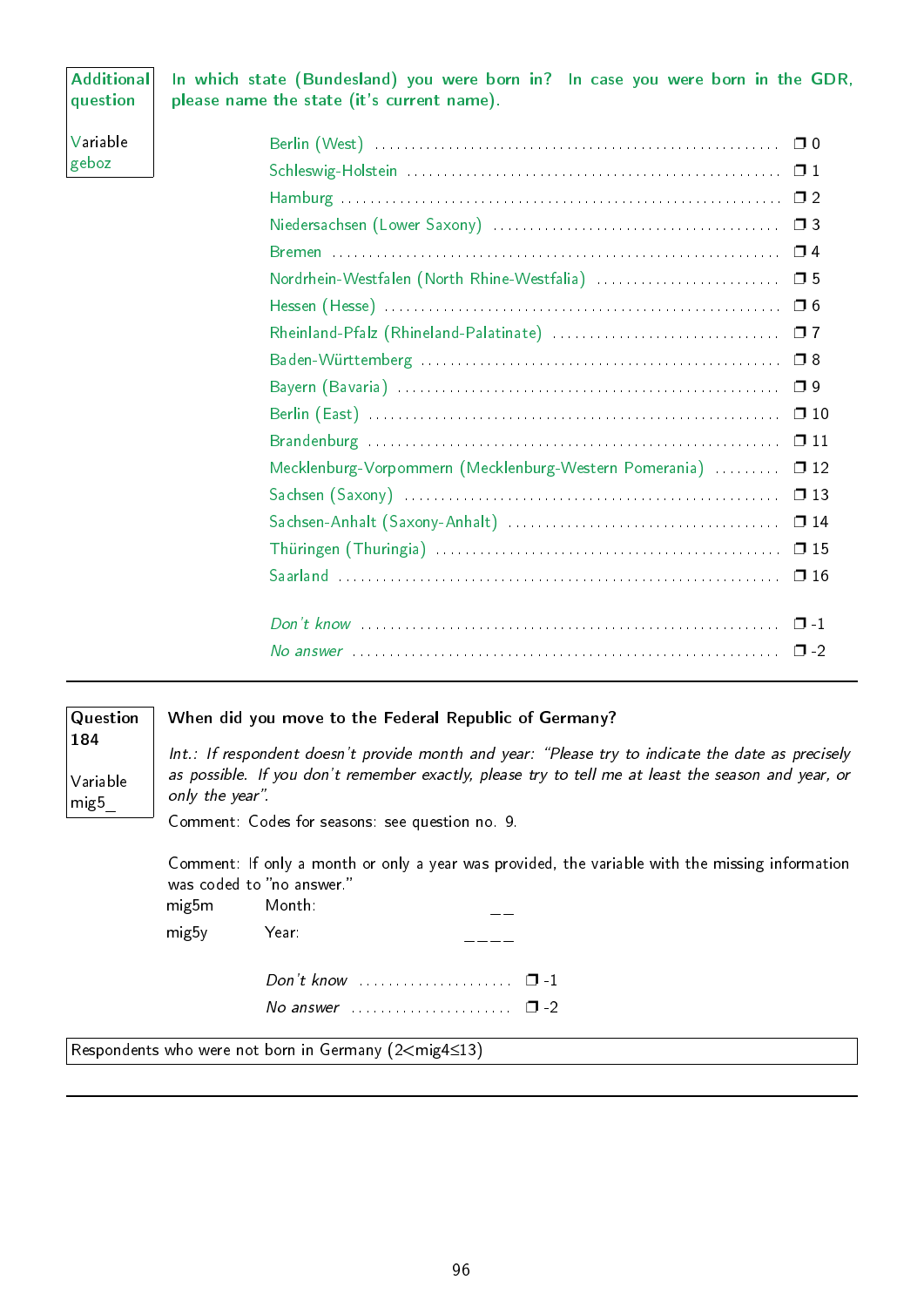### Intergenerational Relationships

#### Parents' dates of birth

185

Variable igr1\_

**Question** Let's now talk about your biological parents. When was your biological mother born?

> Int.: If respondent doesn't provide month and year: "Please try to indicate the date as precisely as possible. If you don't remember exactly, please try to tell me at least the season and year, or only the year".

Comment: Codes for seasons: see question no. 9.

Comment: If only a month or only a year was provided, the variable with the missing information was coded to "no answer."

| igr1d | Day:                                                                                                           |          |
|-------|----------------------------------------------------------------------------------------------------------------|----------|
| igr1m | Month:                                                                                                         |          |
| igrly | Year:                                                                                                          |          |
|       |                                                                                                                | $\Box$ 1 |
|       | No answer and a substitution of the set of the set of the set of the set of the set of the set of the set of t | ?- רו    |

| Question |                                                 | When was your biological father born?                                                                                        |  |
|----------|-------------------------------------------------|------------------------------------------------------------------------------------------------------------------------------|--|
| 186      |                                                 | Int.: If respondent doesn't provide month and year: "Please try to indicate the date as precisely                            |  |
| Variable | only the year".                                 | as possible. If you don't remember exactly, please try to tell me at least the season and year, or                           |  |
| igr2     | Comment: Codes for seasons: see question no. 9. |                                                                                                                              |  |
|          |                                                 | Comment: If only a month or only a year was provided, the variable with the missing information<br>was coded to "no answer." |  |
|          | igr2d                                           | Day:                                                                                                                         |  |
|          | igr2m                                           | Month:                                                                                                                       |  |
|          | igr2y                                           | Year:                                                                                                                        |  |
|          |                                                 |                                                                                                                              |  |
|          |                                                 | $\Box$ -2                                                                                                                    |  |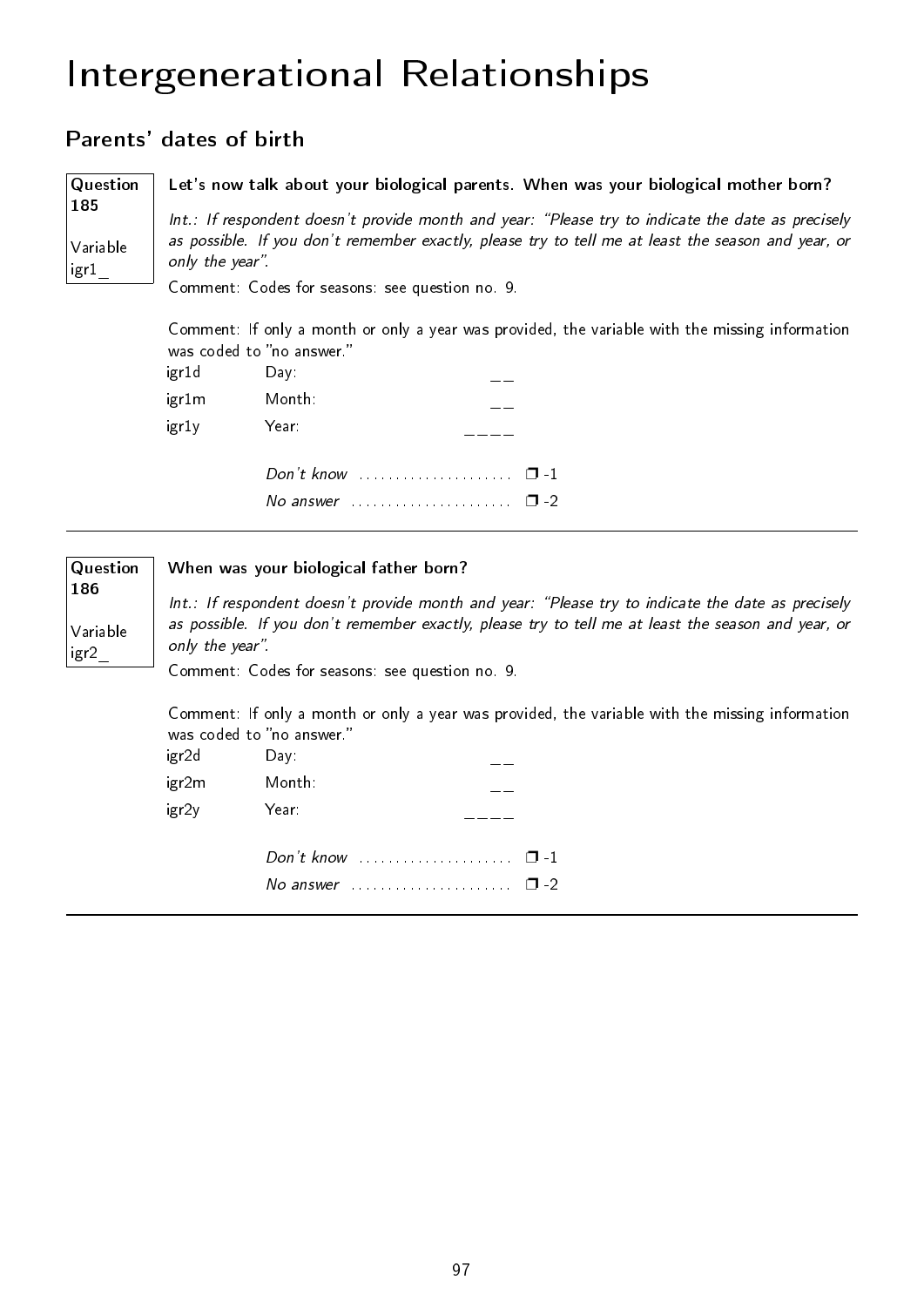#### Parents' places of birth

Question In what country was your biological mother born? Please use the name by which the 187 country is known today. Int.: Show list 49 Variable igr3 In another country, namely: \_\_\_\_\_\_\_\_\_\_\_\_\_\_\_\_\_\_ (igr30) ......  $\Box$  13 No answer  $\ldots$   $\ldots$   $\ldots$   $\ldots$   $\ldots$   $\ldots$   $\ldots$   $\ldots$   $\ldots$   $\ldots$   $\ldots$   $\ldots$   $\ldots$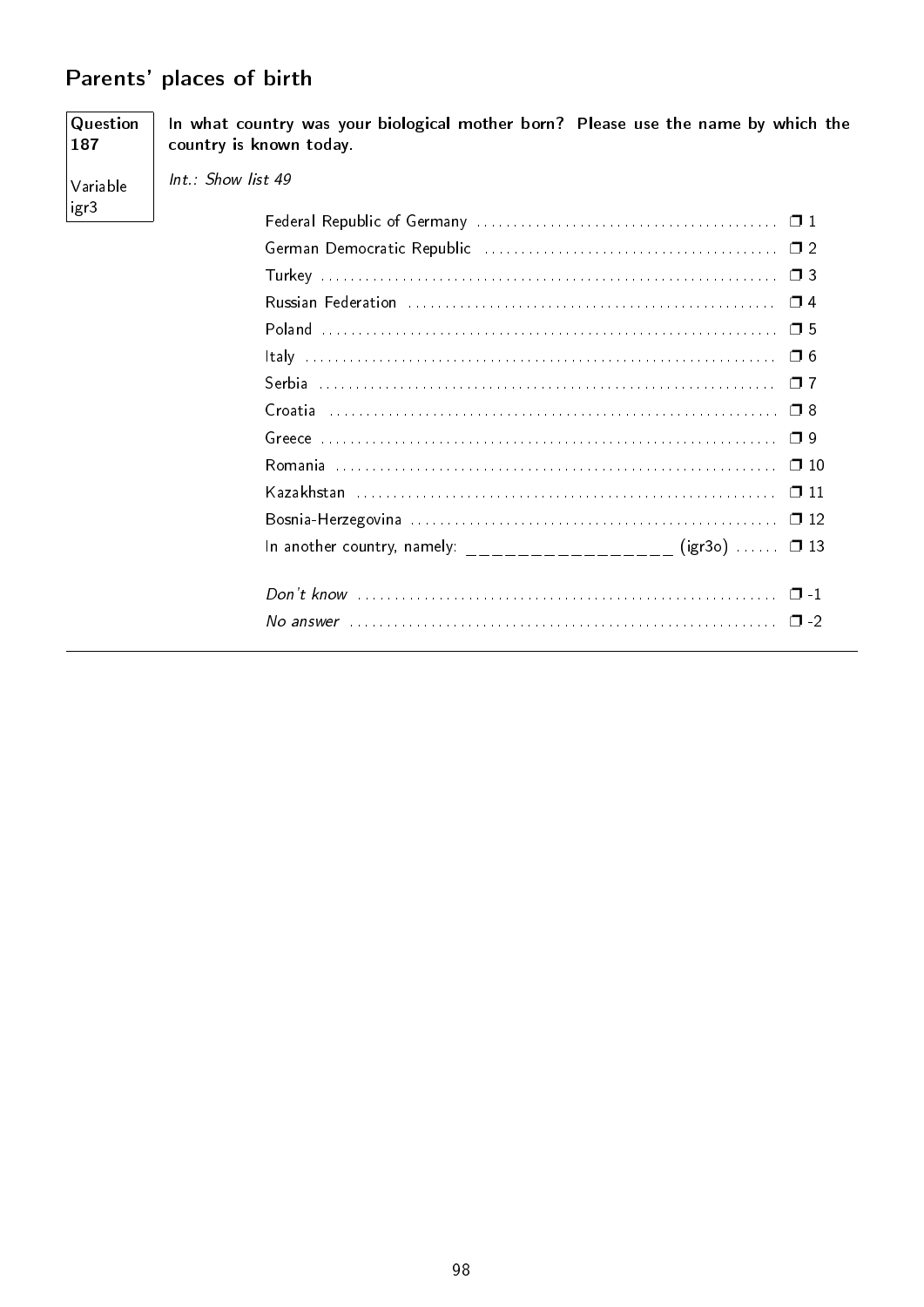| Question<br>188 | In what country was your biological father born? Please use the name by which the<br>country is known today. |
|-----------------|--------------------------------------------------------------------------------------------------------------|
| Variable        | Int.: Still showing list 49!                                                                                 |
| igr4            |                                                                                                              |
|                 |                                                                                                              |
|                 |                                                                                                              |
|                 |                                                                                                              |
|                 | $\Box$ 5                                                                                                     |
|                 | $\Box$ 6                                                                                                     |
|                 | $\Box$ 7                                                                                                     |
|                 |                                                                                                              |
|                 | $\Box$ 9                                                                                                     |
|                 | $\Box$ 10                                                                                                    |
|                 |                                                                                                              |
|                 |                                                                                                              |
|                 | In another country, namely: ___________________ (igr40) $\Box$ 13                                            |
|                 |                                                                                                              |
|                 |                                                                                                              |

### Parents' deaths

| Question<br>189  | Is your biological mother still alive?                                                                             |
|------------------|--------------------------------------------------------------------------------------------------------------------|
|                  |                                                                                                                    |
| Variable<br>igr5 | No ……………………………… □ 2                                                                                                |
|                  | Don't know $\ldots$ $\ldots$ $\ldots$ $\ldots$ $\Box$ -1                                                           |
|                  | No answer $\cdots$ $\Box$ -2                                                                                       |
|                  | Respondents who don't live together with their biological mother ((hc9h1px $\neq$ 2 & hc9h2px $\neq$ 2) for all x) |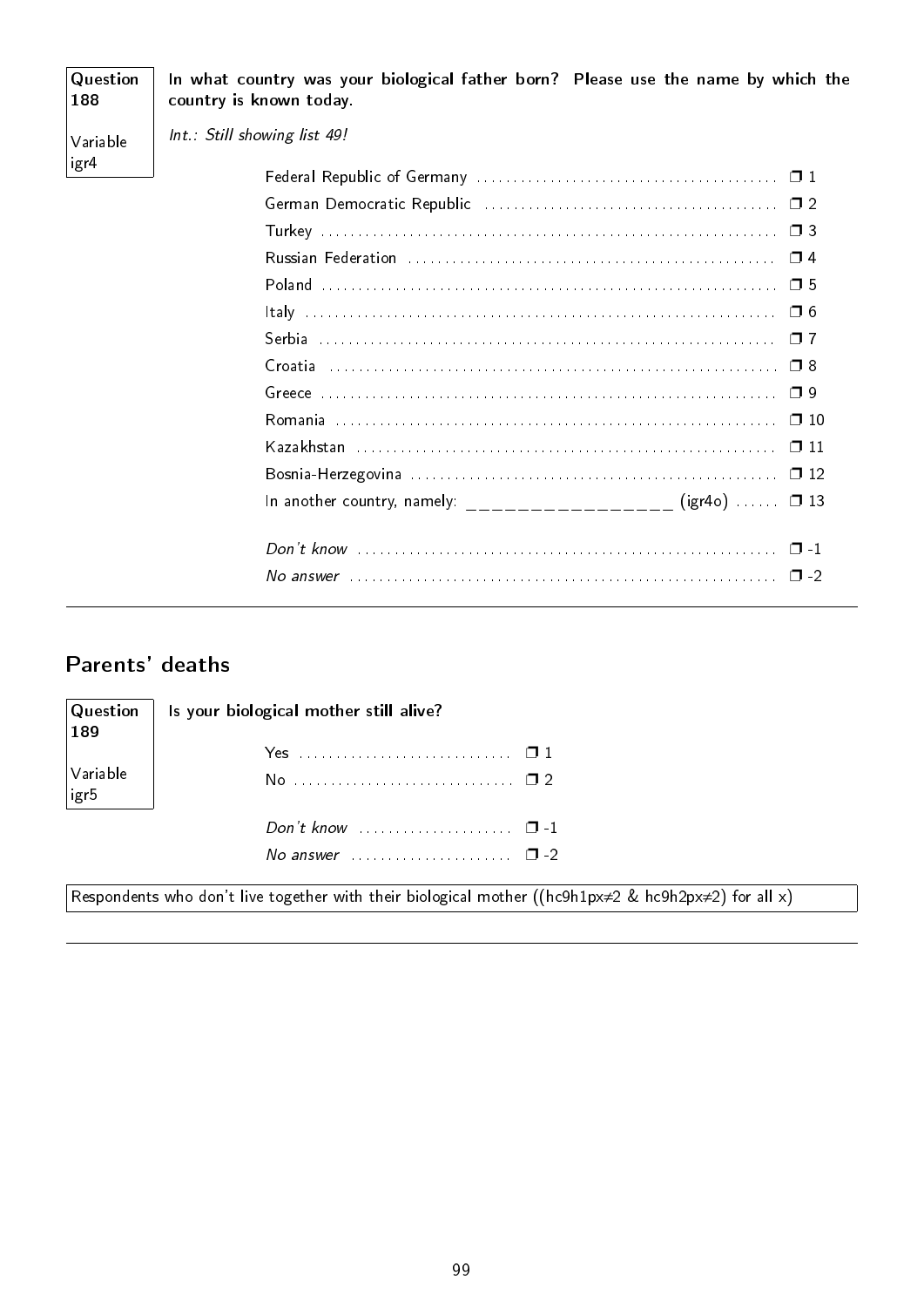| $Frage-190$        |                                                                                                                                                                                                                                                                               | When did your biological mother pass away?                                                                                                      |  |  |  |  |  |
|--------------------|-------------------------------------------------------------------------------------------------------------------------------------------------------------------------------------------------------------------------------------------------------------------------------|-------------------------------------------------------------------------------------------------------------------------------------------------|--|--|--|--|--|
| Variable<br>$+gr6$ | Int.: If respondent doesn't provide month and year: "Please try to indicate the date as precisely<br>as possible. If you don't remember exactly, please try to tell me at least the season and year, or<br>only the year".<br>Comment: Codes for seasons: see question no. 9. |                                                                                                                                                 |  |  |  |  |  |
|                    |                                                                                                                                                                                                                                                                               |                                                                                                                                                 |  |  |  |  |  |
|                    | <del>igr6m</del><br><del>igr6y</del>                                                                                                                                                                                                                                          | Comment: If only a month or only a year was provided, the variable with the missing information<br>was coded to "no answer."<br>Month:<br>Year— |  |  |  |  |  |
|                    |                                                                                                                                                                                                                                                                               |                                                                                                                                                 |  |  |  |  |  |
|                    |                                                                                                                                                                                                                                                                               |                                                                                                                                                 |  |  |  |  |  |
|                    |                                                                                                                                                                                                                                                                               | Respondents whose biological mother is deceased (igr5=2)                                                                                        |  |  |  |  |  |

|                        | $\begin{array}{ l l } \hline \textbf{Question} & \textbf{Is your biological father still alive?} \ \hline \end{array}$ |  |  |  |  |  |  |
|------------------------|------------------------------------------------------------------------------------------------------------------------|--|--|--|--|--|--|
| Variable<br>$\sqrt{1}$ | No <del>□</del> 2                                                                                                      |  |  |  |  |  |  |
|                        | No answer $\cdots$ $\cdots$ $\cdots$ $\Box$ -2                                                                         |  |  |  |  |  |  |

Respondents who don't live together with their biological father ((hc9h1px≠3 & hc9h2px≠3) for all x)

| Frage 192          | When did your biological father pass away?                                                                                                                                                                                |  |  |  |  |  |
|--------------------|---------------------------------------------------------------------------------------------------------------------------------------------------------------------------------------------------------------------------|--|--|--|--|--|
| Variable<br>$+g+8$ | Int.: If respondent doesn't provide month and year: "Please try to indicate the date as precisely<br>as possible. If you don't remember exactly, please try to tell me at least the season and year, or<br>only the year" |  |  |  |  |  |
|                    | Comment: Codes for seasons: see question no. 9                                                                                                                                                                            |  |  |  |  |  |
|                    | Comment: If only a month or only a year was provided, the variable with the missing information<br>was coded to "no answer."                                                                                              |  |  |  |  |  |
|                    | $+g + 8m$<br>Month—                                                                                                                                                                                                       |  |  |  |  |  |
|                    | $+g+8y$<br>- <del>Year - -</del>                                                                                                                                                                                          |  |  |  |  |  |
|                    |                                                                                                                                                                                                                           |  |  |  |  |  |
|                    |                                                                                                                                                                                                                           |  |  |  |  |  |
|                    | Respondents whose biological father is deceased (igr7=2)                                                                                                                                                                  |  |  |  |  |  |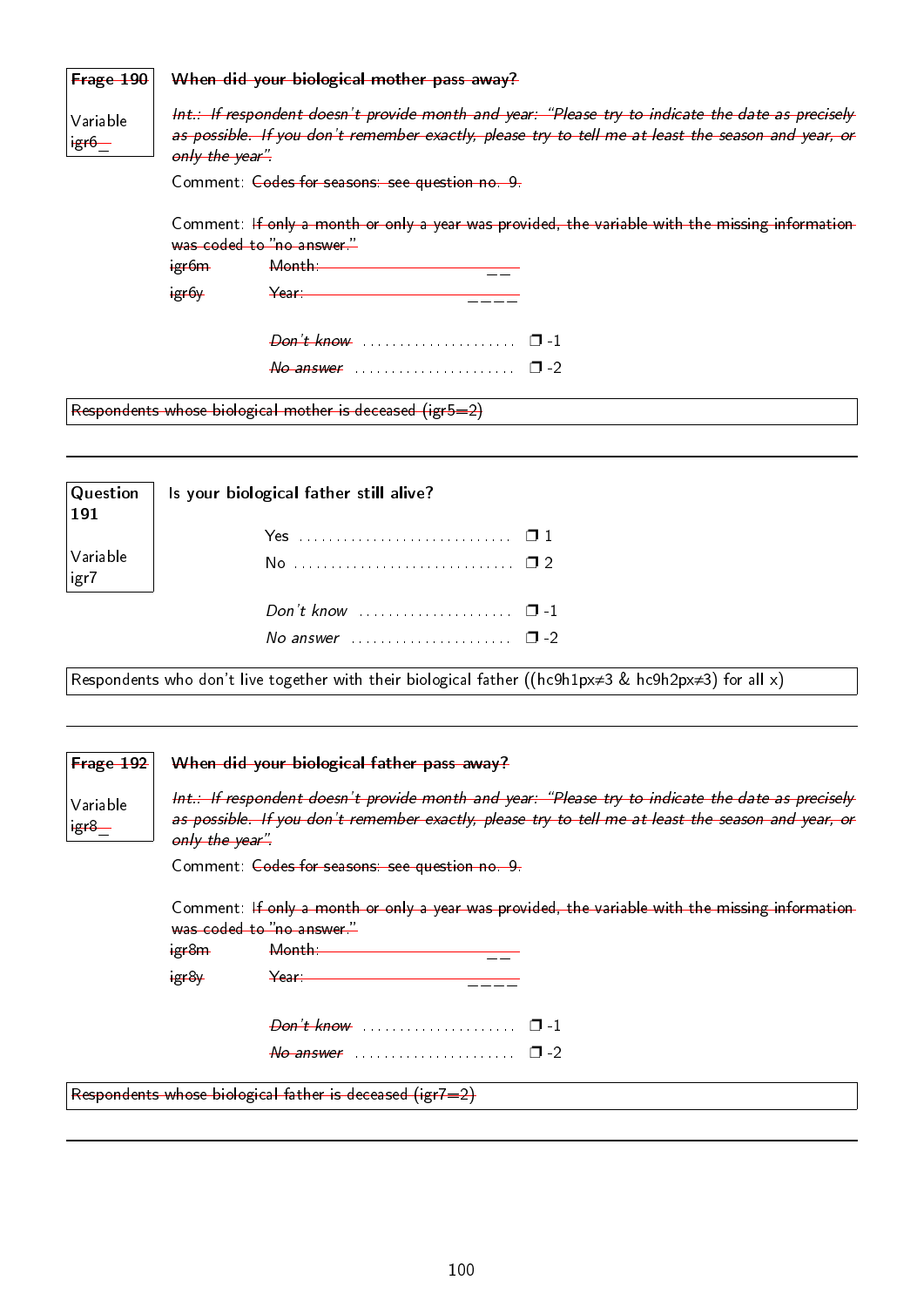### Parents' citizenship

mig6\_

**Question** 193 Variable Of which country or countries is [respondents whose mother has passed away(igr5=2): ... was. . ] your biological mother a citizen? Please indicate all applicable countries.

Int.: Show list 50

| mig6i1              | Federal Republic of Germany                           |  |
|---------------------|-------------------------------------------------------|--|
| mig6i2              | Turkey                                                |  |
| mig6i3              | Russian Federation                                    |  |
| mig6i4              | Poland                                                |  |
| mig <sub>6</sub> i5 | Italy                                                 |  |
| mig6i6              | Serbia                                                |  |
| mig6i7              | Croatia                                               |  |
| mig6i8              | Greece                                                |  |
| mig6i9              | Romania                                               |  |
| mig6i10             | Kazakhstan                                            |  |
| mig6i11             | Bosnia-Herzegovina                                    |  |
| mig6i12             | From another country, namely:<br>(mig6i12o)           |  |
|                     |                                                       |  |
|                     |                                                       |  |
|                     | Don't know $\ldots$ , $\ldots$ , $\ldots$ , $\Box$ -1 |  |
|                     | No answer $\cdots$ , $\cdots$<br>$\Box$ -2            |  |
|                     |                                                       |  |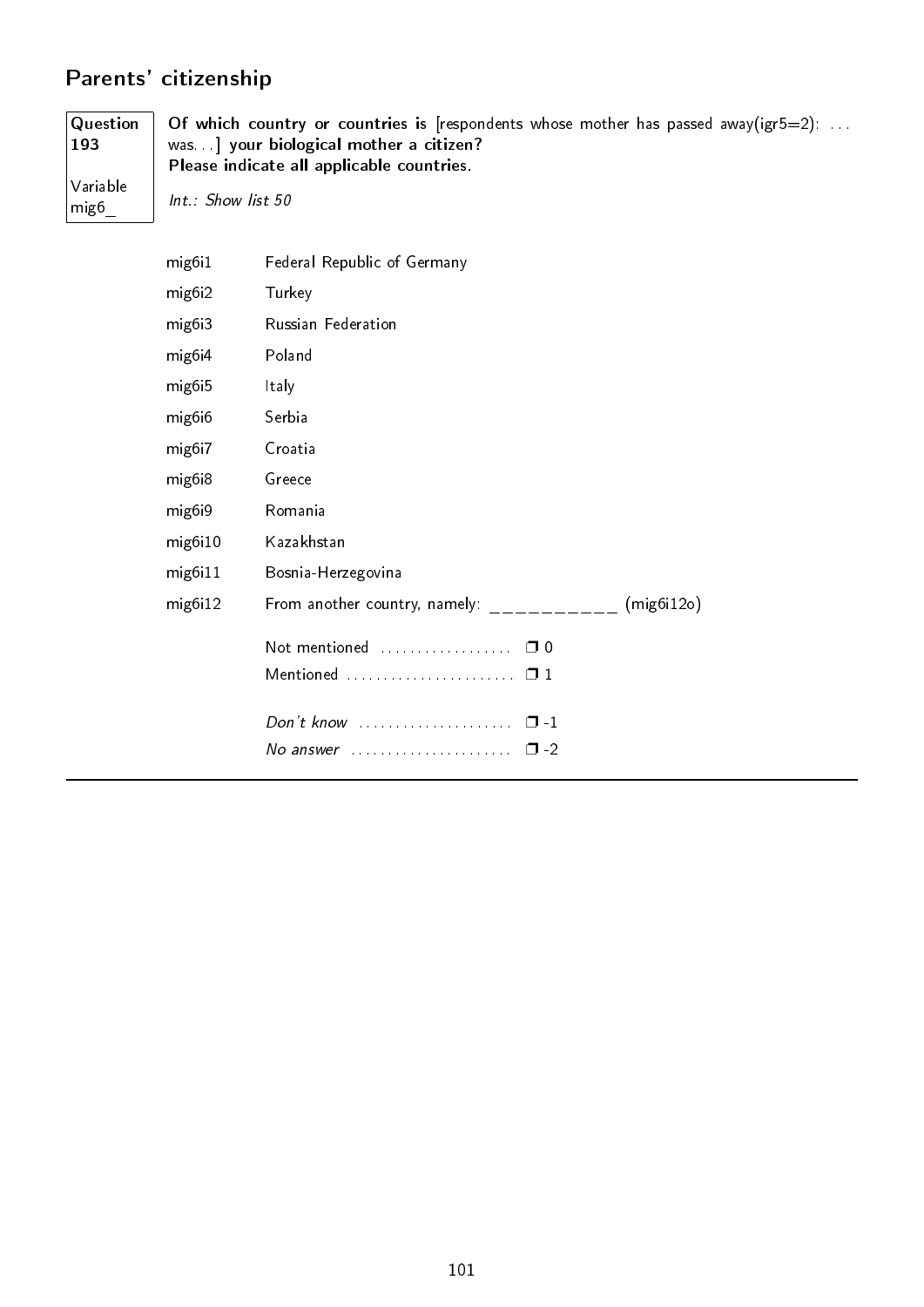| $\mid$ Question<br>  194 | Of which country or countries is [respondents whose father has passed away (igr7=2):<br>was.   your biological father a citizen?<br>Please indicate all applicable countries. |
|--------------------------|-------------------------------------------------------------------------------------------------------------------------------------------------------------------------------|
| Variable<br>$\vert$ mig7 | Int.: Show list 51                                                                                                                                                            |

| mig7i1  | <b>Federal Republic of Germany</b>          |
|---------|---------------------------------------------|
| mig7i2  | Turkey                                      |
| mig7i3  | Russian Federation                          |
| mig7i4  | Poland                                      |
| mig7i5  | Italy                                       |
| mig7i6  | Serbia                                      |
| mig7i7  | Croatia                                     |
| mig7i8  | Greece                                      |
| mig7i9  | Romania                                     |
| mig7i10 | Kazakhstan                                  |
| mig7i11 | Bosnia-Herzegovina                          |
| mig7i12 | From another country, namely:<br>(mig7i12o) |
|         | Not mentioned<br>$\Box$ 0                   |
|         | Mentioned $\square$ 1                       |
|         | $\Box$ 1                                    |
|         | $\Box$ -2<br>No answer                      |

### Leaving parents' home

| Question                | When did you move out of your parents' home for the first time?                                                                                                                                                                                                               |                                                                                           |  |  |  |  |  |
|-------------------------|-------------------------------------------------------------------------------------------------------------------------------------------------------------------------------------------------------------------------------------------------------------------------------|-------------------------------------------------------------------------------------------|--|--|--|--|--|
| 195<br>Variable<br>igr9 | Int.: If respondent doesn't provide month and year: "Please try to indicate the date as precisely<br>as possible. If you don't remember exactly, please try to tell me at least the season and year, or<br>only the year".<br>Comment: Codes for seasons: see question no. 9. |                                                                                           |  |  |  |  |  |
|                         | Comment: If only a month or only a year was provided, the variable with the missing information<br>was coded to "no answer."<br>Month:<br>igr9m                                                                                                                               |                                                                                           |  |  |  |  |  |
|                         | igr9y                                                                                                                                                                                                                                                                         | Year:                                                                                     |  |  |  |  |  |
|                         |                                                                                                                                                                                                                                                                               | Don't know $\ldots \ldots \ldots \ldots \ldots \ldots \quad \Box -1$                      |  |  |  |  |  |
|                         |                                                                                                                                                                                                                                                                               | No answer $\ldots \ldots \ldots \ldots \ldots \ldots \square$ -2                          |  |  |  |  |  |
|                         |                                                                                                                                                                                                                                                                               | Respondents who currently don't live with their parents (hc4h1 $\neq$ 2 & hc4h2 $\neq$ 2) |  |  |  |  |  |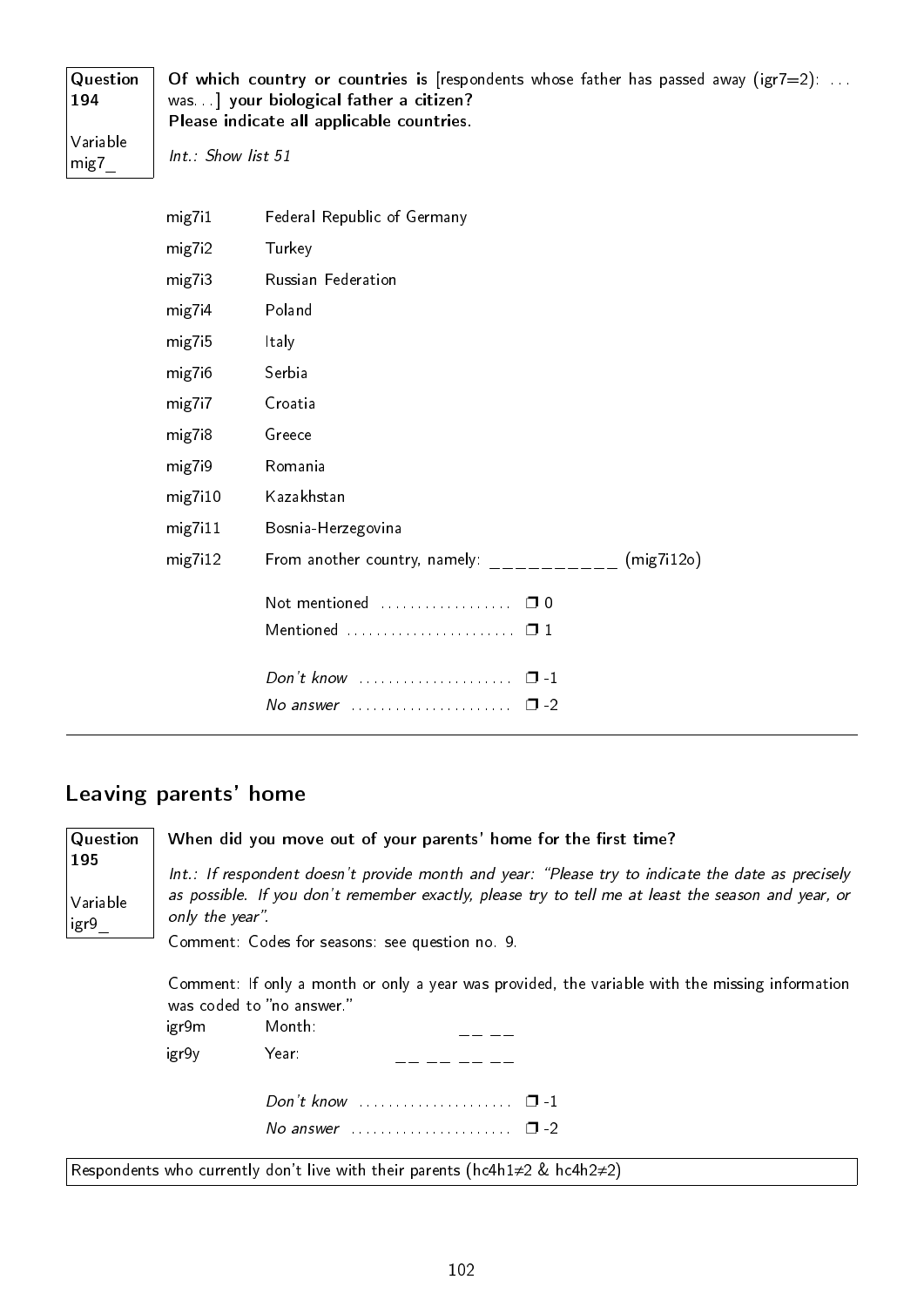#### Contact and attachment to parents

**Question** And how often are you in contact with your biological mother, adding up all visits, letters, phone calls, etc.

Variable igr10

196

Int.: Show list 52

| Several times per week  02                       |  |
|--------------------------------------------------|--|
| Once per week  03                                |  |
| 1-3 times per month $\ldots$ $\Box$ 4            |  |
| Several times per year $\ldots \ldots \square$ 5 |  |
| Less often  06                                   |  |
|                                                  |  |
|                                                  |  |
| No answer $\cdots$ , $\cdots$ , $\Box$ -2        |  |
|                                                  |  |

Respondents whose mother is still alive (igr5≠2)

| $\sf Q$ uestion                                                                          | How close emotionally do you feel to your biological mother these days? |  |  |  |                                                                                               |  |            |
|------------------------------------------------------------------------------------------|-------------------------------------------------------------------------|--|--|--|-----------------------------------------------------------------------------------------------|--|------------|
| 197                                                                                      | Int.: Show list 53                                                      |  |  |  |                                                                                               |  |            |
| Variable<br>igr11                                                                        | Not close at all                                                        |  |  |  | $\begin{array}{cccccccc}\n1 & 2 & 3 & 4 & 5 \\ \Box & \Box & \Box & \Box & \Box\n\end{array}$ |  | Very close |
|                                                                                          |                                                                         |  |  |  |                                                                                               |  |            |
| No answer $\ldots \ldots \ldots \ldots \ldots \quad \Box -2$                             |                                                                         |  |  |  |                                                                                               |  |            |
| Respondents who are in contact with their mothers (igr5 $\neq$ 2 & igr10 $\neq$ 7 -1 -2) |                                                                         |  |  |  |                                                                                               |  |            |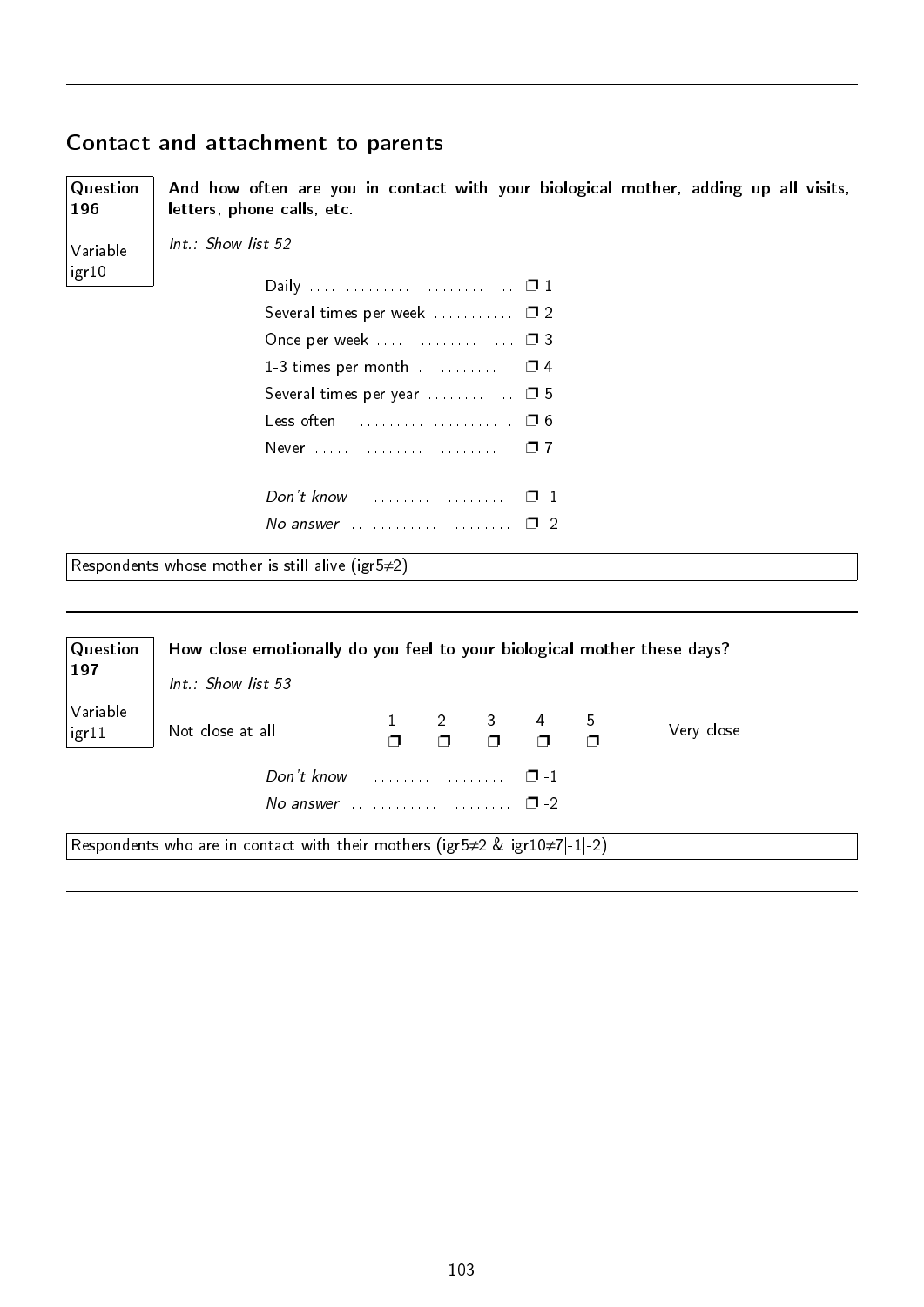| Question<br>198 | And how often are you in contact with your biological father, adding up all visits, letters,<br>phone calls, etc. |
|-----------------|-------------------------------------------------------------------------------------------------------------------|
| Variable        | Int.: Show list 54                                                                                                |
| igr12           |                                                                                                                   |
|                 |                                                                                                                   |
|                 |                                                                                                                   |
|                 | 1-3 times per month $\ldots$ $\Box$ 4                                                                             |
|                 | Several times per year $\ldots$ $\Box$ 5                                                                          |
|                 |                                                                                                                   |
|                 |                                                                                                                   |
|                 | Don't know<br>$\Box$ 1                                                                                            |
|                 | No answer $\ldots \ldots \ldots \ldots \ldots \square$ -2                                                         |
|                 | Respondents whose father is still alive (igr7 $\neq$ 2)                                                           |

| Question<br>199                                                                          | How close emotionally do you feel to your biological father these days? |  |  |  |                                                                                            |  |            |
|------------------------------------------------------------------------------------------|-------------------------------------------------------------------------|--|--|--|--------------------------------------------------------------------------------------------|--|------------|
|                                                                                          | Int.: Show list 55                                                      |  |  |  |                                                                                            |  |            |
| Variable<br>igr13                                                                        | Not close at all                                                        |  |  |  | $\begin{array}{ccccccccc}\n2 & 3 & 4 & 5 \\ \Box & \Box & \Box & \Box & \Box\n\end{array}$ |  | Very close |
|                                                                                          |                                                                         |  |  |  | $\Box$                                                                                     |  |            |
| No answer $\ldots \ldots \ldots \ldots \ldots \square$ -2                                |                                                                         |  |  |  |                                                                                            |  |            |
| Respondents who are in contact with their fathers (igr7 $\neq$ 2 & igr12 $\neq$ 7 -1 -2) |                                                                         |  |  |  |                                                                                            |  |            |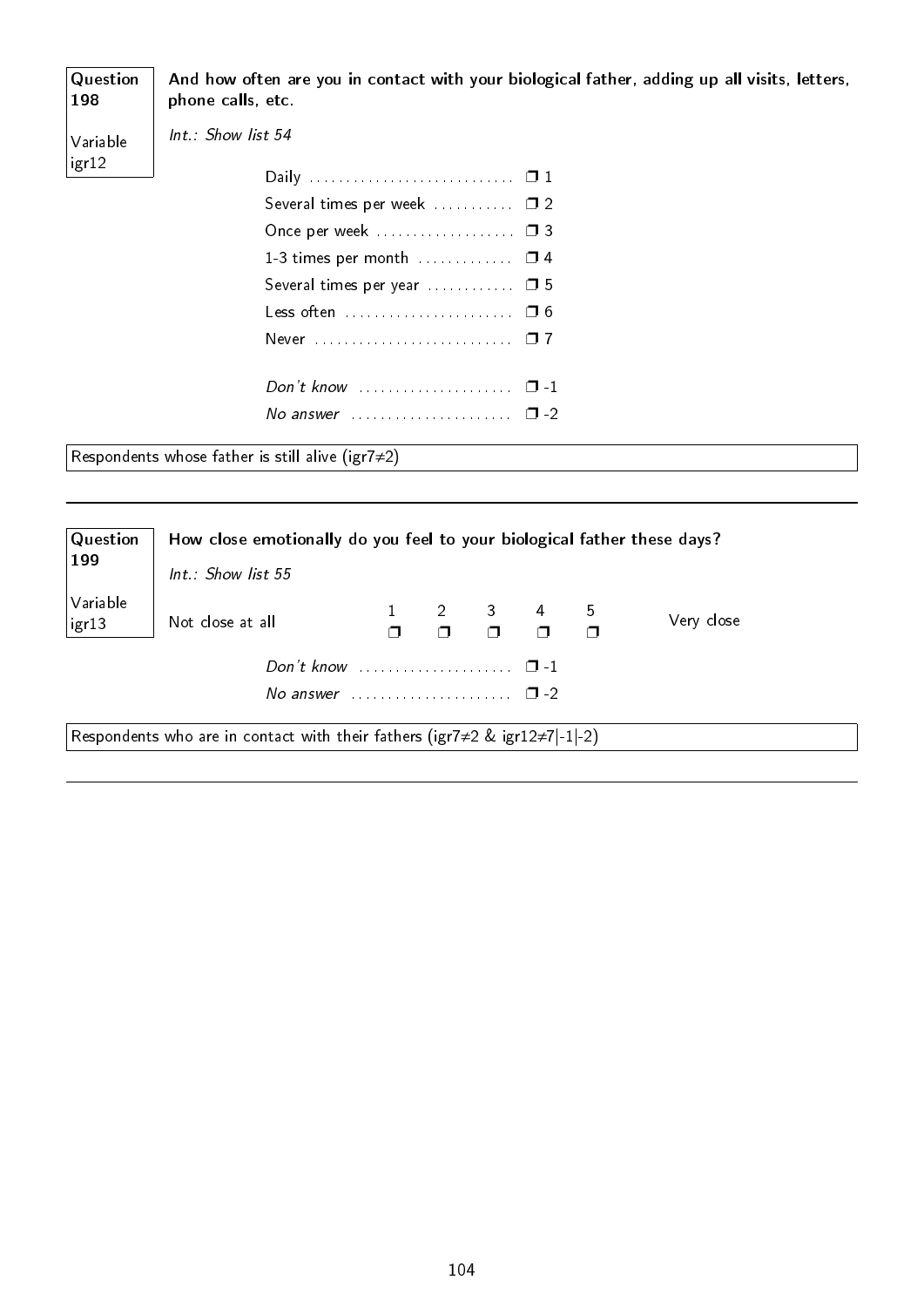#### Travel time to parents

| Question     | How long does it take you to get to your mother's place?                                                 |  |  |
|--------------|----------------------------------------------------------------------------------------------------------|--|--|
| <b>200</b>   | $Int.$ : Show list 56                                                                                    |  |  |
| Variable     | On a normal day, by the usual means of transportation.                                                   |  |  |
| $ $ igr $14$ |                                                                                                          |  |  |
|              |                                                                                                          |  |  |
|              |                                                                                                          |  |  |
|              |                                                                                                          |  |  |
|              |                                                                                                          |  |  |
|              |                                                                                                          |  |  |
|              |                                                                                                          |  |  |
|              |                                                                                                          |  |  |
|              | Decordotto udare hidroirel methro in still client and who dealt live transfers with her ((heOh 1met). In |  |  |

Respondents whose biological mother is still alive, and who don't live together with her ((hc9h1px≠2 &  $|hc9h2px{\neq}2)$  for all x) & igr5 $\neq$ 2

| Question                   | How long does it take you to get to your father's place?                                                                        |  |  |  |
|----------------------------|---------------------------------------------------------------------------------------------------------------------------------|--|--|--|
| 201                        | $Int.:$ Show list 56                                                                                                            |  |  |  |
| Variable                   | On a normal day, by the usual means of transportation.                                                                          |  |  |  |
| igr15                      |                                                                                                                                 |  |  |  |
|                            |                                                                                                                                 |  |  |  |
|                            |                                                                                                                                 |  |  |  |
|                            |                                                                                                                                 |  |  |  |
|                            |                                                                                                                                 |  |  |  |
|                            |                                                                                                                                 |  |  |  |
|                            |                                                                                                                                 |  |  |  |
|                            |                                                                                                                                 |  |  |  |
| for all x) & igr7 $\neq$ 2 | Respondents whose biological father is still alive, and who don't live together with him ((hc9h1px $\neq$ 3 & hc9h2px $\neq$ 3) |  |  |  |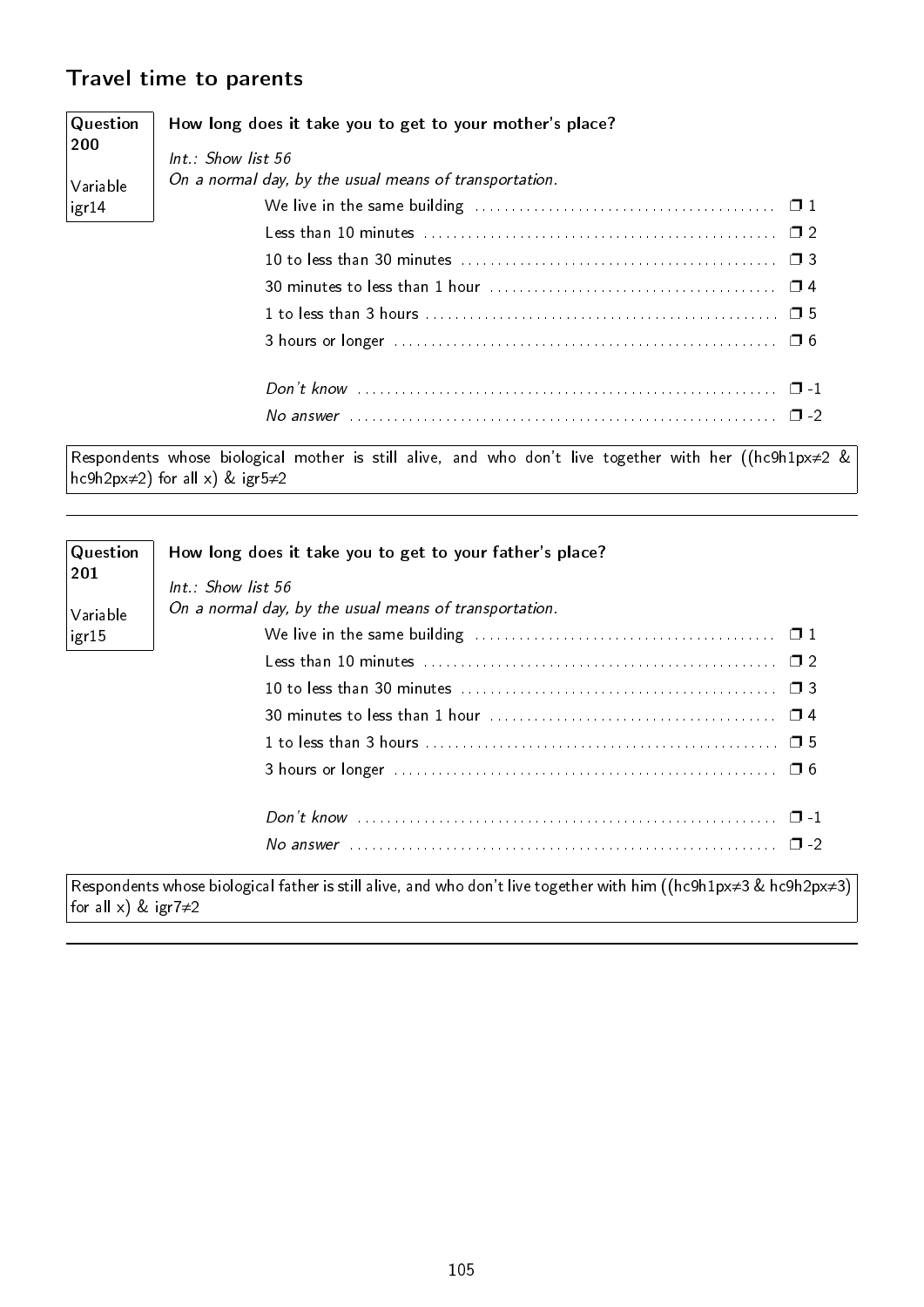#### Intimacy and conflict with parents

| Frage 202 | $Int.:$ Show list $57-$ |                                                                                                                                         |
|-----------|-------------------------|-----------------------------------------------------------------------------------------------------------------------------------------|
| Variable  |                         |                                                                                                                                         |
| $eff-$    | $+g+17+1$               | How often do you and your biological mother argue and fight with each other?                                                            |
|           | $+g+17+2$               | How often are you and your biological mother annoyed or angry at each other?                                                            |
|           | H <sub>1</sub>          | How often do you tell your biological mother what's on your mind?                                                                       |
|           | $+g + 17 + 4$           | How often do you share your secrets and innermost feelings with your biological<br>mother?                                              |
|           |                         |                                                                                                                                         |
|           |                         |                                                                                                                                         |
|           |                         |                                                                                                                                         |
|           |                         |                                                                                                                                         |
|           |                         |                                                                                                                                         |
|           |                         |                                                                                                                                         |
|           |                         |                                                                                                                                         |
|           |                         | Respondents whose biological mother is still alive and who are in contact with her (igr5 $\neq$ 2 & igr10 $\neq$ 7 $\mid$ -1 $\mid$ -2) |

| Frage 203            | Int.: Show list 55! |                                                                                                                                         |
|----------------------|---------------------|-----------------------------------------------------------------------------------------------------------------------------------------|
| Variable<br>$+g+18-$ | $+g + 18 + 1$       | How often do you and your biological father argue and fight with each other?                                                            |
|                      | $+g + 18 + 2$       | How often are you and your biological father annoyed or angry at each other?                                                            |
|                      | $+g + 18 + 3$       | How often do you tell your biological father what's on your mind?                                                                       |
|                      | $i$ gr $18i4$       | How often do you share your secrets and innermost feelings with your biological<br>father?                                              |
|                      |                     |                                                                                                                                         |
|                      |                     |                                                                                                                                         |
|                      |                     |                                                                                                                                         |
|                      |                     |                                                                                                                                         |
|                      |                     |                                                                                                                                         |
|                      |                     |                                                                                                                                         |
|                      |                     |                                                                                                                                         |
|                      |                     | Respondents whose biological father is still alive and who are in contact with him (igr7 $\neq$ 2 & igr12 $\neq$ 7 $\mid$ -1 $\mid$ -2) |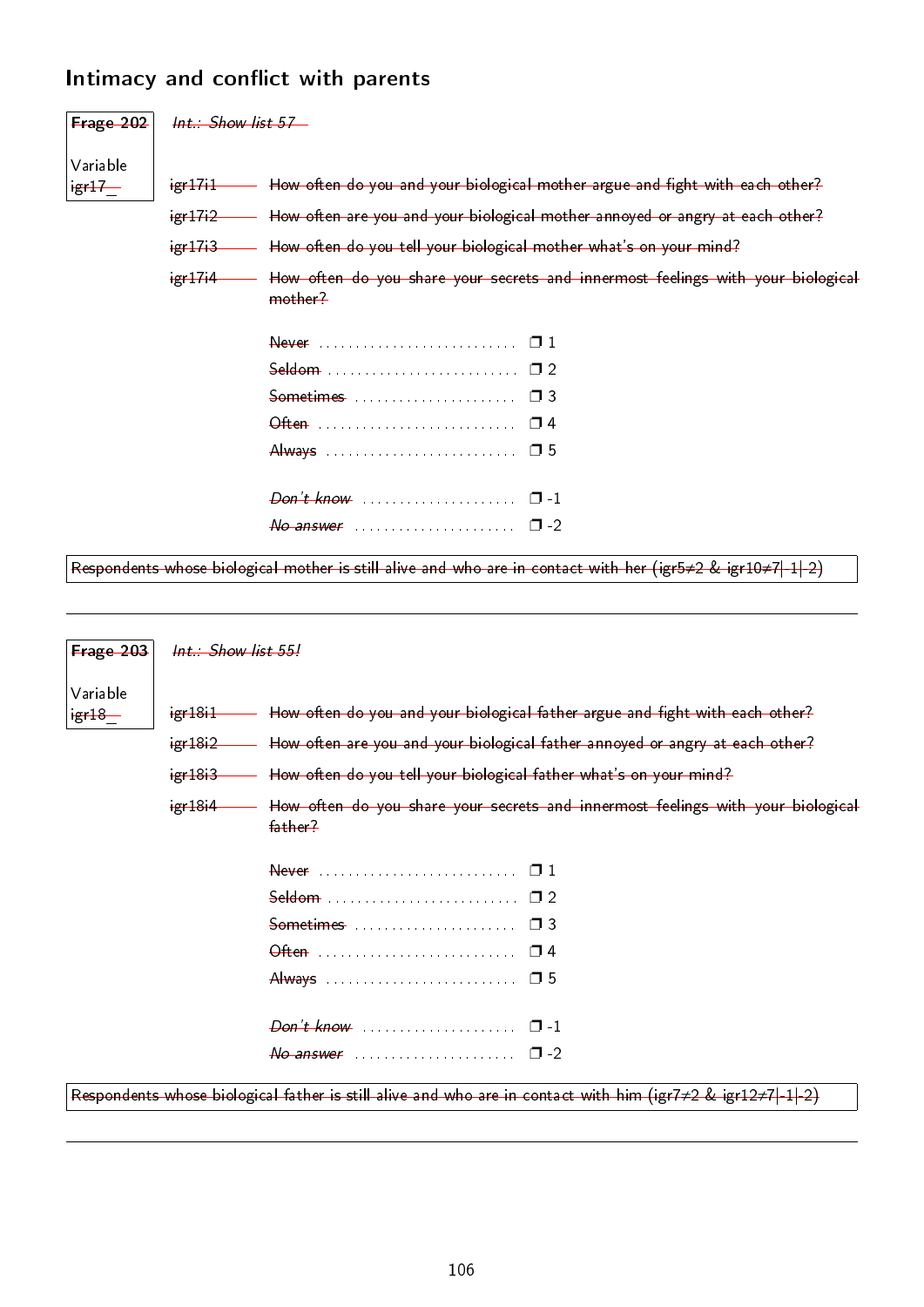# Siblings

| Question<br>204 | Do you have any biological siblings? If so, how many?     |  |
|-----------------|-----------------------------------------------------------|--|
|                 | $\overline{\phantom{a}}$ biological siblings              |  |
| Variable        |                                                           |  |
| igr19           |                                                           |  |
|                 | No answer $\ldots \ldots \ldots \ldots \ldots \square$ -2 |  |
|                 |                                                           |  |
| Question<br>205 | Do you have any half- or stepsiblings? If so, how many?   |  |
| Variable        | half- or stepsiblings                                     |  |
| igr20           |                                                           |  |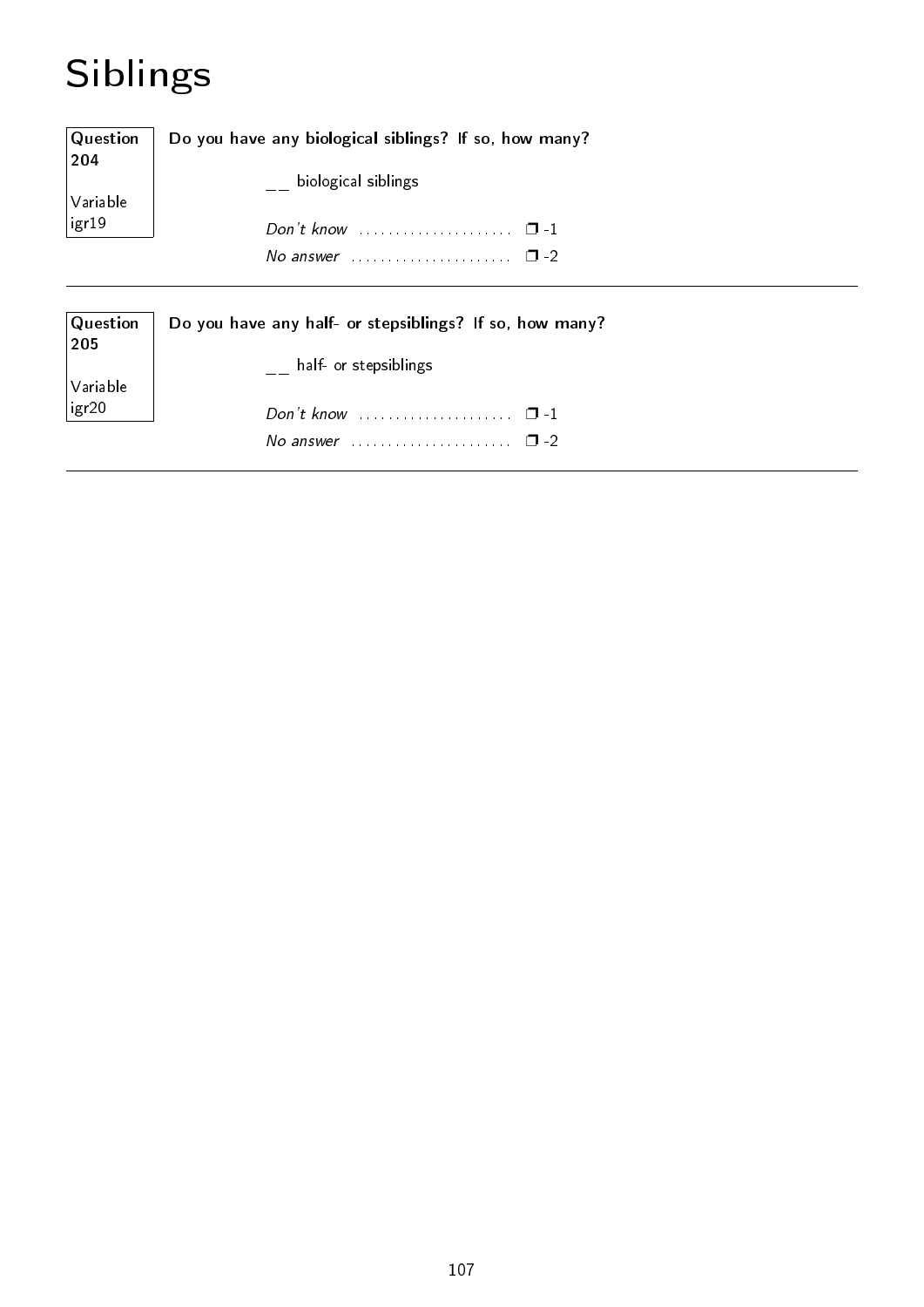# Education and Employment

### Current education and employment activity

| Question<br>206  | Let's now talk about your current education and employment activity.<br>Which descriptions fit your current situation? You can pick multiple answers. |                                                                                                                                                                    |  |
|------------------|-------------------------------------------------------------------------------------------------------------------------------------------------------|--------------------------------------------------------------------------------------------------------------------------------------------------------------------|--|
| Variable<br>sd23 | Int.: Show list 58                                                                                                                                    | Here, general secondary schools include secondary schools at all levels, including Hauptschule,<br>Realschule, Gesamtschule, Gymnasium, and special-needs schools. |  |
|                  | sd23i1                                                                                                                                                | General secondary school (first education)                                                                                                                         |  |
|                  | sd23i2                                                                                                                                                | Evening school, working on a school leaving certificate for adults                                                                                                 |  |
|                  | sd23i3                                                                                                                                                | Vocational training (apprenticeship, business school etc.)                                                                                                         |  |
|                  | sd23i4                                                                                                                                                | Vocational retraining / further education                                                                                                                          |  |
|                  | sd23i5                                                                                                                                                | University of cooperative education (also "Berufsakademie")                                                                                                        |  |
|                  | sd23i6                                                                                                                                                | University of applied sciences, college, university                                                                                                                |  |
|                  | sd23i7                                                                                                                                                | Pre-vocational training                                                                                                                                            |  |
|                  | sd23i8                                                                                                                                                | Technical/professional school (e.g., certified master craftsman, certified technician)                                                                             |  |
|                  | sd23i9                                                                                                                                                | Other education: ________________ (sd23i9o)                                                                                                                        |  |
|                  | sd23i10                                                                                                                                               | Full-time employment                                                                                                                                               |  |
|                  | sd23i11                                                                                                                                               | Self-employment                                                                                                                                                    |  |
|                  | sd23i12                                                                                                                                               | Part-time employment (also multiple part-time jobs)                                                                                                                |  |
|                  | sd23i13                                                                                                                                               | Internship, trainee, work experience etc. (including unpaid work)                                                                                                  |  |
|                  | sd23i14                                                                                                                                               | Marginal part-time employment, mini-job, "Ein-Euro-Job" ("one-euro job", when<br>receiving unemployment benefits)                                                  |  |
|                  | sd23i15                                                                                                                                               | Occasionally or irregularly employed                                                                                                                               |  |
|                  | sd23i16                                                                                                                                               | Other type of job, namely: _______________ (sd23i16o)                                                                                                              |  |
|                  | sd23i17                                                                                                                                               | Maternity or paternity leave or other leave of absence for childcare                                                                                               |  |
|                  | sd23i18                                                                                                                                               | Military service, alternative civilian service, voluntary social service year                                                                                      |  |
|                  | sd23i19                                                                                                                                               | Unemployed, seeking employment                                                                                                                                     |  |
|                  | sd23i20                                                                                                                                               | Housewife / househusband                                                                                                                                           |  |
|                  | sd23i21                                                                                                                                               | Retired, occupational disability                                                                                                                                   |  |
|                  | sd23i22                                                                                                                                               | Other, not employed                                                                                                                                                |  |
|                  |                                                                                                                                                       | Mentioned $\square$ 1                                                                                                                                              |  |
|                  |                                                                                                                                                       | Don't know $\ldots \ldots \ldots \ldots \ldots \square -1$<br>No answer $\ldots \ldots \ldots \ldots \ldots \ldots \square$ -2                                     |  |
|                  |                                                                                                                                                       |                                                                                                                                                                    |  |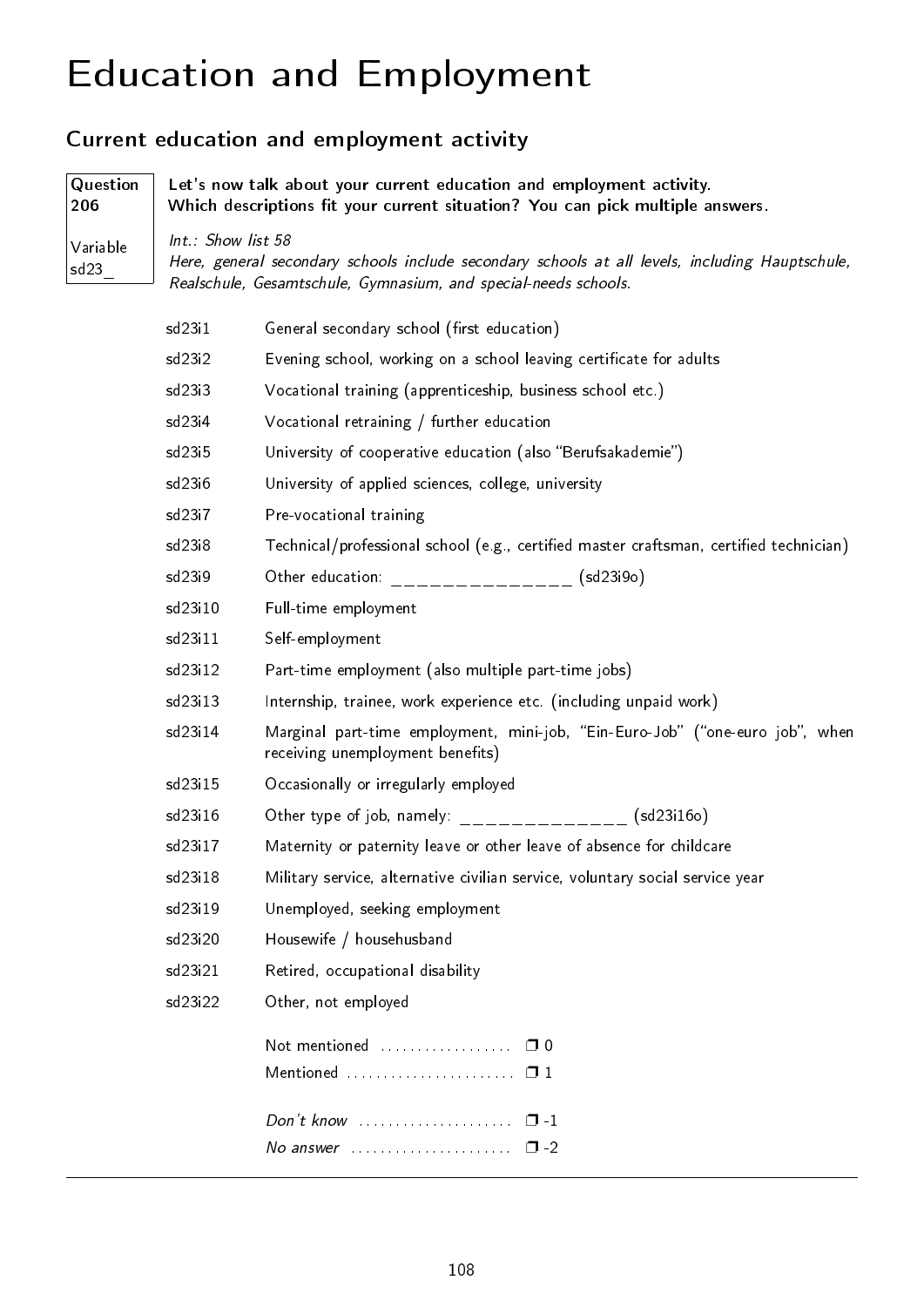| $\mid$ Question<br>207      | Do you currently have multiple jobs or multiple work contracts?                                                                                       |
|-----------------------------|-------------------------------------------------------------------------------------------------------------------------------------------------------|
|                             |                                                                                                                                                       |
| $\sqrt{}$ Variable<br> sd24 |                                                                                                                                                       |
|                             | Don't know $\ldots$ $\ldots$ $\ldots$ $\ldots$ $\ldots$ $\Box$ -1                                                                                     |
|                             | No answer $\cdots$ $\cdots$ $\cdots$ $\cdots$                                                                                                         |
|                             | Respondents with employment and only one job<br>$\mid$ (sum(sd23i3=1, sd23i10=1, sd23i11=1, sd23i12=1, sd23i13=1, sd23i14=1, sd23i15=1, sd23i16=1)=1) |

### Currently attending secondary school

| Frage 208           | What type of school are you currently attending?                                      |
|---------------------|---------------------------------------------------------------------------------------|
| Variable            | Int.: Show list 59                                                                    |
| sd25                | A lower-level secondary school (Hauptschule) or similar school type $\dots$ $\Box$ 1  |
|                     | A medium-level secondary school (Realschule) or similar school type  02               |
|                     | A higher-level secondary school (Gymnasium) or similar school type- $\ldots$ $\Box$ 3 |
|                     | $\Box$ 4                                                                              |
|                     | A special-needs school (Sonderschule / Förderschule)<br>$\square$ 5                   |
|                     | □ 6                                                                                   |
|                     | $\Box$ 1                                                                              |
|                     | $\Box$                                                                                |
| $Pupils (sd23i1=1)$ |                                                                                       |

| $ $ Frage 209 $ $       | And what grade are you in?            |  |
|-------------------------|---------------------------------------|--|
| Variable<br>sd26        | $G$ rade $\qquad \qquad \qquad$       |  |
|                         |                                       |  |
|                         | $\theta$ answer $\theta$<br>$\Box$ -2 |  |
| $ $ Pupils $(sd23,1-1)$ |                                       |  |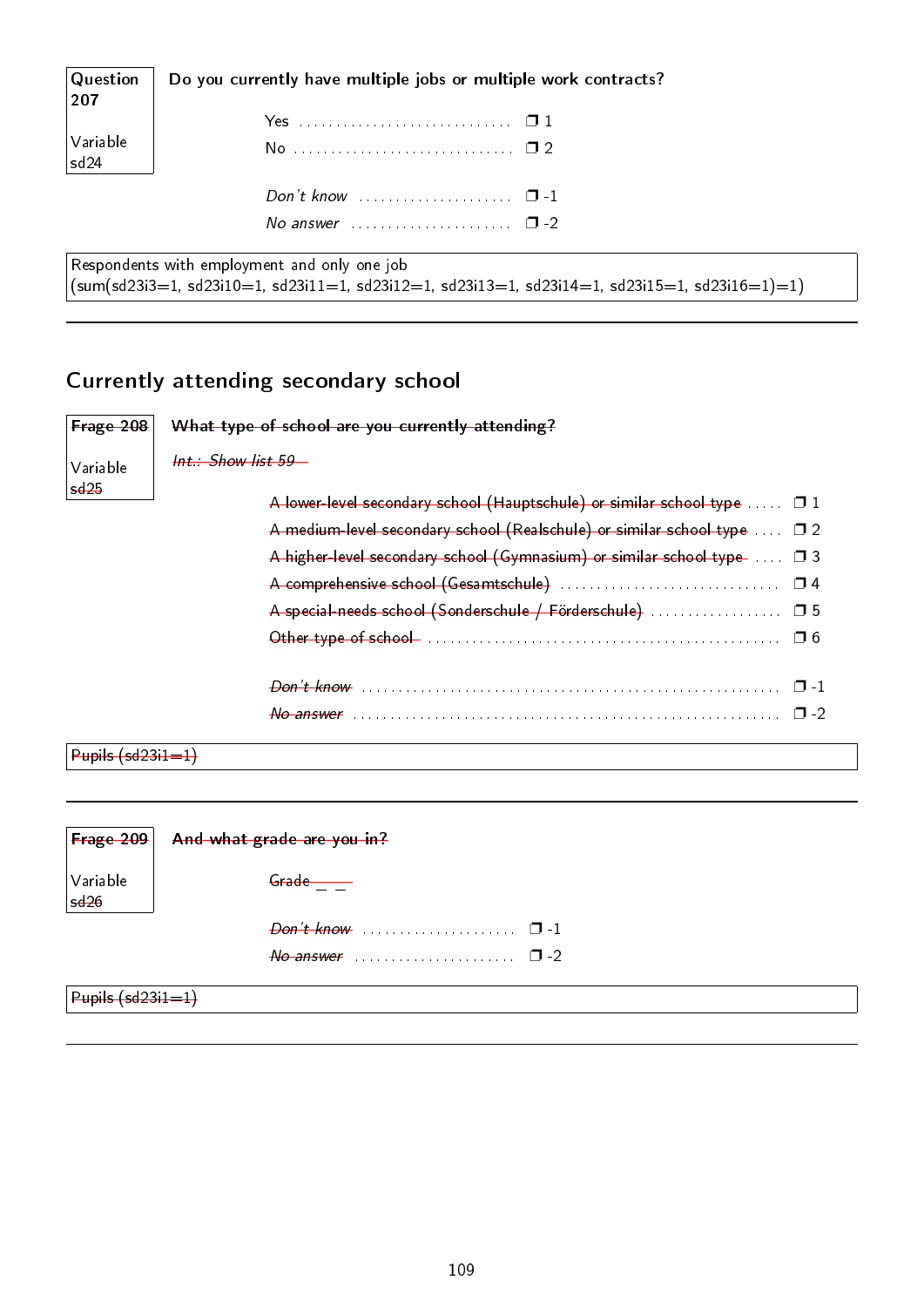#### Educational attainment

| Question                     | What is the highest level of school education you attained?                                                                                                                                                                                                                                                                                                                                                                                                                      |  |  |
|------------------------------|----------------------------------------------------------------------------------------------------------------------------------------------------------------------------------------------------------------------------------------------------------------------------------------------------------------------------------------------------------------------------------------------------------------------------------------------------------------------------------|--|--|
| 210                          | Int.: Show list 60                                                                                                                                                                                                                                                                                                                                                                                                                                                               |  |  |
| Variable<br>sd <sub>27</sub> | Secondary general school leaving certificate (Hauptschule, Volksschule) $\square$ 2<br>Intermediate school leaving certificate (Realschule, Mittlere Reife) $\Box$ 3<br>Certificate from lower secondary school (Polytechnische Oberschule<br>Certificate from medium-level secondary school (Polytechnische Ober-<br>Entrance qualification for universities of applied sciences (also Fachober-<br>General or subject-specific university entrance qualification (Abitur, Gym- |  |  |
|                              |                                                                                                                                                                                                                                                                                                                                                                                                                                                                                  |  |  |
|                              | Respondents who are currently not in school (sd23i1 $\neq$ 1)                                                                                                                                                                                                                                                                                                                                                                                                                    |  |  |

| Question<br> 211        | Did you complete some kind of vocational training or earn a university degree? |
|-------------------------|--------------------------------------------------------------------------------|
|                         |                                                                                |
| Variable<br>$ $ sd $28$ |                                                                                |
|                         | Don't know $\ldots$ $\ldots$ $\ldots$ $\ldots$ $\Box$ -1                       |
|                         | No answer $\cdots$ $\cdots$ $\Box$ -2                                          |
|                         | Respondents who are currently not in school (sd23i1 $\neq$ 1)                  |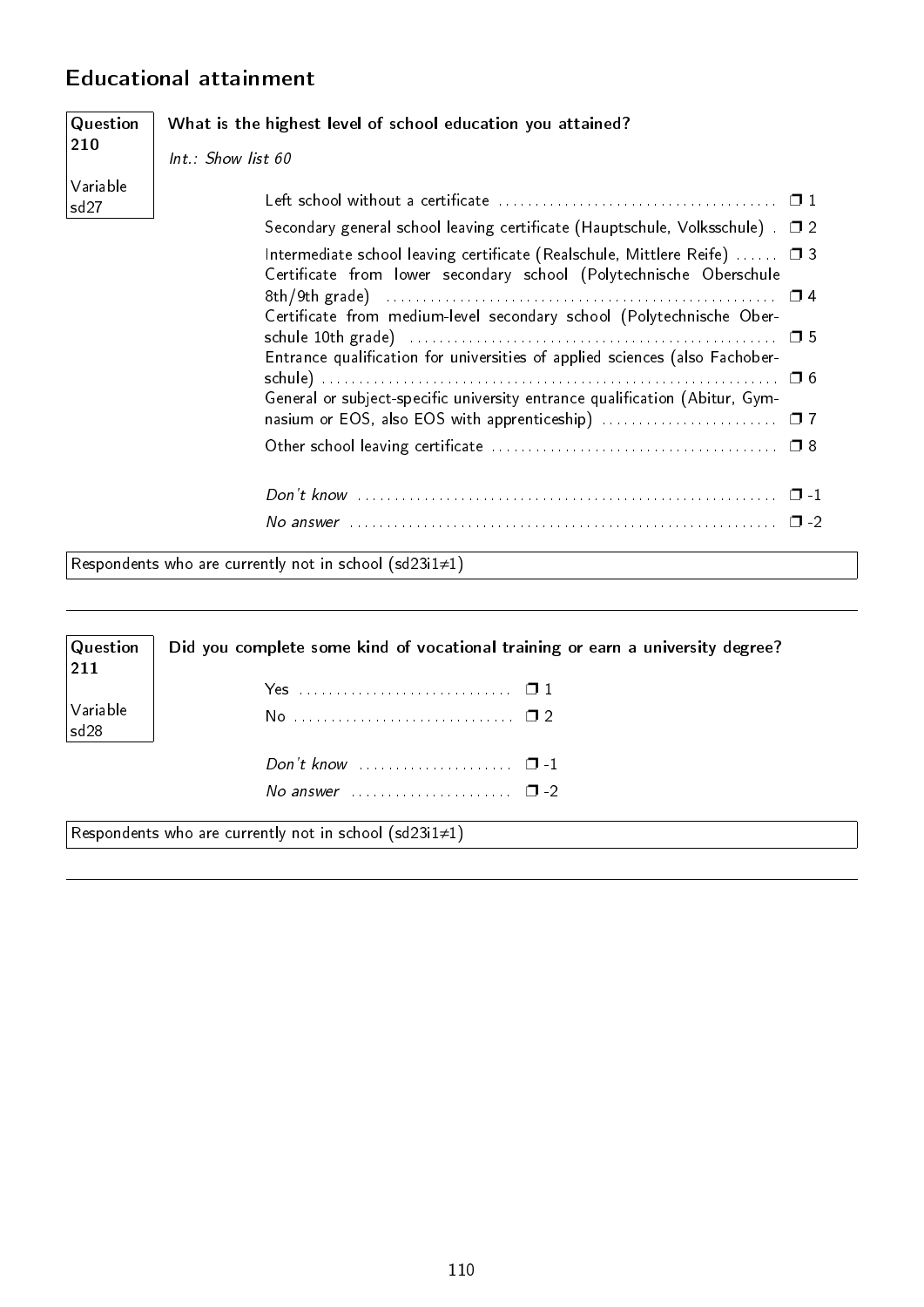| Question        |                    | With reference to this list, what certificate(s) or degree(s) have you attained?                                                                                                                                                         |
|-----------------|--------------------|------------------------------------------------------------------------------------------------------------------------------------------------------------------------------------------------------------------------------------------|
| 212<br>Variable | Int.: Show list 61 | (Multiple responses possible!)                                                                                                                                                                                                           |
| sd29            | sd29 <sub>11</sub> | Apprenticeship (GDR: certified skilled worker)                                                                                                                                                                                           |
|                 | sd29i2             | Vocational school (general, trade, health-care related)                                                                                                                                                                                  |
|                 | sd29i3             | Advanced vocational school (e.g., certified master craftsman, certified technican)                                                                                                                                                       |
|                 | sd29i4             | Civil service apprenticeship                                                                                                                                                                                                             |
|                 | sd29 <sub>15</sub> | University of applied sciences / vocational school leading to entry qualification for<br>university of applied sciences (previously: engineering school, teacher training; GDR:<br>engineering and higher vocational school certificate) |
|                 | sd29i6             | University degree without doctorate                                                                                                                                                                                                      |
|                 | sd29i7             | Doctorate                                                                                                                                                                                                                                |
|                 |                    |                                                                                                                                                                                                                                          |
|                 |                    |                                                                                                                                                                                                                                          |
|                 |                    | Don't know $\ldots \ldots \ldots \ldots \ldots \ldots \quad \Box - 1$                                                                                                                                                                    |
|                 |                    | No answer $\ldots \ldots \ldots \ldots \ldots \square$ -2                                                                                                                                                                                |
| n di C          |                    | and the state of the first terms of the state of the state of the state of the state of the state of the state                                                                                                                           |

 $|\,$ Respondents who are currently not in school and who completed an apprenticeship or graduated from university  $(sd23i1≠1$  and  $sd28=1)$ 

#### Current employment

Now I have a few questions regarding your current employment.

[Respondents with several parallel jobs  $(Sum(sd23i3=1, sd23i10=1, sd23i11=1, sd23i12=1, sd23i13=1, sd2i14=1,$ sd23i15=1, sd23i16=1)≥2)| (Sum(sd23i3=1, sd23i10=1, sd23i11=1, sd23i12=1, sd23i13=1, sd23i14=1, sd23i15=1, sd23i16=1)=1 & sd24=1):] For the following questions, please refer only to your main employment.

|                                                                     | Question   What is you current occupation?<br> 213 |            |
|---------------------------------------------------------------------|----------------------------------------------------|------------|
|                                                                     | Occupation provided $\Box$                         |            |
| $\begin{array}{c} \big  \text{Variable} \\ \text{job1} \end{array}$ |                                                    |            |
|                                                                     |                                                    | <b>C-L</b> |

Respondents with employment (sum(sd23i3=1, sd23i10=1, sd23i11=1, sd23i12=1, sd23i13=1, sd23i14=1, sd23i15=1, sd23i16=1)≥1)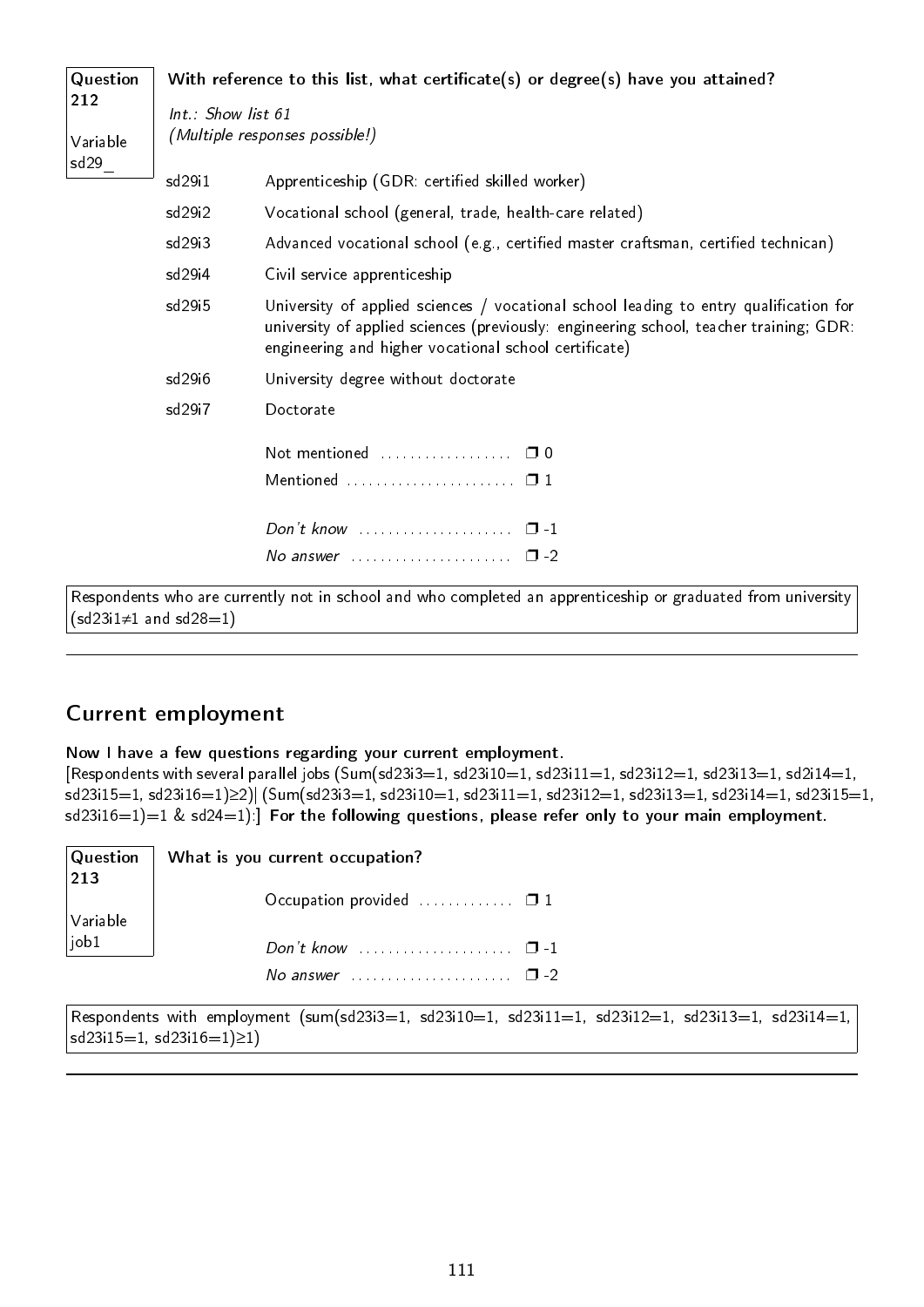| Question<br>214              | What is your current occupational status?                                 |
|------------------------------|---------------------------------------------------------------------------|
|                              | Int.: Show list 62 enter respective code!                                 |
| Variable<br>job <sub>2</sub> | Comment: Coding bug! "Don't know" and "No answer" received the same code. |
|                              | Self-employed (also: unpaid family workers)                               |

#### Self-employed farmers with no employees . . . . . . . . . . . . . . . . . . . . . . . . . . . . . ❐ 10 Self-employed farmers with 1 - 9 employees . . . . . . . . . . . . . . . . . . . . . . . . . . . ❐ 11 Self-employed farmers with 10 and more employees ...................... 0 12 Self-employed academic professionals / "freie Berufe" with no employees  $\Box$  13 Self-employed academic professionals / "freie Berufe" with  $1 - 9$  employees  $\Box$  14 Self-employed academic professionals / "freie Berufe" with 10 or more employees . . . . . . . . . . . . . . . . . . . . . . . . . . . . . . . . . . . . . . . . . . . . . . . . . . . . . . . . . . . ❐ 15 Other self-employed with no employees . . . . . . . . . . . . . . . . . . . . . . . . . . . . . . . ❐ 20 Other self-employed with 1 - 9 employees . . . . . . . . . . . . . . . . . . . . . . . . . . . . . ❐ 21 Other self-employed with 10 or more employees .................................. 0 22 Unpaid family workers . . . . . . . . . . . . . . . . . . . . . . . . . . . . . . . . . . . . . . . . . . . . . . . ❐ 30 Civil servants / public administration (incl. judges and career soldiers) Lower level (up to and including "Oberamtsmeister") . . . . . . . . . . . . . . . . □ 40 Middle level (from "Assistent" up to and including "Hauptsekretär / Amtsinspektor) . . . . . . . . . . . . . . . . . . . . . . . . . . . . . . . . . . . . . . . . . . . . . . . . . . . . . ❐ 41 Upper level (from "Inspektor" up to and including "Oberamtmann / Oberamtsrat) . . . . . . . . . . . . . . . . . . . . . . . . . . . . . . . . . . . . . . . . . . . . . . . . . . . . . . . . . . . ❐ 42 Higher level (from "Regierungsrat" upward) .................................. 0 43 White-collar workers Industry and works foremen in a salaried position  $\ldots$  . . . . . . . . . . . .  $\Box$  50 Employees with simple duties (e.g., salesperson, clerk, stenographer)  $\dots$   $\Box$  51 Employees with qualified duties (e.g., executive officer, accountant, technical draftsman) . . . . . . . . . . . . . . . . . . . . . . . . . . . . . . . . . . . . . . . . . . . . . . . . . . . . ❐ 52 Employees with highly qualified duties or managerial functions (e.g., scientist, attorney, head of department) . . . . . . . . . . . . . . . . . . . . . . . . . . . . . . . . ❐ 53 Employees with extensive executive duties (e.g., manager, managing director, executive of a large firm or corporation)  $\dots\dots\dots\dots\dots\dots\Box$  54 Blue-collar workers (also in farming) Untrained workers  $\dots\dots\dots\dots\dots\dots\dots\dots\dots\dots\dots\dots\dots\dots\dots \Box$  60 Workers with on-the-job training . . . . . . . . . . . . . . . . . . . . . . . . . . . . . . . . . . . . . ❐ 61 Formally trained and specialized workers . . . . . . . . . . . . . . . . . . . . . . . . . . . . . ❐ 62 Foremen . . . . . . . . . . . . . . . . . . . . . . . . . . . . . . . . . . . . . . . . . . . . . . . . . . . . . . . . . . . . ❐ 63 Master craftsmen . . . . . . . . . . . . . . . . . . . . . . . . . . . . . . . . . . . . . . . . . . . . . . . . . . . . ❐ 64 Apprentices / Trainees and interns Apprentices/ trainees in trade, commerce, or public administration  $\ldots$   $\Box$  70 Apprentices/ trainees in crafts and production ................................. 071 Apprentices/ trainees in home economics or agriculture  $\ldots$ . . . . . . . . . .  $\Box$  72 Civil servants in training  $\dots\dots\dots\dots\dots\dots\dots\dots\dots\dots\dots\dots\dots\qquad \square$  73 Volunteers, interns, etc. . . . . . . . . . . . . . . . . . . . . . . . . . . . . . . . . . . . . . . . . . . . . . ❐ 74

Don't know / No answer . . . . . . . . . . . . . . . . . . . . . . . . . . . . . . . . . . . . . . . . . . . . ❐ -2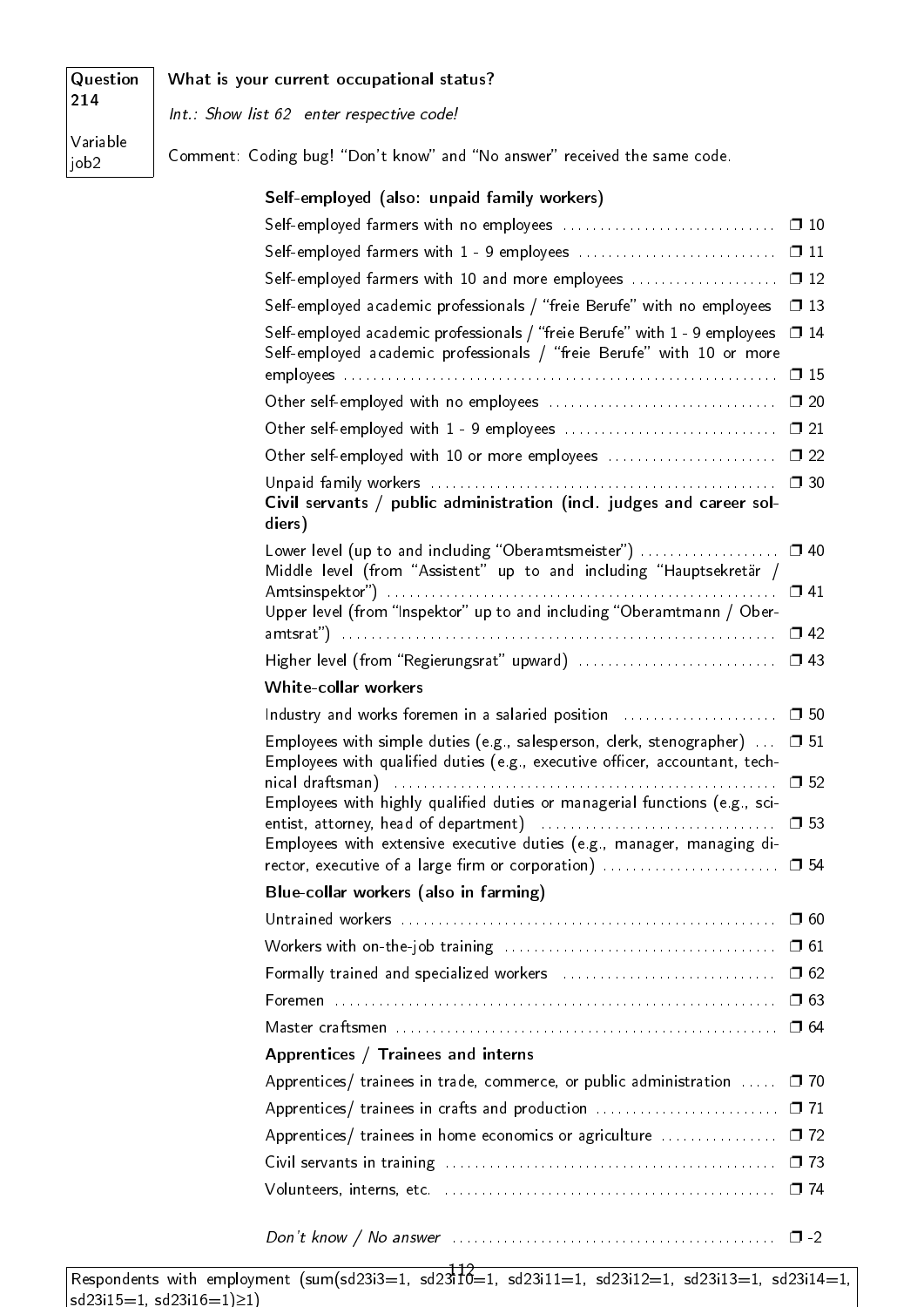| $\begin{array}{ l } \hline \text{Question} \ \hline 215 \end{array}$ | Do you have a temporary employment contract? |
|----------------------------------------------------------------------|----------------------------------------------|
|                                                                      |                                              |
| Variable<br>$ $ job3                                                 |                                              |
|                                                                      |                                              |
|                                                                      | No answer $\ldots$ , $\ldots$ , $\Box$ -2    |

Respondents with employment who are not self-employed (sum(sd23i3=1, sd23i10=1, sd23i11=1, sd23i12=1, sd23i13=1, sd23i14=1, sd23i15=1, sd23i16=1)≥1 & (job2>30 | job2=-2))

| $\begin{array}{ l } \textbf{Question} \ \hline 216 \end{array}$     | Is the company you work for part of the public sector?            |
|---------------------------------------------------------------------|-------------------------------------------------------------------|
|                                                                     |                                                                   |
| $\begin{array}{c} \big  \text{Variable} \\ \text{job4} \end{array}$ |                                                                   |
|                                                                     | Don't know $\ldots \ldots \ldots \ldots \ldots \ldots \square$ -1 |
|                                                                     | No answer $\cdots$ $\cdots$ $\cdots$ $\Box$ -2                    |

Respondents who have employment, but are neither self-employed nor civil servants (sum(sd23i3=1, sd23i10=1, sd23i11=1, sd23i12=1, sd23i13=1, sd23i14=1, sd23i15=1, sd23i16=1)≥1 & (job2>43 | job2=-2))

Frage 217 Variable  $j$  $\theta$ b5 $-$ Are any of the following persons a/an (co-)owner of the company you are (mainly) employed in? Int.: Read answers out loud! Multiple responses allowed! job5i1 Yourself job5i2 Your spouse / life partner job5i3 Family members of your spouse / life partner job5i4 Members of your own family Not mentioned . . . . . . . . . . . . . . . □ 0 Mentioned . . . . . . . . . . . . . . . . . . . . . . . ❐ 1 No, none of these persons . . . . . . . □ 7 Don't know . . . . . . . . . . . . . . . . . . . . . ❐ -1  $N_o$  answer  $\ldots$  . . . . . . . . . . . . . . .  $\Box$  -2

```
Respondents who have employment, but are neither civil servants nor employed in the public sector
(sum(sd23i3=1 | sd23i10=1 | sd23i11=1 | sd23i12=1 | sd23i13=1 | sd23i14=1 | sd23i15=1 | sd23i16=1)≥1 &
((i_0b2=10,11,12,13,14,15,20,21,22,30) ((j_0b4=2,-1,-2)))
```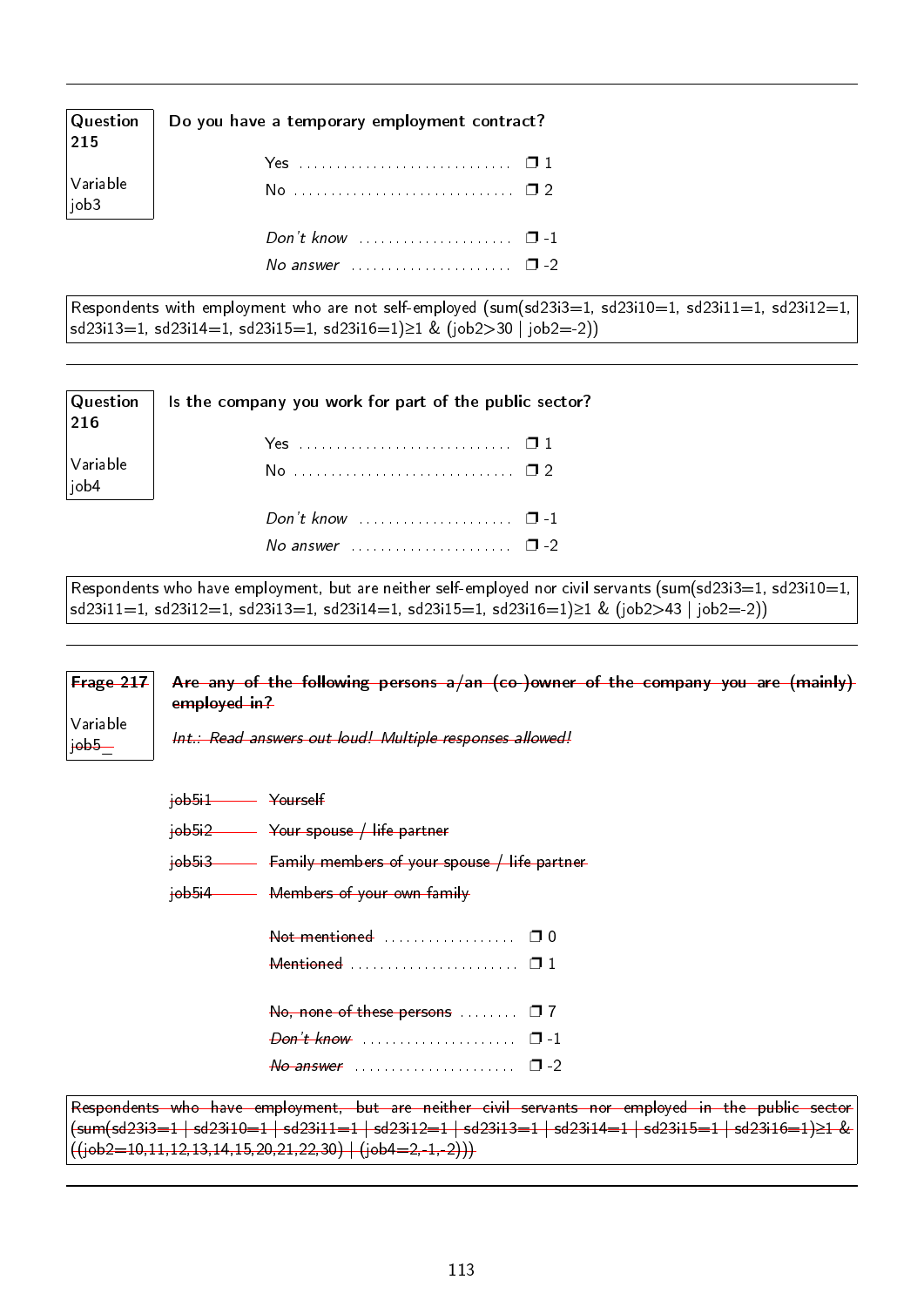| <b>Frage 218</b>           | Are any of the following persons employed in your firm?                                                                                                                                                                                                                                                                                                                                          |
|----------------------------|--------------------------------------------------------------------------------------------------------------------------------------------------------------------------------------------------------------------------------------------------------------------------------------------------------------------------------------------------------------------------------------------------|
| Variable<br>$\frac{1}{10}$ | Int.: Read answers out loud! Multiple responses allowed                                                                                                                                                                                                                                                                                                                                          |
|                            | $\frac{1}{10}$ iob6i1 - $\frac{1}{100}$ Your spouse / life partner                                                                                                                                                                                                                                                                                                                               |
|                            | $\frac{1}{10}$ job6i2 $\frac{1}{2}$ Family members of your spouse $\frac{1}{10}$ life partner                                                                                                                                                                                                                                                                                                    |
|                            | job6i3 Members of your own family                                                                                                                                                                                                                                                                                                                                                                |
|                            |                                                                                                                                                                                                                                                                                                                                                                                                  |
|                            |                                                                                                                                                                                                                                                                                                                                                                                                  |
|                            |                                                                                                                                                                                                                                                                                                                                                                                                  |
|                            |                                                                                                                                                                                                                                                                                                                                                                                                  |
|                            | $\theta$ answer $\theta$ . The summary set of $\theta$ -2                                                                                                                                                                                                                                                                                                                                        |
|                            | Respondents who have employment and who are co-owner of the enterprise in which they (mainly) work<br>$(\textsf{sum}(\textsf{sd}23\textsf{id}=1,\ \textsf{sd}23\textsf{id}=1,\ \textsf{sd}23\textsf{id}=1,\ \textsf{sd}23\textsf{id}=1,\ \textsf{sd}23\textsf{id}=1,\ \textsf{sd}23\textsf{id}=1,\ \textsf{sd}23\textsf{id}=1,\ \textsf{sd}23\textsf{id}=1,\ \textsf{sd}23\textsf{id}=1) \geq 1$ |

job5i1=1)

| $\mid$ Question<br>$ 219\rangle$ | What are, on average, your real weekly working hours, including overtime?<br>For this calculation, please take into account all of your jobs. |
|----------------------------------|-----------------------------------------------------------------------------------------------------------------------------------------------|
| Variable<br>job7                 | hours per week                                                                                                                                |
|                                  | Don't know $\ldots$ $\ldots$ $\ldots$ $\ldots$ $\Box$ -1                                                                                      |
|                                  | No answer $\ldots \ldots \ldots \ldots \ldots \ldots \square$ -2                                                                              |

 $\sqrt{\frac{3}{12}}$  Respondents with employment  $\frac{\text{(sums13i3=1, sd23i10=1, sd23i11=1, sd23i12=1, sd23i13=1, sd23i14=1, sd23i14=1, sd23i14=1, sd23i14=1, sd23i14=1, sd23i14=1, sd23i14=1, sd23i14=1, sd23i14=1, sd23i14=1, sd23i14=1, sd23i14=1, sd23i14=1, sd23i14=1, sd23$ sd23i15=1, sd23i16=1)≥1)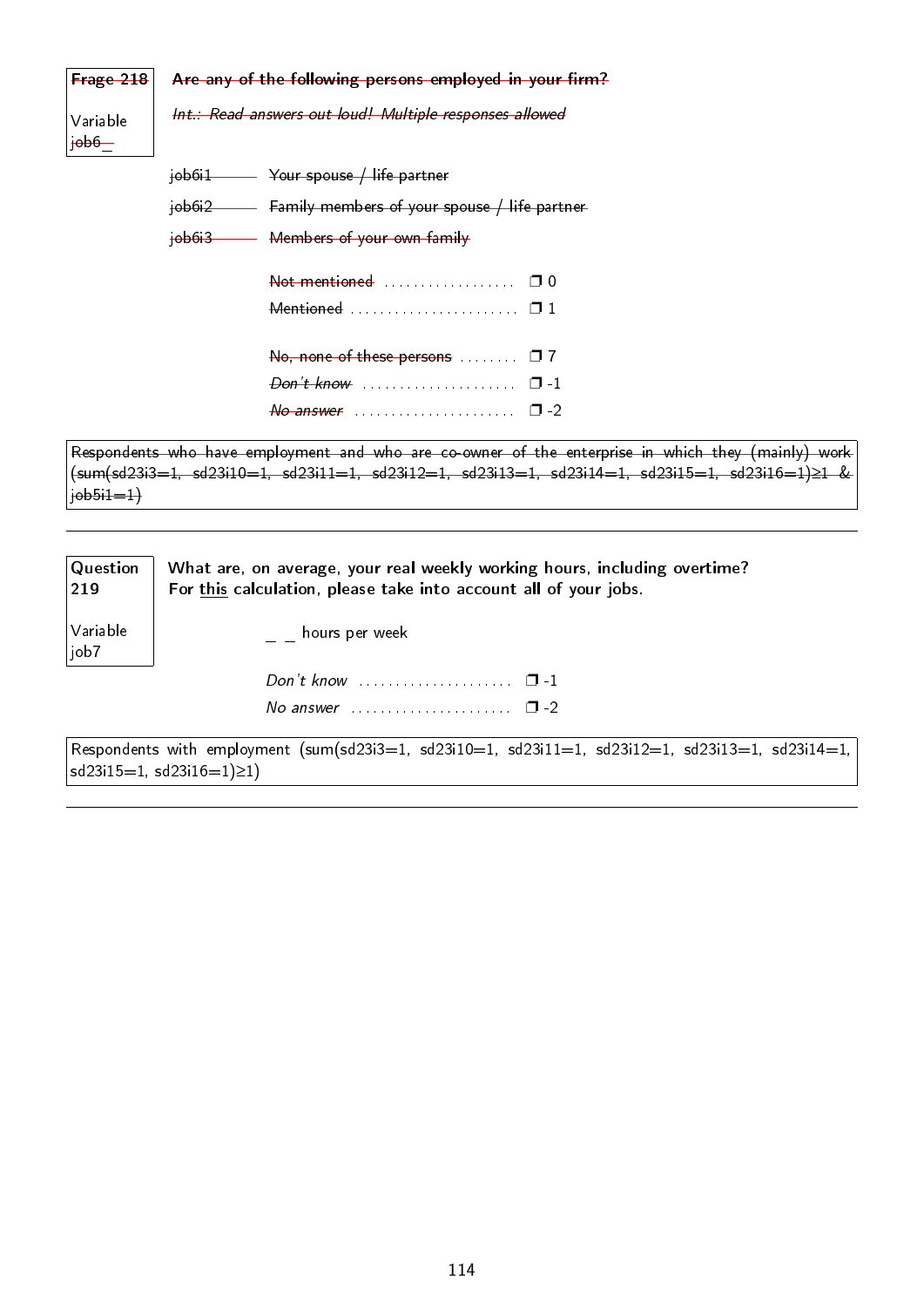| $\sqrt{Q}$ uestion | These days, there are very different work schedule arrangements. Which of the following                                                                                                                                                                                  |
|--------------------|--------------------------------------------------------------------------------------------------------------------------------------------------------------------------------------------------------------------------------------------------------------------------|
| 220                | possibilities best describes your employment?                                                                                                                                                                                                                            |
|                    | [Respondents with several parallel jobs $((Sum(sd23i3=1, sd23i10=1, sd23i11=1, sd23i12=1, sd23i12=1, sd23i12=1, sd23i12=1, sd23i12=1, sd23i12=1, sd23i12=1, sd23i12=1, sd23i12=1, sd23i12=1, sd23i12=1, sd23i12=1, sd23i12=1, sd23i12=1, sd23i12=1, sd23i12=1, sd23i12=$ |
| $\sqrt{}$ Variable | $sd23i13=1$ , $sd23i14=1$ , $sd23i15=1$ , $sd23i16=1) \ge 2$   $(sum(sd23i3=1, sd23i10=1, sd23i11=1,$                                                                                                                                                                    |
| job8               | $sd23i12=1$ , $sd23i13=1$ , $sd23i14=1$ , $sd23i15=1$ , $sd23i16=1$ )=1 & $sd24=1$ )). From here on,                                                                                                                                                                     |
|                    | please refer to your main employment.                                                                                                                                                                                                                                    |

Int.: Show list 63

Respondents with employment (sum(sd23i3=1, sd23i10=1, sd23i11=1, sd23i12=1, sd23i13=1, sd23i14=1, sd23i15=1, sd23i16=1)≥1)

| $\left \frac{\text{Question}}{\text{221}}\right $ | Do you frequently work after 7 p.m.?                      |  |
|---------------------------------------------------|-----------------------------------------------------------|--|
|                                                   |                                                           |  |
| Variable<br>job9                                  | No <u>0</u> 2                                             |  |
|                                                   |                                                           |  |
|                                                   | No answer $\ldots \ldots \ldots \ldots \ldots \square$ -2 |  |

Respondents with employment (sum(sd23i3=1, sd23i10=1, sd23i11=1, sd23i12=1, sd23i13=1, sd23i14=1,  $|sd23i15=1, sd23i16=1)≥1)$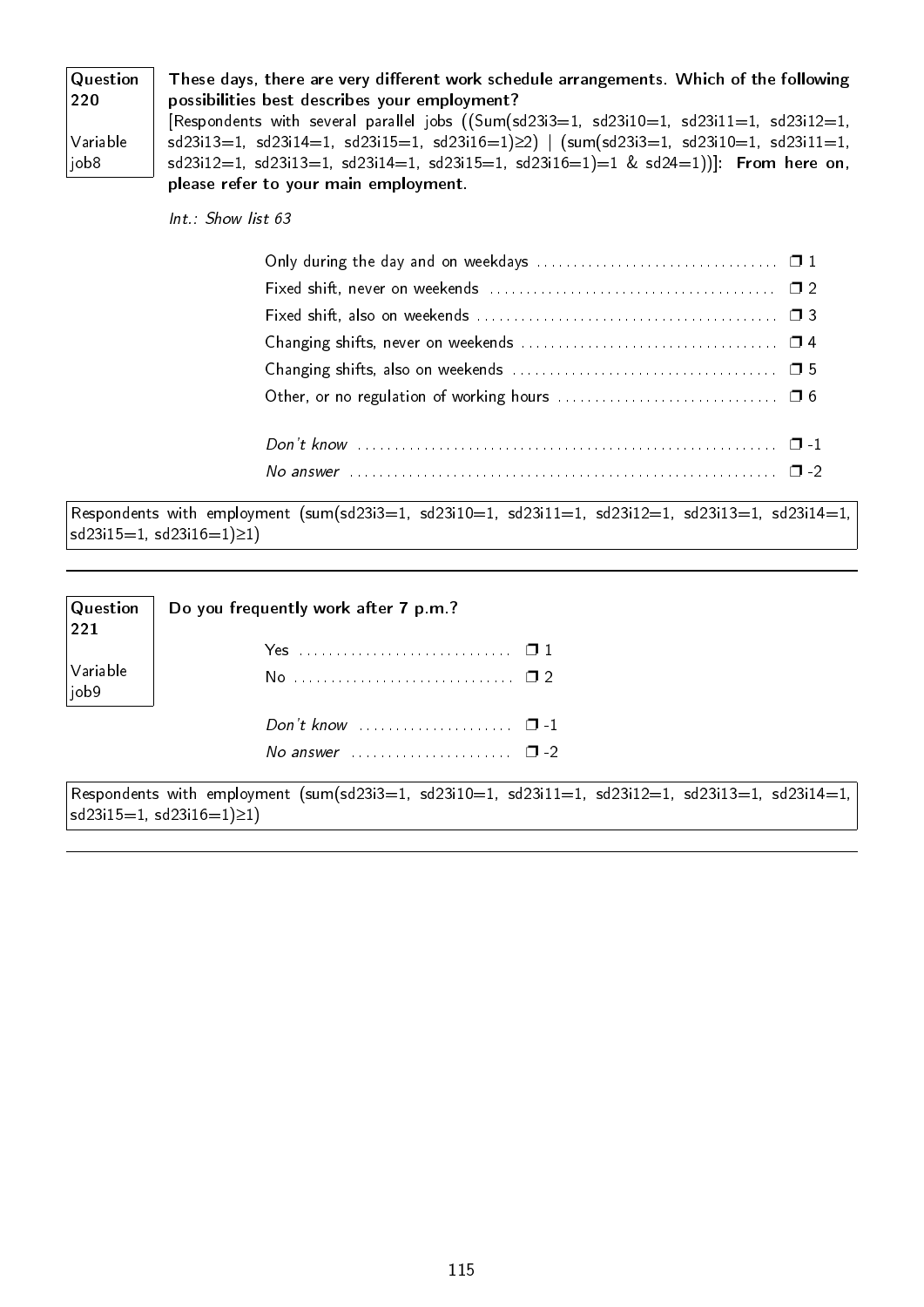| Question<br>222   | Some people always work at the same location, others have changing locations of work.<br>And yet others work directly from home. How is this for you, where do you work most<br>of the time? |
|-------------------|----------------------------------------------------------------------------------------------------------------------------------------------------------------------------------------------|
| Variable<br>job10 | Int.: Show list 64<br>By "changing locations of work" we mean, for instance, truck drivers, travelling salespersons, people<br>away on a job for installation / repairs.                     |
|                   | Always working from home $\ldots \ldots \ldots \ldots \ldots \ldots \ldots \ldots \ldots \ldots \square 1$<br>Unchanging work location with the possibility of working from home             |

| Unchanging work location without possibility of working from home $\ldots$ $\Box$ 3 |  |
|-------------------------------------------------------------------------------------|--|
|                                                                                     |  |
|                                                                                     |  |
|                                                                                     |  |
| No answer $\Box$ 2                                                                  |  |

Respondents with employment (sum(sd23i3=1, sd23i10=1, sd23i11=1, sd23i12=1, sd23i13=1, sd23i14=1, sd23i15=1, sd23i16=1)≥1)

| Question<br>223              | How often do you change your work location?<br>$Int.:$ Show list 65                                                                                         |
|------------------------------|-------------------------------------------------------------------------------------------------------------------------------------------------------------|
| Variable<br>$\vert$ job $11$ | Irregularly $\ldots \ldots \ldots \ldots \ldots \ldots \square 1$<br>Once or several times a day $\Box$ $\Box$ 2<br>Monthly or at longer intervals $\Box$ 4 |
|                              | $\Box$                                                                                                                                                      |

Respondents with employment and changing places of work (sum(sd23i3=1, sd23i10=1, sd23i11=1, sd23i12=1, sd23i13=1, sd23i14=1, sd23i15=1, sd23i16=1)≥1 & job10=4)

| Question<br> 224                   | How many nights during the past three months did you not stay at home overnight for<br>job-related reasons?                                            |
|------------------------------------|--------------------------------------------------------------------------------------------------------------------------------------------------------|
| Variable<br>$\vert$ job $12 \vert$ | Int.: If asked: By that, I mean nights when you stayed over in hotels, guest houses, or company<br>apartments.<br>$\overline{a}$ $\overline{a}$ nights |
|                                    | No answer $\ldots \ldots \ldots \ldots \ldots \square$ -2                                                                                              |

Respondents with employment and steady or changing place of work (sum(sd23i3=1, sd23i10=1, sd23i11=1, sd23i12=1, sd23i13=1, sd23i14=1, sd23i15=1, sd23i16=1)≥1 & job10=2,3,4)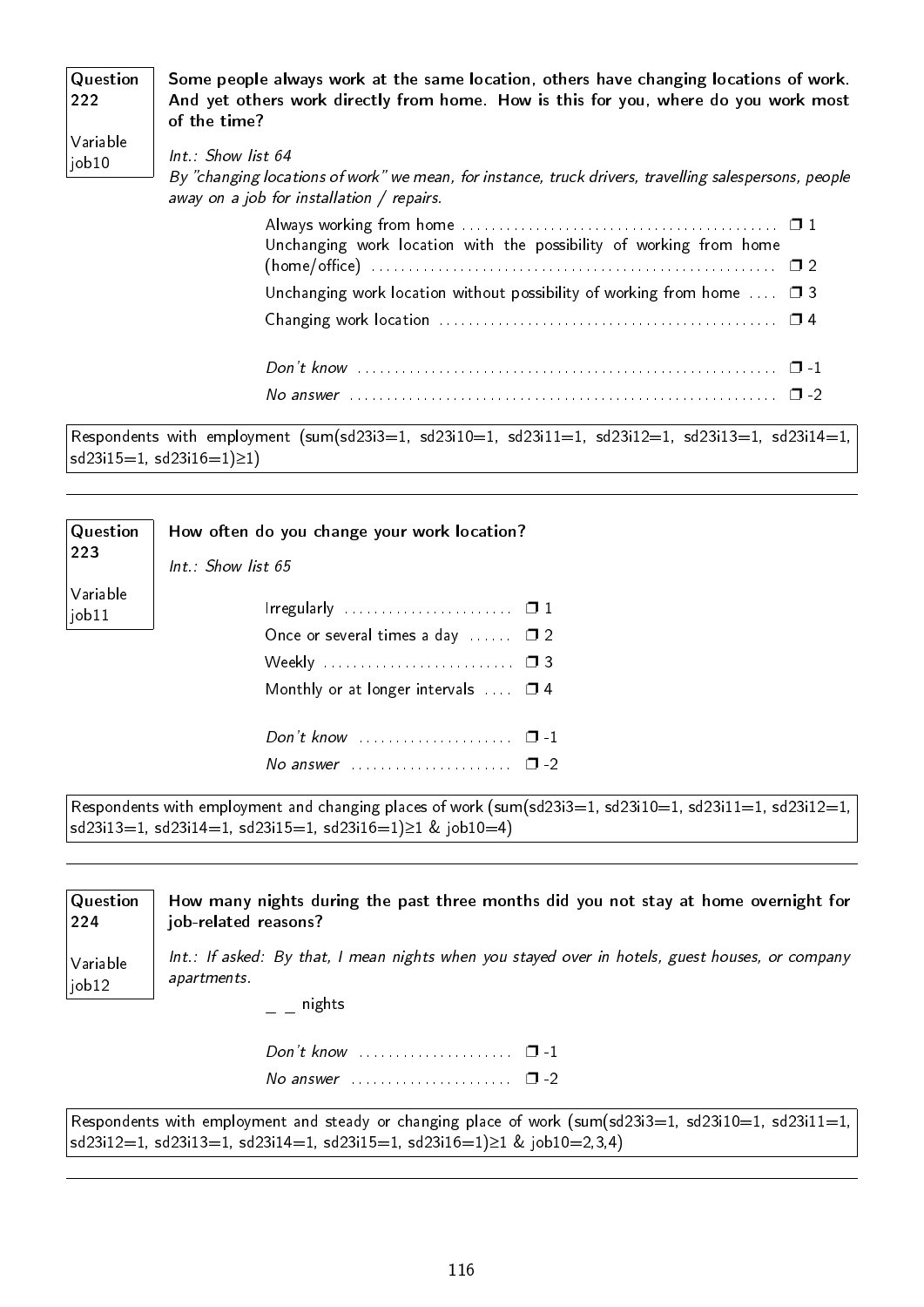| Question<br>225   |                                | following statements?                                                |                          |             |             |             | How are conditions at your current workplace? To what extent do you agree with the                |
|-------------------|--------------------------------|----------------------------------------------------------------------|--------------------------|-------------|-------------|-------------|---------------------------------------------------------------------------------------------------|
| Variable<br>job13 | Int.: Show list 66             |                                                                      |                          |             |             |             |                                                                                                   |
|                   | job13 <sub>i</sub> 1           | I often have to work under heavy time pressure.                      |                          |             |             |             |                                                                                                   |
|                   | job13i2                        | I often have to deal with too heavy workloads.                       |                          |             |             |             |                                                                                                   |
|                   | job13i3                        | My work is physically strenuous.                                     |                          |             |             |             |                                                                                                   |
|                   | job13i4                        | I am paid well for my work.                                          |                          |             |             |             |                                                                                                   |
|                   | job13i5                        | My occupation provides me with interesting tasks.                    |                          |             |             |             |                                                                                                   |
|                   | job13 <sub>i6</sub>            | My occupation is accepted and respected.                             |                          |             |             |             |                                                                                                   |
|                   | job13i7                        | I have close relationships with my colleagues.                       |                          |             |             |             |                                                                                                   |
|                   | Disagree completely            |                                                                      | $\overline{2}$<br>$\Box$ | 3<br>$\Box$ | 4<br>$\Box$ | 5<br>$\Box$ | Agree completely                                                                                  |
|                   |                                | Don't know $\ldots \ldots \ldots \ldots \ldots \ldots \quad \Box -1$ |                          |             |             |             |                                                                                                   |
|                   |                                | No answer $\ldots \ldots \ldots \ldots \ldots \square$ -2            |                          |             |             |             |                                                                                                   |
|                   | $sd23i15=1, sd23i16=1) \ge 1)$ |                                                                      |                          |             |             |             | Respondents with employment (sum(sd23i3=1, sd23i10=1, sd23i11=1, sd23i12=1, sd23i13=1, sd23i14=1, |

| Frage 226              | position?                       |  |                                                                                                               | If you were searching for a job now: How easy would it be for you to find a suitable |
|------------------------|---------------------------------|--|---------------------------------------------------------------------------------------------------------------|--------------------------------------------------------------------------------------|
| Variable<br>$jobj + 4$ | <del>Int.: Show list 67 —</del> |  |                                                                                                               |                                                                                      |
|                        | Very easy                       |  | $\begin{array}{ccccccccccccccccc}\n1 & 2 & 3 & 4 & 5 \\ \Box & \Box & \Box & \Box & \Box & \Box\n\end{array}$ | Very difficult                                                                       |
|                        |                                 |  |                                                                                                               |                                                                                      |
|                        |                                 |  |                                                                                                               |                                                                                      |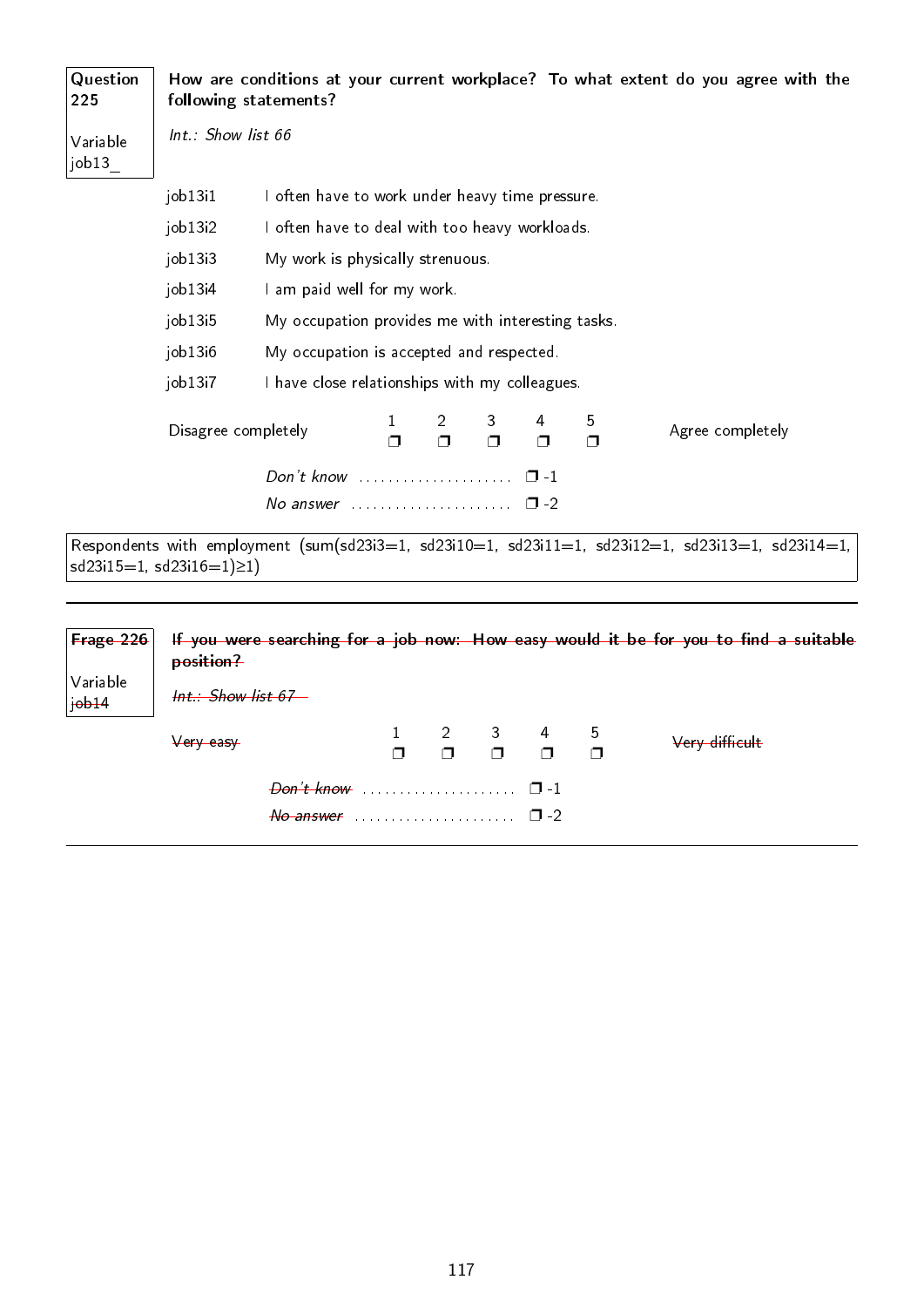### Commuting

| Question      | If you consider this past month, how often did you commute between your home in                                                                                                                                                                                          |
|---------------|--------------------------------------------------------------------------------------------------------------------------------------------------------------------------------------------------------------------------------------------------------------------------|
|               |                                                                                                                                                                                                                                                                          |
| $ 227\rangle$ | [main residence [if hc1p2i1 = 7,-1,-2: hc1p1i1; if hc1p2i1 $\neq$ 7,-1,-2: hc1pxi1 for x=hc2]] and your                                                                                                                                                                  |
|               | work or training site?                                                                                                                                                                                                                                                   |
| Variable      | Respondents with several parallel jobs $((sum(sd23i3=1, sd23i10=1, sd23i11=1, sd23i12=1, sd23i12=1, sd23i12=1, sd23i12=1, sd23i12=1, sd23i12=1, sd23i12=1, sd23i12=1, sd23i12=1, sd23i12=1, sd23i12=1, sd23i12=1, sd23i12=1, sd23i12=1, sd23i12=1, sd23i12=1, sd23i12=1$ |
| $\vert$ job15 | $sd23i13=1$ , $sd23i14=1$ , $sd23i15=1$ , $sd23i16=1) \ge 2$   $(sum(sd23i3=1, sd23i10=1, sd23i11=1,$                                                                                                                                                                    |
|               | $sd23i12=1$ , $sd23i13=1$ , $sd23i14=1$ , $sd23i15=1$ , $sd23i16=1)=1$ & $sd24=1$ ): Please refer to                                                                                                                                                                     |
|               | your main employment                                                                                                                                                                                                                                                     |

Comment: Coding bug! If "Don't know" or "No answer" was answered when asking for the main residence ( $hc2=1,-2$ ), no residence was inserted in the question text. Int.: Show list 68

| Several times per week  02<br>Once a week  03<br>Every two weeks $\ldots$ $\Box$ 4 | Every workday $\Box$ 1 |
|------------------------------------------------------------------------------------|------------------------|
|                                                                                    |                        |
|                                                                                    |                        |
|                                                                                    |                        |
| Once a month  05                                                                   |                        |
| There is no regularity to it. $\Box$ $\Box$ 6                                      |                        |
| Rarely or never  07                                                                |                        |
|                                                                                    |                        |
|                                                                                    |                        |
| No answer $\ldots$ $\ldots$ $\ldots$ $\Box$ -2                                     |                        |

Respondents who are employed, and who don't work from home (sum(sd23i3=1, sd23i10=1, sd23i11=1, sd23i12=1, sd23i13=1, sd23i14=1, sd23i15=1, sd23i16=1)≥1 & job=2,3,4)

#### **Question** 228 Variable job16\_ On average, how long does this commute take you in hours and minutes? Int.: On a normal day, by the usual means of transportation. Comment: In case only hours or only minutes were provided, the missing answer was coded to "no answer. job $16h$   $=$   $-$  hours job16m \_ \_ minutes Don't know . . . . . . . . . . . . . . . . . □ -1 No answer  $\ldots$ , . . . . . . . . . . . . . .  $\Box$  -2

Respondents who are employed, and who don't work from home  $(Sum(sd23i3=1, sd23i10=1, sd23i11=1,$ sd23i12=1, sd23i13=1, sd23i14=1, sd23i15=1, sd23i16=1)≥1 & job=2,3,4)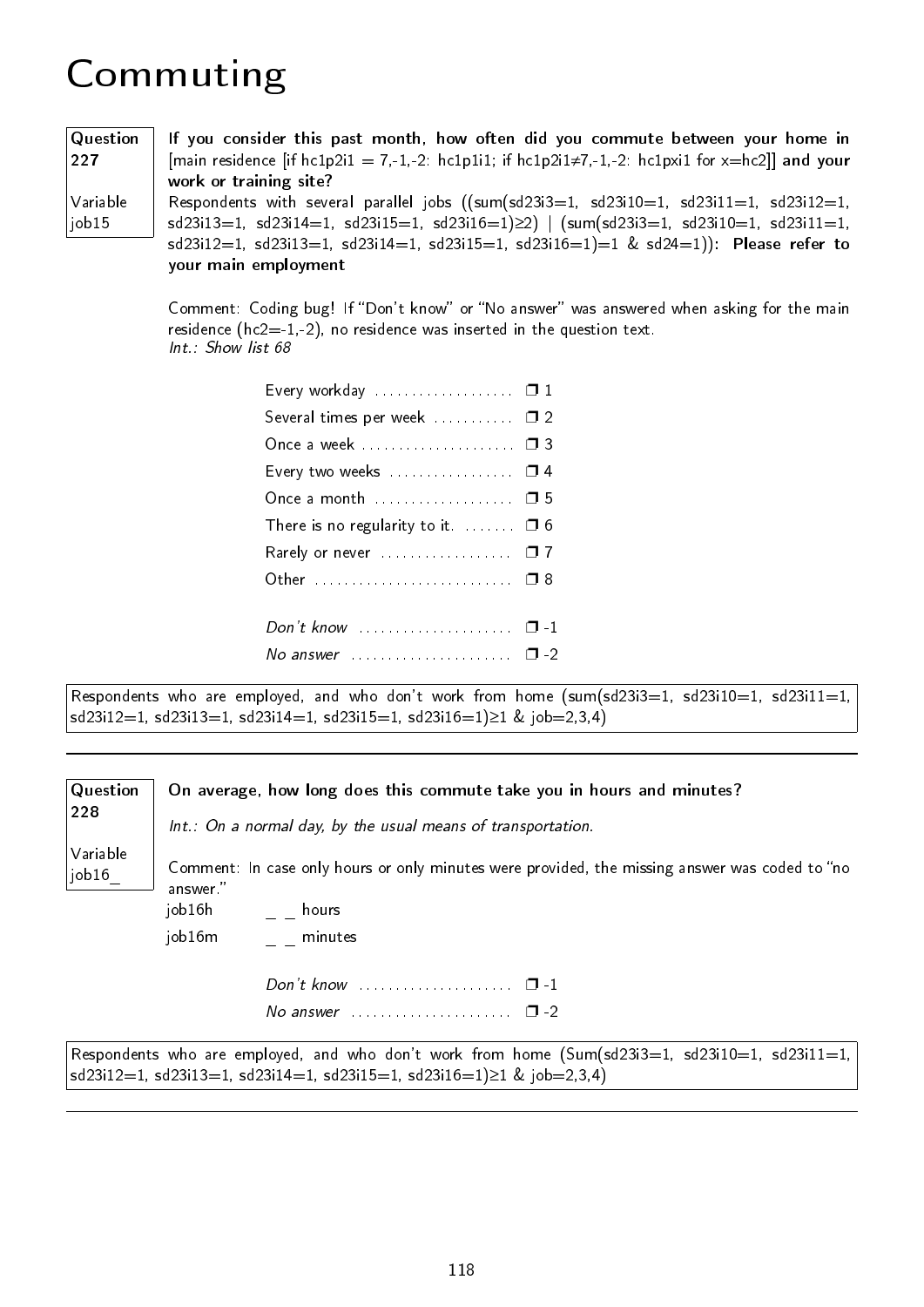**Question** If you consider this past month, how often did you commute between your home in [place of second residence (In case of two dwellings: hc1p2i1 if hc2=1, hc1p1i1 if hc2≠1; In case of more than two residences:  $hclpxi1$  for  $x=hc3$ ] and your work or training site?

Variable job17

229

Int.: Still list 66

| Every workday $\Box$ 1                                    |  |
|-----------------------------------------------------------|--|
| Several times per week  02                                |  |
| Once a week  03                                           |  |
| Every two weeks $\dots\dots\dots\dots\dots\quad\Box$ 4    |  |
|                                                           |  |
| There is no regularity to it. $\Box$ $\Box$ 6             |  |
| Rarely or never $\ldots \ldots \ldots \ldots \square$ 7   |  |
| Other  08                                                 |  |
|                                                           |  |
| Don't know $\ldots$ $\ldots$ $\ldots$ $\ldots$ $\Box$ -1  |  |
| No answer $\ldots \ldots \ldots \ldots \ldots \square$ -2 |  |

Respondents who indicated two dwellings where they regularly stay overnight and respondents who indicated more than two dwellings and provided information about which dwelling is their second most important one, and who have employment and who don't work from home ((hc1p1i1=1 & hc1p2i1=1 & hc2≠-1,-2 & (hc1p3i1=7 | hc3≠- 1,-2)) & sum(sd23i3=1, sd23i10=1, sd23i11=1, sd23i12=1, sd23i13=1, sd23i14=1, sd23i15=1, sd23i16=1)≥1 &  $job10=2,3,4)$ 

| $\sqrt{Q}$ uestion<br>230 |                             | On average, how long does this commute take you in hours and minutes?<br>Int.: On a normal day, by the usual means of transportation. |
|---------------------------|-----------------------------|---------------------------------------------------------------------------------------------------------------------------------------|
| Variable<br> job18        | answer."<br>job18h<br>hours | Comment: If only hours or only minutes were provided, the missing answer was coded to "no                                             |
|                           | job18m<br>minutes           | Don't know $\ldots$ $\ldots$ $\ldots$ $\ldots$ $\Box$ -1<br>$\Box$                                                                    |

Respondents who indicated two dwellings where they regularly stay overnight and respondents who indicated more than two dwellings and provided information about which dwelling is their second most important one, and who have employment and who don't work from home ((hc1p1i1=1 & hc1p2i1=1 & hc2≠-1,-2 & (hc1p3i1=7 | hc3≠- 1,-2)) & sum(sd23i3=1, sd23i10=1, sd23i11=1, sd23i12=1, sd23i13=1, sd23i14=1, sd23i15=1, sd23i16=1)≥1 &  $job10=2,3,4)$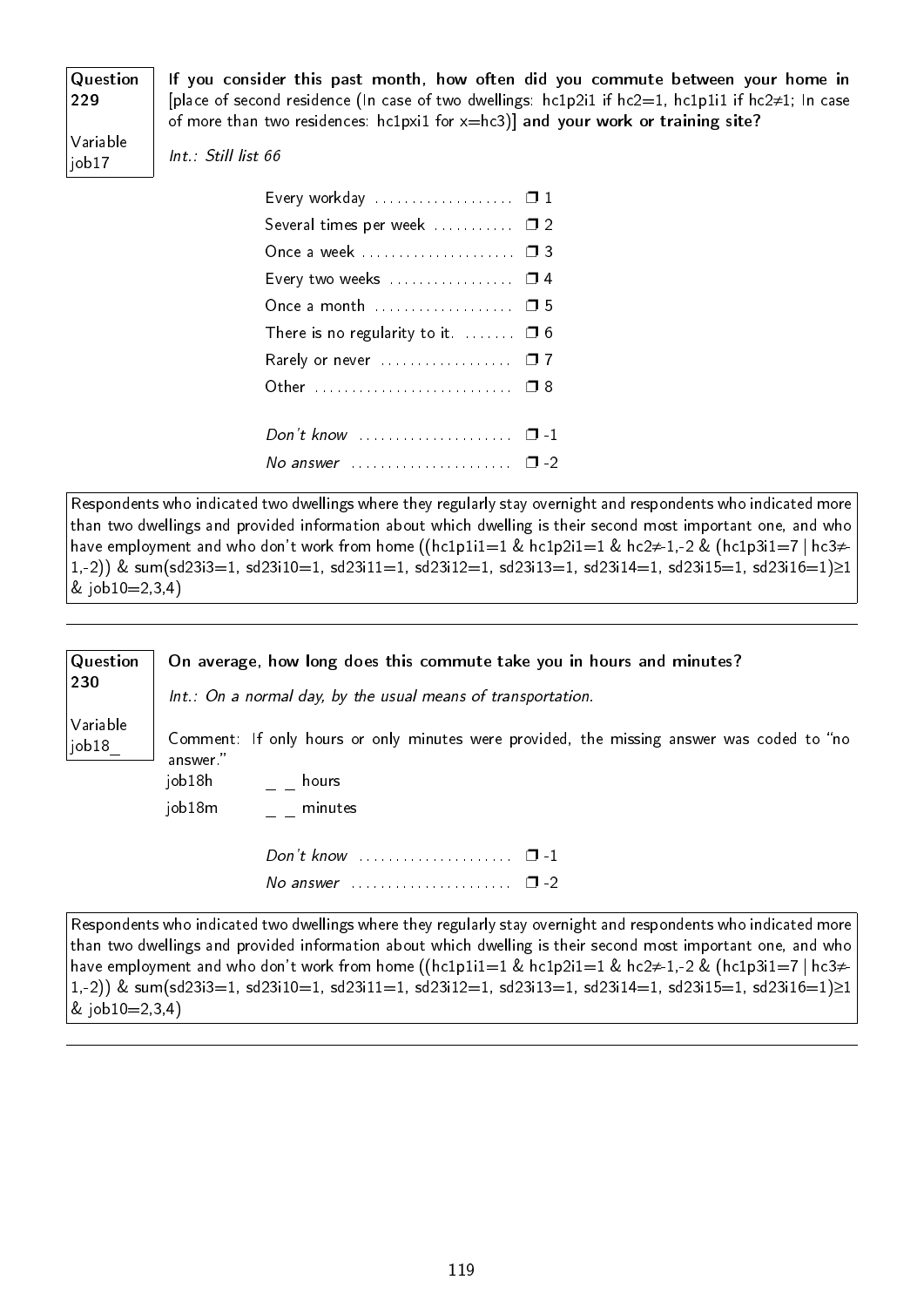### Income

#### Gross income

Frage 231 Variable inc1

Now I would like to ask you a few questions about your financial situation. How much did you earn last month?

If you had any extra earnings last month (e.g., vacation pay or back pay), please don't include them. But please do include any payments for overtime. If you are self-employed: Please estimate your monthly pre-tax profits.

First, your gross earnings, that is, your wage or income before any taxes or contributions to retirement, unemployment, or health insurance are deducted.

Comment: Coding bug! The entry `0' was not possible.

\_ \_ \_ \_ \_ Euro Don't know . . . . . . . . . . . . . . . . . . . . . ❐ -1  $N\sigma$  answer  $\ldots$  . . . . . . . . . . . . . . . . .  $\Box$  -2

Respondents with employment (Sum(sd23i3=1, sd23i10=1, sd23i11=1, sd23i12=1, sd23i13=1, sd23i14=1, sd23i15=1, sd23i16=1)≥1)

#### Net income

232

Variable inc2

Question And now your net income, that is, the amount that remains after deduction of taxes and contributions to retirement, unemployment, or health insurance. If you are selfemployed: Please estimate your monthly after-tax profits.

Comment: Coding bug! The entry `0' was not possible.

 $-$  Euro Don't know . . . . . . . . . . . . . . . . . □ -1 No answer  $\ldots$  . . . . . . . . . . . . . . .  $\Box$  -2

Respondents who have employment, and who are members of cohorts 2 or 3, or who provided information about their gross earnings (Sum(sd23i3=1, sd23i10=1, sd23i11=1, sd23i12=1, sd23i13=1, sd23i14=1, sd23i15=1, sd23i16=1)≥1) & (Year of interview-doby>17 | inc1>0)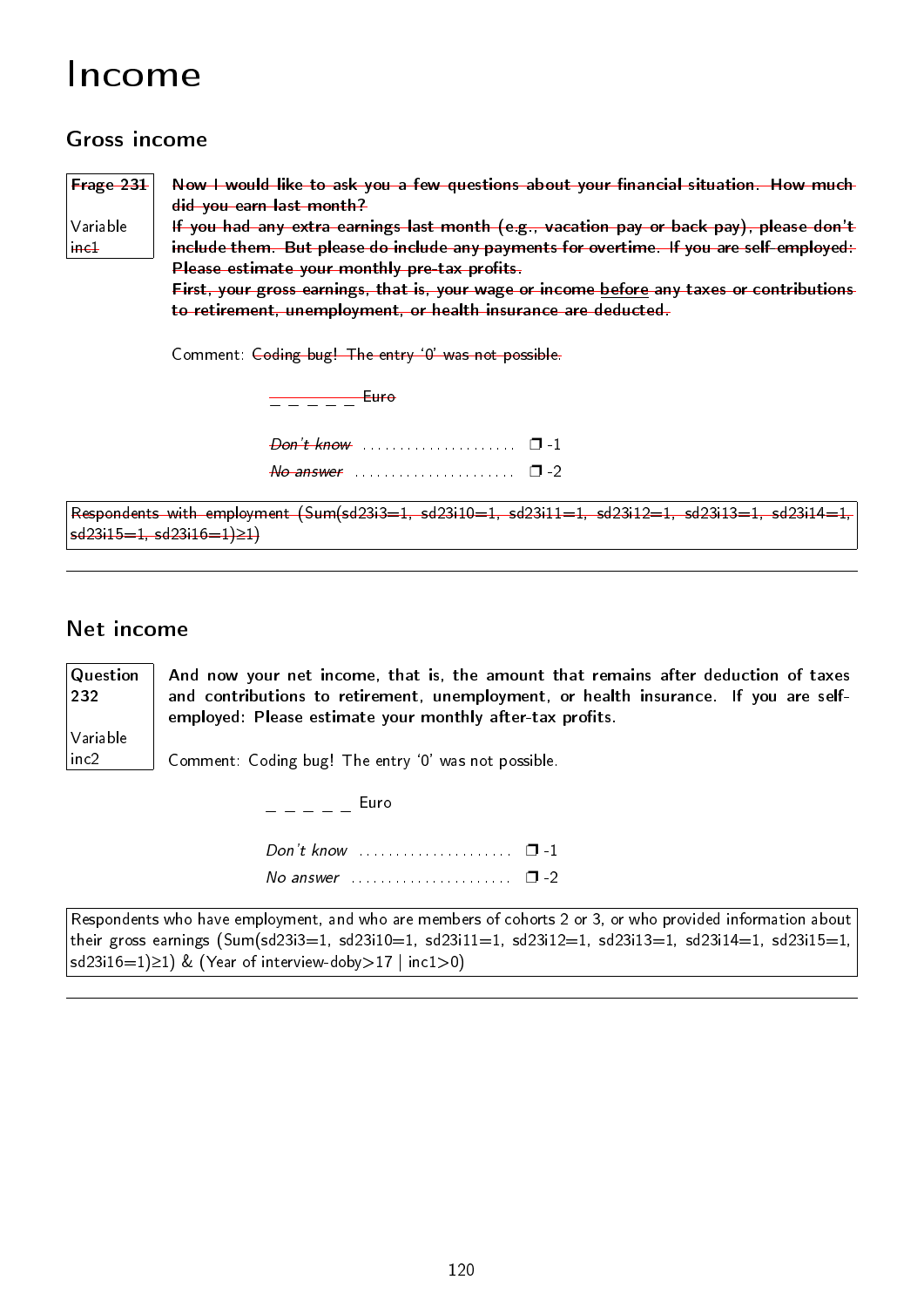| Question<br>233 | It would be helpful for us if you could tell us into which of the following categories the<br>amount fits roughly. |
|-----------------|--------------------------------------------------------------------------------------------------------------------|
|                 | Did your personal net income last month amount to less than 750 Euro, between 750                                  |
| Variable        | and 1,350 Euro, or more than 1,350 Euro?                                                                           |
| inc3            |                                                                                                                    |
|                 | Less than 750 Euro $\ldots$ . $\Box$ 1                                                                             |
|                 |                                                                                                                    |
|                 | More than $1,350$ Euro $\Box$ 3                                                                                    |
|                 |                                                                                                                    |

| Respondents with employment who didn't indicate their net earnings (Sum(sd23i3=1, sd23i10=1, sd23i11=1, |
|---------------------------------------------------------------------------------------------------------|
| $ sd23i12=1, sd23i13=1, sd23i14=1, sd23i15=1, sd23i16=1)\ge 1$ & inc2=-1,-2)                            |

No answer  $\ldots$  . . . . . . . . . . . . . . .  $\Box$  -2

| $\mid$ Question<br> 234 | Would you be able to specify whether the amount was less than 400 Euro, between 400<br>and 600 Euro, or more than 600 Euro per month? |
|-------------------------|---------------------------------------------------------------------------------------------------------------------------------------|
| Variable<br>$ $ inc $4$ | Less than 400 Euro $\ldots$ . $\Box$ 1                                                                                                |
|                         |                                                                                                                                       |
|                         | More than 600 Euro $\ldots$ $\Box$ 3                                                                                                  |
|                         |                                                                                                                                       |
|                         | No answer $\ldots$ $\ldots$ $\ldots$ $\ldots$ $\Box$ -2                                                                               |
|                         | Respondents who have employment, and who indicated (after refusal) that their net income is less than 750 l                           |

Respondents who have employment, and who indicated (after refusal) that their net income is less than 750 Euro (Sum(sd23i3=1, sd23i10=1, sd23i11=1, sd23i12=1, sd23i13=1, sd23i14=1, sd23i15=1, sd23i16=1)≥1 &  $|inc2=1| - 2 \& inc3=1)$ 

| $\sqrt{\mathsf{Q}}$ uestion<br>235 | Would you be able to specify whether the amount was less than 900 Euro, between 900<br>and 1,100 Euro, or more than 1,100 Euro per month? |
|------------------------------------|-------------------------------------------------------------------------------------------------------------------------------------------|
| Variable<br>$ $ in c5              | Less than 900 Euro $\Box$ 1                                                                                                               |
|                                    | More than $1,100$ Euro $\Box$ 3                                                                                                           |
|                                    | Don't know $\ldots$ $\ldots$ $\ldots$ $\ldots$ $\Box$ -1                                                                                  |
|                                    | No answer $\ldots \ldots \ldots \ldots \ldots \ldots \square$ -2                                                                          |

Respondents who have employment, and who indicated (after refusal) that their net income is between 750 and 1,350 Euro (Sum(sd23i3=1, sd23i10=1, sd23i11=1, sd23i12=1, sd23i13=1, sd23i14=1, sd23i15=1, sd23i16=1)≥1 & inc2=-1,-2 & inc3=2)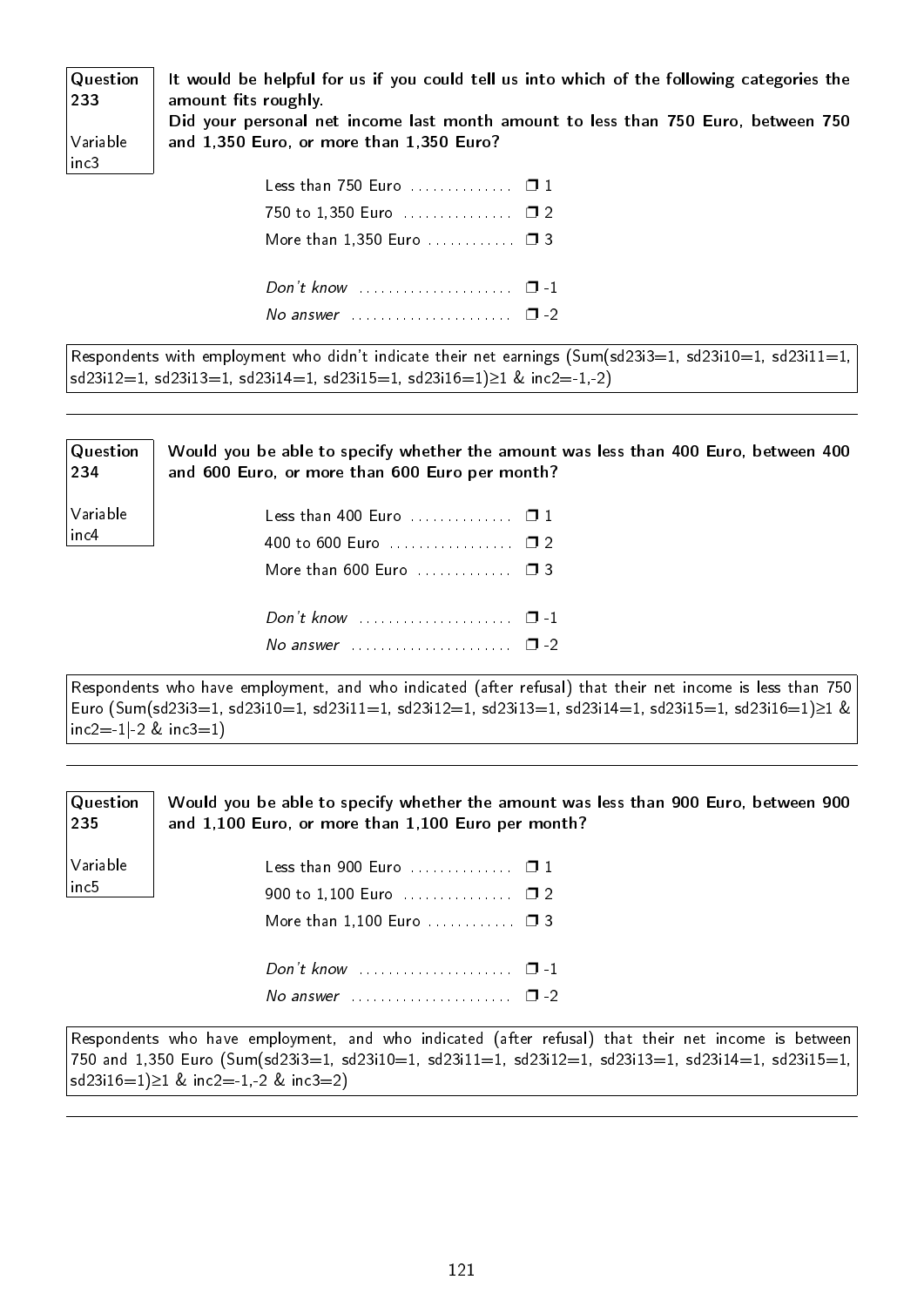| $\sqrt{Q}$ uestion<br> 236 | Would you be able to specify whether the amount was less than 1,600 Euro, between<br>1,600 and 2,000 Euro, or more than 2,000 Euro per month? |
|----------------------------|-----------------------------------------------------------------------------------------------------------------------------------------------|
| Variable<br>inc6           | Less than $1,600$ Euro $\Box$ 1<br>1,600 to 2,000 Euro $\square$ 2                                                                            |
|                            | More than 2,000 Euro $\Box$ 3                                                                                                                 |
|                            | Don't know $\cdots$ $\cdots$ $\cdots$                                                                                                         |
|                            | No answer $\ldots \ldots \ldots \ldots \ldots \ldots \square$ -2                                                                              |

Respondents who have employment, and who indicated (after refusal) that their net income is more than 1,350 Euro (Sum(sd23i3=1, sd23i10=1, sd23i11=1, sd23i12=1, sd23i13=1, sd23i14=1, sd23i15=1, sd23i16=1)≥1 & inc2= $-1,-2$  & inc3=3)

#### Income from investments

| $\mid$ Question | Did you or anyone else in your household earn any income from renting out real estate?                   |
|-----------------|----------------------------------------------------------------------------------------------------------|
| 237             | By that, I mean actual income and not the tax value for your owner-occupancy.                            |
|                 | [Respondents who indicated two dwellings where they stay regularly overnight and respondents             |
| Variable        | with more than two dwellings who provided information about which dwelling is the second most            |
| inc7            | important one ((hc1p2i1=1& hc1p3i1 $\neq$ 1)   (hc1p2i1=1 & hc1p3i1=1 & hc3 $\neq$ 1,-2)): Please        |
|                 | refer to your household in [place of second residence (in case of two residences: $hc1p2i1$ if $hc2=1$ , |
|                 | hc1p1i1 if hc2 $\neq$ 1; in case of more than two residences: hc1pxi1 for $x=hc3$ ].                     |
|                 |                                                                                                          |

Int.: households: groups of people who live together and share decision-making regarding household spending.

| Don't know $\ldots$ $\ldots$ $\ldots$ $\ldots$ $\ldots$ $\Box$ -1 |  |
|-------------------------------------------------------------------|--|
| No answer $\cdots$ $\Box$ -2                                      |  |
|                                                                   |  |

| $\sf Q$ uestion<br>238 | Approximately how much was your total income from renting out real estate in 2007?<br>Please indicate the gross earnings, including any apportioned payments. |
|------------------------|---------------------------------------------------------------------------------------------------------------------------------------------------------------|
| Variable<br>inc8       | Euro                                                                                                                                                          |
|                        |                                                                                                                                                               |
|                        | No answer $\ldots \ldots \ldots \ldots \ldots \square$ -2                                                                                                     |

Respondents who indicated that they had rental income within the past year (inc7=1)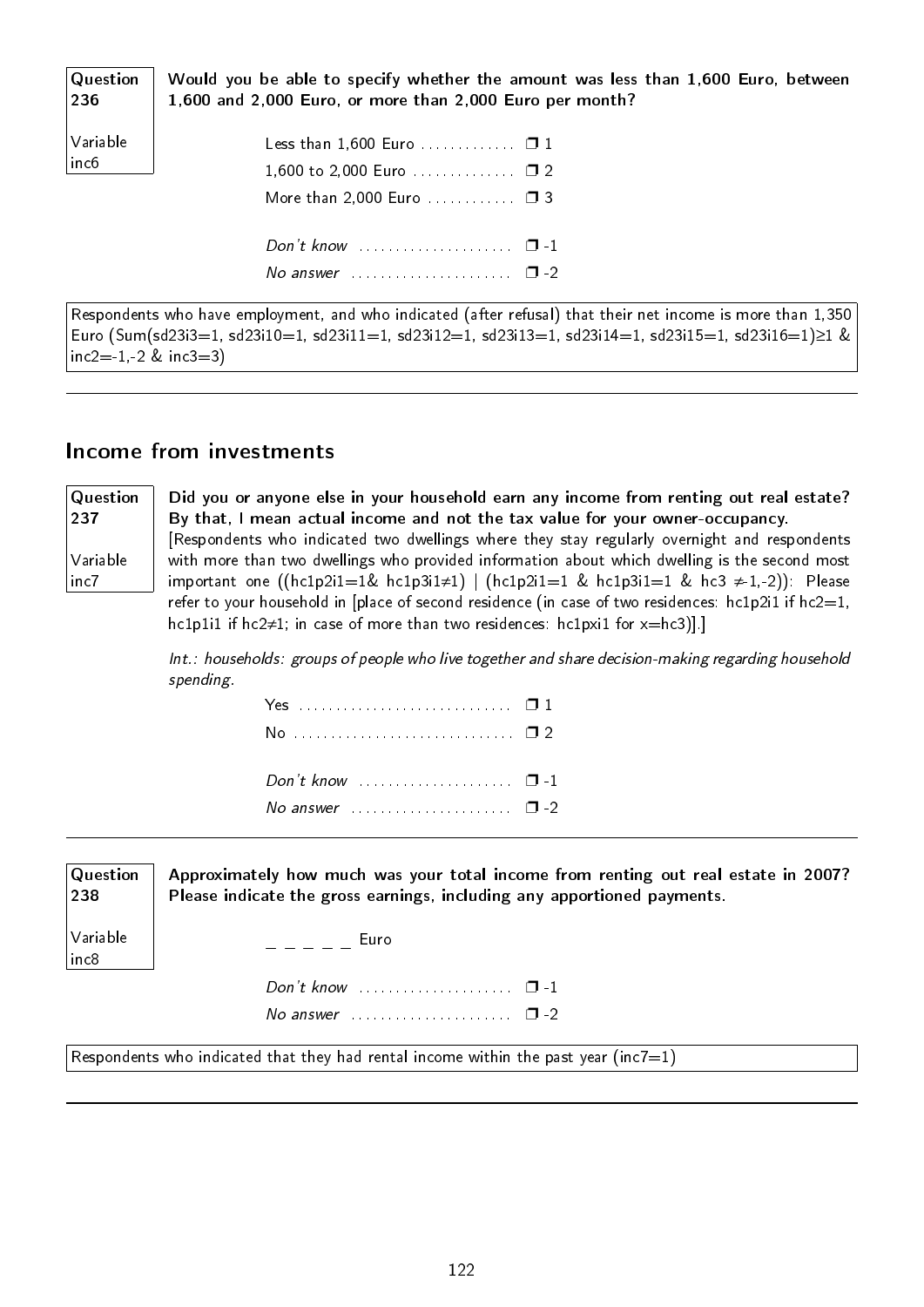| 239                  | $\sqrt{a}$ Question $\parallel$ How much was your total income from interest, dividends, and profits on all your<br>investments in 2007? |
|----------------------|------------------------------------------------------------------------------------------------------------------------------------------|
| Variable<br>$ $ inc9 | Euro                                                                                                                                     |
|                      |                                                                                                                                          |
|                      | No answer $\ldots \ldots \ldots \ldots \ldots \ldots \square$ -2                                                                         |

### Social benefits

| Question<br>240   | Do you or any of the members of your household currently receive any of the following<br>social benefits? |                                                                       |
|-------------------|-----------------------------------------------------------------------------------------------------------|-----------------------------------------------------------------------|
| Variable<br>inc10 | Int.: Read answers out loud! Multiple responses allowed!                                                  |                                                                       |
|                   | inc10i1                                                                                                   | Child benefits                                                        |
|                   | inc10i2                                                                                                   | Wage compensation for expectant and post-partum mothers               |
|                   | inc10i3                                                                                                   | Parental benefits                                                     |
|                   | inc10i4                                                                                                   | Housing assistance or allowances to reduce financial burden of owners |
|                   | inc10i5                                                                                                   | Payments of nursing care insurance                                    |
|                   | inc10i6                                                                                                   | Pension                                                               |
|                   | inc10i7                                                                                                   | Social welfare (Sozialhilfe)                                          |
|                   | inc10i8                                                                                                   | Unemployment benefits, short term ("ALG I")                           |
|                   | inc10i9                                                                                                   | Unemployment benefits, long term ("ALG II")                           |
|                   | inc10i10                                                                                                  | Basic protection for aged persons / reduced capacity to work          |
|                   | inc10i11                                                                                                  | Sick pay for protracted illness ("Krankengeld")                       |
|                   | inc10i12                                                                                                  | Other                                                                 |
|                   |                                                                                                           | Not mentioned<br>$\Box$ 0                                             |
|                   |                                                                                                           | Mentioned<br>$\Box$ 1                                                 |
|                   |                                                                                                           | No social benefits<br>$\square$ 7                                     |
|                   |                                                                                                           | Don't know<br>$\Box$ -1                                               |
|                   |                                                                                                           | $\Box$ -2                                                             |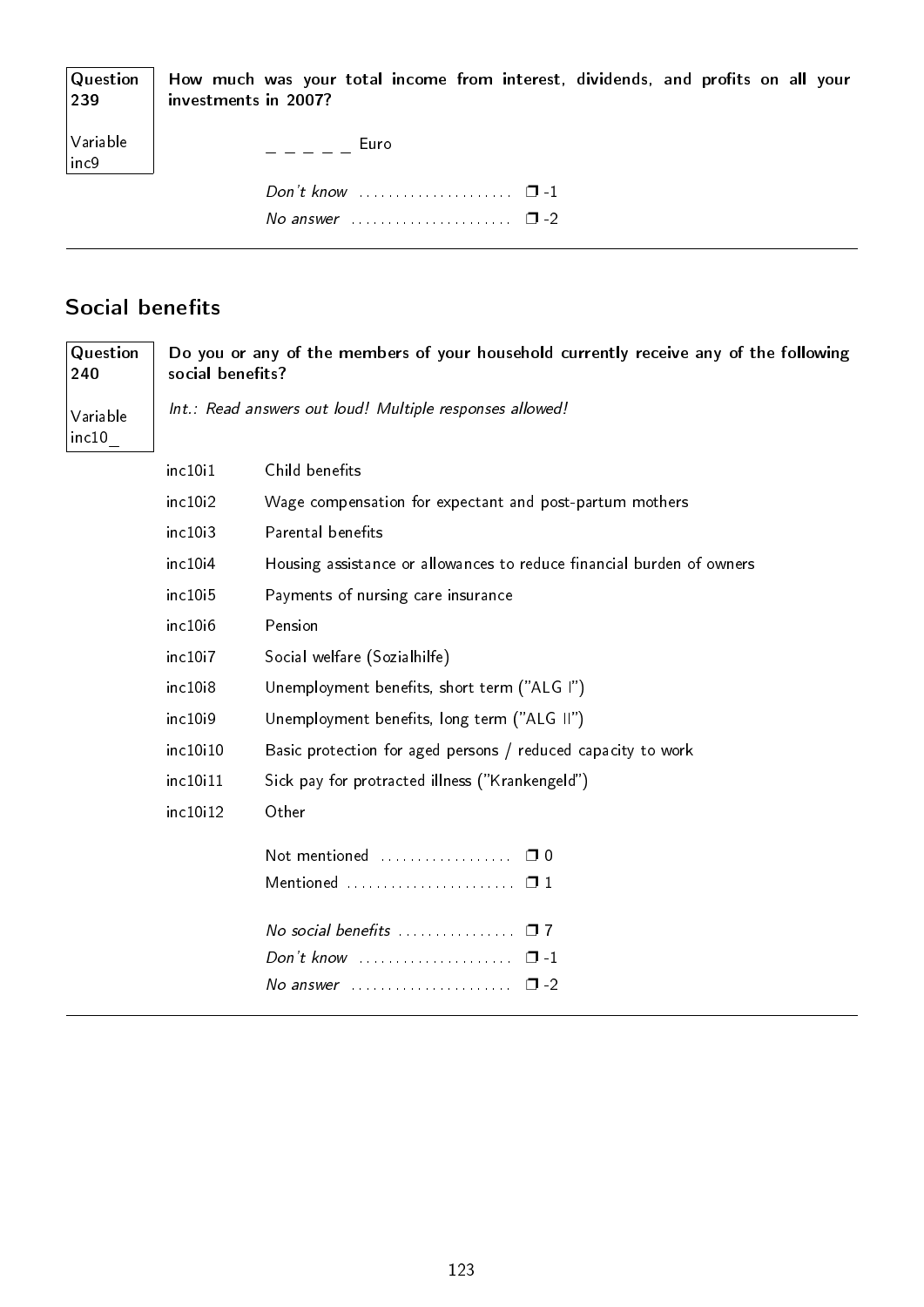| Question                                                                           | For how many children does your household receive child benefits? |
|------------------------------------------------------------------------------------|-------------------------------------------------------------------|
| 241                                                                                | Int.: allow one decimal place                                     |
| Variable<br>inc11                                                                  | $\mu = \mu$ , children                                            |
|                                                                                    | Don't know $\ldots$ $\ldots$ $\ldots$ $\ldots$ $\Box$ -1          |
|                                                                                    | No answer $\ldots \ldots \ldots \ldots \ldots \square$ -2         |
| Respondents who indicated that their household received child benefits (inc10i1=1) |                                                                   |

| Question<br>242 | What is the amount of money you receive from [type of social benefits $(inc10ix)]$ ?       |
|-----------------|--------------------------------------------------------------------------------------------|
| Variable        | Euro<br>$\mathcal{L} = \mathcal{L} = \mathcal{L}$                                          |
| inc12ix         |                                                                                            |
| for x=2/12 $ $  | No answer $\ldots \ldots \ldots \ldots \ldots \quad \Box -2$                               |
|                 | Respondents who indicated that their household receives an x-th social benefit (inc10ix=1) |

#### Household income

243

Variable inc13

**Question** Combining all income types: How much was the total monthly household income for all household members last month?

> Please indicate the monthly net amount, after deduction of taxes and contributions to retirement, unemployment, and health insurance. Please include regular payments like pensions, housing allowances, child allowances, student loans/allowances, child support, etc.

[Respondents who indicated two dwellings where they stay regularly overnight and respondents with more than two dwellings who provided information about which dwelling is the second most important one ((hc1p2i1=1& hc1p3i1≠1) | (hc1p2i1=1 & hc1p3i1=1 & hc3  $\neq$ -1,-2)): Please refer to your household in the place of second dwelling (in case of two residences: hc1p2i1 if hc2=1, hc1p1i1 if hc2≠1; in case of more than two residences: hc1pxi1 for x=hc3).]

Int.: The household income of the parental household is only of interest in the case of adolescents who live in the household of their parents.

Household: groups of people who share decision-making regarding household spending. If not known exactly: 'Please try to estimate the monthly amount.'

Comment: Coding bug! The entry `0' was not possible.

 $=$   $=$   $=$   $=$   $=$   $=$   $\epsilon$ Don't know . . . . . . . . . . . . . . . . . . . . . ❐ -1 No answer  $\cdots$  . . . . . . . . . . . . . . . .  $\Box$  -2

Respondents who cohabit with their partner, children, or additional persons in their main household (sd7e1=1  $\mid$  $sum(sd20kx=1,2)>0$  | hc7h1>0)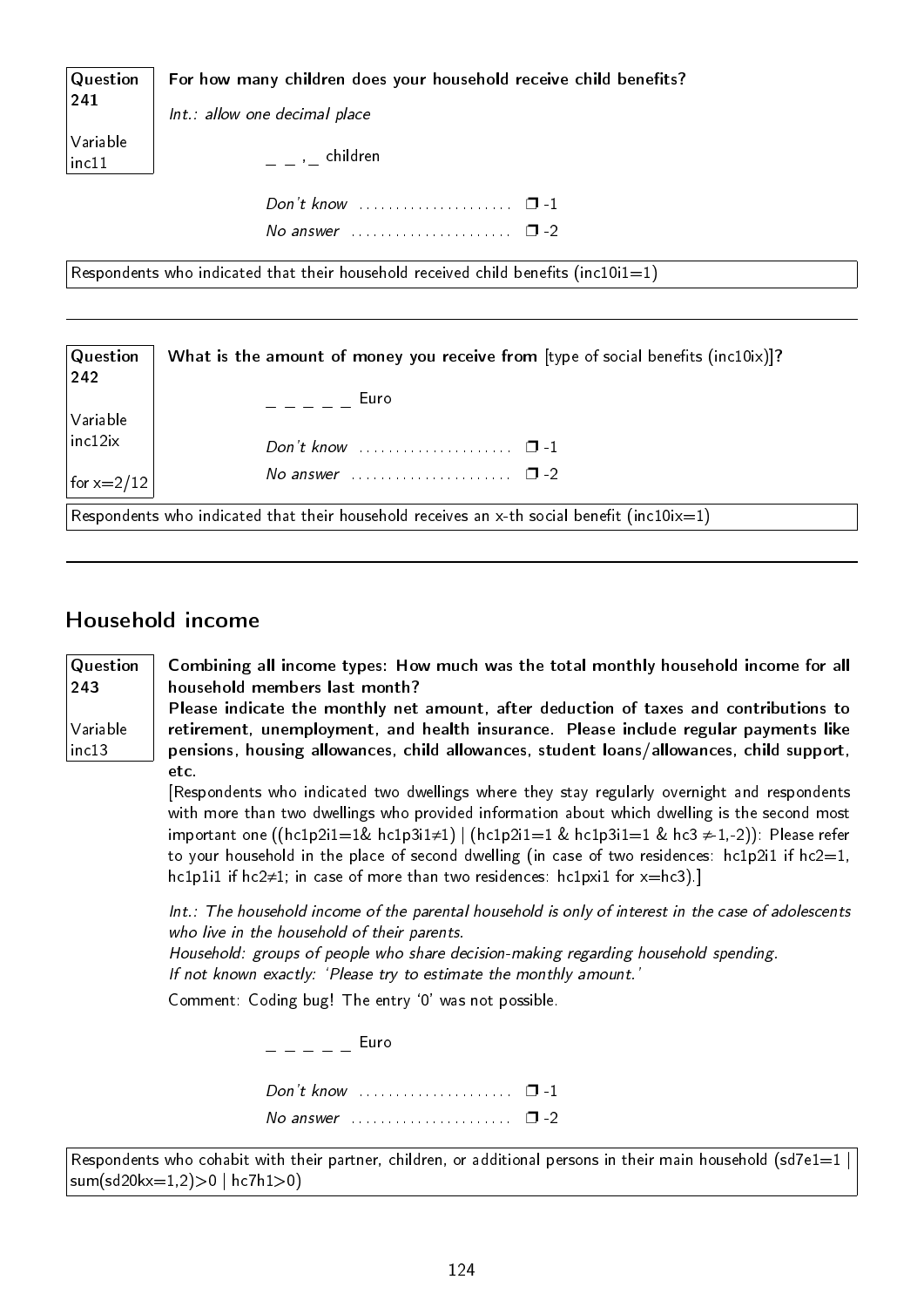| $\sqrt{Q}$ uestion<br>244 | It would be helpful for us if you could tell us into which of the following categories the<br>amount fits roughly.<br>Was your household income less than 1,450 Euro, between 1,450 and 2,300 Euro, or |
|---------------------------|--------------------------------------------------------------------------------------------------------------------------------------------------------------------------------------------------------|
| Variable                  | higher than 2,300 Euro last month?                                                                                                                                                                     |
| $ $ inc $14$              |                                                                                                                                                                                                        |
|                           |                                                                                                                                                                                                        |
|                           |                                                                                                                                                                                                        |
|                           | More than 2,300 Euro $\Box$ 3                                                                                                                                                                          |
|                           |                                                                                                                                                                                                        |

No answer  $\ldots$  . . . . . . . . . . . . . . .  $\Box$  -2

Respondents who cohabit with their partner, children, or additional persons in their main household and who didn't indicate their exact household income  $((sd7e1=1 \mid sum(sd20kx=1,2)>0 \mid hc7h1>0) \& inc13=1,-2)$ 

| $\sqrt{Q}$ uestion<br>245 | Would you be able to specify whether it was less than 800 Euro, between 800 and 1,150<br>Euro, or more than 1,150 Euro per month? |  |
|---------------------------|-----------------------------------------------------------------------------------------------------------------------------------|--|
| Variable                  | Less than 800 Euro $\blacksquare$ . $\blacksquare$ 1                                                                              |  |
| $ $ inc $15$              |                                                                                                                                   |  |
|                           | More than $1,150$ Euro $\Box$ 3                                                                                                   |  |
|                           | Don't know $\ldots$ $\ldots$ $\ldots$ $\ldots$ $\Box$ -1                                                                          |  |
|                           | No answer $\ldots \ldots \ldots \ldots \ldots \square$ -2                                                                         |  |

Respondents who cohabit with their partner, children, or additional persons in their main household and who (after refusal/don't know) indicated a household income lower than 1,450 Euro ((sd7e1=1 | sum(sd20kx=1,2)>0  $hc7h1>0$ ) & inc13=-1,-2 & inc14=1)

| Question<br>246 | Would you be able to specify whether it was less than 1,700 Euro, between 1,700 and<br>2,000 Euro, or more than 2,000 Euro per month? |
|-----------------|---------------------------------------------------------------------------------------------------------------------------------------|
| Variable        | Less than 1,700 Euro $\Box$ 1                                                                                                         |
| inc16           | 1,700 to 2,000 Euro $\square$ 2                                                                                                       |
|                 | More than 2,000 Euro $\Box$ 3                                                                                                         |
|                 |                                                                                                                                       |
|                 | No answer $\ldots$ , $\ldots$ , $\Box$ -2                                                                                             |
|                 | Respondents who cohabit with their partner, children, or additional persons in their main household and                               |

who (after refusal/don't know) indicated a household income between 1,450 and 2,300 Euro ((sd7e1=1 | sum(sd20kx=1,2)>0 | hc7h1>0) & inc13=-1,-2 & inc14=2)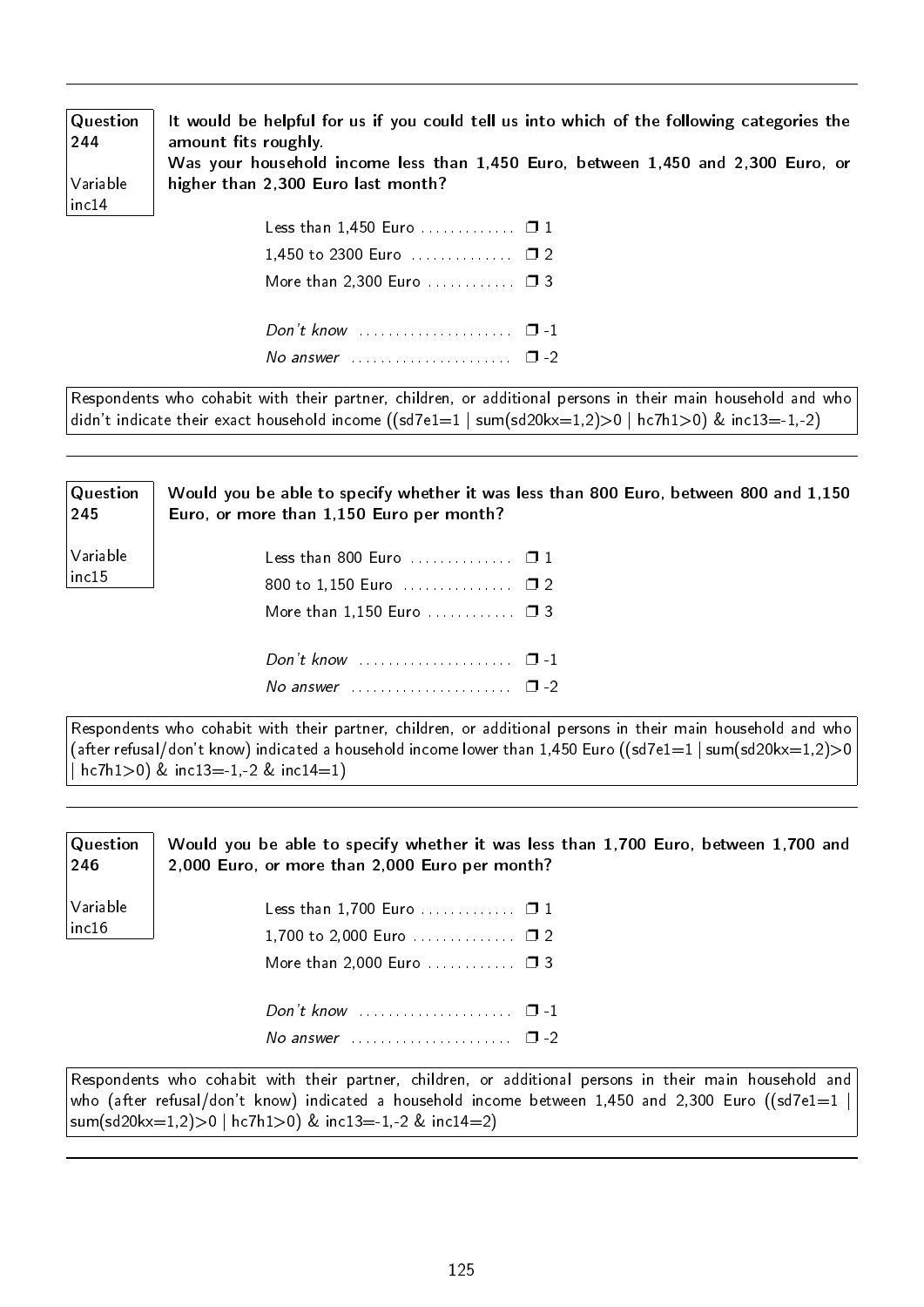Question Would you be able to specify for me whether it was less than 2,800 Euro, between 2,800 and 3,500 Euro, or more than 3,500 Euro per month?

| $\bigg \text{Variable} \ \text{inc17}$ |  | Less than 2,800 Euro $\square$ 1<br>2,800 to 3,500 Euro $\square$ 2<br>More than $3,500$ Euro $\Box$ 3 |  |
|----------------------------------------|--|--------------------------------------------------------------------------------------------------------|--|
|                                        |  | Don't know $\cdots$ $\cdots$ $\cdots$<br>No answer $\ldots \ldots \ldots \ldots \ldots \quad \Box -2$  |  |

247

Respondents who cohabit with their partner, children, or additional persons in their main household and who (after refusal/don't know) indicated a household income of more than 2,300 Euro ((sd7e1=1 | sum(sd20kx=1,2)>0 |  $hc7h1>0$ ) &  $inc13=1,-2$  &  $inc14=3$ )

| Question<br>248   | All in all, how many persons contribute to the income of your household? Please in-<br>clude not only wages and salaries, but also pensions, stipends, and other types of income. |
|-------------------|-----------------------------------------------------------------------------------------------------------------------------------------------------------------------------------|
| Variable<br>inc18 | Persons                                                                                                                                                                           |
|                   | Don't know $\ldots \ldots \ldots \ldots \ldots \quad \Box$ -1                                                                                                                     |
|                   | No answer $\cdots$ $\cdots$ $\Box$ -2                                                                                                                                             |
|                   | Respondents who cohabit with their partner, children, or additional persons in their main household (sd7e1=1 $\mid$<br>$ sum(sd20kx=1,2)>0 hc7h1>0)$                              |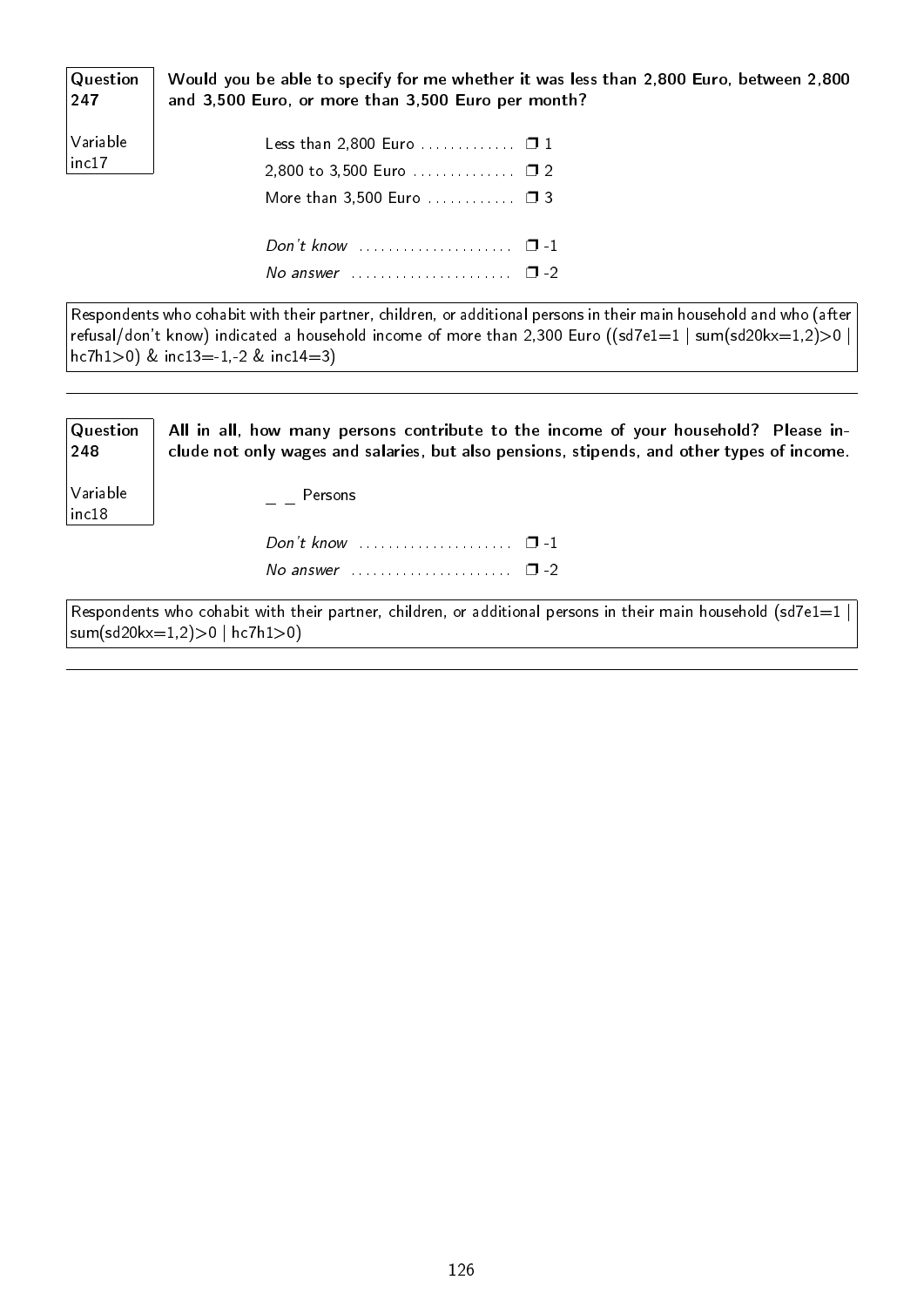#### Financial matters in the partnership

| Question<br>249   |                     | Now we would like to know how you and your partner organize your bank accounts.<br>Please read through the following alternatives and tell me which of these arrangements<br>apply to your situation. You can provide multiple answers. |  |  |  |  |  |  |  |  |  |  |  |
|-------------------|---------------------|-----------------------------------------------------------------------------------------------------------------------------------------------------------------------------------------------------------------------------------------|--|--|--|--|--|--|--|--|--|--|--|
| Variable<br>inc19 | Int.: Show list 69  |                                                                                                                                                                                                                                         |  |  |  |  |  |  |  |  |  |  |  |
|                   | inc19 <sub>11</sub> | My partner and I have a joint account                                                                                                                                                                                                   |  |  |  |  |  |  |  |  |  |  |  |
|                   | inc19i2             | My partner has a personal account from which I can withdraw money or which I can<br>use for debit/credit card transactions                                                                                                              |  |  |  |  |  |  |  |  |  |  |  |
|                   | inc19i3             | I have a personal account from which my partner can withdraw money or which<br>he/she can use for debit/credit card                                                                                                                     |  |  |  |  |  |  |  |  |  |  |  |
|                   | inc19 <sub>14</sub> | My partner has a personal account from which I cannot withdraw money and which<br>I cannot use for debit/credit card transactions                                                                                                       |  |  |  |  |  |  |  |  |  |  |  |
|                   | inc19i5             | I have a personal account from which my partner cannot withdraw money and which<br>he/she cannot use for debit/credit card                                                                                                              |  |  |  |  |  |  |  |  |  |  |  |
|                   |                     |                                                                                                                                                                                                                                         |  |  |  |  |  |  |  |  |  |  |  |
|                   |                     | Mentioned $\ldots \ldots \ldots \ldots \ldots \ldots \square 1$                                                                                                                                                                         |  |  |  |  |  |  |  |  |  |  |  |
|                   |                     | Don't know $\cdots$ $\Box$ $\Box$                                                                                                                                                                                                       |  |  |  |  |  |  |  |  |  |  |  |
|                   |                     | No answer $\ldots \ldots \ldots \ldots \ldots \square$ -2                                                                                                                                                                               |  |  |  |  |  |  |  |  |  |  |  |
|                   |                     |                                                                                                                                                                                                                                         |  |  |  |  |  |  |  |  |  |  |  |

Respondents with a partner (sd3=1)

Question 250 Variable inc20 How do you handle living expenses in your relationship, that is, expenses for housing, food, etc.? Please indicate the option that best suits your situation. Int.: Show list 70 I pay for everything. . . . . . . . . . . . . . . . . . . . . . . . . . . . . . . . . . . . . . . . . . . . . . . . . . ❐ 1 My partner pays for everything. . . . . . . . . . . . . . . . . . . . . . . . . . . . . . . . . . . . . . . ❐ 2 We both contribute about equally. . . . . . . . . . . . . . . . . . . . . . . . . . . . . . . . . . . . . ❐ 3 We both contribute relative to our income and wealth.  $\Box$ We both contribute, but there is no fixed rule about this.  $\ldots$  . . . . . . . .  $\Box$  5 We take the money from a shared account or a shared 'pot,' and don't pay any further attention to who is paying for what.  $\dots\dots\dots\dots\dots \square$  6 Don't know . . . . . . . . . . . . . . . . . . . . . . . . . . . . . . . . . . . . . . . . . . . . . . . . . . . . . . . . . ❐ -1 No answer . . . . . . . . . . . . . . . . . . . . . . . . . . . . . . . . . . . . . . . . . . . . . . . . . . . . . . . . . . ❐ -2

Respondents who cohabit with their partner (sd3=1 & sd7e1=1)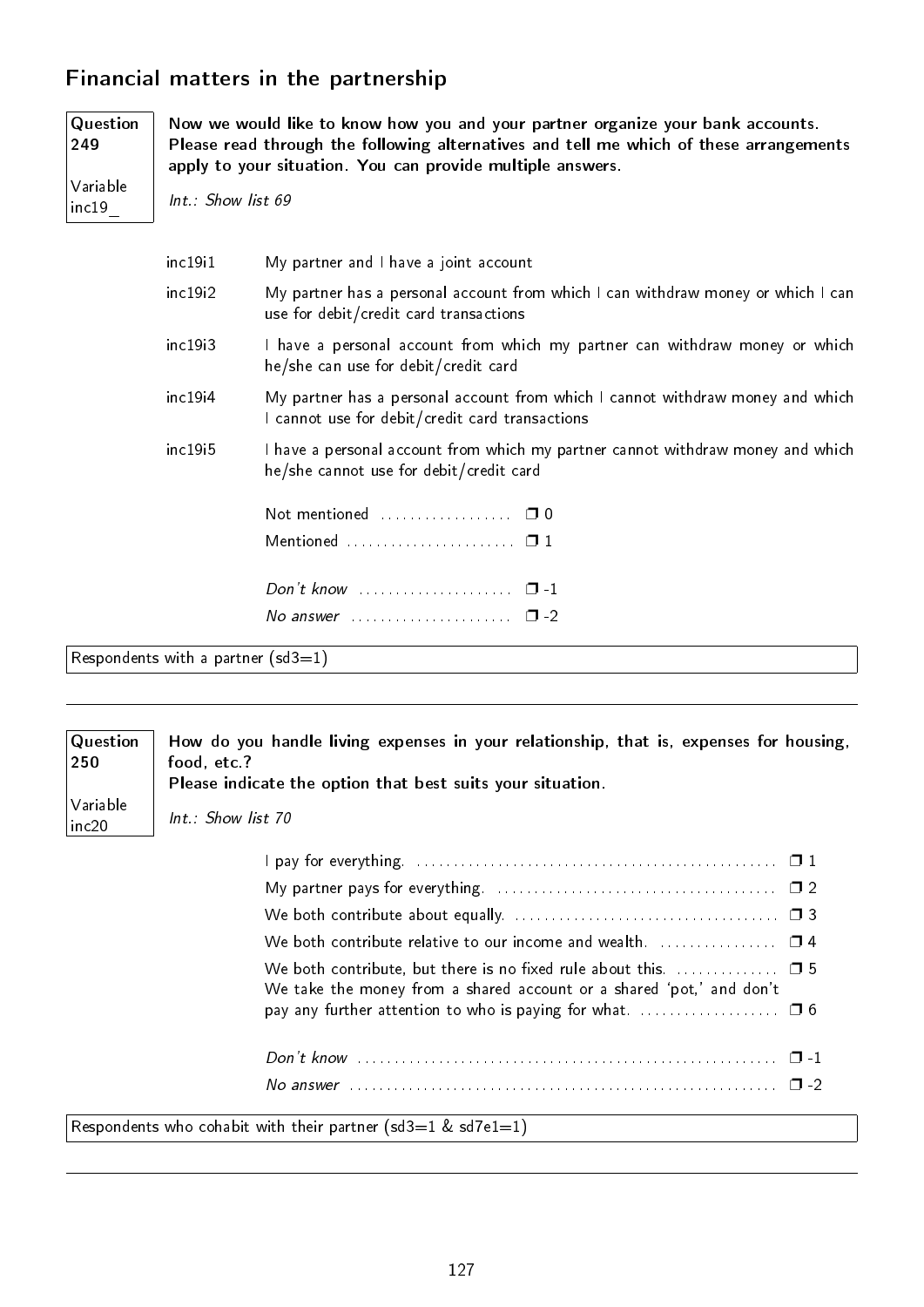# Religiosity

| Question         | What is your religion? |
|------------------|------------------------|
| 251              | $Int.:$ Show list 71   |
| Variable<br>sd30 |                        |
|                  |                        |
|                  |                        |
|                  |                        |
|                  |                        |
|                  |                        |
|                  |                        |
|                  |                        |
|                  |                        |
|                  |                        |

| Question<br>252  | How often do you go to church / the mosque / the synagogue or other religious<br>ceremonies? |
|------------------|----------------------------------------------------------------------------------------------|
| Variable<br>sd31 | $Int.$ : Show list 72                                                                        |
|                  | More than once a week $\ldots$ $\ldots$ $\Box$ 1                                             |
|                  |                                                                                              |
|                  | One to three times a month $\Box$ $\Box$ 3                                                   |
|                  | Several times a year $\ldots$ $\ldots$ $\Box$ 4                                              |
|                  |                                                                                              |
|                  |                                                                                              |
|                  | Don't know $\ldots \ldots \ldots \ldots \ldots \ldots \quad \Box$ -1                         |
|                  | No answer $\cdots$ $\cdots$ $\cdots$                                                         |
|                  | Respondents who are a member of a religious group (sd30 $\neq$ 7,-1,-2)                      |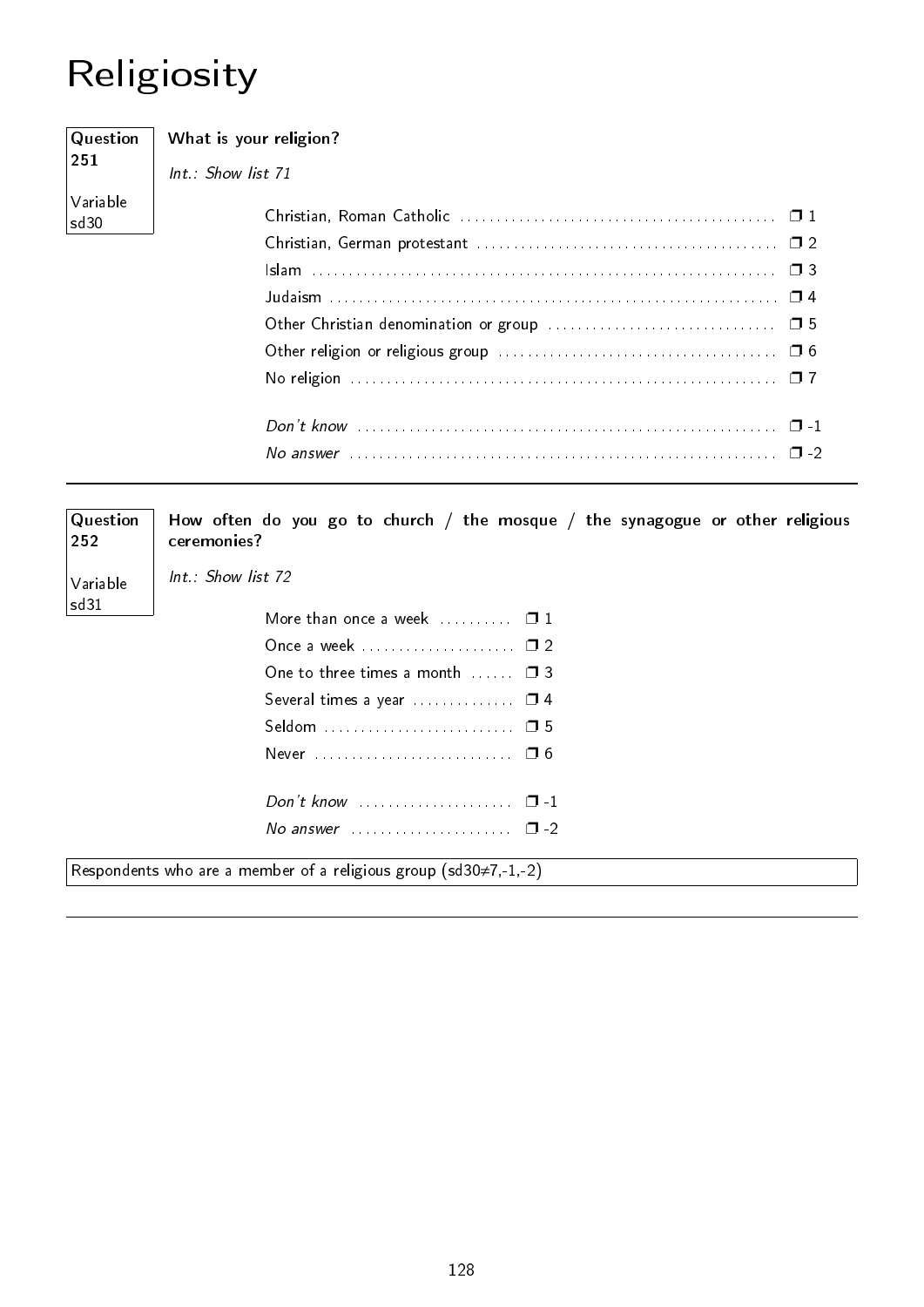### Personality

### Frage 253

Variable per1\_

Now I would like to learn a bit about how you see yourself. I will now show you a list of different characteristics a person can have. Please indicate using the following scale to what extent these characteristics apply to you.

Int.: Show list 73

How well do the following traits apply to you?

|                      | per1i2 Sometimes I believe that I'm worthless                                                          |  |  |  |  |  |  |  |  |  |  |  |  |
|----------------------|--------------------------------------------------------------------------------------------------------|--|--|--|--|--|--|--|--|--|--|--|--|
|                      | per113 - Hecome angry very quickly.                                                                    |  |  |  |  |  |  |  |  |  |  |  |  |
|                      |                                                                                                        |  |  |  |  |  |  |  |  |  |  |  |  |
|                      | per1i5 - I often change my mind after hearing what others think                                        |  |  |  |  |  |  |  |  |  |  |  |  |
| $per16$ +feel lonely |                                                                                                        |  |  |  |  |  |  |  |  |  |  |  |  |
|                      |                                                                                                        |  |  |  |  |  |  |  |  |  |  |  |  |
|                      | per1i8 - I work myself up into a quarrel easily                                                        |  |  |  |  |  |  |  |  |  |  |  |  |
|                      |                                                                                                        |  |  |  |  |  |  |  |  |  |  |  |  |
|                      | per1i10 - + strongly tend to follow the wishes of others.                                              |  |  |  |  |  |  |  |  |  |  |  |  |
|                      | per1i11 When others irritate me, I get angry quickly                                                   |  |  |  |  |  |  |  |  |  |  |  |  |
|                      | per1i12 - Happroach other people easily                                                                |  |  |  |  |  |  |  |  |  |  |  |  |
|                      | per1i13 - All in all, I am pleased with myself                                                         |  |  |  |  |  |  |  |  |  |  |  |  |
| Not at all           | $\mathbf{1}$<br>$2 \qquad 3$<br>4<br>5<br>Absolutely<br>$\Box$<br>$\Box$<br>$\Box$<br>$\Box$<br>$\Box$ |  |  |  |  |  |  |  |  |  |  |  |  |
|                      |                                                                                                        |  |  |  |  |  |  |  |  |  |  |  |  |
|                      |                                                                                                        |  |  |  |  |  |  |  |  |  |  |  |  |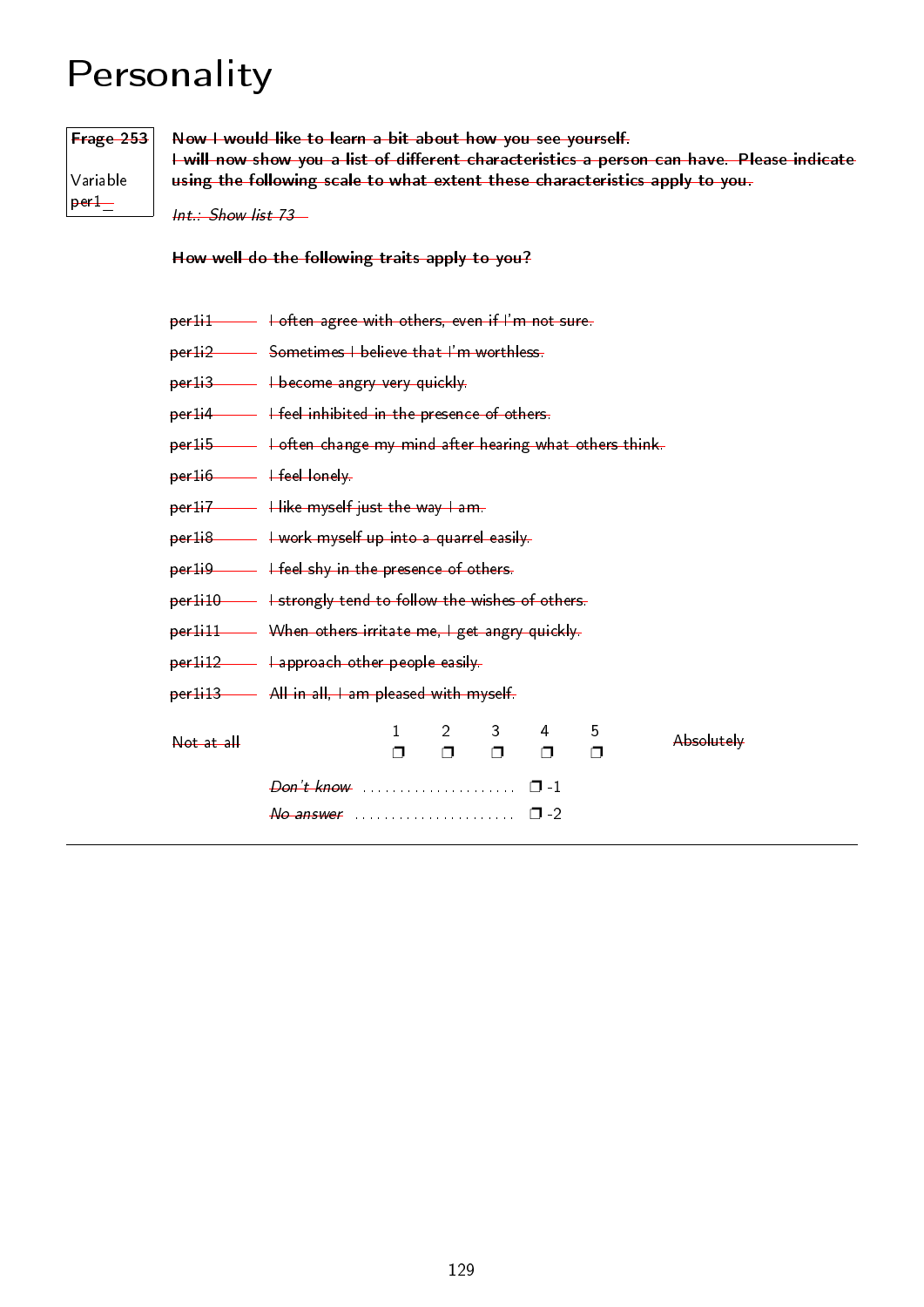# Health, Satisfaction

| $\sqrt{Q}$ uestion     | How would you describe your health status during the past 4 weeks, generally speaking? |
|------------------------|----------------------------------------------------------------------------------------|
| 254                    | Int.: Show list 74                                                                     |
| Variable<br>$h$ lt $1$ |                                                                                        |
|                        |                                                                                        |
|                        |                                                                                        |
|                        |                                                                                        |
|                        |                                                                                        |
|                        |                                                                                        |
|                        | No answer $\ldots$ $\ldots$ $\ldots$ $\ldots$ $\ldots$ $\Box$ -2                       |
|                        |                                                                                        |

| Frage 255<br>Variable | How often did you feel down and melancholy in the past four weeks?<br>$Int$ Show list 75 |
|-----------------------|------------------------------------------------------------------------------------------|
| H <sub>2</sub>        |                                                                                          |
|                       | Sometimes $\ldots$ $\Box$ 3                                                              |
|                       |                                                                                          |
|                       |                                                                                          |
|                       |                                                                                          |

Variable hlt3 Int.: If required, let respondent provide an estimate!  $\frac{1}{2}$  cm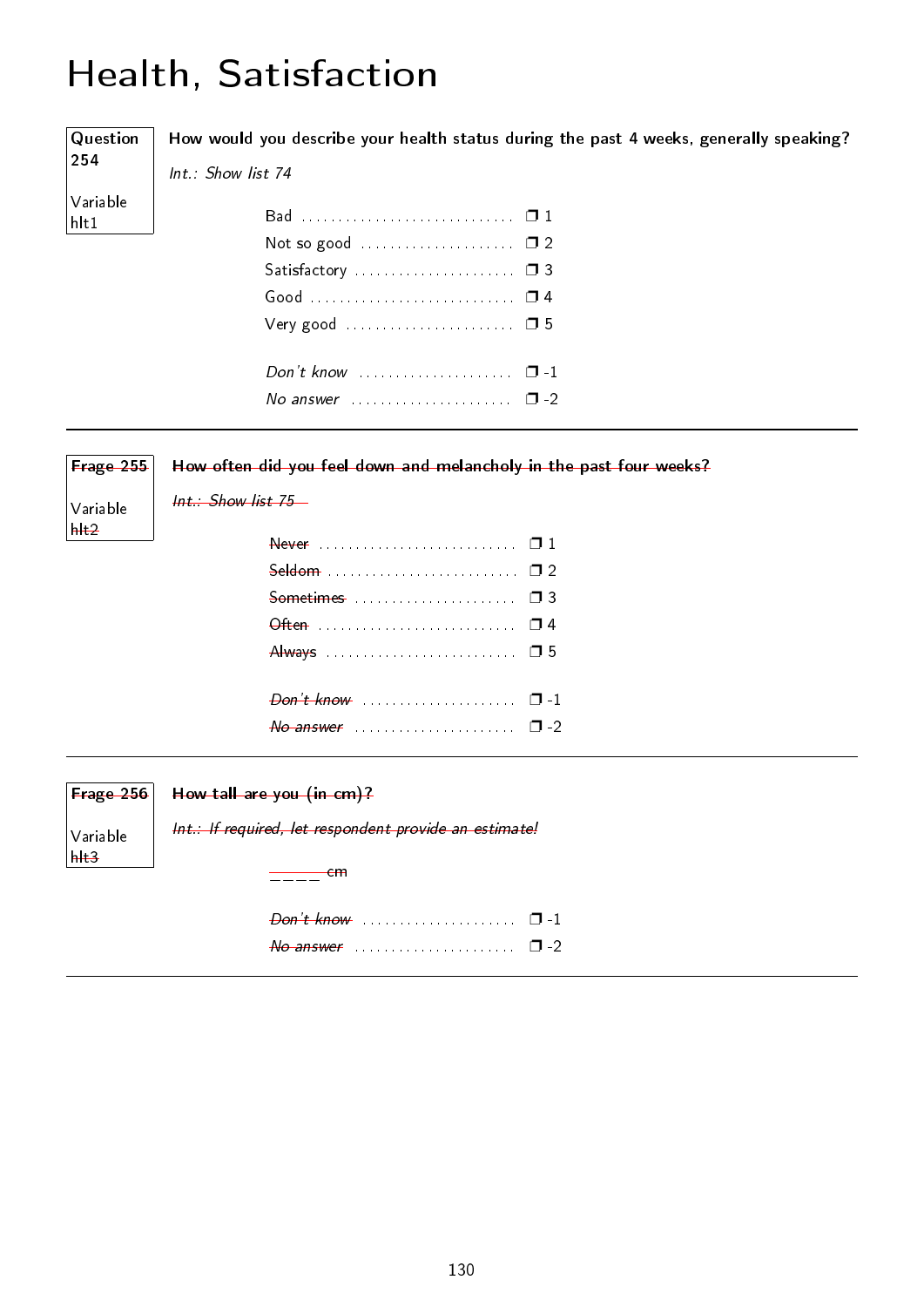|  |  |  |  | Frage 257   How much do you weigh (in kg)? If you don't know, please estimate. |  |
|--|--|--|--|--------------------------------------------------------------------------------|--|
|--|--|--|--|--------------------------------------------------------------------------------|--|

Variable  $|$  hlt4

Int.: If required, let respondent provide an estimate!

 $\frac{\ }{2}$   $\frac{\ }{2}$   $\frac{\ }{2}$   $\frac{\ }{2}$   $\frac{\ }{2}$   $\frac{\ }{2}$   $\frac{\ }{2}$   $\frac{\ }{2}$   $\frac{\ }{2}$   $\frac{\ }{2}$   $\frac{\ }{2}$   $\frac{\ }{2}$   $\frac{\ }{2}$   $\frac{\ }{2}$   $\frac{\ }{2}$   $\frac{\ }{2}$   $\frac{\ }{2}$   $\frac{\ }{2}$   $\frac{\ }{2}$   $\frac{\ }{2}$   $\frac{\ }{2}$   $\frac{\ }{2}$ 

Don't know . . . . . . . . . . . . . . . . . . . . . ❐ -1 No answer . . . . . . . . . . . . . . . . . . . . . . ❐ -2

|                                                              | Question   Are you legally handicapped or disabled?<br> 258 |  |
|--------------------------------------------------------------|-------------------------------------------------------------|--|
|                                                              |                                                             |  |
| $\begin{array}{ l } \text{Variable} \text{hlt5} \end{array}$ |                                                             |  |
|                                                              |                                                             |  |
|                                                              | No answer $\cdots$ $\Box$ -2                                |  |

| $ $ Frage 259 $ $            | To what extent are you legally handicapped or disabled?                          |
|------------------------------|----------------------------------------------------------------------------------|
| Variable<br>$h$ <sup>+</sup> | $\frac{9}{2}$                                                                    |
|                              |                                                                                  |
|                              |                                                                                  |
|                              | Respondents with occupational disability or a severe disability ( $h$ lt $5=1$ ) |

| $ $ Frage 260 $ $            | On average, how many hours do you sleep at night during the work week? |
|------------------------------|------------------------------------------------------------------------|
| Variable<br>$h$ <sup>+</sup> | - hours per night (round up<br>to half hours)                          |
|                              | $\theta$ answer equation is a set of $\theta$ -2                       |
|                              |                                                                        |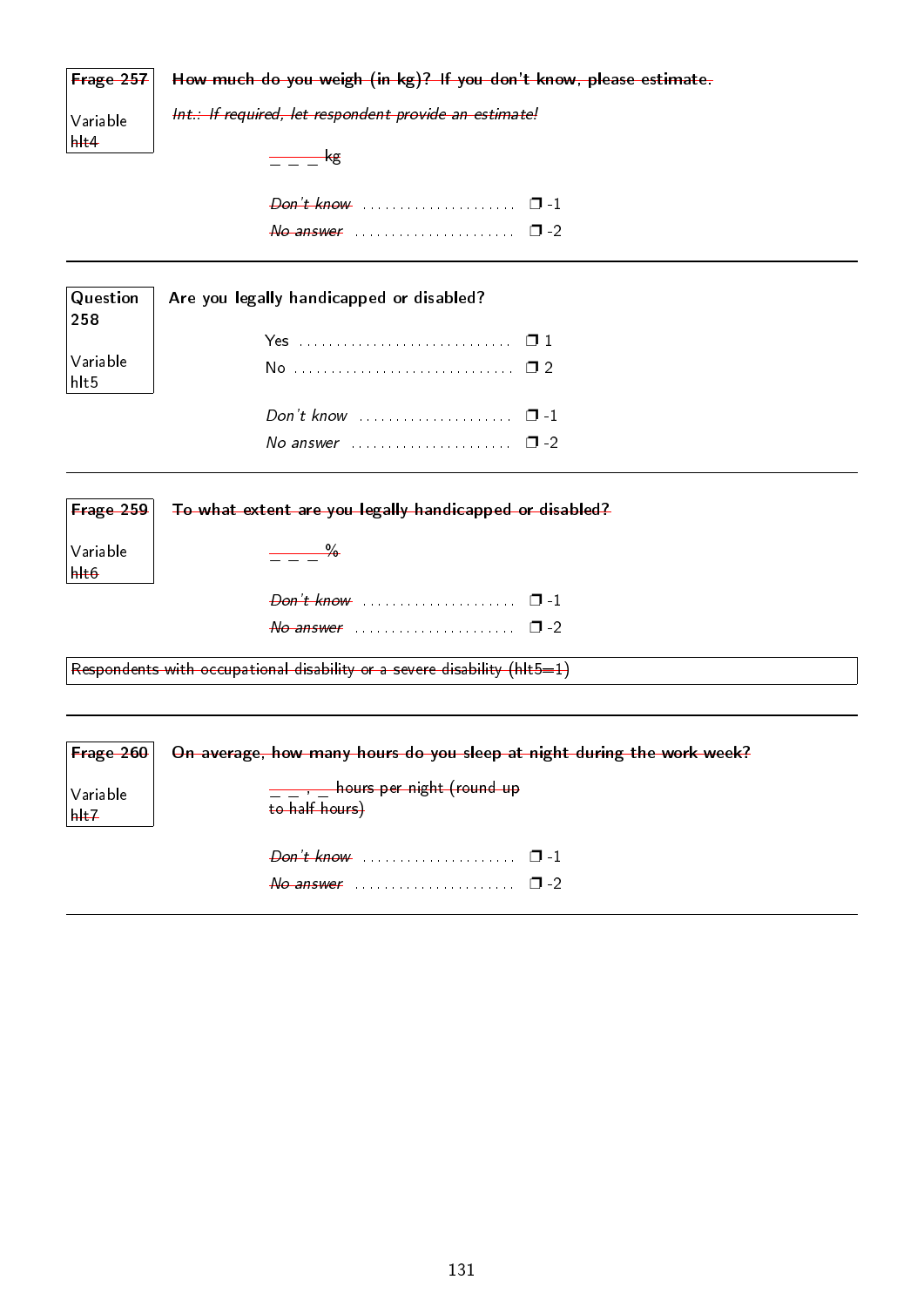| $\mid$ Question<br> 261 | are you with your life at the moment?                        |                          |  |  |  |  | Now I would like to ask about your general satisfaction with life. All in all, how satisfied |
|-------------------------|--------------------------------------------------------------|--------------------------|--|--|--|--|----------------------------------------------------------------------------------------------|
| Variable                | Int.: Show list $76$                                         |                          |  |  |  |  |                                                                                              |
| sat6                    | Very dissatisfied                                            | $0 1 2 3 4 5 6 7 8 9 10$ |  |  |  |  | Very satisfied                                                                               |
|                         | Don't know $\ldots$ $\ldots$ $\ldots$ $\ldots$ $\Box$ -1     |                          |  |  |  |  |                                                                                              |
|                         | No answer $\ldots \ldots \ldots \ldots \ldots \quad \Box -2$ |                          |  |  |  |  |                                                                                              |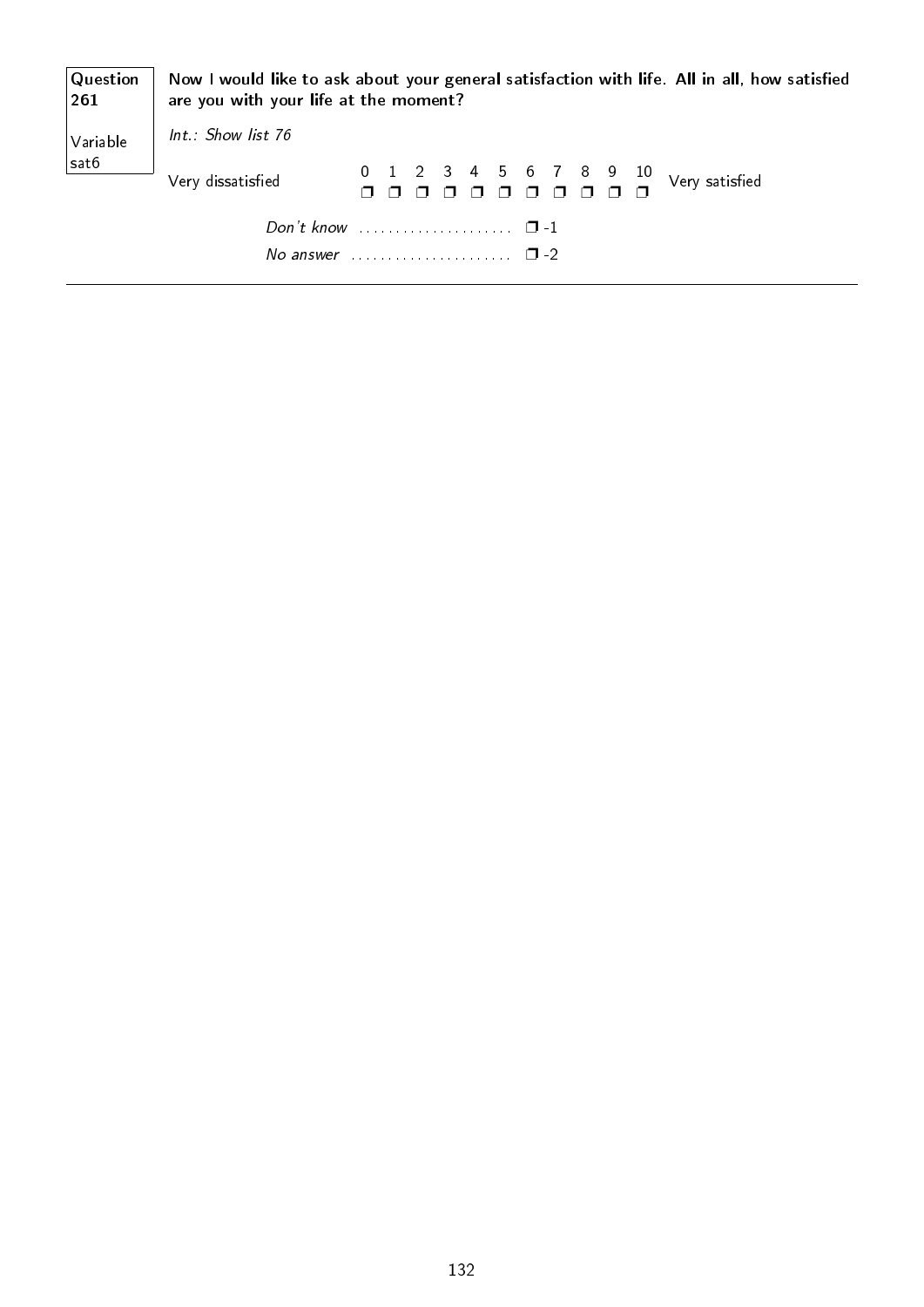### End of Interview

Now we are at the end of the interview. Thank you very much for your participation. As promised, you will receive 10 Euro for your participation. We hope you enjoyed the interview.

**Question** 262 Variable cps5  $Int.:$  Collect the completed partner questionnaire. If partner has not finished filling out the questionnaire yet, mention that it could either be picked up later, or that it could be sent to Infratest by mail in the stamped envelope provided at no cost to the respondents. Collected partner questionnaire  $\Box$  1 Not yet filled out, will be sent back  $\square$  2 Will be picked up  $\dots$ . . . . . . . . .  $\Box$  3

Respondents with a partner who already agreed to partner survey (and provided address of partner), and where the (German) questionnaire was already handed over to the partner (sd3=1 & cps1=1 & cps2=1 & cps3i3≠7 &  $\cos(4=1)$ 

Frage 263 Variable cps6 I would like to ask you again if we can include your partner in our survey. We would like to ask him / her to fill out a questionnaire. The questions in this questionnaire are similar to the ones we used in this interview. Your partner would receive a ticket to the ARD TV lottery for his/her participation. Do you consent that we ask [name partner (sd4n)] to participate?

> Int.: If respondent is unsure, point out the importance of the partner survey and that anonymity is guaranteed, then ask again.

| $\overline{\mathsf{A}}$ $\overline{\mathsf{B}}$ $\overline{\mathsf{B}}$ $\overline{\mathsf{B}}$ $\overline{\mathsf{B}}$ |  |
|-------------------------------------------------------------------------------------------------------------------------|--|
|                                                                                                                         |  |
|                                                                                                                         |  |
|                                                                                                                         |  |

Respondents with a partner who were previously unsure about the partner survey (sd3=1  $&$  cps1=-1)

Frage 264 Variable cps7 In addition to the German version, there are German, English, Russian, and Turkish versions of the questionnaire. Which one would be best for your partner? German . . . . . . . . . . . . . . . . . . . . . . . . . ❐ 1 English . . . . . . . . . . . . . . . . . . . . . . . . . . ❐ 2 Turkish . . . . . . . . . . . . . . . . . . . . . . . . . . ❐ 3 Russian . . . . . . . . . . . . . . . . . . . . . . . . . ❐ 4 Don't know . . . . . . . . . . . . . . . . . . . . . ❐ -1  $N_0$  answer  $\dots \dots \dots \dots \dots \quad \Box$  -2 Respondents with a partner who were previously unsure about the partner survey, but later agreed to it anyway

(or remained unsure)  $(sd3=1 \& cps1=-1 \quad cps6=1,-1)$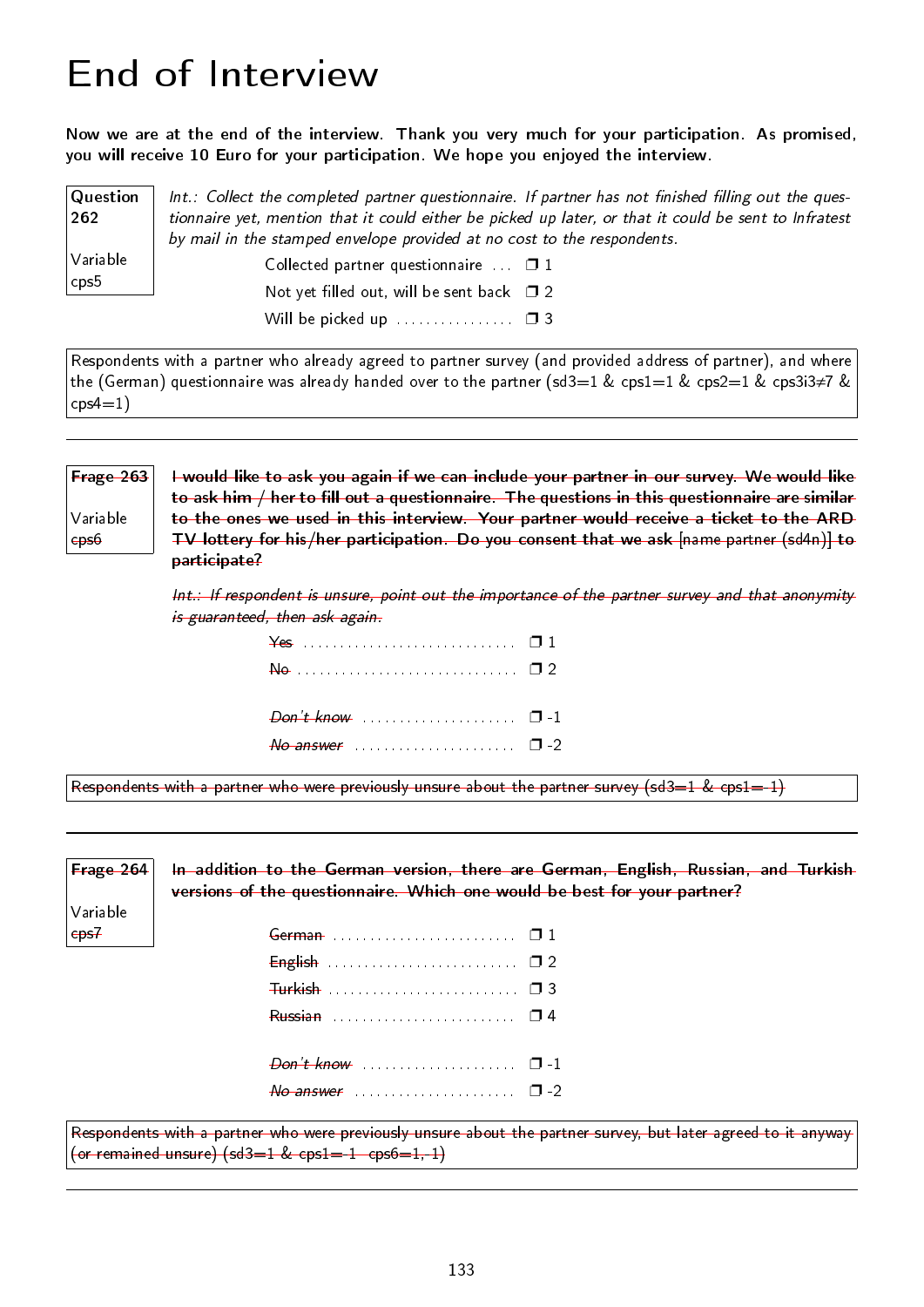| Frage 265            |              | I need [in case respondent is not sure (cps6=8): In case your partner decides to participate in our research<br>your partner's full name [respondents not cohabiting with partner $(sd7 \neq 1)$ : and the full address] |
|----------------------|--------------|--------------------------------------------------------------------------------------------------------------------------------------------------------------------------------------------------------------------------|
| Variable<br>$eps8 -$ |              | in order to be able to send your partner the TV lottery ticket.                                                                                                                                                          |
|                      |              | Int.: If address is not provided, please point out that the ticket will be issued in the name of                                                                                                                         |
|                      |              | the partner, that is, the ticket unfortunately cannot be issued and sent unless the full address is<br>provided. But add that in any case we would be very glad if the partner decided to participate in                 |
|                      | the survey.  |                                                                                                                                                                                                                          |
|                      | $e$ ps $811$ | First Name                                                                                                                                                                                                               |
|                      |              |                                                                                                                                                                                                                          |
|                      | eps8i2       | Last Name                                                                                                                                                                                                                |
|                      |              |                                                                                                                                                                                                                          |
|                      | $e$ ps $8i3$ | Address (Street, House no., Zip Code,<br>$-\mathsf{City}\}$                                                                                                                                                              |
|                      |              | Note: the following categories are just for the 3rd item (address)                                                                                                                                                       |
|                      |              |                                                                                                                                                                                                                          |
|                      |              | Same address as respondent $\ldots \ldots \ldots \ldots \ldots \ldots \ldots \ldots \ldots \ldots \ldots \quad \Box \; 6$                                                                                                |

| $\sqrt{2}$                                             |  |  |  |
|--------------------------------------------------------|--|--|--|
| Comment: Variables cps811, cps812 not in the data set. |  |  |  |
|                                                        |  |  |  |

|                   | $\vert$ Frage 266 $\vert$ + can leave the questionnaire for your partner here, or I can send a version to your<br>partner by mail. What do you prefer? |
|-------------------|--------------------------------------------------------------------------------------------------------------------------------------------------------|
| Variable          |                                                                                                                                                        |
| $\epsilon$ ps $9$ | Leave behind $\Box$                                                                                                                                    |
|                   |                                                                                                                                                        |

Respondents with a partner, who

 $(i)$  agreed to ask their partner as well, think that the German questionnaire fits the best, gave the address of the partner, and whose partner is not there at the moment

 $(i)$  or agreed to ask the partner, think that the German questionnaire fits the best, didn't give address of the partner at first, but gave the address after beeing asked the second time

(iii) or that were unsure at first, but then agreed, and gave address of the partner, and think that the German questionnaire fits the best

(sd3=1 & ((cps1=1 & cps2=1 & cps3i3≠7 & cps4≠1) | (cps1=1 & cps2=1 & cps3i3=7 & cps8i3≠7) | ((cps1=-1 & cps6=1,-1) & cps8i3≠7 & cps7=1))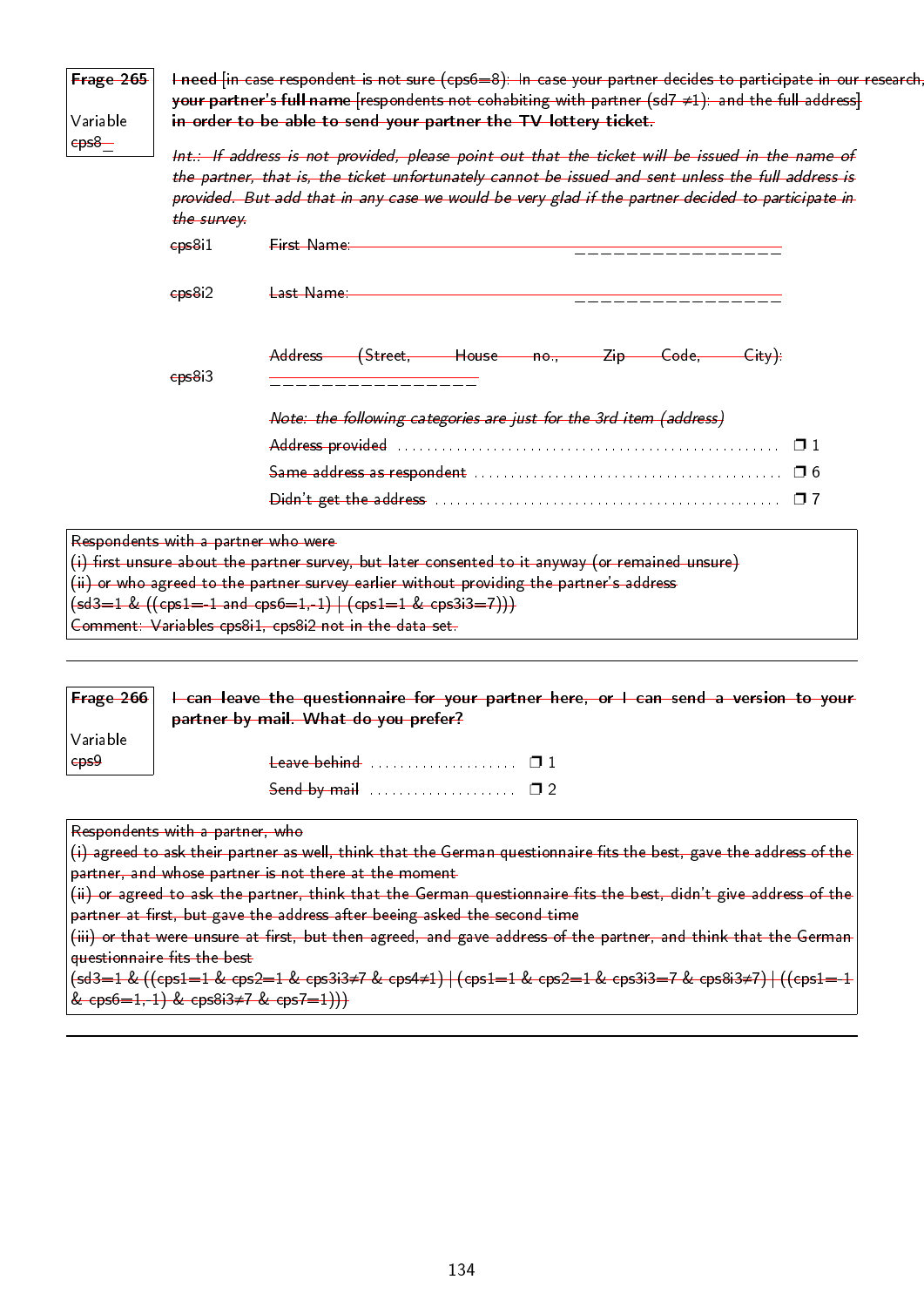| Frage $267$                   | The questionnaire will be sent to your partner by mail. He/she just needs to fill it out<br>and send it back to us; we pay for postage.                                                                                                                                                                                                                                                                                                                                                  |
|-------------------------------|------------------------------------------------------------------------------------------------------------------------------------------------------------------------------------------------------------------------------------------------------------------------------------------------------------------------------------------------------------------------------------------------------------------------------------------------------------------------------------------|
| Variable<br>ep <sub>510</sub> |                                                                                                                                                                                                                                                                                                                                                                                                                                                                                          |
|                               | $(i)$ Respondents, who meet requirements for filter in cps9 and prefer to have questionnaire sent<br>(ii) or agreed to ask partner, think that the German/English/Turkish/Russian questionnaire fits best, didn't give<br>address of the partner at first, but gave the address after beeing asked the second time<br>(iii) or that were unsure at first, but then agreed, and gave address of the partner, and think that the<br>German/English/Turkish/Russian questionnaire fits best |

 $((\text{sd3}=1) \& (\text{cps1}=1 \& \text{cps2}=1 \& \text{cps3i3}\neq 7 \& \text{cps4}\neq 1)$   $| (\text{cps1}=1 \& \text{cps2}=1 \& \text{cps3i3}=7 \& \text{cps8i3}\neq 7)$   $| (\text{cps1}=-1 \& \text{cps1})$ & cps6=1,-1) & cps8i3≠7 & cps7=1) & cps9=2)  $|$  (sd3=1 & ((cps1=1 & cps2≠1 & cps3i3=7 & cps8i3≠7)  $|$  $(\text{cps1}=-1 \& \text{cps6}=1,-1 \& \text{cps7}\neq1 \& \text{cps8}$  $(3\neq7))$ 

| $\mid$ Frage 268 $\mid$ | If you like, I could leave the questionnaire for your partner here with you. He/she would |
|-------------------------|-------------------------------------------------------------------------------------------|
|                         | then only need to fill it out and send it back to us; we pay for postage. Or we could     |
| Variable                | arrange for me to come back to you and pick up the questionnaire. What would you          |
| $e$ ps $\pm\pm$         | <del>prefer?</del>                                                                        |

Int.: Mark partner questionnaire with relevant information.

(i) Respondents, who meet requirements for filter in cps9 and prefer to have questionnaire left here (ii) with partner, who agreed to ask the partner, think that the German questionnaire fits the best and didn't give address of the partner (iii) or that were unsure at first, but then agreed (or remained unsure), and think that the German questionnaire

fits the best and didn't give the address of partner  $((\text{sd3}=1 \& (\text{cps1}=1 \& \text{cps2}=1 \& \text{cps3i3} \ne 7 \& \text{cps4} \ne 1) | (\text{cps1}=1 \& \text{cps2}=1 \& \text{cps3i3}=7 \& \text{cps8i3} \ne 7)$ 

 $((cps1=1 \& cps6=1,-1) \& cps8i3\ne 7 \& cps7=1))) \& cps9=1) + (sd3=1 \& ((cps1=1 \& cps2=1 \& cps3i3=7 \& cps3i)$  $\cos\left(\frac{3-7}{1}\right)$   $\left(\cosh\left(-\frac{1}{4} \& \cosh\left(-\frac{1}{4} \& \cosh\left(-\frac{1}{4} \& \cosh\left(-\frac{1}{4} \& \cosh\left(-\frac{1}{4} \& \cosh\left(-\frac{1}{4} \& \cosh\left(-\frac{1}{4} \& \cosh\left(-\frac{1}{4} \& \cosh\left(-\frac{1}{4} \& \cosh\left(-\frac{1}{4} \& \cosh\left(-\frac{1}{4} \& \cosh\left(-\frac{1}{4} \& \cosh\left(-\frac{1}{4} \& \cosh\left$ 

| Frage $269$ | You haven't told me your partner's full address yet. The ticket that your partner will |
|-------------|----------------------------------------------------------------------------------------|
|             | receive upon returning the completed questionnaire needs to be issued in his/her name. |
| Variable    | Thus, without the address we would unfortunately not be able to provide the ticket.    |
| $-$         | In order for your partner to receive the ticket, he/she can enter his/her address on a |
|             | separate partner address sheet and send it back to us together with the completed      |
|             | questionnaire                                                                          |

Int.: Hand out partner address sheet.

Send . . . . . . . . . . . . . . . . . . . . . . . . . . . . ❐ 1

Respondents with a partner, who

 $(i)$  agreed to the partner survey, think that the German questionnaire fits the best and didn't give address of the partner

(ii) Respondents with partner, who were unsure at first, but agreed to partner survey after second time asking (or remained unsure), think that the German questionnaire fits the best and didn't tell address of partner  $(sd3=1 \& ((cps1=1 \& cps2=1 \& cps3i3=7 \& cps8i3=7)]$   $(cps1=-1 \& cps6=1,-1 \& cps7=1 \& cps8i3=7)))$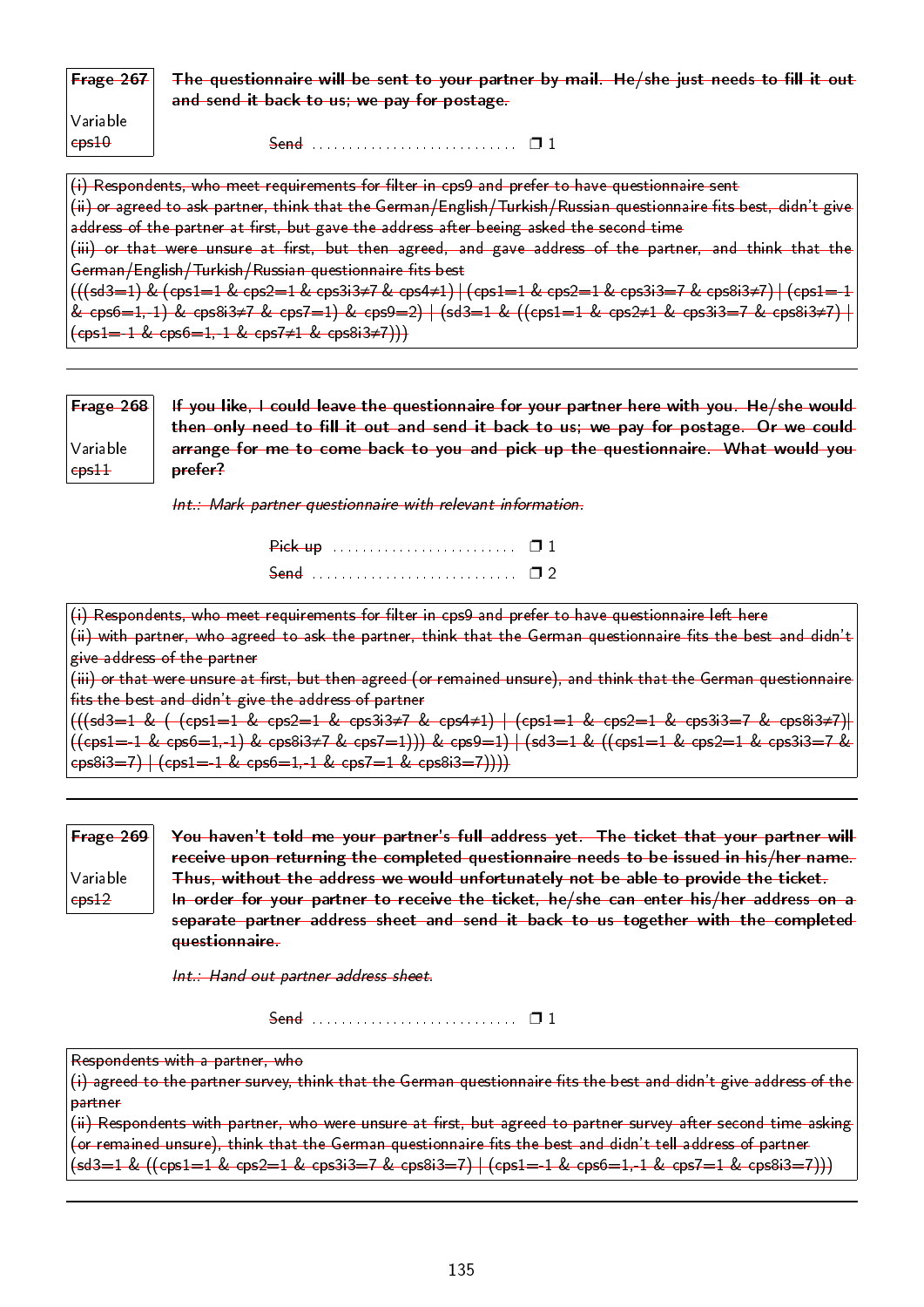# Assessments by the Interviewer

| Question<br>270  |                     | How well does the respondent speak German?                                                                       |             |             |             |             |              |             |             |                      |
|------------------|---------------------|------------------------------------------------------------------------------------------------------------------|-------------|-------------|-------------|-------------|--------------|-------------|-------------|----------------------|
|                  |                     | $($ Almost $)$ not at all $\ldots \ldots \ldots \ldots \square 1$                                                |             |             |             |             |              |             |             |                      |
| Variable         |                     | A little  02                                                                                                     |             |             |             |             |              |             |             |                      |
| int1             |                     |                                                                                                                  |             |             |             |             |              |             |             |                      |
|                  |                     |                                                                                                                  |             |             |             |             |              |             |             |                      |
|                  |                     | Don't know $\cdots$ $\cdots$ $\cdots$                                                                            |             |             |             |             |              |             |             |                      |
|                  |                     | No answer $\ldots \ldots \ldots \ldots \ldots \square$ -2                                                        |             |             |             |             |              |             |             |                      |
| Question<br>271  |                     | How well does the respondent understand German?                                                                  |             |             |             |             |              |             |             |                      |
|                  |                     | $($ Almost) not at all $\ldots \ldots \ldots \ldots \square 1$                                                   |             |             |             |             |              |             |             |                      |
| Variable         |                     | A little  02                                                                                                     |             |             |             |             |              |             |             |                      |
| $\mathsf{int2}$  |                     |                                                                                                                  |             |             |             |             |              |             |             |                      |
|                  |                     |                                                                                                                  |             |             |             |             |              |             |             |                      |
|                  |                     |                                                                                                                  |             |             |             |             |              |             |             |                      |
|                  |                     | No answer $\ldots \ldots \ldots \ldots \ldots \square$ -2                                                        |             |             |             |             |              |             |             |                      |
| Frage 272        |                     | How attractive do you find the respondent?                                                                       |             |             |             |             |              |             |             |                      |
| Variable<br>int3 | Very attractive     |                                                                                                                  | 1<br>$\Box$ | 2<br>$\Box$ | 3<br>$\Box$ | 4<br>$\Box$ | 5.<br>$\Box$ | 6<br>$\Box$ | 7<br>$\Box$ | Very<br>unattractive |
| Question<br>273  |                     | Was the interview conducted with the respondent alone, or were other persons present<br>during the conversation? |             |             |             |             |              |             |             |                      |
|                  |                     | Int.: Multiple responses allowed                                                                                 |             |             |             |             |              |             |             |                      |
| Variable<br>int4 |                     |                                                                                                                  |             |             |             |             |              |             |             |                      |
|                  | int411              | Interview was conducted with the respondent alone                                                                |             |             |             |             |              |             |             |                      |
|                  | int4 <sub>i</sub> 2 | Spouse/partner was present                                                                                       |             |             |             |             |              |             |             |                      |
|                  | int4i3              | Children were present                                                                                            |             |             |             |             |              |             |             |                      |
|                  | int44               | Other family members were present                                                                                |             |             |             |             |              |             |             |                      |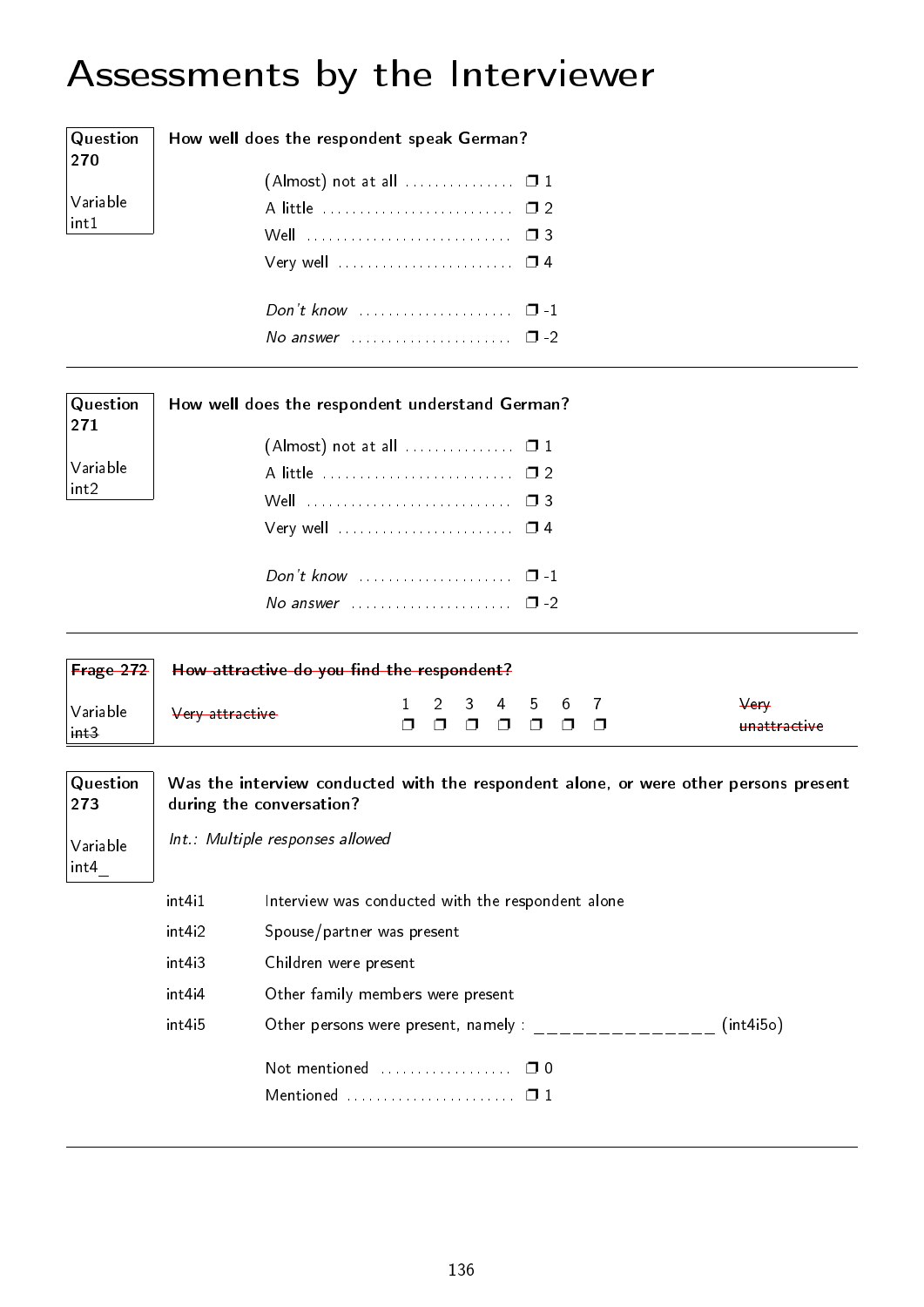| Question<br> 274                                                            | Did any of the other persons who were present interfere with the interview? |
|-----------------------------------------------------------------------------|-----------------------------------------------------------------------------|
|                                                                             |                                                                             |
| $\left  \begin{array}{l} \text{Variable} \ \text{int5} \end{array} \right $ |                                                                             |
|                                                                             |                                                                             |

| Question<br> 275 | Assessment of willingness for repeated survey participation                  |  |
|------------------|------------------------------------------------------------------------------|--|
|                  |                                                                              |  |
| Variable         | Respondent explicitly (and on his/her own initiative) refuses to participate |  |
| int6             |                                                                              |  |

| Question<br> 276  |                                                          |  |   |      | How high do you estimate the respondent's willingness to participate in another survey? |
|-------------------|----------------------------------------------------------|--|---|------|-----------------------------------------------------------------------------------------|
| Variable<br> int7 | Not at all willing to be in-<br>1 2 3<br>terviewed again |  | 4 | - 5. | Very much willing to be<br>interviewed again                                            |

| $ $ Frage 277 $ $ | At which time during the interview did you hand out the partner questionnaire?              |
|-------------------|---------------------------------------------------------------------------------------------|
| Variable          | Respondent doesn't have a partner or refused participation $\ldots \ldots \ldots \square 1$ |
| $++8$             |                                                                                             |
|                   |                                                                                             |
|                   |                                                                                             |

| Question        | What kind of arrangements did you make about the partner questionnaire?        |
|-----------------|--------------------------------------------------------------------------------|
| 278<br>Variable | Questionnaire was handed out during interview and filled-out version was       |
| $ $ in t9       |                                                                                |
|                 | Questionnaire was handed out, agreement was made about return by mail $\Box$ 3 |
|                 |                                                                                |
|                 |                                                                                |
|                 |                                                                                |
|                 |                                                                                |

| Question<br> 279 | Please indicate how many attempts you made to contact the anchor. Distinguish<br>between attempts made in person and attempts made by phone. |                                        |  |
|------------------|----------------------------------------------------------------------------------------------------------------------------------------------|----------------------------------------|--|
| Variable         | int10i1                                                                                                                                      | Number of contact attempts, in-person: |  |
| int10            | int10i2                                                                                                                                      | Number of contact attempts, by phone:  |  |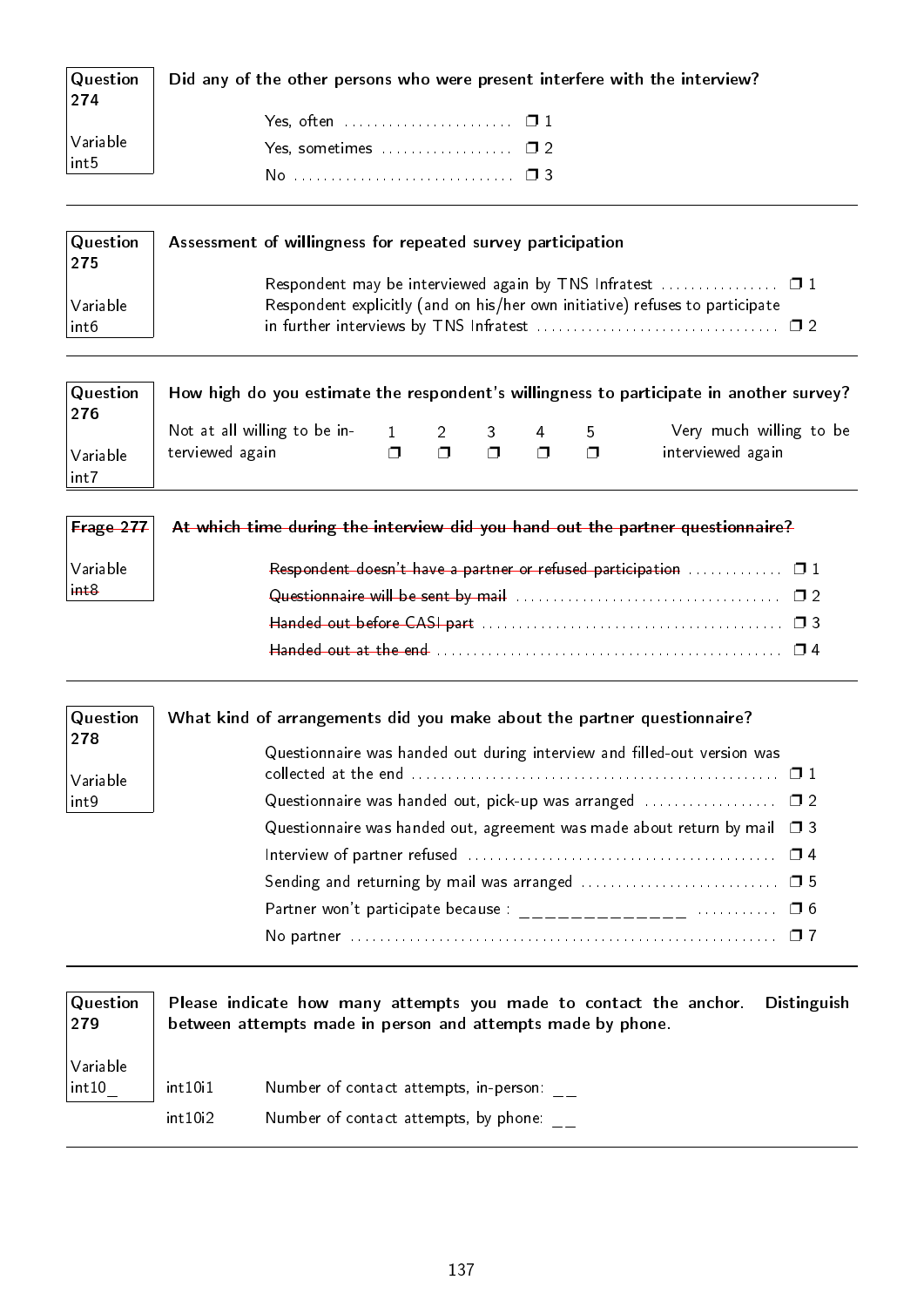### Checks for Implausible Answers

This is a list of checks for implausible answers implemented in the CAPI program.

| Question 2<br>dob     | When were you born?<br>Check1: Valid years of birth: 1991-1993, 1981-1983, 1971-1973<br>If the indicated year of birth is outside of these ranges, ask again.<br>"The year of birth [doby] is outside of the valid range. Please check if the year of birth has<br>been recorded correctly."<br>Check2: Valid years of birth: 1990-1994, 1980-1984, 1970-1974<br>If the indicated year of birth is outside of these ranges, the interview should be interrupted<br>right now.<br>"This person is out of the sample. The interview will stop immediately."                                                                                                                                                |
|-----------------------|----------------------------------------------------------------------------------------------------------------------------------------------------------------------------------------------------------------------------------------------------------------------------------------------------------------------------------------------------------------------------------------------------------------------------------------------------------------------------------------------------------------------------------------------------------------------------------------------------------------------------------------------------------------------------------------------------------|
| Question 6<br>srs 1   | Please look at these five life goals and life domains. How important are these to you<br>personally at the moment? You have 15 importance-points to distribute among the five<br>goals and domains.<br>Check: Exactly 15 "points of importance" have to be assigned. (srs R: sum(srs1i1-<br>$srs1i5 \neq 15$<br>"You did not assign exactly 15 points. Please check your input!"                                                                                                                                                                                                                                                                                                                         |
| Question 9<br>sd5e1b  | When did your relationship with [name partner] start?<br>Check1: Indicated date cannot be after the date of the interview.<br>$(sd5e1b$ R1<br>sd5e1b > date of interview)<br>"The beginning [sd5e1bm]. [sd5e1by] is in the future. Please correct your input!"<br>Check 2: Indicated date cannot be before the respondent's birth. (sd5e1b R2:<br>$sd5e1bm/y <$ dobm/y)<br>"I recorded that you were born in [dobm] [doby]. The indicated date [sd5e1bm] [sd5e1by]<br>cannot be before then. Please correct your input!"                                                                                                                                                                                 |
| Question 11<br>sd5eze | When did you separate from [name partner]?<br>Check 1: Indicated date cannot be after the date of the interview. (sd5eze R1: sd5eze<br>> date of interview)<br>"The event [sd5ezem] [sd5ezey] is in the future. Please correct your input!"<br>Check 2: Indicated date cannot be before the respondent's birth.<br>(sd5eze R2:<br>$sd5$ ezem/y $\lt$ dobm/y)<br>"I recorded that you were born in [dobm].[doby]. The indicated date [sd5ezem].[sd5ezey]<br>cannot be before then. Please correct your input!"                                                                                                                                                                                            |
| Question 12<br>sd5ezb | When did you get back together again with [name partner], that is, when did your separation<br>end?<br>Indicated date cannot be after the date of the interview.<br>$(sd5exb$ R1.<br>Check1.<br>sd5ezb > date of interview)<br>"The end [sd5ezbm] [sd5ezby] is in the future. Please correct your input!"<br>Check 2: Indicated date cannot be before the respondent's birth.<br>$(sd5ezb$ R2:<br>$sd5exbm/y <$ dobm/y)<br>"I recorded that you were born in [dobm].[doby]. The indicated date [sd5ezbm].[sd5ezby]<br>cannot be before then. Please correct your input!"<br>$Check$ 3<br>Indicated date cannot be prior to the separation.<br>$(sd5ezb$ R3<br>sd5ezbm/y <sd5ezem td="" y)<=""></sd5ezem> |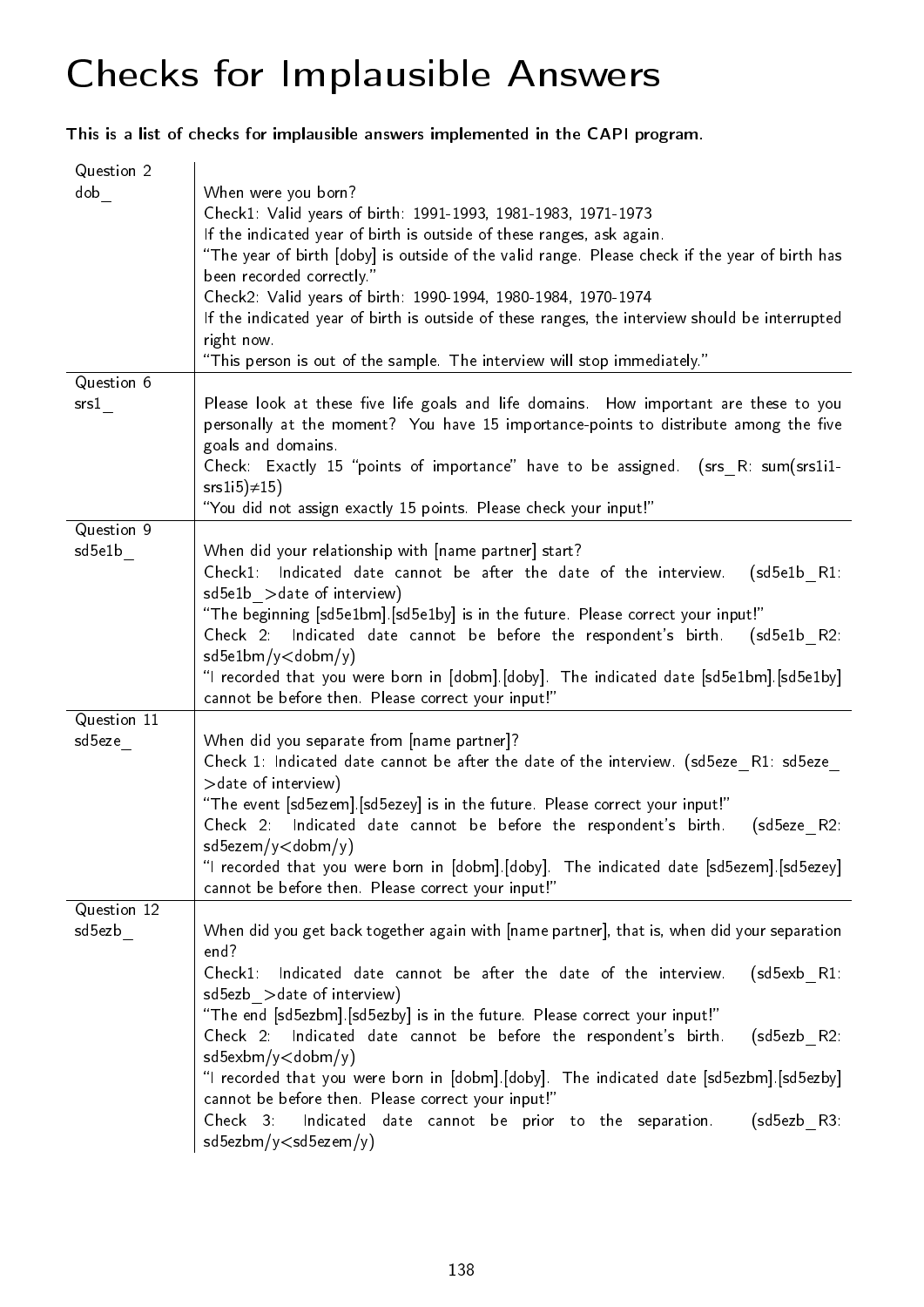|             | "Please check your input. The end of the episode is BEFORE its beginning!"                  |
|-------------|---------------------------------------------------------------------------------------------|
| Question 15 |                                                                                             |
| sd8e1b      | When did you and [name partner] start living together?                                      |
|             | Check 1: Indicated date cannot be after the date of the interview. (sd8e1b R1: sd8e1b       |
|             | > date of interview)                                                                        |
|             | "The event [sd8e1bm] [sd8e1by] is in the future. Please correct your input!"                |
|             | Indicated date cannot be before the respondent's birth.<br>Check2:<br>$(sd8e1b$ R2:         |
|             | $sd8e1bm/y <$ dobm/y)                                                                       |
|             | "I recorded that you were born in [dobm] [doby]. The indicated date [sd8e1bm] [sd8e1by]     |
|             | cannot be before then. Please correct your input!"                                          |
|             |                                                                                             |
|             | Check3: Beginning of cohabitation before beginning of relationship (sd8e1b R3: sd8e1b       |
|             | $<$ sd5e1b)                                                                                 |
|             | "The beginning of the cohabitation [sd8e1bm].[sd8e1by] with [name partner] is before the    |
|             | beginning of the relationship [sd5e1bm] [sd5e1by]. Is that right? If not, please correct!"  |
|             | Correct the recordings 1, Recordings are correct 2                                          |
| Question 17 |                                                                                             |
| sd8ezb      | When did you start living together with [name partner] back then?                           |
|             | Check 1: Indicated date cannot be after the date of the interview.<br>$(sd8ezb$ R1:         |
|             | sd8ezb > date of interview)                                                                 |
|             | "The event [sd8ezbm]. [sd8ezby] is in the future. Please correct your input!"               |
|             | Indicated date cannot be before the respondent's birth.<br>(sd8ezb R2:<br>Check2.           |
|             | sd8ezbm/y <dobm td="" y)<=""></dobm>                                                        |
|             | "I recorded that you were born in [dobm].[doby]. The indicated date [sd8ezbm].[sd8ezby]     |
|             | cannot be before then. Please correct your input!"                                          |
| Question 18 |                                                                                             |
| sd8eze      | Until when did you live together with [name partner] at this time?                          |
|             | Check1: Indicated date cannot be after the date of the interview. (sd8eze R1: sd8eze        |
|             | > date of interview)                                                                        |
|             | "The event [sd8ezem].[sd8ezey] is in the future. Please correct your input!"                |
|             | Check 2: Indicated date cannot be before the respondent's birth.<br>$(sd8eze$ R2:           |
|             | $sd8$ ezem/y $<$ dobm/y)                                                                    |
|             | "I recorded that you were born in [dobm].[doby]. The indicated date [sd8ezem].[sd8ezey]     |
|             | cannot be before then. Please correct your input!"                                          |
|             |                                                                                             |
|             | Check 3: Indicated date cannot be before the beginning of the cohabitation. (sd8eze R3:     |
|             | sd8ezem/y <sd8ezbm td="" y)<=""></sd8ezbm>                                                  |
|             | "Please check your input! The end of the periode is BEFORE the beginning!"                  |
| Question 22 |                                                                                             |
| sd12        | When did you and [name partner] officially register your relationship as a civil union? /   |
|             | When did you get married to [name partner]?                                                 |
|             | Check1: Indicated date cannot be after the date of the interview. (sd12 $R1:$ sd12 $>$ date |
|             | of interview)                                                                               |
|             | "The event [sd12m]. [sd12y] is in the future. Please correct your input!"                   |
|             | Indicated date cannot be before the respondent's birth.<br>$(sd12 \quad R2)$<br>Check 2:    |
|             | $sd12m/y <$ dobm/y)                                                                         |
|             | "I recorded that you were born in [dobm].[doby]. The indicated date [sd12m].[sd12y] cannot  |
|             | be before then. Please correct your input!"                                                 |
| Question 25 |                                                                                             |
| rtr2pxezb   | When did your relationship with [name x-th partner] start?                                  |
|             | Check 1: Indicated date cannot be after the date of the interview.<br>$(rtr2pxezb$ R1:      |
|             | rtr2pxezb > date of interview)                                                              |
|             | "The event [rtr2pxezbm].[rtr2pxezby] is in the future. Please correct your input!"          |
|             | Check 2: Indicated date cannot be before the respondent's birth.<br>$(rtr2pxezb$ R2         |
|             | rtr2pxezbm/y <dobm td="" y)<=""></dobm>                                                     |
|             |                                                                                             |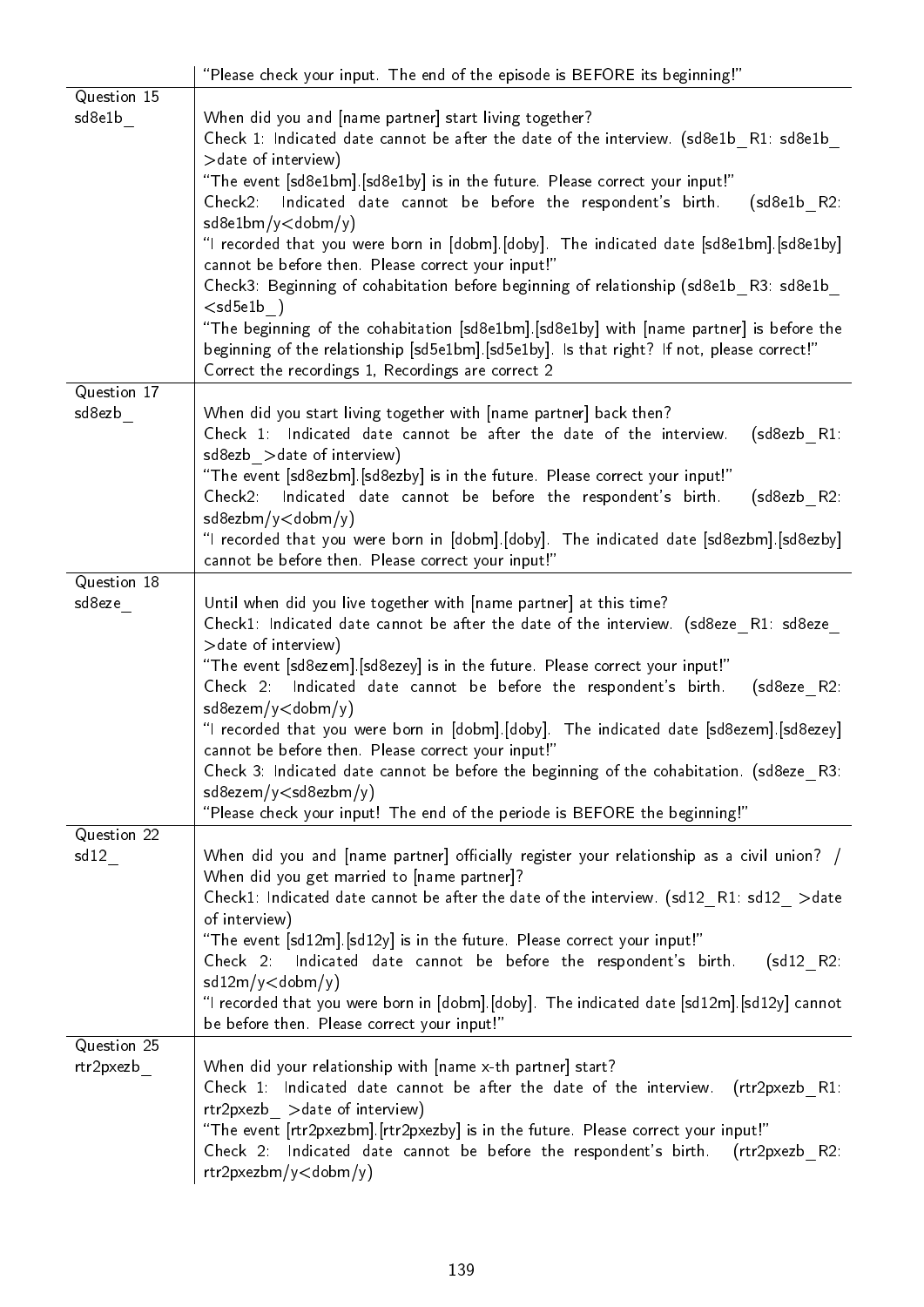|                          | "[<br>recorded that you were born in [dobm].[doby].<br>The indicated<br>date<br>[rtr2pxezbm]. [rtr2pxezby] cannot be before then. Please correct your input!"                                                                                                                                                                                                                                                                                                                                                                                                                                                                                                                                                                                            |
|--------------------------|----------------------------------------------------------------------------------------------------------------------------------------------------------------------------------------------------------------------------------------------------------------------------------------------------------------------------------------------------------------------------------------------------------------------------------------------------------------------------------------------------------------------------------------------------------------------------------------------------------------------------------------------------------------------------------------------------------------------------------------------------------|
| Question 26<br>rtr2pxeze | When did your relationship with [name x-th partner] end?<br>Check 1: Indicated date cannot be after the date of the interview.<br>(rtr2pxeze R1)<br>rtr2pxeze > date of interview)<br>"The event [rtr2pxezem].[rtr2pxezey] is in the future. Please correct your input!"<br>Check 2: Indicated date cannot be before the respondent's birth. (rtr2pxeze R2:<br>$rtr2pxezem/y <$ dobm/y)<br>"I recorded that you were born in [dobm].[doby]. The indicated date [rtr2pxezem].[rtr2pxezey]<br>cannot be before then. Please correct your input!"<br>Check 3: Indicated date cannot be before the beginning of the cohabitation. (rtr2pxeze R3:<br>rtr2pxezem/y < rtr2pxezbm/y<br>"Please check your input! The end of the period is BEFORE the beginning!" |
| Question 32<br>rtr7pxezb | When did you and [name x-th partner] start living together?<br>Check 1: Indicated date cannot be after the date of the interview.<br>(rtr7pxezb R1:<br>rtr7pxezb > date of interview)<br>"The event [rtr7pxezbm].[rtr7pxezby] is in the future. Please correct your input!"<br>Check 2: Indicated date cannot be before the respondent's birth. (rtr7pxezb R2:<br>$rtr7pxezbm/y <$ dobm/y)                                                                                                                                                                                                                                                                                                                                                               |
| Question 33              | were born in [dobm].[doby].<br>"I recorded that you<br>The<br>indicated<br>date<br>[rtr7pxezbm].[rtr7pxezby] cannot be before then. Please correct your input!"                                                                                                                                                                                                                                                                                                                                                                                                                                                                                                                                                                                          |
| rtr7pxeze                | When did your relationship with [name x-th partner] end?<br>Check 1: Indicated date cannot be after the date of the interview.<br>(rtr7pxeze R1)<br>rtr7pxeze > date of interview)<br>"The event [rtr7pxezem].[rtr7pxezey] is in the future. Please correct your input!"<br>Check 2: Indicated date cannot be before the respondent's birth. (rtr7pxeze R2:<br>$rtr7pxezem/y <$ dobm/y)<br>"I recorded that you were born in [dobm].[doby]. The indicated date [rtr7pxezem].[rtr7pxezey]<br>cannot be before then. Please correct your input!"<br>Check 3: Indicated date cannot be before the beginning of the cohabitation. (rtr7pxeze_R3:<br>rtr7pxezem/y < rtr7pxezbm/y<br>"Please check your input! The end of the period is BEFORE the beginning!" |
| Question 36<br>rtr10     | When did you get married to [name spouse] or when was your civil union with [name spouse]<br>officially registered?<br>Check 1: Indicated date cannot be after the date of the interview. (rtr10 $R1$ : rtr10 $>$ date<br>of interview)<br>"The event [rtr10m] [rtr10y] is in the future. Please correct your input!"<br>Indicated date cannot be before the respondent's birth.<br>(rtr10 R2)<br>Check 2<br>$rtr10m/y <$ dobm/y)<br>"I recorded that you were born in [dobm].[doby]. The indicated date [rtr10bm].[rtr10by]<br>cannot be before then. Please correct your input!"                                                                                                                                                                       |
| Question 40<br>rtr14pxb  | When did you get married to [name ex-spouse] or when was your civil union with [name<br>ex-spouse] officially registered?<br>Check 1: Indicated date cannot be after the date of the interview.<br>$(rtr14pxb$ R1:<br>$rtr14pxb$ > date of interview)<br>"The event [rtr14pxbm].[rtr14pxby] is in the future. Please correct your input!"<br>Check 2: Indicated date cannot be before the respondent's birth.<br>$(rtr14pxbx$ R2<br>$rtr14pxbm/y <$ dobm/y)                                                                                                                                                                                                                                                                                              |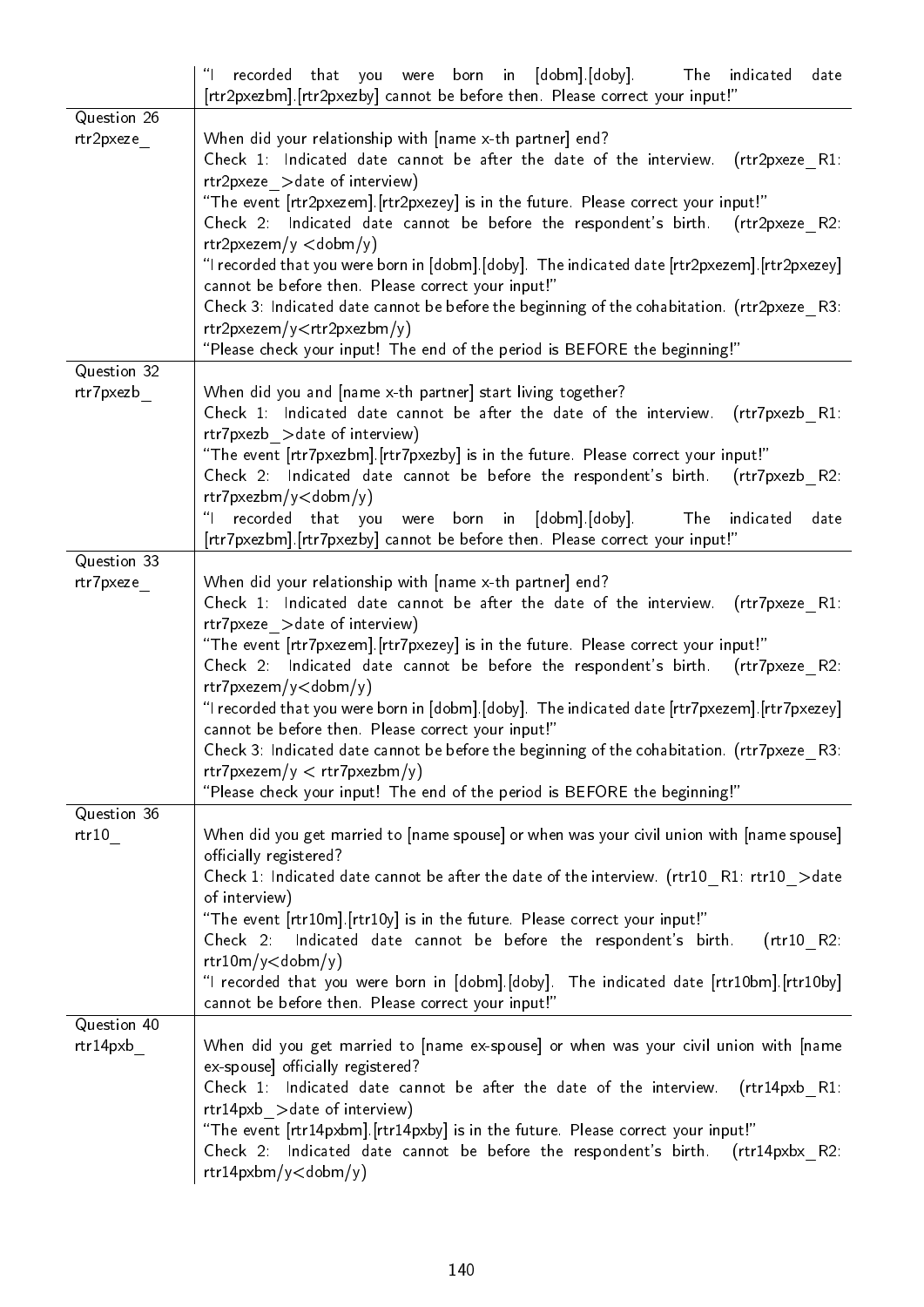|                           | "I recorded that you were born in [dobm].[doby]. The indicated date [rtr14pxbm].[rtr14pxby]<br>cannot be before then. Please correct your input!"                                                                                                                                                                                                                                                                                                                                                                                                                                                                                                                                                                                                                                                                                                                           |
|---------------------------|-----------------------------------------------------------------------------------------------------------------------------------------------------------------------------------------------------------------------------------------------------------------------------------------------------------------------------------------------------------------------------------------------------------------------------------------------------------------------------------------------------------------------------------------------------------------------------------------------------------------------------------------------------------------------------------------------------------------------------------------------------------------------------------------------------------------------------------------------------------------------------|
| Question 42<br>rtr14pxe   | When did your marriage to [name ex-spouse] end, either by divorce or by death, or when did<br>your civil union end?<br>Check 1. Indicated date cannot be after the date of the interview.<br>$(rtr14pxe$ R1:<br>rtr14pxe > date of interview)<br>"The event [rtr14pxem].[rtr14pxey] is in the future. Please correct your input!"<br>Check 2: Indicated date cannot be before the respondent's birth. (rtr14pxe R2:<br>$rtr14pxem/y <$ dobm/y)<br>"I recorded that you were born in [dobm].[doby]. The indicated date [rtr14pxem].[rtr14pxey]<br>cannot be before then. Please correct your input!"<br>Check 3: Indicated date cannot be before the beginning of the cohabitation. (rtr14pxe R3:<br>rtr14pxem/y < rtr14pxbm/y<br>"Please check your input! The end of the period is BEFORE the beginning!"                                                                  |
| Question 48<br>sd19kx     | When was [name of the x-th child] born?<br>Check 1: Indicated date cannot be after the interview date. (sd19kx R1: sd19kx >date<br>of interview)<br>"The event [sd19kxm].[sd19kxy] is in the future. Please correct your input!"<br>Check 2: Indicated date cannot be before the birth of the respondent.(sd19kx R2:<br>$sd19kxm/y <$ dobm/y)<br>"I recorded that you were born in [dobm].[doby]. Your child cannot have been born before<br>then. Please correct your input!"                                                                                                                                                                                                                                                                                                                                                                                              |
| Question 52<br>rtr17kxezb | When did [name of the x-th child (sd14kxn)] start living with you?<br>Check 1: Child must have lived there already before the interview, indicated date cannot be<br>in the future. (rtr17kxezb R1: rtr17kxezb > date of interview)<br>"The event [rtr17kxezbm].[rtr17kxezby] is in the future. Please correct your input!"<br>Check 2: Beginning of the cohabitation has to be after the child's birth. (rtr17kxezb R2:<br>rtr17kxezbm/y <dobm y)<br="">"I recorded that your child was born on [sd19kd].[sd19km].[sd19ky]. The beginning<br/>[rtr17kxezbm]. [rtr17kxezby] cannot be before then. Please correct your input!"</dobm>                                                                                                                                                                                                                                       |
| Question 53<br>rtr17kxeze | Until when did [name of the x-th child] live with you?<br>Check 1: Child must have lived there already before the interview, indicated date cannot be<br>in the future. (rtr17kxeze R1: rtr17kxeze > date of interview)<br>"The event [rtr17kxezem].[rtr17kxezey] is in the future. Please correct your input!"<br>Check 2: Beginning of the cohabitation has to be after the child's birth. (rtr17kxeze R2:<br>rtr17kxezem/y <dobm y)<br="">"I recorded that your child was born on [sd19kxd].[sd19kxm].[sd19kxy]. The beginning<br/>[rtr17kxezbm] [rtr17kxezby] cannot be before then. Please correct your input!"<br/>Check 3: Date of the end of the cohabitation with child must be after the beginning of the<br/>cohabitation. (rtr17kxeze R2: rtr17kxezem/y&gt; rtr17kxezbm/y)<br/>"Please check your input! The end of the period is BEFORE the beginning!"</dobm> |
| Question 55<br>rtr18kx    | When did [name of the x-th child] pass away?<br>Check 1: Indicated date of the child's death must be before the date of the interview.<br>(rtr18kx R1: rtr18kx > date of interview)<br>"The event [rtr18kxm].[rtr18kxy] is in the future. Please correct your input!"<br>Check 2:<br>Child's death must be after the respondent's birth.<br>$(rtr18kx$ R3:<br>rtr18kxm/y <dobm td="" y)<=""></dobm>                                                                                                                                                                                                                                                                                                                                                                                                                                                                         |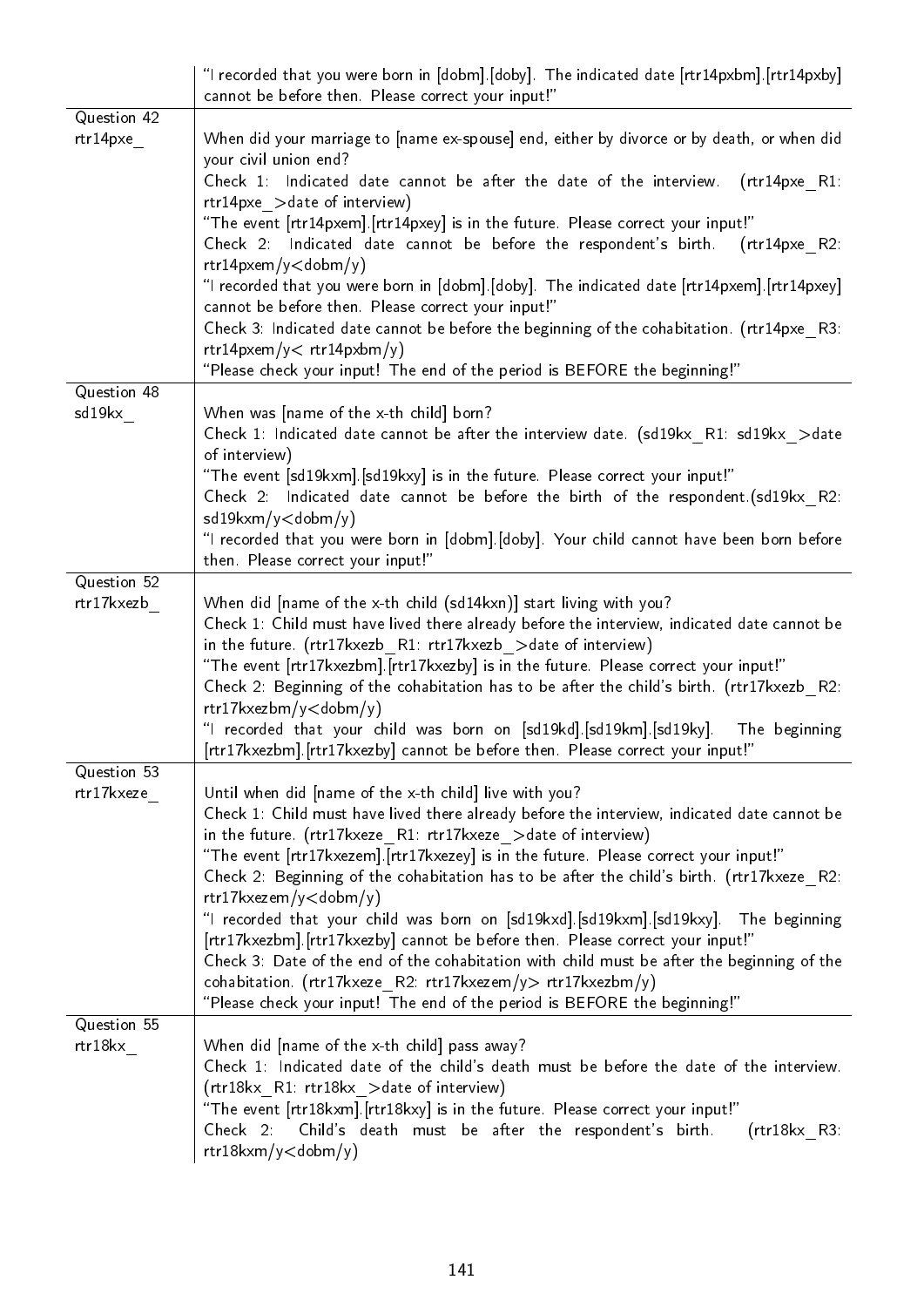|                        | "I recorded that you were born in [dobm].[doby]. The indicated date [rtr18kxm].[rtr18kxy]                                                                                                                                                                                                                                                                                                                                                                                                                                                                                                                                                                                                                                                                                                                                                           |
|------------------------|-----------------------------------------------------------------------------------------------------------------------------------------------------------------------------------------------------------------------------------------------------------------------------------------------------------------------------------------------------------------------------------------------------------------------------------------------------------------------------------------------------------------------------------------------------------------------------------------------------------------------------------------------------------------------------------------------------------------------------------------------------------------------------------------------------------------------------------------------------|
|                        | cannot be before then. Please correct your input!"<br>Child's death must be after date of its birth.<br>$(rtr18kx$ R2:<br>Check 3<br>$rtr18kxm/y <$ sd19km/y)                                                                                                                                                                                                                                                                                                                                                                                                                                                                                                                                                                                                                                                                                       |
|                        | "I recorded that your child was born on [sd19kxd].[sd19kxm].[sd19kxy]. The date of death<br>[rtr18kxd]. [rtr18kxm]. [rtr18kxy] cannot be before then. Please correct your input!"                                                                                                                                                                                                                                                                                                                                                                                                                                                                                                                                                                                                                                                                   |
| Question 57<br>rtr20kx | When did [name of the x-th child (sd14kxn)] start living with you?<br>Check 1: Beginning of cohabitation cannot be after the date of the interview. (rtr20kx R1:<br>rtr20kx > date of interview)<br>"The event [rtr20kxm].[rtr20kxy] is in the future. Please correct your input!"<br>Check 2: Beginning of cohabitation must be after the respondent's birth. (rtr20kx R3:<br>$rtr20kxm/y <$ dobm/y)<br>"I recorded that you were born in [dobm].[doby]. The indicated date [rtr20kxm].[rtr20kxy]<br>cannot be before then. Please correct your input!"<br>Check 3: Beginning of the cohabitation must be after the child's birth. (rtr20kx R2:<br>rtr20kxm/y < sd19km/y)<br>"I recorded that your child was born on [sd19kxd].[sd19kxm].[sd19kxy]. The indicated date<br>[rtr20kxm] [rtr20kxy] cannot be before then. Please correct your input!" |
| Question 69<br>pa2     | When did you become acquainted with [name partner]?<br>Check 1: Indicated date of acquaintance cannot be after the date of the interview. (pa2_R1:<br>pa2 > date of interview)<br>"The event [pa2m] [pa2y] is in the future. Please correct your input!"<br>Check 2: Indicated date of acquaintance cannot be before the respondent's birth. (pa2 R2:<br>pa2m/y <dobm y)<br="">"I recorded that you were born in [dobm].[doby]. The indicated date [pa2m].[pa2y] cannot<br/>be before then. Please correct your input!"<br/>Check 3: Indicated date of acquaintance cannot be after the beginning of the relationship.<br/><math>(pa2</math> R3: <math>pa2m/y &lt; sd5e1bm/y</math><br/>"The indicated date cannot be after the beginning of your relationship. Please correct your<br/>input!"</dobm>                                              |
| Question 71<br>sdp1    | When was [name partner] born?<br>Check: Partner cannot be born after the date of the interview. (sdp1 R1: sdp1 >date of<br>interview)<br>"The event [sdp1m] [sdp1y] is in the future. Please correct your input!"                                                                                                                                                                                                                                                                                                                                                                                                                                                                                                                                                                                                                                   |
| Question 72<br>sdp2    | Of which country or countries is he [female partner: she] a citizen?<br>Check: If "From another country", fill out box (SonstR sdp2 : sdp2i12 mentioned, but no<br>further input)<br>"You indicated "From another country, namely:", but did not write down the country. Please<br>mark this point once again and write the answer of the respondent in the box, which then<br>opens!"                                                                                                                                                                                                                                                                                                                                                                                                                                                              |
| Question 76<br>sdp6    | In what country was he [female partner: she] born?<br>Check: If "In another country", fill out box (SonstR_sdp6: sdp6=13, but no futher input)<br>"You indicated "From another country, namely:" but did not write down the country. Please<br>mark this point once again and write the answer of the respondent in the box, which then<br>opens!"                                                                                                                                                                                                                                                                                                                                                                                                                                                                                                  |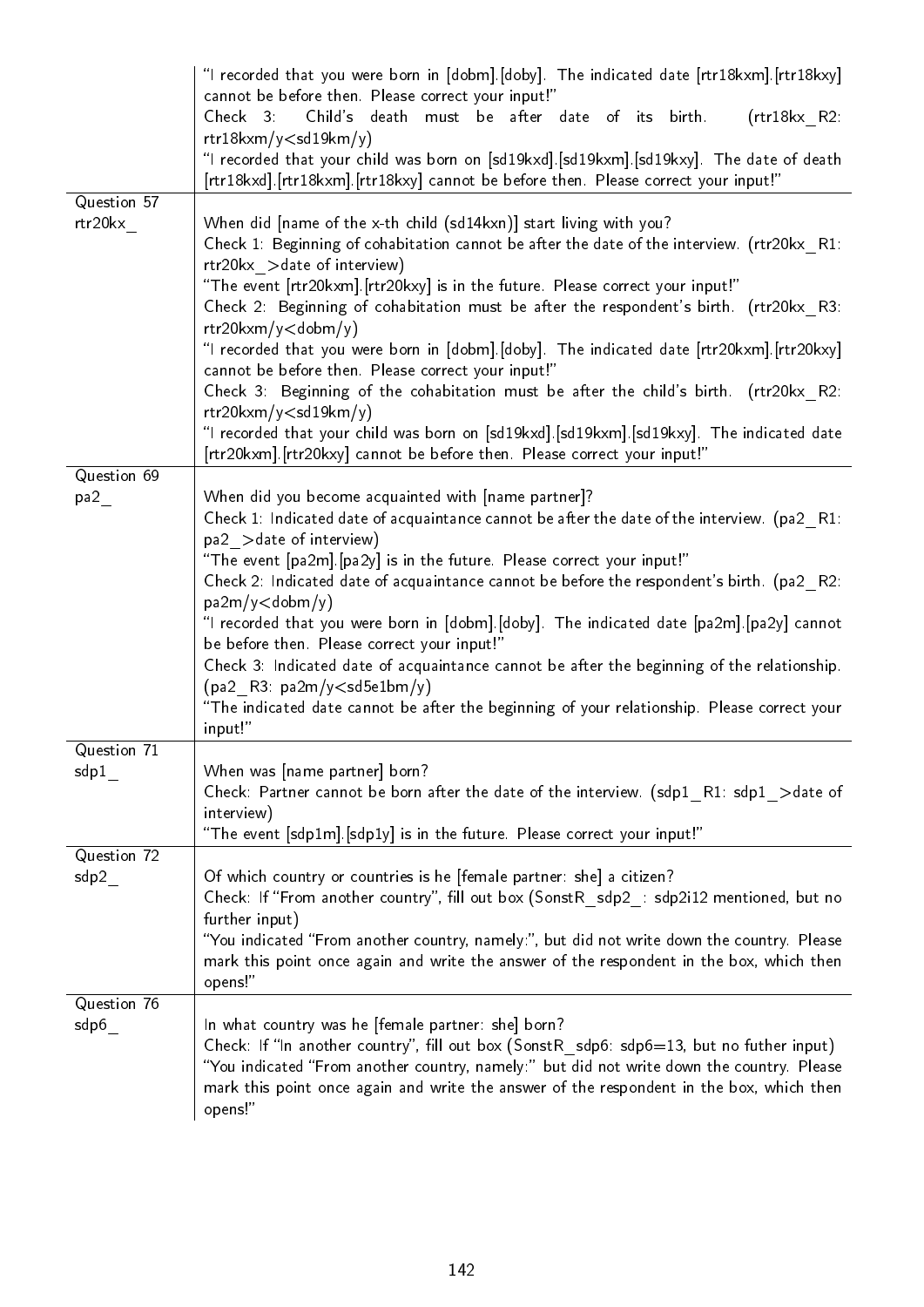| Question 90<br>sdp10  | Which descriptions fit [name partner (sd4n)]'s current general employment situation?<br>Check: If "Other type of employment", fill out box (SonstR sdp10 : sdp10i13 mentioned,<br>but no further input)<br>"You indicated "Other type of employment (namely:)" but did not write down the type of<br>employment. Please mark this point once again and write the answer of the respondent in<br>the box, which then opens!"                                                                                                                                                                                                         |
|-----------------------|-------------------------------------------------------------------------------------------------------------------------------------------------------------------------------------------------------------------------------------------------------------------------------------------------------------------------------------------------------------------------------------------------------------------------------------------------------------------------------------------------------------------------------------------------------------------------------------------------------------------------------------|
| Question 91           |                                                                                                                                                                                                                                                                                                                                                                                                                                                                                                                                                                                                                                     |
| sdp11                 | What is [name of partner (sd4n)]'s current occupational status?<br>Check: Valid range for input: (10-15, 20-22, 30, 40-43, 50-54, 60-64, 70-74) or -1/-2<br>(RB sdp11: sdp11 invalid input)<br>"The code you indicated is not valid! Please correct your input!"                                                                                                                                                                                                                                                                                                                                                                    |
| Question 97           |                                                                                                                                                                                                                                                                                                                                                                                                                                                                                                                                                                                                                                     |
| cps3                  | Please give me your partner's name [respondents who don't cohabit with their partner<br>$(sd7e1\neq1)$ : and your partner's full address.].<br>Check1: Indicate at least first name and last name (cps3 R1: cps3 First name and last<br>name not mentioned)<br>"Please indicate at least the first name and the last name!"<br>Check2: Input of an address and "Same address as respondent" or "Didn't get the address"<br>are not possible. (cps3 $R2:cps3 = Input of address & 6 7)$<br>"You indicated an address and ["Same address as respondent" or "Didn't get the address"]<br>at the same time! Please correct your input!" |
| Question<br>$100 -$   |                                                                                                                                                                                                                                                                                                                                                                                                                                                                                                                                                                                                                                     |
| 114                   |                                                                                                                                                                                                                                                                                                                                                                                                                                                                                                                                                                                                                                     |
| pa16 - pa28           | Current Partnership - CASI<br>Check: Inquire if question is not answered / if answer is incomplete. $(Answer_R)$<br>"Please answer the question completely."                                                                                                                                                                                                                                                                                                                                                                                                                                                                        |
| Question 115          |                                                                                                                                                                                                                                                                                                                                                                                                                                                                                                                                                                                                                                     |
| sex1                  | Which of the following sexual experiences have you experienced, and how old were you when<br>you experienced them?<br>Check: Indicated age must be less than or equal to the current age. (Fault sex1 :<br>$sex1 > age$ Resp)<br>"The indicated age must be less than or equal to your current age!"                                                                                                                                                                                                                                                                                                                                |
| Question 137<br>frt13 | You stated that you don't want to conceive children [respondents with child(ren):  any<br>additional children]. What is the most important reason (or reasons) for this decision?<br>Check1: If "Other", fill out box (SonstR frt13 : fe13i14 mentioned, but no further input)<br>"You indicated "Other" but did not write down the reason. Please mark this point once<br>again and write the answer of the respondent in the box, which then opens!"<br>Check 2: Maximum are 3 inputs (frt13 $Max: sum(frt13 ) > 3$ )<br>"Please indicate up to three reasons only!"                                                              |
| Question 146<br>hclpx | Now I'd like to know where you're currently living.<br>Check1: At least one input has to be made (hc1 R: hc1pxi1 empty & hc1pxi1 $\neq$ 7,-1,-2 &<br>$hclpxi2$ empty)<br>"This question has to be answered!"<br>Check2: If "Country", fill out box (SonstR hc1: hc1pci2=17, but in hc1pxi2o no further<br>input)<br>"You indicated "Country (please specify):" but did not write down the country. Please mark<br>this point once again and write the answer of the respondent in the box, which then opens!"<br>Check3: For place of residence, "Don't know" is not possible (hc1 R2: (hc1p1i1=-1))                                |
|                       | "Your input "Don't know" is not possible for your primary place of residence!"                                                                                                                                                                                                                                                                                                                                                                                                                                                                                                                                                      |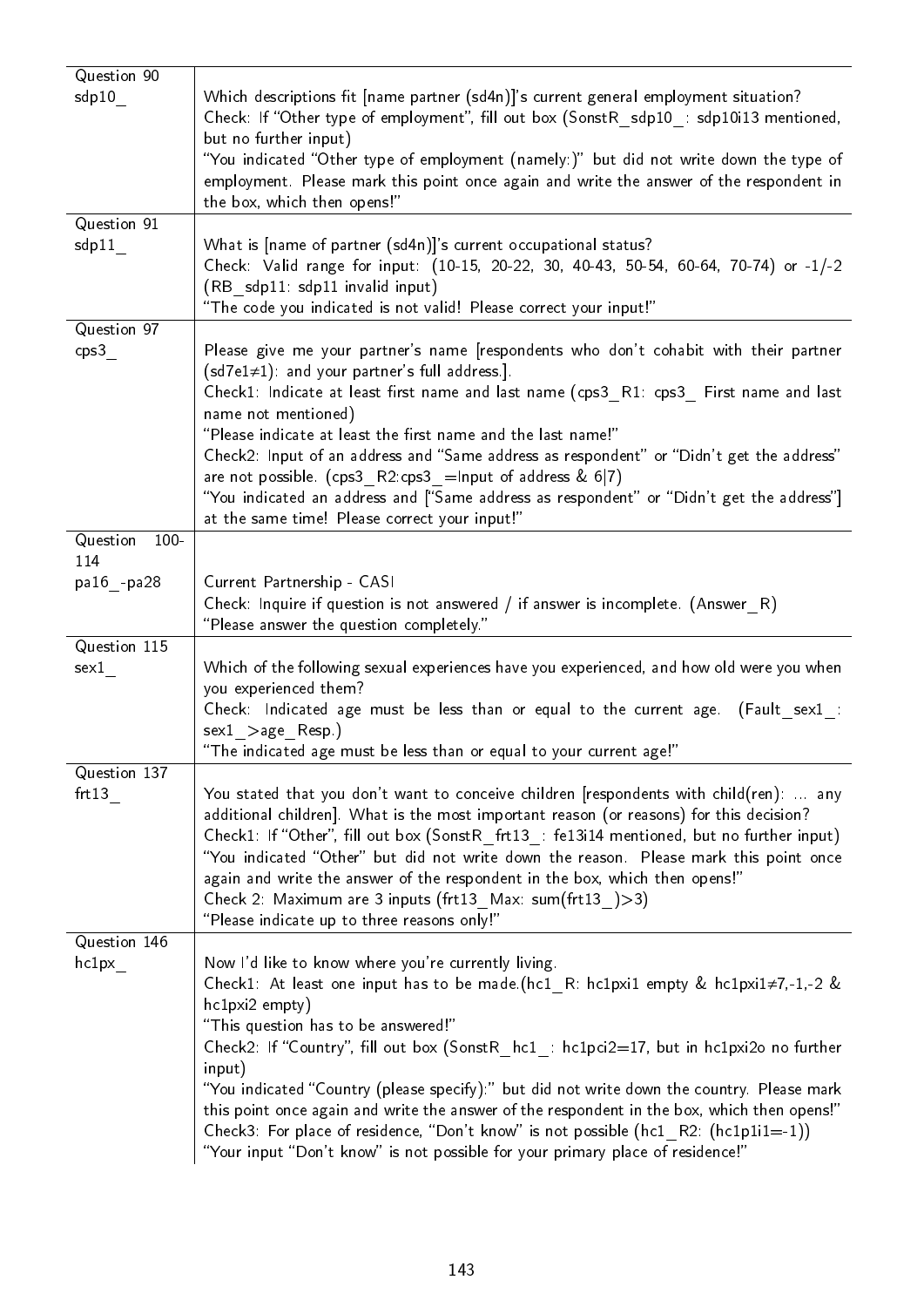| Question 173         |                                                                                                                                                                         |
|----------------------|-------------------------------------------------------------------------------------------------------------------------------------------------------------------------|
| hcp1                 | Where does your partner live?                                                                                                                                           |
|                      | Check1: At least one input has to be made. ( $hcp1$ r: $hcp1$ i1 empty & $hcp1$ i1 $\neq$ 7,-1,-2 &                                                                     |
|                      | hcp1i2 empty)                                                                                                                                                           |
|                      | "This question has to be answered!"                                                                                                                                     |
|                      | Check2: If "Country", fill out box (SonstR $\;$ hcp1 : hcp1i2=17, but no further input)                                                                                 |
|                      | "You indicated "Country (please specify):" but did not write down the country. Please mark                                                                              |
|                      | this point once again and write the answer of the respondent in the box, which then opens!"                                                                             |
| Question 178<br>hcp6 | Where does your partner have this other residence?                                                                                                                      |
|                      | Check: If "Country", fill out box (SonstR hcp6 : hcp6i2=17, but no further input)                                                                                       |
|                      | "You indicated "Country (please specify):" but did not write down the country. Please mark                                                                              |
|                      | this point once again and write the respondent's answer in the box, which then opens!"                                                                                  |
| Question 180         |                                                                                                                                                                         |
| mig1                 | Of which country or countries are you a citizen?                                                                                                                        |
|                      | Check: If "Of another country", fill out box (SonstR_mig1_: mig1i12 mentioned, but no                                                                                   |
|                      | further input)                                                                                                                                                          |
|                      | "You indicated "Of another country, namely:" but did not write the country down. Please                                                                                 |
|                      | mark this point once again and write the respondent's answer in the box, which then opens!"                                                                             |
| Question 181         |                                                                                                                                                                         |
| mig2                 | When did you receive German citizenship?                                                                                                                                |
|                      | Check 1: The date when citizenship was received cannot be after the date of the interview.                                                                              |
|                      | (mig2_R1: mig2_>date of interview)<br>"The event [mig2m] [mig2y] is in the future. Please correct your input!"                                                          |
|                      | Check 2: The date when citizenship was received cannot be before the respondent's birth.                                                                                |
|                      | $(mig2 R2 mig2m/y <$ dobm/y)                                                                                                                                            |
|                      | "I recorded that you were born in [dobm].[doby]. The indicated date [mig2m].[mig2y] cannot                                                                              |
|                      | be before then. Please correct your input!"                                                                                                                             |
| Question 183         |                                                                                                                                                                         |
| mig4                 | In what country were you born?                                                                                                                                          |
|                      | Check: If "In another country", fill out box (SonstR mig4: mig4=13, but no further input)                                                                               |
|                      | "You indicated "In another country, namely:" but did not write the down country. Please                                                                                 |
|                      | mark this point once again and write the answer of the respondent in the box, which then                                                                                |
|                      | opens!"                                                                                                                                                                 |
| Question 184         | When did you move to the Federal Republic of Germany?                                                                                                                   |
| mig5                 | Check 1: The indicated immigration date cannot be after the date of the interview.                                                                                      |
|                      | (mig5 R1: mig5>date of interview)                                                                                                                                       |
|                      | "The date [mig5m] [mig5y] is in the future. Please correct your input!"                                                                                                 |
|                      | Check 2: Immigration date cannot be before the respondent's birth.<br>$(mig5$ R2:                                                                                       |
|                      | $mig5m/y <$ dobm/y)                                                                                                                                                     |
|                      | "I recorded that you were born in [dobm].[doby]. The indicated date [mig5m].[mig5y] cannot                                                                              |
|                      | be before then. Please correct your input!"                                                                                                                             |
| Question 185         |                                                                                                                                                                         |
| igr1                 | When was your biological mother born?                                                                                                                                   |
|                      | Check 1: Date of mother's birth must be before the date of the interview. (igr1 R1:                                                                                     |
|                      | igr1 > date of interview)                                                                                                                                               |
|                      | "The date [igr1d] [igr1m] [igr1y] is in the future. Please correct your input!"<br>Check 2: Date of respondent's birth cannot be before the date of the mother's birth. |
|                      | $(igr1$ R2: $igr1m/y>$ dobm/y)                                                                                                                                          |
|                      | "I recorded that your mother was born on [igr1d] [igr1m] [igr1y]. Your date of birth [dobm,                                                                             |
|                      | doby] cannot be before then. Please correct your input!"                                                                                                                |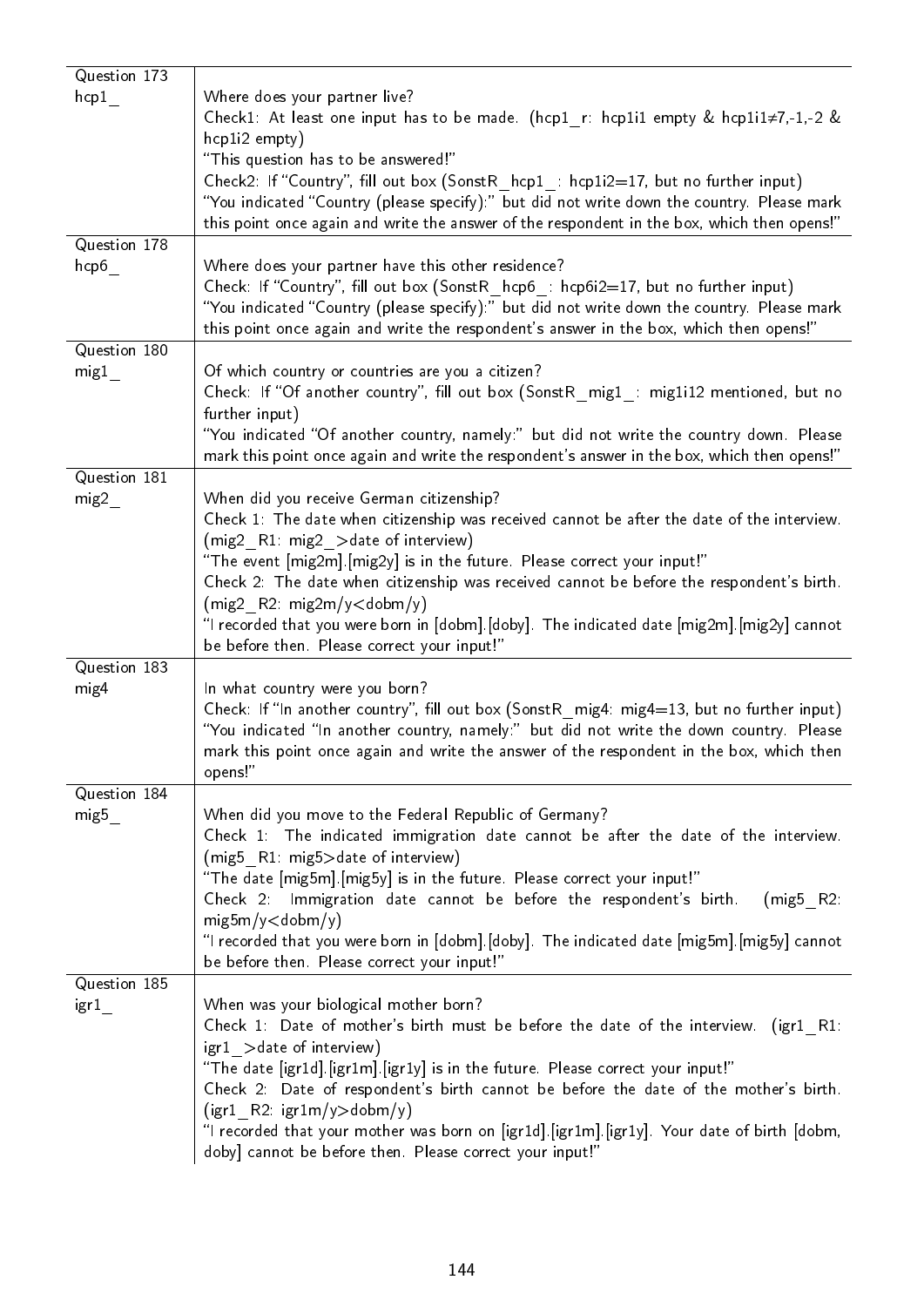| Question 186<br>igr2 | When was your biological father born?<br>Check 1: Date of father's birth must be before the date of the interview. (igr2 R1: igr2<br>> date of interview)<br>"The date [igr1d] [igr1m] [igr1y] is in the future. Please correct your input!"<br>Check 2: Date of respondent's birth cannot be before the date of the father's birth.<br>$(igr2 \ R2 \ igr2m/y >$ dobm/y)<br>"I recorded that your father was born on [igr1d] [igr1m] [igr1y]. Your date of birth [dobm,<br>doby] cannot be before then. Please correct your input!" |
|----------------------|-------------------------------------------------------------------------------------------------------------------------------------------------------------------------------------------------------------------------------------------------------------------------------------------------------------------------------------------------------------------------------------------------------------------------------------------------------------------------------------------------------------------------------------|
| Question<br>187/188  |                                                                                                                                                                                                                                                                                                                                                                                                                                                                                                                                     |
| igr3, igr4           | In what country was your biological mother born? In what country was your biological father<br>born?<br>Check: If "In another country", fill out box (SonstR igr3, igr4: igr3=13 / igr4=13, but no                                                                                                                                                                                                                                                                                                                                  |
|                      | further input)<br>"You indicated "In another country, namely:", but did not write down the country. Please<br>mark this point once again and write the respondent's answer in the box, which then opens!"                                                                                                                                                                                                                                                                                                                           |
| Question 190         |                                                                                                                                                                                                                                                                                                                                                                                                                                                                                                                                     |
| igr6                 | When did your biological mother pass away?<br>Check 1: Mother's death cannot be after the date of the interview. (igr6 $R1$ : igr6 $>$ date<br>of interview)                                                                                                                                                                                                                                                                                                                                                                        |
|                      | "The indicated date is in the future. Please correct your input!"<br>Mother's death cannot be before the respondent's birth.<br>$(igr6$ R2:<br>Check 2:<br>$igr6m/y$ >dobm/y)                                                                                                                                                                                                                                                                                                                                                       |
|                      | "The date of your mother's death cannot be before your birth! Please correct your input!"<br>Check 3: Mother's death cannot be before her birth. (igr6 R3: igr6m/y>igr1m/y)<br>"The date of your mother's death cannot be before her birth. Please correct your input!"                                                                                                                                                                                                                                                             |
| Question 192         |                                                                                                                                                                                                                                                                                                                                                                                                                                                                                                                                     |
| $igr8$ <sub>_</sub>  | When did your biological father pass away?<br>Check 1: Father's death cannot be after the date of the interview. (igr8 $R1$ : igr8 $>$ date<br>of interview)                                                                                                                                                                                                                                                                                                                                                                        |
|                      | "The indicated date is in the future. Please correct your input!"<br>Check 2: Father's death cannot be before the respondent's birth.<br>$(1gr8$ R2                                                                                                                                                                                                                                                                                                                                                                                 |
|                      | igr8m/y>dobm/y)<br>"The date of your father's death cannot be before your birth! Please correct your input!"                                                                                                                                                                                                                                                                                                                                                                                                                        |
|                      | Check 3: Father's death cannot be before his birth. (igr8 $R3$ : igr8m/y>igr2m/y)<br>"The date of your father's death cannot be before his birth. Please correct your input!"                                                                                                                                                                                                                                                                                                                                                       |
| Question<br>193/194  |                                                                                                                                                                                                                                                                                                                                                                                                                                                                                                                                     |
| $mig6$ , $mig7$      | Of which country or countries is your biological mother a citizen? Of which country or<br>countries is your biological father a citizen?                                                                                                                                                                                                                                                                                                                                                                                            |
|                      | Check: If "Of another country", fill out box (SonstR mig6/7 : mig6i12 / mig7i12 indicated,<br>but no further input)                                                                                                                                                                                                                                                                                                                                                                                                                 |
|                      | "You indicated "Of another country, namely:" but did not write down the country. Please<br>mark this point once again and write the respondent's answer in the box, which then opens!"                                                                                                                                                                                                                                                                                                                                              |
| Question 195<br>igr9 | When did you move out of your parents' home for the first time?<br>Check 1: Date of leaving home cannot be after the date of the interview.<br>$(igr9$ R1:<br>igr9 > date of interview)<br>"The indicated date is in the future. Please correct your input!"<br>Leaving home cannot be before the respondent's birth.<br>Check 2.<br>$(igr9$ R2:<br>$\frac{1}{\text{sgr}}\frac{9m}{y}$ < dobm/y)                                                                                                                                    |
|                      |                                                                                                                                                                                                                                                                                                                                                                                                                                                                                                                                     |